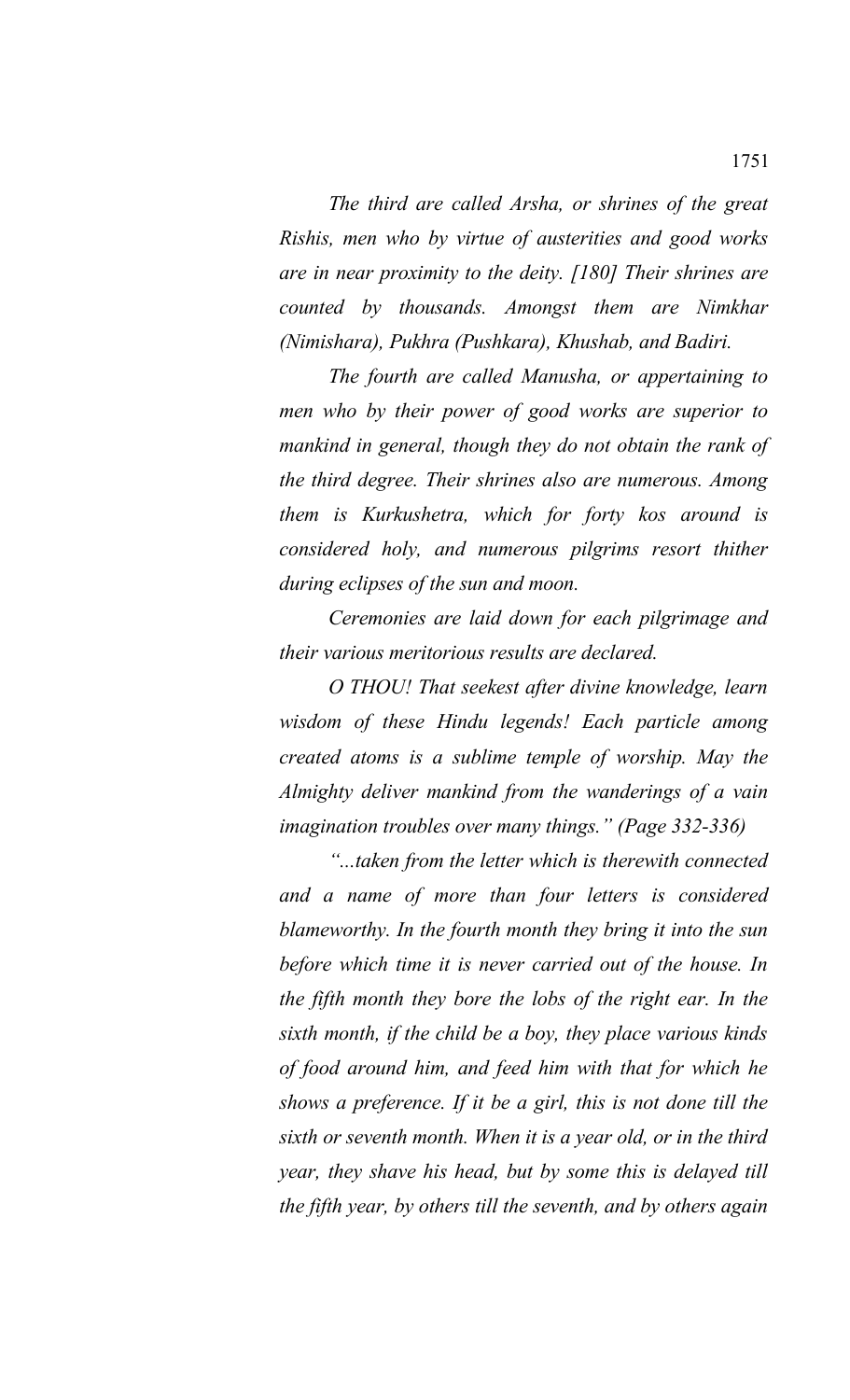*till the eighth year, when a festival is held. In the fifth year they send him to school and meet together in rejoicing.* 

*They observe the birthday and annually celebrate it with a feast, and at the close of each year make a knot on a thread of silk. He is invested with the sacred string at the appointed time. At each of these occasions they perform certain works and go through some extraordinary ceremonies." (Page 349)*

**1623**. On page 349, the important religious festivals of Hindus are also discussed which include Rama-Navami on page 350. Sri Mishra says, while acknowledging Ayodhya at length on various aspects of the matter, Abul Fazal having not noticed any building said to have been constructed by or under the command of Babar in 1528 AD proves that the same was not actually built in that manner and did not exist till then also.

**1624**. Sri Mishra, when asked that the building in dispute ex facie appears to be a Mosque, then how it came into existence if not constructed in 1528, submitted that it was actually attacked and damaged at the time of Aurangzeb and attempt was made to give it shape of a Mosque and inscriptions on the said building were fixed by someone much thereafter. He placed before us **"Indian Texts Series-Storia Do Mogor or Mogul India 1653- 1708"** by Niccolao Manucci translated in English by Milliam Irvine Vol. III pages 244/245 where it deals with the Hindu holy places and reference to destruction of chief temple of Ayodhya by Aurangzeb and reads as under :

*"In this realm of India, although King Aurangzeb destroyed numerous temples, there does not thereby fail to be many left at different places, both in his empire and in the territories subject to the tributary princes. All of them*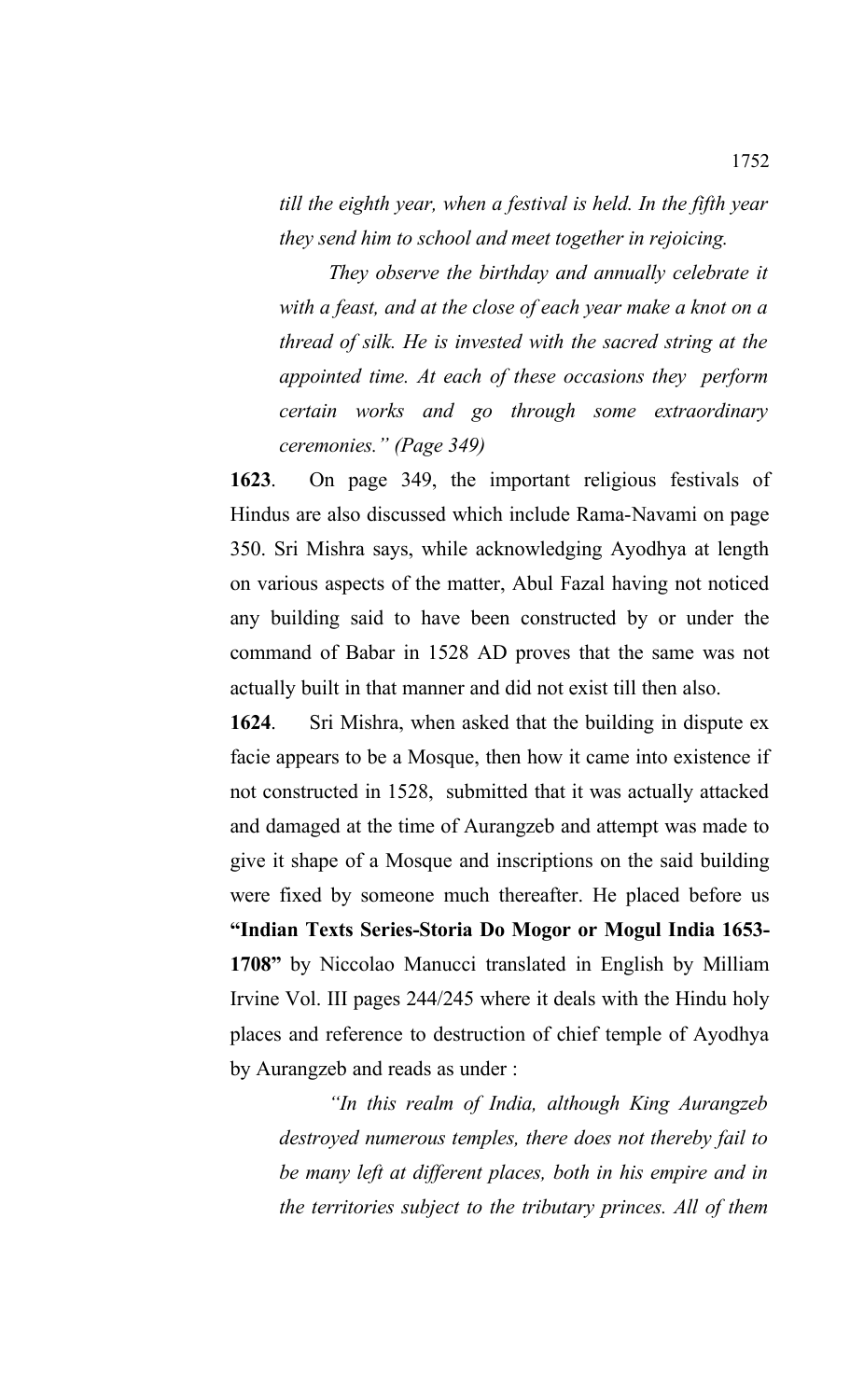*are thronged with worshippers; even those that are destroyed are still venerated by the Hindus and visited for the offering of alms. The Hindus assert that in the world there are seven principal places where it is possible to obtain what one has imagined and desired-that is to say, in cases where a person wishes to become emperor or king, wealthy, powerful, or to attain other positions of the same order. Now they ordinarily hold that on dying a person's soul is transferred according to the deeds he has done; if he has done good, his soul will pass into some one of consideration or of wealth, and should the deceased have done evil, his soul will be sent into some animal- an elephant, camel, buffalo, cow, tiger, wolf, a bird, a snake, a fish, et cetera. Now, some great sinner, deserving of hell, may be anxious for delivery therefrom, and want to become an emperor or great noble, or whatever he fancies; it can be done by sacrificing his life by drowning himself in a river or in the tanks found near temples at the foot of the gates.*

*The principal temples referred to above are thesethat is to say:*

- *1. The first, Maya, to be found among the mountains of the north.*
- *2. Matura (Mathura), which is near the city of Agrah.*
- *3. Caxis (Kashi), which is on the Ganges, in the city of Benaras.*
- *4. Canchis (Kanji), in the Karnatik*
- *5. Evantica, in the mountains of Tartary.*
- *6. Puris (Puri), on the borders of Cochin China.*
- *7. Darahotis (? Gangotri), at the source of the*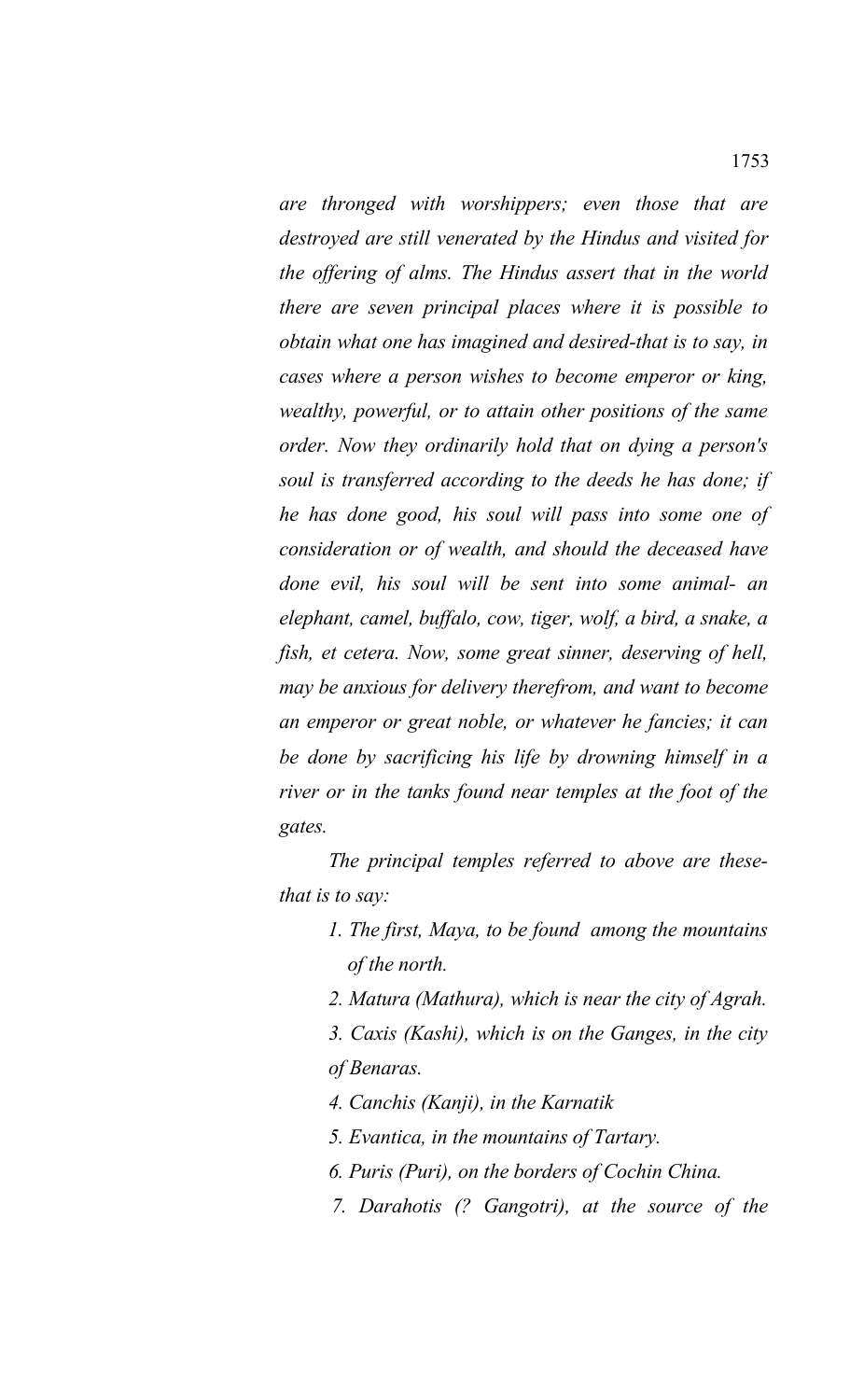*Ganges, as they suppose it to be [+5].*

*Bands of interested persons make these lengthy pilgrimages, enduring a thousand hardships on the way, only at the end to drown by their own choice, without considering where they are about to take up their abode.*

*The chief temples destroyed by King Aurangzeb within his kingdom were the following:*

*1. Maisa (? Mayapur),*

*2. Matura (Mathura),*

*3. Caxis (Kashi)'*

*4. Hajudia (Ajudhya),*

*and an infinite number of others; but, not to tire the reader, I do not append their names." (Page 244-245)*

**1625**. Niccolo Manucci was a traveller, who came to India during the reign of Aurangzeb and had written his account of travel in the aforesaid book.

**1626**. Sri Mishra pointed out that the reign of Emperor Aurangzeb was a total Islamic reign and all actions to cause damage to Hindu religion and religious places were taken by him. He not only revived Jizya which was a tax payable by non-Islamic people but also caused damage to Hindu religious places at a large scale. Sri Mishra refers to **"India in the 17th Century (Social, Economic and Politician) Memoirs of Francois Martin (1670-1694)"** Volume II, Part I (1681/1688) translated by Lotika Varadarajan first published 1984 by Manohar Publications, New Delhi, page 880 where it discusses about the rate of 'Jizya' increased by the Emperor in October 1683 AD and says :

*"Towards the beginning of October, the principal bania merchants assembled to discuss the orders to*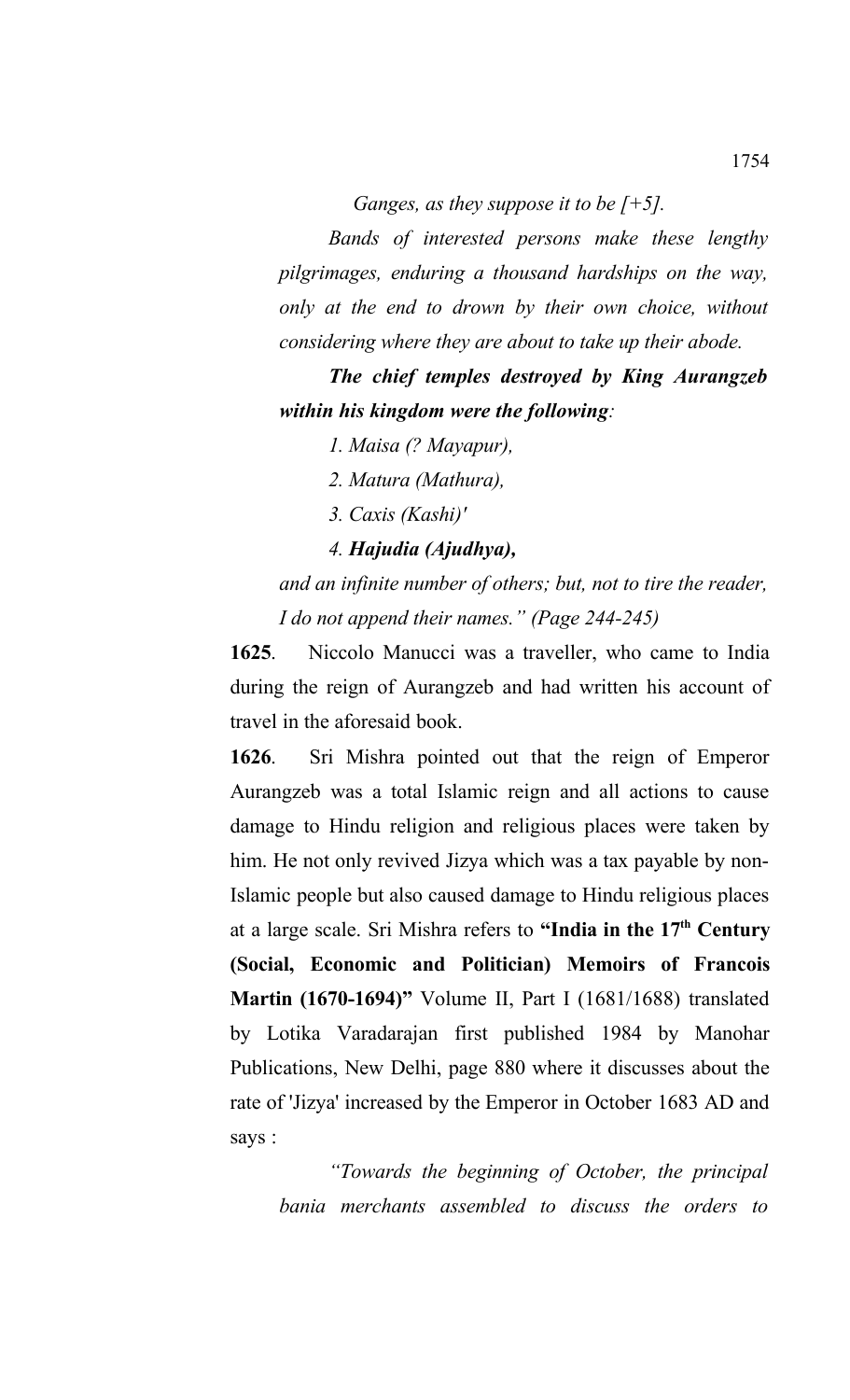*increase the rate of jizya which had been sent by the Emperor to the Governor. I have already spoken about this tax which is similar to the carage paid by Christians in Turkey. During the remaining part of the month, several more meetings took place but these met with small success. If the entire amount due from this tax had been properly collected and paid into the imperial exchequer, the amount obtained by the Emperor under this head alone would have been far larger than the entire revenue accruing to him from the many kingdoms which made up his vast empire." (Page 880)*

**1627**. About the destruction of religious places, Sri Mishra referred to Page 914 which says :

*"When it had come to the knowledge of the Emperor that many rich Gujarati banias had built temples within their homes to perform their devotions, in his religious fervour, he ordered that the Governors of the province should carry out an inspection. All the temples in the cities and villages had been destroyed. Now these inner sanctums were also to be laid low and the least sign of the practice of Hindu religion was to be wiped out. The members of this community, particularly at Hyderabad and Cambay where they were to be found in large numbers, were greatly alarmed at these instructions. It was said that the banias managed to circumvent the Mughal orders by giving presents to the Governors who thereupon took their inspection tours very lightly." (Page 914)*

**1628**. Volume II, Part II or **"India in the 17th Century (Social, Economic and Politician) Memoirs of Francois Martin (1670-1694)"** first published in 1985 page 1249 was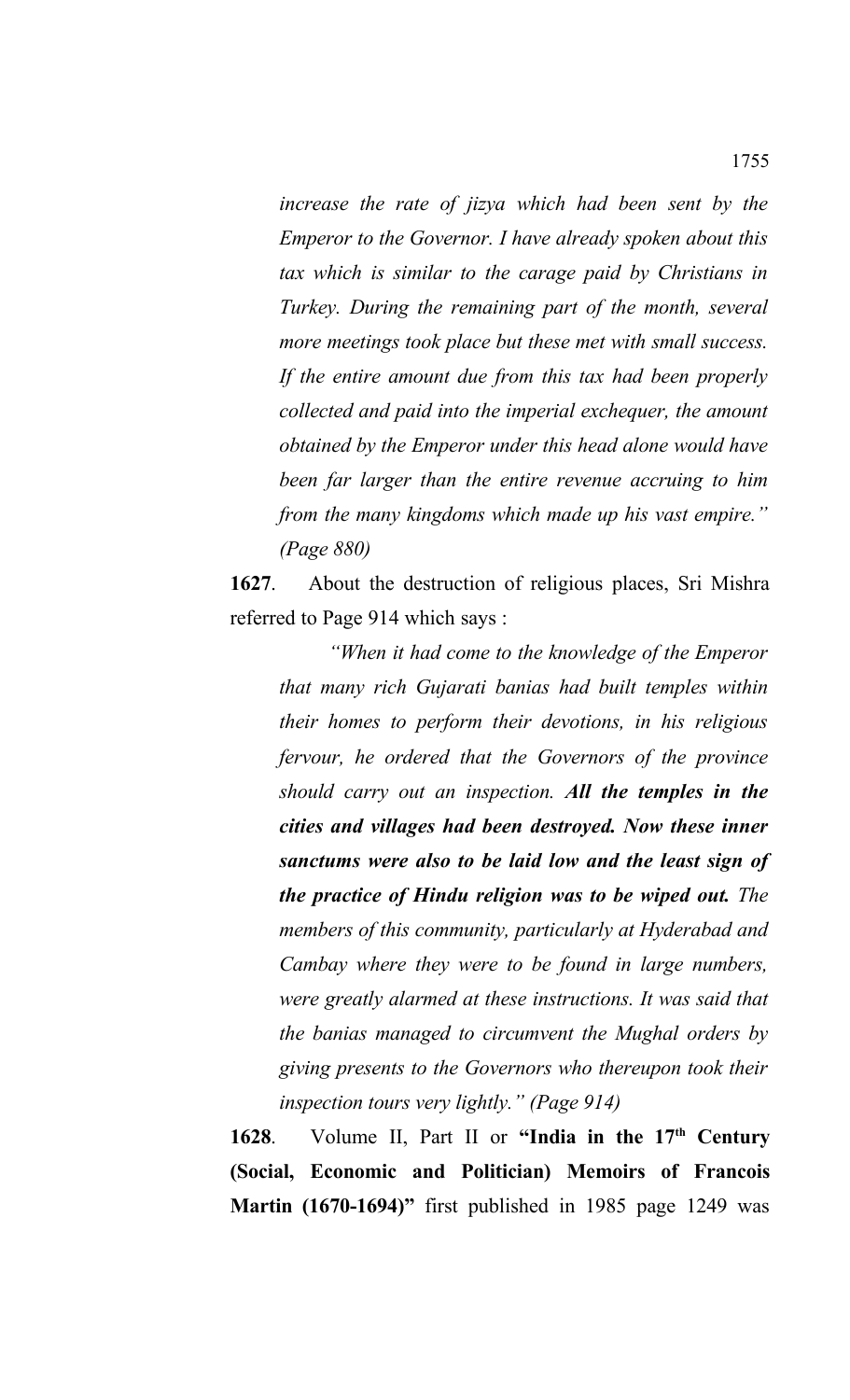relied by Sri Mishra which reads as under :

*"Following the Emperor's orders with regard to the destruction of temples, the Moors brought one down in the Carnatic. This incited the Hindus to revolt in an attempt to prevent this action. The two communities clashed openly and both sides sustained loss of life. As a result, the Moors were forced to postpone their demolition activities to a later date."* 

**1629**. He also referred to footnote 31 on page 1249 which says :

*"31. According to French archival sources, B.N., N.A., 6213 (16), the Emperor had ordered all Hindu temples to be destroyed including that of Jagannath at Puri. This had brought about a Hindu rebellion as a result of which the edict was not enforced."*

**1630**. He also referred to **"Mughal Documents (A.D. 1628- 59)** Volume II by **S.A.I. Tirmizi** (first published 1995 by Manohar Publishers and Distributors, New Delhi). On page 142 at sl. no. 426 there is a reference of a *Farman* of Aurangzeb of 15<sup>th</sup> March 1659 AD, which reads as under :

*"426. Manshur of Aurangzeb addressed to Abul Hasan states that it has been brought to the notice of the royal court that the Brahmins of Banaras are being removed from their ancient offices and that Hindus of Banaras and its neighbourhood are harassed. In accordance with the sharia the ancient temples, are not to be destroyed and new ones are not to be built and since our innate kindness of disposition and natural benevolence, the whole of our untiring energy and our upright intentions are engaged in promoting the public welfare and bettering the*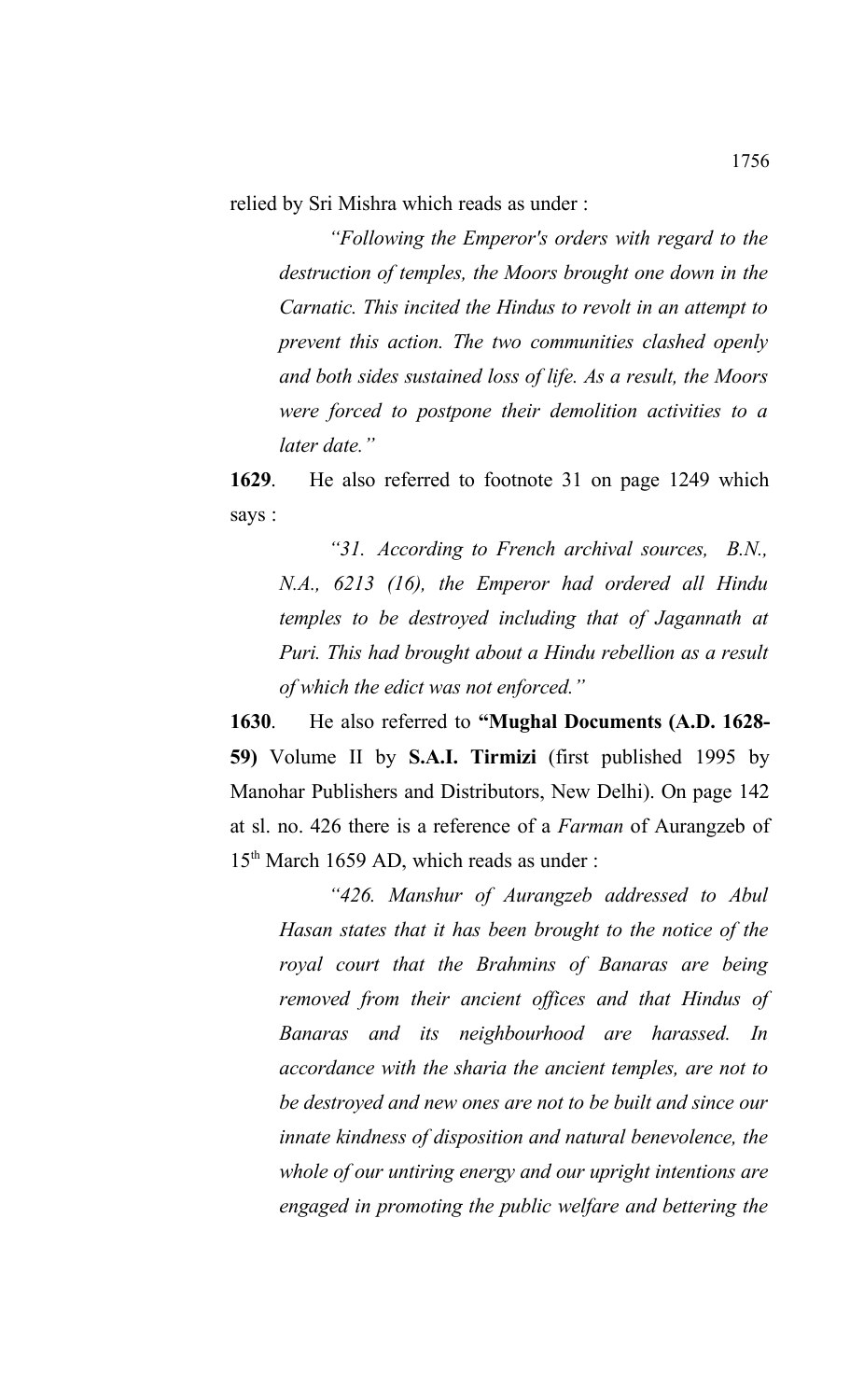*condition of all classes, high and low, it is ordered that no person should interfere with or disturb the Brahmins and other Hindus so that they may, as before, remain in their ancient occupation and engage themselves with peace of mind in offering prayers for the continuance of our Godgifted empire so that it may last forever (JPHS, V(1)., pp. 247-48).*

### *20 Jumada II/1069 A.H./15 March, 1659 A.D."*

**1631.** He contended that initially the existing policy of Akbar, Jahangir and Shahjahan was followed by Aurangzeb, i.e. neither to destroy existing Hindu religious places nor to allow them to construct any new religious building but later on he took a different stand and pursuant thereto demolished a large number of Hindu temples.

**1632.** The total change of heart in reversing the earlier policy is said to have taken place almost after 10 years, i.e., with the start of 11th year of his reign in April 1669. It has been discussed in detail by **Stanley Lane Poole** in his book **"Aurangzib-and the decay of the Mughal Empire**", first published in 1890, reproduced in 1995, published by Low Price Publications, Delhi on page 135-137. The relevant extract is as under:

*"It seems to have been 1669 that the storm began to gather. In April of that year Aurangzib was informed that the Brahmans of Banares and other Hindu centers were in the habit of teaching their 'wicked sciences,' not only to their own people but to Muslims. This was more than the orthodox Emperor could tolerate; but the severity of his measures shows that he had been only waiting for a pretext to come down like a thunderbolt upon the unfortunate*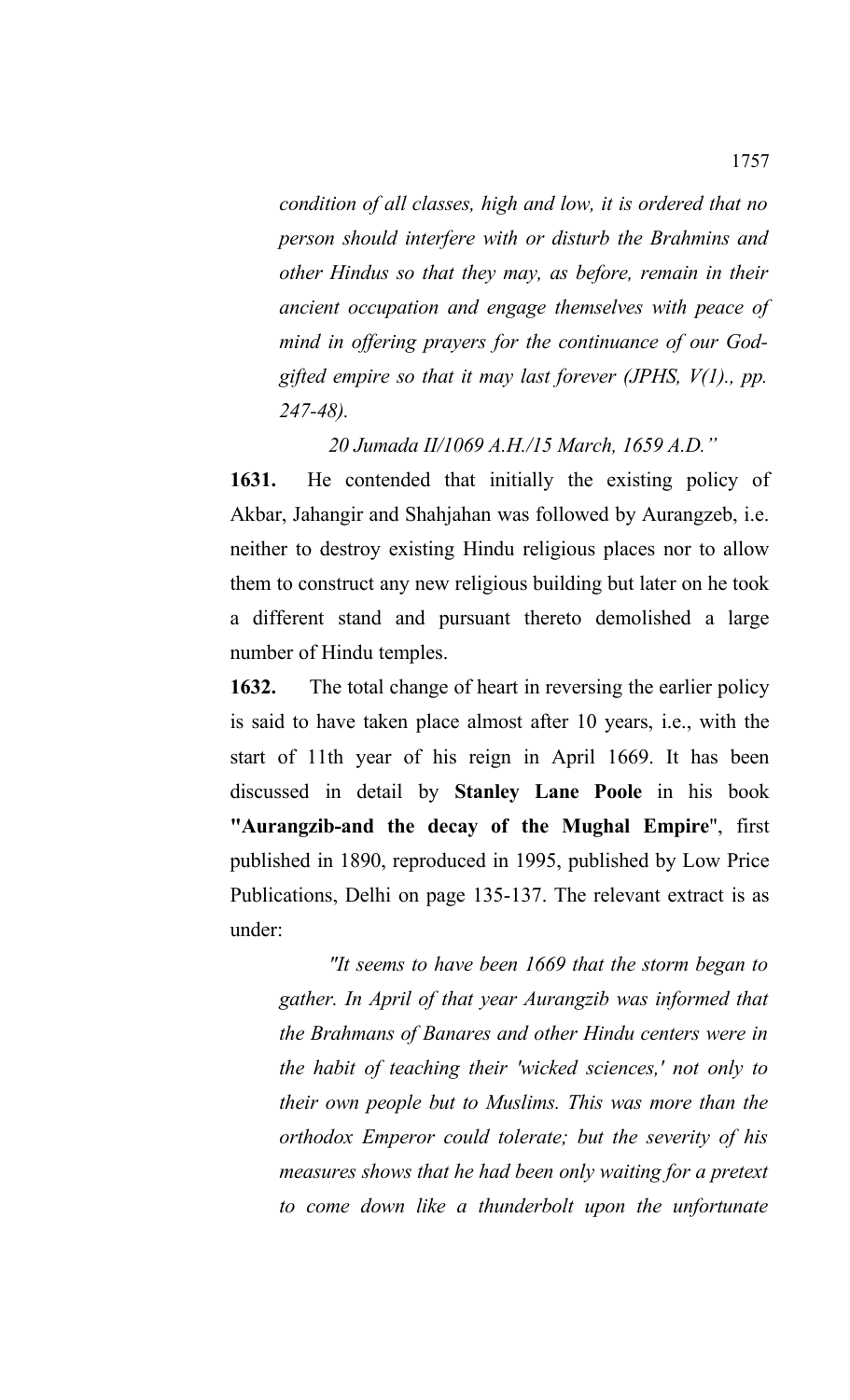*'heathen.' 'The Director of the Faith,' we are told, 'issued orders to all the governors of provinces to destroy with a willing hand the schools and temples of the infidels; and they were strictly enjoined to put an entire stop to the teaching and practising of idolatrous forms of worship.' It is not for a moment to be supposed that these orders were literally carried out. Even the English Government would not dare to risk such an experiment in India. All that was done was to make a few signal examples, and thus to warn the Brahmans from attempting to make proselytes among the True Believers. With this object the temple of Vishnu at Benares was destroyed and a splendid shrine at Mathura was razed to the ground, to make room for a magnificent mosque. The idols found in the temples were brought to Agra and buried under the steps of the mosque, so that good Muslims might have the satisfaction of treading them under foot." (para 135-136)*

*"It is very difficult to trace the cause and effect of Aurangzib's successive steps in his reactionary policy towards the Hindus. In the eleventh year of his reign he suddenly put a stop to the system of official chronicles, which had been minutely recorded by historiographers royal since the time of Akbar. Now, it was strictly forbidden to write any chronicles at all, and those that have come down to us were recorded in secret, or merely treasured in the memory, and have all the confusion and fragmentary character of haphazard reminiscences. There are probably several links missing in the chain of events which connected the first destruction of Hindu temples in 1669 with the imposition of the hated jizya or poll-tax on*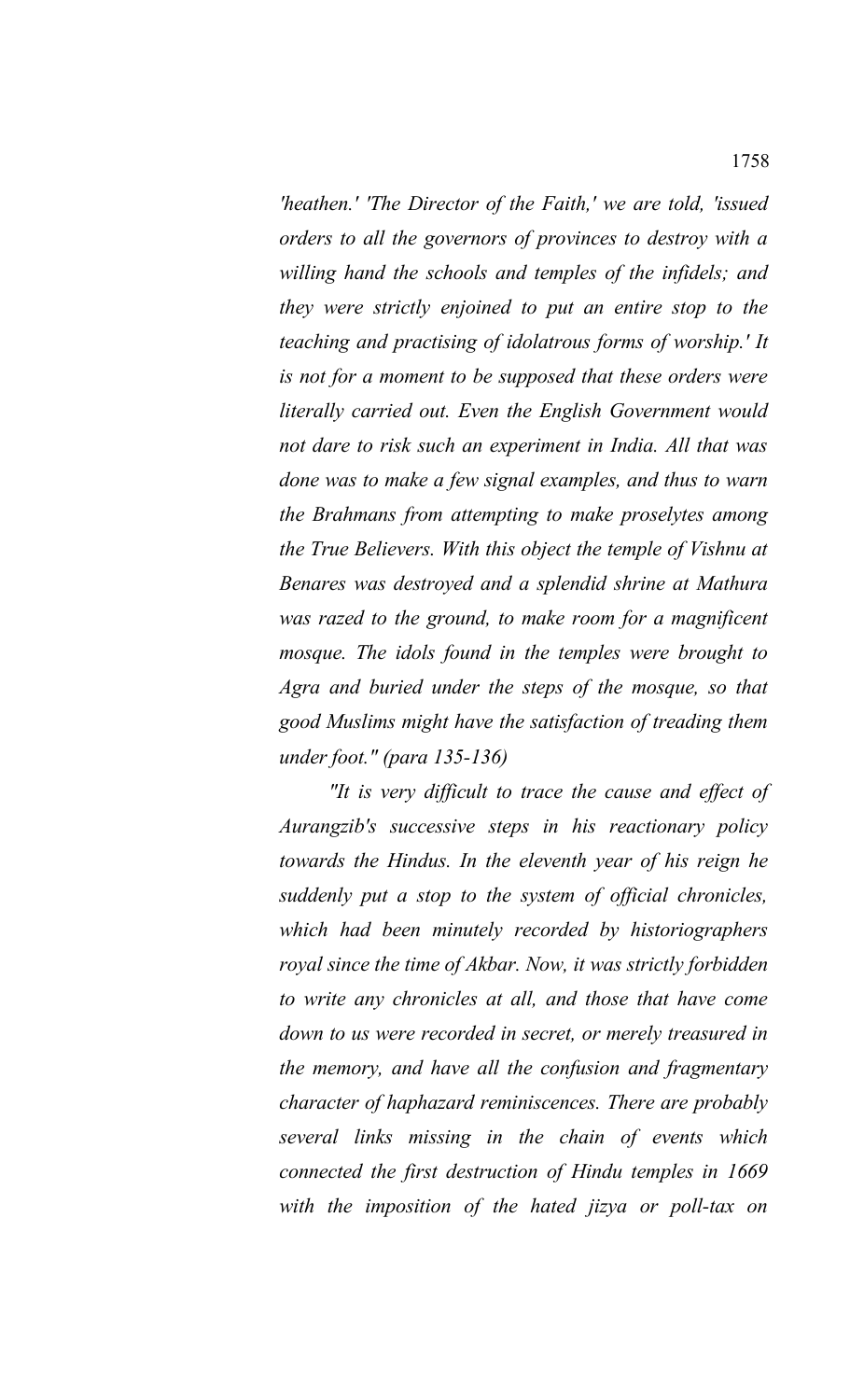*unbelievers, a few years later. The revolt of the Satnamis is one of the few links that have been preserved by the secret chroniclers, who were naturally disinclined to soil their pens with the doings of 'unclean infidels.' Another event is the rash interference of the Emperor in the matter of Jaswant Singh's children." (pares 137-138)*

**1633.** Sri P.N.Mishra also tried to take help from the judgment of the District Judge Fyzabad in Suit 1885 since he himself had visited the disputed premises on 18<sup>th</sup> March, 1886. In para 7 and 8 of his written argument Sri Mishra formulated his argument based on the above as under:

7. The District Judge of Faizabad who visited Sri Ramjanmasthan/alleged Baburi Masjid on 18th March 1886 did not find any of the Inscriptions published by A. Fuhrer in 1989 and by A. S. Beveridge in 1921. Said Ld. Judge in his Judgment has recorded that the entrance to the enclosure was under a gateway which bore the superscription "Allah" immediately on the left as the platform or Chabootra of masonary occupied by the Hindus. His said finding is recorded in Judgment and Order dated 18th March 1889 passed in Civil Appeal No.27 of 1886 Mahanta Raghubardass, Mahant Janam Asthan City Oudh VS. Secretary of State of India, Court of Council and Mohd. Asghar by the said Judicial Officer Mr. F.E.A. Chamier, District Judge Faizabad which constitute pages 87 to 91 of the volume 10 of the Documents of O.O.S. No. 4 of 1989 being Volume I of the plaintiffs' documents. Relevant portion from page 89 of the said Volume being an extract of the said judgment reads as follows: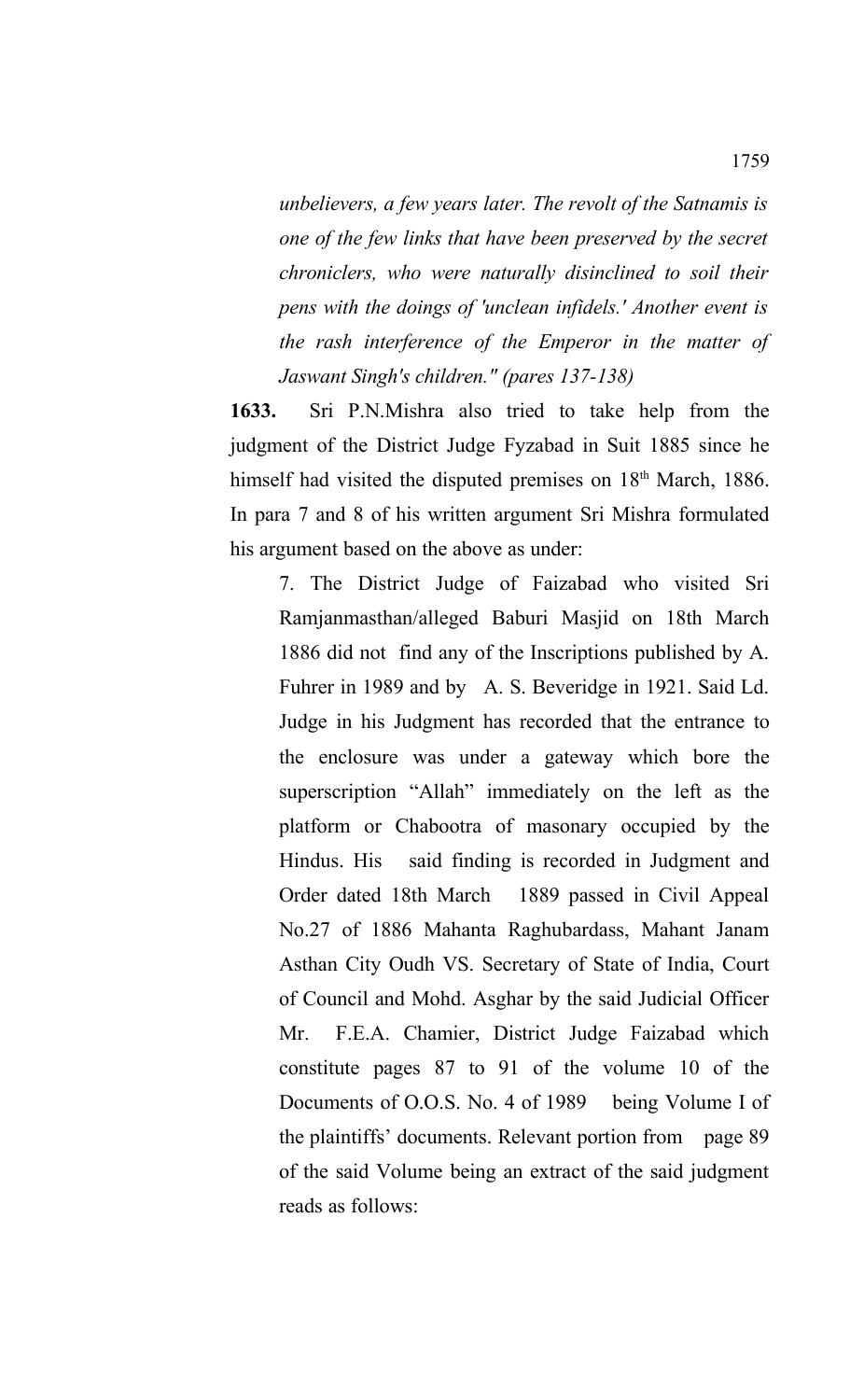"I visited the land in dispute yesterday, in the presence of all parties.

I found that the Masjid built by the Emperor Babar stands on the border of the town Ajudhia-that is to say to the west and south it is clean of inhabitations. It is most unfortunate that a Masjid should have been built on land specially held sacred by the Hindus, but as the event occurred 356 years ago it is too late now to remedy the grievance all that can be done is to maintain the parties in status quo. In such a case as the present one any (Sic) would cause more harm and damage (Sic) of order than benefit. The entrance to the enclosure is under a gateway which bears the superscription "Allah" immediately on the left as the platform or Chabootra of masonary occupied by the Hindus. On this is a small superstructure of wood in the form of a tent. This "Chabootra" is said to indicate the birthplace of Ram Chan deer. Infront of the gateway in the entry to masonary Platform of the Musjid. A wall pierced (illegible) and therewith railings divides the platform of the Musjid from the enclosure in which stands the "Chabootra"."

 Be it mentioned herein that said judgment is Judgment per Incuriam as it has been passed in ignoratum of law. Prior to annexation of Oudh to British Rule the Law of Shar was law in force which law neither had rule of Limitation nor did recognise adverse possession. Apart from this Hindu law in respect of Debutter property also did not recognise adverse possession. This principle of Law had already been laid down by the Indian Courts of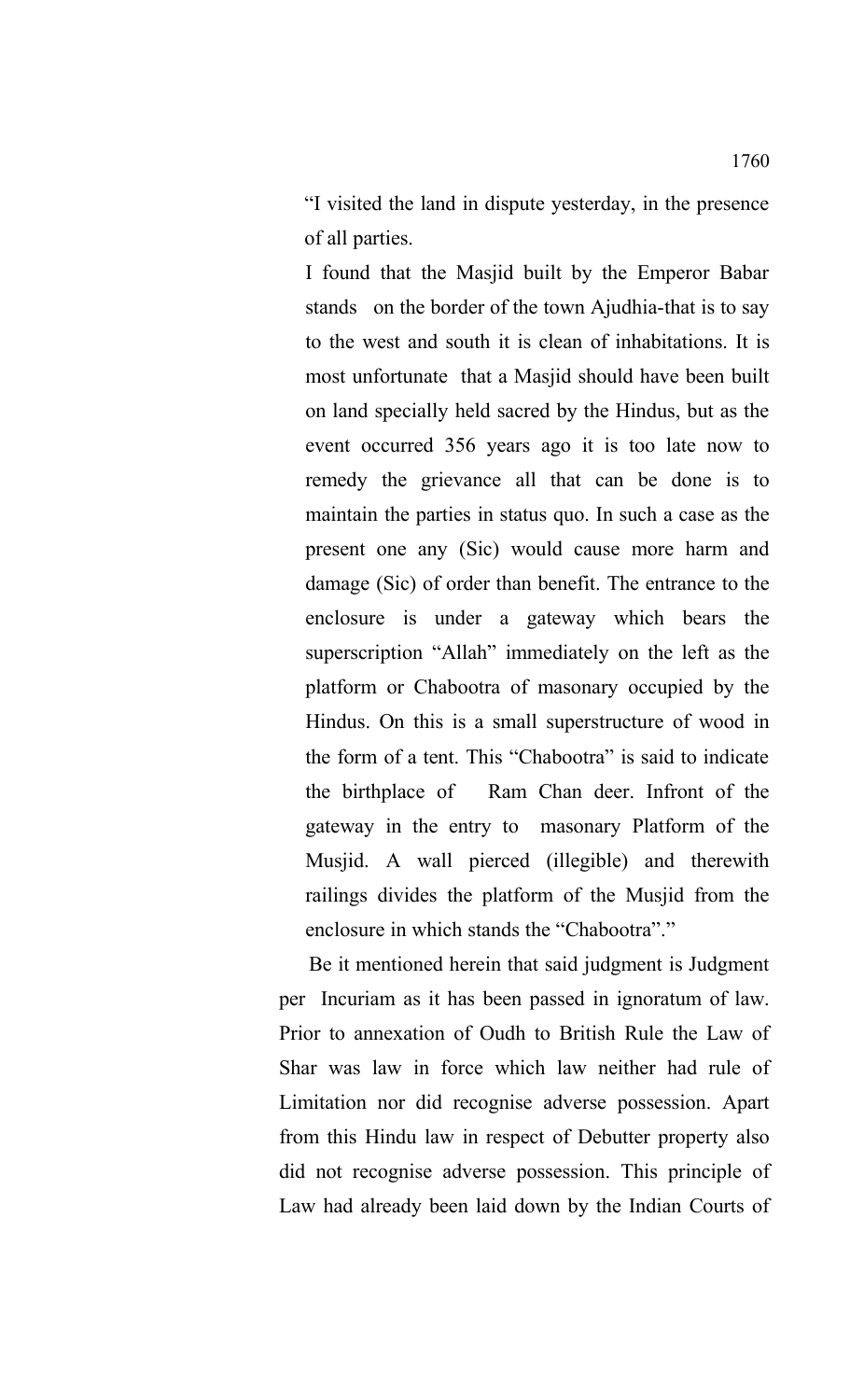Record as well as Privy Council, London as such said judgment passed in ignoratum of those judicial pronouncement has no force of law. Moreover in the said Suit the Disputed Structure was not subject matter of that suit nor was declaration of title in respect thereof prayed for.

8. In the aforesaid judgment recording of the Ld. Judge the superscription "Allah" leaves no doubt that he had inspected the disputed premises and Structure very minutely and it is needless to say that if there would have been alleged Inscriptions that would not have gone unnoticed by him. Be it mentioned herein that according to Hindus' sacred book "Allopanisad" "Allah" is one of the several names of the almighty. Be it mentioned herein that the "Allopanishad" has been reproduced by the founder of Arya Samaj Maharshi Dayanand Saraswati in his book "Satyarthaprakash" 2nd revised edition published in Vikram Samvat 1939 i.e. 1882 A.D.. According to him it was written during the reign of Emperor Akbar. The text of "Allopanishad" as published on pages 556-67 of 'Satyarthaprakash' in "Dayanand-Granthmala published by Srimati Paropakarini Sabha, Ajmer 1983 Edn. reads as follows:

### ''अथाल्लोपनिषद्र व्याख्यास्यामः ।

अस्माल्लां इल्ले मित्रावरुणा दिव्यानि भत्ते। इल्लल्ले वरुणो राजा पुनर्ददः। हमा मित्रो इल्लां इल्लल्ले इल्लां वरुणो मित्रस्तेजस्कामः ।।1।। होतारमिन्द्रो होतारमिन्द्र महासुरिन्द्राः । अल्लो ज्येष्ठं परमं पूर्ण ब्राहमणं अल्लाम् । ।२ । । अल्लोरसूलमहामदरकबरस्य अल्लो अल्लाम् । ।3 । । आदल्लाबूकमेककम् । अल्लाबूक निखातकम् । ।४ । ।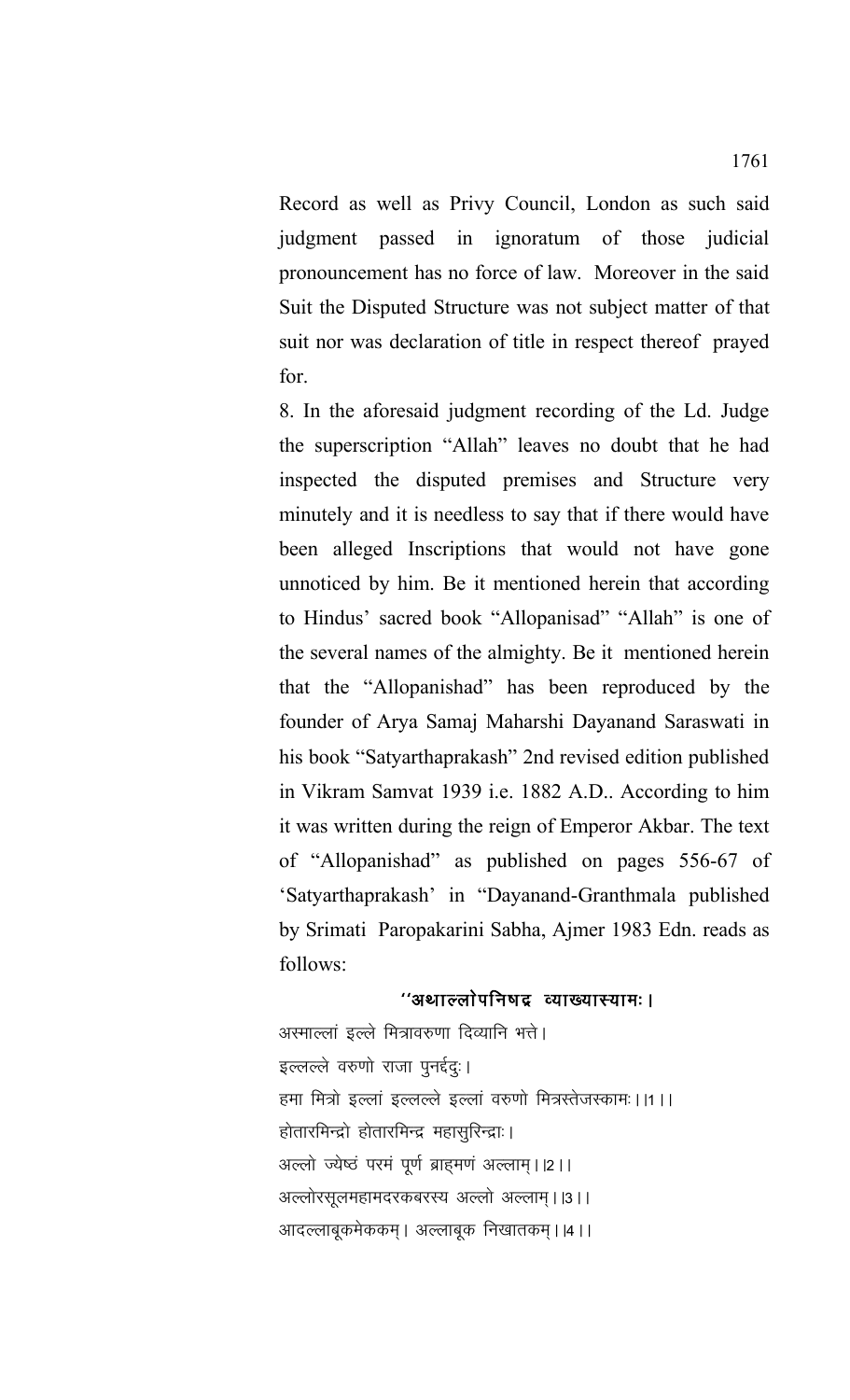अल्लो यज्ञेन हुतहुत्वा। अल्ला सूर्य्यचन्द्रसर्वनक्षत्राः । ।5।। अल्ला ऋषीणां सर्वदिव्यां इन्द्राय पूर्व माया परममन्तरिक्षाः । ।6 । । अल्लः पृथिव्या अन्तरिक्षं विश्वरूपम् । ।7 । । इल्लां कबर इल्लां कबर इल्लां इल्लल्लेति इल्लल्लाः ॥८।। ओम् अल्लाइल्लल्ला अनादिस्वरूपाय अथर्वणाश्यामा हुं ह्रीं जनानपशूनसिद्धान् जलचरान् अदृष्टं कुरु कुरु फट्। 9।। असुरसंहारिणी हुं ह्रीं अल्लोरसूलमहमदरकबरस्य अल्लो अल्लाम् इल्लल्लेति इल्लल्लाः । । 10 । ।

# इत्यल्लोपनिषत् समाप्ता ।।

**1634**. Be that as it may, the above discussion and the material considered by us make it very clear that the foundation of the entire history regarding construction of disputed building by Babar in 1528 AD is based upon the inscriptions said to be fixed thereon. The original text of the said inscriptions is not available at all. At least it has not been produced before us from any authentic source. The text of the said inscriptions published in different books and historical work, we have discussed, shows several crucial discrepancies therein. The historians, it appears being aware that Babar came to India in 1526 AD and visited Ayodhya in 1528 AD formed opinion in majority and read the text of the inscriptions that the date of construction of the building therein is 1528 AD i.e. 935 AH. However, in the earliest Journal of ASI, the text is not only different but the period mentioned is also different i.e. 930 AH.

**1635**. Interestingly there are some work written in Urdu in the 19<sup>th</sup> Century by some Muslim writers. Therein mostly they have mentioned the period of construction of the disputed building as 923 Hijri and further that it was constructed by the Babar at the instance of Syed Musa Ashikan. One of such document is titled as **"Ameer Ali Shaheed Aur Marka Hanuman Gari" by Shekh Mohammad Ajmat Ali Alvi**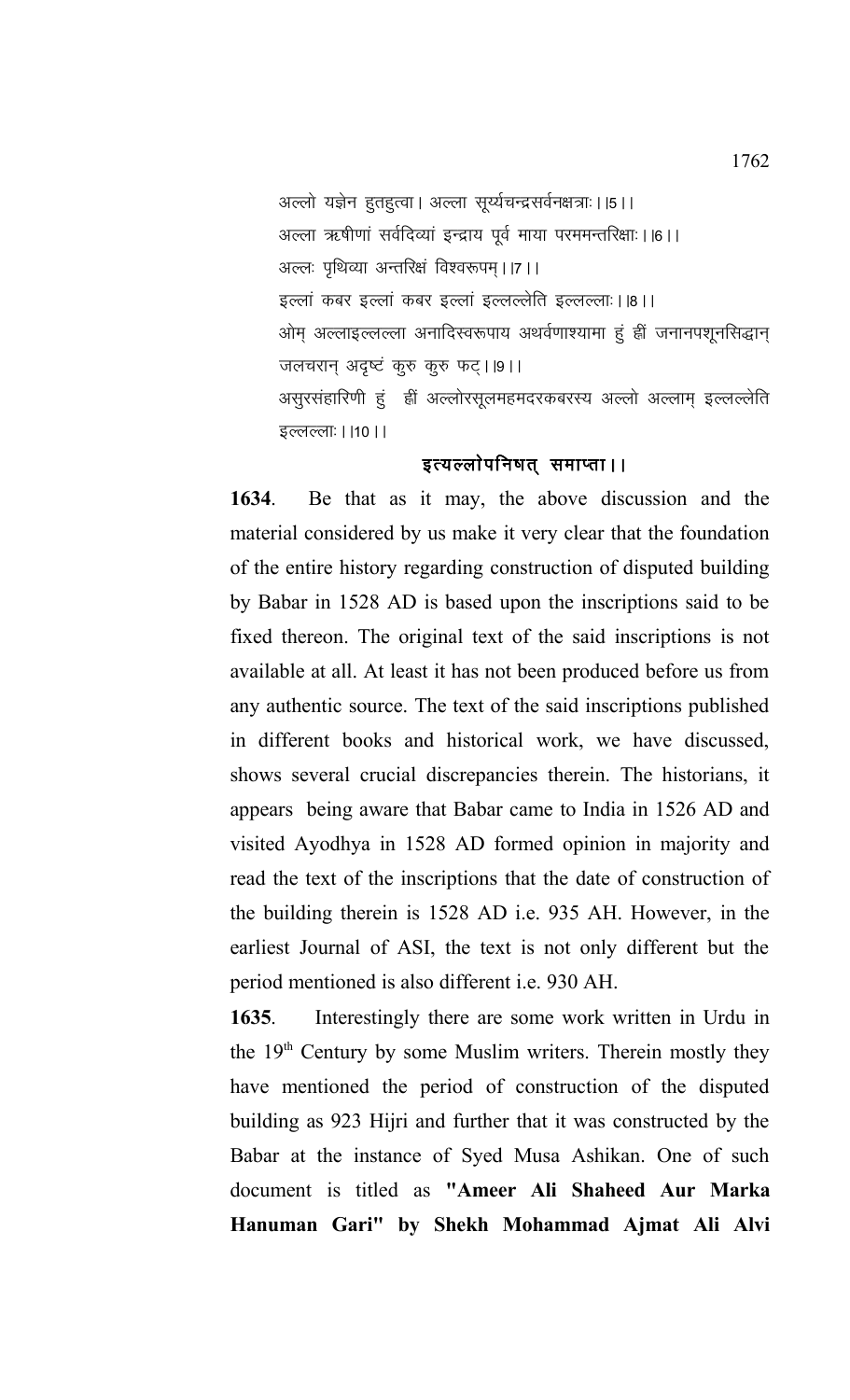**Kakoravi (written in 1886) revised by Dr. Zaki Kakoravi** published in 1987 and on page 9/10 it says:

''कूतूब (पुस्तकें) साबिका (पूर्व) से मालूम है कि बाद तसल्लूत (कब्जा) सययद सालार मसऊद ग़ाज़ी के सलातीने इस्लामिया ने बिलाद (शहरों) हिन्दुस्तान जन्नत निशान में जहां कहीं नमूदी (अवसर) . .. . पाई वहां रुक्न (सदस्य) इस्लामी के तौर पर मस्जिद व खानकाह व मुसाफिर खाने बनवा दिए और मुअज़्ज़िन (बांगी) व मुदर्रिस रख कर दीने मोहम्मदी को शाया किया और सामान बिदअत (नया कार्य) . . . किया चुनांचे जिस तरह मथुरा बिन्दराबन वगैरह को खसोखासाक (घास फूस) बिदअत से साफ किया। इसी तरह फैज़ाबाद अवध में जो बड़ा .. . का मकाम था, तख्तगाह पिदर लक्ष्मन व राम था बुतखाने जन्मस्थान में 923 हिजरी में सयुयद मूसा आशिकॉं के एहतमाम में मस्जिद सरबुलंद बाबरी तैयार हुई। पुरनूर रही। वह हिंदुओं में सीता की रसोई. . . . मशहूर थी।

तारीख़ बिना ''खौर बाक़ी'' (923 हिजरी) है हु ज्जत यादगार से मिलाती है।''

**1636.** Thus the very basis of forming the view that the disputed building was constructed in 1528 AD by Babar or at his command by his agents is founded solely on inscriptions whose authenticity itself is not creditworthy.

**1637.** Unlike the historians who without any further probe, proceeded on the observations of Dr. Buchanan as published by Martin in 1838, we do not find it possible to record a finding that the building in dispute was constructed in 1528 AD by Babar or any of his agents.

**1638**. If we summarize our reasons, we find firstly that Babar in his chronological detail (to the extent it is available) in "Baburnama" has mentioned various buildings which he got constructed mainly at Agra where he stayed and made his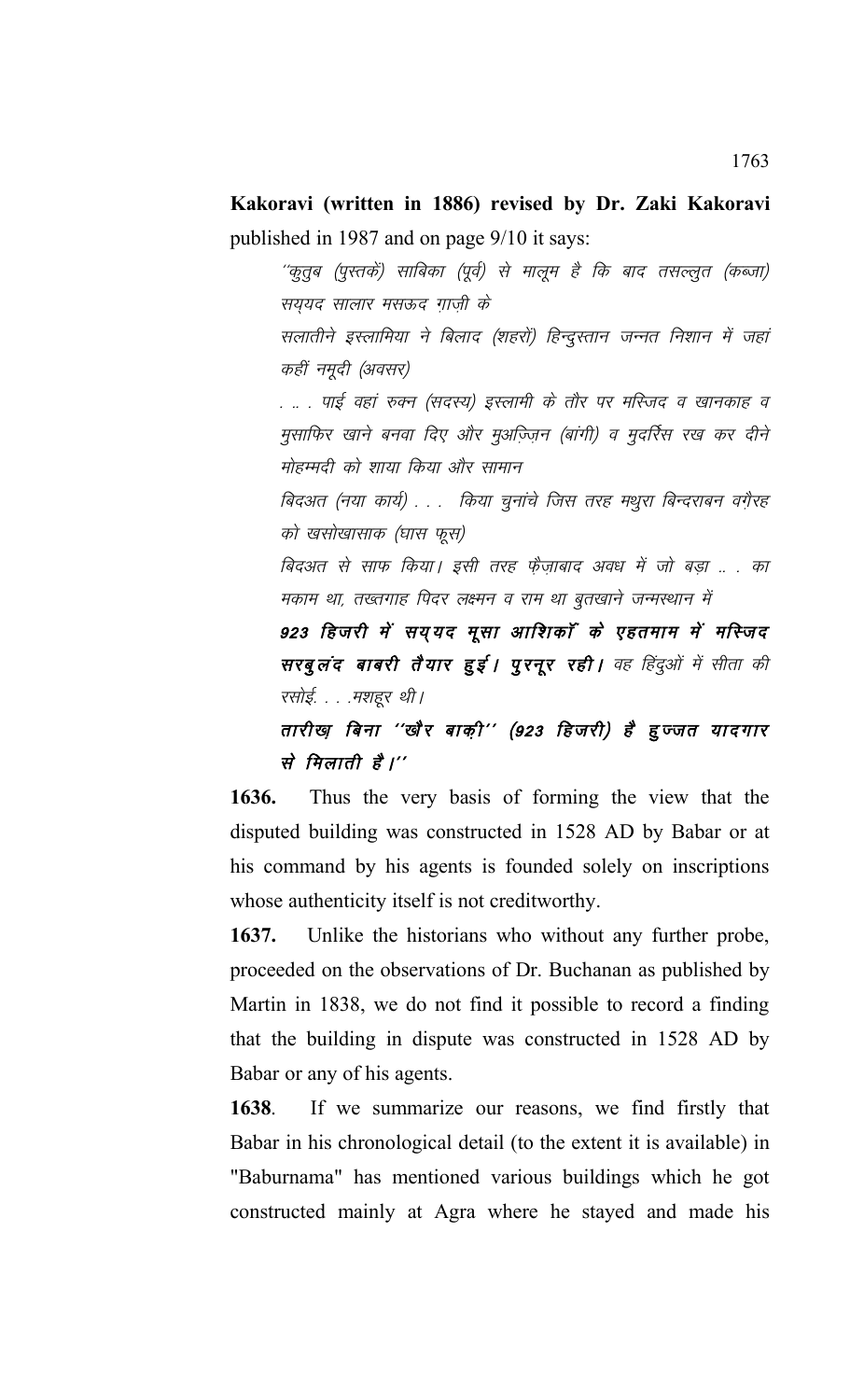headquarter and in the nearby areas or else. Obviously, if some construction or alteration in an existing building was made by any of his army officer or non-army officer who accompanied him from Farghana, there could not have any occasion for him to mention about the same in a work in which he recorded his daily affairs. His period of rule in the then Hindustan is very short, i.e., slightly more than four years. He being the founder of the dynasty, later known as Mughal dynasty, obviously was more interested in expansion of his reigning territory and not to indulge in avoidable confrontation which strategically may have added to his agony. A careful study of Baburnama show that wherever possible he made friends among non-muslims also so as to lessen rebels. Of course this was subject to the acceptance of those non-muslim Rulers about his supremacy. Besides the fact that no army commander of the name of "Mir Baqi", as such is mentioned in Baburnama, we find that Baqi Shaghawal who was made incharge of Oudh (Ayodhya) territory did not have any rest at Ayodhya. From 28.03.1528 and onwards, for a sufficiently long time, he remained on his toes chasing Bayazid and others. He was granted leave in June 1529 AD by Babar. It is the admitted case of the muslim parties that in a legendary work of Goswami Tulsidas on Lord Rama, i.e. 'Ramcharitmanas' which came into existence in a very short time after Babar, there is no mention of construction of a huge mosque at Ayodhya by Babar or anyone else. We are using the term "huge mosque" in the context of the place where the disputed building was constructed.

**1639.** Then in two traveller's account of Finch and Tieffenthaler also, this conspicuous miss cannot be overlooked. The first reference of Ayodhya and in particular the fort of Lord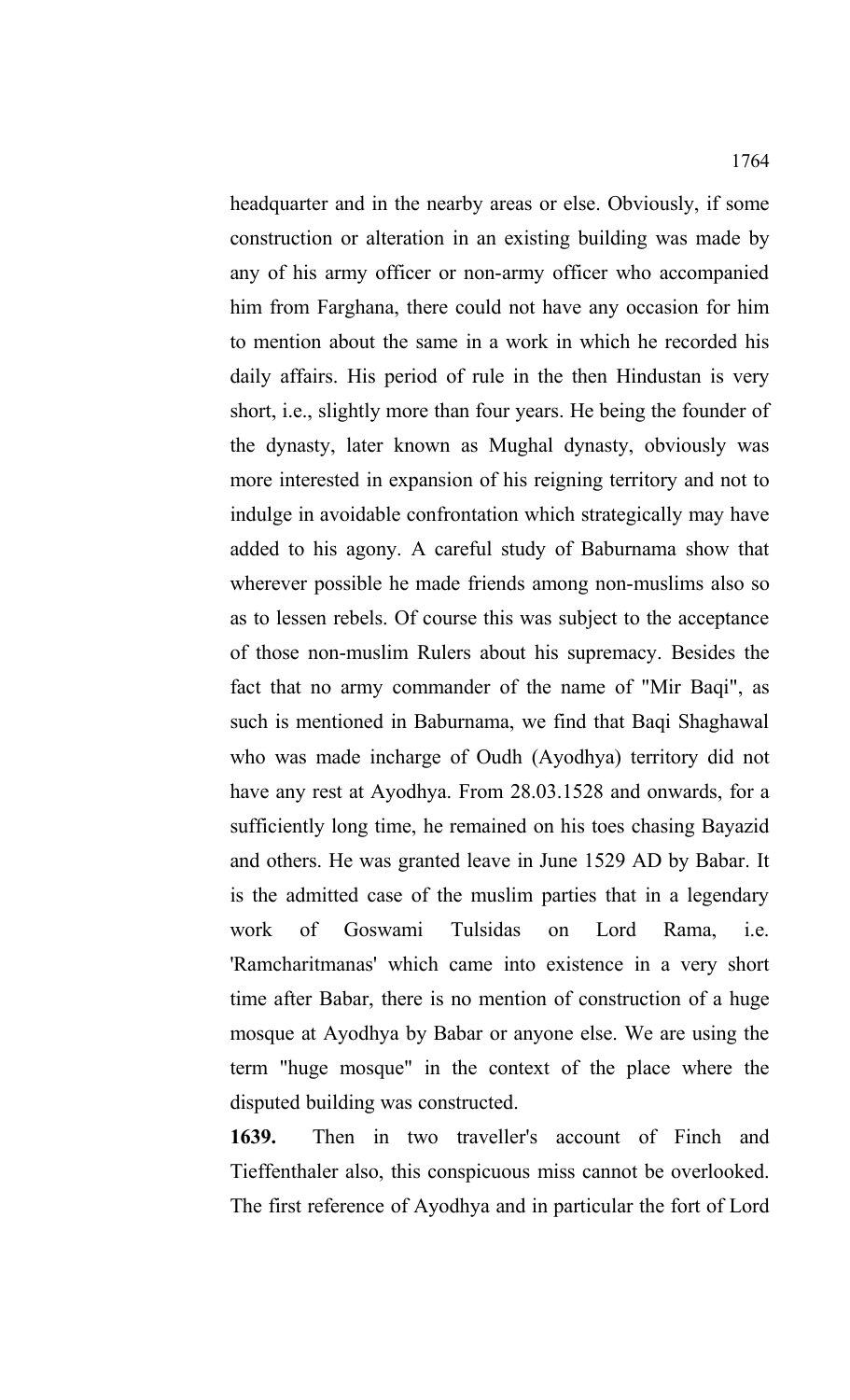Rama at Ayodhya in the travellers account just after about 75 years and more, i.e., of "William Finch" who visited India between 1608 to 1611 AD. It is nobody's case that besides the area which is known today as Mauja Ramkot there was any other place where it was ever believed or seen by anybody the alleged house or fort of Lord Rama. On the contrary, what has been pointed out that in the first settlement of 1861 the site in dispute was part of plot no. 161 which had a total area of more than 9 Bighas. William Finch did not mention about any recently constructed Islamic building or mosque in this area and instead has referred to a house or fort which according to him was constructed about 400 years ago and belief of Hindus as birthplace of Ramchandar (Lord Rama). The period he mentions may be approximate, i.e., may or may not be very accurate but it carries the period of the then existing building to 11th or 12th century when Ayodhya was under the rule of Gaharwals. He also mentions about Pooja and worship being performed by Hindus (Brahmans) in the said area but there is no mention about the existence of muslims or their religious place of a recent construction in the said area. It is difficult to believe if such a huge construction was existing at that time, the same would have gone unnoticed by a person who has given so much details of the area he visited at Ayodhya.

**1640.** Then comes the next available version of Nicolo Minouchi who travelled India during the reign of Aurangzeb. On the one hand it cannot be disputed that he has mentioned about demolition of a temple at Ayodhya during the aforesaid period but further particulars have not been given. It gives an occasion to the learned counsels for the plaintiff (Suit-4) to contend that the travellers account of Minouchi does not throw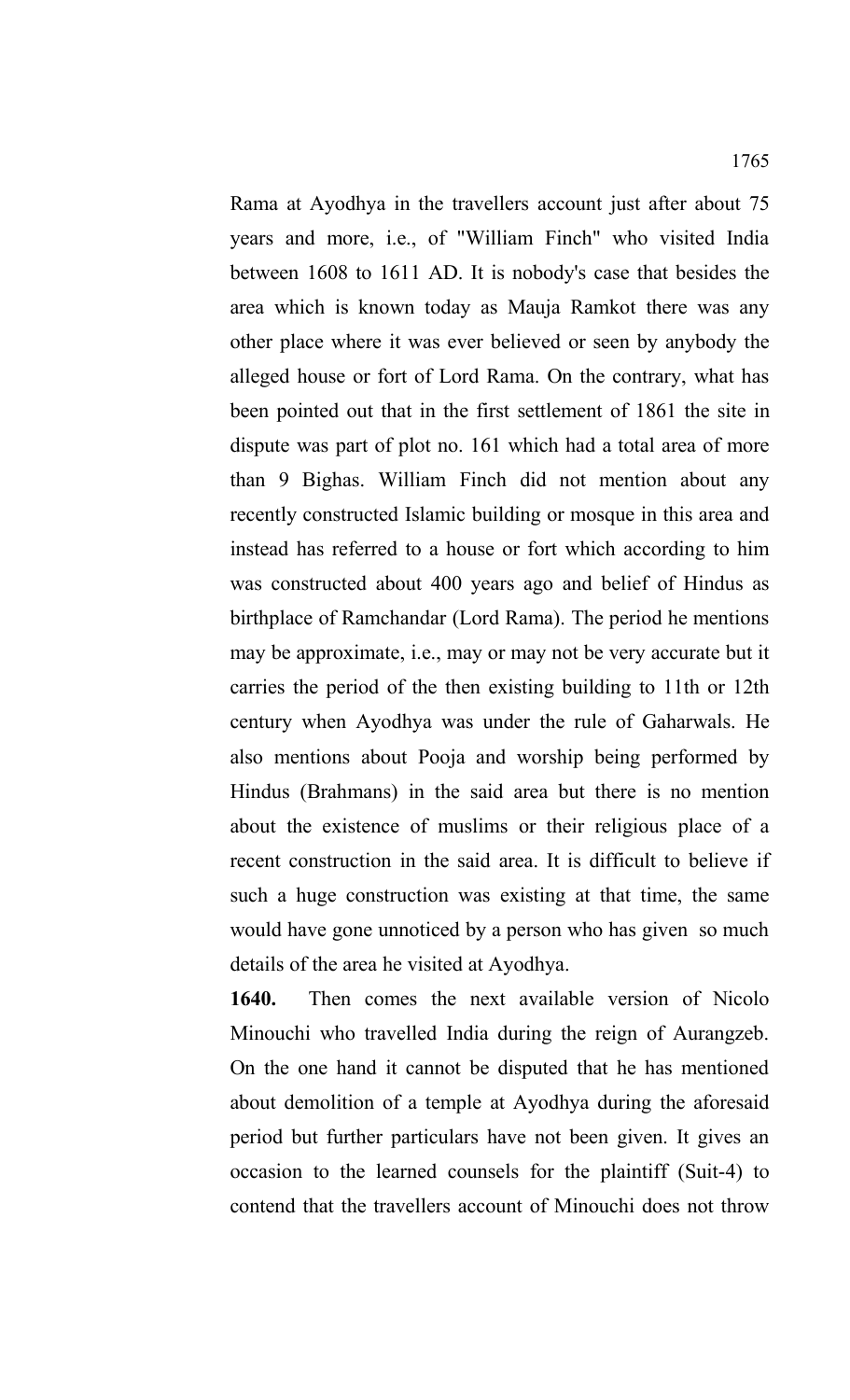any light that the alleged destruction of temple mentioned in his travellers account relates to the alleged Janambhumi temple and none else. This argument is unexceptionable since Minouchi's travellers account does not pin point any building or the area but then there is some further material.

**1641.** Father Joseph Tieffenthaler, an Austrian traveller visited India and remained here for more than two decades. In fact he stayed in India till his death. His credentials which have been made available to us through an internet printout of Wikipedia site shows that he was a linguist and well conversant with the languages like Persian and Sanskrit. It is this account which for the first time mentions about the alleged temple at the birthplace as well as its demolition by a muslim Ruler, in particular Mughal Ruler and construction of a mosque thereat. Tieffenthaler, however, says when he visited, the people in locality said that the demolition was caused by Emperor Aurangzeb though some people said that it was Babar. Had the inscriptions alleged to be fixed on the building in dispute at the time of its construction, would have existed thereat when Tieffenthaler visited the site, it is difficult to conceive that he could have written in his work whether it was Aurangzeb or Babar since he himself could have noticed the correct facts by reading the inscriptions for which he did not require any external help. Tieffenthaler's work which though written like a travellers guide between 1740-1760 and onwards but could not be seen by subsequent historians or those who prepared historical data perhaps for the reason that it remained unpublished in English. It might have been published in the Latin itself, the language in which Tieffenthaler wrote his diary but the publically known work is the "French translation" which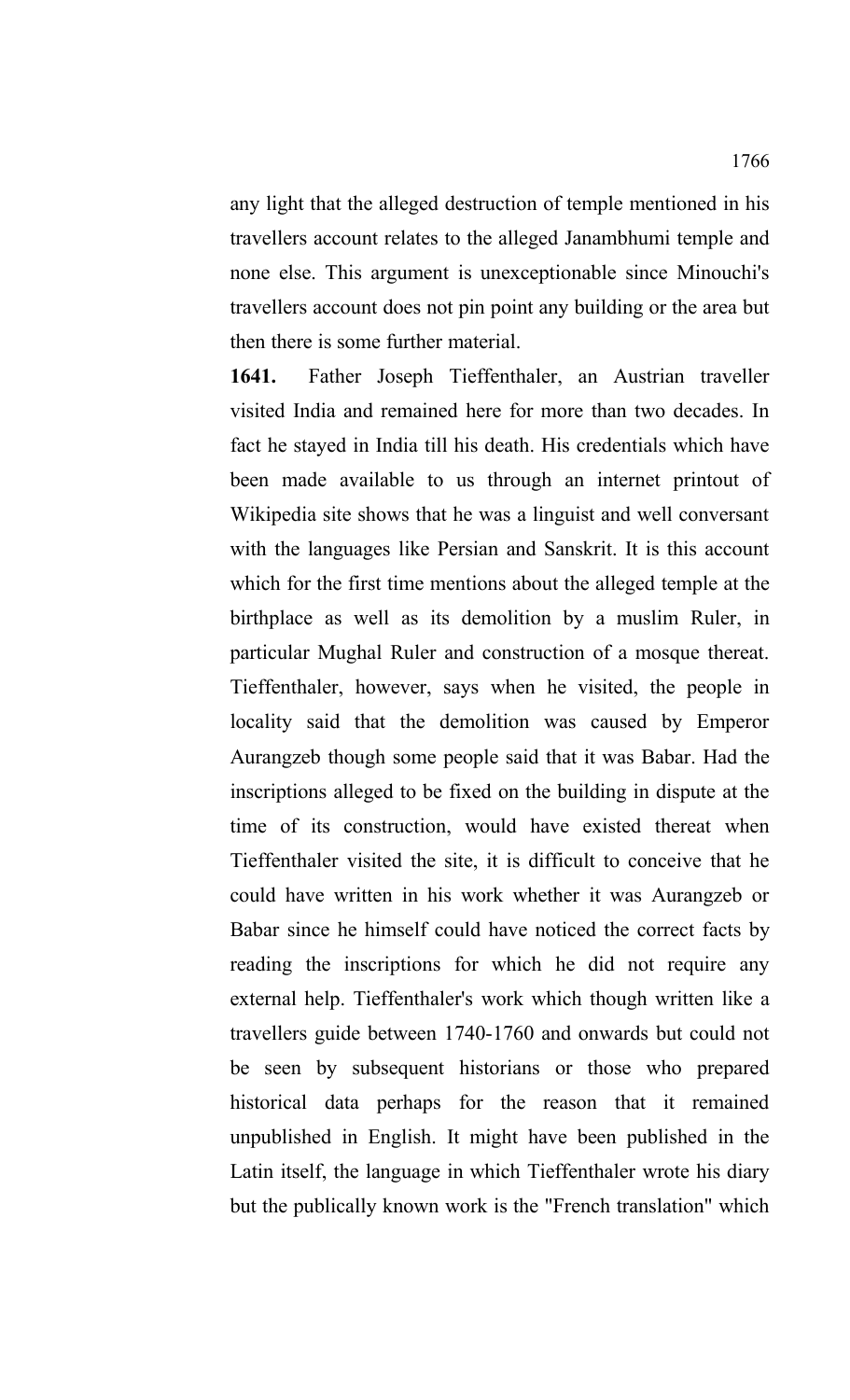is said to have been published in 1786. To us it appears that the building in dispute by the time Tieffenthaler came to Ayodhya had already been constructed but the inscriptions were not there. Besides, even at that time, inside the building in dispute, the Hindu religious structure in the form of a 'Vedi' existed which was being worshipped by Hindus. Here also it is remarkable that Tieffenthaler though has noticed worship by Hindus but is conspicuously silent about worship by muslims in the disputed building.

**1642**. We tried to enquire from learned counsel for the plaintiffs (Suit-4) as to how it could happen that a mosque was constructed but inside the premises a Hindu religious structure was allowed to remain as to be worshipped by Hindu public. In the absence of any source material on this aspect no reply obviously was forthcoming but to us it appears that though the building in dispute was constructed but immediately thereafter or after sometime it stood deserted by muslims. Hindus made their entry and raised a religious structure in order to continue with the sanctity of their belief that the place in dispute was the birthplace of Lord Rama and that is how their worship continued. It is inconceivable that at the time when the disputed building was constructed the people who did so would have allowed a Hindu religious structure inside the premises particularly when the building which they constructed was an Islamic religious place, i.e., mosque. We also find that Islamic religious scriptures clearly prohibit same place fit for worship by the persons of different faith and religion. We make it clear our use of the word mosque herein these issues be not treated as our finding since it being a separate issue shall be dealt with later.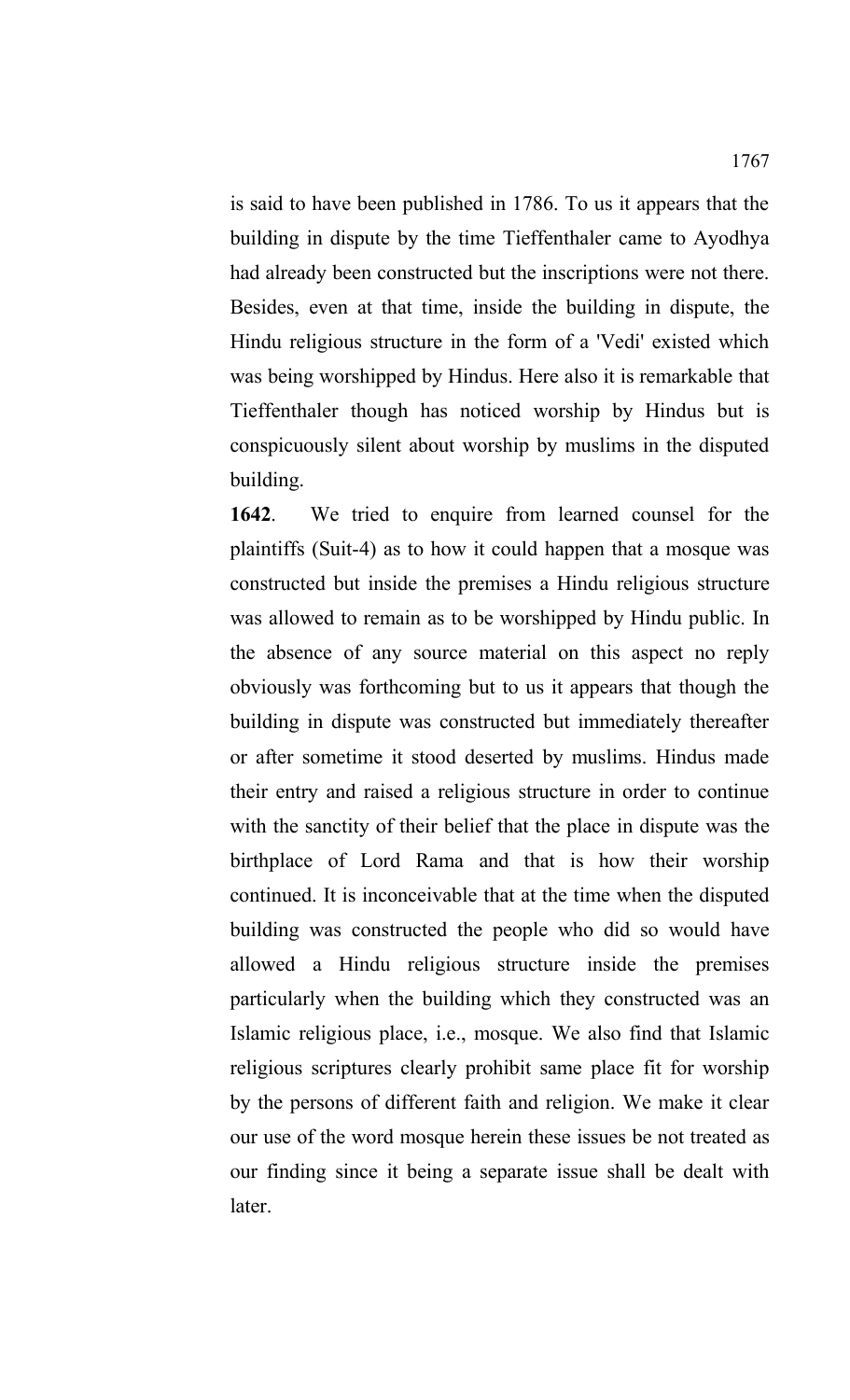**1643.** Though it amounts to delving into some kind of conjectures but since here is a case which necessarily goes in history and particularly when for sufficiently long time the things are in dark, in the absence of anything contrary, we do not find it impermissible to think in this manner. It would come within the domain of preponderance of probability.

**1644.** The position appears to be that when the building in dispute was constructed, obviously the Islamic people, were in power who constructed the building in dispute. They did not allow or could not have allowed any Hindu religious structure to exist within the premises of the disputed building. If it was done after demolition of a Hindu religious structure, it is inconceivable while demolishing such structure, some part thereof would have been allowed to remain so as to be worshipped continuously by Hindu people after entering the premises of the mosque. Thus initially when it was constructed no such structure could have existed but as soon as the local Hindu people got opportunity, they created or made a symbolic structure to continue with the worship according to their belief with regard to the birthplace of Lord Rama and that is how structure in the form of Vedi was there and noticed by Tieffenthaler in his work which relates to the period of 1740- 1760 AD.

**1645.** The building in dispute, therefore, not constructed in 1528 AD or during the reign of Babar, the preponderance of probability lie in favour of the period when Aurangzeb was the Emperor since it is again nobody's case that such an action could have been taken during the reign of Humaun, Akbar or Shahjahan. Without entering into the wild goose chase on this aspect suffice it to say that the building in dispute must have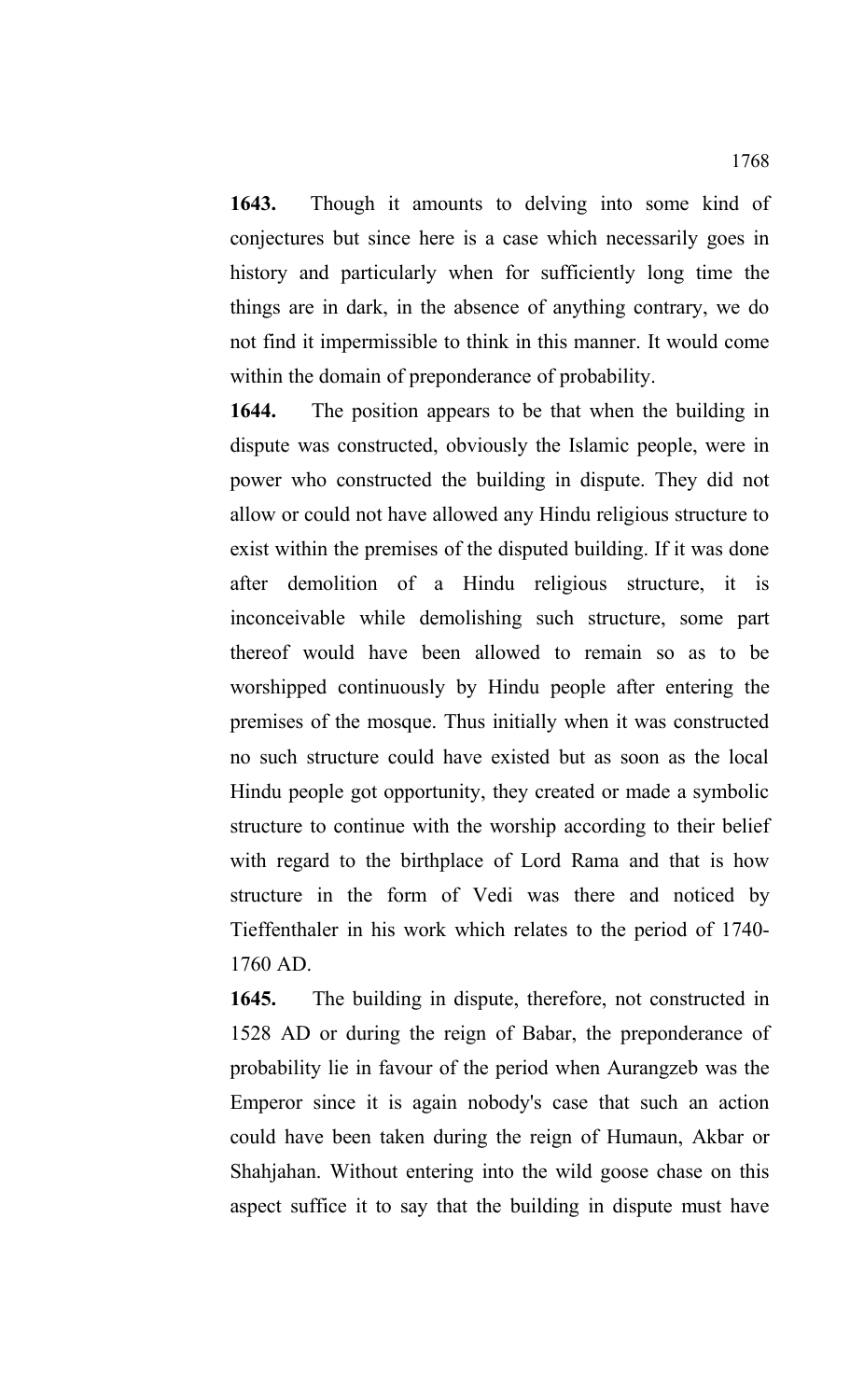come into existence before 1707 AD when the reign of Aurangzeb ended on his death. Tieffenthaler's visit to Ayodhya is 35-55 years thereafter and this gave sufficient time in which the things as we have indicated above could have happened. The inscription on the disputed building either inside or outside was not there otherwise there was no occasion that the same could not have been noticed and seen by Tieffenthaler who himself was quite conversant with the language in which these inscriptions were written and found subsequently.

**1646.** Then comes the person who for the first time noticed the above inscription, i.e., Dr. F. C. Buchanan. He was a medicine man and, as his autobiography says, worked as personal physician of Lord Wellesley at the end of 18th century. He was entrusted with the work of survey of the territory within the hold of East India Company in North-West provinces at the commencement of 19th century. Obviously this was not his field of expertise and, therefore, it can well be conceived that he actually functioned as an overall Observer or Supervisor but in effect must have been assisted/attended by a team of the persons knowing the work of survey and also quite conversant with the local tradition, languages etc. The survey continued for about 7 years, i.e., 1807-1814. The survey report was said to have been submitted in more than one set. It appears that the record of the said survey sent to Calcutta office of East India Company as also to its main office in London. At the time he conducted survey, the area of Oudh as such was not within the reigning territory of East India Company but was part of the reigning territory of Nawab Vazir of Lucknow with whom East India company had a kind of agreement entered in 1801. The area towards Gorakhpur, Varanasi etc. was in the territory of East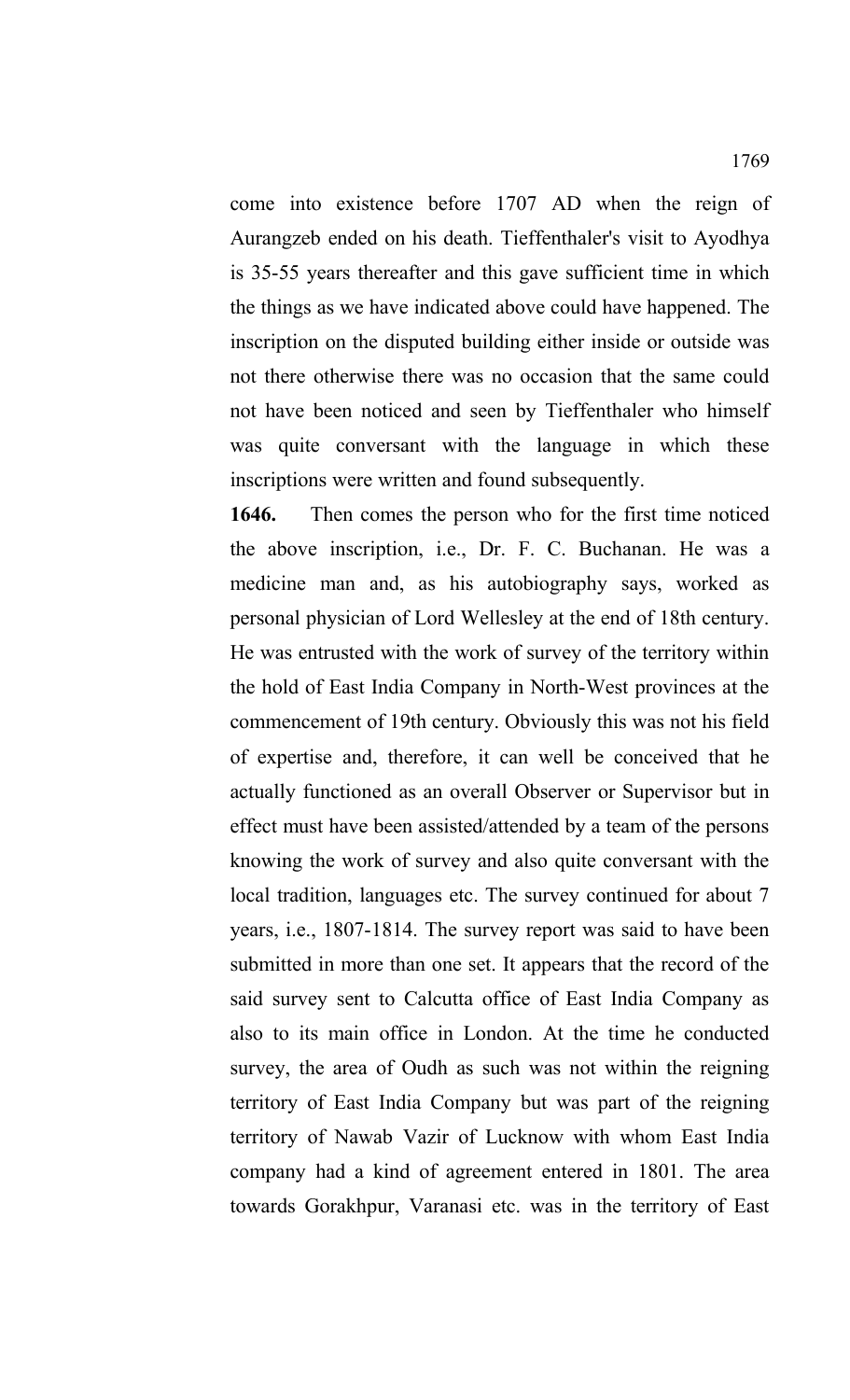India Company and the demarcating land appears to be the bank of river Saryu near Ayodhya as is evident from the observations of Buchanan where he said that he did not undertook the exercise of measurement etc. at Ayodhya as it would have offended Nawab Wazir of Lucknow who was the reigning authority of that area. It is Buchanan who for the first time referred to an inscription wherefrom he could notice that the disputed building was erected in 1528 AD at the command of Babar though local people still at that time believed and said that the same was constructed at the time of Emperor Aurangzeb after demolishing a Hindu temple. When Buchanan visited Ayodhya, i.e. between 1807-1814, the period of Aurangzeb was about 100 years back while the period of Babar was about 275 years and more. It is difficult to conceive that the local people were not conversant as to who was responsible for construction or during whose reign the construction was made particularly when the matter was comparably recent. The people's memory is not so short and fades away with such a pace that they cannot recollect the events of just 50-60 years back. During the period of Buchanan it was a matter of just 100 years or more. Comparatively period of Aurangzeb was quite recent. Therefore, Buchanan's approach to ignore local belief that the building in dispute was constructed during the reign of Aurangzeb, in the absence of any concrete material, and not to make any further probe cannot be appreciated. However some margin has to be given to him since he was not an expert historian. It may happen that on plain reading of text, the period mentioned therein found 923 AH or 930 AH but he, knowing the period of Babar took upon himself to correct it.

**1647.** Moreover, Buchanan also cannot be said at fault since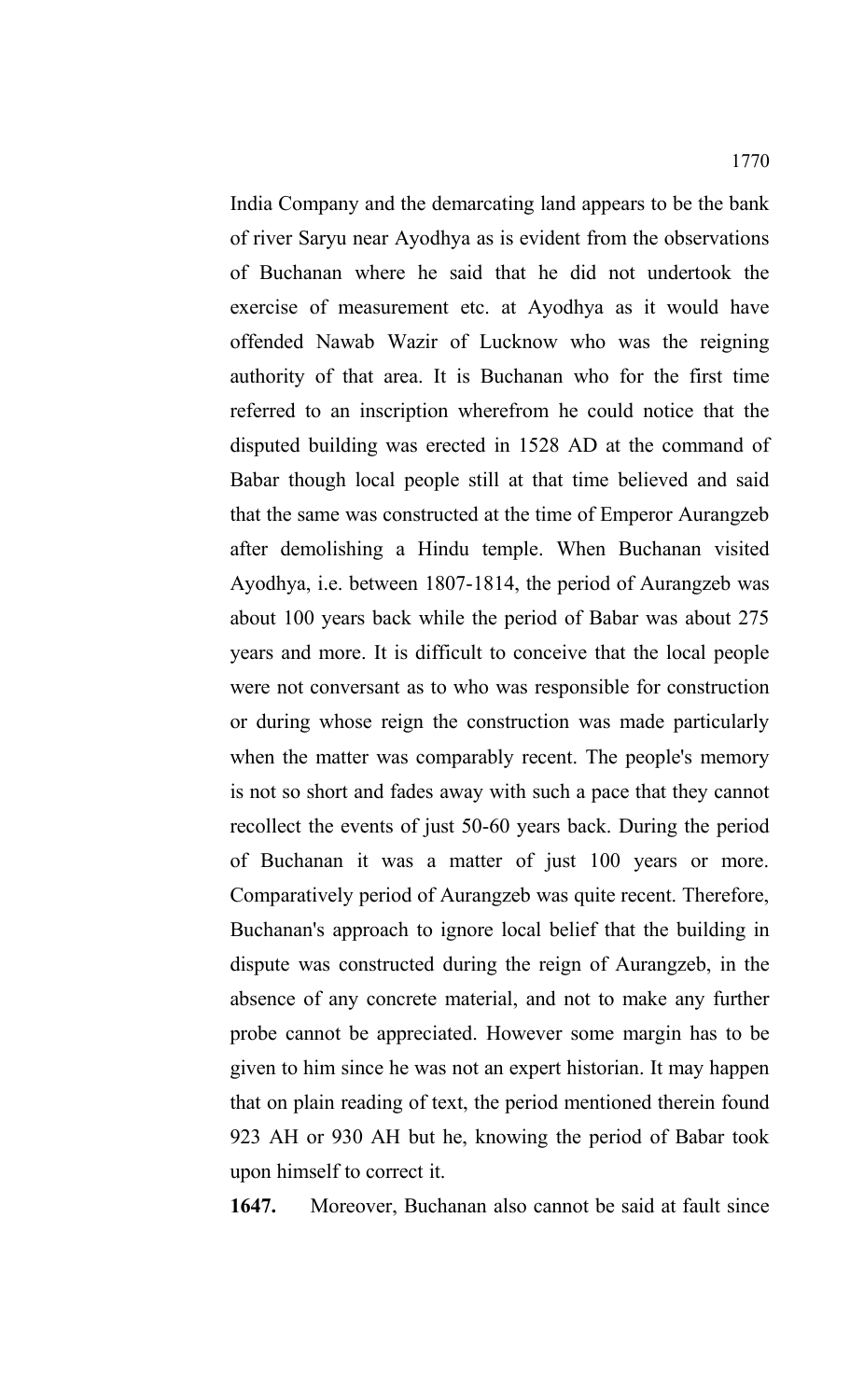he had a reason to contradict this local belief based on an inscribed document which he found fixed on the building in dispute. To us it appears that this inscription must have been fixed in the building in dispute sometime between the visit of Tieffenthaler and survey of Dr. Buchanan. In order to give importance and antiquity to the building so as to avoid local hatred and conflict the inscript writer or the person responsible for it tried to co-relate it with the reign of Babar but due to lack of information or mistake, the period got written wrongly, i.e., 923 A.H. or 930 A.H. and he also mentioned a name i.e. Mir Baki or Mir Khan which did not find mention in Babar's "Tuzuk-i-Babri".

**1648.** Whether Buchanan actually noticed 923 A.H. or 935 A.H., we find difficult to record any concrete finding in the absence of any authenticated text of such inscription as was available to Buchanan. To us it appears when he noticed the name of Babar mentioned in the inscription even if the period in the inscription would have written as 923 A.H. he might have got it corrected in the light of the known period of visit of Babar at Ayodhya. This part of our observation as to what Buchanan might have done at that time is obviously in the realm of conjecture and we are conscious about it, but for us it is suffice to mention that in the absence of an authenticated text of the inscription as noticed by Buchanan, the only thing relevant for us is that the inscription was noticed for the first time by Buchanan and at that time he tried to contact the local people with respect to the period and person who constructed the disputed building. He was told about Aurangzeb but he discarded it on the basis of inscription and said that it is Babar and not Aurangzeb as locally believed. It is again nobody's case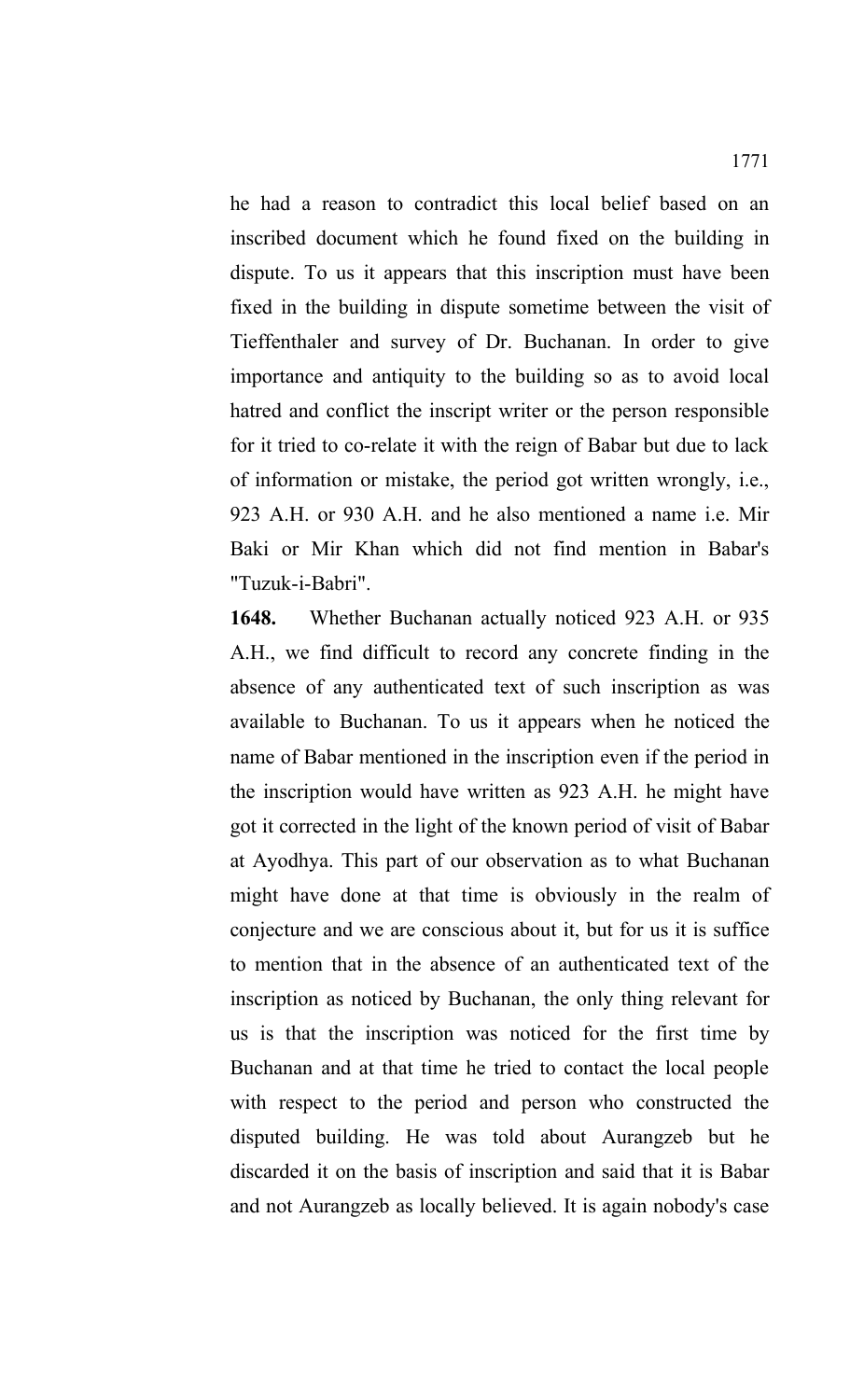that the inscription of the period of Buchanan was replaced or changed at any later point of time atleast when it was so noticed and read by A. Fuhrer.

**1649.** In the meantime, we find that this text has been referred to in certain books written by muslim writers after 1855 AD. Without entering into the question whether those writers were well known Historians or merely story writers or whatever the case may be, for us suffice it to mention that in all these books they have mentioned the period of construction contained in the inscription as 923 A.H. Obviously it cannot be said that those writers who have written their books in Persian and Arabic were not capable of correctly reading the inscription and they committed a mistake in reading.

**1650.** In brief, we summarize the things and the position boils down as under:

i. Dr. Fransis C. Buchanan said to be first person who read and collected the transcription but this text duly proved in accordance with law is not available to us. However, this found the basis of contradicting the local belief as it prevail till then i.e. around 1810 AD that the building in dispute was constructed during the reign of Aurangzebe after demolition of a temple was wrong and it was actually Babar, as borne out from the inscription.

ii. Next is A. Fuhrer. He was the first archaeologist who read and translated in 1889/1891 and got published three inscriptions alleged to be fixed on Babari Masjid which was alleged to be built under command of Emperor Babur at the site of Sri Ramjanmasthan.

A. Fuhrer's translations and introductory notes thereto read as follows: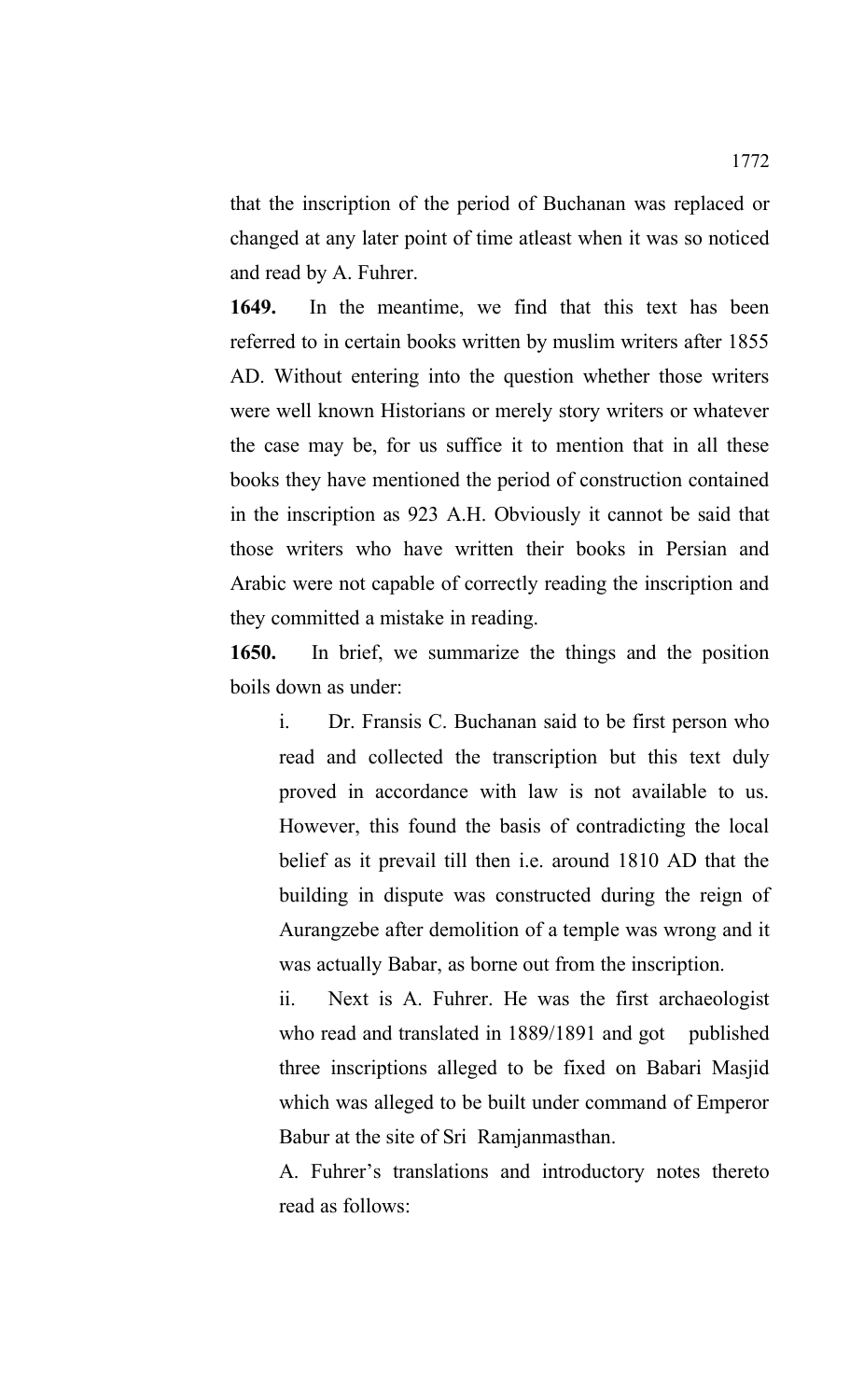"Babar's- Masjid at Ayodhya was built in A.H. 930, or A. D. 1523, by Mir Khan, on the very spot where the old temple Janamasthanam of Ramchandra was standing . The following inscriptions are of interest. Inscription No.XL written in Arabic character over the mihrab of the masjid it gives twice the Kalimah:-

"There is no God but' Allah, Muhammad is His Prophet"

Inscription no.XLI is written in Persian poetry, the meter being Ramal, in six lines on the member, righthand side of the masjid.

- "1.By order of Babar, the king of the world,
- 2. This firmament-like, lofty,
- 3. Strong building was erected.
- 4. By the auspicious noble Mir Khan.
- 5. May ever remain such a foundation,
- 6. And such a king of the world."

Inscription No.XLII is written in Persian poetry ,the metre being Ramal, in ten lines, above the entrance door of the masjid. A few characters of the second and whole third lines are completely defaced.

"1. In the name of God, the merciful, the clement.

2. In the name of him who…; may God perpetually keep him in the world.

3. . . . . . . . . . . . . . . . . . . . . . . . . . . . . . . . . . . . . . . .

4. Such a sovereign who is famous in the world, and in person of delight for the world.

5. In his presence one of the grandees who is another king of Turkey and China.

6. Laid this religious foundation in the auspicious Hijra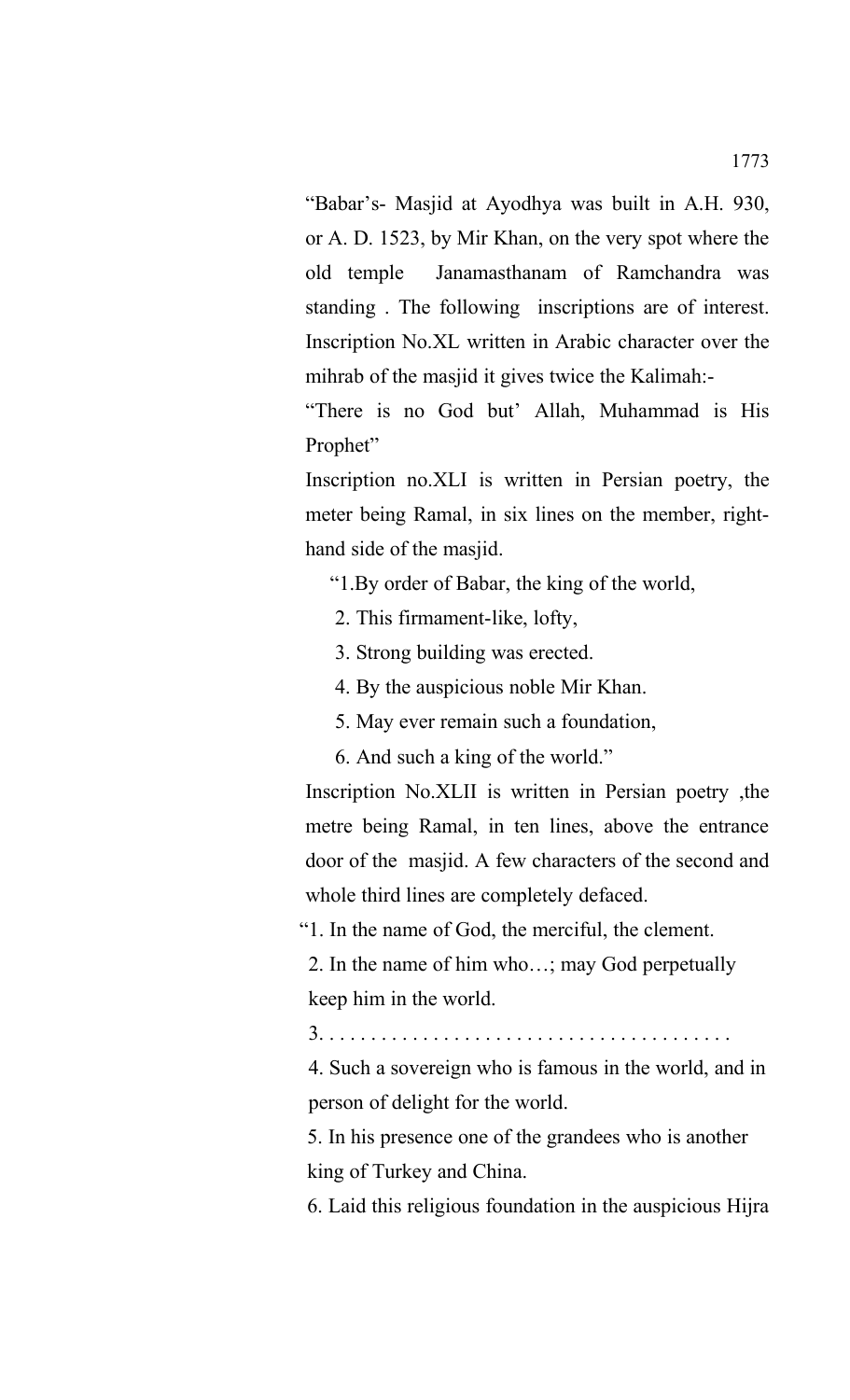930.

7. O God ! May always remain the crown, throne and life with the king.

8. May Babar always pour the flowers of happiness; may remain successful.

9. His counselor and minister who is the founder of this fort masjid.

10. This poetry, giving the date and eulogy, was written by the lazy writer and poor servant Fath-allah-Ghori, composer."

The old temple of Ramachandra at Janamasthan must have been a very fine one, for many of its columns have been used by the Musalmans in the construction of Babar's masjid. These are of strong, close-grained, dark- coloured or black stone, called by the natives Kasauti, "touch-stone slate," and carved with different devices. They are from seven to eight feet long, square at the base,centre and capital, and round or octagonal intermediately.

> (The Sharqi Architecture of Jaunpur by A.Fuhrer Ph.D. p 67-68)

ii. Third is Annette Susannah Beveridge was the second british scholar who in 1921 published texts of two Inscriptions purported to be of alleged baburi Mosque which were supplied by the Deputy- Commissioner of Fyzabad alongwith English Translation and Transliteration thereof done by a Muslim. In her said book A.S. Beveridge before giving Text and Translation of the alleged two Inscriptions writes as follows:

" Thanks to the kind response made by the Deputy-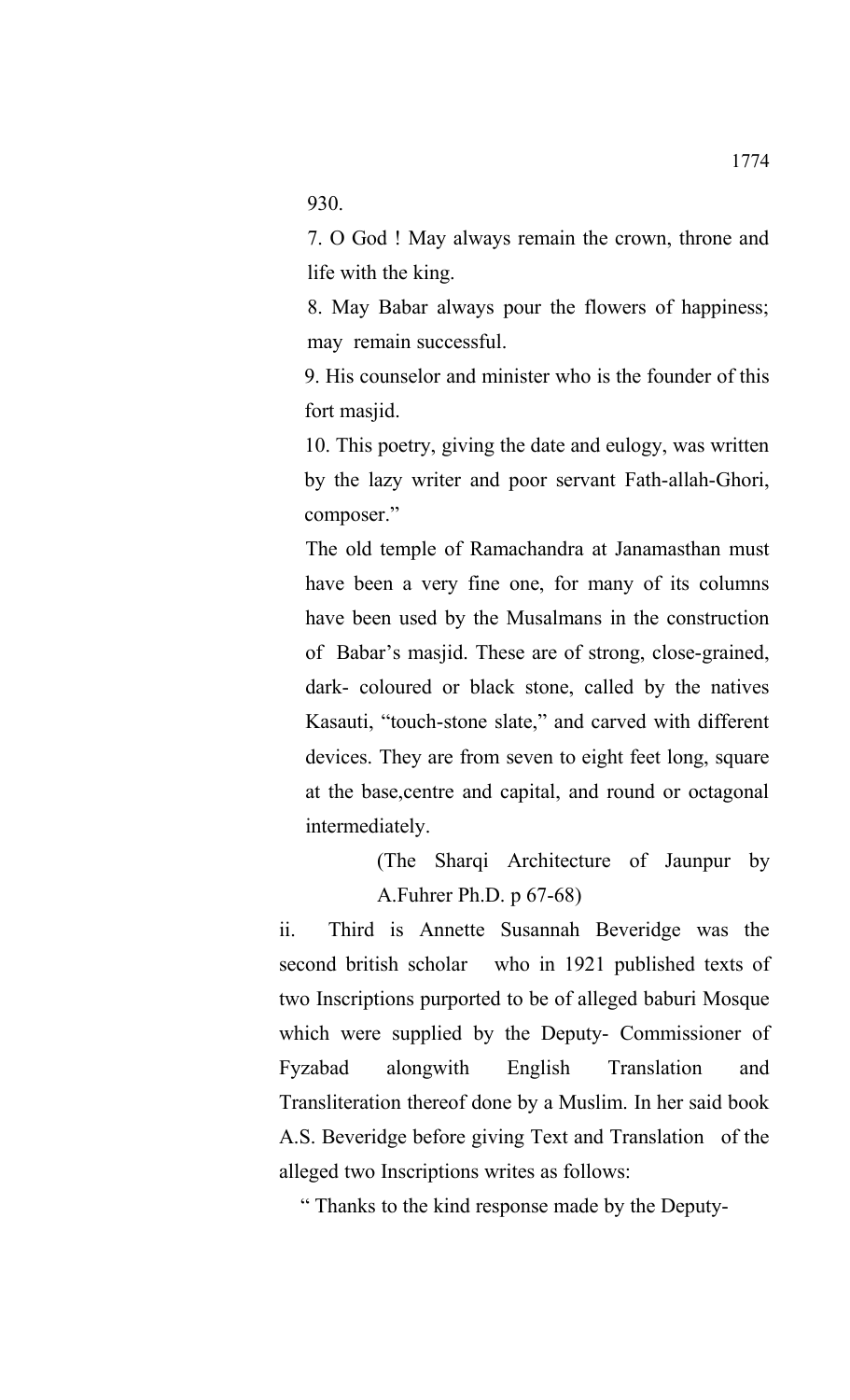Commissioner of Fyzabad to my husband's enquiry about two inscriptions mentioned by several Gazetteers as still existing on 'Babur's Mosque" in

Oudh, I am able to quote copies of both."

After giving text and transliteration of an Inscription he gives Translation with her exaggerating value thereof as follows:

"The translation and explanation of the above, manifestly made by a Musalman and as such having special value, are as follows:-"

"The inscription inside the Mosque is as follows:-" After giving its Text and Transliteration she translates the alleged First Inscription as follows:

"1. By the command of the Emperor Babur whose justice is an edifice reaching up to very height of the heavens,

2. The good-hearted Mir Baqi built this alighting-place of angels;

3. Bavad khair baqi ! (May this goodness last for ever!) The year of building it was made clear likewise when I said Buvad khair baqi (=935)."

 "The inscription outside the Mosque is as follows:-" After giving its Text and Transliteration she translates the alleged Second Inscription as follows:

"The explanation of the above is as follows:-"

"In the first couplet the poet praises God, in the second Muhammad, in the third Babur - there is a peculiar literary beauty in the use of the word lamakani in the 1st couplet. The author hints that the mosque is meant to be the abode of God, although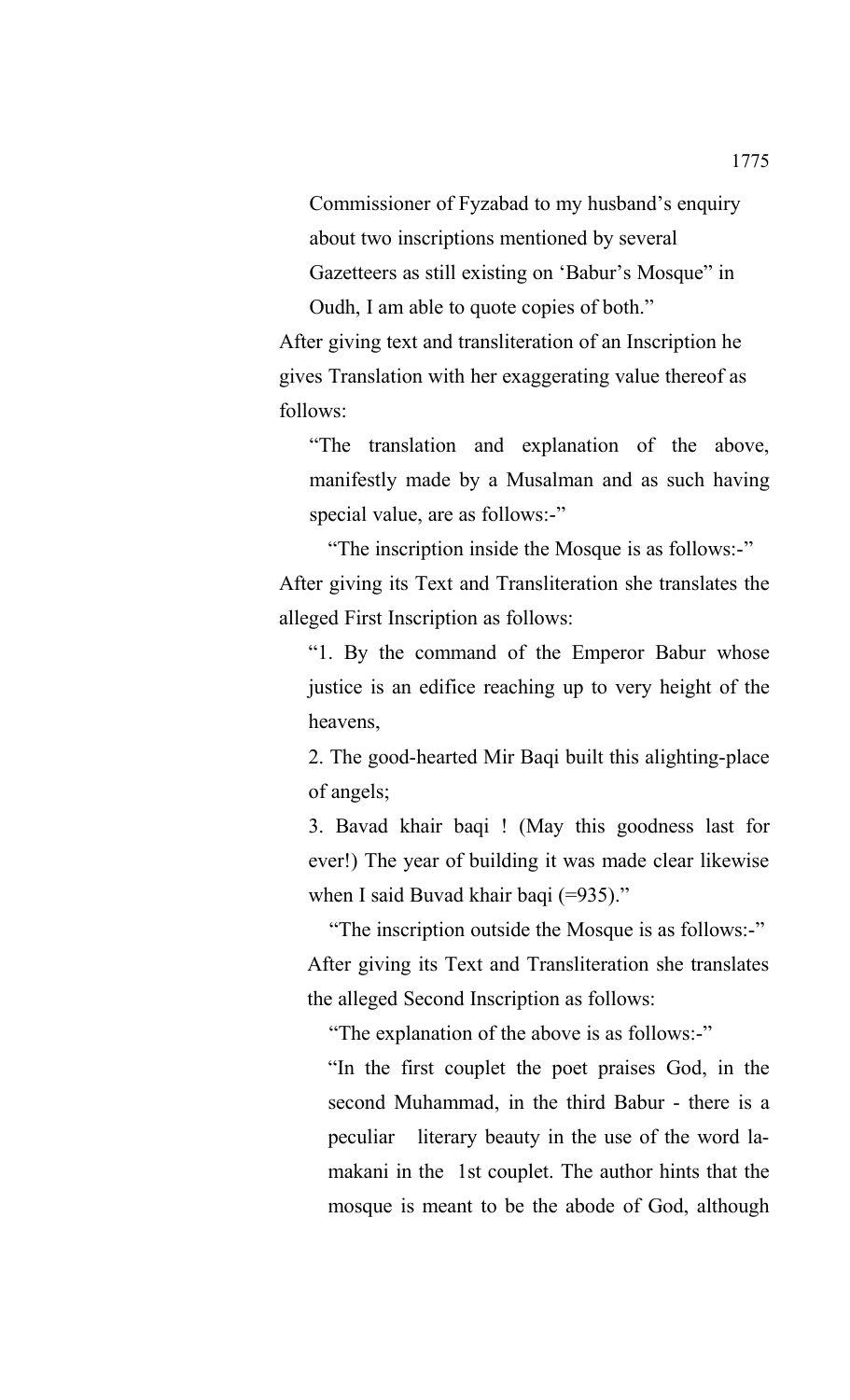he has no fixed abiding-place. - In the first hemistich of the 3rd couplet the poet gives Babur the appellation of qalandar, which means a perfect devotee, indifferent to all worldly pleasures. In the second hemistich he gives as the reason for his being so, that Babur became and was known all the world over as a qalandar, because having become Emperor of India and having thus reach the summit of worldly success, he had nothing to wish for on this earth.

The inscription is incomplete and the above is the plain interpretation which can be given to the couplets that are to hand. Attempts may be made to reed further meaning into them but the language would not warrant it."

**1651.** The text and translation of these above two authorities are evidently distinct and different. Beveridge's claim that the inscriptions were well existing on Baber's mosque in terms as to be understood about the existence of inscriptions and not for the text since admittedly she had not seen the inscriptions and its text but had collected the same as a secondary evidence.

**1652.** Then next comes the Civil Judge, Faizabad who has mentioned the text of the two inscriptions in his judgment dated 30.03.1946 in R.S. No.29 of 1945. He has also discussed the same as under:

"Lastly there are the two Inscription in the mosque which have been reproduced in my inspection notes. These are also referred to in the Gazettes and according to the date in the inscription on the pulpit it was built in 923 Hijri, while according to other it was in 935 H. corresponding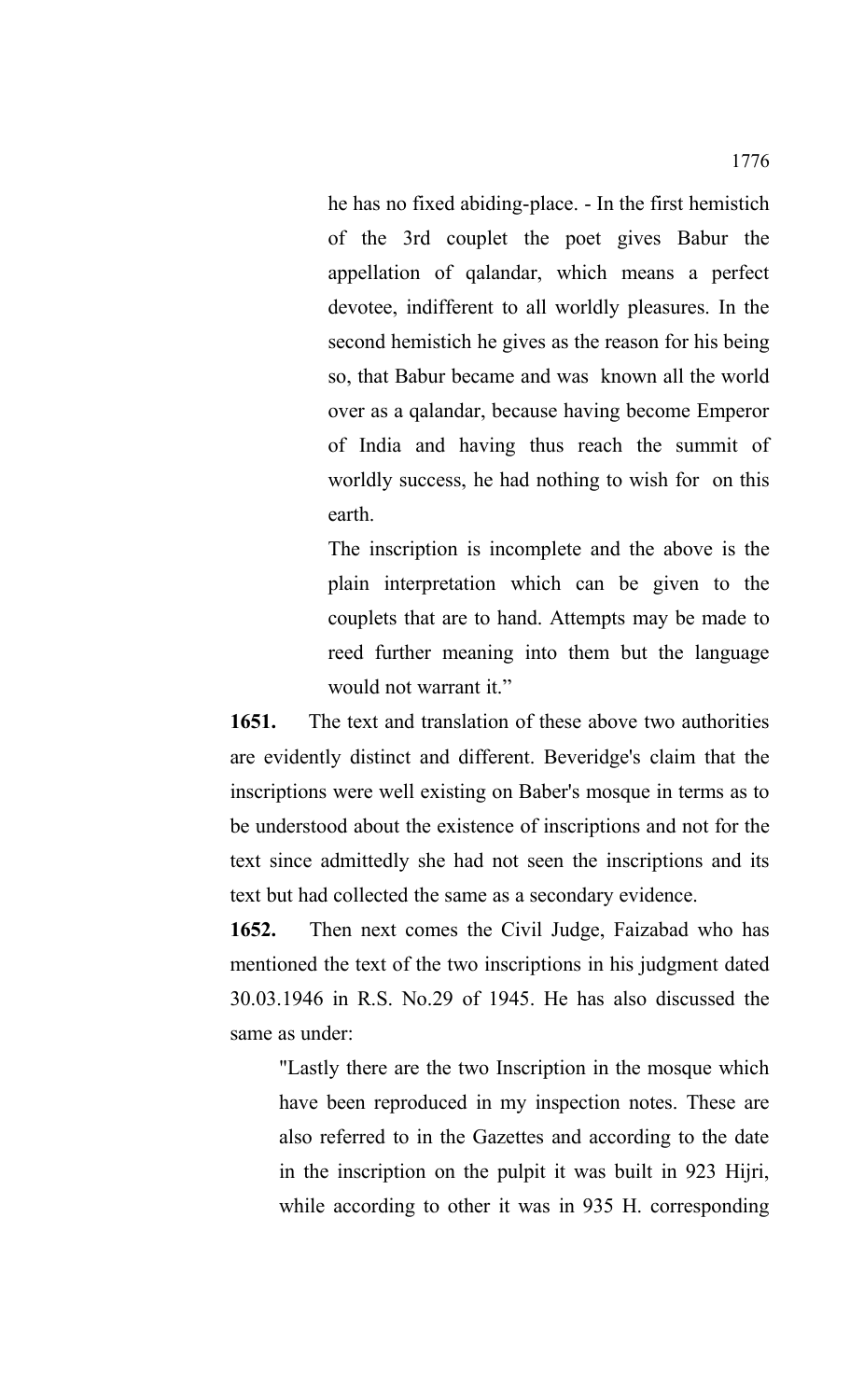with 1528 A.D. These inscriptions were the sheet-anchor of the plff's case but I am of the opinion that they are inconclusive.

The 1st inscription contains three couplets in Persian and when translated runs as follows:

"By the order of Shah Babar, whose justice went up to the skies (i.e. was well known), Amir (Noble) Mir Baqi, of lofty grandeour, built this resting place of angels in 923 Hijri."

The 2nd inscription is more elaborate and contains usual high flown language on eulogy of Babar & describe Mir Baqi of Isphahan as his adviser and the builder of the mosque. This inscription no doubt s the plff's case, because it does not say that it was by the order of Babar shah & it only refers to the reign of Babar but the 1st couplet in the 1st inscription near the pulpit, clearly supports the theory that Babar had ordered the building of the as stated in the Gazettes and the settlement report."

**1653.** By this time, damage of inscription in 1934 and its restoration is admitted to the parties. Whether the restoration was accurate and if so on what basis is not known.

**1654.** Then next come Dr. Z.A. Desai's edited work in **"Epigraphia Indica Arabic & Persian Supplement 1964-65"** which gives another story with much difference. Paras 17, 18 and 19 of written argument:

17. Dr. Z.A. Desai informs that Fuhrer's reading does not appear to be free from mistakes. But he does not specify the mistakes committed by Fuhrer in his reading of the texts and translations thereof. From the scrutiny of Dr Desai's translation it appears that Dr. Desai in 4th line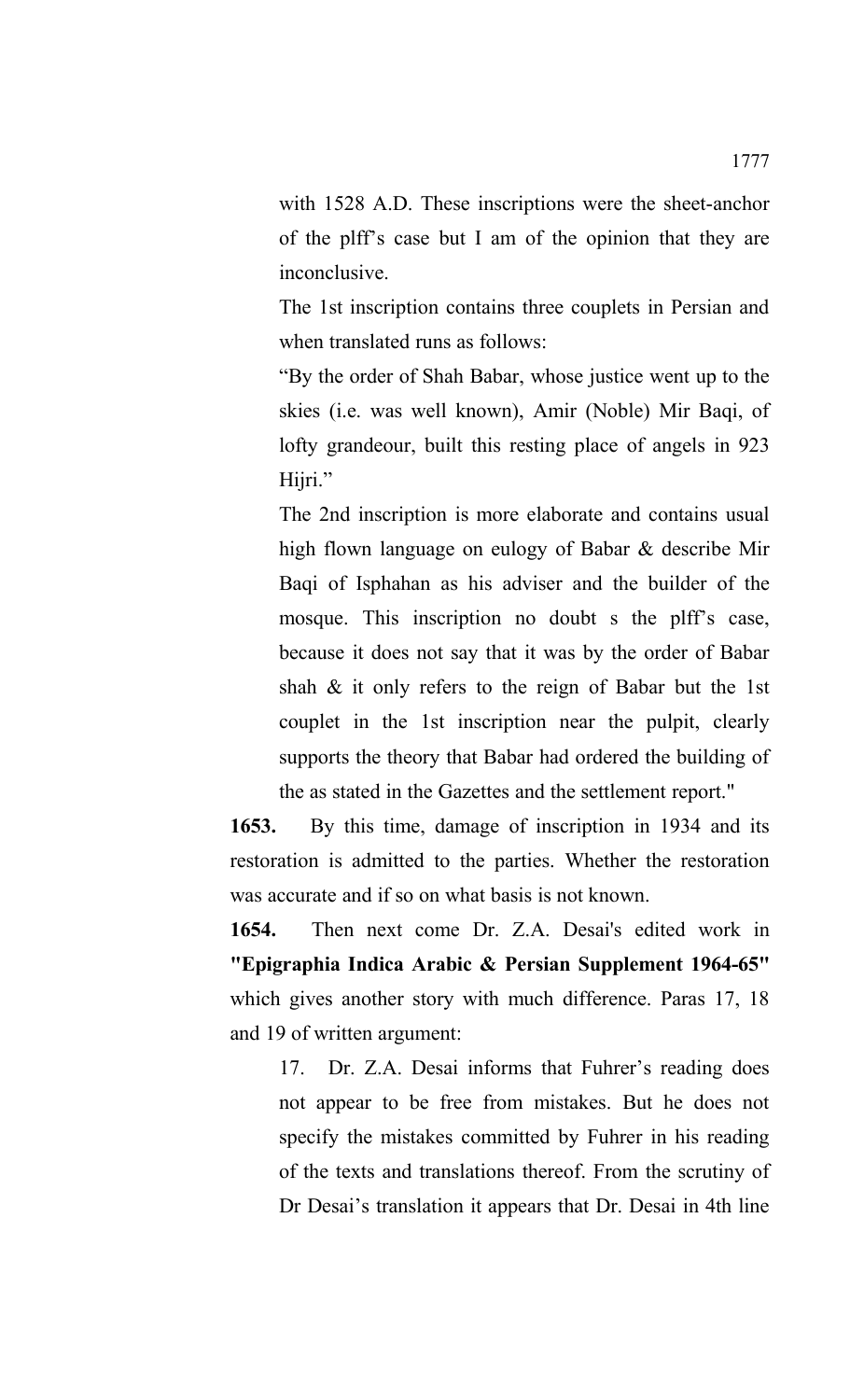has added "and" between 'Mir' and 'Khan' and "Baqi" after 'Khan'. So he has converted 'Mir Khan' into 'Mir Khan Baqi'. And in the 3rd line he has added "of God" after 'this lasting house' to make it a mosque. He has neither given any rational explanation for his said conversion of 'Mir Khan' into 'Mir Baqi' nor He has exhibited as to how the Fuhrer's translation is different from the original text.

18. Dr. Z.A. Desai In his detailed discussion on all inscriptions of Babur's regime writes an introduction that a rough draft of an article of his predecessor Maulivi M. Asuraf Hussain who retired in 1953 was found amongst sundry papers in his office with a note that it might be published after revision by his successor. Consequently, he claims, that he has published these inscriptions with translation after extensive revision and editing, but nowhere has he mentioned that which portions of the reading of these inscriptions are his own revision and editing and on what ground these revisions have been made. About inscriptions at Ayodhya he writes that there are three inscriptions in the Babari Mosque out of which the two were completely destroyed by the Hindu rioters in 1934 A.D. However, he managed to secure an inkstampage of one of them from Sayyid Badru'l - Hasan of Fyzabad. He writes that the present inscription restored by the Muslims Community "is also slightly different from the original owing perhaps to the incompetence of restorers in deciphering it properly." When Dr. Desai himself admits that the restored inscription is slightly different from the original, then his claim that the restored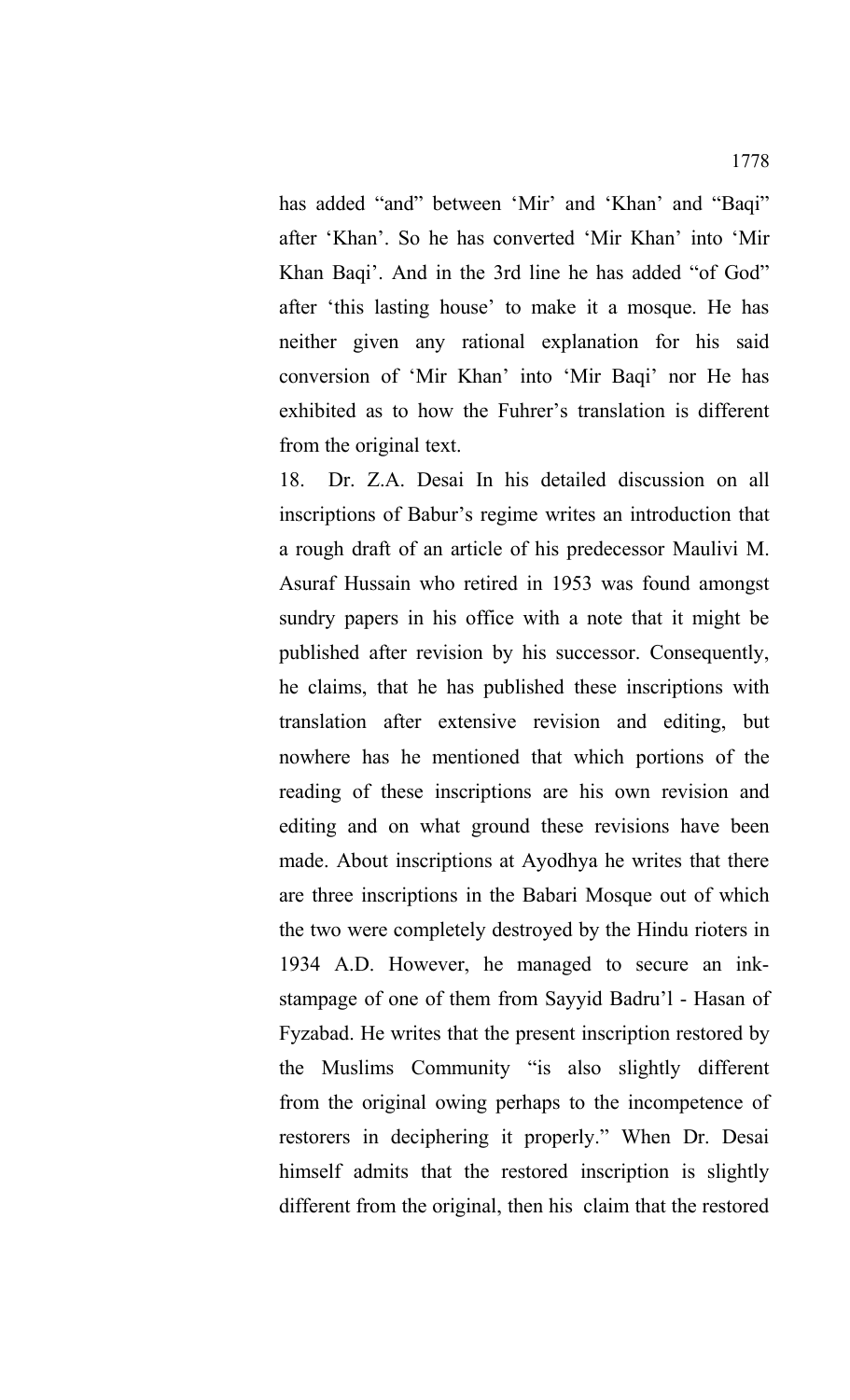inscription fixed on Baburi mosque in or after 1934 is the dextrously rebuilt of the original one alleged to be fixed on since the days of Babur becomes meaningless and untrustworthy. In fact, none of the Inscriptions was fixed on the Disputed Structure which has all along been sacred place of the Hindus known as Sri Ramajanmasthan Temple.

19. Dr. Desai informs that he has based his translation on the inscription of Fuhrer, although he says that Fuhrer must have been misinformed to affirm that; "few corrections of the second and the whole third line completely defaced". Even if it is supposed that some words in the 2nd line and the whole third line are defaced, there is not much impact in the meaning of the text of the inscription. But here we do find that Dr. Desai has extensively changed the meaning of the translated passage. It is quite different from what Fuhrer had translated. Fuhrer had written that it is in ten lines, above the entrance door of the Masjid. He has made its translation in ten separate lines. Dr. Desai has considerably changed the meaning of the text without pinpointing how Fuhrer's translation was wrong. Since beginning and the end of the text are the same and the inscription is said to be the same and there is no major variance in Fuhrer's English translation from the Persian text, Dr. Desai's translation appears to be arbitrary. He has changed the date of the inscription 930 H. (1523 A.D.) to 935A.H. Without assigning any reason. In Dr. Desai's translation the name of Mir Baqi the second Asfaq appears where as in the original Persian text Mir Baqi's name does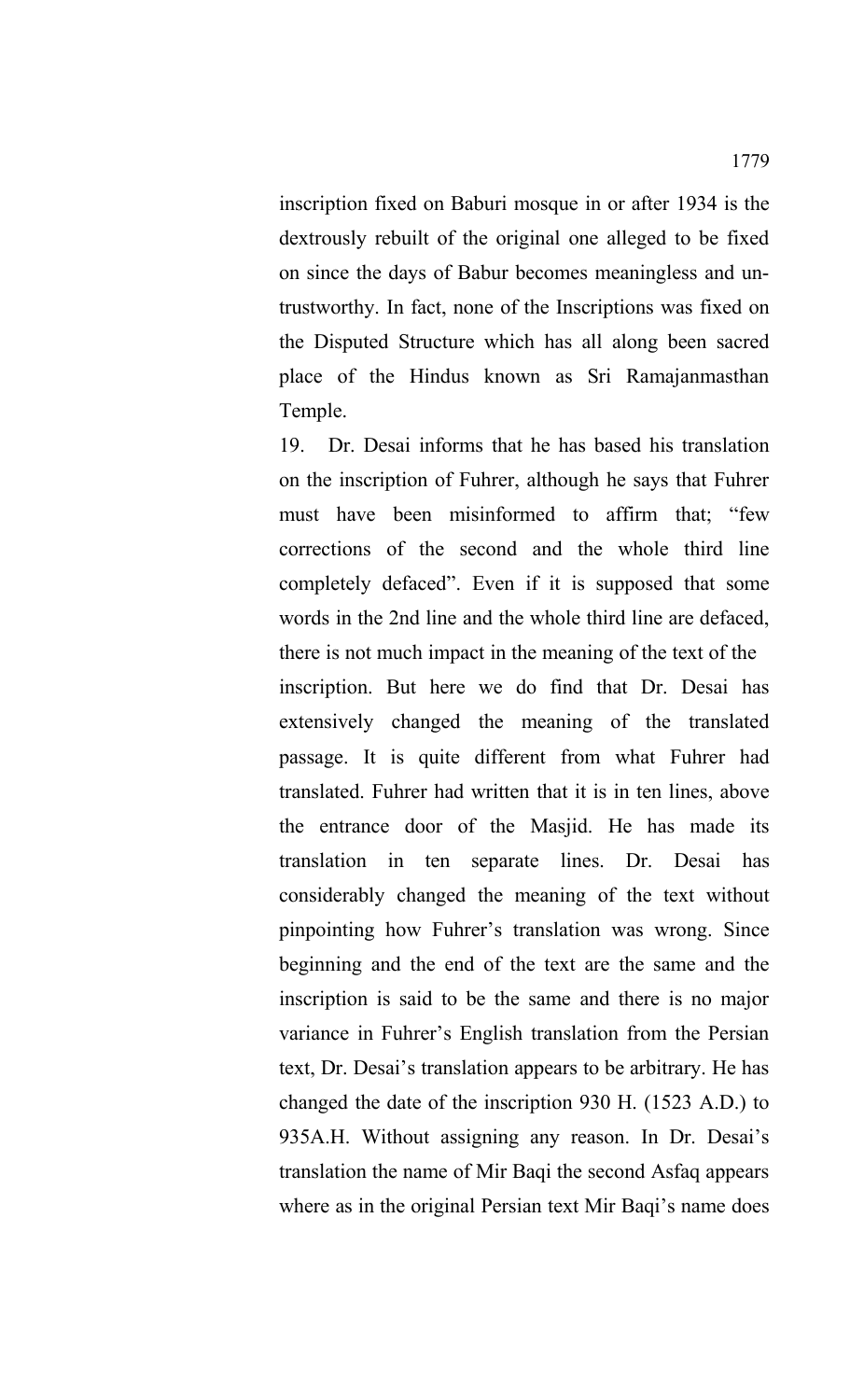not appear at all. Then Babar is called a Qalandar in this inscription which is not found in Fuhrer's translation. After 4th line Dr. Desai does not follow the line system and at the end he mentions Fathu'llah Muhammad Ghori as the humble writer of this inscription. His name figures in the Fuhrer's translation too. He goes on expanding how Babar was called Qalandar but he does not explain how the changes have taken place in the inscription which was not in the text read by Fuhrer.

**1655.** Sri P.N.Mishra has also requested this Court to take judicial notice of the fact that almost in all the inscriptions, which have been recovered by ASI said to be of the period of Babar mentions his name with much honour and deference. This he has demonstrated from various inscriptions referred to in **"Epigraphia Indica Arabic & Persian Supplement 1964-65" (Supra)**. He has summarized this part of argument in para 20 of written argument as under:

"In the above mentioned Inscriptions the Emperor's name Zahiru'd-Din Muhammad Babur Badshah Ghazi which has been recorded almost in all other available Inscription of his period, is missing from which it appears that the forgers of later days were not familiar with the correct name of the said Emperor.

In the Inscription, dated A.H. 933 i.e. 1526-27 A.D. found on the wall of a well from Fatehpur Sikri being Plate No. XV(a) in its 1st line his name has been recorded as follows:

"Zahiru'd-Din Muhammad Babur Badshah Ghazi"

(Epigraphia Indica Arabic & Persian Supplement 1964 and 1965 at page-51)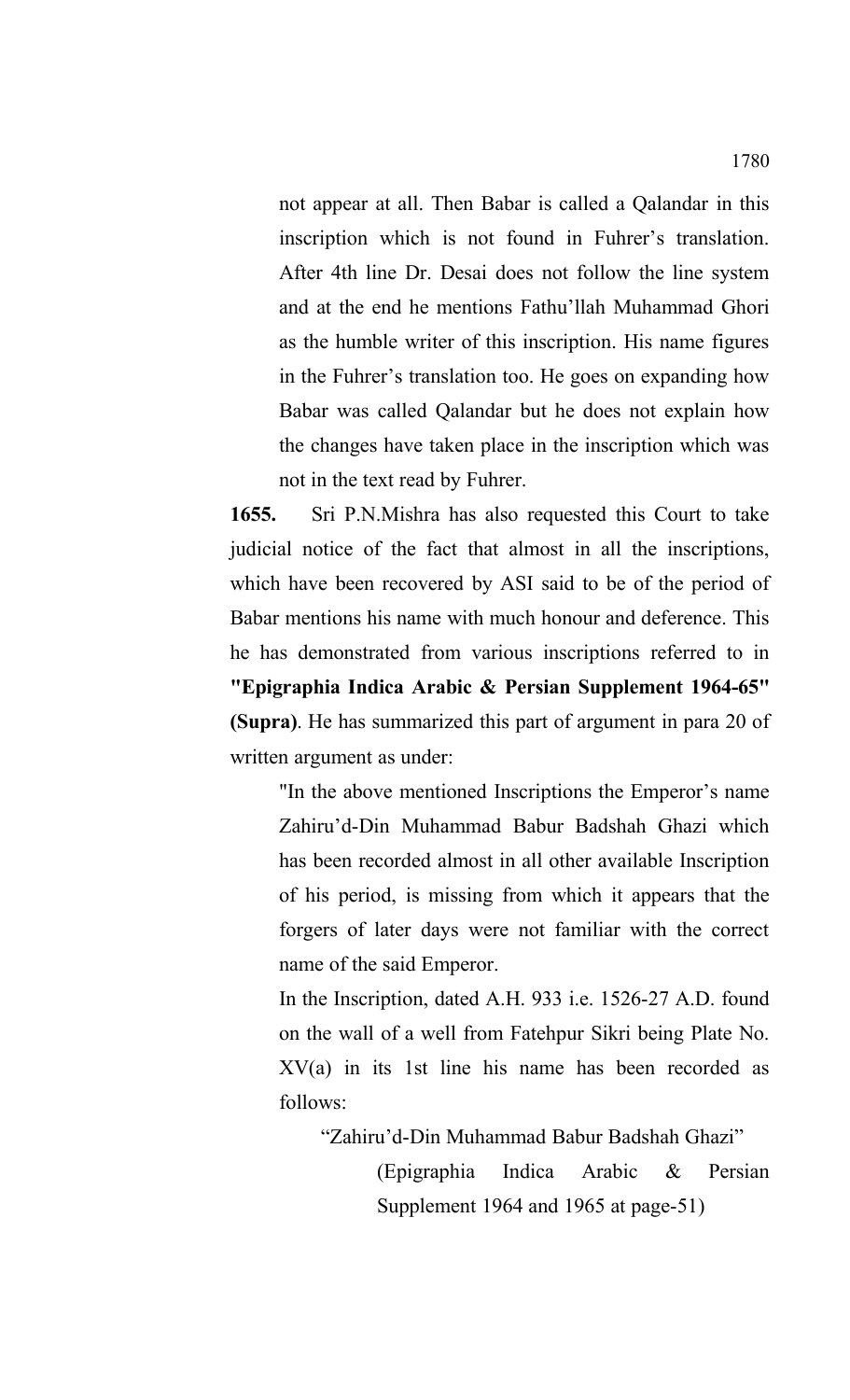In the Inscription of A.H. 934 i.e. 1527-28 A.D. found on a mosque from Panipat being Plate No. XVI(b) in its 1st line his name has been recorded as follows:

"Zahiru'd-Din Muhammad Babur Badshah Ghazi"

(Ibid.p. 55)

In the Inscription dated A.H. 934 i.e. 1527-28 A.D. found on a mosque from Rohatak being Plate No. XVI(a) in its 2nd line his name has been recorded as follows:

"Zahiru'd-Din Muhammad Babur Badshah Ghazi"

(Ibid.p. 56-7)

In the Inscription dated A.H. 934 i.e. 1528 A.D. found on a mosque from Rohtak being Plate No. XVII(a) in its 1st line his name has been recorded as follows:

"His Majesty Babur Badshah Ghazi"

(Ibid.p. 57)

In the Inscription of A.H. 935 i.e. 1528-29 A.D. found on a mosque from Palam(Delhi) being Plate No. XVIII(a) in its 1st and 2nd lines his name has been recorded as follows:

"Zahiru'd-Din Muhammad Babur Badshah Ghazi"

(Ibid.p. 62)

In the Inscription of A.H. 935 i.e. 1528-29 A.D. found on a mosque from Pilakhna being Plate No. XVIII(c) in its 3rd line his name has been recorded as follows:

"Zahiru'd-Din Muhammad Babur Ghazi"

(Ibid.p. 64)

In the Inscription dated A.H. 936 i.e. 1529 A.D. found on a mosque from Maham being Plate No. XIX(a) in its 1st and 2nd lines his name has been recorded as follows:

"Zahiru'd-Din Muhammad Badshah Ghazi"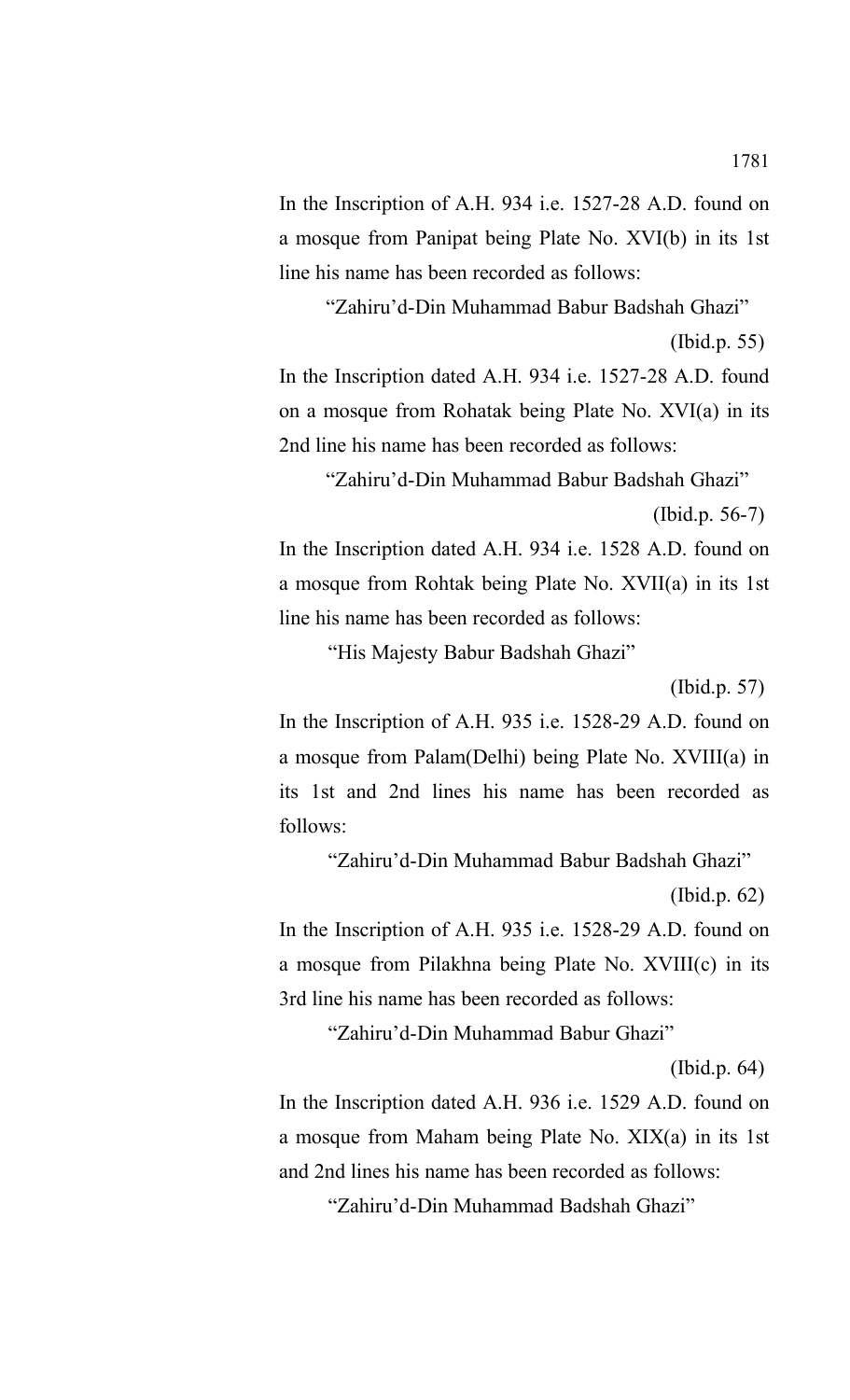1782

**1656.** Regarding transportation of inscription from one place to another and affixing the same to raise the claim with respect to building on the basis of certain facts, which actually did not exist, he pointed out that this kind of practice has been noticed on various occasions. He sought to fortify it by referring to certain incidents mentioned in para 21 and 22 of his written argument:

21. It is not uncommon for ruffians to fix old Inscriptions on newly built and / or converted mosques. **'Epigraphia Indica Arabic & Persian Supplement 1964 and 1965'** at its pages 55 and 56 records that two Inscriptions dated 1934 fixed on two mosques at Rohtak did not belong to those mosques but have been fixed thereon. relevant extracts from said book read as follows:

"Among the historical buildings, two mosques, viz., Masjid-i-Khurd in the Fort2 and Rajputon-ki-Masjid, a new mosque in the city area, bear inscriptions of the time of Babar. The one on the Masjid-i-Khurd consists of three lines inscribed on a tablet measuring 53 by 23cm. Which is fixed over the central archway outside3. The slab is badly damaged and considerable portion of the text has peeled off. It is, therefore, not possible to decipher it completely, but this much is certain that it refers to the construction of a mosque in the reign of ahiru'd-Din Muhammad Babur by one Qadi Hammad. If the Tughluq inscription occurring on the outer archway is in situ, this epigraph may not belong to this mosque." (Ibid.p.56)

"The other epigraph of Babur in Rohtak is from the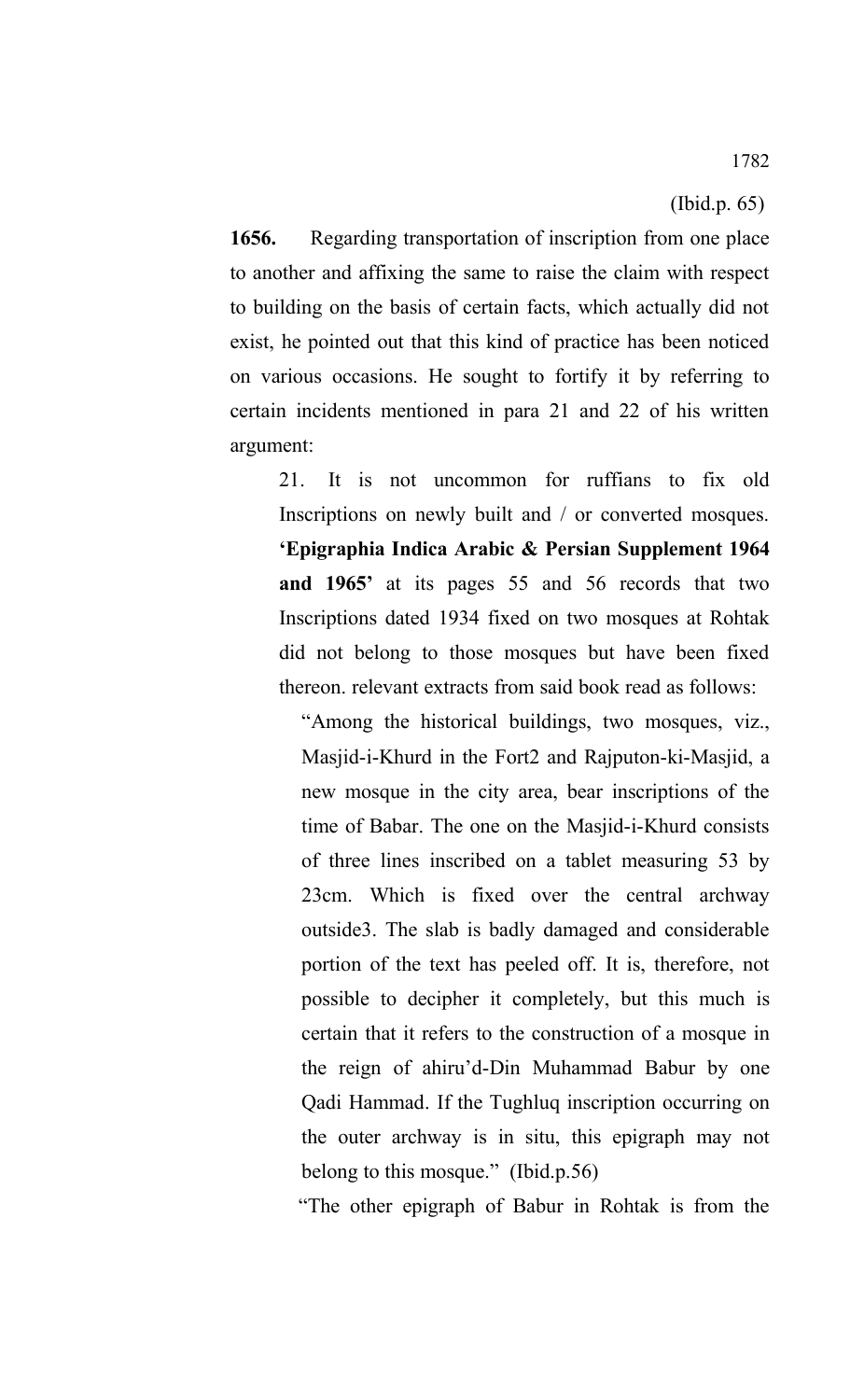Rajputon-ki-Masjid. Fixed over its central arch, the tablet, measuring 1.1 m. By 21 cm., does not belong to the mosque, but it was rather intended as the tombstone of Masnad-i-'Ali Firuz Khan. It is inscribed with two lines of Persian which are slightly affected by the weathering of the stone. The text records A.H. 934 (1528 A.D.) as the date of the construction of the tomb of Masnad-i-Ali Firuz Khan, son of Masnad-i-Ali Ahmed Khan and grandson of Masnad- i-Ali Jamal Khan and refers itself to the reign of Babur. The style of writing is ordinary Naskh. I have read it as follows:-

### **TEXT**

Plate XVII(a)

## TRANSALATION

(1) Completed was in the reign of His Majesty Babur Badshah Ghazi, may Allah perpetuate his kingdom and sovereignity, this noble edifice, (viz.) the tomb of His Excellency Masnad-i-Ali3 Firuz Khan, son of Masnadi-Ali Ahmad Khan, son of Masnad-i-Ali Jamal Khan, the deceased, all of them, on the 10th of the month of Rabiu'l-Akhar, year (A.H.) four and thirty and nine hundred (10th Rabi'll A.H. 934 = 3rd January 1528) A.D.). (Ibid. P. 57)

22. In **'Epigraphia Indica Arabic & Persian Supplement 1964 and 1965'** at its pages 19 and 20 S.A. Rahim reports that at Fathabad near Chanderi in Guna district of Madhya Pradesh, stands the partially ruined palace known as Kushk-Mahal and Inscrption fixed thereon are not dated back to its construction but have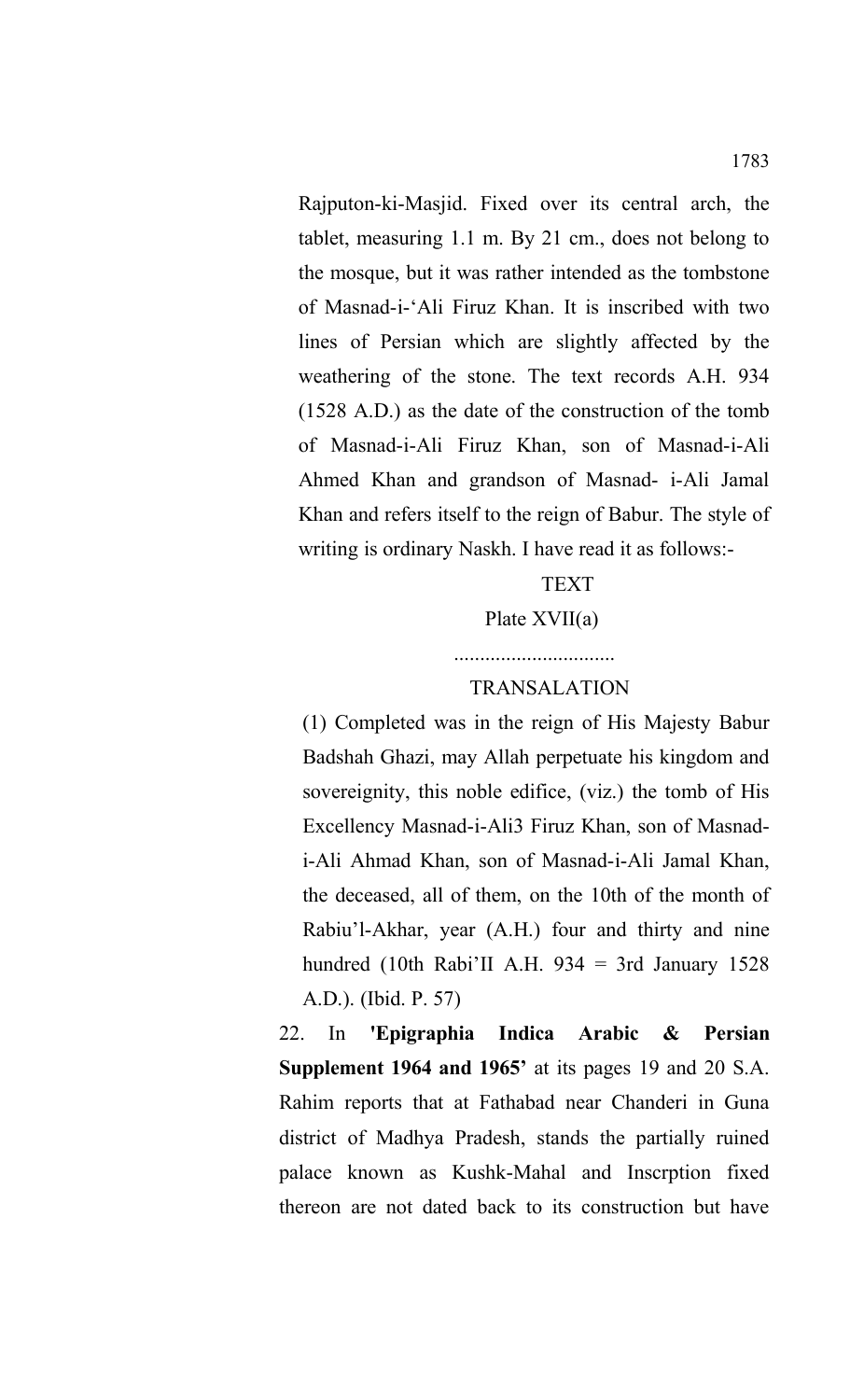been affixed thereon from time to time either by the visitors or by the Governors thereof. Relevant extracts from his said reprt read as follows:

"It would not be, however, wholly correct to say that the Kushk-Mahal does not bear any inscription. There are about a score of places on the walls enclosing the staircases, referred to above, which bear short inscriptions. The rubbings of some of these were found in the bundles of old estampages which werer transferred to our office, from the Office of the Government Epigraphist for India, Ootacamund, South India, who in his turn seems to have received them quite some time back from the Archaeological Department of the erstwhile Gwalior state. I prepared fresh rubbings of these records when I toured some places in Madhya Pradesh, including Chanderi, in November 1962. Of these, some are mere repetitions of the same text and as such have been excluded from this purview. The remaining four inscriptions are edited here for the first time.

These inscriptions raise an important question, as to whether they are contemporary with the building or not. They do not appear to be so, because they are not inscribed on tablets set up on the walls, nor are they found incised on prominent places on the monument. A building of such magnificence would have had, if at all it was so planned, an inscription of proportionate prominence. This does not rule out the possibility, however, of the existence of an epigraph on the monument, for it is possible that it had one and may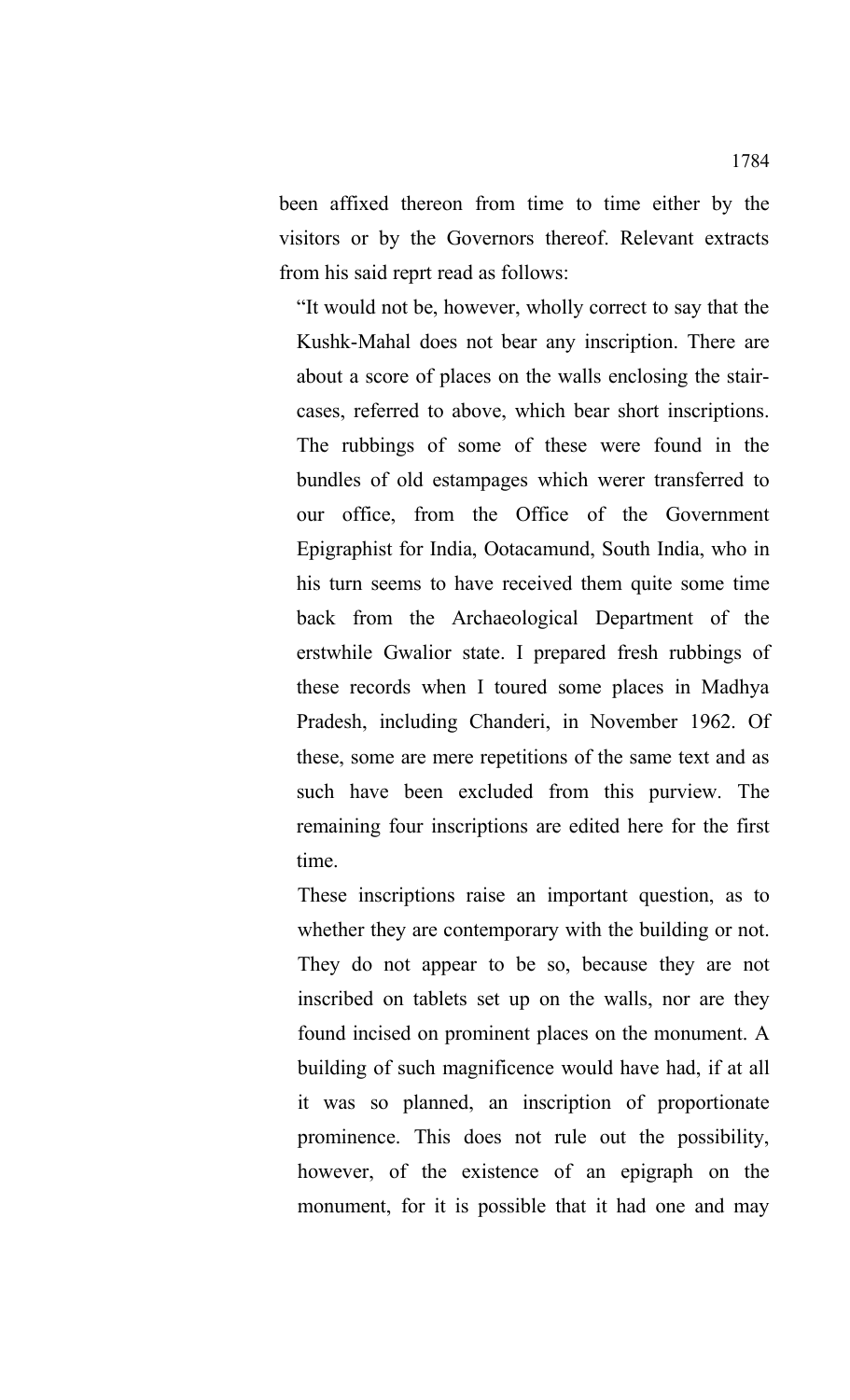have disappeared since. Moreover, the texts of the inscriptions under study are also vague on this point, for they do not make any explicit reference to the palacebuilding or its construction. In view of these facts, it appears more likely that these records are either visitors' etchings or some sort of mementos which the governors, the palace-guards or some other officials might have desired to leave on the stone.

Fortunately, one of these four records is dated, and since the same penmanship is employed in the other three records, they can also be safely taken as having been inscribed at about the same time or at short intervals. Their language is Persian and style of writing cursive Naskh. The wear and tear of time has affected the stone, resulting into partial obliteration of some of the letters, particularly in the first inscription.

The contents of these four epigraphs classify them into two groups: one, of the first inscription, and the other of the remaining three. The first refers itself to the governorship(amal) of Khan-i-A'zam Sharaf Khan Sultani and the superintendence (shahnagi) of one person whose name is not very legible; it seems to be Raja, (son of) Shams, (son of) Fath. The name of the writer which is also not clear, appears to be Shiv Sing(?) Gulhar. This inscription is dated 1489-90. The three records of the other group refer, between themselves, to the governorship of Malik Mallu Sultani and superintendence of Sarkhail Shariqi Mulki and quote Gulhar Jit(?) Dev, as the scribe. They are undated and hence, it is difficult to state positively if they are earlier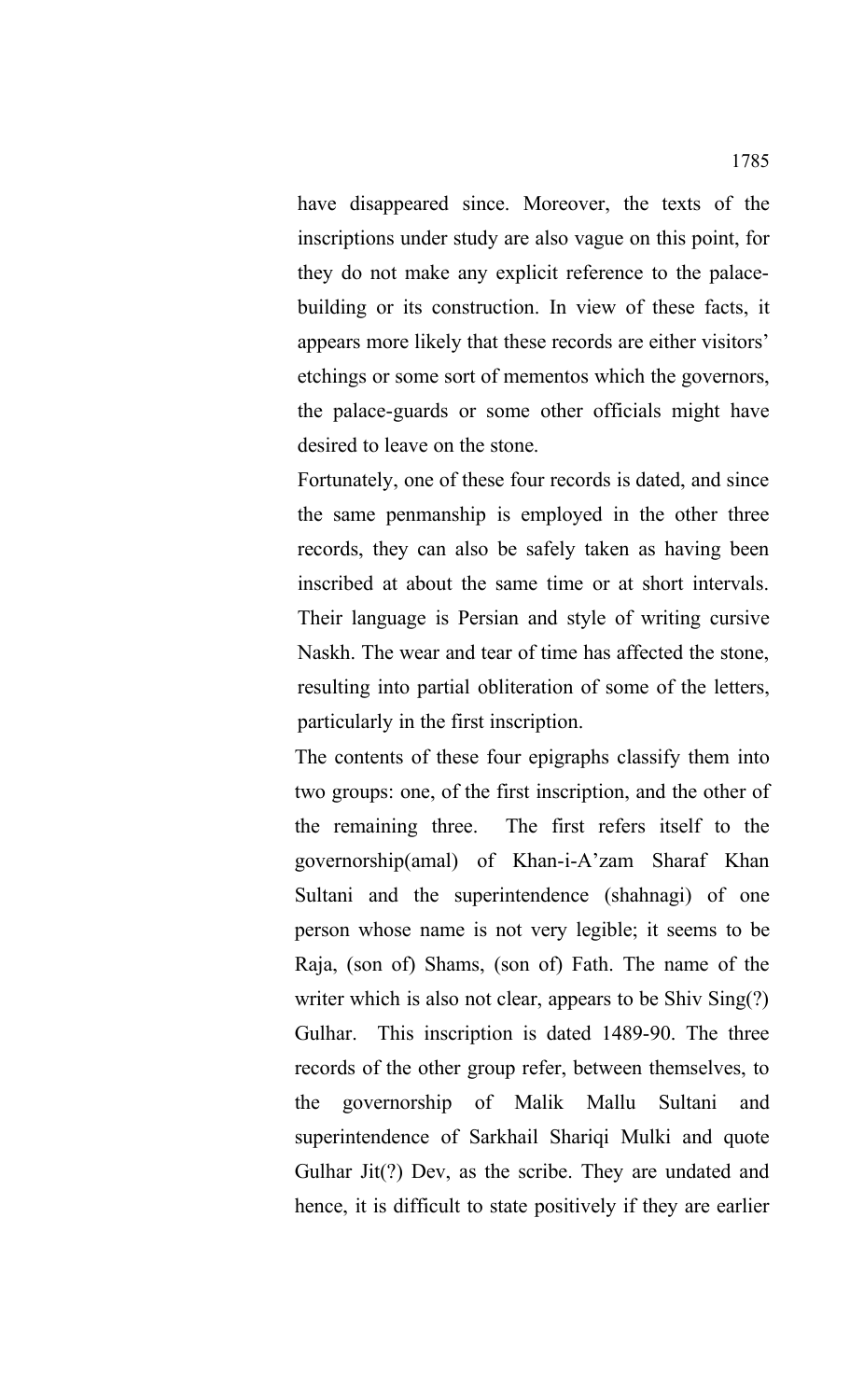than the above dated inscription or not." (Ibid. P.19-20)

**1657.** We may place on record that on this aspect of the matter the learned counsels appearing on behalf of the Muslim parties in their rejoinder arguments could not give any substantial reply. They said that the matter involves historical facts. The inscriptions, their text, have been noticed in various history books. They have no other material to support the plea that the building in dispute was constructed by Babar in 1528 AD or at his command by his commander or his agent Mir Baki. They also submit that since this historical event has not been doubted for the last more than one and a half century, this Court may not be justified in recording a finding disturbing the historically admitted and believed fact as the Court is not expert in the matter of history and therefore, there should not be any venture on the part of the Court on this aspect.

**1658.** The later part of the argument that for the last more than one and a half century, the documents, which are available to us, do not show that the Historians doubted about the building in dispute was constructed during the reign of Babar. But simultaneously this is also proved that all have proceeded mechanically and without properly scrutinizing the texts of the inscriptions, as reported from time to time. The things have been taken as granted. It is also true that the incident of destruction of the temple and construction of a mosque at the disputed place was first noticed by Tieffenthaler in the second half of 18<sup>th</sup> Century. By that time Aurungzebe's rule was much nearer than Babar's reign. The local belief in respect to recent event normally is more reliable then much older one. This belief was so strong that it continued thereafter for the last 50 years and around 1810 AD, when Dr. Buchanan visited Ayodhya he also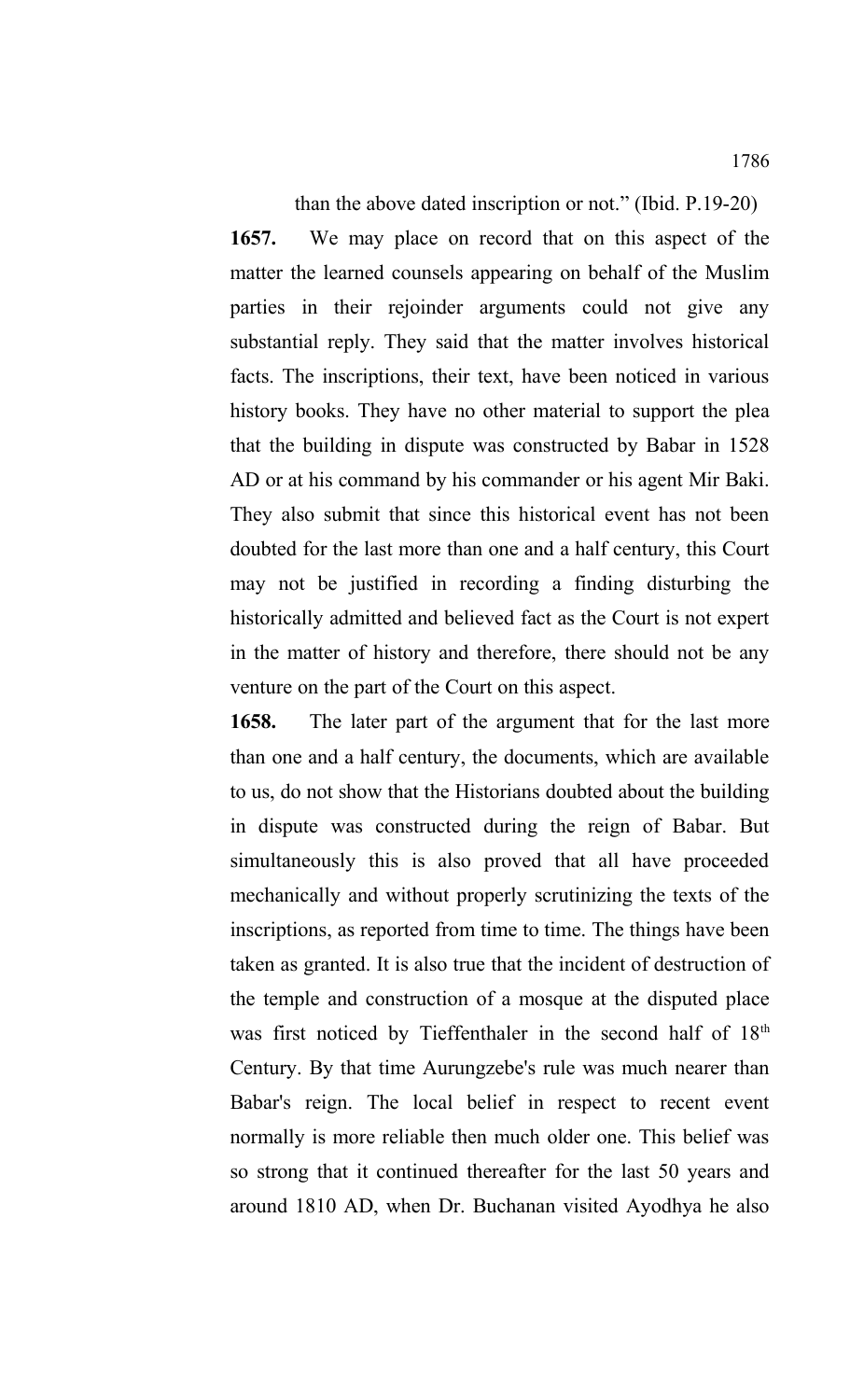found the same. It is he, who for the fist time sought to controvert the local belief by bringing into picture Babar as the person responsible for the demolition of the temple and construction of mosque at that site. Subsequent writers were mostly petty employees of East India Company i.e. Robert Montgommery Martin or the British Government i.e. H.H.Wilson etc.

**1659.** During the reign of British Government, names of Aurangzebe and Babar, both were taken for Ayodhya, but tried to be a justified in respect to different buildings. The Indian Historians basically have followed what was written as per the observations of Buchanan. Nobody made any detailed investigation whatsoever. At least none tried to find out the actual events which took place and the correct historical facts.

**1660.** Normally, this Court would be justified in following the opinion of Expert Historians particularly when it covers a sufficiently long time, but when directly a historical issue is raised before it and this Court, as a matter of necessity, has no option but to find out the correct historical events to the extent of accuracy as much as possible, we cannot proceed blindly to follow what has been written by earlier Historians ignoring all other aspects, some of which we have already discussed. In fact, it is for this reason that the biographical details of some of the alleged history writers, we have mentioned in the early part of this judgment. Had there been two views possible we would not have hesitated in following the view which has prevailed for such a long time but where we find, considering all the relevant material, that the view, which has prevailed for such a long time apparently unbelievable and unsubstantiable, followed by the concerned authors and Historians without a minute scientific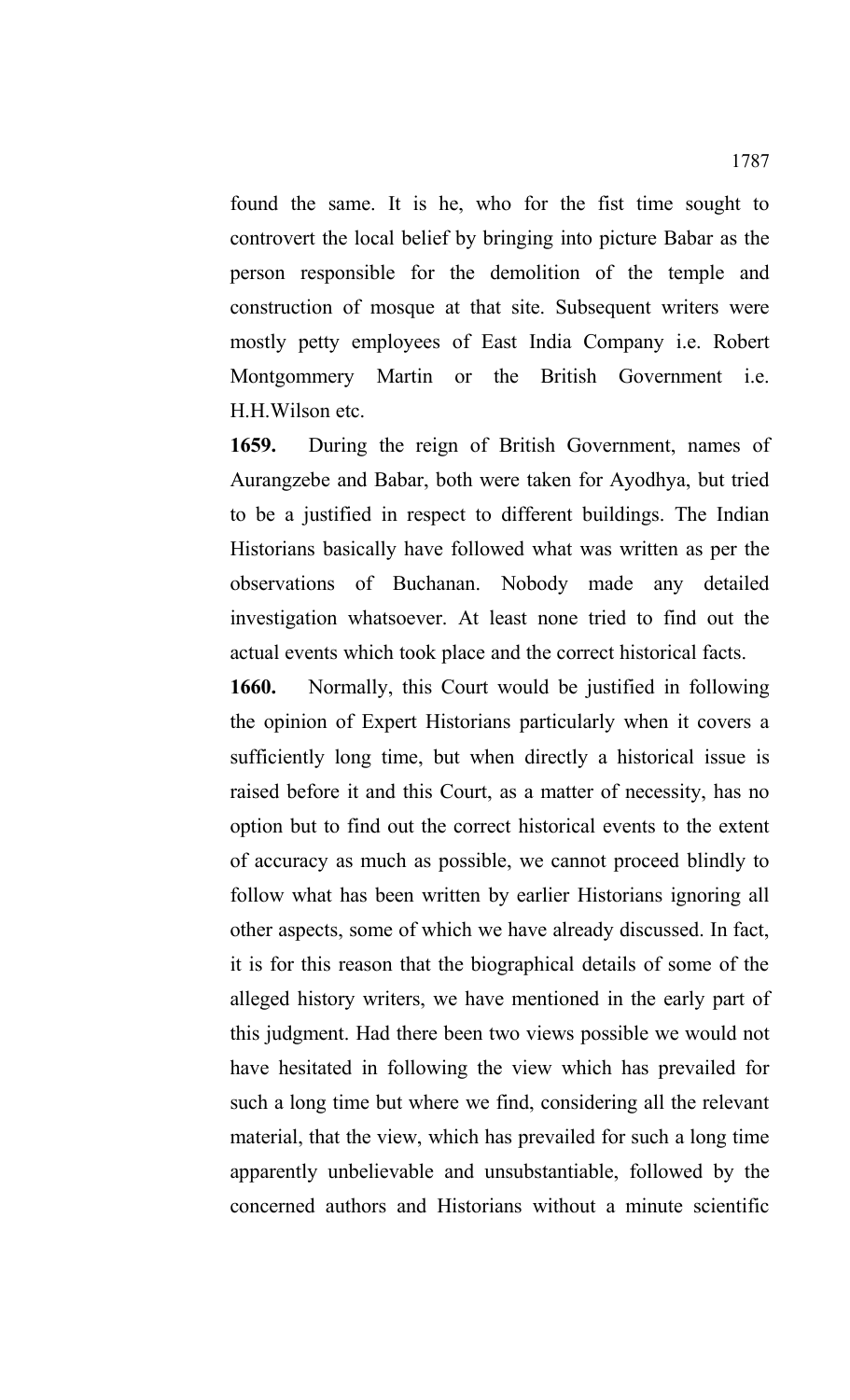investigation, we cannot shut our eyes to such glaring errors and record a finding for which we ourselves are not satisfied at all.

**1661.** In fact the doubts created otherwise are so strong and duly fortified with relevant material that we have no hesitation in observing that they surpass the required test to become cogent evidence to prove a fact otherwise.

**1662**. Before concluding we may also deal with one aspect which has been raised though with caution from both the sites, i.e., the legal status and evidentiary value of the White Paper published by Government of India as well as various gazetteers.

**1663**. First we come to the White Paper issued in February, 1993 by the Government of India with the title "White Paper on Ayodhya".

**1664**. In Chapter I "Overview" paras 1.1 and 1.2 read as under:

*"1.1. Ayodhya situated in the north of India is a township in District Faizabad of Uttar Pradesh . It has long been a place of holy pilgrimage because of its mention in the epic Ramayana as the place of birth of Shri Ram. The structure commonly known as Ram Janma Bhoomi-Babri Masjid was erected as a mosque by one Mir Baqi in Ayodhya in 1528 AD. It is claimed by some sections that it was built at the site believed to be the birth-spot of Shri Ram where a temple had stood earlier. This resulted in a long-standing dispute."*

*"1.2. The controversy entered a new phase with the placing of idols in the disputed structure in December, 1949. The premises were attached under section 145 of the Code of Criminal Procedure. Civil suits were filed shortly thereafter. Interim orders in these civil suits restrained the*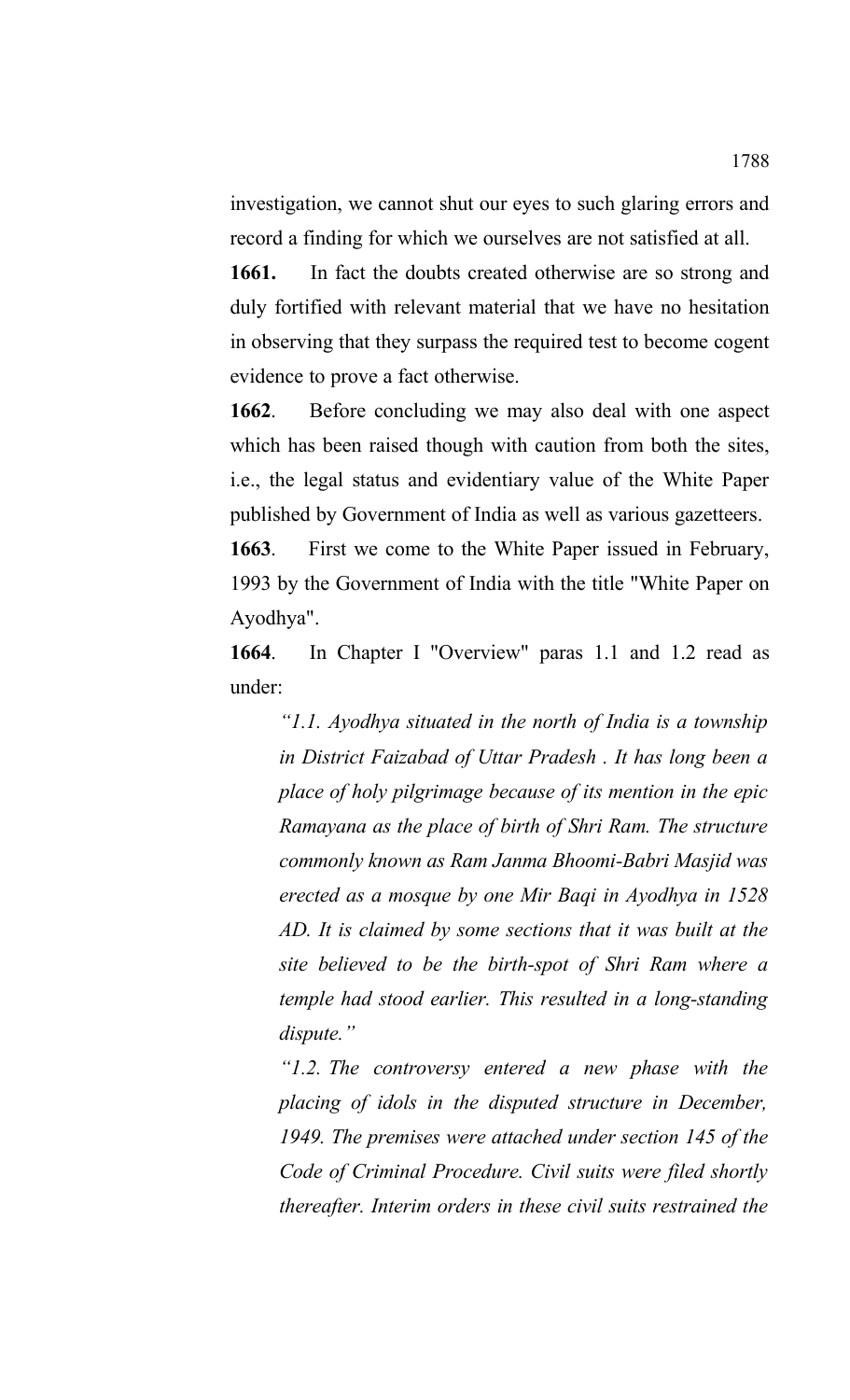*parties from removing the idols or interfering with their worship. In effect, therefore, from December, 1949 till December 6, 1992 the structure had not been used as a mosque."*

**1665**. In Chapter II "Background" para 2.13 and 2.15 read as under:

*"2.13. As has been mentioned above, Hindu structures of worship already existed in the outer courtyard of the RJB-BM structure. On the night of 22nd/23rd December, 1949, however, Hindu idols were placed under the central dome of the main structure. Worship of these idols was started on a big scale from the next morning. As this was likely to disturb the public peace, the civil administration attached the premises under section 145 of the Code of Criminal Procedure. This was the starting point of a whole chain of events which ultimately led to the demolition of the structure. The main events of this chain have been summarised in Appendix-1."*

*"2.15. The Hindu idols thus continued inside the disputed structure since 1949. Worship of these idols by Hindus also continued without interruption since 1949 and the structure was not used by the Muslims for offering prayers since then. The controversy remained at a low ebb till 1986 when the District Court of Faizabad ordered opening of the lock placed on a grill leading to the sanctum-sanctorum of the shrine. An organisation called the Babri Masjid Action Committee (BMAC), seeking restoration of the disputed shrine to the Muslims came into being and launched a protest movement. The Hindu organisations, on the other hand, stepped up their activities to mobilise public opinion*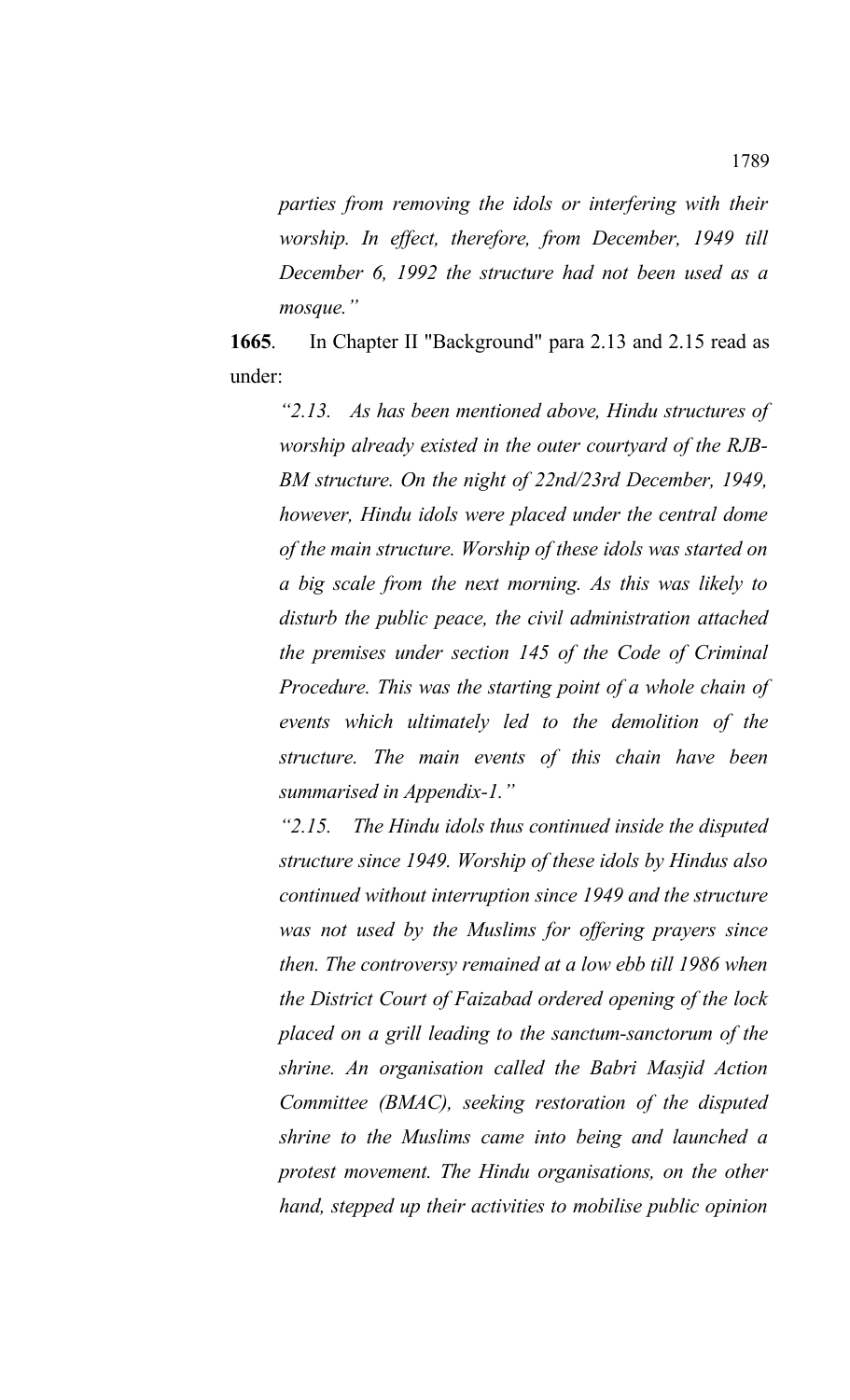*for the construction of a Ram temple at the disputed site."*

**1666**. Similarly Chapter I para 1.14 refers to the excavations conducted by Prof. B.B. Lal at Ayodhya and Chapter II paras 2.6, 2.7, 2.8, 2.9 and 2.10 refers to certain more facts as under:

*"1.14. The other controversy related to the excavations conducted by Prof. B.B. Lal at Ayodhya. His discovery of some pillar bases close to the disputed structure was cited by VHP to support its case. The authenticity of this finding was, however, disputed by AIBMAC which alleged that its historians had been denied the opportunity to examine the original record relating to this excavation. This was settled by making available material relating to Prof. Lal's excavations to the experts of both sides."*

*"2.6. There was a minor battle in this part of Ayodhya (Kot Ram Chandra) in 1855 in which a large number of casualties had taken place. A 3-man inquiry report of this incident is available on the records of the East India Company (and a copy is in the National Archives)."*

*"2.7. At some stage during the history of the RJB-BM structure a portion of its compound was occupied by Hindu structures of worship, viz Ram Chabutra and Kaushalya Rasoi. The presence of these structures is marked in court documents relating to a suit filed by Mahant Raghuvar Dass in 1885. These structures were in existence till December 6, 1992. There are indications that these structures were considerably older but the evidence on this point is not conclusive. Some Survey records of 1807-14 have come to notice in which the disputed site has been marked as 'Yanmasthan', i.e. Janmashtan."*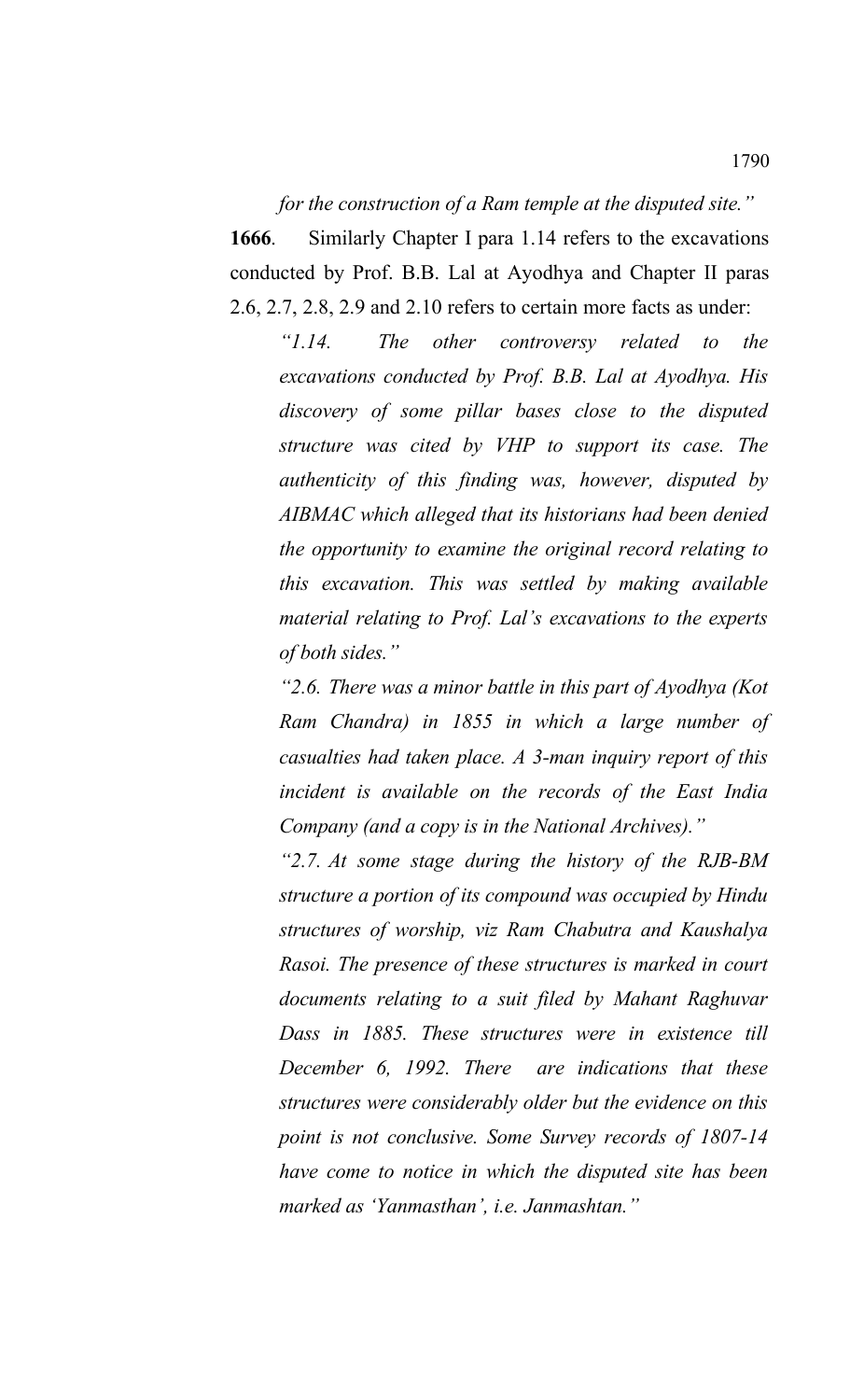*"2.8. It is also established that the dispute between Hindus and Muslims over this structure led to communal riots in 1934 in which the structure suffered some damage which was later repaired."*

*"2.9. The structure and its appurtenant land were notified as a Sunni Muslim Wakf in 1944. The validity of this notification has been called into question in court proceedings."*

*"2.10. The Ram Janma Bhoomi-Babri Masjid structure contained some architectural elements, particularly fourteen black stone pillars that were said to be part of a non-Islamic religious structure of 11th -12th century AD. The VHP argued that this constituted evidence that the disputed structure was built after destruction of a temple. The AIBMAC, however, argued that there was nothing to suggest that all these architectural elements belonged to a single structure standing at this very site. These could have belonged to different structures in other areas."*

**1667**. Sri P.R. Ganpathi Ayer and Sri K.N. Bhat, Senior Advocates sought to rely on the above report to show the structures already existing in the disputed area and some other historical events.

**1668**. Similarly, the factum of construction of the disputed building in 1528 AD mentioned in para 1.1 of the said paper is referred by the other side. The question is, what is the legal status of the document, how far the contents thereof can be relied on by the parties in a Court of Law in respect to certain facts which are to be adjudicated and whether a historical or otherwise facts mentioned in a White Paper published by Government of India are binding and conclusive so far as that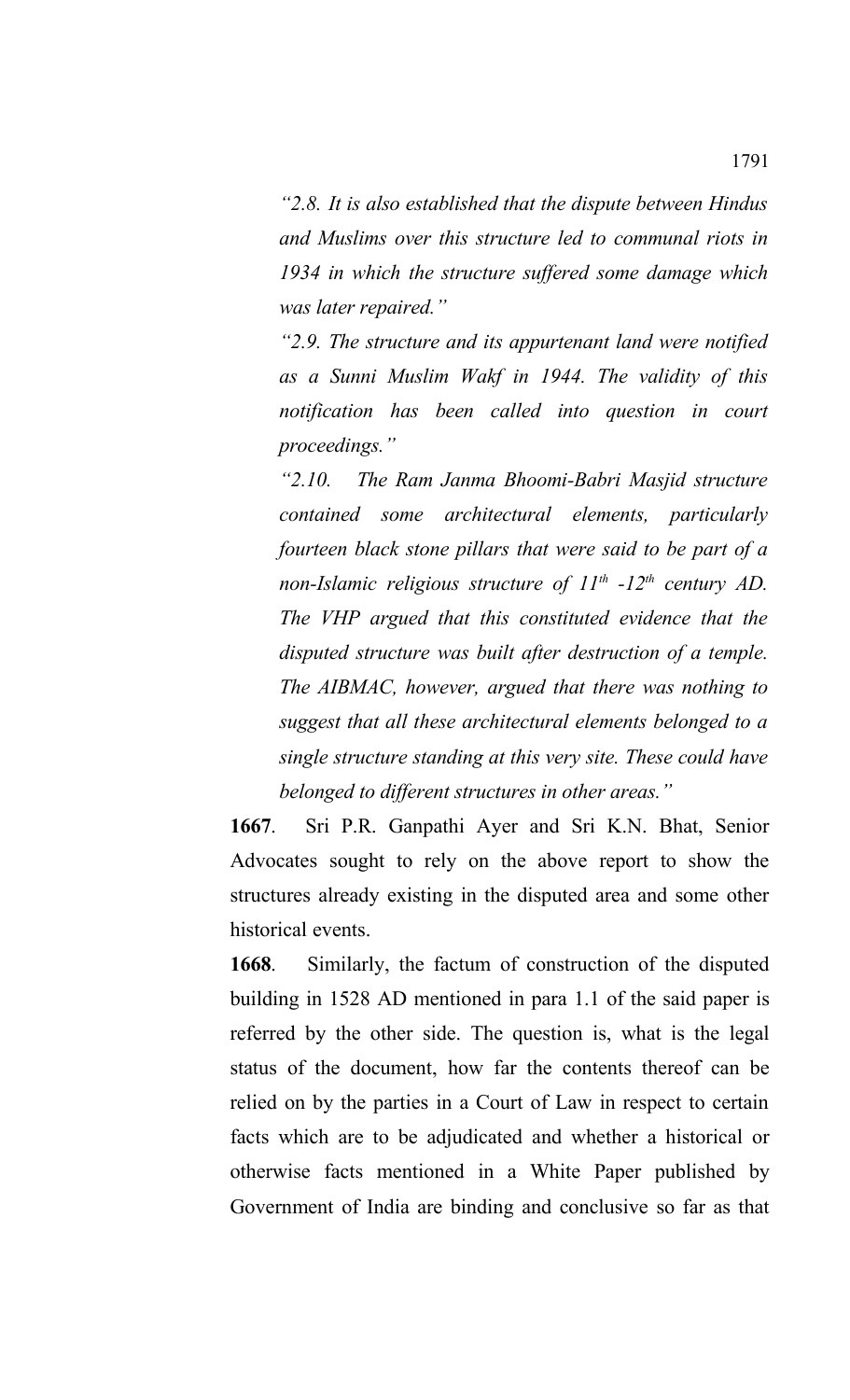fact(s) relating to occurrence or non-occurrence of an event etc. is/are concerned.

**1669**. No provision has been shown to us which cover a White Paper issued by the Government.

**1670**. The word "White Paper" has been defined in **"Words and Phrases"** Permanent Edition, Vol. 45, published by St. Paul, Minn. West Publishing Co., at page 127 as under:

*"White Paper: Ballots upon paper tinged with blue, which has ruled lines not placed there as marks to distinguish the ballots, are upon "white paper," within the meaning of Act 1849, p. 74, § 15, providing that no ballot shall be received or counted unless the same is written or printed upon white paper without any marks thereon intended to distinguish one ballot from another. People v. Kilduff, 15 III. 492, 501, 60 Am. Dec. 769."*

**1671**. In "**DK Illustrated Oxford Dictionary**" published by Oxford University Press, at page 952:

*"White Paper- Government report giving information or proposals on an issue."*

**1672**. In "**The New Lexicon Webster's Dictionary of the English Language**" (1987), published by Lexicon Publications, Inc. at page 1122:

*"White paper-an informative government report issued on a matter which has received official investigation."*

**1673**. In "**The Layman's Dictionary of English Law" by Gavin McFarlane**" (1984), published by Waterlow Publishers Limited at page 314:

*"White Paper-A governmental publication giving details of some topic which is to be laid before*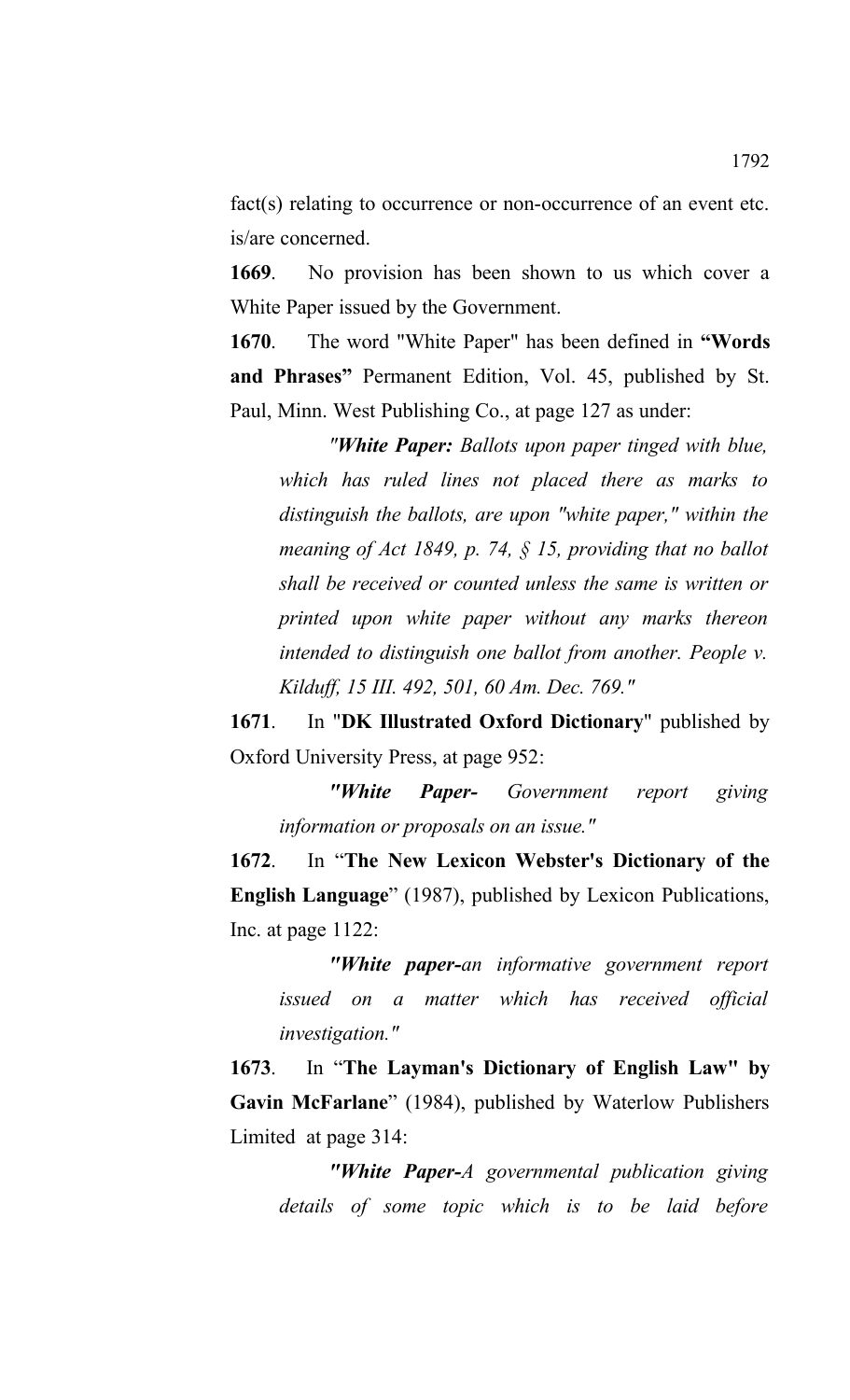#### *Parliament."*

**1674**. On the one hand it is a public document issued by the Government of India and, therefore, no doubt it is true, that, it can be looked into by a Court of Law. Even if the parties have not referred to it, judicial cognizance of such a document can be taken. A Full Bench of Punjab High Court in **Sukhdev Singh Vs. Union Territory, Chandigarh, AIR 1987 Punjab and Haryana 5** has said:

*"15. What the White Paper describes can judicially be taken note of on which there can be no two opinions...."*

**1675**. However, there is no authority to show that the facts as given in White Paper are to be treated as correct in a Court of Law where those facts or related facts are disputed in a pending adjudication. No provision has been shown whereunder anything contained in a White Paper published by a Government may be taken to be a proved fact. We are not apprised of any authority whatsoever showing the legal status of a White Paper except that it is a public document under Section 74 of the Evidence Act. About the value of the facts or factual statements contained therein, to our mind, the things would depend on the nature of the facts stated in a White Paper and the context. Something concerning the governmental activities, if are mentioned in a White Paper which has been issued by that very Government, a presumption may lie that the facts relating to that body must have been correctly mentioned therein. This presumption also, however, is rebuttable and it is always open to anyone to contradict such a statement of fact and lead evidence to disprove it. Then there may be facts relating to history or historical events, the geographical position of the territories etc. as also the condition of the subject/people etc. The well known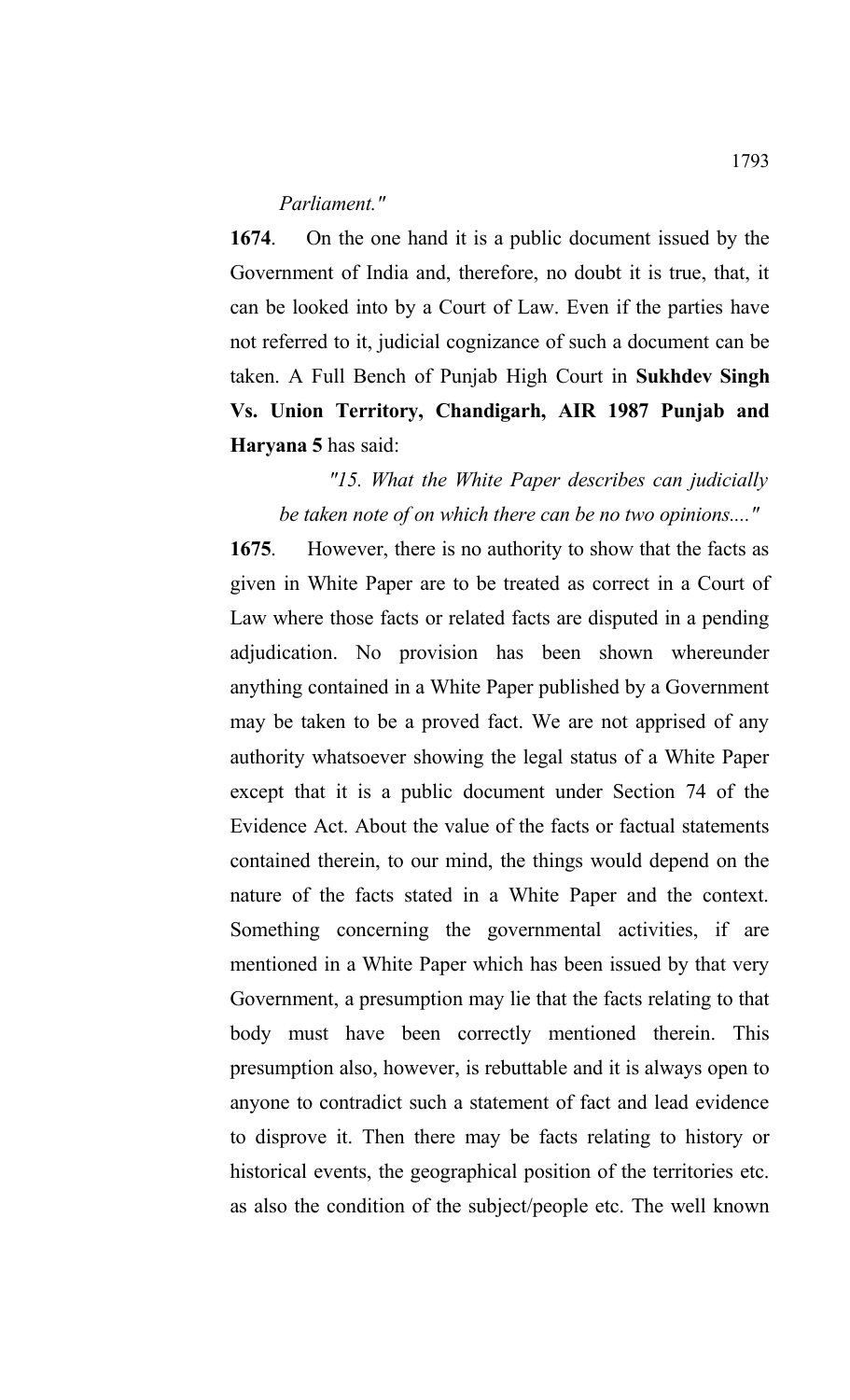historical facts which are duly supported with other history books may be taken to be correct. Similarly in respect to the geographical position of the State the concerned government is more competent to tell about its accuracy than any individual. However, the facts historical or otherwise in respect to individual or group of individuals, and/or about the property matters of the subject, we have no manner of doubt that in such cases, at the best, the Court will presume that the government has mentioned those facts based on the record available to it but in case of dispute such statement would have no relevance and shall not be used for the advantage/disadvantage to any party. The dispute has to be considered by the appropriate judicial authority in the light of the evidence led before it. The facts mentioned in White Paper, depending upon the nature, at the best, may be used as a corroborating evidence but not otherwise.

**1676**. Then comes the gazetteers in respect whereto some of the authorities we have already discussed and noticed above. At this stage suffice it to mention that the facts contained in a gazetteer do not represent the conclusive status and correctness of those facts but again they have to be looked into and decide by a Court of Law based on the evidence available before it. The gazetteer may be considered as a relevant evidence but the historical, cultural and other facts, which may have some reflection on the rights, privileges etc. of individual or group of individuals, there the matter has to be considered by a Court of Law in the light of the evidence made available to it and if corroborated by other reliable evidence, the facts of history etc. contained in a gazetteer may be looked into. Gazetteers, published under the authority of the Government, we have no hesitation in treating the same to be a "public document" under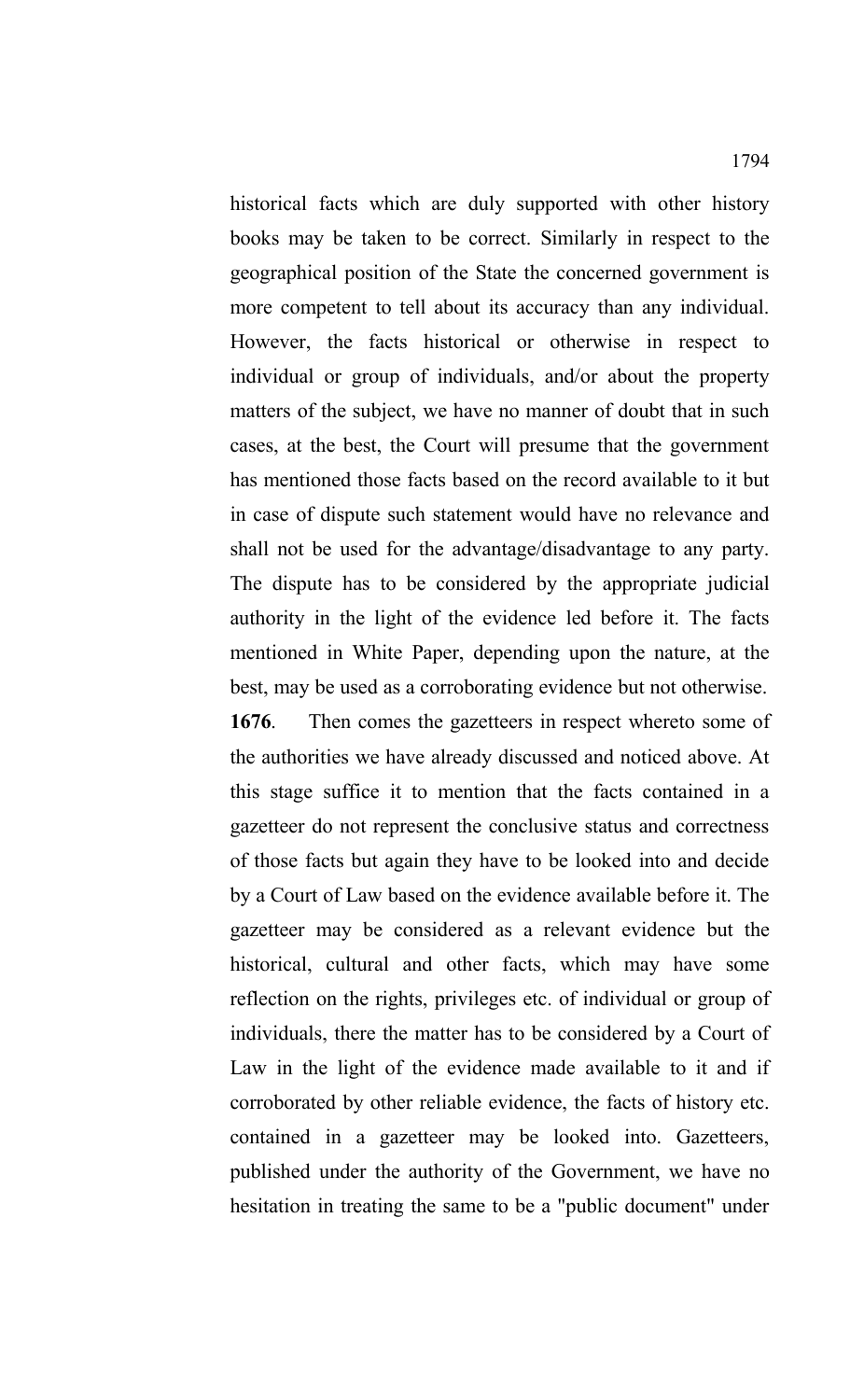Section 74 of the Evidence Act but then the contents thereof cannot be taken on their face value and cannot be relied to prove a particular aspect of the matter unless it is corroborated.

**1677**. Sri Ayer has relied on Section 87 of the Evidence Act to contend that the facts stated in a gazetteer may be presumed to be correct unless proved otherwise since the gazetteers are relevant for the purpose of Section 13 of the Evidence Act having noticed the faith of the people and the historical facts therein. To the extent that the gazetteer may be treated to be relevant and one of the piece of evidence, we may not have any objection but to suggest that the facts stated in a gazetteer may presume to be correct unless proved otherwise by applying Section 87 of the Evidence Act, we find it difficult to accept. Where the rights of the individuals or group of individuals pertaining to property dispute are under challenge, the facts mentioned in a gazetteer may be considered to be a relevant piece of evidence but not beyond that.

**1678**. In the light of the above we do not find that either the Government of India's White Paper published in 1993 or various gazetteers, merely for mentioning one or the other facts, can be taken to be correct on its face value unless corroborated with cogent evidence.

**1679.** In the above facts and circumstance, it is difficult to record a finding that the building in dispute was constructed in 1528 AD by or at the command of Babar since no reliable material is available for coming to the said conclusion. On the contrary the preponderance of probability shows that the building in dispute was constructed at some later point of time and the inscriptions thereon were fixed further later but exact period of the two is difficult to ascertain.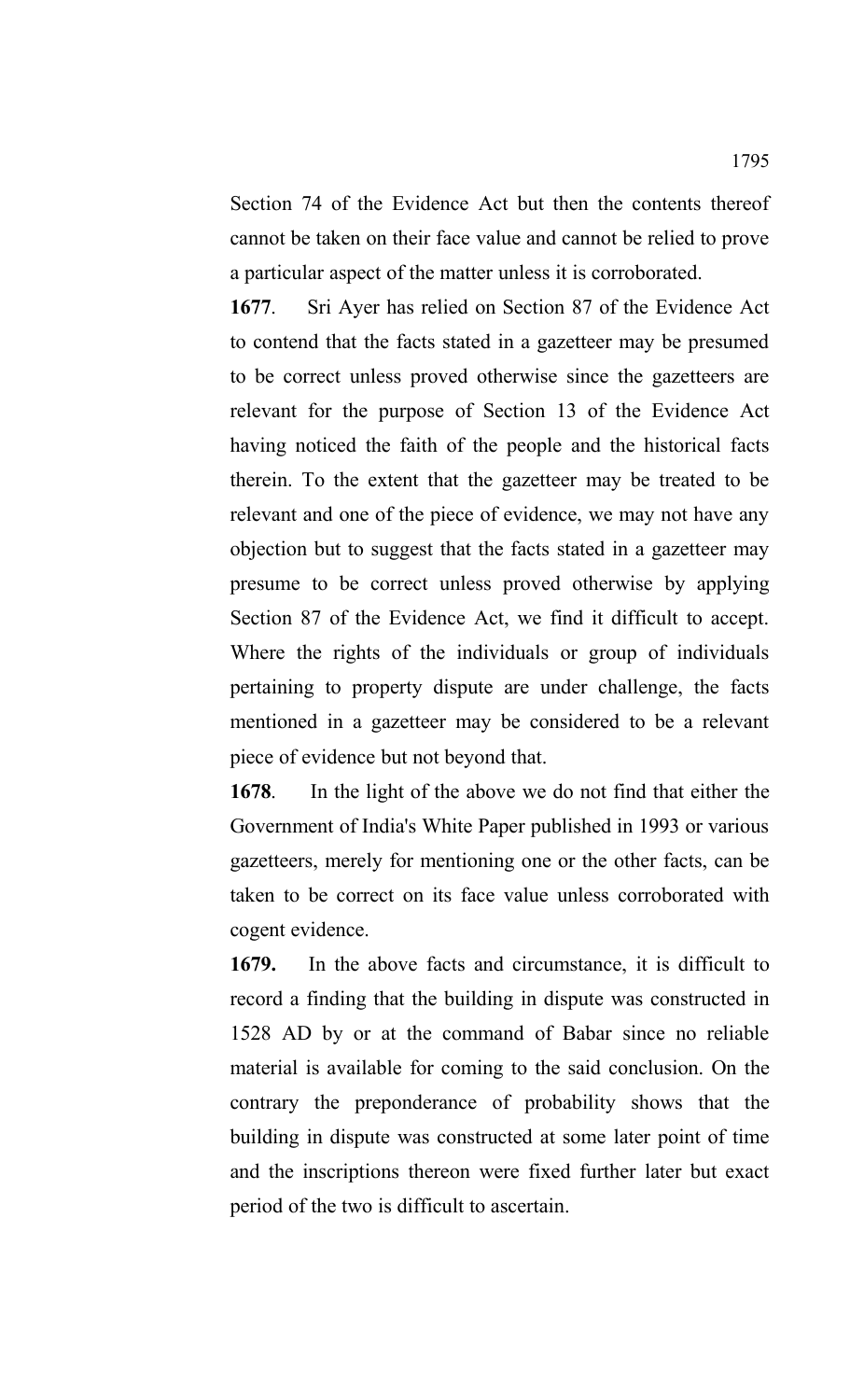**1680.** The onus to prove lies upon the party who has pleaded these facts. We have no hesitation in saying that these parties have miserably failed to discharge this burden.

**1681.** In the absence of any concrete material to show the exact period and the reign of the concerned Mughal emperor or anyone else during which the above construction took place, we are refraining from recording any positive finding on this aspect except that the building in dispute, to our mind, may have been constructed much later than the reign of Emperor Babar and the inscriptions were fixed further thereafter and that is why there have occurred certain discrepancies about the name of the person concerned as also the period. The possibility of change, alteration or manipulation in the inscriptions cannot be ruled out.

**1682.** It is a matter of further probe by Historians and others to find out other details after making an honest and independent inquiry into the matter. The three issues, therefore, are answered as under:

**(A) Issue no.6 (Suit-1) and Issue No.5 (Suit-3) are answered in negative.** The defendants have failed to prove that the property in dispute was constructed by Shanshah/Emperor Babar in 1528 AD. Accordingly, the question as to whether Babar constructed the property in dispute as a 'mosque' does not arise and needs no answer.

**(B) Issue No.1(a) (Suit-4) is answered in negative.** The plaintiffs have failed to prove that the building in dispute was built by Babar. Similarly defendant no.13 has also failed to prove that the same was built by Mir Baqi. The further question as to when it was built and by whom cannot be replied with certainty since neither there is any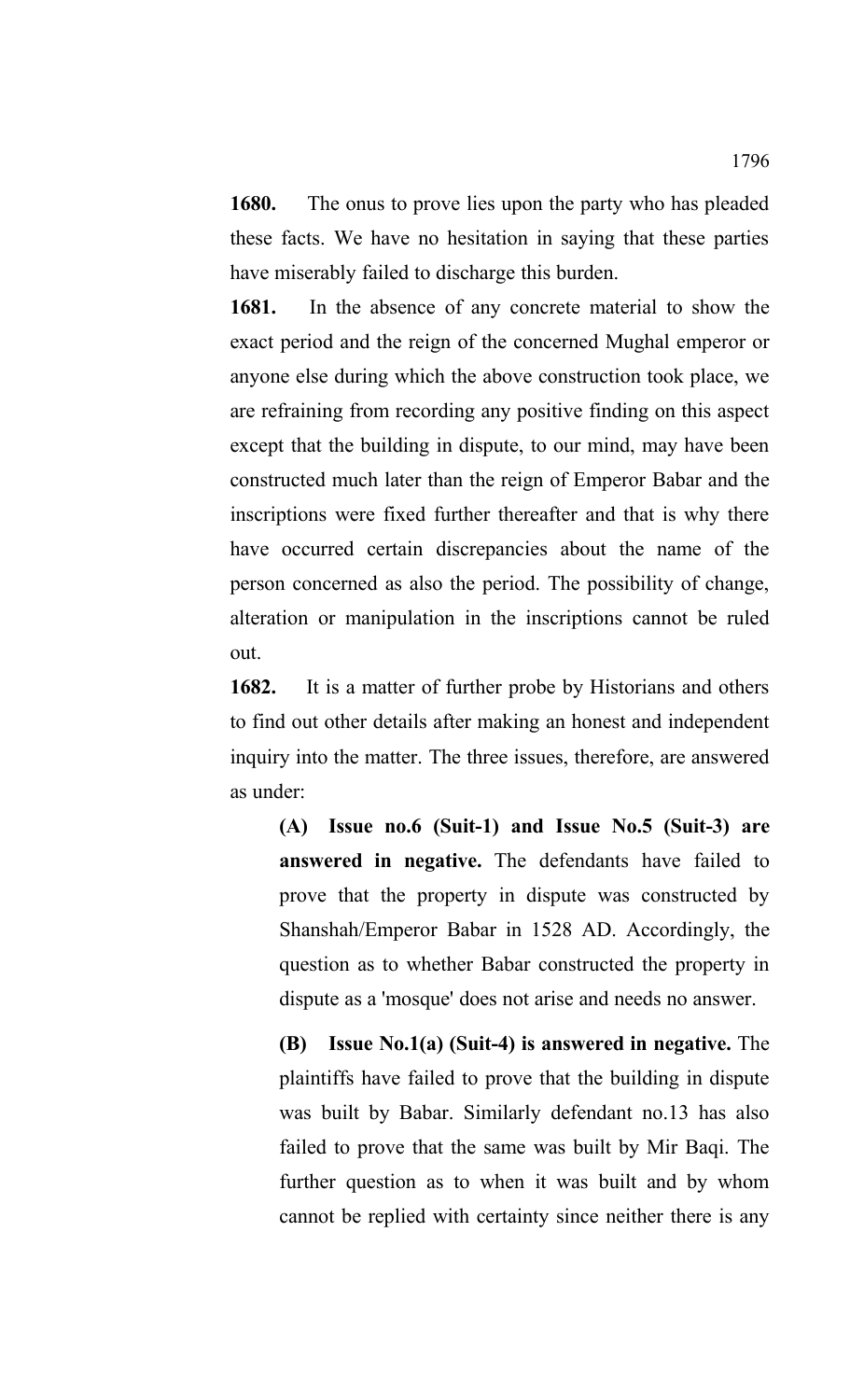pleading nor any evidence has been led nor any material has been placed before us to arrive at a concrete finding on this aspect. However, applying the principle of informed guess, we are of the view that the building in dispute may have been constructed, probably, between 1659 to 1707 AD i.e. during the regime of Aurangzeb.

### **(G) Issues relating to Deities, their status, rights etc.**:

**1683.** In this category comes issues no. 12 and 21 (Suit-4); and, 1, 2, 3(a), 6 and 21 (Suit-5).

**1684**. Issues no. 12 (Suit-4) and 3(a) (Suit-5) involves common facts and consideration. Similarly issues no. 1 and 21 (Suit-5) and issues no. 2 and 6 (Suit-5) are common:

*"Issue No. 1 (Suit-5):-*

*Whether the plaintiffs 1 and 2 are juridical persons? Issue No. 21 (Suit-5):-*

*Whether the idols in question cannot be treated as Deities as alleged in paragraphs 1,11,12,21,22, 27 and 41 of the written statement of defendant no.4 and in paragraph 1 of the written statement of defendant no.5?*

*Issue No. 2 (Suit-5):-*

*Whether the suit in the name of Deities described in the plaint as plaintiffs 1 and 2 is not maintainable through plaintiff no.3 as next friend?* 

*Issue No. 6 (Suit-5):-*

*Is the plaintiff no.3 not entitled to represent the plaintiffs 1 and 2 as their next friend and is the suit not competent on this account?*

*Issue No. 21 (Suit-4):-*

*Whether the suit is bad for non-joinder of alleged Deities?*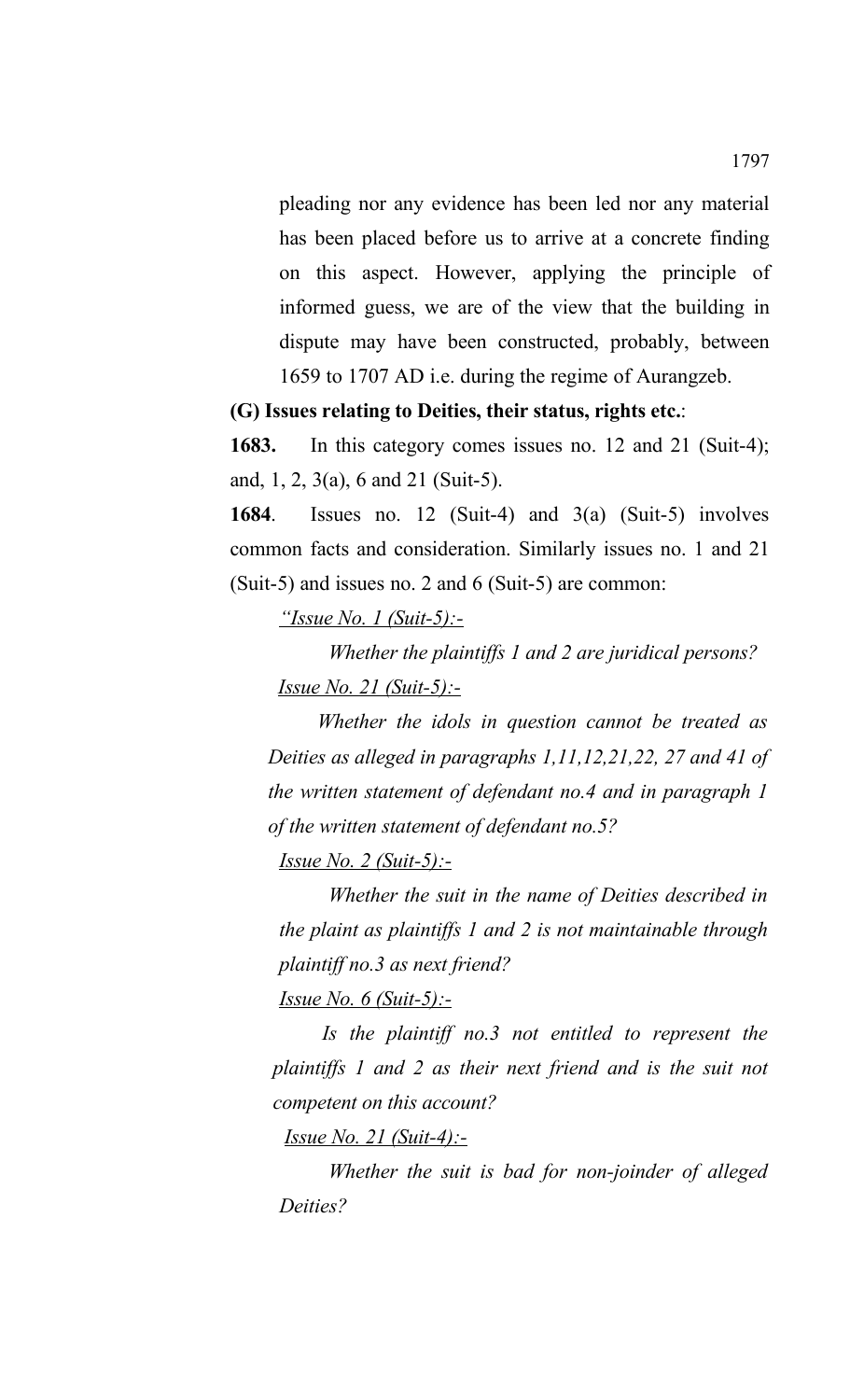*Issue No. 12 (Suit-4):-*

*Whether idols and objects of worship were placed inside the building in the night intervening 22nd and 23rd December 1949 as alleged in paragraph 11 of the plaint or they have been in existence there since before? In either case, effect?*

*Issue No. 3 (Suit-5):-*

*(a) Whether the idol in question was installed under the central dome of the disputed building (since demolished) in the early hours of December 23, 1949 as alleged by the plaintiff in paragraph 27 of the plaint as clarified in their statement under Order 10 Rule 2 C.P.C."*

**1685.** Pleadings in this respect are in para 11 of the plaint (Suit-4) and para 26 of the written statement dated  $24<sup>th</sup>$ December, 1989 of defendant no. 13/1 (Suit-4); paras 1, 20 and 27 of the plaint (Suit-5) and paras 1, 11, 12, 21, 22, 27 and 41 of the written statement dated 26/29.08.1989 of defendant no. 4 (Suit-5) which read as under:

*"11. That the Muslims have been in peaceful possession of the aforesaid mosque and used to recite prayer in it, till 23.12.1949 when a large crowd of Hindus, with the mischievous intention of destroying, damaging or defiling the said mosque and thereby insulting the Muslim religion and the religious feelings of the Muslims, entered the mosque and desecrated the mosque by placing idols inside the mosque. The conduct of Hindus amounted to an offence punishable under sections 147, 295 and 448 of the Indian Penal Code."* **(Plaint, Suit-4)**

**Para 26 of Written statement of defendant no. 13/1 (Suit-4):**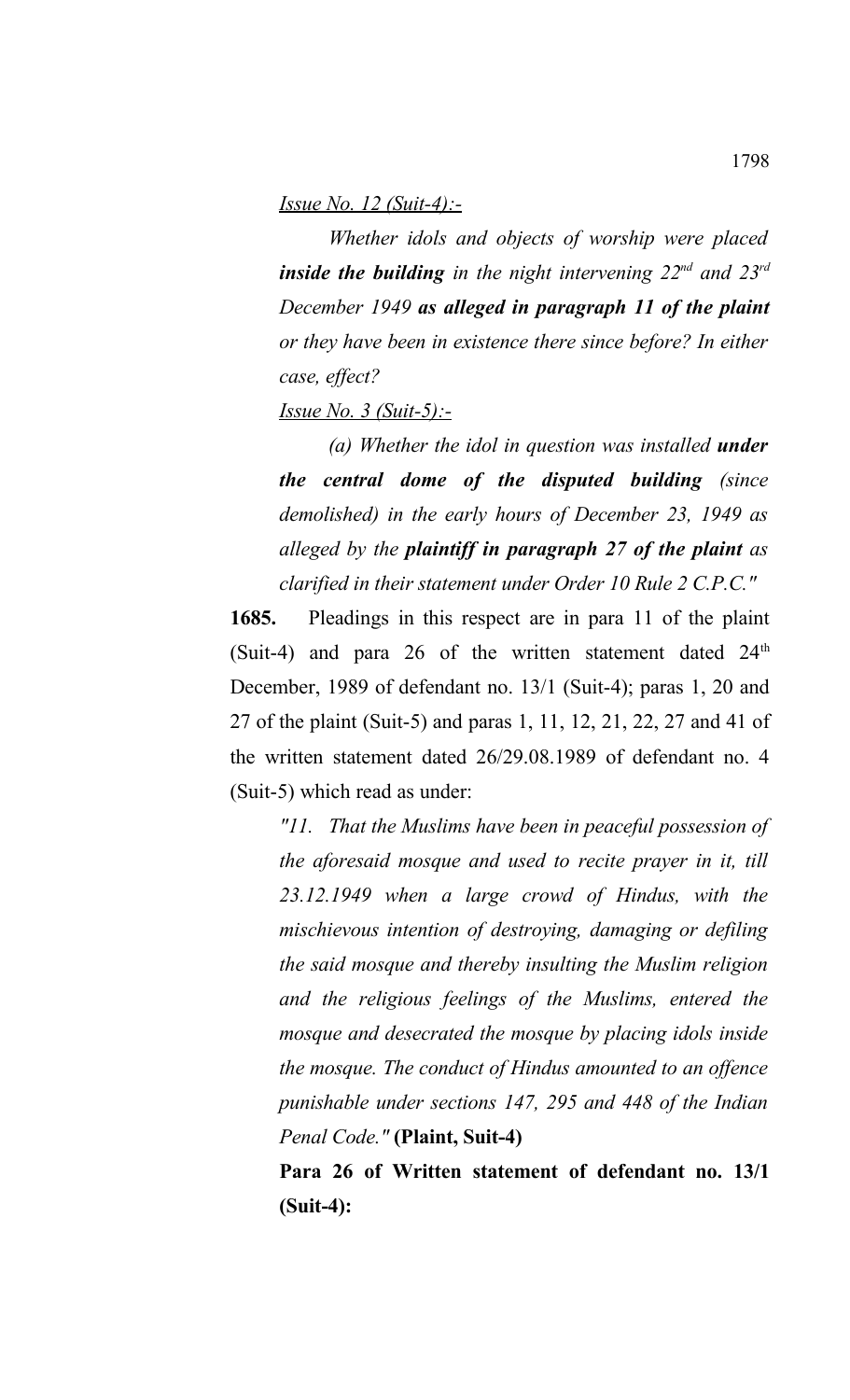*26. That it is manifestly established by public records and relevant books of authority that the premises in dispute is the place where, BHAGWAN SRI RAMA Manifested HIMSELF in human form as an incarnation of BHAGWAN VISHNU, according to the tradition and faith of the Hindus. Again according to the Hindu faith, GANGA originates from the nail of the tee of BHAGWAN VISHNU, and cleanses and purifies whatever is washed by or dipped into its waters. And BHAGWAN VISHNU having Manifested himself in the human form of Maryada Purushottam Sri Ramchandra Ji Maharaj at Sri Rama Janma Bhumi, those who touch the Earth or the footprints of BHAGWAN SRI RAMA symbolised by the CHARANS at that place, are cleansed of their sins and purified. The Earth at Sri Rama Janma Bhumi could not have acted differently towards the Muslims who went there. They were also cleansed and purified of the evil in them by the touch of BHAGWAN SRI RAMA'S footprints, which like the waters of the GANGA purify all without any discrimination. The place, like the waters of the GANGA, remains unsullied, and has been an object of worship, with a juridical personality of its own as a Deity, distinct from the juridical personality of the presiding Deity of BHAGWAN SRI RAMA installed in the Temple thereat, and has existed since ever even before the construction of the first temple thereat and installation of the Idol therein. Indeed, it is the VIDINE SPIRIT which is worshipped. An Idol is not indispensable. There are Hindu Temples without any Idol. The ASTHAN SRI RAMA JANMA BHUMI has existed immovable through the ages, and*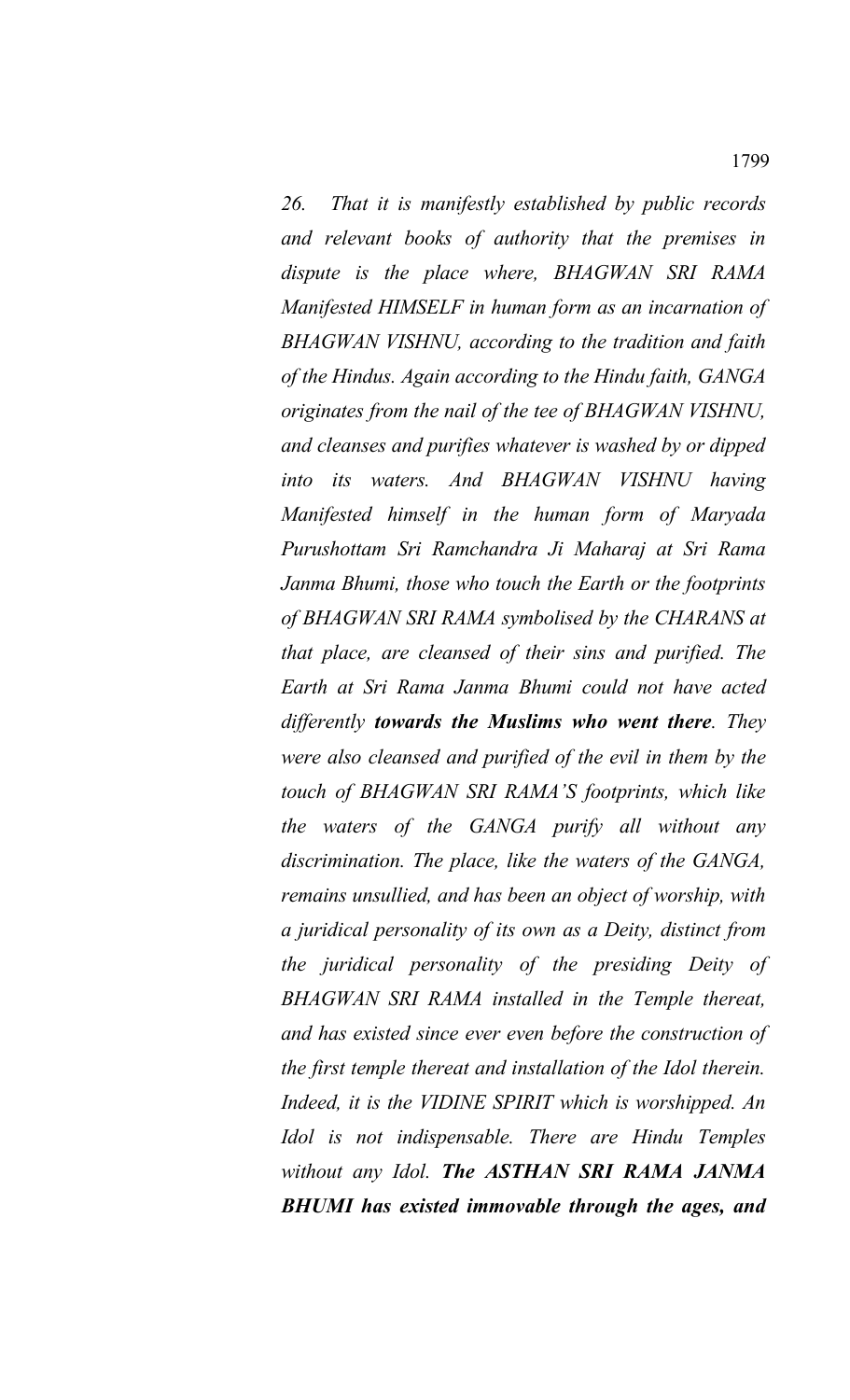*has ever been a juridical person. The actual and continuous performance of Puja at Sri Rama Janma Bhumi was not essential for the continued existence or Presence of the Deities at that place. They have continued to remain Present, and shall continue to remain Present, so long as the place lasts, which, being land, is indestructible, for any one to come and invoke them by prayer. The Deities are Immortal, being the Divine Spirit or the ATMAN, and may take different shapes and forms as Idols or other symbols of worship according to the faith and aspiration of their devotees.*

## **Paras 1, 20 and 27 of plaint (Suit-5):**

*"1. That the Plaintiffs Nos. 1 and 2, namely, Bhagwan Sri Rama Virajman at Sri Rama Janma Bhumi, Ayodhya, also called Sri Rama Lala Virajman, and the Asthan Sri Rama Janma Bhumi, Ayodhya, with the other Idols and places of worship situate thereat, are juridical persons with Bhagwan Sri Rama as the presiding Deity of the place. The Plaintiffs No. 3 is a Vaishnava Hindu, and seeks to represent the Deity and the Asthan as a next friend."*

*"20. That the Place itself, or the Asthan SRI RAMA JANMA BHUMI, as it has come to be known, has been an object of worship as a Deity by the devotees of Bhagwan Sri Rama, as IT personifies the spirit of the Divine worshipped in the form of SRI Rama LALA or Lord Rama the child. The Asthan was thus Deified and has had a juridical personality of its own even before the construction of a Temple building or the installation of the Idol of Bhagwan Sri Rama thereat."*

*27. That after independence from the British Rule, the*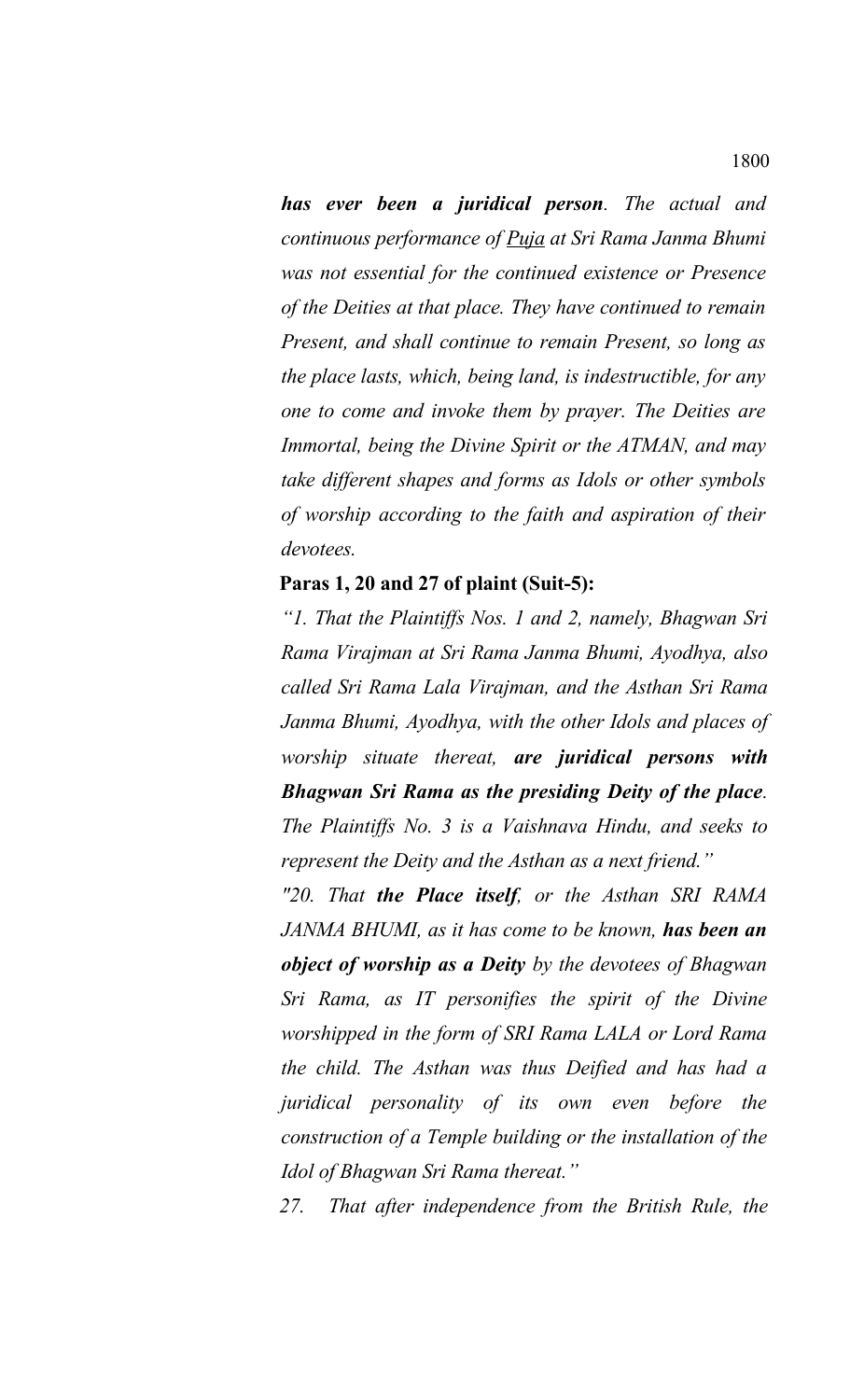*Vairagis and the Sadhus and the Hindu public, dug up and levelled whatever graves had been left in the area surrounding Sri Rama Janma Bhumi Asthan and purified the place by Aknand Patha and Japa by thousand and thousands of persons all over the area. Ultimately, on the night between the 22nd 23rd December, 1949, the Idol of Bhagwan Sri Rama was installed with due ceremony under the central dome of the building also.*

# **Paras 1, 11, 12, 21, 22, 27 and 41 of Written statement of defendant no. 4 (Suit-5)**:

*"1. That the contents of para 1 of the plaint are incorrect and hence denied as stated. Neither the plaintiffs no. 1 and 2 are the juridical persons and nor there is any Presiding Deity of Sri Ram Chandraji at the place in dispute and nor the plaintiff no. 3 has any locus standi or right to represent the co-called and alleged deity and Asthan as next friend. It is further submitted that the plaintiffs no. 1 and 2 are not at all legal personalities (and as such they have no right to file the instant suit). As a matter of fact there has never been any installation of deity within the premises of the disputed place of worship known as Babri Masjid and the idol in question was stealthily and surreptitiously kept inside the mosque in the night of 22nd/23rd December, 1949 by some mischief-mongers against whom an F.I.R. had also been lodged at the Police Station Ayodhya on 23rd December, 1949.* 

*11. That the contents of para 11 of the plaint are denied as stated and in reply thereto it is submitted that the plaintiffs no. 1 and 2 cannot be treated as deities and also there arises no question of their Sewa and Pooja. Rest*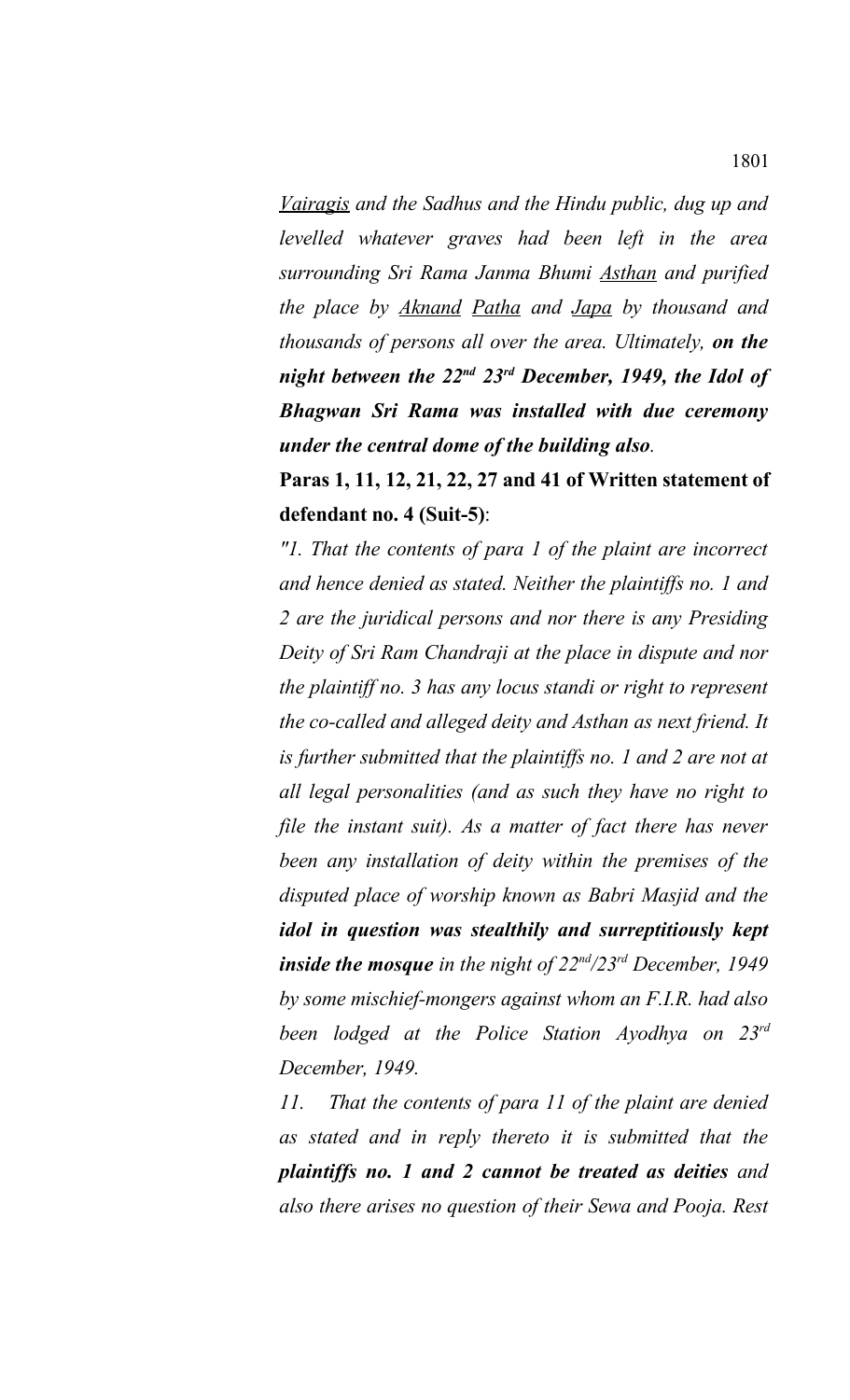*of the contents of the para under reply may be verified from the record.* 

*12. That the contents of para 12 of the plaint are also denied as stated and in reply thereto it is submitted that there arises no question of Sewa and Pooja of the said alleged deities as no such deities exist in the building in question and the idols kept therein could not be treated as deities. It is further submitted that the restricted Pooja as carried on on 16th January, 1950 could not be treated as Sewa and Pooja of the alleged deity. It is also incorrect to say that there has ever been any likelihood of the suits being decided in such a manner that any closer Darshan of the idols could be possible.*

*21. That the contents of para 21 of the plaint are also denied as stated and in reply thereto it is submitted that the mythological concept of incarnation etc. is not at all relevant for the purposes of the instant case. (However, the averments of the para under reply are not correct and consistent with Hindu Law and the same being a matter of legal nature it will be dealt at the appropriate stage.) It is, however, relevant to mention here that neither there has been any installation of any deity within the premises in dispute and nor the ritual of Pranpratishtha in respect of any idol surreptitiously and stealthily kept inside the mosque in question was ever performed or observed; as such there arises no question of divine spirit having been created or manifested in the idol forcibly kept in the mosque in question in the night of 22nd-23rd December, 1949 about which an F.I.R. was lodged at the Police Station Ayodhya in the morning of 23.12.1949 by a Hindu*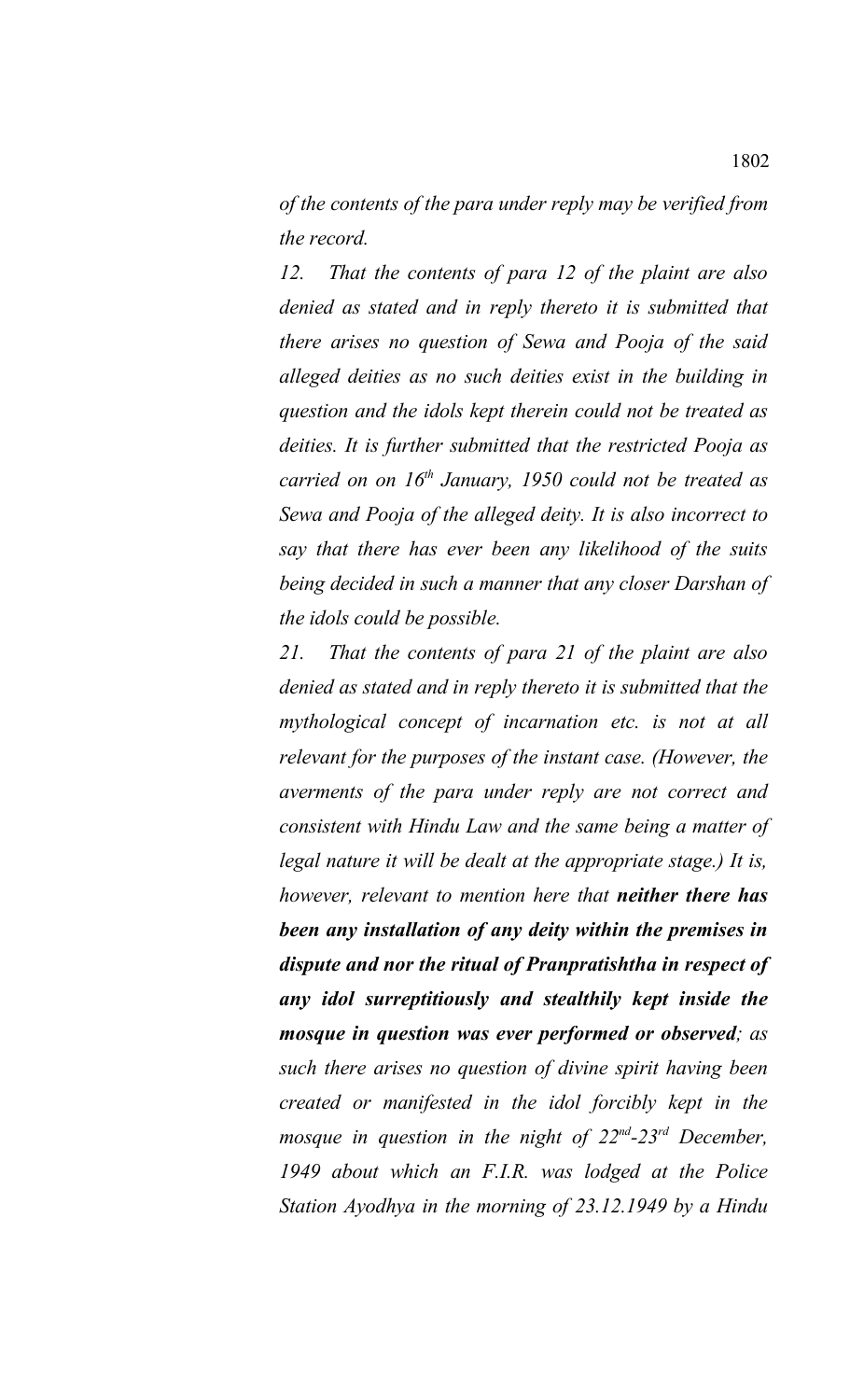*Officer of the Police Station himself who had mentioned in the said F.I.R. that some mischievous element had kept the said idol in the preceding night in a stealthy and surreptitious manner by sheer use of force and on the basis of the said F.I.R. a Criminal case had also been registered against those persons who had kept the said idol and subsequently proceedings under section 145 Cr. Proc. Code had been drawn by the Magistrate and as a result of the communal tension arising and developing on account of the aforesaid incident of keeping the idol in the mosque, the said building had been attached on 29.12.1949 and Suprudgar/Receiver for the care and custody of the said building had also been appointed who had drawn up a Scheme of Management and the same was submitted on 5.1.1950.* 

*22. That the contents of para 22 of the plaint are also incorrect and hence denied as stated and in reply thereto it is submitted that the spirit of Sri Ramj Chandraji as the divine child cannot be said to reside at any place or in any idol kept inside the said mosque and as such no idol or place of the said mosque can be said to be deity. It is further submitted that there is no comparison of Kedranath or Vishnupad temple of Gaya with the Babri Masjid. It is also relevant to mention here that there is no Charan or Sita Rasoee within the premises of Babri Masjid and the place known as Sita Rasoee is situated outside the premises of the said mosque. It is also incorrect to say that Pooja in any form was ever performed inside the mosque in question at any time prior to 23.12.1949. 27.That the contents of para 27 of the plaint are also*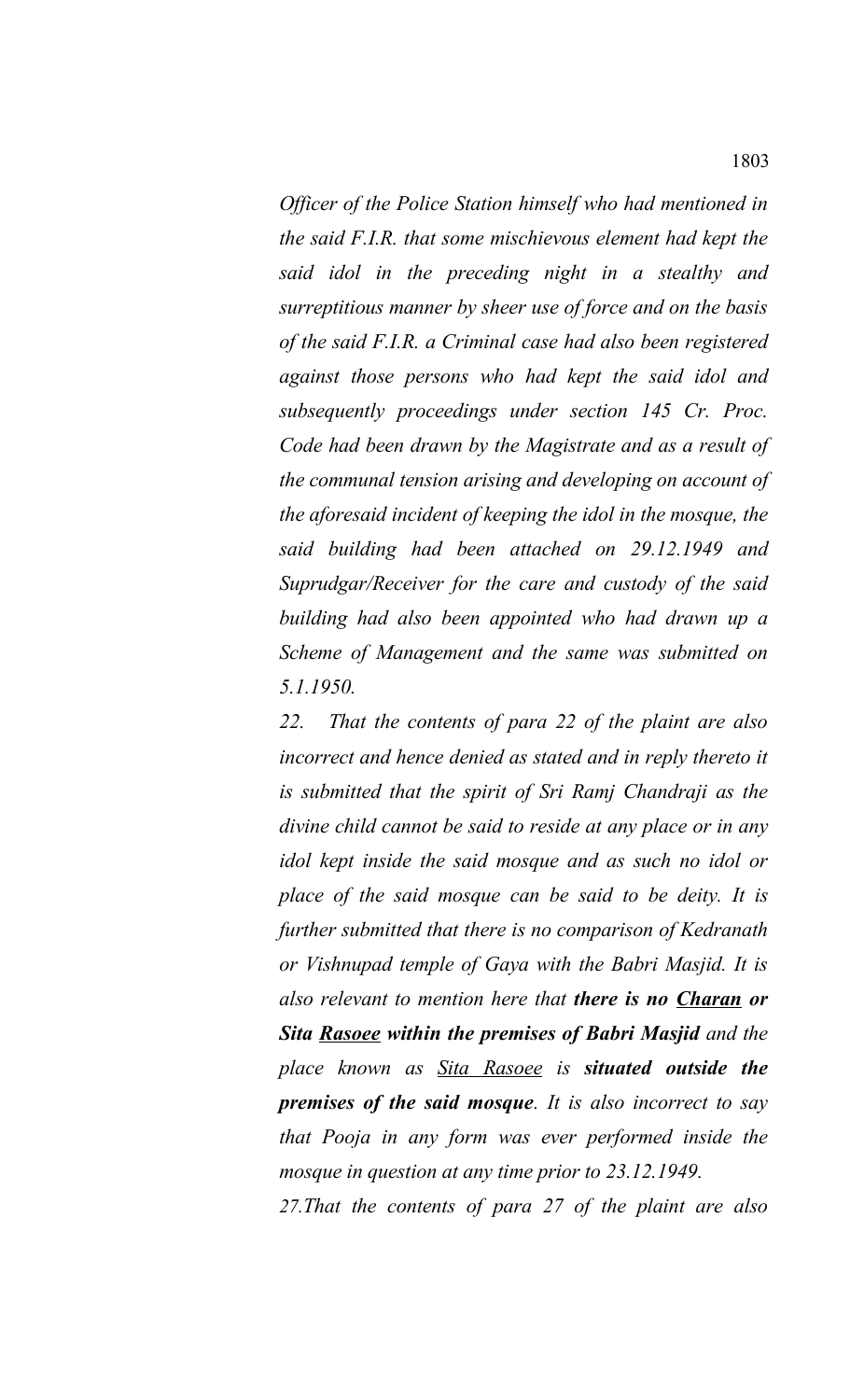*incorrect and hence denied as stated. The graves existing near the Babri Masjid were dug up and levelled mainly after 1949 and not just after Independence and in the night of 22nd-23rd December, 1949 some Bairagees had forcibly and illegally entered into the mosque and had kept the idol below the middle dome of the mosque about which an F.I.R. was lodged at the Police Station Ayodhya in the morning of 23rd December, 1949 and some of the culprits were even named in the FIR. It is absolutely incorrect to say that the idol of Bhagwan Sri Ram Chandraji was installed with due ceremony in the Central dome of the building in the 'aforesaid' night. It is also incorrect to say that any purification of the alleged Asthan was done by Akhand Ramyan and Jap by thousands of persons all over the area.*

*41. That the instant suit is not at all maintainable and the plaintiffs no. 1 and 2 are neither deities and nor they can be treated as juristic persons and the plaintiff no. 3 cannot claim himself to be the next friend of Bhagwan Sri Ram. As such none of the plaintiffs have any right to file the instant Suit."*

**1686.** The defendant no. 5 (Suit-5) also in para 1 of his written statement has said:

*"1. That the contents of para 1 of plaint are denied. Neither the plaintiff no. 1 nor plaintiff no. 2 are the deities within the meaning of Hindu Law nor they are juristic person to file the suit. Remaining contents of para are also denied. Kindly see additional pleas."*

**1687.** We may mention at this stage that para 11 of the plaint (Suit-4) has also been denied by the defendants no. 1 and 2 in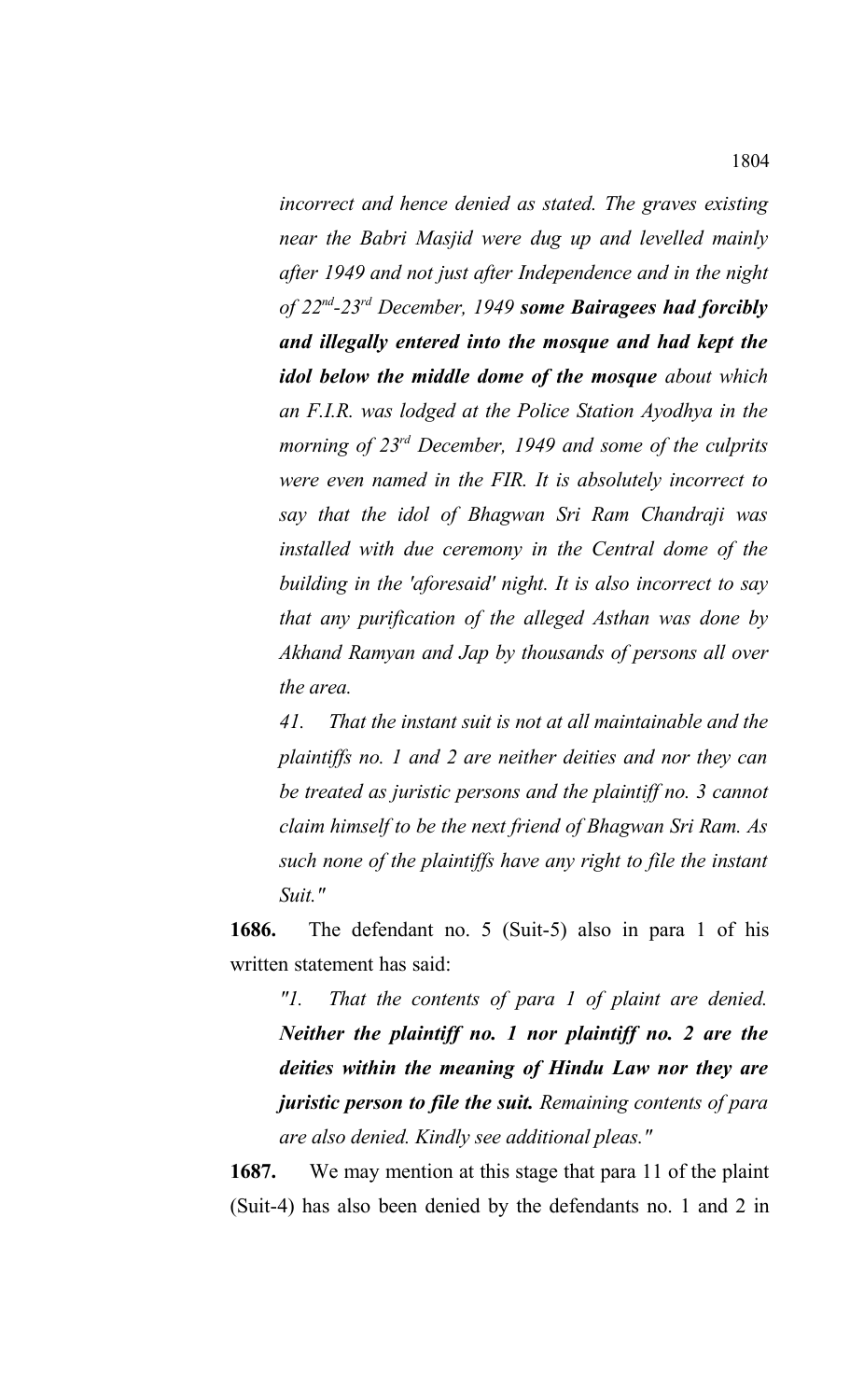para 11 of their written statement dated 12.03.1962 and thereafter in the additional pleas in paras 25, 28 and 29 they have pleaded that Hindu **Pooja is going on in the said temple since 1934, i.e., for about last 28 years and Muslims have never offered any prayer since 1934 therein**. It is also said that the plaintiffs (Suit-4) have falsely described the temple as Babari mosque. Same thing has been repeated in the written statement dated 25.01.1963 filed on behalf of defendant no. 2 in para 25.

**1688**. On behalf of Nirmohi Akhara defendants no. 3 and 4 also written statement has been filed wherein they have disputed the very assertion of construction of any building, i.e., Babari mosque by Emperor Babar 460 years ago as alleged in para 1 and it is also said that Babar did not make any conquest or occupation of any territory in India at that time. Similarly, any damage to the building in 1934 has been denied and consequently its rebuilding and reconstruction also denied. We may notice at this stage, in particular, para  $13(C)$  of the written statement dated 22/24.08.1962 of defendants no. 3 and 4 which says:

*"The said Temple Ram Chabutra has a history of Judicial scanning since 1885 A.D. and it existence and possession over temple Ram Chabutra was ever since in possession of Nirmohi Akhara and no other but Hindus allowed to enter and worship there and put offering in form of money, sweets, fruits, flowers etc......"*

**1689.** Similarly in para 38 of their additional written statement dated 28/29.01.1963 the defendants no. 3 and 4 have categorically denied that Emperor Babar ever built a mosque as alleged by the plaintiffs or that the Muslims were ever in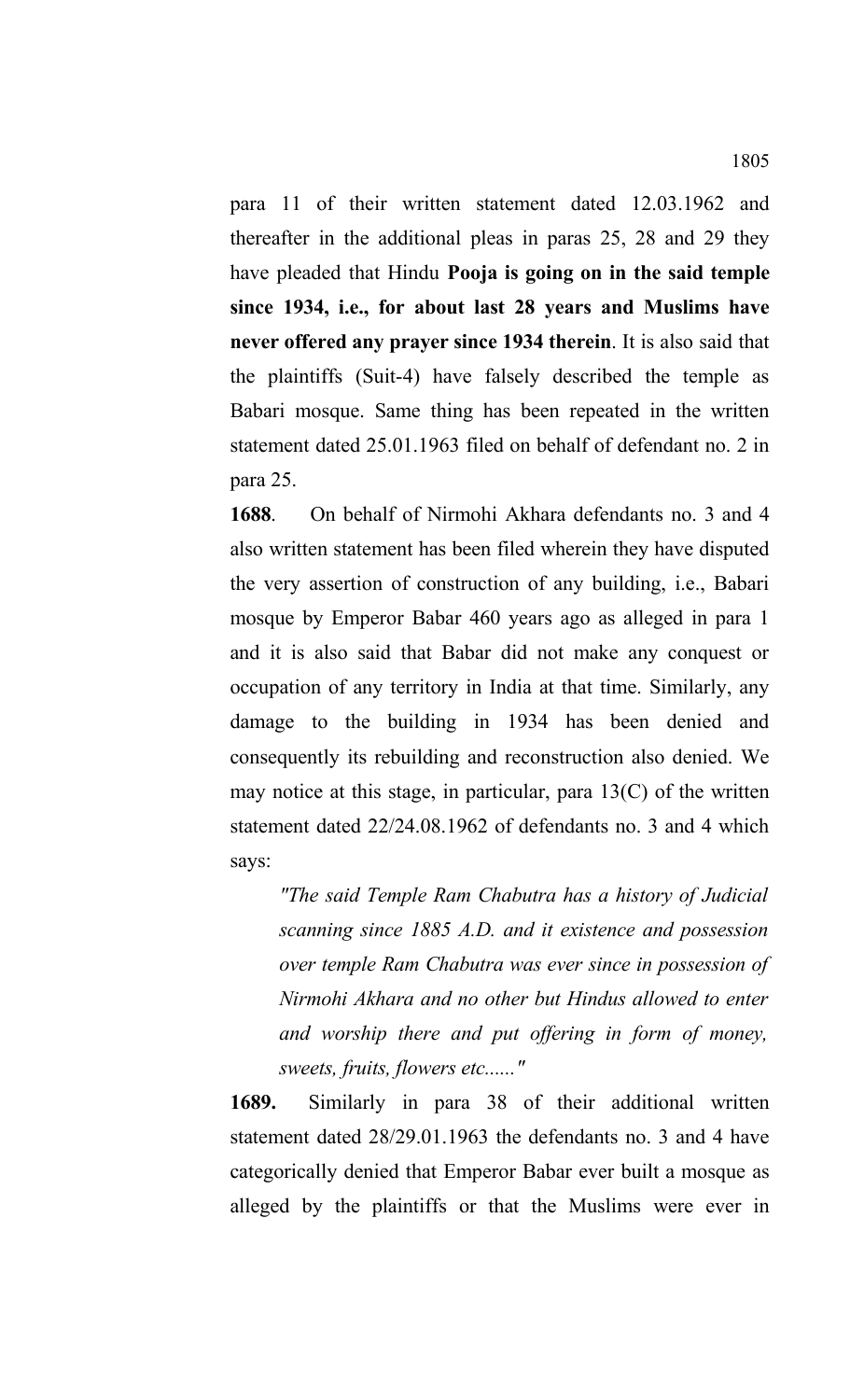possession of the building in question. Therefore, the case of the defendants no. 3 and 4 has all through been that the temple of Lord Rama at the disputed site exist from time immemorial and thereat neither any construction was made by Babar in 1528 AD nor any damage etc. caused in 1934 in the said temple and accordingly they also deny the allegation of placement of any idol in the disputed building on 22/23.12.1949. Para 11 of the plaint (Suit-4) has been denied alleging it to be false and concocted and in para 12 of the written statement it is said that no such incident ever took place. The report, if any, lodged by the constable is mischievous and in connivance of the plaintiffs.

**1690**. The arguments advanced by Sri Jilani, and as adopted by counsel appearing for other Muslim parties are, that, neither a place can be said to be a 'Deity' nor a Juristic person, nor every 'idol' will attain the status of a 'Deity' and thereby become a juristic person, unless it is installed by Shastric procedure i.e., by observing process of "Pran Pratishtha" (vivification). Neither idols in question placed at the disputed site are 'Deity' nor the place itself comes within the said notion recognised in law. The suit filed by plaintiffs no. 1 and 2 (Suit-5) is not maintainable. Non impleadment of Deity, i.e., idol and place makes Suit-4 untenable. Further submission is, the plaintiff 3 (Suit-5) is neither competent nor otherwise can represent plaintiffs 1 and 2 (Suit-5), he is not a proper person who can represent the plaintiffs 1 and 2, and even otherwise as a next friend. Therefore, Suit-5 is liable to be dismissed. Besides, plaintiffs 1 and 2 not being juridical person, Suit 5 is not maintainable in law.

**1691.** Sri Siddiqui also argued that *Pran Pratishtha* is necessary to make an idol 'deity' as held in **Jogendra Nath**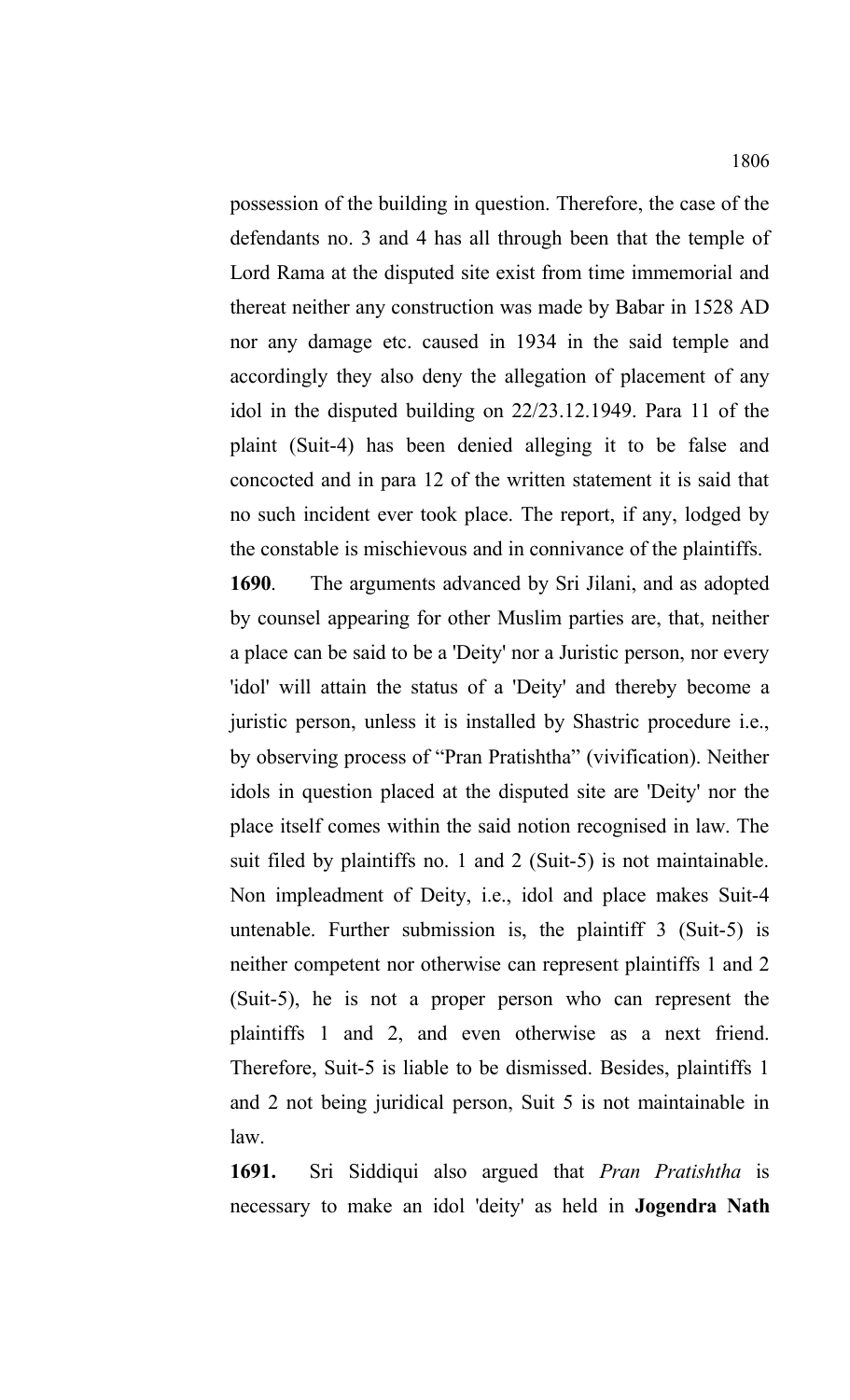## **Naskar Vs. Commissioner of Income Tax, Calcutta AIR 1969**

**SC 1089**. He said that neither in 1949 nor thereafter, at any point of time, *Pran Pratishtha* of the idols, placed in the inner courtyard of the disputed structure, took place and, therefore, no right of worship of the idols placed therein is vested in or acquired by any Hindu. He said that plaintiff no. 2 is only a fictional deity and not a real deity. After construction of building more than 500 years ago, the deity cannot be said to have continued since then till date.

**1692**. With respect to Suit-3, contention of all the learned counsels appearing on behalf of various Hindu parties, [except Sri R.L. Verma who is counsel for plaintiff (Suit-3)] is that the Deities being juristic personalities having not been impleaded as defendants in Suit-3, though they are necessary parties, hence in their absence suit cannot proceed.

**1693**. Responding to the objections of Sri Jilani, Sri Siddiqui and Sri Irfan Ahmad, Advocates, the other side, represented through Sri Ravi Shankar Prasad, Sri P.R. Ganesh Ayer and Sri K.N. Bhatt, Senior Advocates, Sri P.N. Mishra, Sri M.M. Pandey and other Advocates submit that in Hindu religious scriptures the concept of 'Deity' extremely vary. It includes a place or object, i.e. natural things like river, tree, stone, mountain, mound or even a part of earth connected with divine activities. Sri Ravi Shankar Prasad submitted that this aspect of the matter is also crucial and relevant to adjudicate issues no. 14 (Suit-4), 22 and 24 (Suit-5).

**1694**. Sri P.N.Mishra, Advocate, besides his oral submission, has also submitted written argument. In respect to the juridical personality of plaintiffs no.1 and 2 (Suit-5) and consecration etc., he has said: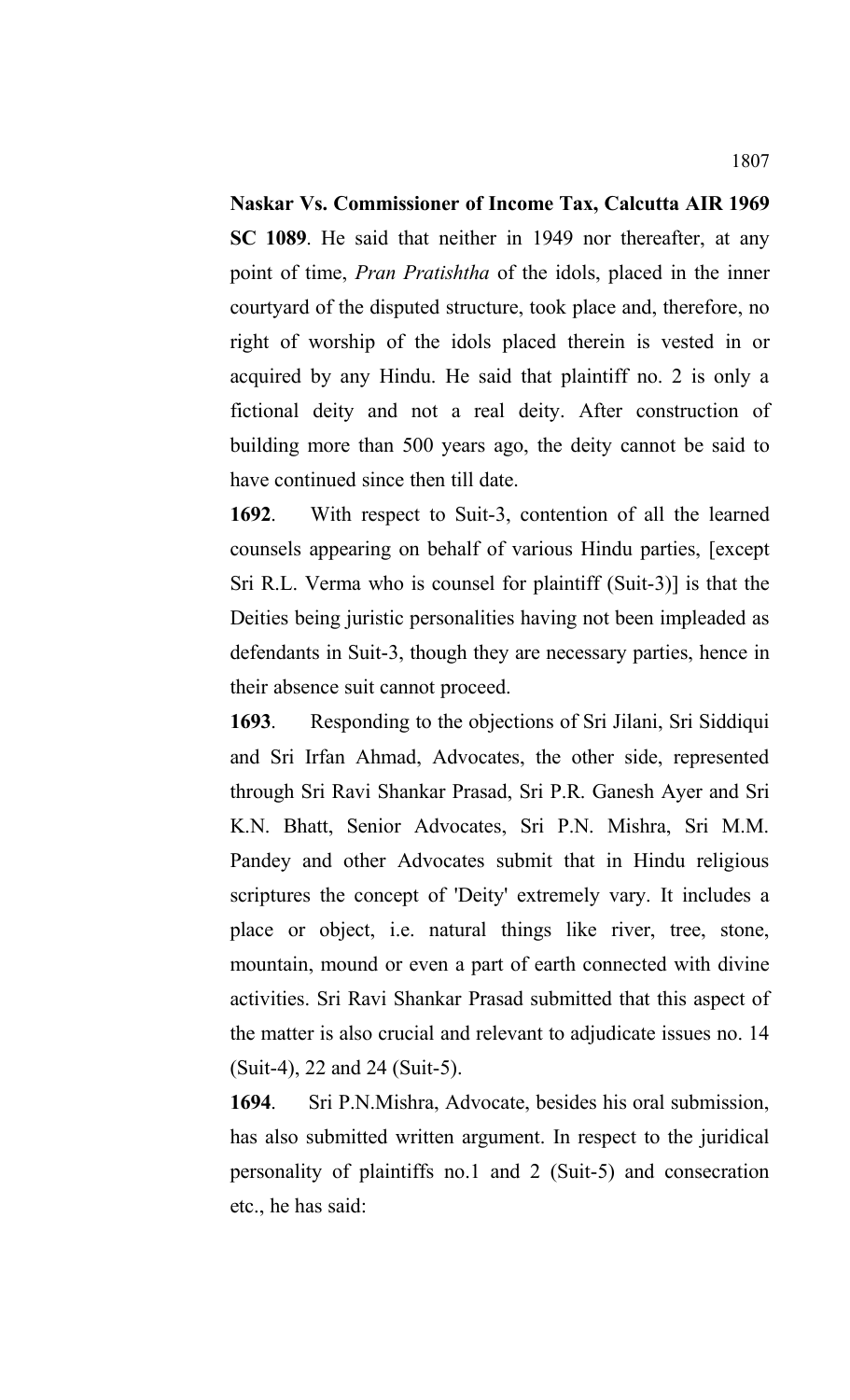"A. According to Shastric (Scriptural) injunctions Sri Ramajanmasthan Sthandil, a Svayambhu Linga (Symbol) brought into existence and established by the Lord of Universe Sri Vishnu Himself. As such inspite of being decayed, or damaged, or destroyed it shall forever remain sacred place of Worship as it does not need purification or consecration or change. Pratistha is required only in respect of manmade Images/Idols/Symbols of Deities that can be done by chanting single Mantra XXXI.1 or II.13 of the Holy Divine Sri Yajurved (Vagasaneyee Samhita also known as "Sri Shukla Yajurved"). A deity needs to be worshipped by providing all things which are required for leading a healthy and excellent life.

B. Svayambhu i.e. Self-built or Self existent or Selfrevealed Lingas (symbols) of Devatas (Gods) or the Lingas (Symbols) established by Gods, or by those versed in the highest religious truths, or by Asuras, or by sages, or by remote ancestors, or by those versed in the tantras need not be removed though decayed or even broken. Only decayed or broken Pratisthita Images/Idols require to be replaced with new one. In respect of renewal of the images, **"Treatise on Hindu Law" by Golapchandra Sarkar, (Sastri)** reproduces the Shastric injunction (Scriptural law) as follows:

"Raghunanda's Deva-Pratistha-Tantram, last paragraph reads as follows:

"8. Now (it is stated) the prescribed mode of Renewal of Decayed Images. Bhagwan says – 'I shall tell you briefly the holy ordinance for renewing Decayed Images \* \* \*'

"Whatever is the material and whatever size of the image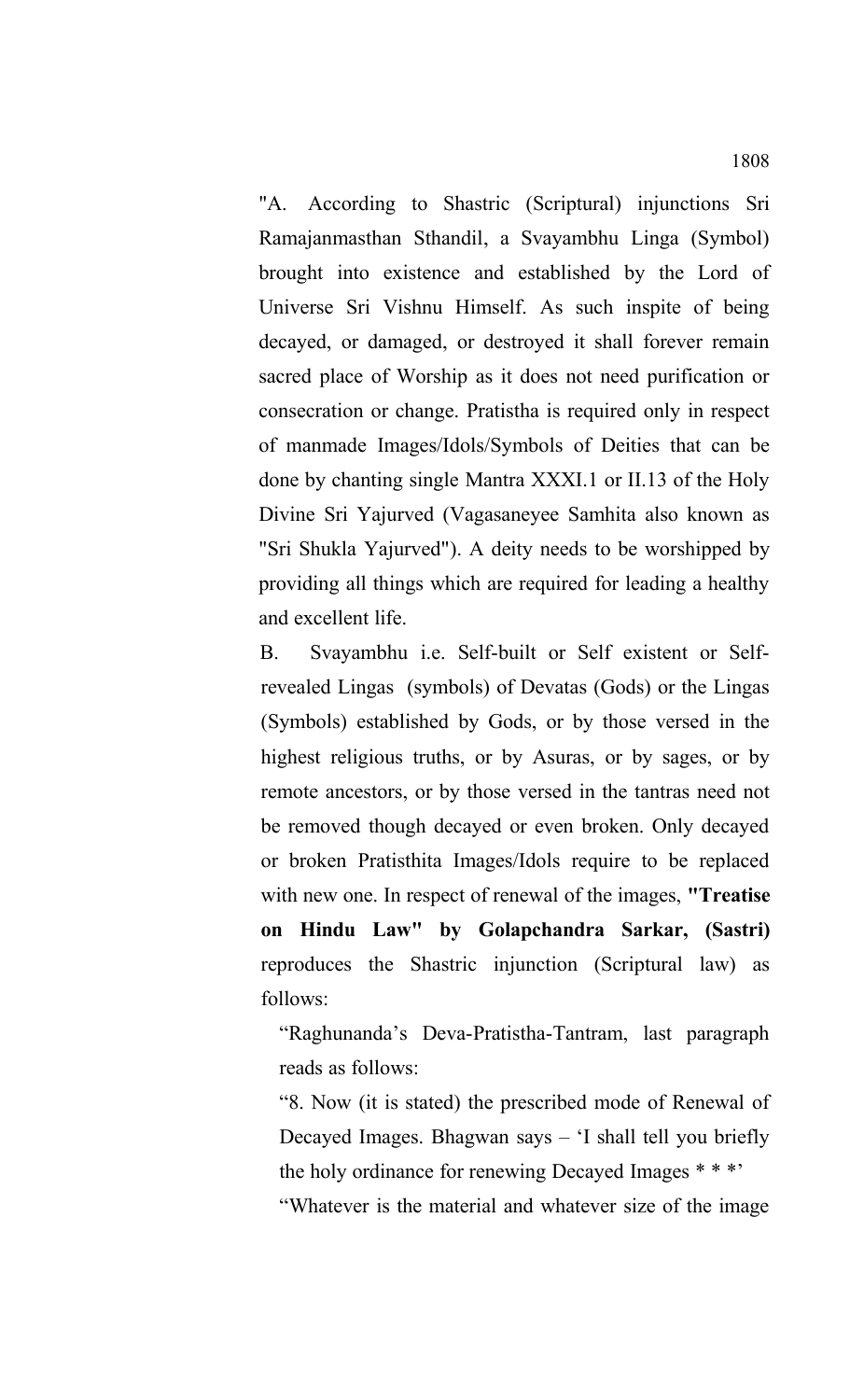of Hari (or the God, the protector) that is to be renewed; of the same material and of the same size, and image is to be caused to be made; of the same size of the same form (and of the same material), should be (the new image) placed there; either on the second or on the third day (the image of) Hari should be established; if, (it be) established after that, even in the prescribed mode, there would be blame or censure or sin; in this very mode the linga or phallic symbol and the like (image) should be thrown away; (and) another should be established, of the same size  $(\&c.)$  as already described, - Haya-Sirsha".

"9. God said, -

'I shall speak of the renewal in the prescribed mode of lingas or phallic symbols decayed and the like &c \* \* \*. (Allinga) established by Asuras, or by sages or by remote ancestors or by those versed in the tantras should not be removed even in the prescribed form, though decayed or even broken.'

(**Agnipuranam Chapter 103** Poona Edition of 1900 AD. p.143)

[There is a different reading of a part of this sloke noted in the foot-note of the Poona Edition of this Puran as one of the Anandashram series of sacred books: according to which instead of  $-$  " or by remote ancestors or by those versed in the tantras" –

the following should be substituted, namely:

"Or by Gods or by those versed in the highest religious truths."]

"10. Now Renewal of Decayed (images is considered); that is to be performed when a linga and the like are burnt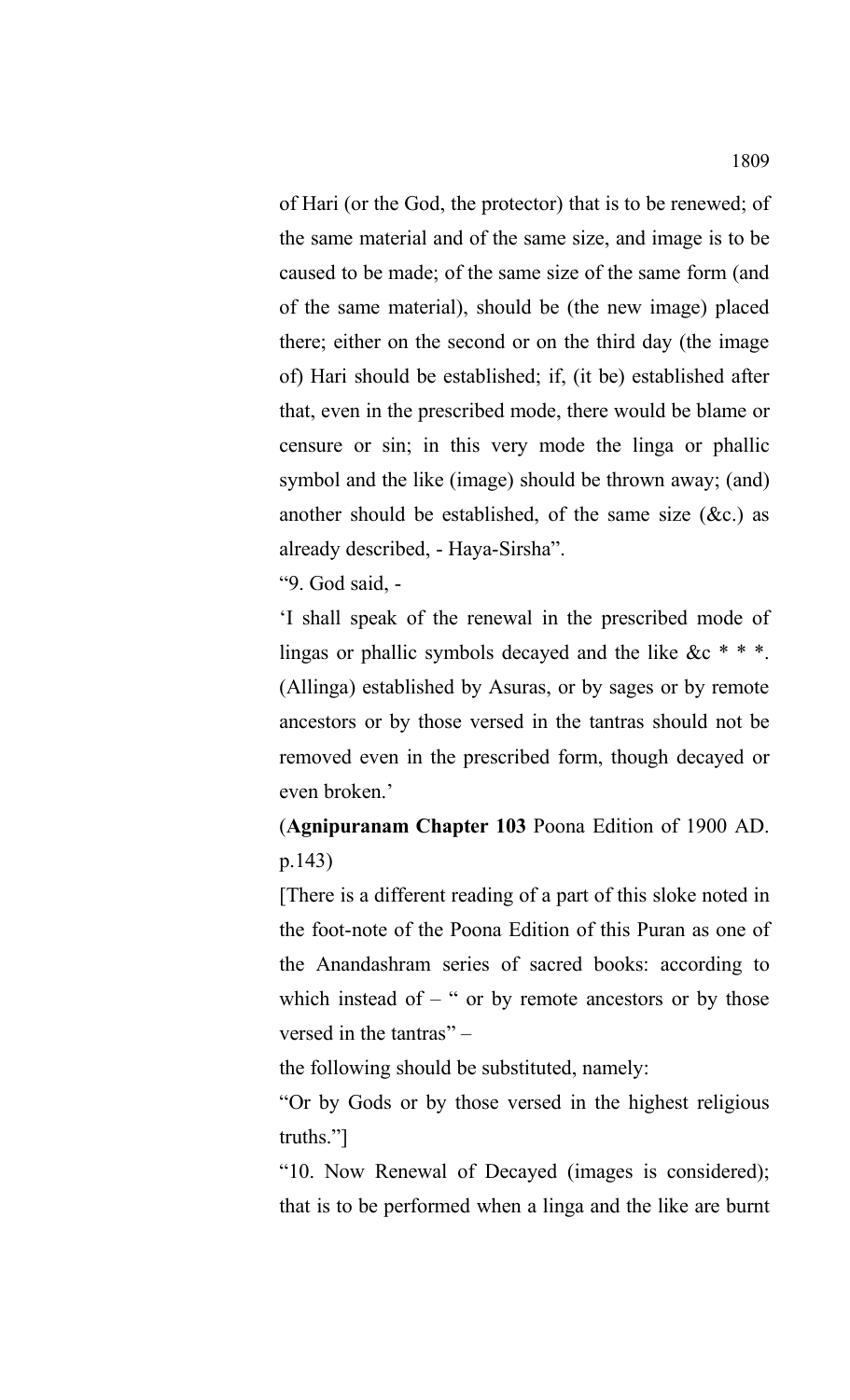or broken or removed (from its proper place). But this is not to be performed with respect but a linga or the like which is established by a Siddha or one who has become successful in the highest religious practice, or which is anadi i.e. of which the commencement is not known, or which has no commencement. But their Mahabhisheka or the ceremony of great anointment should be performed: this is said by **"Tri- Vikrama" – Nirnaya – Sindhu – Kamalakar Bhatta, Bombay Edition of 1900 p.264.**

The author of the Dharma-Sindhu says as above in almost the same words – see Bombay Edition of 1988 p.234 of that work."

[**Treatise on Hindu Law by Golapchandra Sarkar, Sastri** (6<sup>th</sup> Edition, published by Easter Law House (1927) at p.745-748]

C. **Alberuni** who compiled his book "**India in or about 1030 A.D.**" on page 121 has written that the Hindus honour their Idols on account of those who erected them, not on account of the material of which they are, best example whereof is Linga of sand erected by Rama. In his book on pages 117, 209, 306-07 and 380 he has also narrated about the Lord of Universe Sri Rama. Relevant extract from page 121 of "**Alberuni's India" Translated by Dr. Edward C. Sachau** (Reprint 2007 of the 1<sup>st</sup> Edn. 1910) published Low Price Publications, Delhi reads as follows:

"The Hindus honour their idols on account of those who erected them, not on account of the material of which they are made. We have already mentioned that the idol of Multan was of wood, e.g. the linga which Rama erected when he had finished the war with the demons was of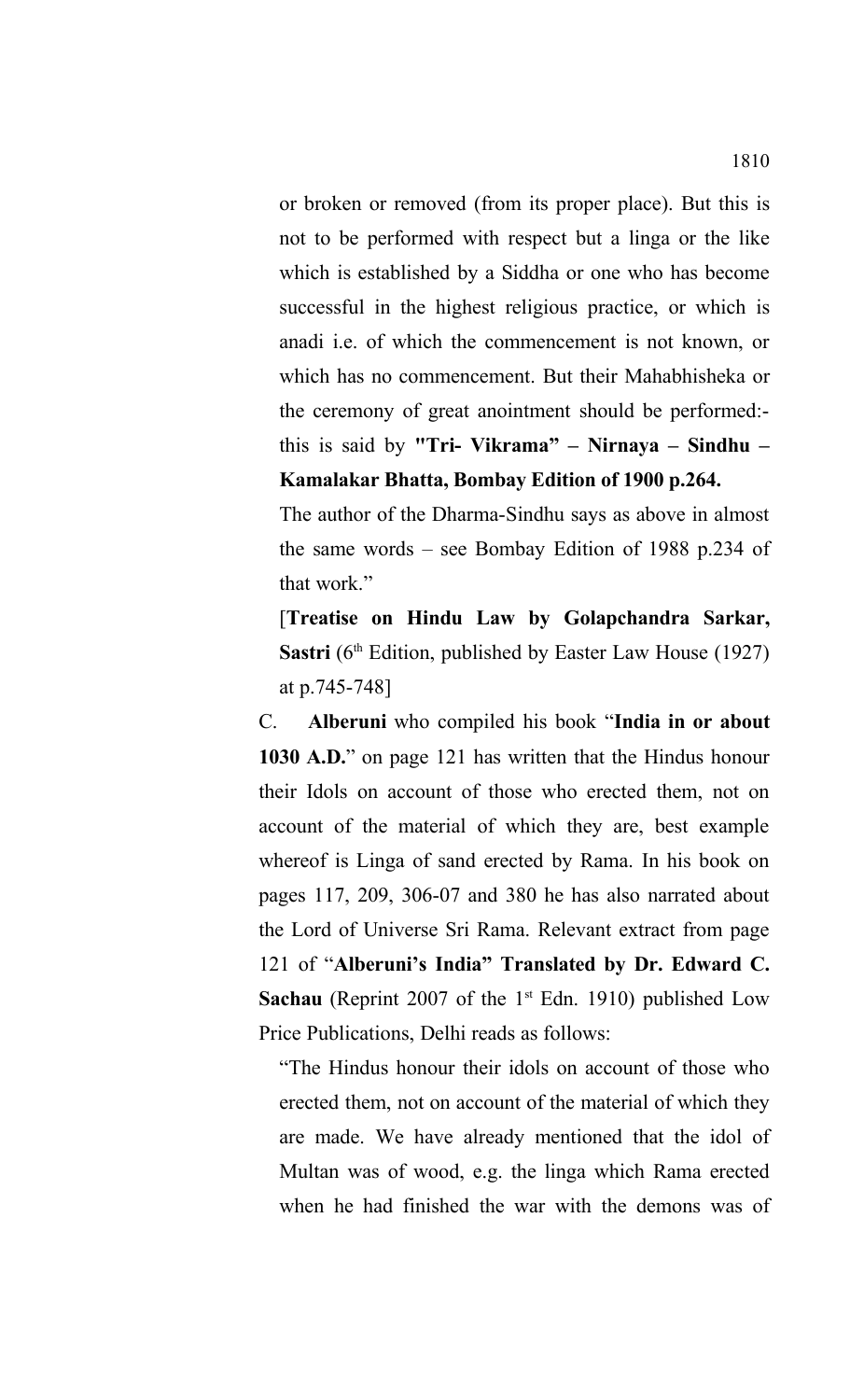sand. Which he had heaped up with his own hand. But then it became petrified all at once, since the astrologically correct moment for the erecting of the monument fell before the moment when the workmen had finished the cutting of the stone monument which Rama originally had ordered." (ibid page 121)

D. According to the Hindus' Divine Holy & Sacred Scriptures there are two types of images one Svayambhu (self-existent or self-revealed or self-built) and other Pratisthita (established or consecrated). **Where the Selfpossessed Lord of Universe Sri Vishnu has placed himself on earth for the benefit of mankind, that is styled Svayambhu**. It does not require Pratistha. At Ramajanamasthan the Lord of Universe Sri Vishnu appeared and placed Himself on the said sacred place which itself became Svayambhu for the reason that invisible power of the Almighty remained there which confers merit and salvation to the devotees. Consecrated artificial manmade Lepya images i.e. moulded figures of metal or clay; and Lekhyas i.e. all kinds of pictorial images including chiselled figures of wood or stone not made by moulds are called Pratisthita. Sri Mishra then quoted para 4.5 of "**Hindu Law of Religious and Charitable Trusts' of B. K. Mukherjea 5th Edition**, Published by Eastern Law House at page 154.

E. According to the Holy Scripture "**Sri Narsingh Puranam**" (62.7-14 ½ ) Pratistha of the Lord of Universe Sri Vishnu should be done by chanting 1st Richa of the Purush Sukta of Shukla Yajurved [I.e **Vagasaneyee Samhita** Chapter XXXI] and be worshipped dedicating prescribed offerings by chanting 2nd to 15th Richas of the **Purush**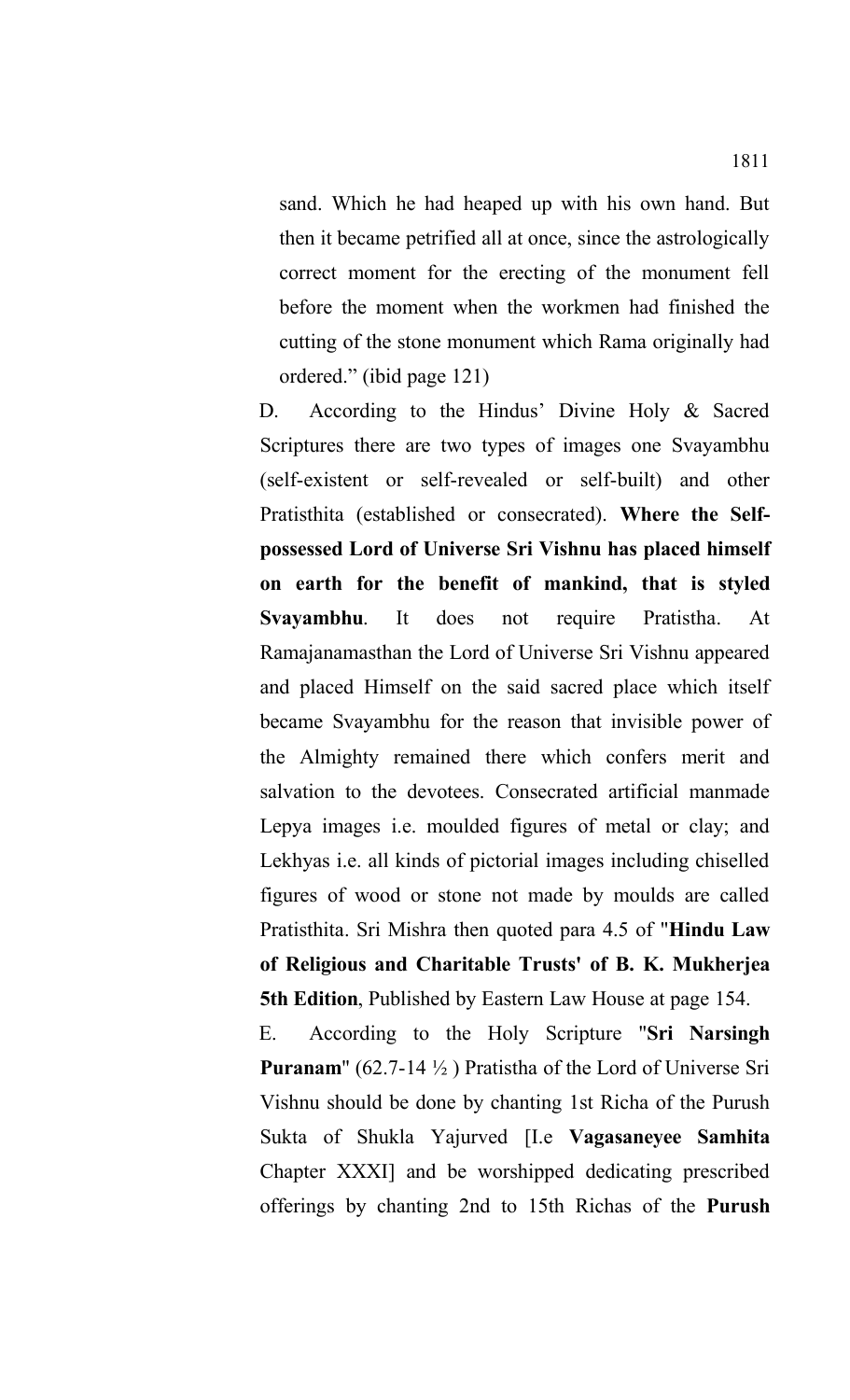**Sukta**. And if worshipper so wish after completion of worship he may by chanting 16th Richas of the **Purush Sukta** pray to Sri Vishnu for going to his His own abode. Above-mentioned verses of **Sri Narsingh Puranam** and Hindi translation thereof reads as follows:

> $^{\prime\prime}$ तस्य सर्वमयत्वाच्च स्थण्डिले प्रतिमासु च। आनुष्टभस्य सूक्तस्य, विष्णुस्तस्य च देवता।। 7 पुरुषो यो जगद्वीजं श्रषिनारायणः स्मृतः। दद्यात्पुरुषसूक्तेनं यः पुष्पाण्यप एव च।। 8 अर्चितं स्याज्ञगत्सर्वं तेन वै सचराचरम्। आद्ययाऽऽवाहयेद्देवमृचा तु पुरुषोत्तमम् ।। 9 द्वितीययाऽऽसनं दद्यात्पाद्यं दद्यात्तृतीयया। चतुर्थ्यार्ध्यः प्रदातव्यः पंजम्याऽऽचमनीयकम् ।। 10 षष्ठया स्नानं प्रकुर्वीत सप्तम्या वस्त्रमेव च। यज्ञोपवीतमष्टम्या नवम्या गन्धमेव च ।। 11 दशम्या पुष्पदानं स्यादेकादश्या च धूपकम् । द्वादश्या च तथा दीपं त्रयोदश्यार्चनं तथा।। 12 चतुर्दश्या स्तुतिं कृत्वा पज्जदश्या प्रदक्षिणम। षोडश्योद्वासनं कुर्याच्छेषकर्माणि पूर्ववत् ।। 13 स्नानं वस्त्रं च नैवेद्यं दद्यादाचमनीयकम् । षण्मासात्सिद्धिमाप्रोति देवदेवं समर्चयन । ।14 संवत्सरेण तेनैव सायुज्यमधिगच्छति ।

अब पूजनका मन्त्र बताते हैं। शुक्ल यजुर्वेदीय रुद्राष्टायायीमें जो पुरुषसूक्त है, उसका उच्चारण करते छन्द है, जगत्के कारणभूत परम पुरुष भगवान् विष्णु देवता हैं, नारायण ऋषि हैं और भगवत्पूजन में उसका विनियोग है। जो पुरुषसूक्त से भगवान को फूल और जल अर्पण करता है, उसके द्वारा सम्पूर्ण चराचर जगत् पूजित हो जाता है। पुरुषसूक्त की पहली ऋचासे भगवान् पुरुषोत्तमका आवाहन करना चाहिये। दूसरी ऋचासे आसन और तीसरी से पाद्य अर्पण करे। चौथी ऋचा से अर्घ्य और पॉचवी से आचमनीय निवेदित करें। छठी ऋचा से स्नान कराये और सातवीं से वस्त्र अर्पण करें। आठवीं से यज्ञोपवीत और नवमी ऋचासे गन्ध निवेदन करें। दसवीं से फूल चढ़ाये और ग्यारहवीं ऋचासे धूप दे। बारहवीं से दीप और तेरहवीं ऋचासे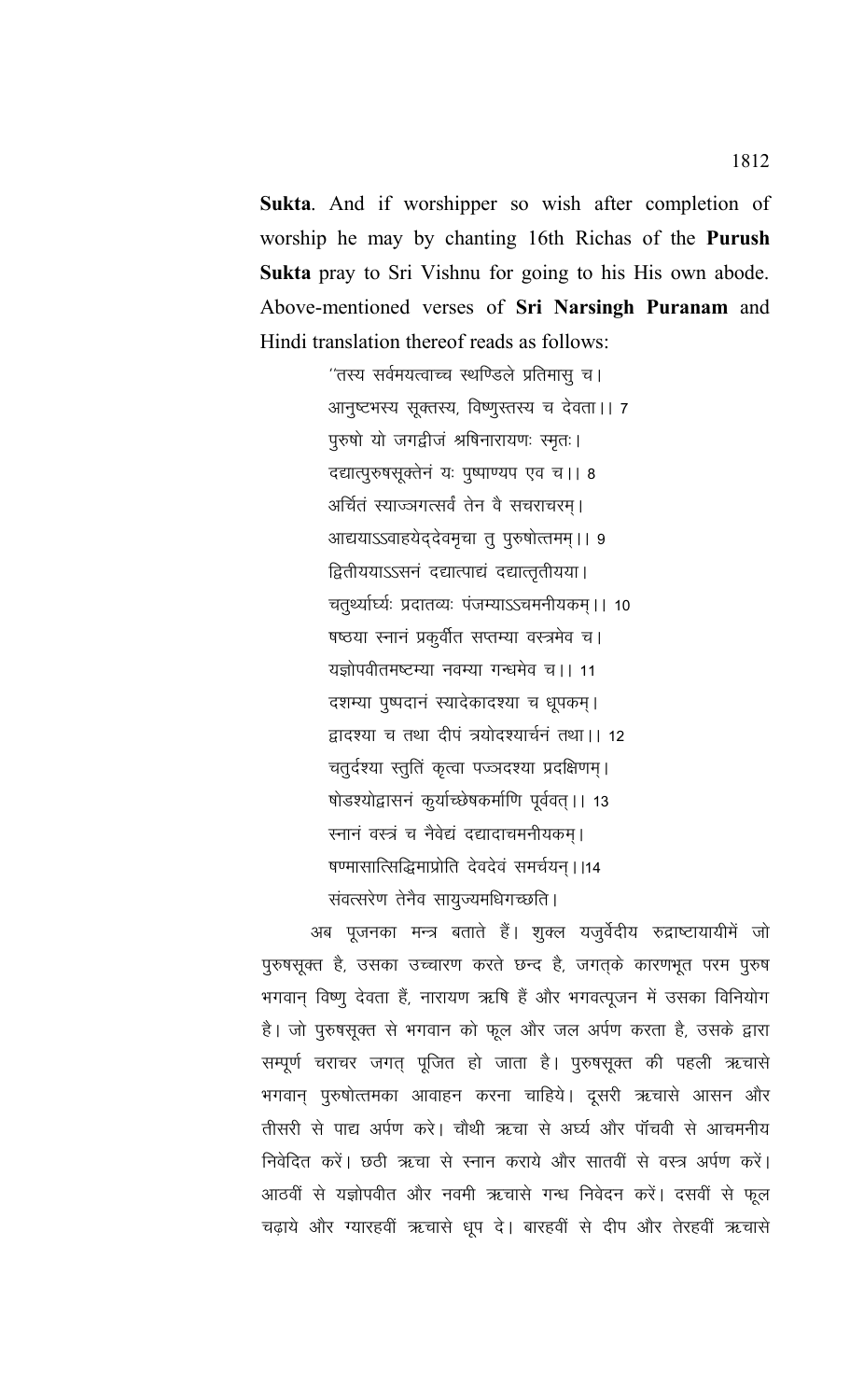नैवेद्य, फल, दक्षिणा आदि अन्य पूजन–सामग्री निवेदित करे। चौदहवीं ऋचासे स्तुति करके पंद्रहवींसे प्रदक्षिण करें। अन्तमें सोलहवीं ऋचासे विसर्जन करे। पूजन के बाद शेष कर्म पहले बताये अनुसार ही पूर्ण करें भगवान् के लिये स्नान, वस्त्र, नैवेद्य और आचमनीय आदि निवेदन करे। इस प्रकार देवदेव परमात्माका पूजन करनेवाला पुरुष छः महीनेमें सिद्धि प्राप्त कर लेता है। इसी कम से यदि एक वर्षतक पूजन करे तो वह भक्त सायुज्य मोक्षका अधिकारी हो जाता है।  $17 - 14$  1/211

(Sri Narsingh Puranam 62.7-14 ½ )

Be it mentioned herein that in the above **Sri Narsingh Puranam** 62.13 Sloke enumerates Pradakshina i. e. Parikrama (circumbulation) as 14<sup>th</sup> means of reverential treatment of the Deity and thereby makes it integral part of the religious customs and rituals of service and worship of a Deity.

F. 1<sup>st</sup> Holy Spell of **Purush Sukta** of the Holy Devine **Shukla Yajurved** [i.e **Vagasaneyee Samhita** Chapter XXXI] prescribed by the Holy **Sri Narsingh Puranam** for Pratistha of the Lord of Universe Sri Vishnu reads as follows:

 $^{\prime\prime}$ सहस्रशीर्षा पुरुषः सहस्राक्षः सहस्रपात् ।

स भूमि सर्वतः स्पृत्वाऽत्यतिष्ठाद्दशाड़.गुलम् । । । । ।

**मन्त्रार्थ** – सभी लोकों में व्याप्त महानारायण सर्वात्मक होने से अनन्त शिर वाले, अनन्त नेत्र वाले और अनन्त चरण (पैर) वाले हैं। ये पांच तत्वों से बने इस गोलकरूप समस्त व्यक्ति और समष्टि ब्रहमाण्ड को तिरछा, ऊपर, नीचे सब तरफ से व्याप्त कर नाभि से दस अंगुल परिमित देश, इ़दय का अतिक्रमण कर अन्तर्यामी रूप से स्थित हुए थे।''

(ibid as translated by Swami Karpatriji and published by Sri Radhakrishna Dhanuka Prakasan Samsthanam, Edn. Vikram samvat 2048)

Simple English translation thereof reads:

'The Almighty God who hath infinite heads, infinite eyes;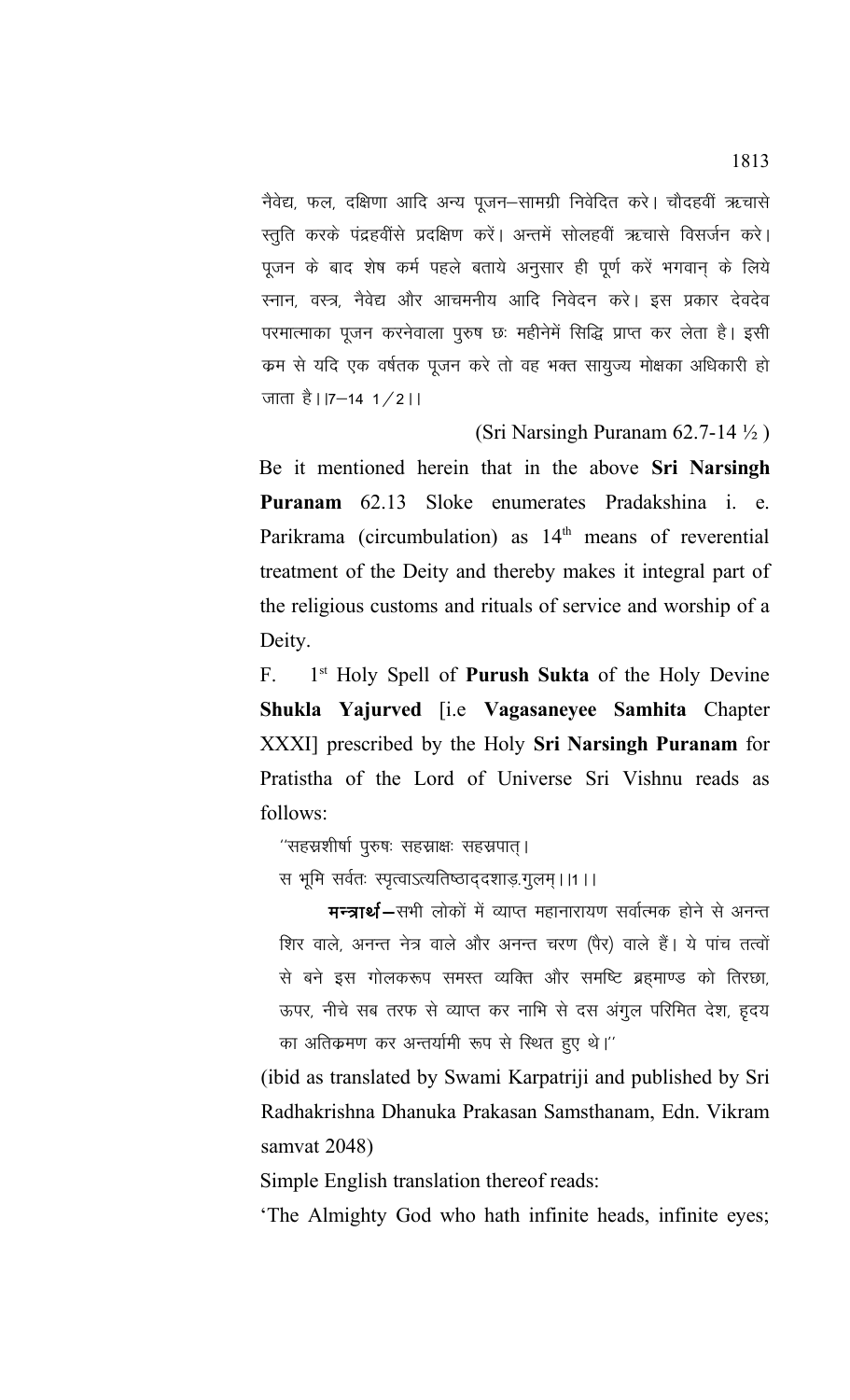infinite feet pervading the Earth on every side and transgressing the universe installed Him in sanctum as knower of inner region of hearts'.

Be it mentioned herein in the **Mimamsa Darshan** as commented in Sanskrit by Sri Sabar Swami and in Hindi by Sri Yudhisthir Mimamsak and Mahabhasya, meaning of "Sahasra" has also been given "infinite" as also "one" apart from "thousand" and according to context one or other meaning is adopted.

G. "**Nitya Karma Puja Prakash**" has prescribed a Mantra of **Yajurved** [i.e **Vagasaneyee Samhita** Chapter II.13] for Pratistha of Lord Ganesh. Relevant portion of the said book reads as follows:

<sup>''</sup>अनन्तर सर्वप्रथम गणेशजी का पूजन करे। गणेश–पूजनसे पूर्व उस नुतन प्रतिमाकी निम्न-रीतिसे प्राण-प्रतिष्ठा कर लें-

प्रतिष्ठा- बायें हाथमें अक्षत लेकर निम्न मन्त्रों को पढते हुए दाहिने हाथसे उन अक्षतोंको गणेशजी की प्रतिमापर छोडता जाय $-$ 

ऊॅ मनो जूतिर्जुषतामाज्यस्य बृहस्पतिर्यज्ञमिमं तनोत्वरिष्टं यज्ञा समिमं दधात्। विश्वे देवास इह मादयन्तामो3 म्प्रतिष्ठ।

ऊॅ अस्यै प्राणाः प्रतिष्ठन्तु अस्यै प्राणाः क्षरन्तु च।

अस्यै देवत्वमर्यायै मामहेति च कश्चन।।

इस प्रकार प्रतिष्ठा कर भगवान गणेशका षोडशोपचार पूजन (पृ0सं0 174-185 के अनुसार) करे। तदनन्तर नवग्रह (पृ0सं0 210), षोडशमातृका (पृ0सं0 205) तथा कलश-पूजन (पृ0सं0 186) के अनुसार करें।''

[**Nitya Karma Puja Prakash** published by **Gita Press Gorakhpur** 32nd Edn. 2060 Vikram Samvat at page 244]

H. The Holy "**Sri Satpath-Brahman**" interpreting said Mantra II.13 of the Holy Sri **Shukla Yajurved** [i.e. **Vagasaneyee Samhita**] says that Pratistha of all Gods should be done by said Mantra. Be it mentioned herein that the Holy **Sri Satpath-Brahman** being Brahman part of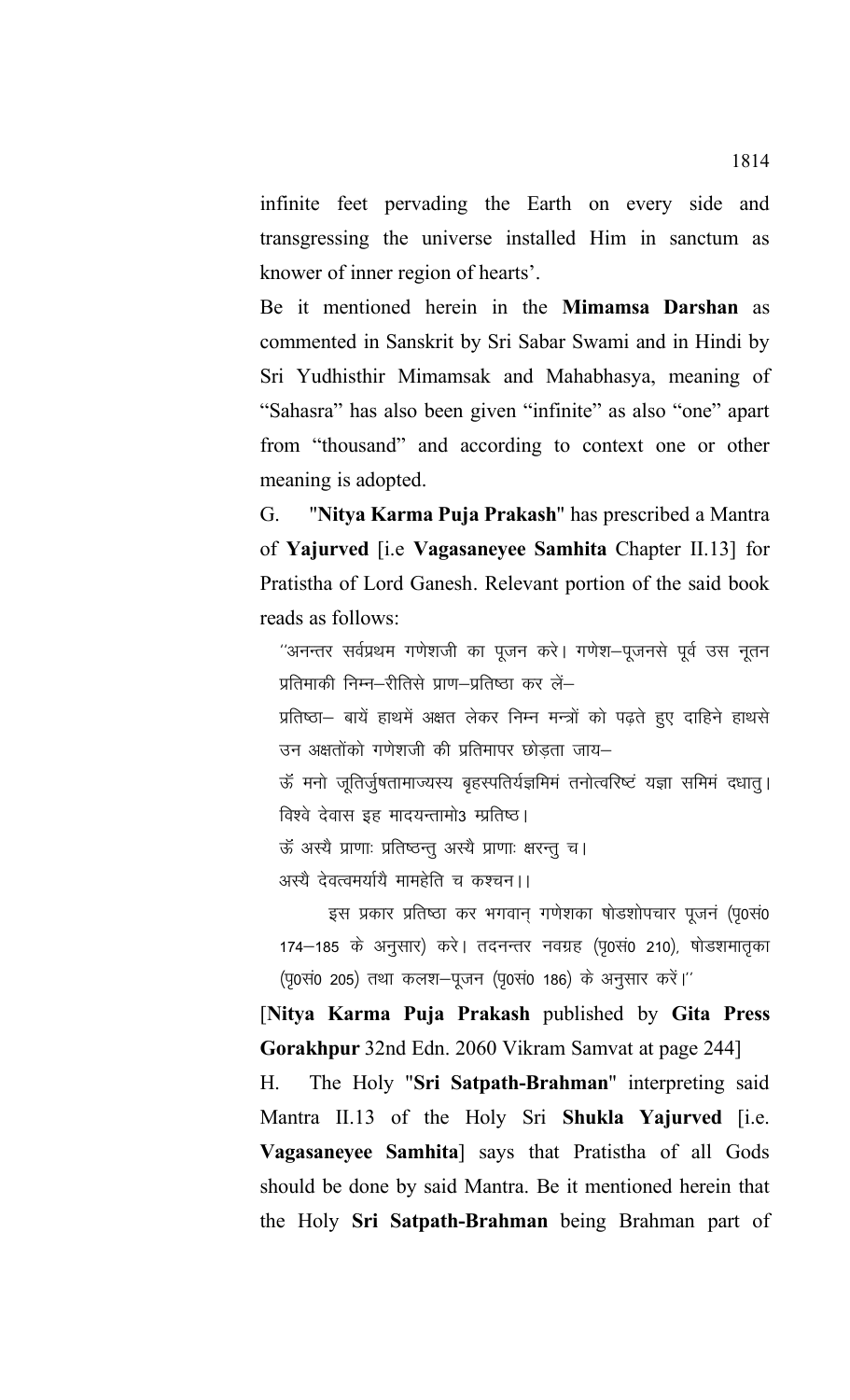Divine **Sri Shukla Yajurved**, interpreting Mantras of said **Vagasaneyee Samhita** tells about application of those Mantras in Yajnas (Holy Sacrifices). Said Mantra II.13 of the Divine **Sri Shukla Yajurved (Vagasaneyee Samhita)** as well as **Sri Satpath-Brahman** (I.7.4.22) with original texts and translations thereof read as follows:

मनों जूतिर्जुषतामार्ज्यस्य वृहस्पतिर्यज्ञमिमं तनोत्वरिटं यज्ञं समिमं दधात् । विश्वे देवास इह र्मादयन्तामो3म्प्रतिष्ठ।।13।।

(44) (जूतिः मनः आज्यस्य जुघतां) तेरा वेगवानमन द्युतका सेवन करे, (वृहस्पतिः इमं यज्ञं तनोत्) ज्ञानका स्वामी इस यज्ञको फैलाये, (इमं यज्ञं अरिष्टं सं द्धात्) इस यज्ञको हिंसारहित करके सम्यक धारण करें। (विश्वे देवासः इह मादयन्ती) सब देव यहां आनन्दित हों, (ओं प्रतिष्ठ) ऐसा ही होवे, प्रतिष्ठित होंवे । । १३। ।

(ibid Hindi Translation of Padmbhushan Sripad Damodar Satvalekar,1989 Edn. Published by Swayadhyay Mandal pardi)

English Translation of the abovenoted Hindi Translation reads as follows:

"May your mind Delight in the gushing (of the ) butter. May Brihaspati spread (carry through) this sacrifice ! May he restore the sacrifice uninjured. May all the Gods rejoice here. Be established/seated here."

Sanskrit text of **Sri Satpath-Brahman** (I.7.4.22) as printed in '**Sri Shukla Yajurvediya Satpath Brahman**' Vol. I on its page 150, Edn.1988 Published by Govindram Hasanand, Delhi 110006 is reproduced as follows:

''मनो जृतिर्जुषतामाज्यस्येति । मनसा वाज्इद <sub>-</sub> सर्वमाप्तं तन्मनसवैतत्सर्वमाप्रोति बृहस्पतिर्यज्ञमिमं तनोवरिष्टं यज्ञ समिमं दधाविति यद्विवृहं तत्संदधाति विशे देवास इन्ह मादयन्तामिति सर्व वे विश्वे देवाः सर्वेणेवैतत्संदधाति स यदि कामयेत ब्रूयात्प्रतिष्ठेति पद्यु कामयेतापि नाद्रियेत | 22 | | ब्राहमणाम् | 2. (7.4) | | अध्यायः | |7 | | "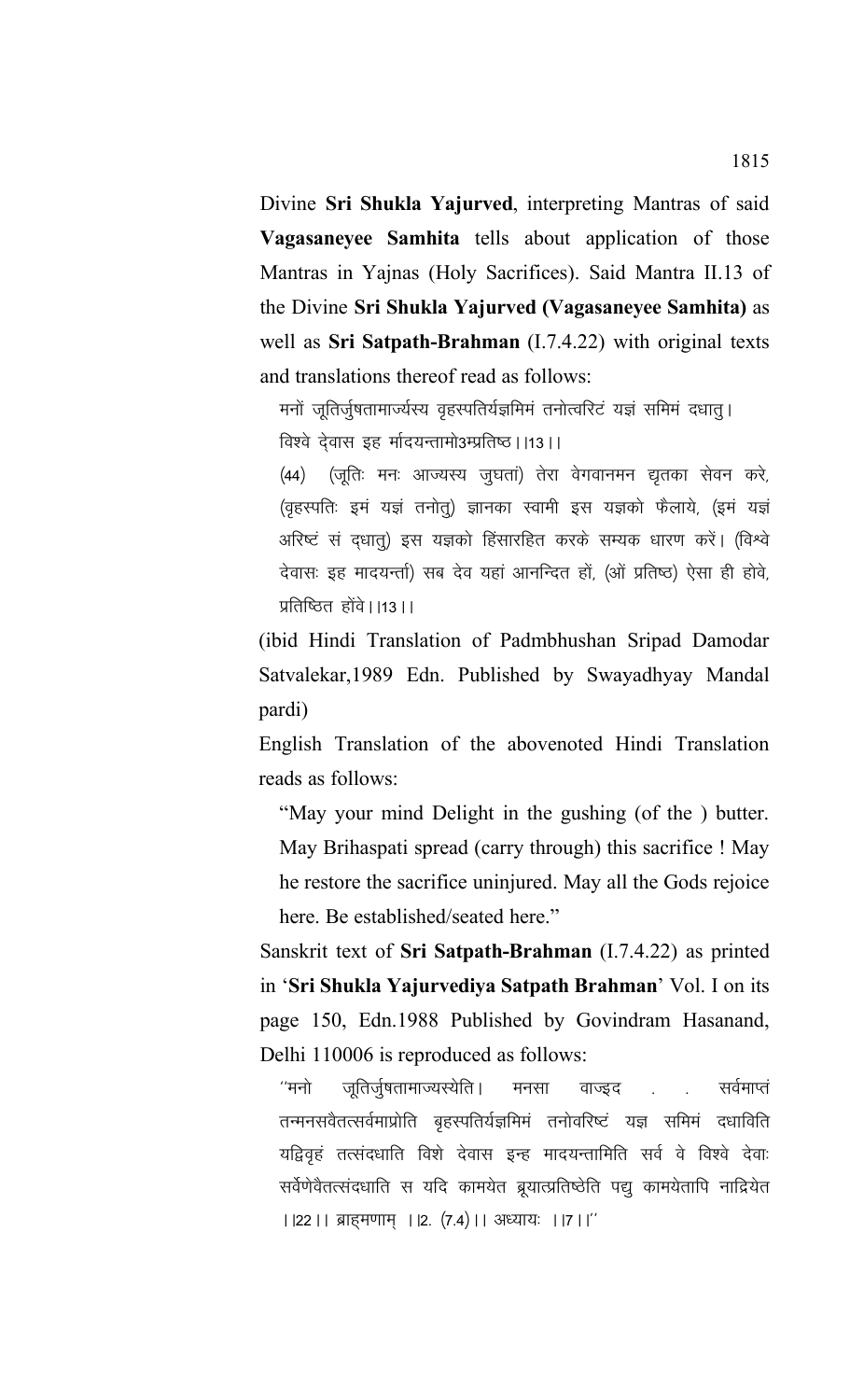English translation of **Sri Satpath-Brahman** (I.7.4.22) as printed in Volume 12 of the series "**The Sacred Books Of The east**" under title 'The Satpath - Brahmana' Part I on its page 215, Edn. Reprint 2001 Published by Motilal Banarasidass, Delhi 110007 is reproduced as follows:

22. [He continues, Vag. S. II, 13]: 'May his mind delight in the gushing (of the) butter!' By the mind, assuredly, all this (universe) is obtained (or pervaded, aptam)): hence he thereby obtains this All by the mind.-'May Brhaspati spread (carry through) this sacrifice! May he restore the sacrifice uninjured!' - he thereby restores what was torn asunder.-'May all the gods rejoice here!'. 'all the gods,' doubtless, means the All : hence he thereby restores (the sacrifice) by means of the All. He may add, 'Step forward!' if he choose; or, if he choose, he may omit it. (Sri Satpath-Brahman I.7.4.22)

I. 19th Holy Spell of **Naradiya Sukta** of the Holy Divine **Shukla Yajurved** [i.e. **Vagasaneyee Samhita** Chapter XXIII] is also widely applied by the Knower of the Scriptures to invoke and establish a deity. Said Mantra reads as follows:

> $^{\prime\prime}$ गणांनां त्वां गणपति हवामहे प्रियाणां स्वा प्रियपति हवामहे निधीनां त्वा निधिपति हवामहे वसो मम।

आहमजानि गर्भधमा त्वमजासि गर्भधम।।''

English Translation of this Mantra based on Hindi Translation of Padmbhushan Sripad Damodar Satvalekar,1989 Edn. Published by Swayadhyay Mandal pardi reads as follows:

"O, Lord of all beings we invoke Thee. O, Lord of beloved one we invoke Thee. O, Lord of Wealth we invoke Thee. O abode of all beings Thou are mine. O,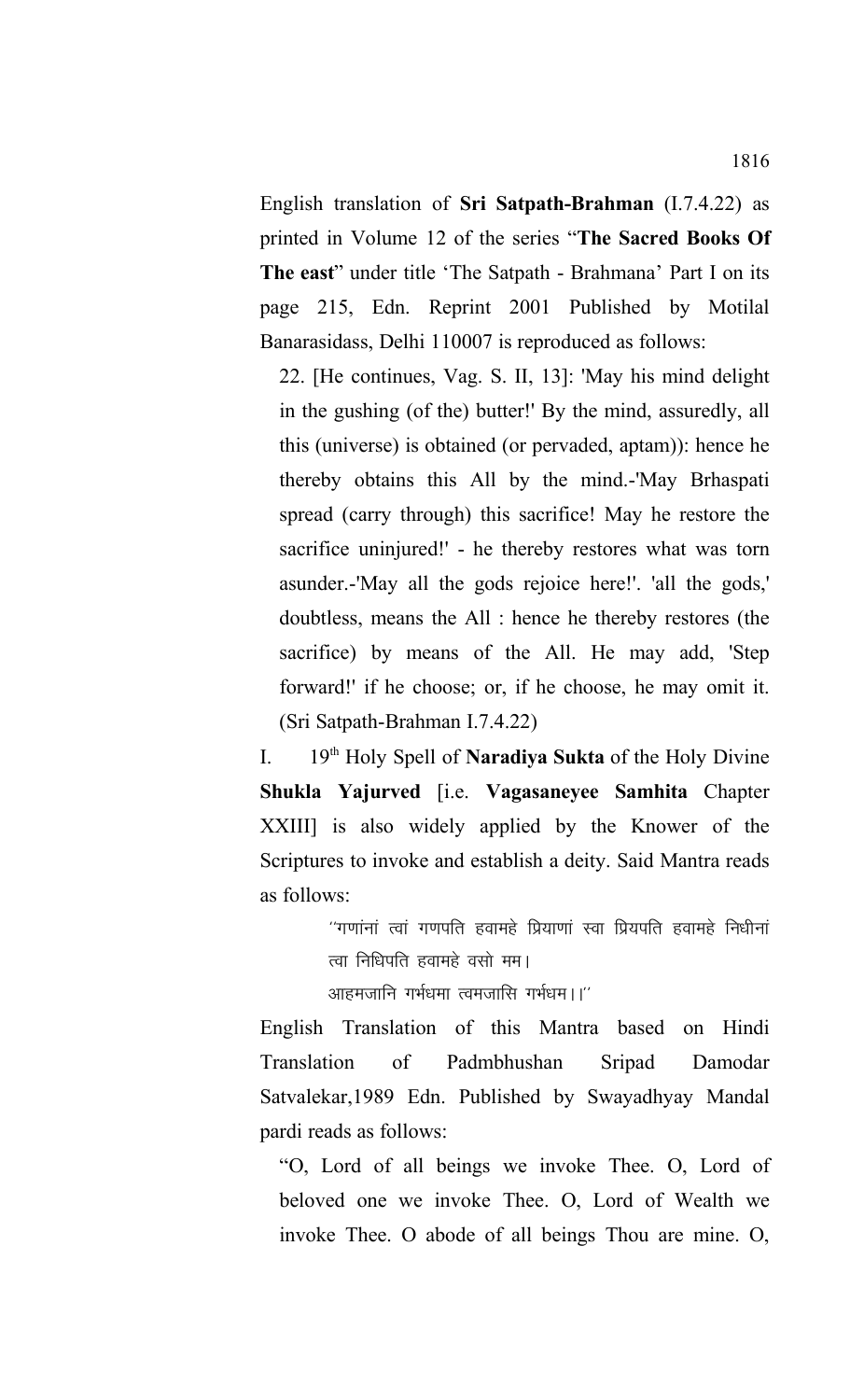Sustainer of Nature let me know Thee well because Thee the sustainer of Universe as embryo are Creator of All."

[**Shukla Yajurved** Chapter XXIII Mantra 19] J. The vivified image is regained with necessaries and luxuries of life in due succession. Change of clothes, offering of water, sweets as well as cooked and uncooked food, making to sleep, sweeping of the temple, process of smearing, removal of the previous day's offerings of flowers, presentation of fresh flowers and other practices are integral part of Idol-worship. In public temple, in olden days these were being performed by Brahmins, learned in Vedas & Agamas. (Para 4.7 **Hindu Law of Religious and Charitable Trusts of B. K. Mukherjea** 5th Edition, Published by Eastern Law House at page 156.)

**1695**. Sri Ravi Shankar Prasad, Senior Advocate elaborated the concept of "Deity" as per the notions of ancient Hindu scriptures and, that, how can it be ascertained as to whether the place of worship of Hindus is "Deity" within the term and understanding in Hindu Law, how the properties held by "Deity" is alienable and also the development of Hindu Law. He placed, in extentio, certain excerpts from **B.K.Mukherjea's "The Hindu Law of Religious and Charitable Trusts"** (Tagore Law Lectures Fifth Edition revised by Sri A.C. Sen published by Eastern Law House in 1983 reprinted in 2003) pages 25, 26, 27, 38, 39, 40, 152 to 154, 156 to 163 besides several authorities of the Apex Court, this Court, Privy Council and various High Courts. The concept of deity, a very distinguishing feature of Hindu faith is one that, i.e., eternal, permanent and omnipresent wherein the deity is the image of the Supreme Being. The temple is the house of the deity and to constitute a temple it is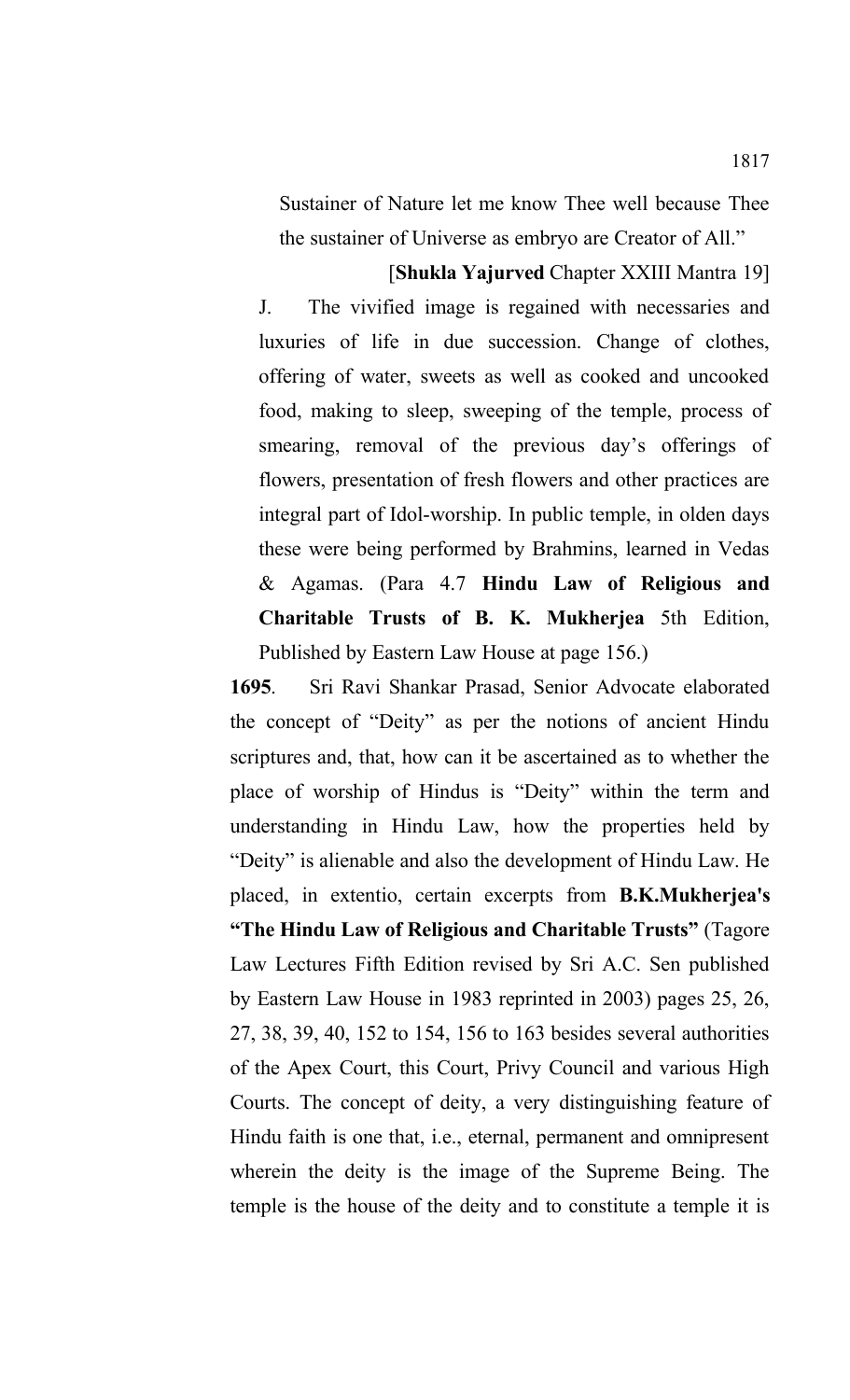enough if the people believe in its religious efficacy, i.e., there is some supreme super power existing there whom they need to worship and invoke its blessings.

**1696.** It is contended that religious purpose under the Hindu law must be determined according to Hindu notions. In support of his submission, he placed reliance on para 2.27 on page 75 of **"The Hindu Law of Religious and Charitable Trusts" by B.K. Mukherjea (supra)**, which says:

*"These observations, if I may say so, apply with full force to trusts created by Hindus for religious purposes. Undoubtedly the court and not the donor is the judge, of whether an object is charitable or not, but the court cannot enter into the merits of particular religious doctrine, and therefore must remain neutral. The divine service of a particular religion is defined by the doctrines of the religion itself and no court can appreciate their spiritual efficacy, unless it knows these doctrines and hypothetically admits them to be true. In controversial matters the court cannot possibly decide whether the doctrines are beneficial to the community or not. It has got to act upon the belief of the members of the community concerned, and unless these beliefs are per se immoral or opposed to public policy, it cannot exclude those who profess any lawful creed from the benefit of charitable gifts..."*

**1697.** It is said that the right of a deity of being worshipped by its followers ought not be compared with a secular law relating to management of deities for they are fundamentally distinct. The present case relates to the site/place of birth of Lord Rama, i.e., Ramjanambhumi which itself is a deity for the reason of the belief and faith of Hindu public since time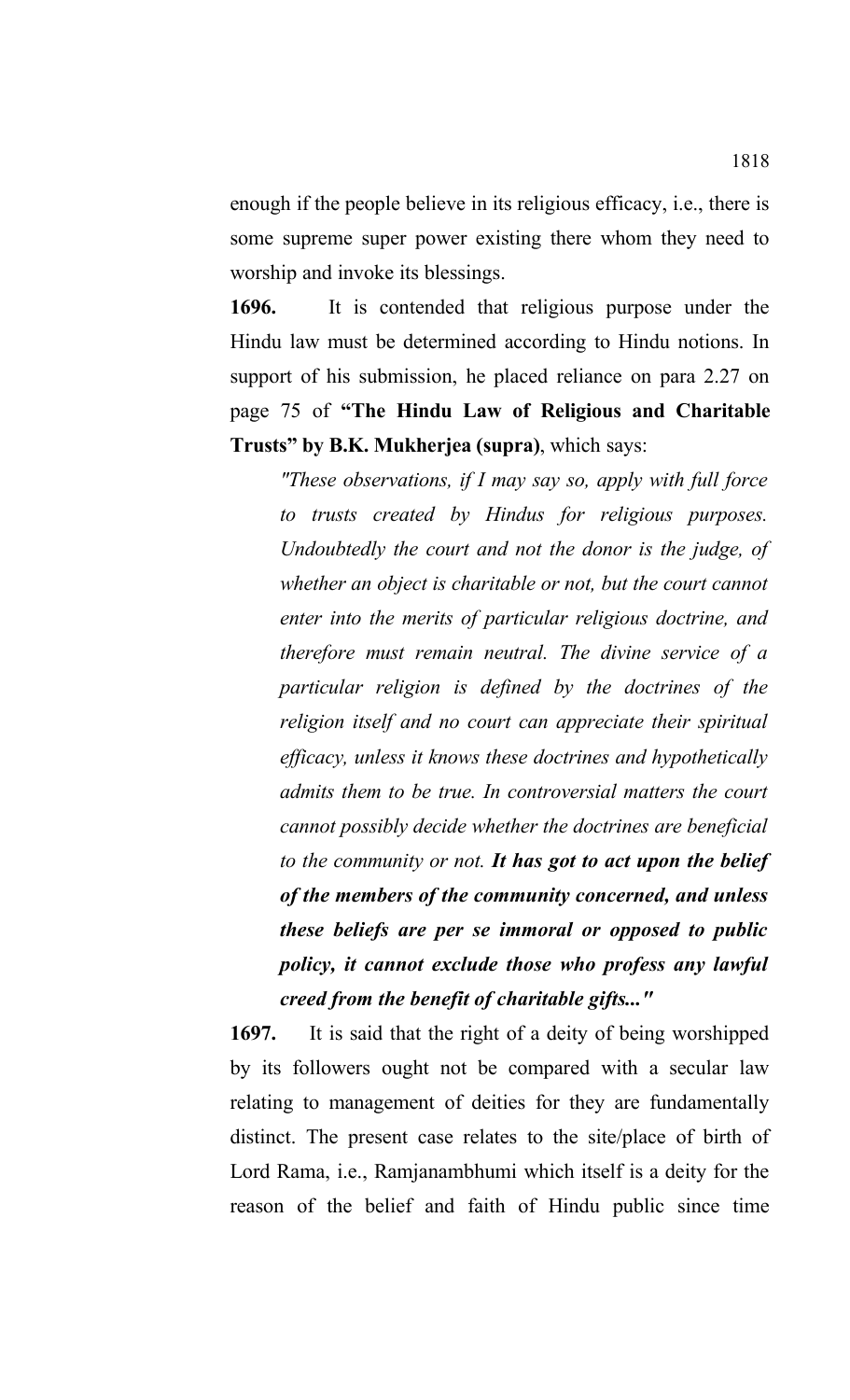immemorial that the Lord of Universe, the Supreme Being Vishnu manifested thereat as an incarnation in human form making that place sacred and pious and mere visit and Darshan thereof would be sufficient to shower blessing, happiness and salvation to the worshippers. By the very nature, the deity in question is not only inalienable but cannot be possessed or owned by any individual, legal or natural. This deity, i.e., the place itself is a legal person, i.e. a juridical person possessing all the facets of a legal person as recognized in law.

**1698**. Sri Prasad submitted that a self created Deity i.e. *Sayambhu,* need not be in a particular shape or form and even a place can be said to be a Deity. It is *extra commercium,* nondestructible, inalienable, and even if there is no structure, it is a temple if has the sanctity of pious place being worshipped by the believers with a faith that the religious merits shall be gained by them on offering prayer or worship thereat.

**1699**. Sri Prasad relied on **Ram Jankijee Deities & Ors. Vs. State of Bihar & Ors. (1999) 5 SCC 50=AIR 1999 SC 2131** (para 13 to 28) and **Saraswathi Ammal & Anr. Vs. Rajagopal Ammal AIR 1953 SC 491** (para 6) to demonstrate as to what is the concept of deity in Hinduism. He submits that the religious issues pertaining to Hindu religion are to be considered and decided according to Hindu notions and referred to **Shiromani Gurdwara Prabandhak Committee, Amritsar Vs. Som Nath Dass & Ors. (Supra)** (para 30 to 42); **Poohari Fakir Sadavarthy Vs. Commissioner, H.R. & C.E. AIR 1963 SC 510** (at page 512); **Thayarammal Vs. Kanakammal & Ors. (2005) 1 SCC 457** (para 16); **Idol of Thakurji Shri Govind Deoji Maharaj, Jaipur Vs. Board of Revenue, Rajasthan, Ajmer & Ors. AIR 1965 SC 906** (para 6); **Mahant Ram Saroop Dasji**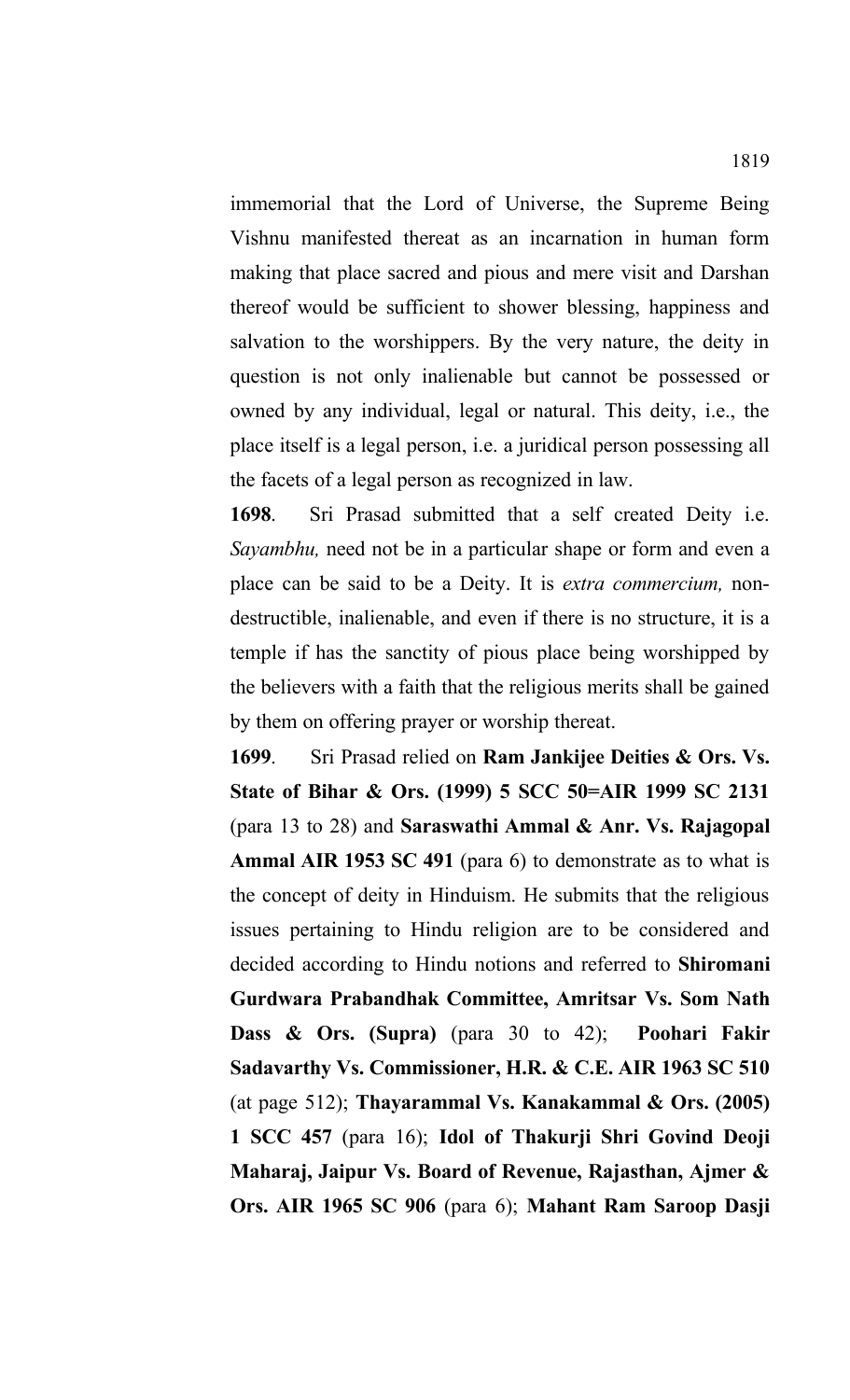**Vs. S.P.Sahi, Special Officer-in-charge of Hindu Religious Trusts and others AIR 1959 SC 951** (para 10); **Manohar Ganesh Tambekar & Ors. Vs. Lakhmiram Govindram & Ors. (1888) ILR 12 Bom 247**.

**1700**. Once an idol is always an idol and it never dies. For the above proposition, he referred to the Madras High Court's decision in **Board of Commissioners for Hindu Religious Endowments, Madras Vs. Pidugu Narasimham & Ors. AIR 1939 Madras 134** (at page 135) and **T.R.K. Ramaswami Servai & Anr. Vs. The Board of Commissioners for the Hindu Religious Endowments, Madras, through its President AIR (38) 1951 Madras 473** (para 47). The meaning; definition and concept of Temple in general as well in legislative enactments must be read and understood in the light of the *Shastrik Law*, otherwise it would be ultra vires of the Constitution. He refers to **Gedela Satchidananda Murthy Vs. Dy. Commr., Endowments Deptt., A.P. & Ors. (2007) 5 SCC 677** (at page 685); **T.V. Durairajulu Naidu Vs. Commissioner, Hindu Religious and Charitable Endowments (Administration) Department, Madras AIR 1989 Madras 60** (para 18); **Sri Adi Visheshwara of Kashi Vishwanath Temple, Varanasi & Ors. Vs. State of U.P. & Ors. (1997) 4 SCC 606** (para 30); **Gokul Nathji Maharaj & Anr. Vs. Nathji Bhogi Lal AIR 1953 All. 552; Pramath Nath Mullick Vs. Pradhyumna Kumar Mullick & Anr. AIR 1925 PC 139** (at page 143); **Bhupati Nath Smrititir the Bhattacharjee Vs. Ram Lal Mitra & Ors. 1909 (3) Indian Cases (Cal.) (FB) 642** (para 73).

**1701**. The manner in which a deity can hold property is illustrated by citing before us the decision of the Apex Court in **Jogendra Nath Naskar Vs. Commissioner of Income-Tax**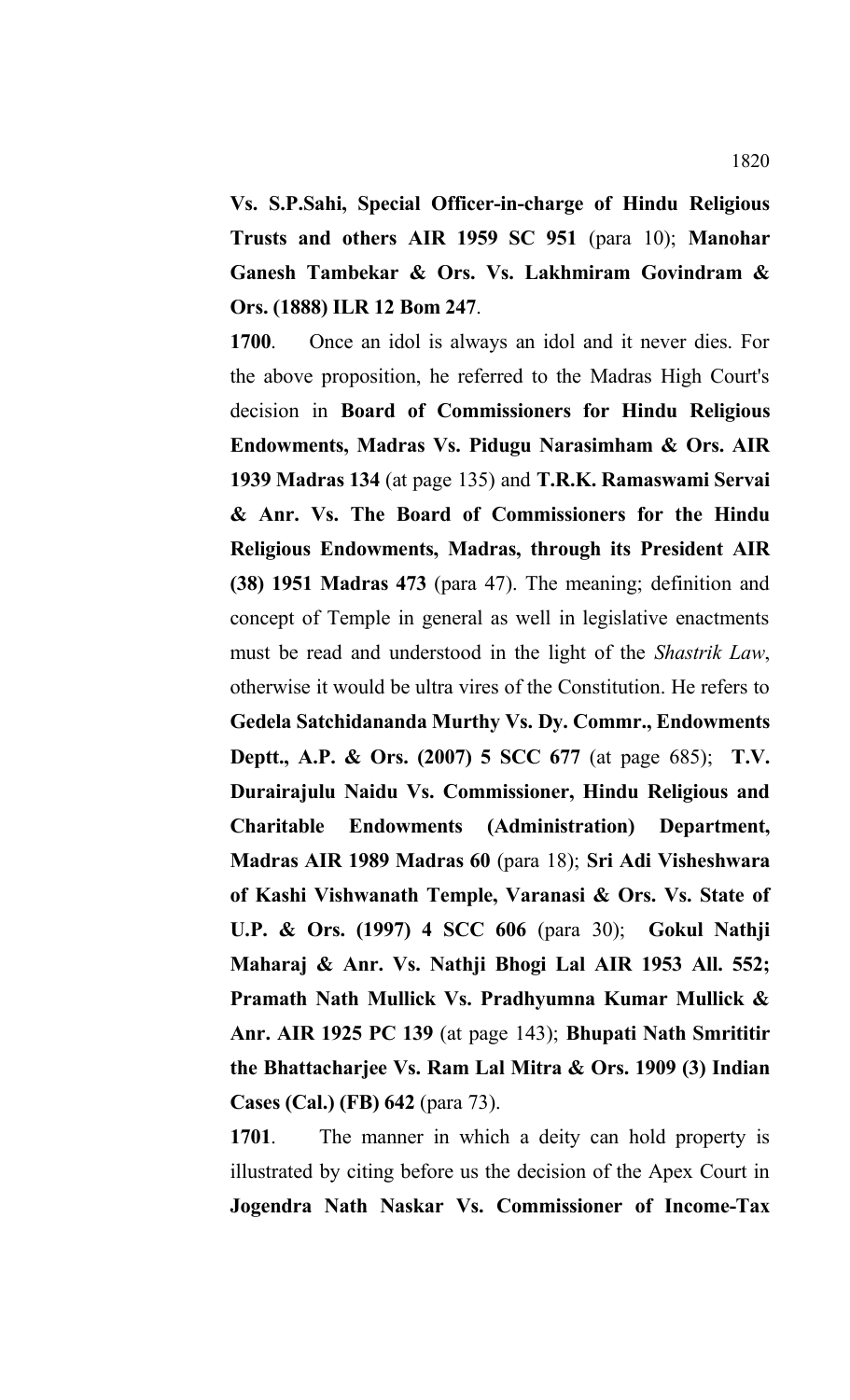**(supra)** (para 5 and 6); **Deoki Nandan Vs. Murlidhar & Ors. AIR 1957 SC 133** (para 6); **Kalanka Devi Sansthan Vs. The Maharashtra Revenue, Tribunal Nagpur and Ors. AIR 1970 SC 439** (para 5 at page 442) and **Narayan Bhagwantrao Gosavi Balajiwale Vs. Gopal Vinayak gosavi & Ors. AIR 1960 SC 100** (para 35 to 38).

**1702**. An idol is extra commercium and inalienable. He supported the above proposition by citing **Mukundji Mahraj Vs. Persotam Lalji Mahraj AIR 1957 Allahabad 77** (para 28 and 29); **Kasi Mangalath Illath Vishnu Nambudiri & Ors Vs. Pattath Ramunni Marar & Ors. AIR 1940 Madras 208**; **Smt. Panna Banerjee and Ors. Vs. Kali Kinkor Ganguli AIR 1974 Cal. 126** (para 65 and 66); **Kali Kinkor Ganguly Vs. Panna Banerjee & Ors. AIR 1974 SC 1932** (para 23 and 25); **Khetter Chunder Ghose Vs. Hari Das Bundopadhya (1890) 17 ILR Cal. 557** (at page 559).

**1703**. Sri Prasad refers to **State of West Bengal Vs. Anwar Ali Sarkar & Anr. AIR (39) 1952 SC 75** (para 85) and read the observations how Hindu Law has developed. He relied on the **History of Dharmashastra** by P.V. Kane Vol. 2, Part-2, Chapter XXVI page 911 and Vol. 3 page 327 and 328 and also **Bumper Development Corp. Ltd. Vs. Commissioner of Police of the Metropolis and others 1991 (4) All ER 638**; **Addangi Nageswara Rao Vs. Sri Ankamma Devatha Temple Anantavaram 1973 Andhra Weekly Report 379**.

**1704**. To illustrate the concept of deity, i.e., continued supernatural power, omnipotent, never dying, never changed, he cited **Maynes' Hindu Law & Usages",** 16th Edn. and the **"The Classical Law of India"** by Robert Lingat.

**1705**. Sri R.L.Verma, learned counsel appearing on behalf of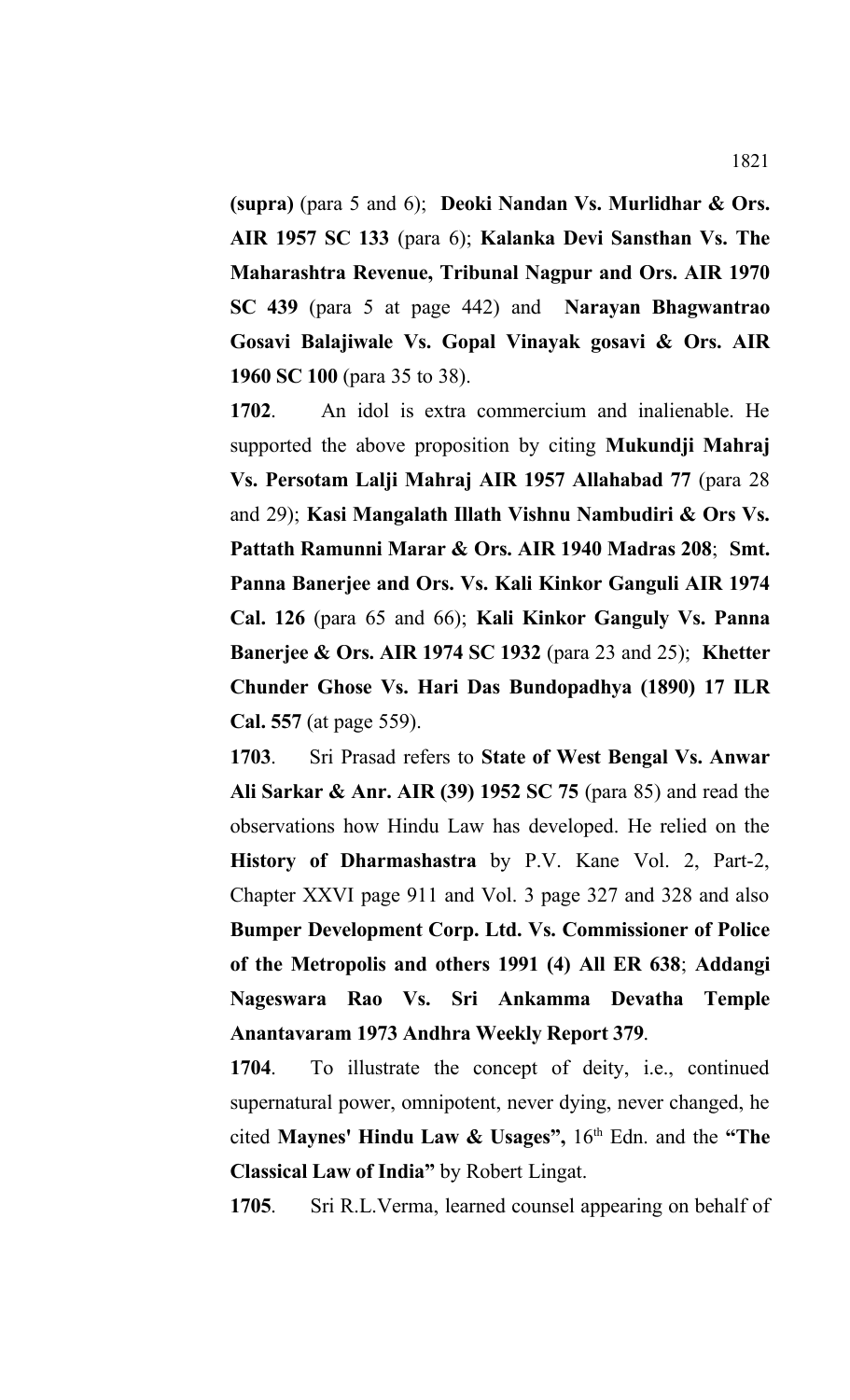Nirmohi Akhara defendant No.3 raised objection about the maintainability of suits through next friend and contended that there is no averment in the entire plaint (Suit-5) as to why the plaintiff no.3 be allowed to file suit on behalf of plaintiffs no. 1 and 2 as their next friend. He submits that neither there is any averment that the already working Shebait is not looking after the Deity faithfully and religiously nor there is any averment that there is no Shebait at all of the Deities, plaintiffs no.1 and 2, nor there is any averment that plaintiff no.3 himself is a worshipper of the Deities (plaintiffs no.1 and 2) and therefore, is interested in the welfare and proper management of the property and daily care of Deities themselves. Sri Verma submits that Order XXXII, Rule 1 in terms has no application to Suit-5. The suit, as framed, is not maintainable through the next friend, hence, is liable to be rejected on this ground alone.

**1706**. Sri Verma further submits that O.P.W.-2 i.e. late D.N.Agarwal in his own statement under Order X, Rule 2 recorded on 20.4.1992 has admitted that the idols kept at Ram *Chabutara*, in the outer courtyard was shifted to the inner courtyard and kept under the central dome in the disputed building in the night of 22/23rd December, 1949. Further that it is also an admitted position that the idols while kept on Ram Chabutara in the outer courtyard were being looked after and managed by the priest of Nirmohi Akhara and the outer courtyard was in possession of Nirmohi Akhara. It means that the idols belong to Nirmohi Akhara, shifted from Ram Chabutara to the central dome of the disputed building and that being so, the idols cannot be held independent legal entity outside the religious endowment i.e. "Nirmohi Akhara".

**1707**. Sri M.M. Pandey, learned counsel for the plaintiffs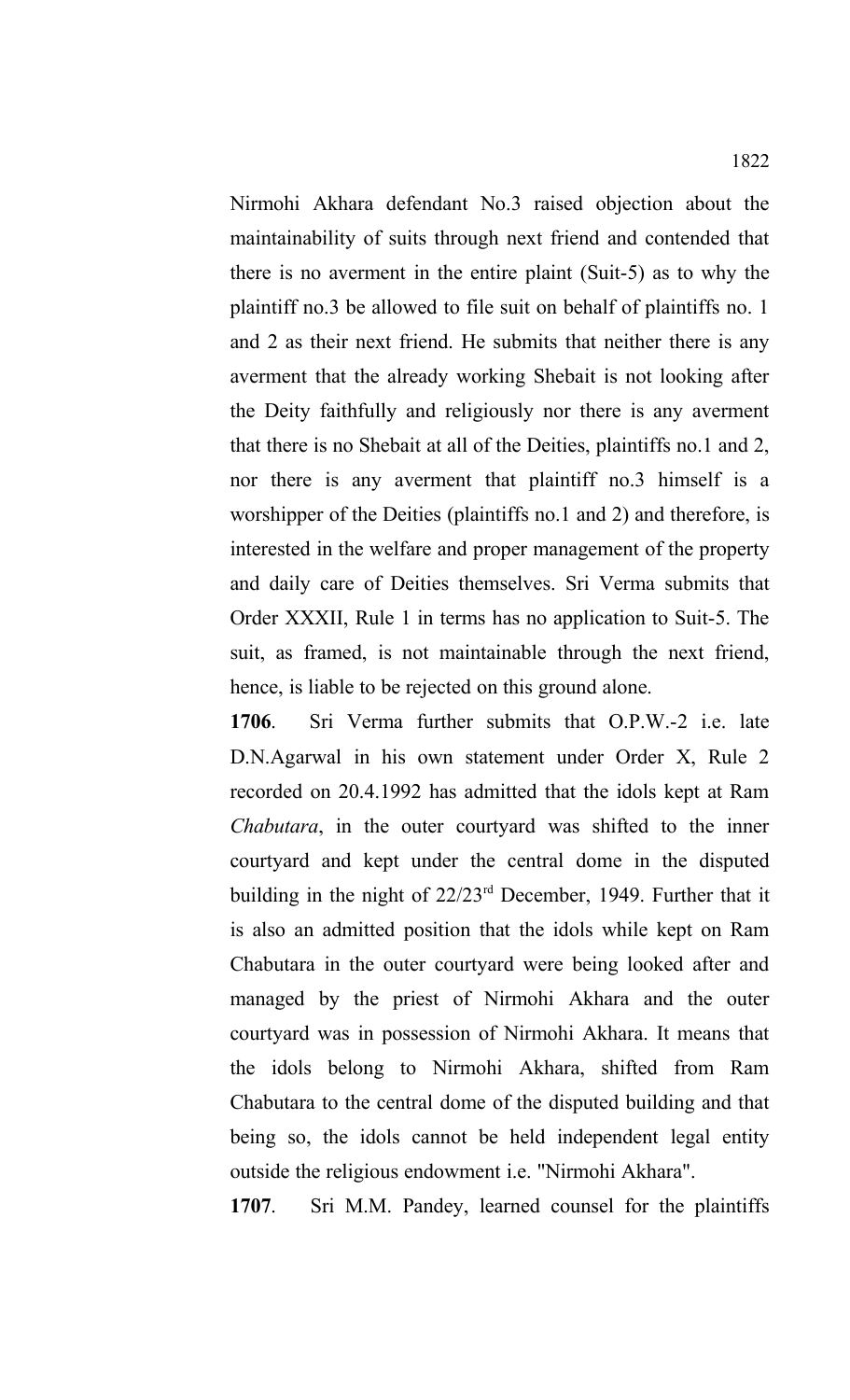(Suit-5), in respect to Issues No. 1 and 21 (Suit-5) has submitted as under:

A. Existence of a Supreme Being which controls everything and possesses the capacity of conferring good on human beings, is admitted alike by Islam (Allah), Christianity (God) and Hindu Dharma (Bramhan or Onkar). This Supreme Being is outside the realm of Courts, hence is not a Juristic entity. According to Islam, a Messenger (Prophet Mohammad) pronounced the commands of Allah in the form of Quran and other spiritual edicts; according to Christianity too, a Messenger came earlier (Christ – Son of God) to deliver the Gospel of God. According to Hindus, Bramha manifests Himself in human form by 'Reincarnation' (Avatar) with all the powers of the Supreme Being subject to self-imposed human limitations. William Finch recorded this popular perception about Ram in early 17th Century. Bramha too is seen in many Forms: Bramha (the Creator), Vishnu (the Preserver), Mahesh (the Destroyer), Shakti (the Universal Energy) etc. Ram and Krishna are Reincarnations of Vishnu; In **Shrimad Bhagwat Gita** Chapter X, verse 31, Shri Krishna declared: "Among warriors, I am Ram."

B. This self-manifestation of the Supreme Being is known as SWYAMBHU reincarnation, and the place of reincarnation is treated to be sacred just as Islam holds Mecca (birthplace of Prophet Mohammad) or Christianity holds Bethlehem/Jerusalem (birthplace of Christ) as sacred. While Islam and Christianity do not have a concept of Deity, Hindu Dharma has elevated the concept of Sacredness into an object of Divinity fit for Worship and recognises it as a Deity in a physical form too with a Faith that its worship has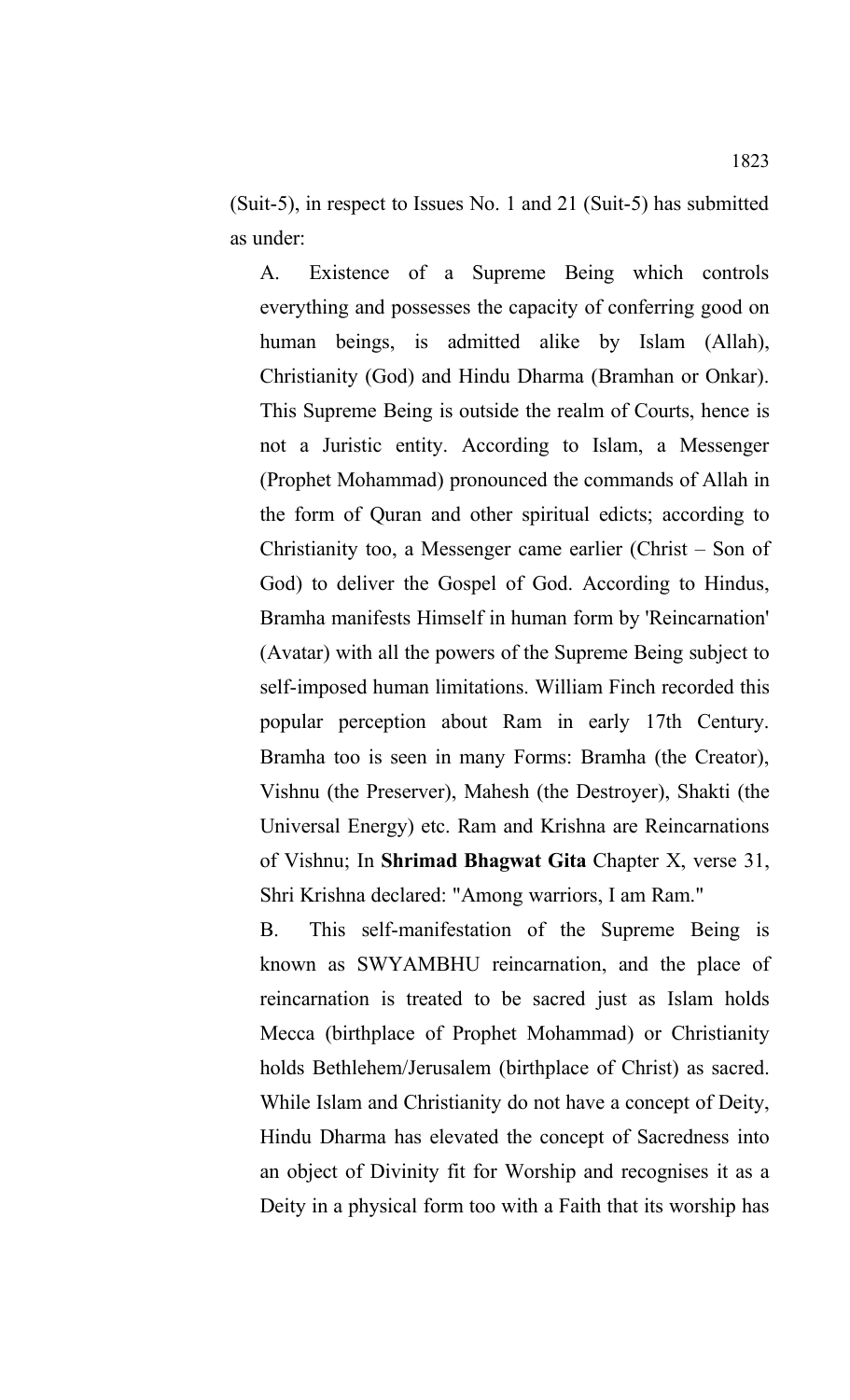the capacity of conferring well. At the same time, "a Hindu does not worship the 'Idol or the material body made of clay or gold or other substance' as a mere glance of the mantras or prayers will show. They worship the eternal Spirit of the Deity, or certain attributes of the same, in a suggestive form, which is used for the convenience of contemplation as a mere symbol or emblem. It is the incantation of the mantras peculiar to a particular Deity that causes the manifestation or presence of the Deity or, according to some, the gratification of the Deity.

C. A mere birthplace without a physical outward shape may be a Deity. There is no question of consecration of Swyambhu Deity. (See **Addangi Nageswara Rao (supra)**

D. In addition to Swyambhu Deities, Idols/Images are made of any material and are CONSECRATED with the Spirit of Supreme Being through certain Vedic rites, known as Pran-Pratishtha whereby they become fit receptacles of Divinity; such Idols/Images too are recognised as Deities. In these Suits, the Plaintiffs of OOS 4 of 1989, Sunni Board & others, admitted in paras 11 and 23 of their plaint that on 23.12.1949, "a large crowd of Hindus…………entered the mosque and desecrated the mosque by placing Idols inside the mosque". This implies an admission that the Idols were Deities as known to Hindu law, otherwise mere images (like printed pictures) could not desecrate the mosque; Sunni Board and others are barred/estopped, by this admission, from urging that the Idols were not consecrated.

E. 'Images/Idols' are symbols of Supreme Being; in worshipping the Image, the Hindu purports to worship the Supreme Deity and none else. It is for the benefit of the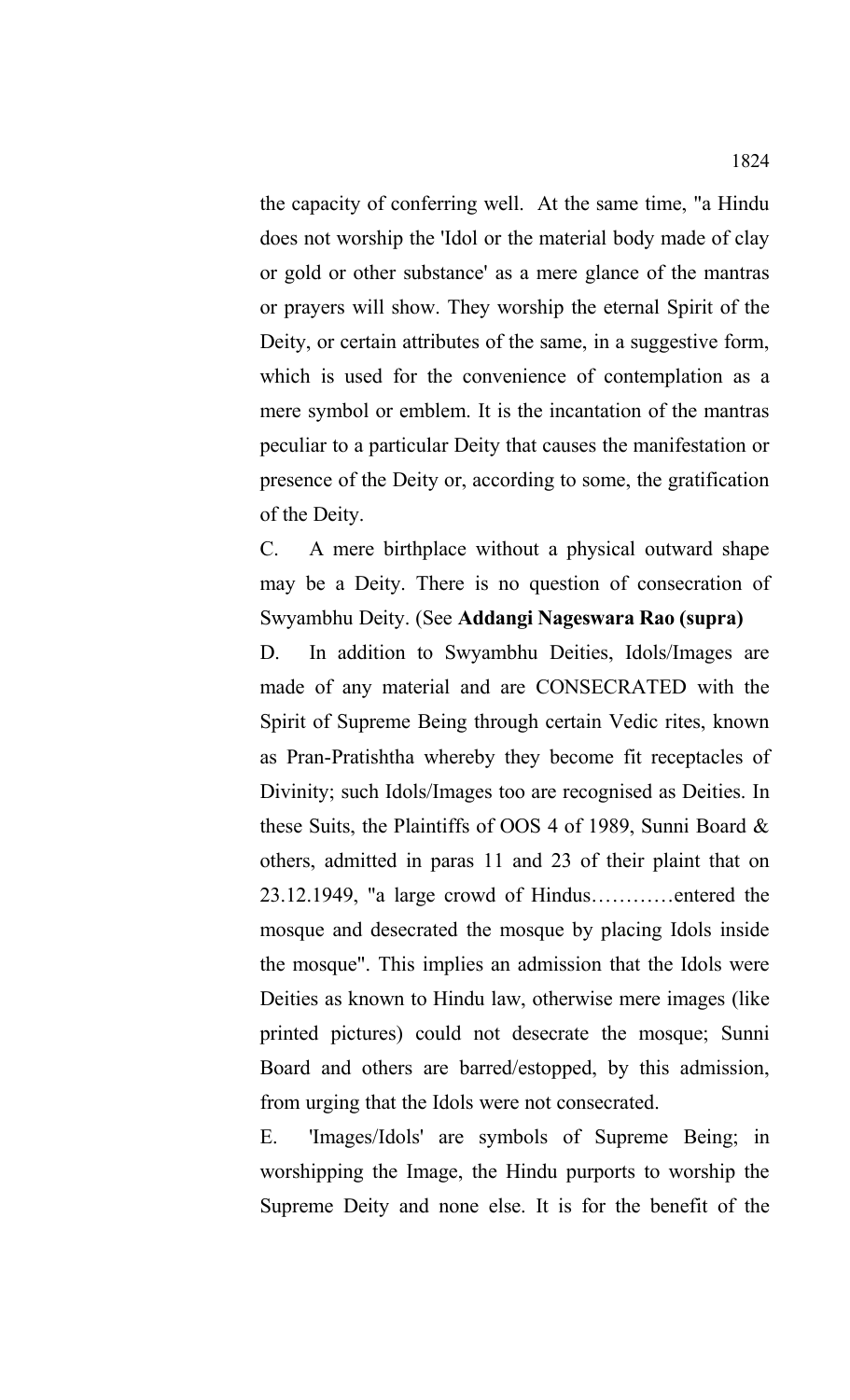worshippers that there is a concept of Images of Supreme Being which is bodiless, has no attribute, is pure Spirit and has got no second (**B.K. Mukharjea, 1983 Edn. p.26**). The 'Self-revealed' Images are called SWYAMBHU where the Self-possessed Vishnu has placed himself on earth in stone or wood for the benefit of mankind. Thus 'Asthan Ram Janmabhumi', Plaintiff No. 2 in OOS 5 of 1989 is a Swyambhu Deity – the place where Lord Vishnu manifested Himself and was born as RAM, son of Kaushalya/King Dashrath.

F. The decisions of Indian Courts as well as Privy Council have held uniformly that Hindu Idol is a Juristic Person. Hindu Idol is according to long established authority founded upon the religious Customs of Hindus and recognition thereof by Courts of Law, a juristic entity. 'Deity has a juridical status with power of suing and being sued. Its interests are attended to by the person who has the Deity in his charge and who in law is his manager with all the powers which would in these circumstances, on analogy, be given to an infant heir. This doctrine is firmly established.

G. As a Juristic Person, the 'Hindu Deity' is a Class by Himself with no exact parallel. The Deity in short is conceived of as a living being and is treated in the same way as the master of the house would be treated by his humble servant. The daily routine of life is gone through with minute accuracy, the vivified Image is regaled with necessities and luxuries of life in due succession even to the changing of clothes, the offering of cooked and uncooked food and retirement to rest.

H. Endowment in favour of Deity is a perpetual estate; it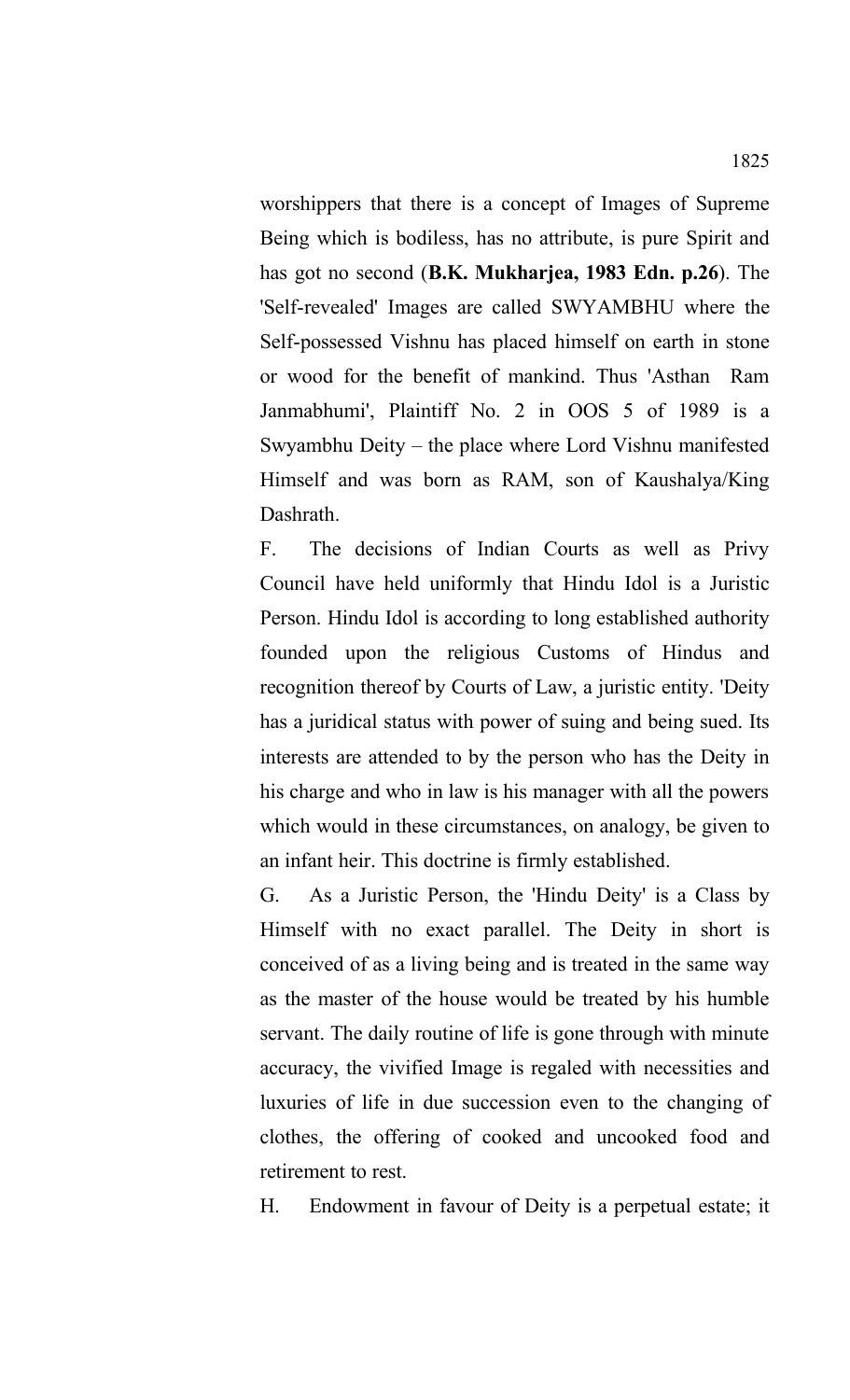is capable of receiving and holding property, but it does not possess a power of alienation, hence endowment in favour of Deity is necessarily a tied up or perpetual estate; absolute gifts of lands or money perpetually to an Idol or for other religious purposes have been held to be valid in Hindu Law from early times. A religious endowment does not create title in respect of the dedicated property in any body's favour, and property dedicated for religious charitable purpose for which the owner of the property or donor has indicated no administrator or manager, a property dedicated for general public use is itself raised to the category of a Juristic Person and such a property vests in the property itself as a Juristic Person. This special legal status squarely applies to Asthan Ram Janma Bhumi, Plaintiff No.2 in OOS 5 of 1989; the **spot where Ram was born, and all properties appurtenant thereto belong to and vest in the spot itself as juristic person. No body else, not even the Shabait can become owner of the Deity or property of Deity**.

I. Since such vesting of the property is a perpetual estate and the Deity itself does not possess the power of its alienation, it follows that no law can divest the Deity of its property under any circumstance whatsoever. A Temple is the 'house' of the Deity. By destroying the house, neither the Deity nor Deity's property, on which the house stood, could cease to belong to Deity. Section 18 of Transfer of Property Act recognises that the rule against perpetuity under that Act, does not apply to transfer of property for the benefit of public; such exclusion is in-built in Hindu Law itself.

J. Vide, page 19-20 of **Mulla's "Principles of Hindu**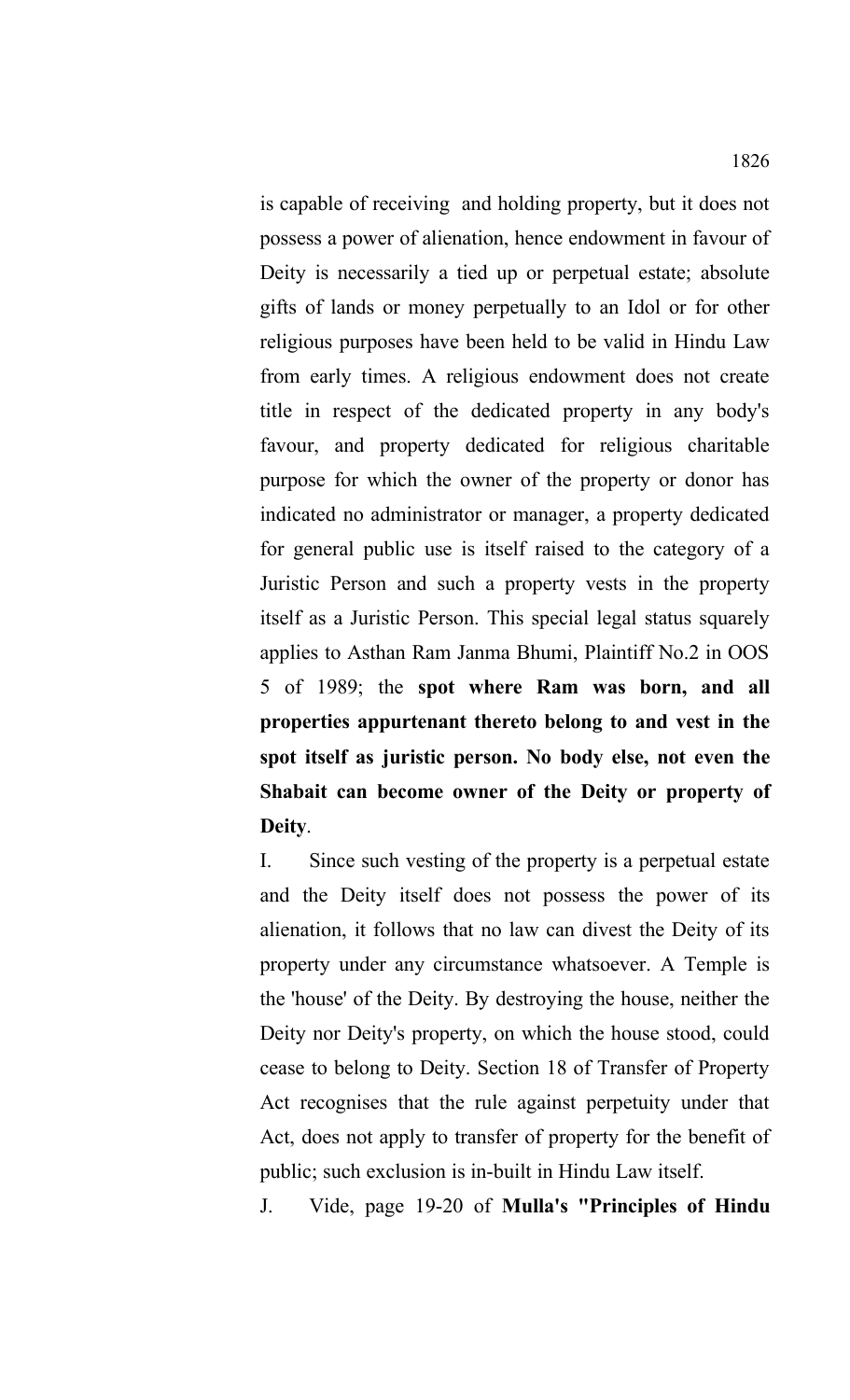Law, 1958 Edn, some of the important recognised Dharmashastras are known as **Smritis of Manu** (200 BC), **Yajnavalkya** (1st Century AD –p. 24)), **Narad** (200 AD –p. 26)), **Parashara, Brihaspati, Katyayana** (4th-5th Century  $AD - p.32$ ) etc; they are of universal application, not in substitution for another but all treated as supplementary to each other (-p.20).

K. At page 33, Mulla records: "Katyayana maintains unimpaired the distinctive qualities of Smriti of Brahaspati to which he freely refers. His exposition is authoritative and remarkable for its freshness of style and vigorous approach. There can be little doubt that this Smriti must have been brought into line with the current law. It must have commanded a wide appeal as may readily be gathered from the profuse manner in which it has been quoted in all leading commentaries. The arduous task of collecting all the available texts of Katyayana from numerous commentaries and digests was accomplished by Mahamahopadhyaya Kane who collated and published in 1933 about one thousand verses of the **Smrtiti on Vyavahara** (Procedure) with an English translation".

L. Statement of law in **Katyayana Smriti** is of special significance in these suits. The force, sanctity and King's duty relating to Temples has been strongly emphasised in the Hindu Law from ancient times. Apararka [held to be an Authority under Hindu Law by PC in **Buddha Singh Vs. Laltu Singh, 42 I.A. 208 = ILR (1915) 37 All 604**) (Mulla p.51-52 acknowledged by Banares School] says that King should not deprive Temples of their properties (**History of Dharam Shastra – Government Oriental Series - by P.V.**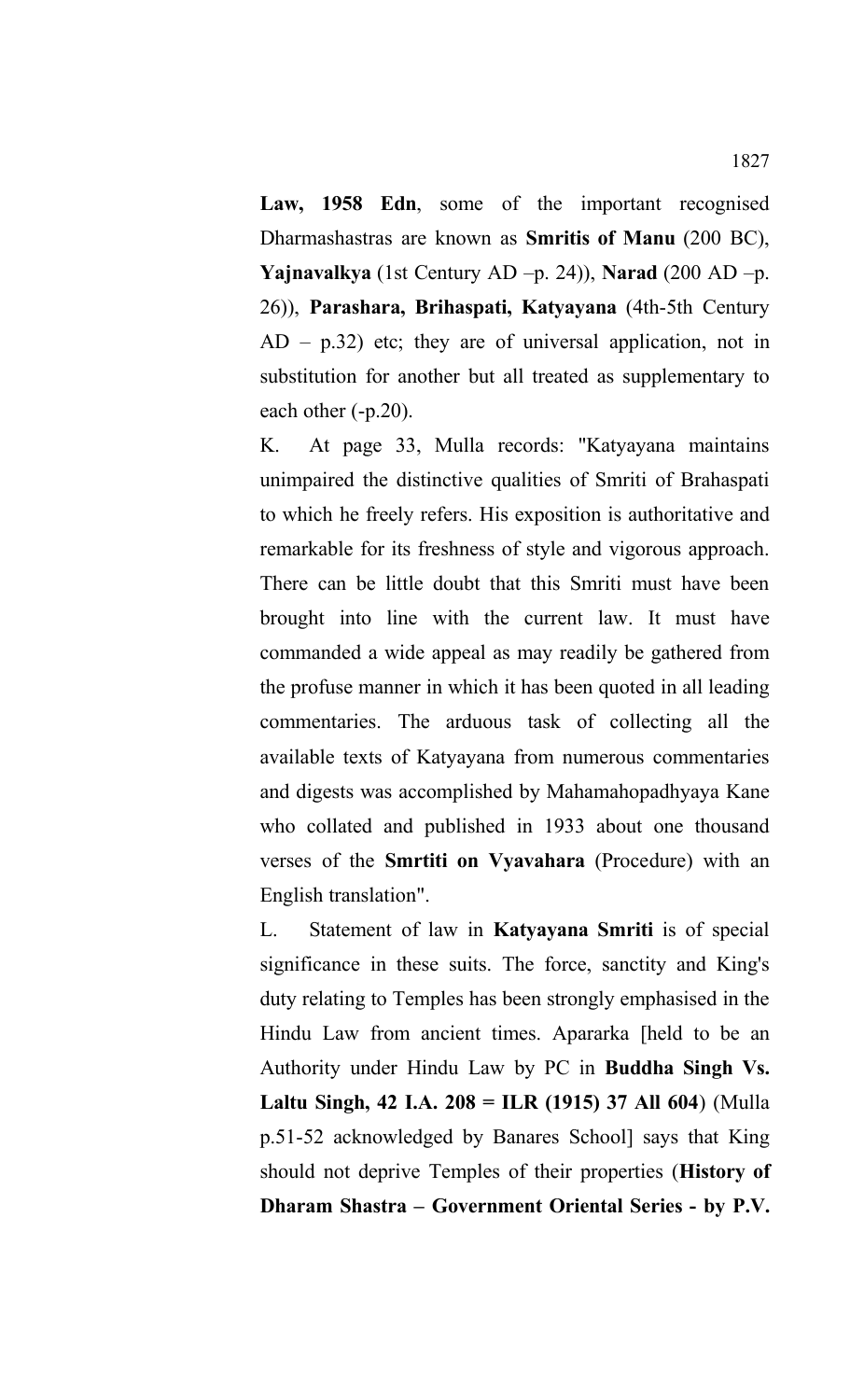**Kane, Volume II** Part II page 913). At page 911 Kane quotes Yagnavalkya that it is part of King's duty to prosecute and fine persons interfering with or destroying the property of Temples; he cites Manu (IX/280) requiring the King to pronounce death sentence on who breaks a Temple, and him who breaks an image to repair the whole damage and pay a fine of 500 pannas. The Deity and Temple not only served the object of Worship of Divine, but also served social purpose.

M. A significant recent decision of English Courts has recognised the concept of Hindu Idol's disability and representation by 'next friend', namely **Bumper Development Corporation Ltd Vs. Commissioner of Police of the Metropolis & Others (supra)** (including Union of India and other Indian Parties); a decision rendered by the Trial Court was upheld by Court of Appeal and House of Lords refused Leave to Appeal against CA decision, popularly known as Nataraj Case. In Tamil Nadu, near a 12th Century Temple which had laid in ruins since 13th Century, (called Pathur Temple), and remained unworshipped since centuries (at pages 643 & 640), a bronze Hindu Idol, known as Siva Nataraj, was found by a labourer, Ramamoorthi, in 1976 during excavation of the ruins. The Nataraj Idol was sold through several hands and ultimately reached London market; criminal investigation for offence of theft of Idol was started and London Metropolitan Police seized it. Bumper Development Corporation laid claim to it as purchaser and sued for its possession and damages. Several other Claimants were impleaded to the suit: these included Union of India, State of Tamil Nadu, Thiru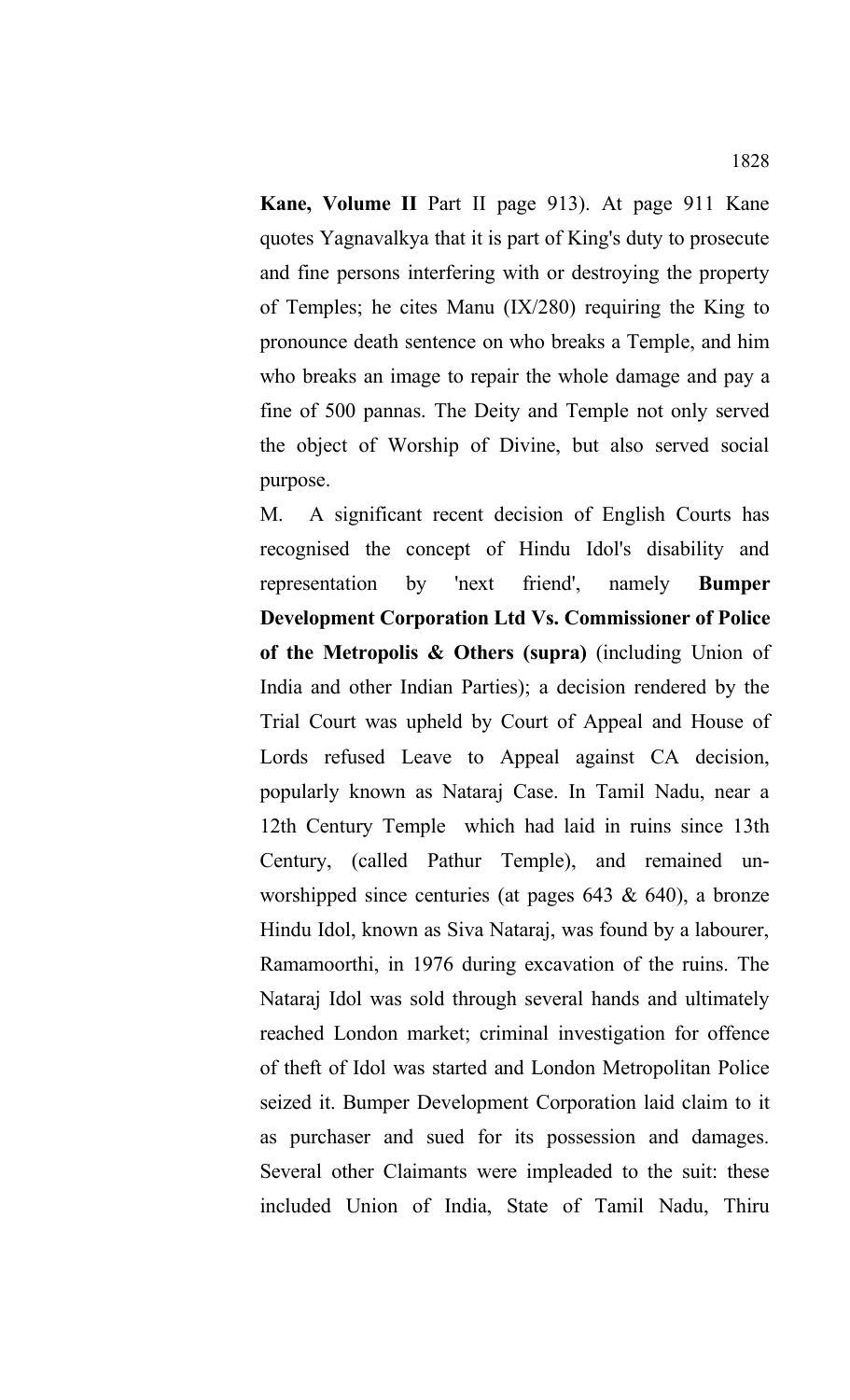Sadagopan (Claimant No 3) as "the fit person" of the Temple and Temple itself (Claimant No. 4) through Claimant No3. (The concept of "fit person" is same as "Next Friend" at page 643). During pendency of the proceedings, a Sivalingam (which too was found buried in the ruins of the Temple) was reinstated as an object of worship at the site of the Temple. The Trial Judge, relying upon B.K.Mukherjea's Hindu Law of Religious and Charitable Trusts (page 646 of Report) held that Claimant No4 (Temple) suing through Claimant No. 3 as 'fit person, or custodian or next friend' (page 643 of Report) had proved his title superior to that of Bumper and 'the pious intention of 12th Century notable who gave the land and built the Pathur Temple remained in being and was personified by the Sivalingam of the Temple which itself had a title superior to that of Bumper'. The Court of Appeal upheld the finding of the Trial Court Judge that under Hindu Law, the Temple was a juristic entity and Claimant No. 3 (next friend Thiru Sadagopan) had the right to sue and be sued on behalf of the Temple. The right of the Temple through the Next Friend to possess the Nataraj Idol was upheld (page 648 of Report); House of Lords refused Leave to Appeal (page 649 of Report). This 20th Century decision of English Courts has striking similarity with the present Ram Janmabhumi case: 12th Century Temple remained in ruins & un-worshipped through centuries (in our case it was 11th-12th Century Vishnu-Hari Temple which was demolished in 1528 and Babri Mosque, DS was erected at its place, so that the Temple/Deity 'remained in ruins with existing foundations'). During the pendency of Bumper Development Corporation case, a Shivalingam, found buried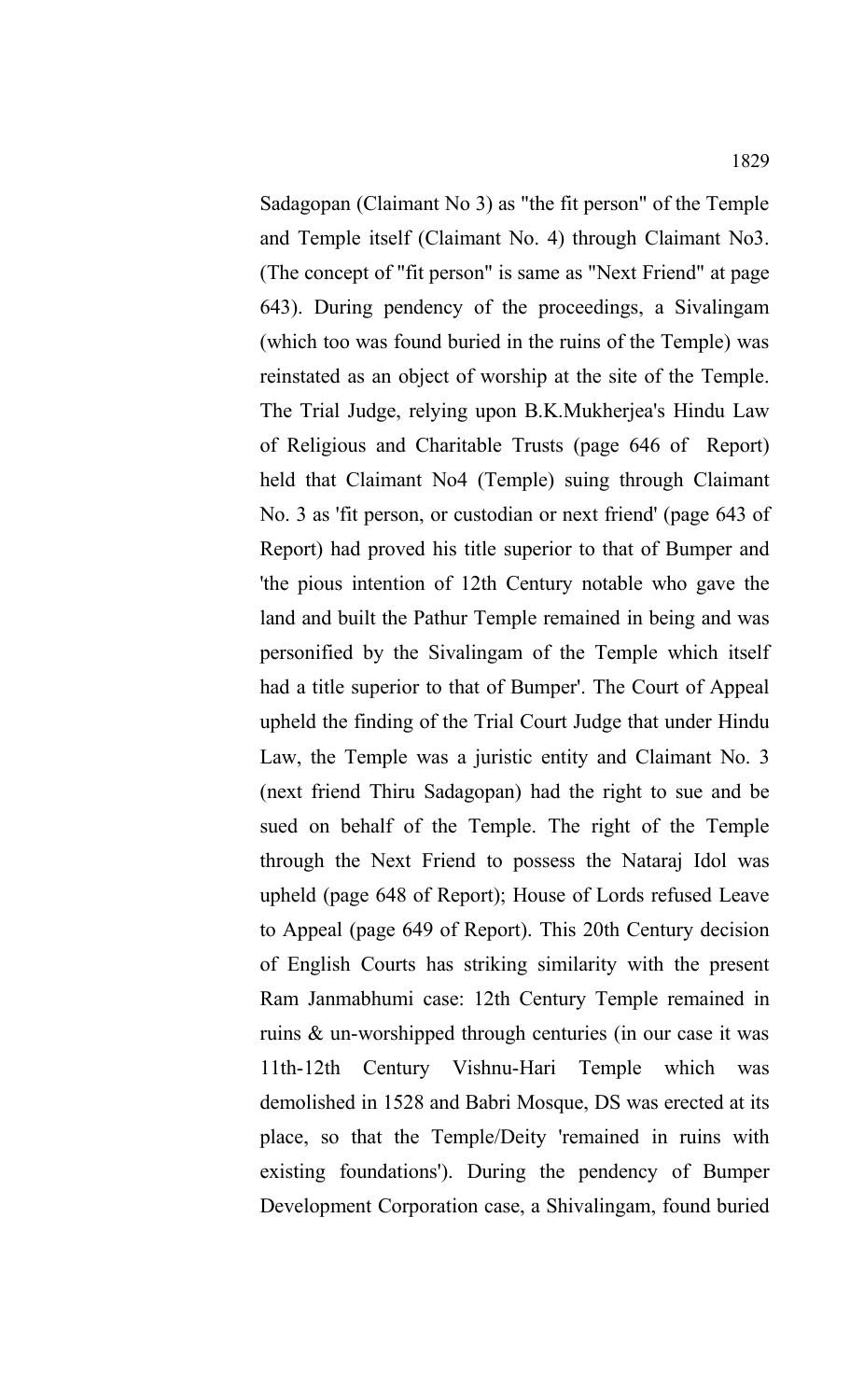in the ruins of the Temple was 'reinstated'. In our case, ASI found an ancient 'Circular Shrine' embedded in disputed area, DS was destroyed on 6.12.1992, and at its place a make-shift Temple was erected at Ram Janma Bhumi with Bhagwan Shri Ramlala installed in it; so both Deities Plffs 1 & 2 of OOS 5 of 1989 got into position. In Bumper case, the 'pious intention of 12th Century' dedication was held by the Trial Court 'to remain in being' as personified by the Sivalingam of the Temple, a juristic entity, which was represented by 'Next Friend. The same concept is laid down in the case of **Adangi Nageswara Rao Vs. Sri Ankamma Devatha Temple (supra)** (paras 6 & 8 – see para 36 of these Arguments). So also, in our case, Vishnu-Hari Temple of 11th-12th Century must be deemed 'to remain in being' on erection of make-shift Temple coupled with Circular Shrine and the Deity/Temple – Plaintiffs 1  $\&$  2 must be held to be duly represented through Plaintiff No. 3 in OOS 5 of 1989 as Next Friend.

N. As mentioned earlier, a Hindu Deity is a Class by itself (See Para 40), there is no exact analogy or parallel. Its affairs are managed by a Shebait, but the Shebait is neither owner nor trustee of the Deity or its property as known to Indian Trusts Act (Section 1). 'Beneficiary' of the dedication (actual or assumed) is the Deity and every Worshipper/Devotee; the latter has interest enough to force the Shebait to perform his functions duly even through a Court action, if necessary. Supreme Court has held in the case of **Bishwanath Vs. Sri Thakur Radha Ballabhji (AIR 1967 SC 1044)** that worshippers of an Idol are its beneficiaries, though only in a spiritual sense, and persons who go in only for the purpose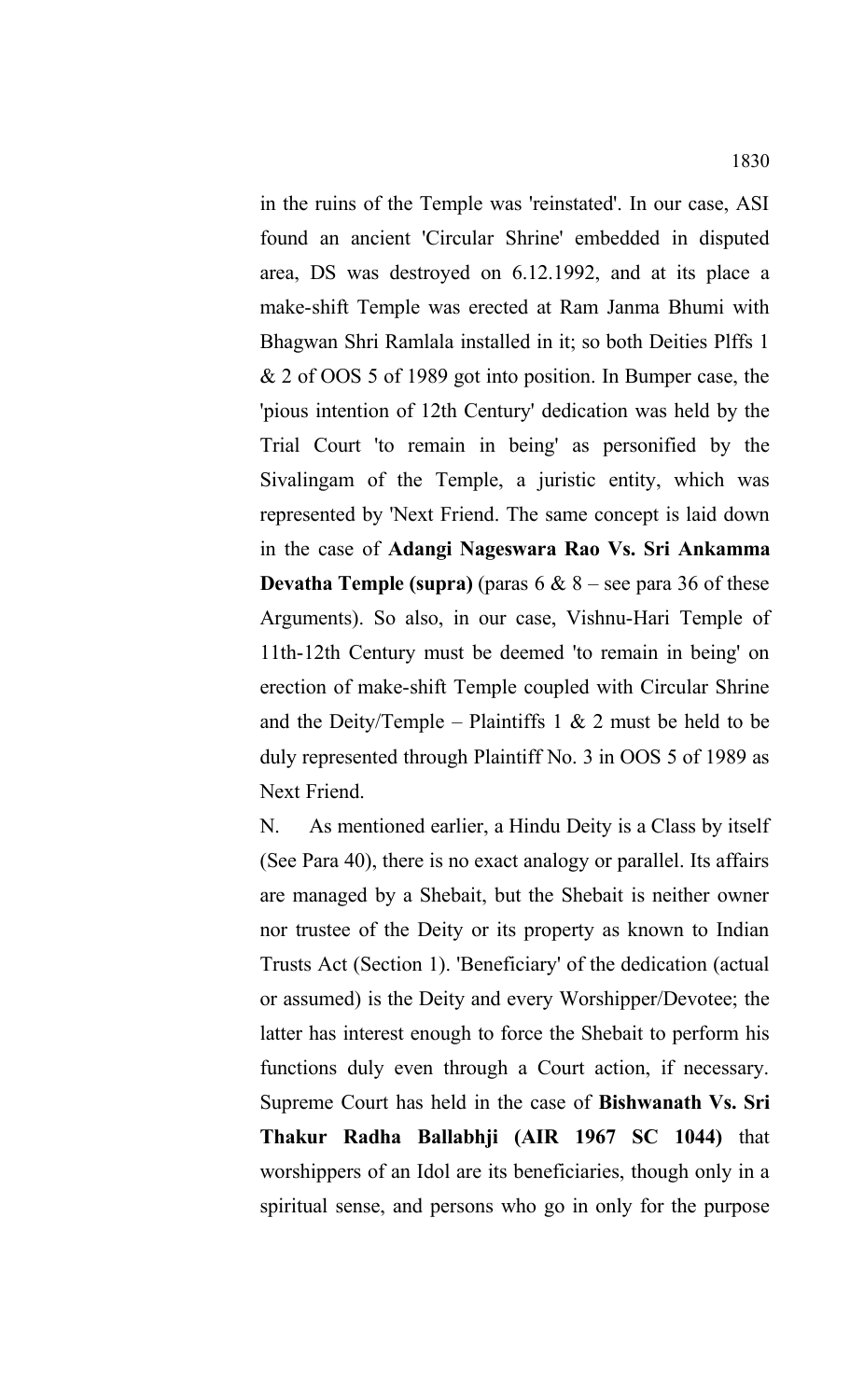of devotion have, according to Hindu Law and religion, a greater and deeper interest in temples than mere servants who serve there for some pecuniary advantage; it goes on to say: "That is why decisions have permitted a worshipper in such circumstances to represent the Idol and to recover the property for the Idol". It is the duty of the State (King) to protect the Deity and its property – a shade of this duty is found in Section 92 CPC. [In para 40 of **Guruvayur Devasom Managing Committee Vs. C.K. Rajan, AIR 2004 SC 561**, the Supreme Court has held, "In any event, as a Hindu Temple is a juristic person, the very fact that S. 92 of the Code of Civil Procedure, seeks to protect the same, for the self-same purpose, Arts. 226 and 32 could also be taken recourse to."] Shebait cannot alienate the property of the Deity.

O. A religious endowment does not create title in respect of the dedicated property in any body's favour, and property dedicated for religious charitable purpose for which the owner of the property or donor has indicated no administrator or manager, a property dedicated for general public use is itself raised to the category of a Juristic Person and such a property vests in the property itself as a Juristic Person. This special legal status squarely applies to Asthan Ram Janma Bhumi, Plaintiff No.2 in OOS 5 of 1989; the spot where Ram was born, and all properties appurtenant thereto belong to and vest in the spot itself as juristic person. P. An idol is in the position of a minor and when the

person representing it leaves it in a lurch, a person interested in the worship of the idol can certainly be clothed with an ad hoc power of representation to protect its interest. [See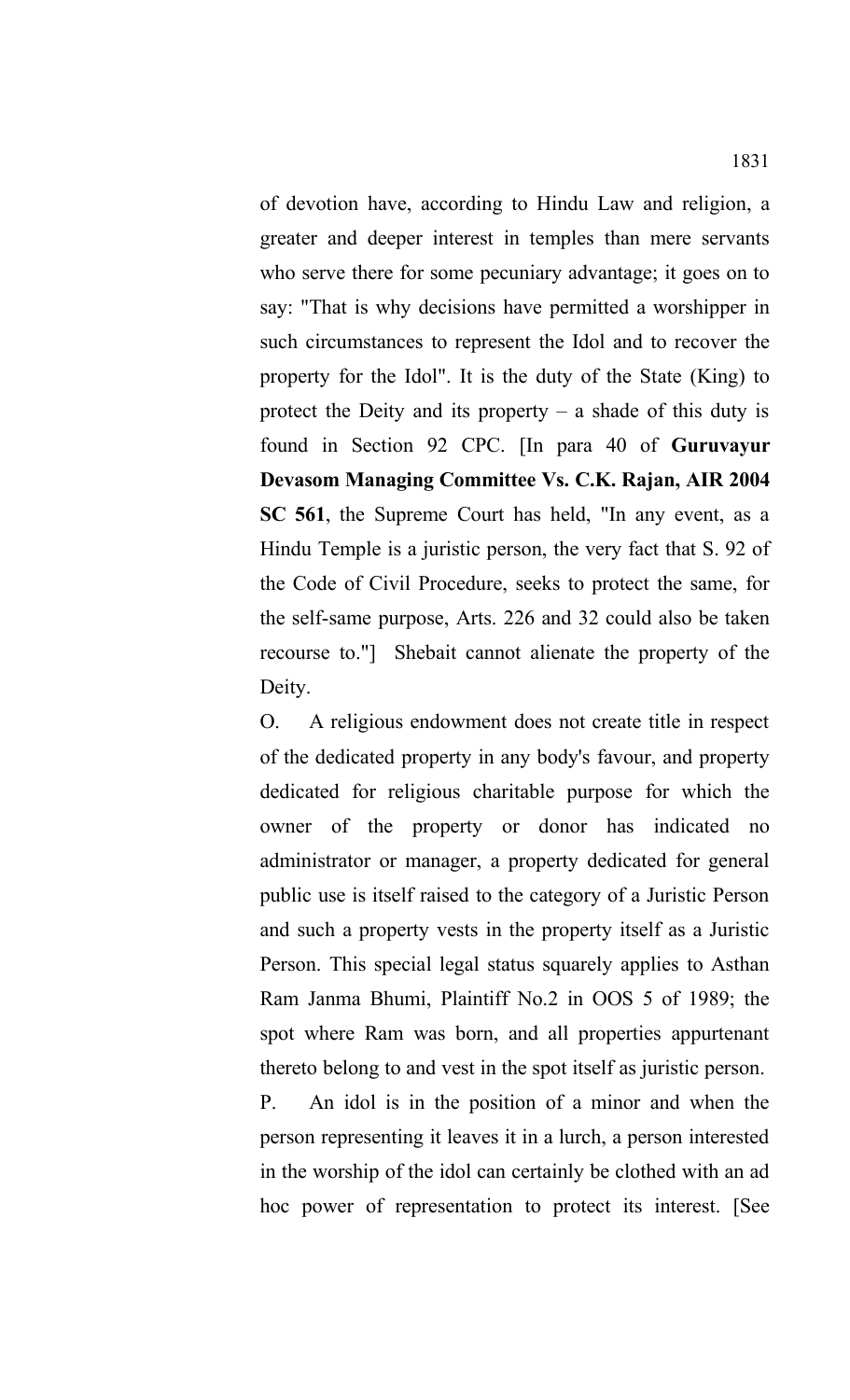## **Bishwanath Vs. Shri Thakur Radha Ballabhji (supra)].**

Q. Temples are sancrosanct and there cannot be alienation of a public temple under any circumstance being res extra commercium. In this regard he placed reliance on **Mukundji Mahraj Vs. Persotam Lalji Mahraj (supra)** (Para 28-29); **Manohar Ganesh Tambekar Vs. Lakhmiram Govindram (supra)** (Para 88); **Kali Kinkor Ganguli Vs. Panna Banerji (supra)** (Paras 24-25, Page 1936)**;** and, **Kasi Mangalath Nath Illath Vishnu Namboodiri (supra) (**Para 2).

R. **Smt. Panna Banerjee Vs. Kali Kinkar (supra)** (Para 65- 66) cited to show that the deity cannot be sold. It is not a property and none can be its owner not even its founder.

S. **Khetter Chunder Ghosh Vs. Hari Das Bandopadhyay (supra)** (para 66, p. 559) is an authority for the proposition that the deity is not a property. None can own it. Idol is not a transferable property.

T. The fact is that the "disputed area" has always been considered to be the " Deity" . The deity in the present case is "Sri Ram Janmasthan", being the place where "Sri Ram Lalla" is Virajman that is resident. The said "disputed area" has always been considered sacred by the Hindus before and even after the construction of the disputed structure. The extensive archaeological evidence found by excavation by the Archaeological Survey of India clearly shows that before the construction of the structure known as the "Babri Masjid" in 1528 , there was an existent Hindu temple underneath it.

U. **"The Hindu Law of Religious and Charitable Trusts" by B.K. Mukherjea** also states at Page 160-162: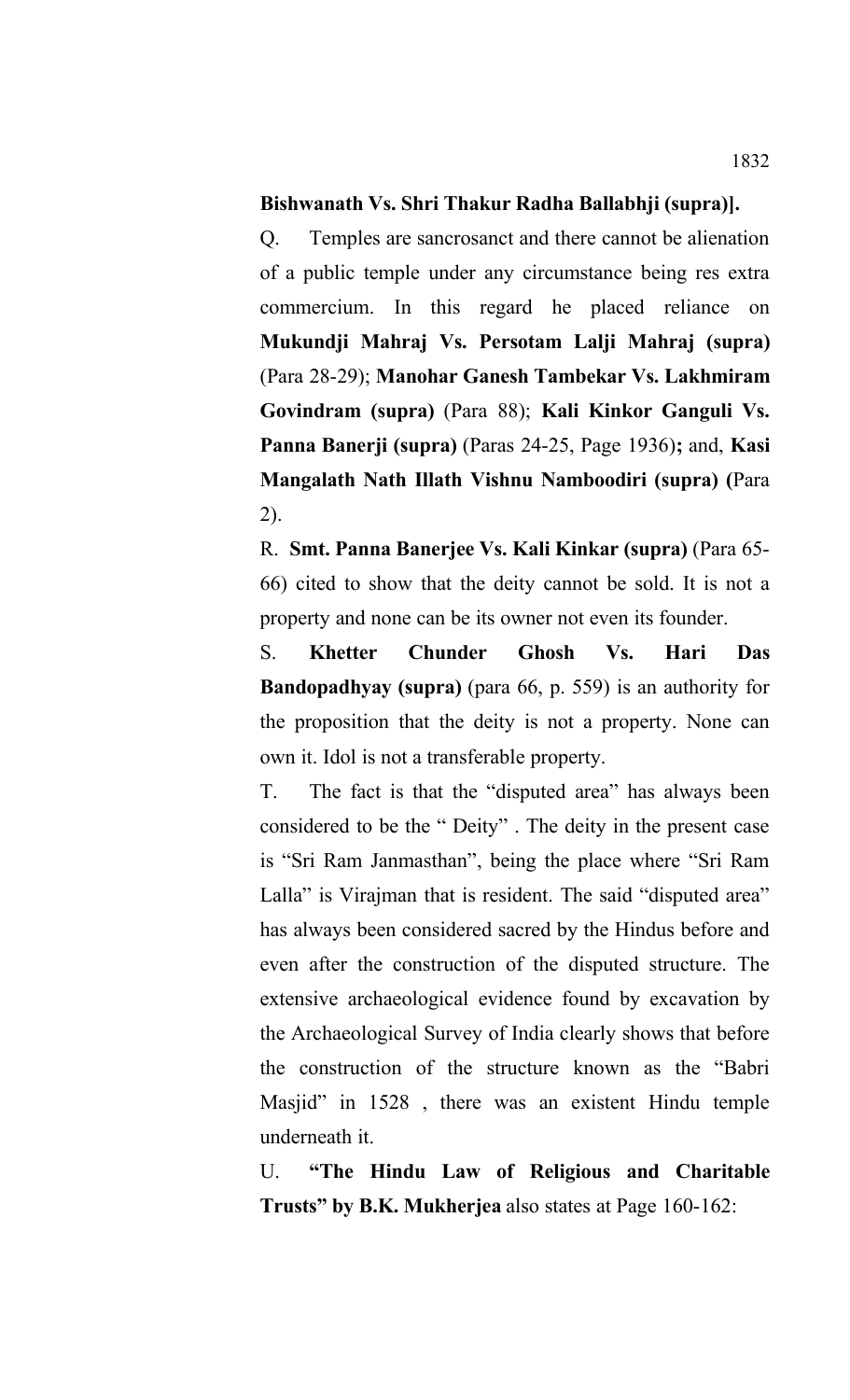"Para 4.13. ....... The Smriti writers have laid down that if an image is broken or lost another may be substituted in its place; when so substituted it is not a new personality but the same deity, and properties vested in the lost or mutilated thakur become vested in the substituted thakur. Thus, a dedication to an idol is really a dedication to the deity who is ever-present and ever-existent, the idol being no more than the visible image through which the deity is supposed specially to manifest itself by reason of the ceremony of consecration."

V. Presence of an idol is not the only consideration to determine whether the place is a temple or not; what is important is whether a certain group of Hindus consider it sacred or whether a certain group can feel "divine presence" in the place.

W. An Idol is not a precondition. If the public goes for worship and consider that there is a divine presence, then it is a temple. He relied on **Ram Janki Deity Vs. State of Bihar, 1999 (5) SCC 50** (Paras 13 to 19); **P.V. Durrairajulu Vs. Commissioner of Hindu Religious Trusts, AIR 1989 Madras 60 (**Para 18).

X. Referring to **Poohari Fakir Sadavarthy of Bondilipuram (supra) (**Para 8) Sri Pandey contended that the institution will be a temple if two conditions are satisfied – one – it is a place of public religious worship – and the other – it is used as of right by the Hindu community or any section thereof as a place of worship.

Y. Existence of idol not necessary if the public which go there consider that there is a divine presence in a particular place and by offering worship at that place they are likely to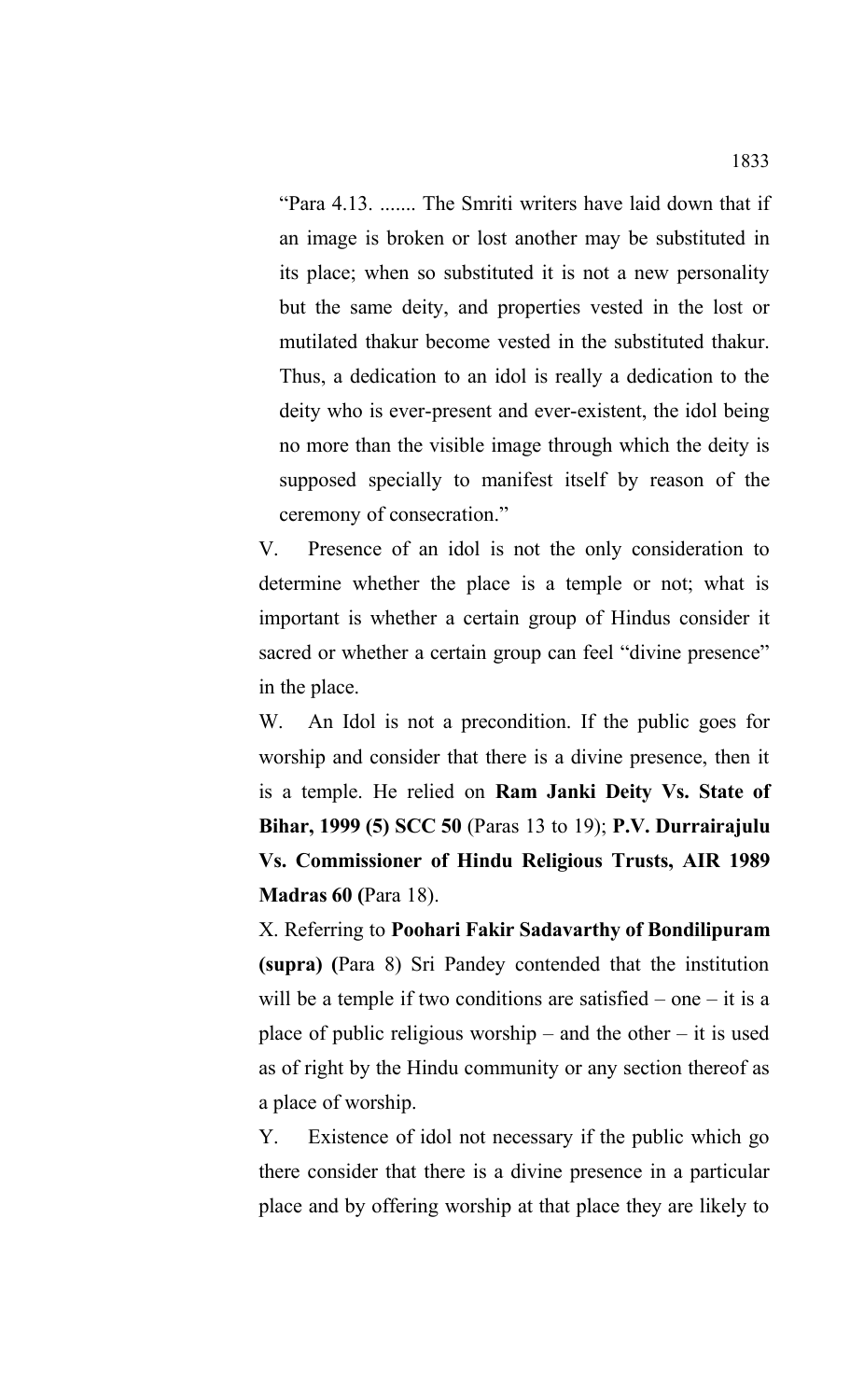be the recipient of the bounty or blessings of God, then you have got the essential feature of a temple. The test is not the installation of an idol but the mode of its worship. Here Sri Pandey refers **T.R.K. Ramaswamy Servai and Anr. Vs. The Board of Commissioners (supra) (**Para 47); **Board of Commissioners of Hindu Endowment Vs. P. Narasimha (supra) (**Para 5 page 135); and **Gedela Satchidanand Murti (supra) (**Para 16, pages 684 and 685).

Z. The nature of Hindu religion is monism. It believes in one supreme-being who manifests himself in many forms. This is the reason why Hindus start adoring any deity either handed down by tradition or brought by a Guru, Swayambhu and seek to attain the ultimate supreme as held in **Sri Adi Vishweshara of Kashi Vishwanath Temple (supra)** (Para 30 page 631).

AA. According to Hindu notion what is worshipped in a temple is not the stone image or image made of wood. It is the God behind the image which is the object of worship. The real owner of the property dedicated to a temple is deemed to be God himself represented through a particular idol or deity which is merely a symbol. Property worshipped for more than 300 years, there can be no direct evidence of consecration. After the length of time it is impossible to prove by affirmative evidence that there was consecration. However, the idol was duly recognized by all who believed. [See **Gokul Nath Ji Maharaj Vs. Nathji Bhogilal (supra)** (para 4 and 5)].

AB. Not only the area where Sri Ram Lalla is Virajman and is believed to be his place of birth as a deity but the entire complex is elevated to the status of a deity because the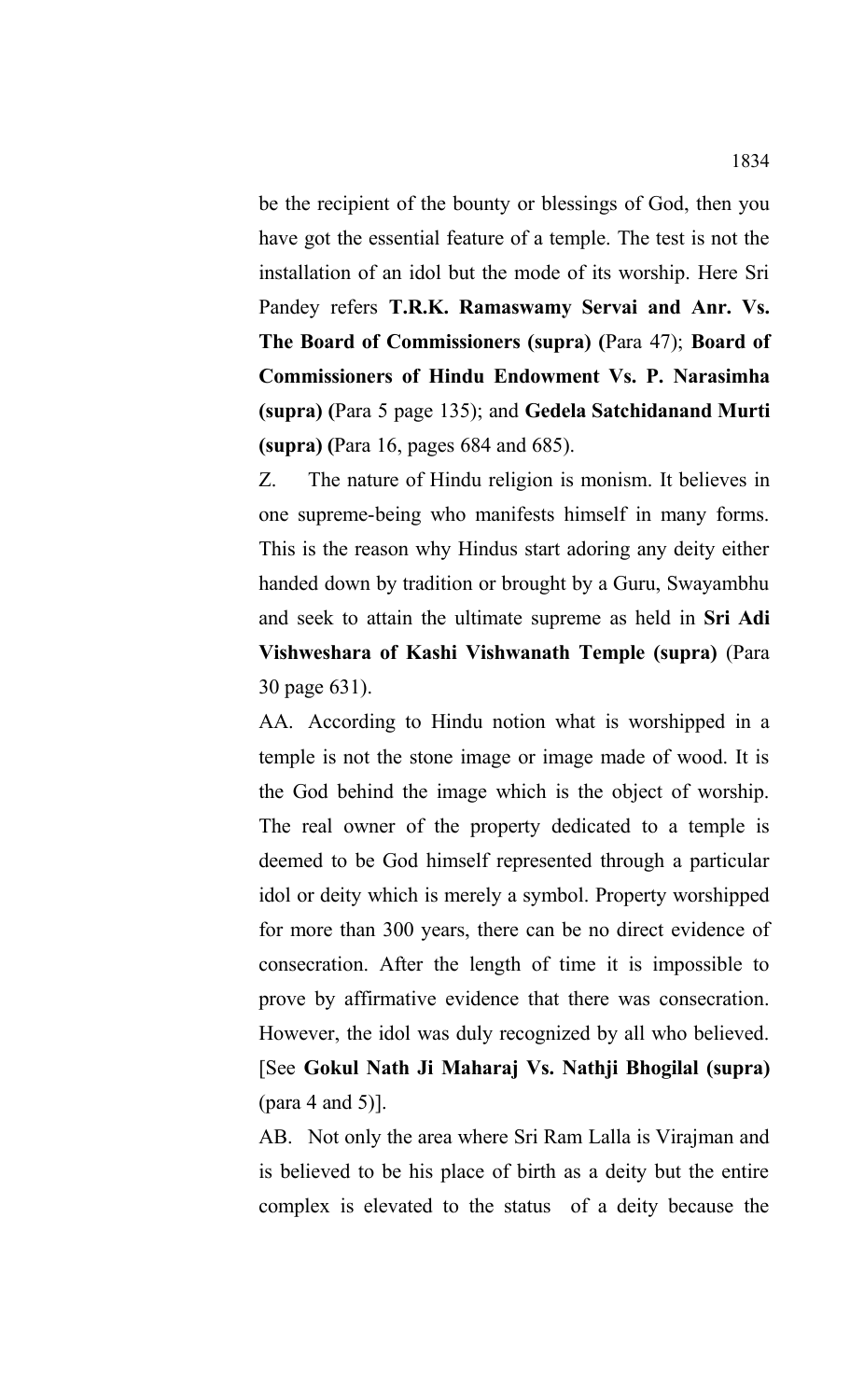dedicated property gets imbued with a sacred character.

AC. **Mahant Ram Saroop Dasji Vs. S.P. Sahi (supra)** (Pages 958-959, Paras 10 & 12) was cited and it is submitted that it is difficult to visualize that a Hindu private Debuttar will fail for a deity is immortal. Even if the idol gets broken or lost or stolen another image may be consecrated and it cannot be said that the original object has ceased to exist. An idol which is a juridical person is not subject to death because the Hindu concept is that the idol lives for ever and placed reliance on **Idol of Thakur Sri Govind Dev Ji Maharaj (supra)** (Page 908, Para 6 ).

AD. Deity is a living being to be treated like a master. It is not a moving chattel. Hindu idol is not property. Custodian cannot destroy or cause injury. **Pramatha Nath Mullick Vs. Pradhyumna Kumar Mullick (supra) (**Para 9).

AE. Referring to Full Bench decision of Calcutta High Court in **Bhupati Nath Smrititirth Bhattacharjee (supra)** (Para 73) Sri Pandey contended that as per Shastric Hindu Law if the image is broken or lost another may be substituted in its place and when so substituted it is not a new personality but the same deity with properties previously vested in the lost or mutilated Thakur.

AF. The question as to what "portion" of the property is sacred is irrelevant since Hindus consider the entire area being the place of birth of Sri Ram as a deity in itself being the " Sri Ram Janmasthan / Sri Ram Janmabhoomi", being the Plaintiff No.2 .The presence of Sri Ram Lalla Virajman, being the Plaintiff No.1 on the said Sri Ram Janmasthan ( being the Plaintiff No.2 )does not detract from the fact that the entire disputed area is the place of birth of Sri Ram and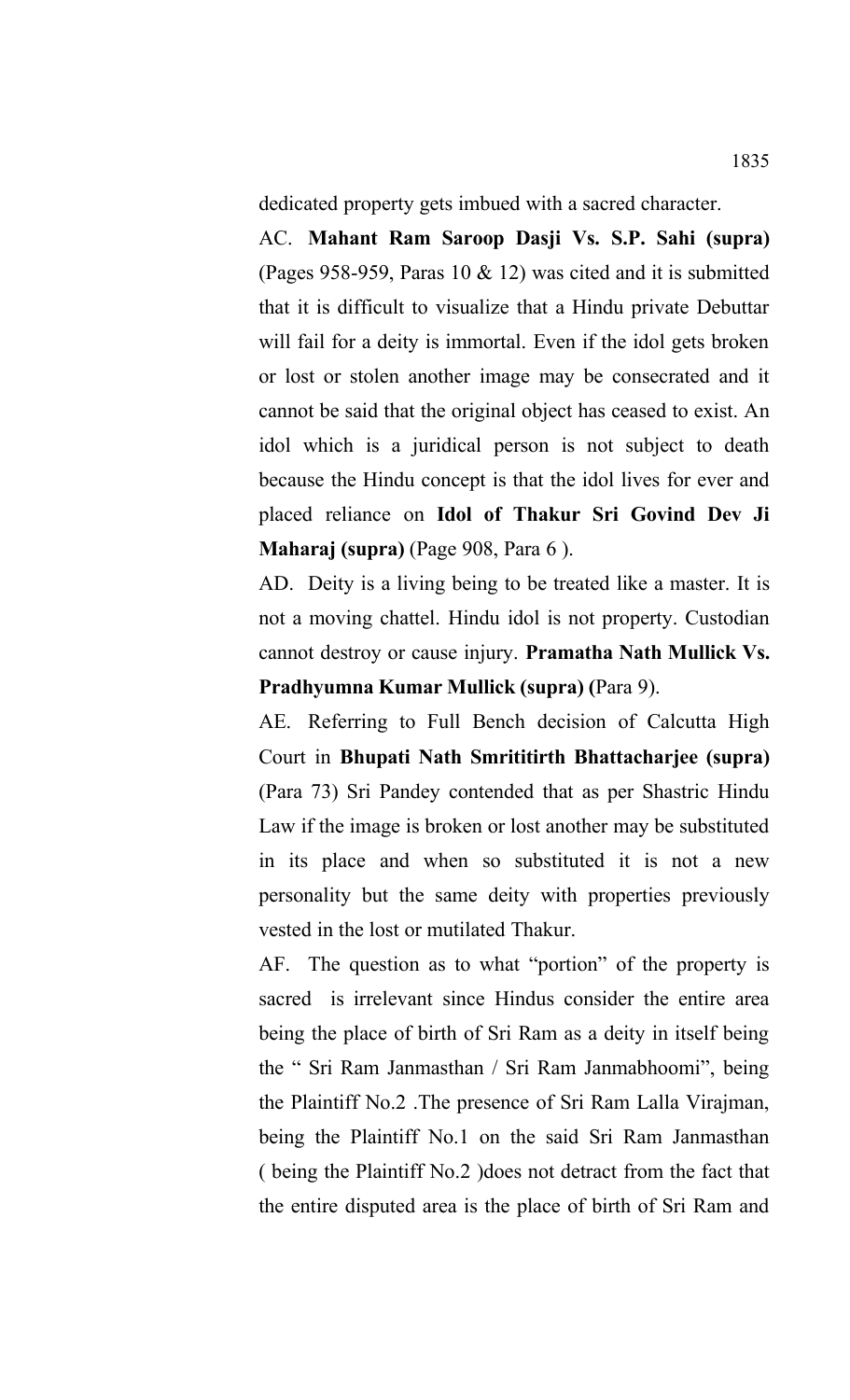therefore a deity in itself to the Hindus. The witnesses including foreign travelers have repeatedly confirmed that the entire premises has been worshipped, "parikrama" was undertaken by the devotees, even after the construction of the disputed structure. He submitted that there has been no denial of the above statement by any of the parties . He referred to paras 20 and 22 of the plaint and pointed out that the same have not been denied.

AG. Any worshipper is entitled to act on behalf of the Idol if the idol is undefended by a Shebait and cannot look after itself. This view finds support in **Bishwanath Vs. Shri Thakur Radha Ballabhji, (supra)** (para 10 and 11) and **Veruareddi Ramaraghava Reddy Vs. Konduru Seshu Reddy, 1966 Supp SCR 270.** 

AH. In the present case since the deities of Sri Ram Janmabhumi and Sri Ram Lalla Virajman were not being able to look after themselves and no one was acting to protect their interests and their premises were being occupied or was being attempted to be occupied by those who were intending to extinguish the very right to be worshipped of the deities and repeated attempts were being made to interfere with the possession and the right of being worshipped by the devotees , hence concerned worshippers compromising of eminent and spiritual men of the Hindu community being represented by the Plaintiff No.3 were forced to approach the Court to protect the right of the deities (being the Plaintiffs No.1 and 2 ) to be worshipped . AI. In support of the contention that the place of worship

itself and the Deities seated at the disputed site are juridical persons Sri M.M. Pandey relied on **Guruvayur Devaswom**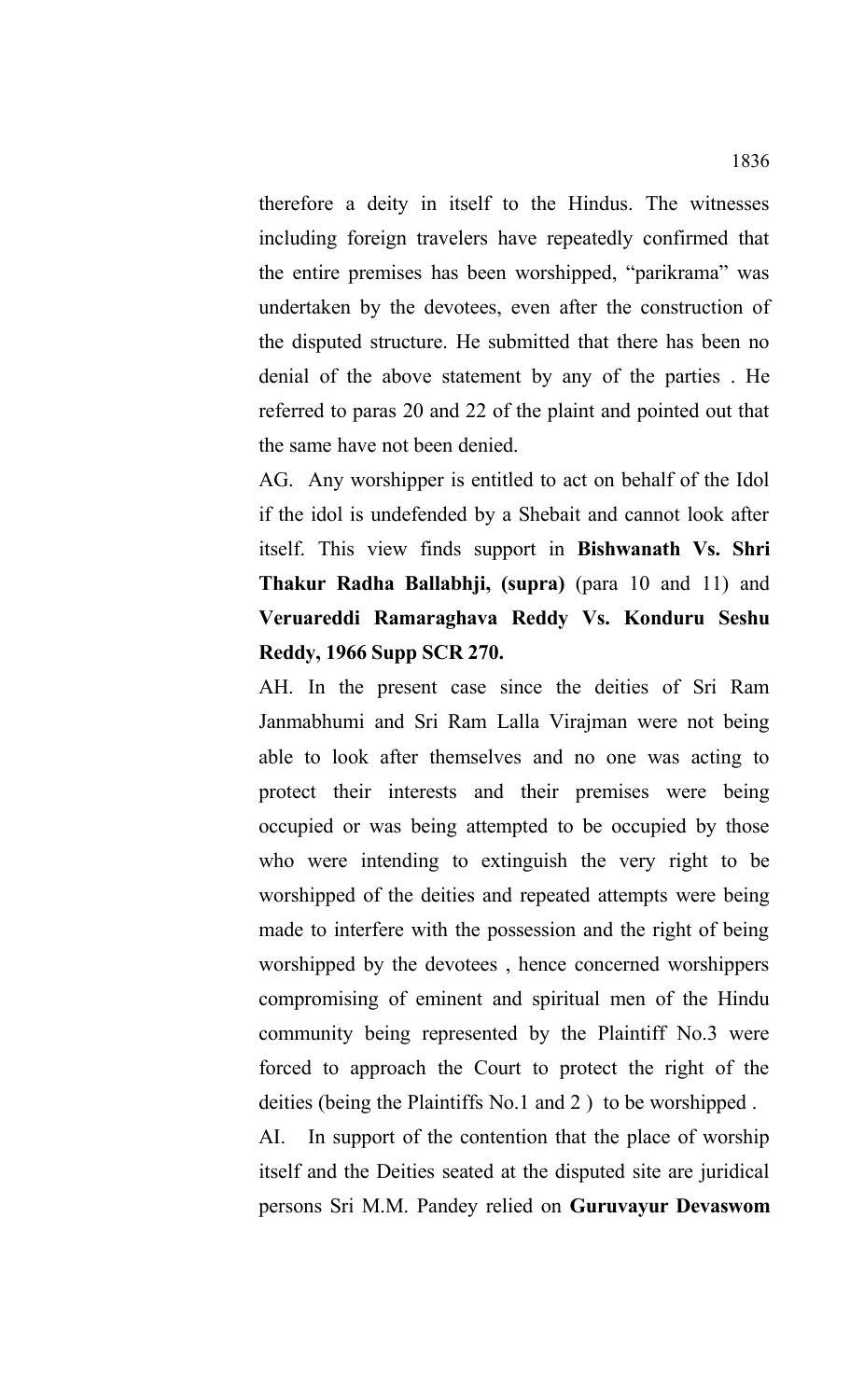**Managing Committee and anr. Vs. C.K. Rajan (Supra); Manohar Ganesh Tambekar Vs. Lakhmiram Govindram (supra); Avadh Kishore Dass Vs. Ram Gopal, 1979 SC 861; Angurbala Mullick Vs. D. Mullick, AIR 1951 SC 293; Kamaraju Venkata Krishna Rao Vs. Sub-Collector, Ongole, AIR 1969 SC 563; Thayarammal Vs. Kanakammal (supra); Krishna Singh Vs. Mathura Ahir, AIR 1972 Allahabad 273; Sarangadeva Periya Matam Vs. Ramaswami Goundar, AIR 1966 SC 1603; Vallabhacharya Swami Varu (Deity) of Swarna Vs. Deevi Hanumancharyulu, AIR 1979 SC 1147; Gollaleshwar Dev Vs. Gangawwa Kom Shantayya Math, AIR 1986 SC 231; Shiromani Gurudwara Prabandhak Committee Amritsar Vs. Shri Som Nath Dass (supra); Hindu Religious and Charitable Endowments, Mysore Vs. Ratnavarma Heggade, AIR 1977, SC 1848; Ram Jankijee Deities Vs. State of Bihar (supra) (p.50); Gokul Nathji Maharaj Vs. Nathji Bhogi Lal (supra); Bishwanath Vs. Shri Thakur Radhaballabhji, (supra); Kalanka Devi Sansthan (supra); Jogendra Nath Naskar Vs. Commissioner of Income-tax (supra); P.V. Sadavarty Vs. Commissioner of Income-tax, AIR 1963 SC 510; Gurudwara Prabandhak Committee Vs. Shiromani GPC, 2004 (4) SCC 146; Deoki Nandan Vs. Murlidhar (supra); Official Trustee of West Bengal Vs. Commissioner of Income-tax, AIR 1974 SC 1355; Idol of Thakurji Shri Govind Deoji Maharaj, Jaipur (supra); Vemareddi Ramaraghava Reddy Vs. Konduru Seshu Reddy, AIR 1967 SC 436; K. Manahunaitha Desikar Vs. Sundaralingam, AIR 1971 Madras 1 (FB).**

**1708.** Sri K.N. Bhat, Senior Advocate answering the issues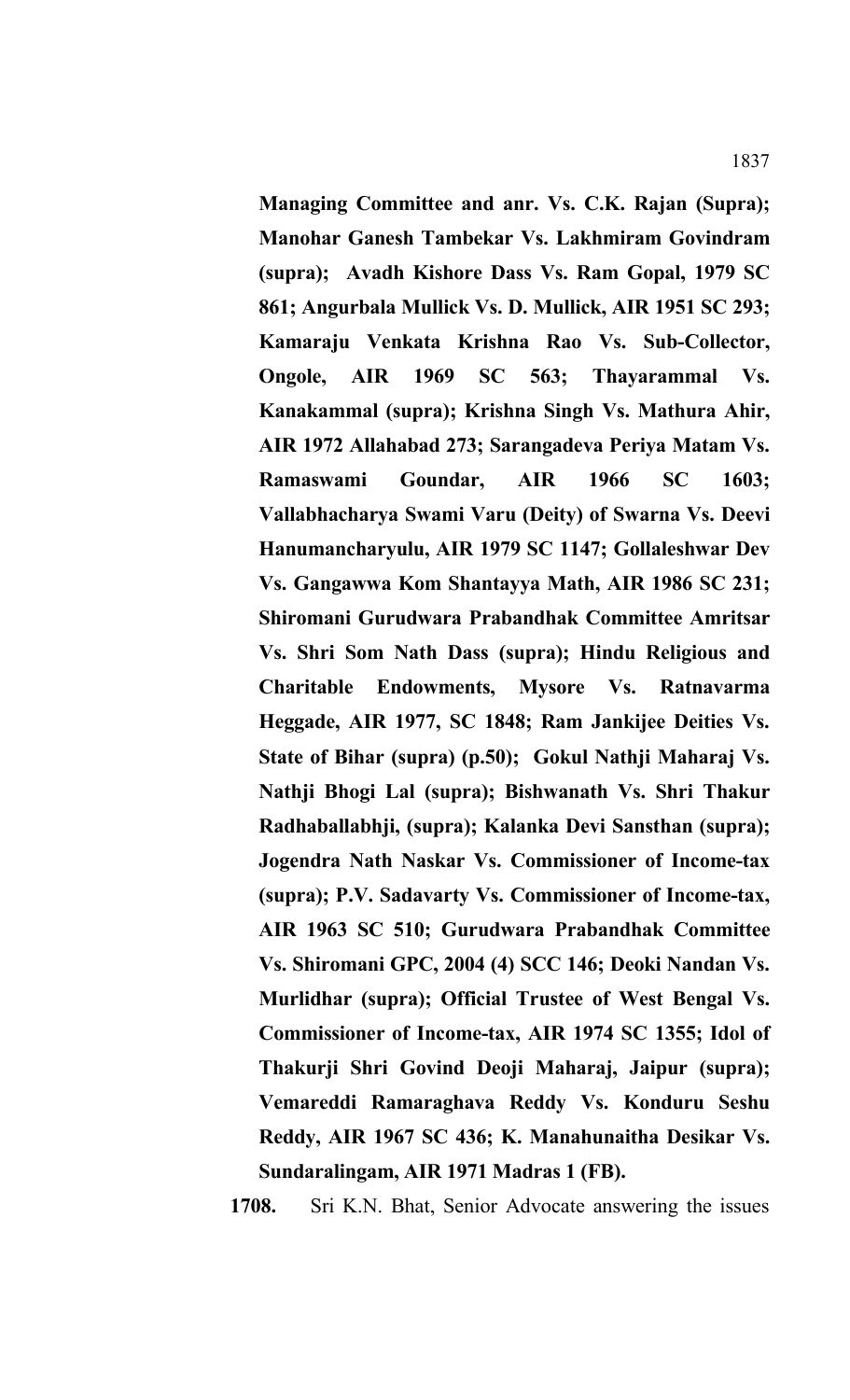no. 1 and 2 (Suit-5), contended that Bhagwan Sri Ram of Ayodhya is undoubtedly a deity as such a juristic person with capacity to sue and being sued. Referring to B.K. Mukherjea's **Hindu Law of Religious and Charitable Trusts (supra)** in his written arguments he says:

A. "A Hindu idol", the Judicial Committee observed in one of its recent pronouncements, "is according to long established authority founded upon the religious customs of the Hindus and the recognition there of by Courts of Law, a juristic entity. It has a juridical status with the power of suing and being sued." You should remember, however, that the juridical person in the idol **is not the material image**, and it is an exploded theory that the image itself develops into a legal person as soon as it is consecrated and vivified by the *Pran Pratistha* ceremony. It is not also correct that the Supreme Being of which the idol is a symbol or image is the recipient and owner of the dedicated property. ( p.38.)

B. From the spiritual standpoint the idol might be to the devotee the very embodiment of Supreme God but that is a matter beyond the reach of law altogether. (p.39.)

C. The early Vedic hymns make no allusion to idol worship, and Max Muller held that idolatry did not exist among them. 'The religion of the Vedas,' he declared, 'knows no idols.' The Jabala Upanishad says, 'Images are meant only as aids to meditation for the ignorant'. (p.149) D. The image simply gives a name and form to the

formless God and the orthodox Hindu idea is that conception of form is only for the benefit of the worshipper and nothing else. (p.153.)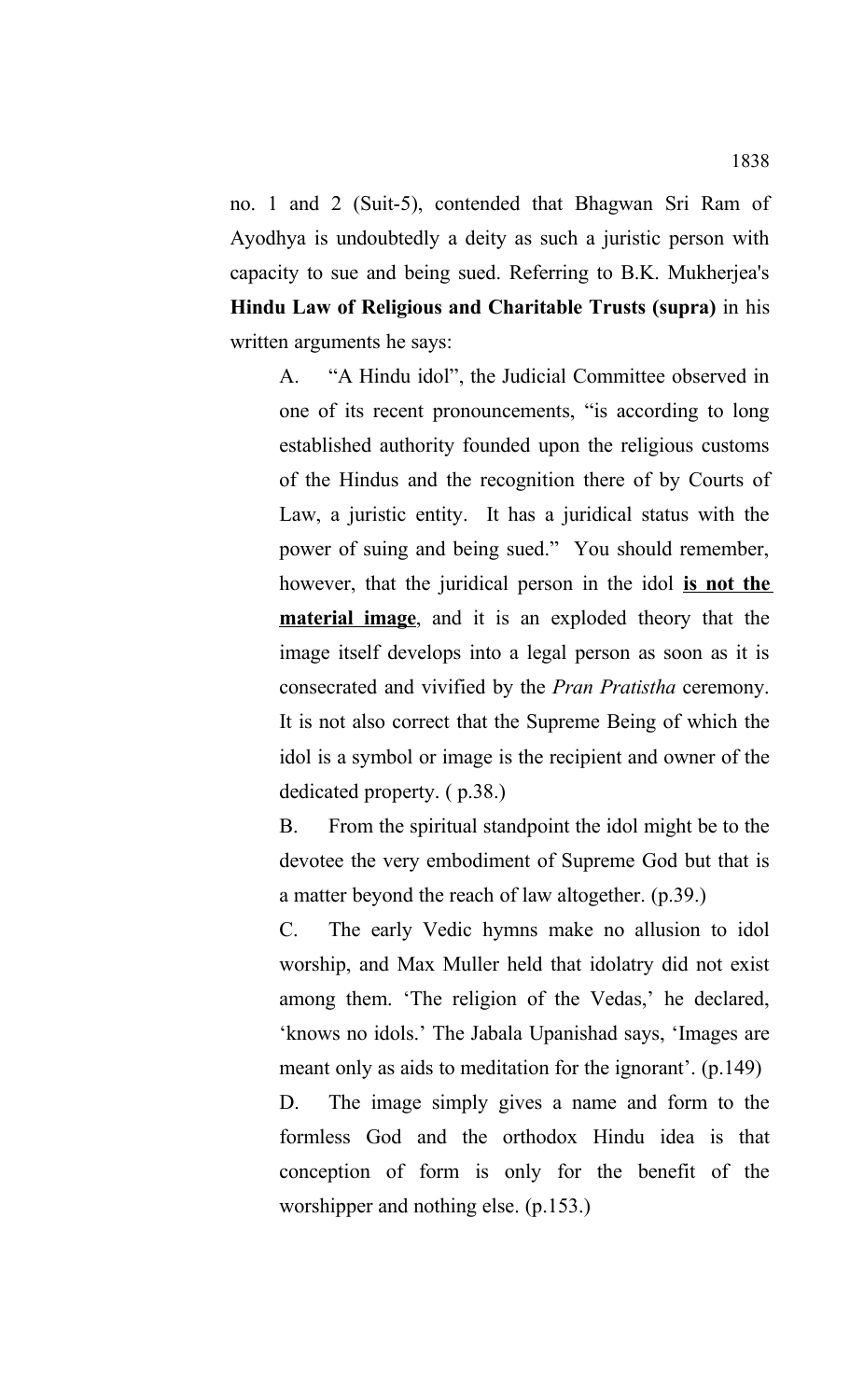E. "The idol, deity or religious object," observed West and Buhler in their *Digest on Hindu Law,* "is looked upon as a kind of human entity." It is a sacred entity and ideal personality possessing proprietary rights. The Judicial Committee has pointed out on more occasions than one that it is only an ideal sense that property can be said to belong to an idol and the possession and management of it must, in the nature of things, be entrusted to some person as Shebait or manager. The legal principle has thus been summed up in one of the pronouncements of the Judicial Committee:

F. "A Hindu idol is, according to long-established authority, founded upon the religious customs of the Hindus, and the recognition thereof by courts of law, a 'juristic entity.' It has a juridical status, with the power of suing and being sued. Its interests are attended to by the person who has the deity in his charge and who in law is its manager, with all the powers which would, in such circumstances, on analogy, be given to the manager of the *estate of an infant heir*. It is unnecessary to quote the authorities; for this doctrine, thus simply stated, is firmly established."( pp.158)

G. **Existence of idol is** not **necessary for temple.-** While usually an idol is instituted in a temple, it does not appear to be an essential condition of a temple as such. In an Andhra case, it was held that to constitute a temple, it is enough **if it is a place of public religious worship** and if the people believe in its religious efficacy, irrespective of the fact **whether there is an idol or a structure** or other paraphernalia. *It is enough if the devotees or the*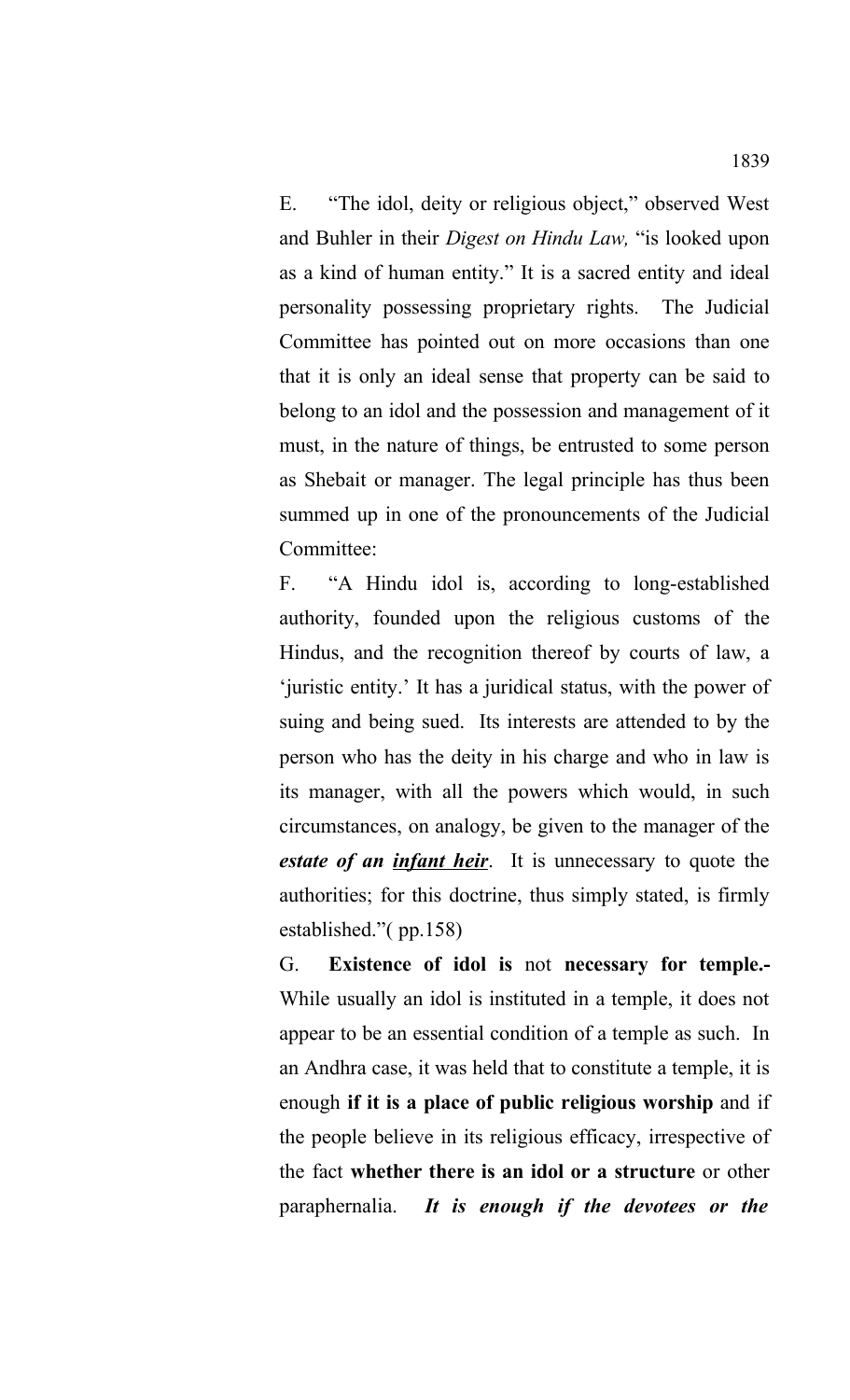*pilgrims feel that there is one superhuman power which they should worship and invoke its blessings.* (pp.158- 159.)

H. Moreover, - and this was pointed out by Chatterjee, J., who was a member of the Full Bench – **the conception of Hindu jurists was not that the image of clay or stone constituted the juristic person**. The Smriti writers have laid down that if an image is broken or lost another may be substituted in its place; when so substituted it is not a new personality but the same deity, and properties vested in the lost or mutilated *thakur* become vested in the substituted *thakur*. Thus, a dedication to an idol is really a dedication **to the deity who is ever-present and everexistent, the idol being no more than the visible image** through which the deity is supposed specially to manifest itself by reason of the ceremony of consecreation. The decision in *Bhupati Smrititirtha v. Ramlal* has been followed by other High Courts in India, and it has been held by the Allahabad High Court in *Mohor Singh v. Het Singh* that a bequest to complete the building of a temple which was commenced by the testator and to install and maintain an idol therein was a valid bequest under the Hindu law.( pp.162-163)

I. A donor can certainly create a trust for the worship of an idol which is to be consecreated and established in future. The same principle applies if the deity is such as is worshipped periodically like Durga, and has no permanent image. The dedication of property for carrying on such periodical worship is perfectly valid, although every year a new clay image is prepared which is thrown into the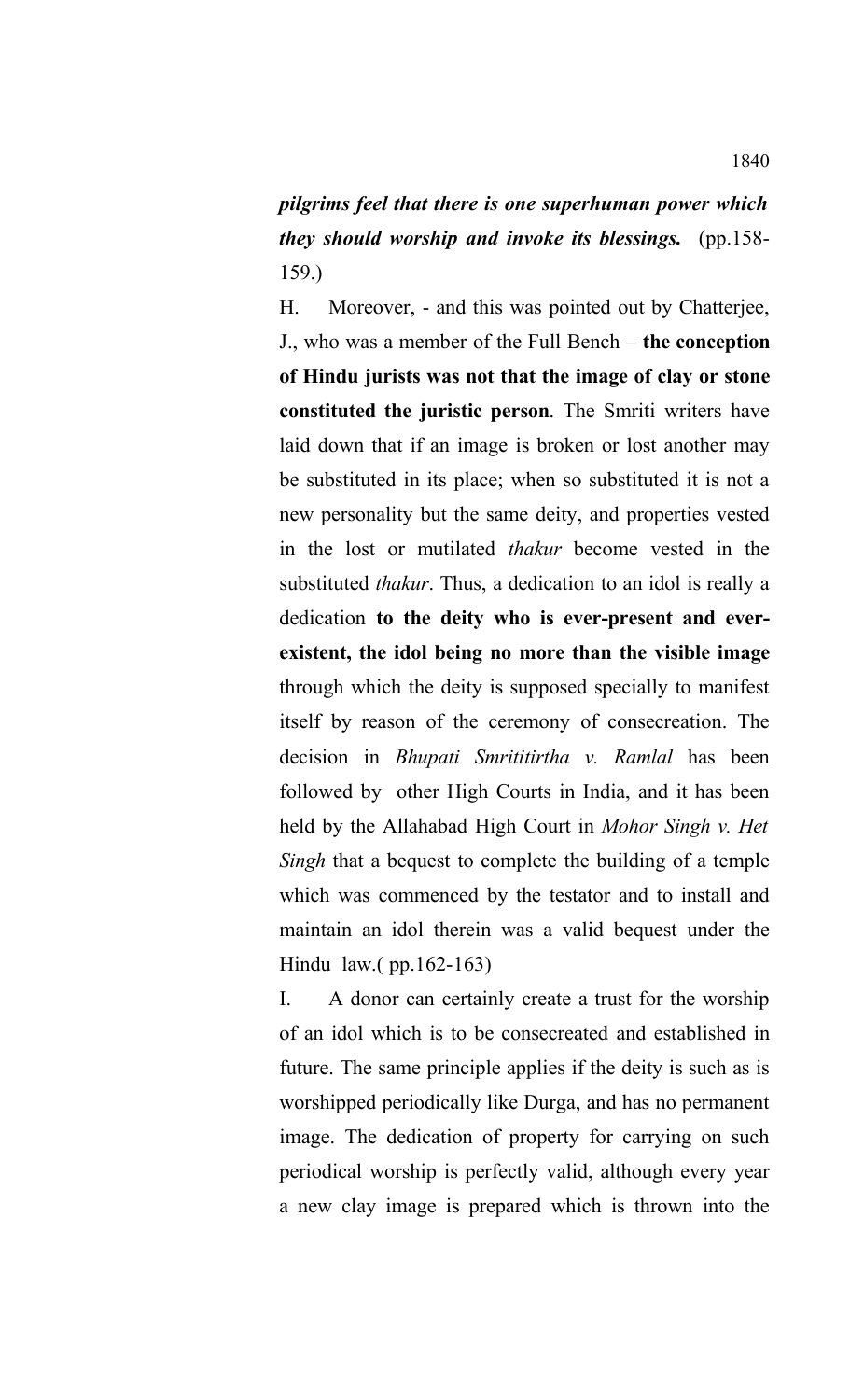river after the Puja is over. (p.163)

J. Where there is no deed, no question of construction arises, and the validity or otherwise of the endowment would have to be determined entirely on circumstantial evidence. In *Ram Ratan Lal v. Kashnath Tewari,* the Patna High Court has discussed the relevant considerations and the evidence needed for deciding the question how far the endowment is illusory. (p.167)

K. Reference may also be made to the judgments of the Supreme Court in **Idol of Thakurji Shri Govind Deoji Maharaj (supra); Bishwanath and Anr. Vs. Shri Thakur Radhaballabhji (supra); Jogendra Nath Naskar (supra); Kalanka Devi Sansthan Vs. Maharashtra Revenue Tribunal (supra); Official Trustee of West Bengal Vs. C.I.T., West Bengal (supra); Dr M. Ismail Faruqui (supra);** and **Ram Jankijee Deities (supra).** 

L. Plaintiffs in paragraphs 19, 20 and 21 have specifically pleaded and given the reasons why the place believed to be the birth place of Lord Sri Rama itself is a deity. That a 'place' can be an object of worship is now beyond doubt on account of the decisions of the Supreme Court in Faruqi's case and in Ram Janki's case – (1999) 5 SCC p.50 also Mukherjea pp 158-9 quoted supra.

M. The extracts quoted above from Mukherjea's treatise clearly brings out the distinction between a physical object, namely, an idol and a deity, though the two are used occasionally as inter-changeable expressions. What emerges is that it is a mistake to consider that there must be a physical object, namely, an idol before there can be a deity.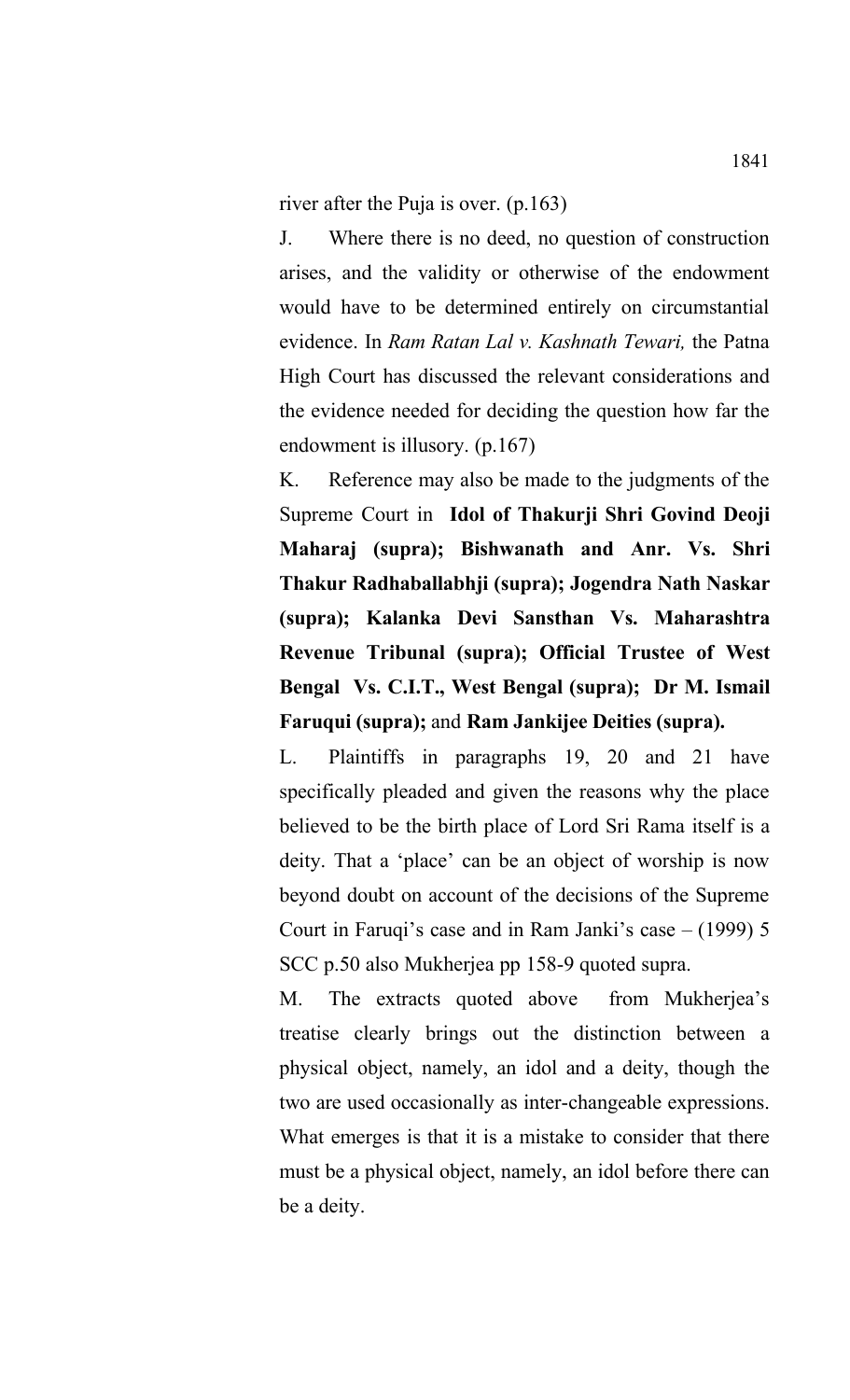N. There can be no doubt now that a deity is a juristic person and can sue through a next friend appointed by courts - see AIR 1967 SC 1044 . The present plaintiff 3 Sri.Trilokinath Pandey was appointed by the order of the Hon'ble Supreme Court.

O. Issues Nos. 21 and 22 are also closely connected and stand answered. It is made clear that the plaintiffs are not claiming that the idols alleged to have been placed under the dome in December, 1949 are the plaintiff deities– the idols are for the benefit of the devotees.

**1709**. The case of defendant no.3 (Suit-4), i.e., Nirmohi Akhara has been/is that the temple at Ram Chabutara belong to Nirmohi Akhara since long, was its property including the idols. It is not in dispute that Hindu idol, after its due consecration, becomes a legal personality but in the case in hand, Nirmohi Akhara, a religious endowment was managing the said temple and worshipping the idol hence in any case it stood in the capacity of Shebait of the said idol. The said status of Nirmohi Akhara was never terminated at any point of time and therefore, no suit on behalf of such an idol could have been filed by ignoring defendant no.3 and that too in the absence of any allegation of inaction or mal-action on the part of the Shebait i.e. Nirmohi Akhara. In support Sri Verma also placed reliance on **Commissioner, Hindu Religious Endowments, Madras Vs. Sri Lakshmindra Thirtha Swamiar of Sri Shirur Mutt (supra)** and **Kunwar Singh Vs. Sri Thakurji Mahraj, Birajman Mandir Gauntia Majra Dhamipur, Pargana and Tahsil Nawabganj, District Bareilly, 1992 (2) AWC 890.** 

**1710.** The pleadings, argument etc. over these issues require us to consider the matter from two different angles: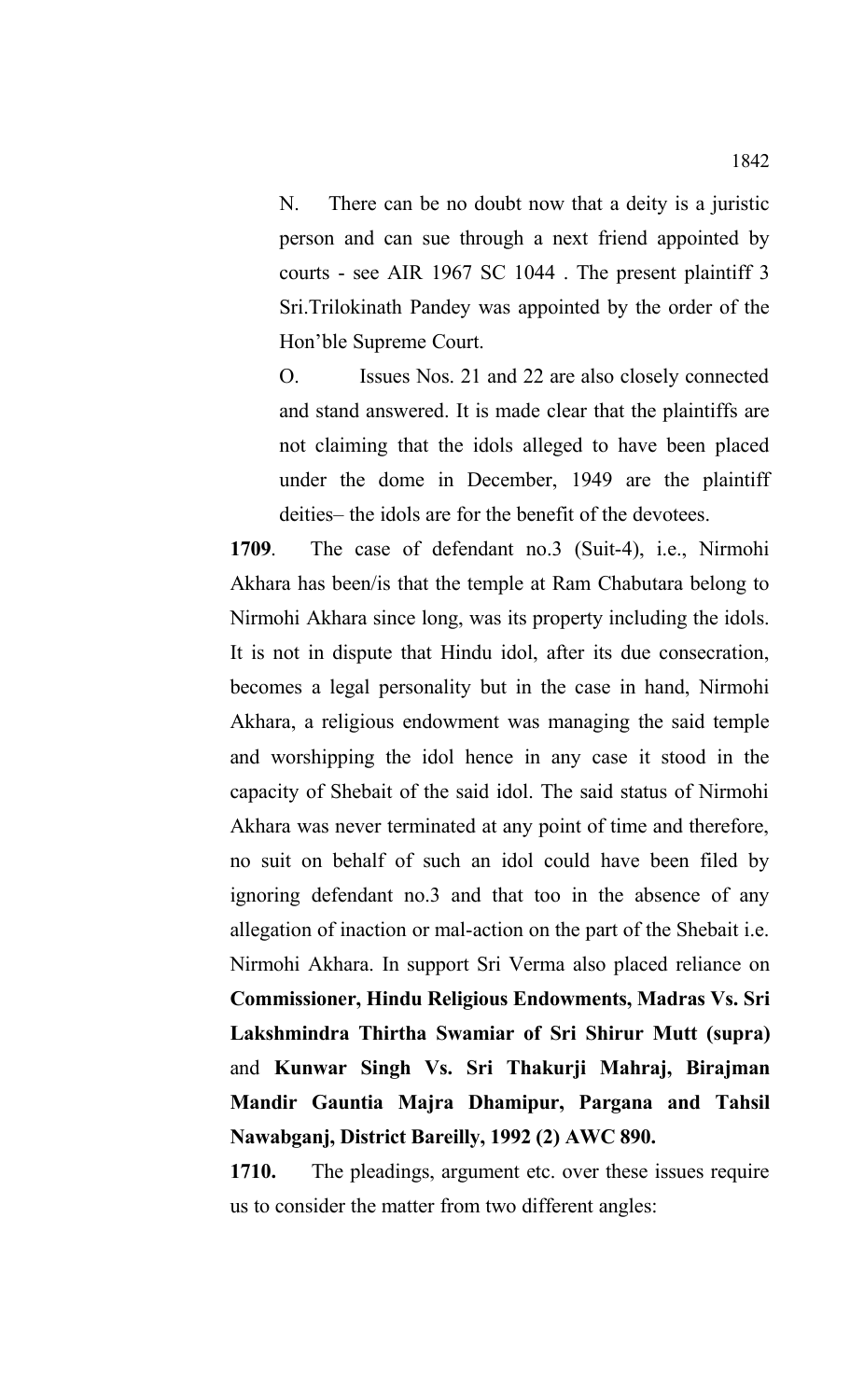(i) Whether plaintiff no.1 is a Deity in terms of Hindu Law. Its effect,

(ii) Plaintiff no.2 is a place and therefore, first of all it has to be seen whether a place by itself can be a Deity and be conferred status of legal person in the light of principles of Hindu Law.

**1711**. If both these aspects about the Deities are decided in affirmance only then we will have to consider whether there was any Shebait of the said two plaintiffs and whether the plaintiff no.3 has rightly filed the suit in question as their next friend.

**1712**. First we first propose to consider, though in brief, as to how the idol worship came to exist, the concept form and the foundation etc., in the light of available ancient Hindu scriptures as also the judicial precedence.

**1713**. One of the oldest Aryan scripture i.e. the Rigveda refers to the worship of natural powers like sun, water, air etc. but according to Max Muller, "the religion of the Vedas knows of no idol". He (Muller) says that the worship of idols in India is a secondary formation, a later degradation of the more primitive worship of ideal gods. B.K.Mukherjea in **Hindu Law of Religious and Charitable Trusts (supra)** on page 13 has said:

*"There is a difference of opinion amongst scholars as to whether the religion that is embodied in the Vedas was at all polytheistic. A number of gods indeed are named, but there are various passages in the Rigveda which expressly declare that the various gods are only different names of that "which is one". Max Muller calls the religion, "henotheism". The gods to whom the hymns of the Rigveda are addressed are idealised beings, who represent the beneficient and radiant powers of nature, e.g., sun, air,*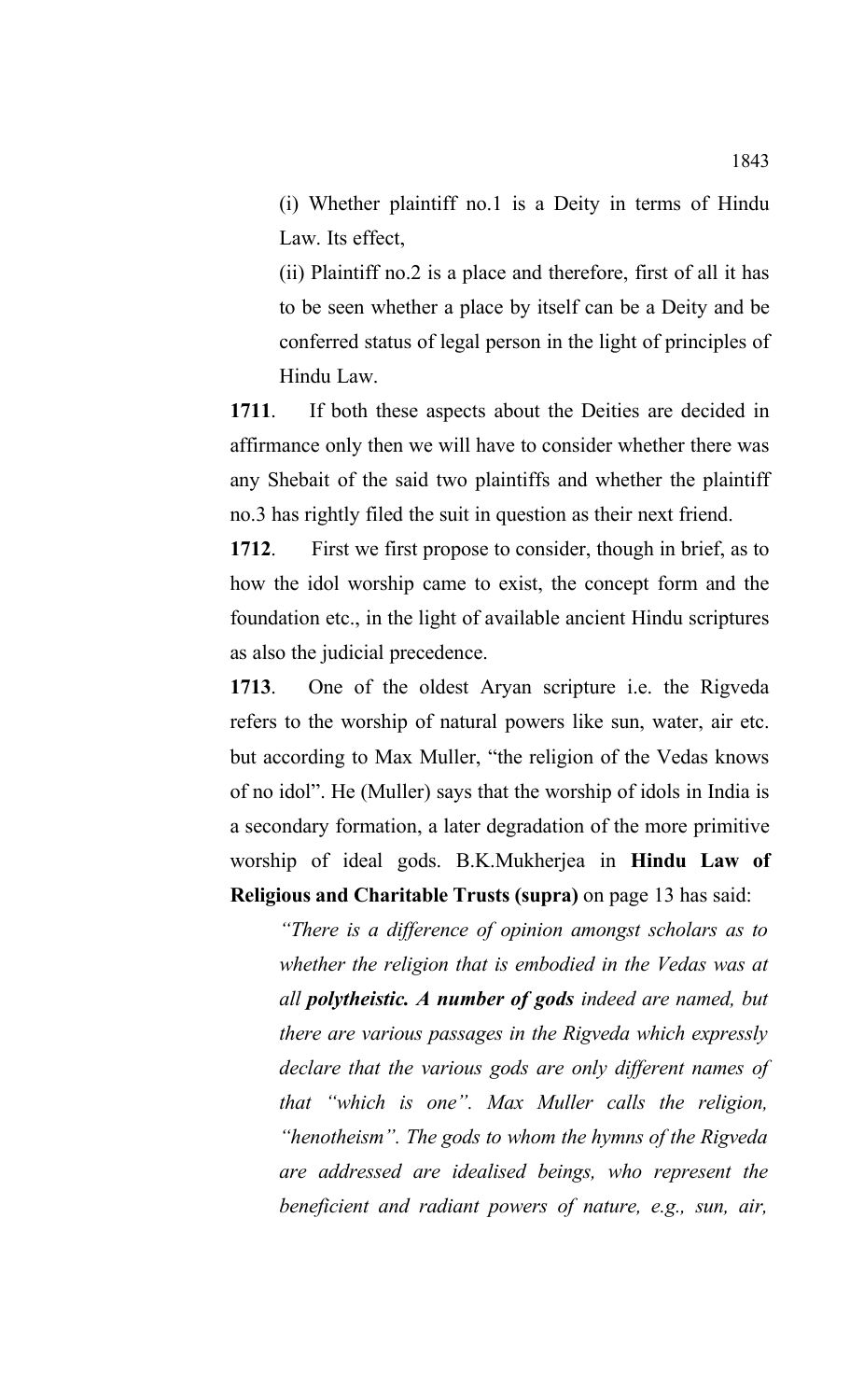*earth, sky, dawn, etc. But the Vedic seers had, from the beginning, a glimpse of the infinity behind these finite forces, as is shown by the conception of 'Aditi' the mother of the gods which, as Max Muller says, was the earliest name invented to express the infinite." (emphasis added)*

**1714**. Similarly, about the existence of 'temple' or 'monastic institution' in Vedic age, B.K. Mukherjea in **Hindu Law of Religious and Charitable Trusts (supra)**, on page 13 and 15 has said :

"*It is difficult to say to what extent the charitable and religious endowments as we see in modern times existed in the early Vedic period. The earliest Vedic literature which is known by the name of Samhitas throws very little light on this point. It seems fairly certain that at this period there were no temples for worship of idols as we find in subsequent time, and an institution like the mutt or monastery of later days was also unknown."*

*"There is also no mention of monastic institution in the Vedic literature. According to the Vedic Grihya Sutras, which regulated the life of man, there were the institutions of four Asramas prescribed for all persons belonging to the twice born castes. Man's life was divided according to this scheme into four Asramas or stages. The first stage was of Brahmachari or student who was to live in the house of hi preceptor and study the Vedas living a life of utmost austerity and discipline. In the second stage he married and became a householder or Grihastha and his duty was to perform the religious and secular works that were prescribed for this stage of life. In the third which was the Banaprastha stage, he was to live the life of a recluse, and*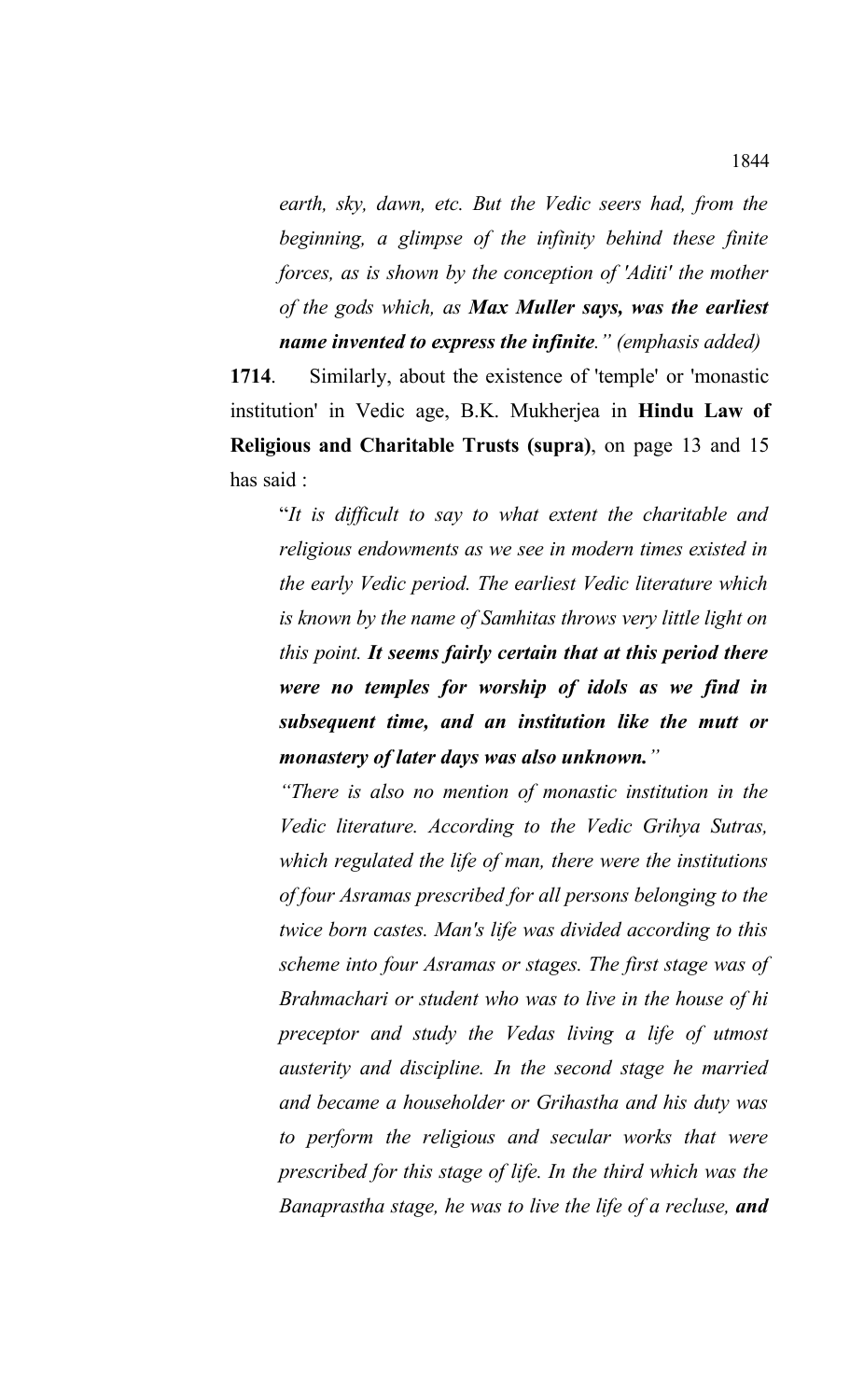## *in the last stage he became a Jati or ascetic." (emphasis added)*

**1715**. Sri B.K. Mukherjea's above observation has come after his concurrence with the views of some historians at that time and particularly Europeans that Aryans migrated to India from elsewhere and Vedic literature is the scripture of Aryan culture. This is evident from what the learned author in para 1.11, page 10, has observed with respect to Rigveda; *"In the Rigveda, which is the earliest record of Aryun culture...."*

**1716**. In **'Development of Hindu Iconography'** by Jitendra Nath Banerjea (First Edition in 1941 and 5<sup>th</sup> Edition in 2002 published by Munshiram Manoharlal Publishers Pvt. Ltd.), the learned author opines:

*"The nature of the prehistoric remains just discussed cannot be determined with certainty on account of the absence of any literary data throwing clear light on them ; but with the help of certain passages occurring in the Rgveda, the earliest extant literature of the Indo-Aryans, it is possible to offer a tentative explanation about some of them. It may be observed, however, that in India, prior to the advent of the Aryans, image-worship might have been practised by her original settlers. But it is still a matter of doubt and controversy when this was first introduced among the Aryans who migrated into India. From the beginning of the scientific method of Vedic studies in India this question engaged the attention of scholars." (Page 42) (emphasis added)*

**1717**. Thereafter, the learned author referred to the views of Max Muller, who said that the Vedic religion knew of no idols and it was a secondary formation. This has been reiterated by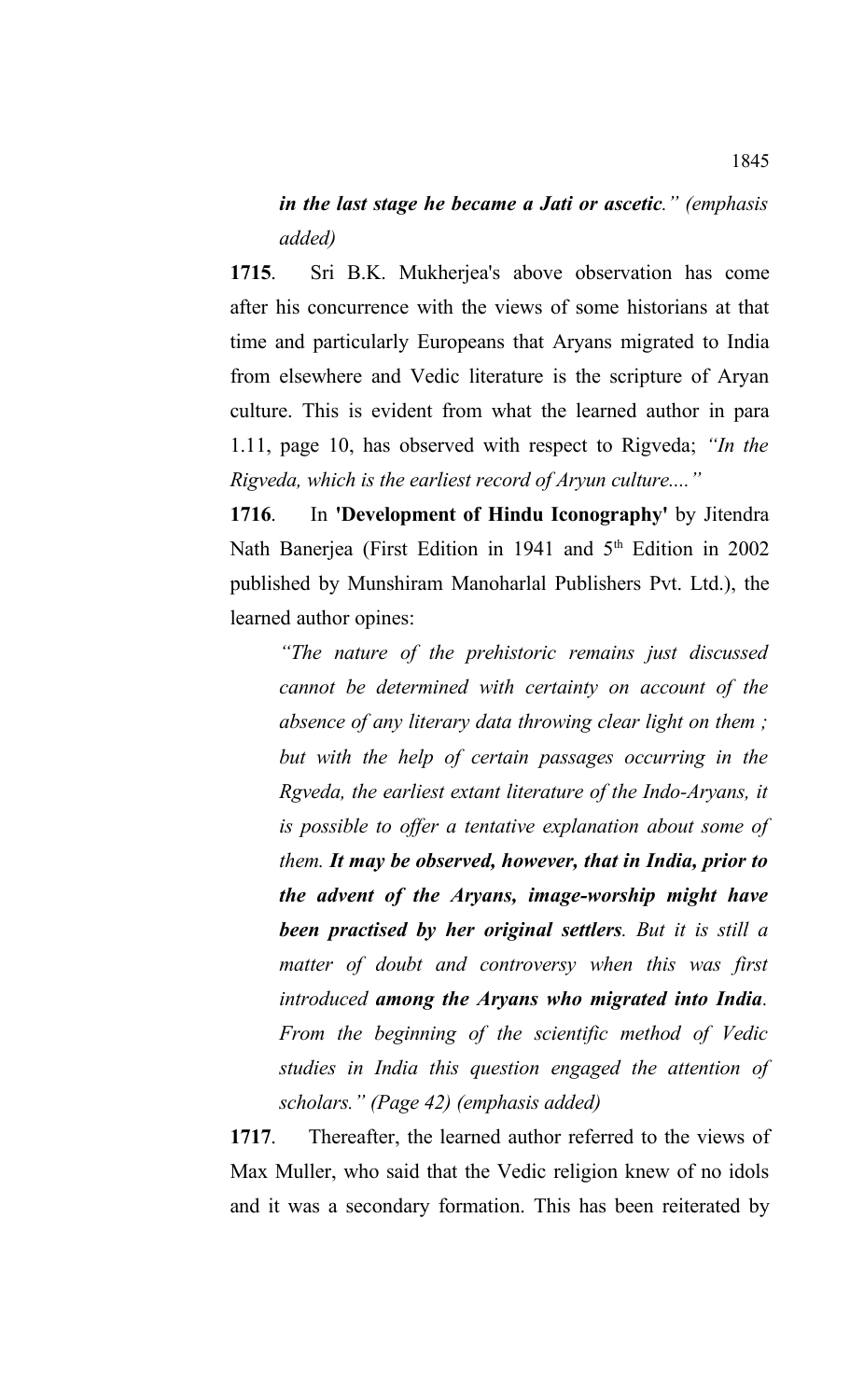H.H. Wilson and Macdonell. Banerjea, then has also referred to a contrary view expressed by Bollensen.

**1718**. Sri S.V. Venkateswara, after considering rival opinions of several authorities on the subject, expressed his opinion that Vedic evidence was not at all sufficient for deciding whether gods were iconically represented in earlier Vedic period or not. His later observations have been quoted by J.N. Banerjea in **The Development of Hindu Iconography (supra)** as under :

*"In a later contribution (Rupam, Nos.42-4, 1930), he was more definite, and he collected numerous additional passages from the Rgveda and other Vedas in support of his view ; he even used the term iconography in relation to the representation of the Vedic deities. He assigned the foremost place to the well-known verse in the Rgveda, IV. 24, 10, which was also noticed by Macdonell and others. The latter thought that it was a late passage probably containing an allusion to some concrete symbol of Indra. It is : Ka imam dasabhirmamendram krinati dhenubhih I Yada vrtrani jamghanadathainam me punardadat ('Who will buy this my Indra for ten cows? When he has slam his foes, he may give himback to me'). Venkateswara remarks about the passage thus : "The context shows that there were permanent images of Indra made and hired for what was in probability an Indra festival, and there were apparently images of Vrtra made for each occasion, whence the plural Vrtrani to be slain by Indra." With regard to R.V., V. 52, 15, noticed above, Venkateswara makes this significant observation, " this passage is also interesting in that it shows that there was no idol worship,*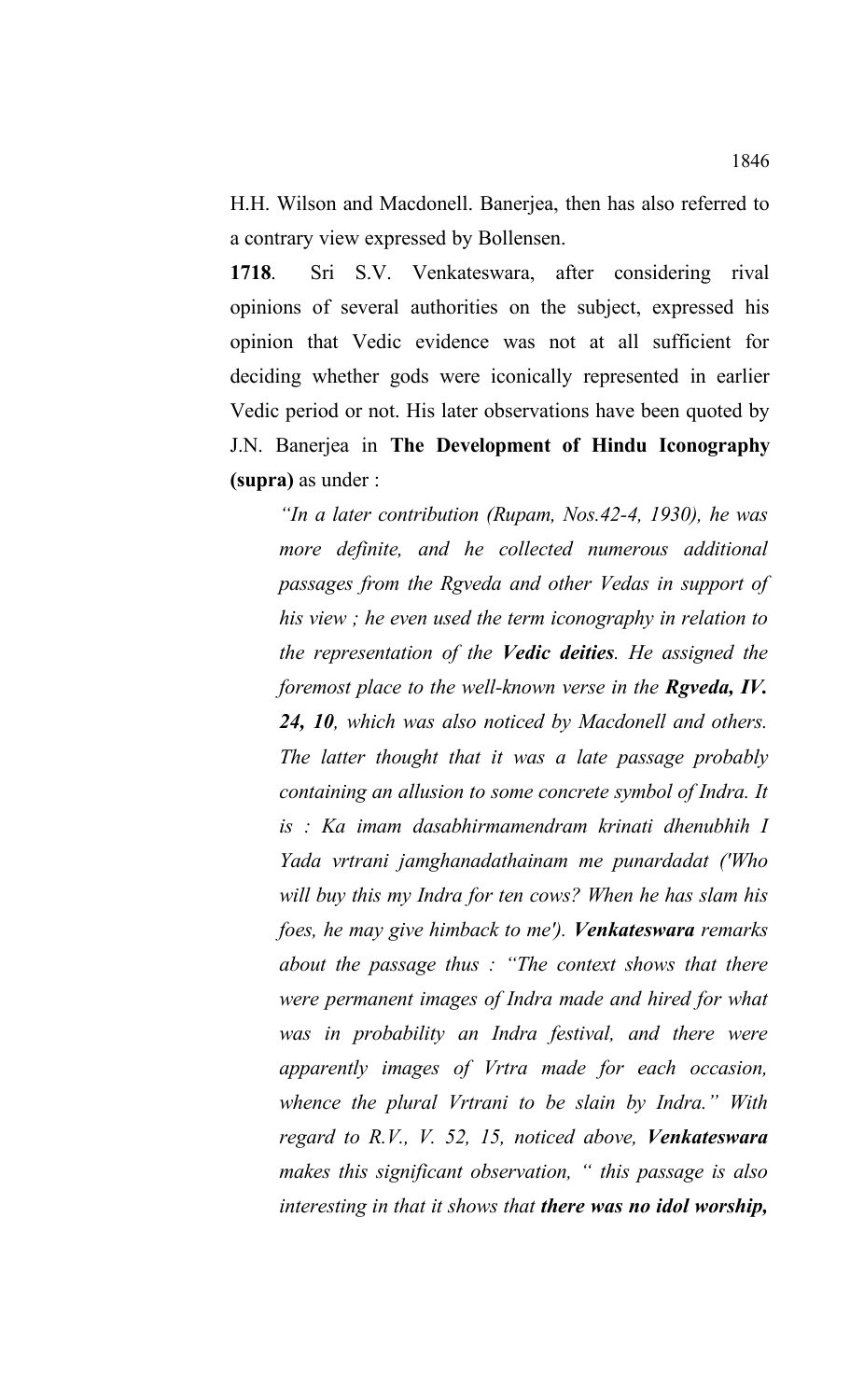*but that images were used as concrete representations of gods whose real form and existence were conceived as different." The existence of two forms of each god, one the concrete and finite and the other the abstract and infinite, is clear according to him in a Yajurveda passage (T.S., I. 7. 12; also A.V., VII. 31) which reads svaya tanva tanumairayata ('with your own, i.e., real, body enter this concrete body'). In his opinion, the image is regarded in the Rgveda merely as a physical tenement of the real form of the god, while in these texts we have two forms of the god mentioned- that in the image being only an apparent and evanescent form, and that in the universe being the real and permanent form (sva tanuh). He finds reference to the relationship of these forms, finite and infinite, of the god even in the Rgveda (VII. 100, 6) which speaks of Visnu's assumption of another, the finite form in the battle with Vrtra, where he was a worthy companion of Indra (yadanyarupah samithe babhutha) ; Indra, who used Visnu as his vehicle (Visnvanusthitah), asked him to expand into the infinite space (sakhe Visno vitaram vikramasva) elbowing Vrtra out of existence till the latter begged to be received into the body of Indra himself. From this Venkateswara concluded that the belief was that the finite cabined in a particular form was not cribbed or confined by this fact but was capable of infinite expansion. He finds distinct references to the fashioning of images in such passages as R. V., VI. 28, 6 (asriram cit krnutha supratikam i.e., 'make that which was an ugly mass a beautiful image'); R.V., IV. 17, 4 (Indrasya karta svapastamo bhut, i.e., 'the maker of Indra was a most*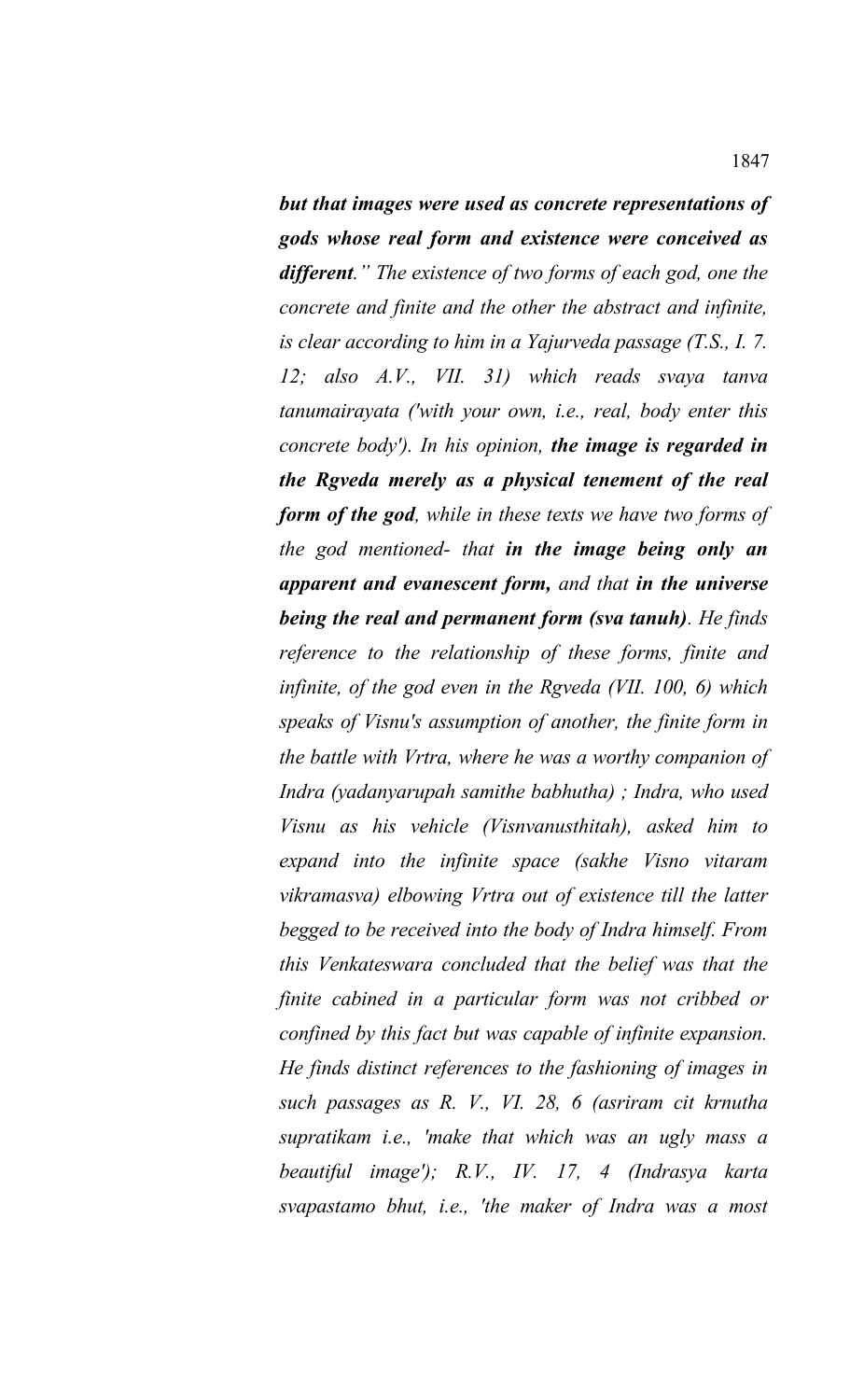*stalwart being, a most skilful workman'); casting of metal images is also referred to in the Rgveda and other Vedas in such passages as R.V., VIII. 69, 12 (surmyam susiramiva, i.e., 'like a hollow tube'), R.V., X. 184, 1 (Visnuryonim kalpayatu tvasta rupani pimsatu 1 A sincatu prajapatirdhata garbham dadhatu te, i.e., 'May Visnu make the female organ fit ; may Tvasta fix the limbs ; may Prajapati sprinkle ; may Dhata hold your embryo'), R.V., I. 32, 2 (Tvastasmai vajram svaryam tataksa, i.e., 'Tvasta made the thunderbolt for Indra, which could be far flung'), etc. He further finds references to temples (devagrhas) in such passages as R.V., VII. 56, 14 (Sahasriyam damyam bhagametam grhamedhiyam maruto jusadhvam, i.e., 'Oh! Maruts accept this your portion offered at the <i>temple'*), *R.V., VII. 59, 10 (Grhamedhasa, i.e., the Maruts in the houses are munificent), etc. Venkateswara thinks that this inference from the passages is supported by the finds of images of the storm gods in Babylonia. He even finds allusion to processions of images in R.V., I. 10, 1 and III. 53, 5-6. "In the latest (Khila) Vedic texts, the goddess Sri is represented as a golden antelope adorned with garlands of silver and gold" (he obviously refers to the Sri Sukta in this statement)." (Pages 45 – 47) (emphasis added)*

**1719**. B.K. Mukherjea in **Hindu Law of Religious and Charitable Trusts (supra)** refers to "Gautama's Dharmasuttra" and says that there is some reference to idols but the age of the work is unknown, and it does not specify any particular idol or idols. It says that the gods that are popularly worshipped by the Hindus at the present day are, for the most part, Pouranic deities, descriptions of which occur in various Puranas. The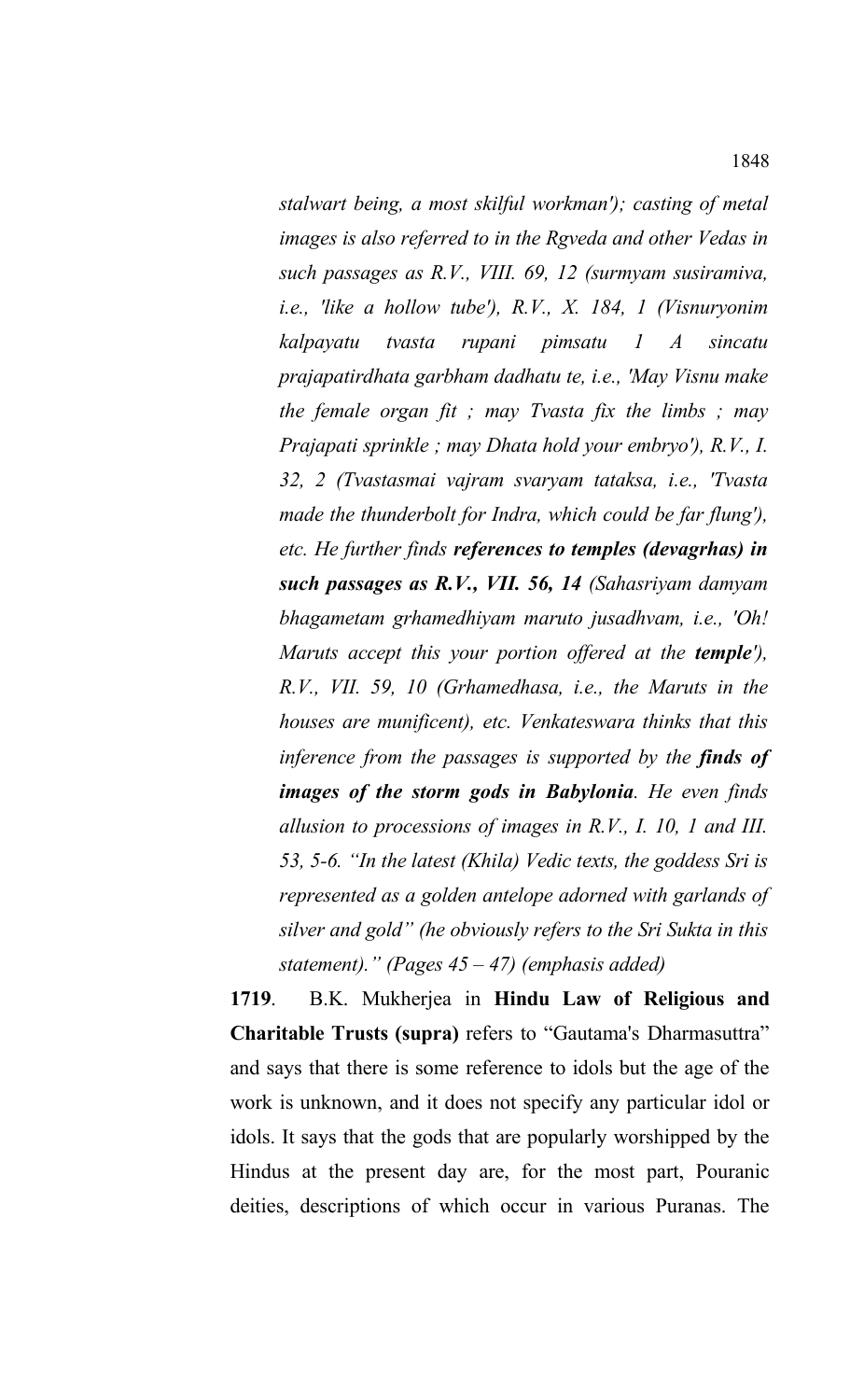"Puranas" literally mean ancient legends constitute a class of epic literature, didactic in character, which deal with various matters including cosmogony, the genealogies and exploits of gods, sages and kings, accounts of the different Avatars or incarnations of Vishnu, as well as the rites of worshipping gods by prayers, fasting, votive offerings, pilgrimages, etc. On page 25 B.K. Mukherjea further says :

*" The Purans are sectarian, in the sense that some of them extol the merits of worshiping Vishnu, while many prefer Siva worship. The Upanishads which embody the philosophical concept of the Vedas describe Brahman or the Supreme Being as "that from which all things are born, that by which when born they live and into which they enter at death." These creative, preservative and destructive functions or aspects of the divinity constitute the Trinity of the Puranas and are symbolised respectively by Brahma, Vishnu and Siva. The Puranas say expressly that Brahma, Vishnu and Siva though three in form really constitute one entity and there is no difference amongst them except that of attributes. The reason is that each of the functions of creation, preservation and destruction implies the others and contains the others in a latent form. The worship of Brahma is not very popular, and I am not aware of any temple being dedicated to this creative deity except one at Pushkar, seven miles to the north-west of Ajmer in Rajasthan. The images that are worshipped are generally those of Siva or vishnu in their various forms or manifestations. The worship of Sakti or the female principle which is described as the consort of Siva in the different forms of Durga, Kali etc. is also popular and is*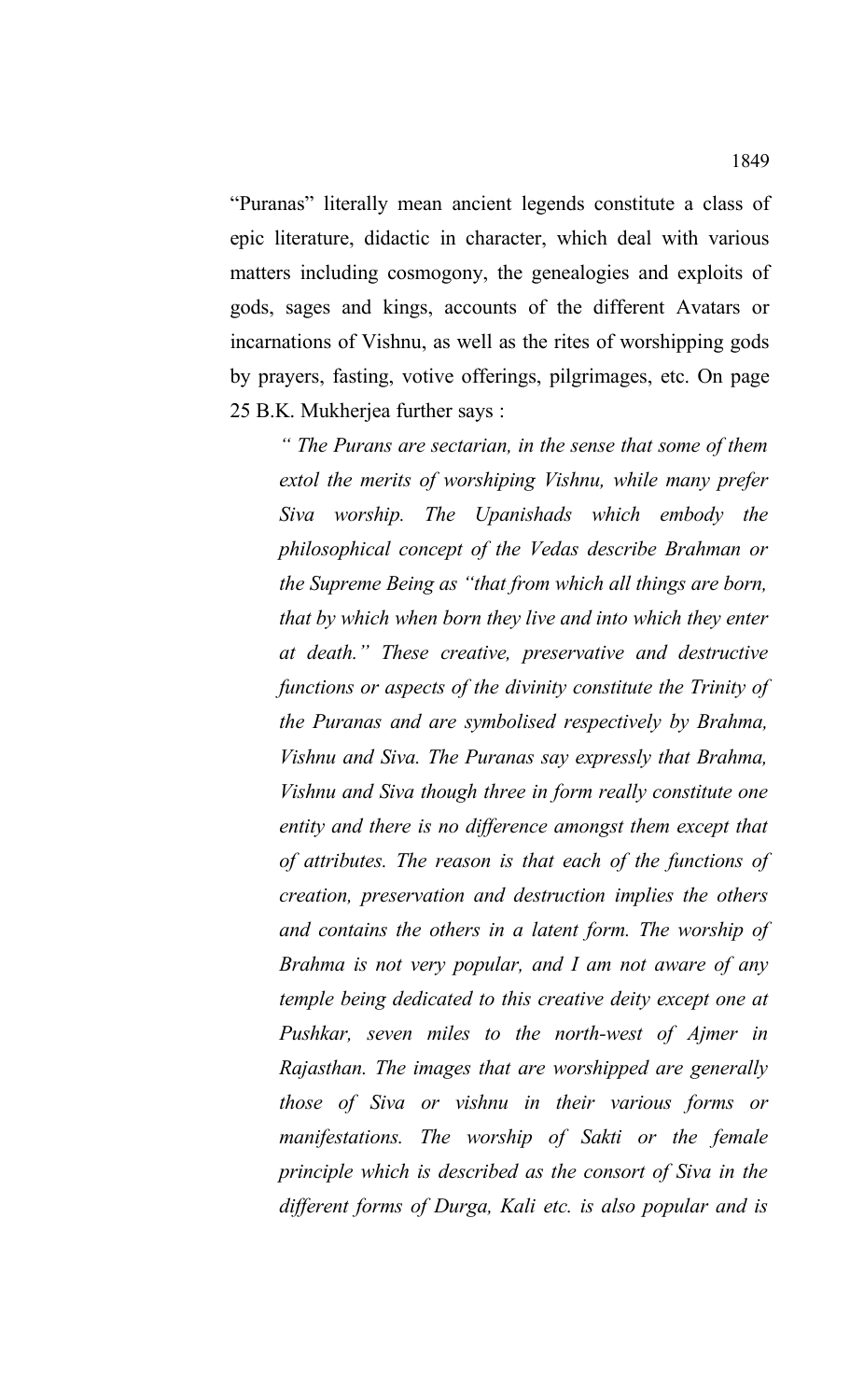*the special feature of the Tantric system. Besides Siva, Vishnu and Durga, the other deities, who are generally adored by the Hindus, are Ganesh and Surya (Sun), and the numerous temples that adorn the various sacred places of the Hindus are dedicated for the most part to one or other of these five gods or Pancha Devata as they are called."*

**1720**. It is said that the Vedic mythology was merely elaborated in Puranas. In this regard, **B.K. Mukherjea**, on **pages 152 and 153 Para 4.3B** has observed "

*"This is not wholly or even substantially true. The sources of some of the legendary stories occurring in the Puranas can, no doubt, be traced in the Vedas but it would not be correct to say that the Pouranic gods were mere reproductions of the Vedic gods. There is nothing in the Vedas corresponding to the Pouranic Trinity of Brahma, Vishnu and Siva. Brahma in the Vedic text signified the Sun, or was a synonym of prayer. Vishnu in the Rigveda occupied a rather subordinate position. He was also identified with the Sun, and his three strides encompassing the three spheres of existence, as suggestive of all pervasiveness constituted the foundation of the Pouranic legend of the three steps of Vishnu in his incarnation of the "Dwarf." Siva hardly appears as the name of any deity in Vedic time. The expression "Siva" means propitious or benignant. Rudra, one of the Vedic deities, was in all probability, another name of Agni or fire, and the Puranas identified Siva with Rudra. We hear very little of Ganapati or Kartikeya in the Vedas. Kali, who is described in the Puranas as a consort of Siva, was spoken of in*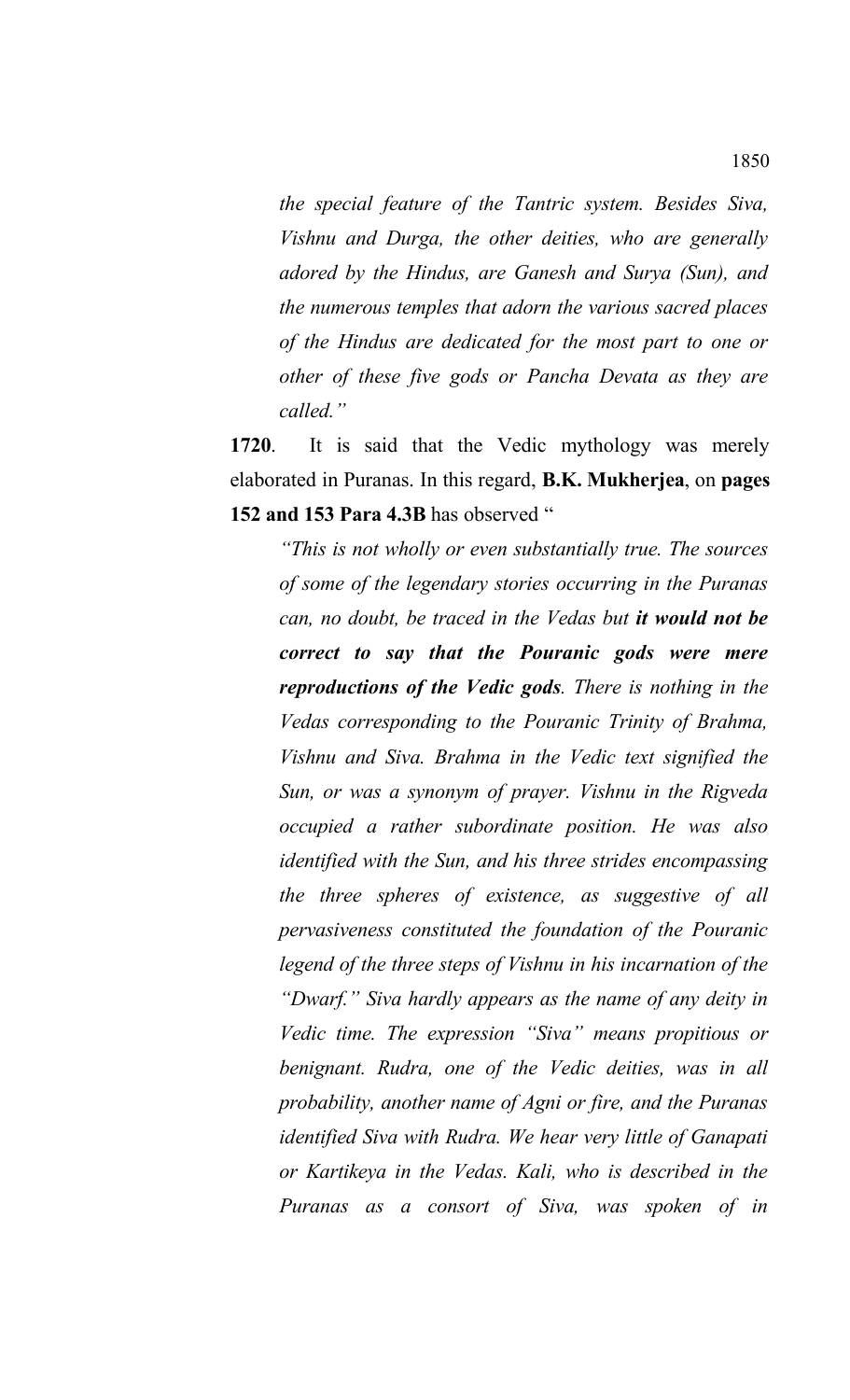*Mandukopanishad as one of the seven tongues of fire, while the name of "Uma" occurs in the Kenopanishad, where she is described as a resplendent lady who gave lessons in divine knowledge to the gods. Sri Krishna, who looms so large in the Pouranic literature, is mentioned only as a scholar and not as a deity in the Vedas, though many of the legendary stories attributed to him in the Purans are traceable to similar legends associated with Indra in the Vedic literature.* 

*It is not necessary for our present purpose to pursue these discussions any further. Though the Puranas are by no means uniform, the legends associated with the various gods are fairly well known and have been the basis of a considerable mass of poetic literature in later times. One cardinal principle underlying idol worship you would always bear in mind- and this has some bearing on the law relating to gift of property to idols- that whichever god the devotee might choose for purposes of worship and whatever image he might set up and consecrate with that object, the image represents the Supreme God and none else. There is no superiority or inferiority amongst the different gods. Siva, Vishnu, Ganapati or Surya is extolled, each in its turn as the creator, preserver and supreme lord of the universe. The image simply gives a name and form to the formless God and the orthodox Hindu idea is that conception of form is only for the benefit of the worshipper and nothing else." (emphasis added)*

**1721**. Para 1.33 (page 26) of **B.K. Mukherjea's Hindu Law of Religious and Charitable Trusts (supra)** says that different images do not represent separate divinities; they are really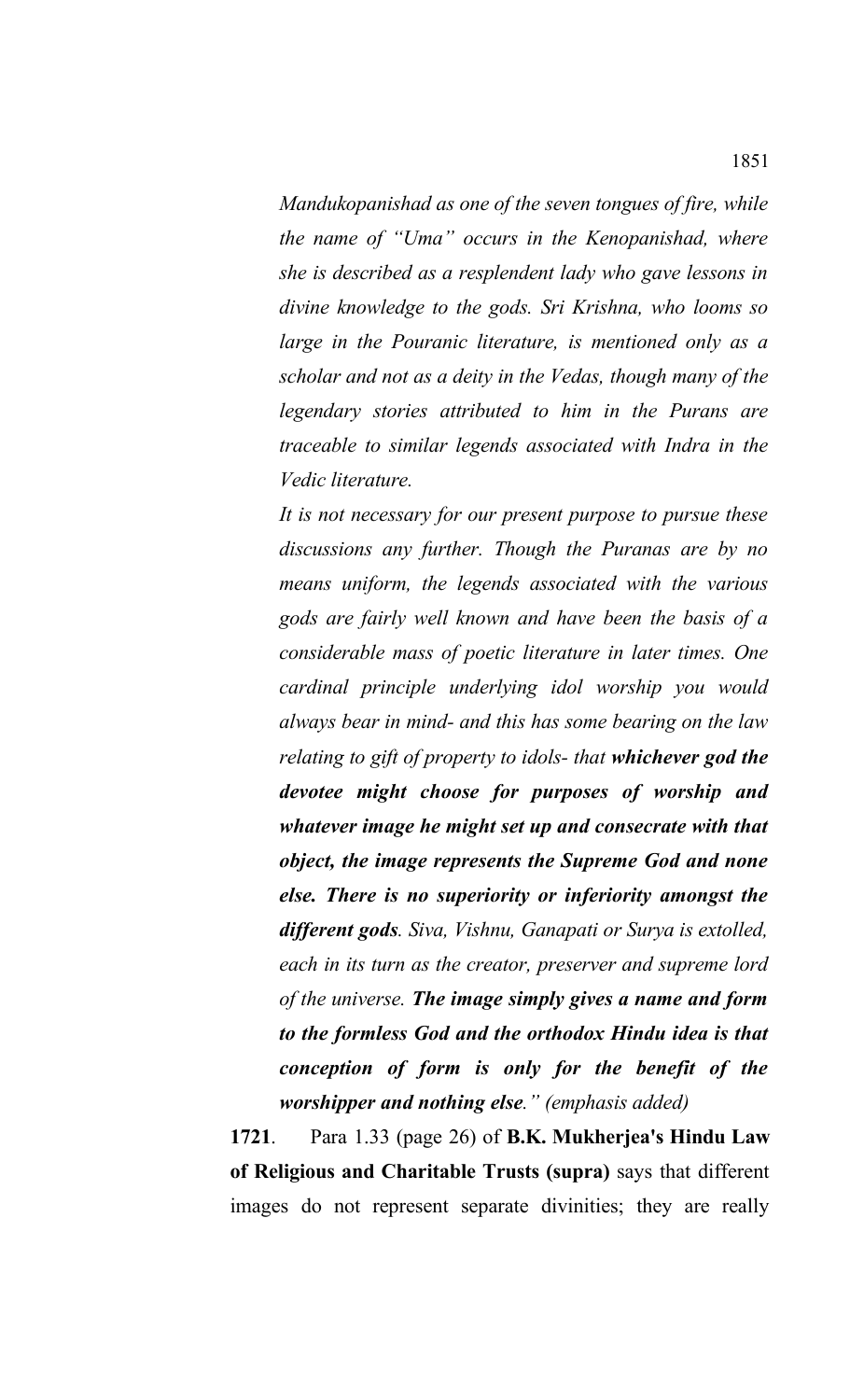symbols of the one Supreme Being, and in whichever name and form the deity might be invoked, he is to the devotee the Supreme god to whom all the functions of creation, preservation and destruction are attributed. In worshipping the image the Hindu purports to worship the Supreme Deity and none else. The rationale of image worship is thus given in a verse which is quoted by "Raghunandan":

"चिन्मयस्याद्वितीयस्य निस्कलस्याशरीरिण

साधकानां हिनाथयि ब्रहम्णी रुपकल्पना ।''

*"It is for the benefit of the worshippers that there is conception of images of Supreme Being which is bodiless, has no attribute, which consists of pure spirit and has got no second."*

**1722.** Some of the aspects of image worship have been referred to by Sri P.N. Mishra, Advocate which we have already quoted in extentio in para 1695 (A-J) which are also based on the Hindu scriptures against which nothing has been placed by the learned counsels appearing for pro-mosque parties and, therefore, we have no reason to doubt correctness thereof.

**1723**. The next step is the building and consecration of temples along with the establishment of idols worshipped in Hindu religion, elaborate rites and ceremonies. It appears to have been introduced by Brahminical writers. They have elaborated the procedure, steps regarding building of temples, consecration and purification of idols etc.

**1724**. A temple is the house of the deity and many of the rules of construction of a temple are practically the same as are prescribed for construction of a dwelling house, the additional rules being laid down to ensure greater sanctity of the structure that is meant for the abode of a deity. One who wants to built a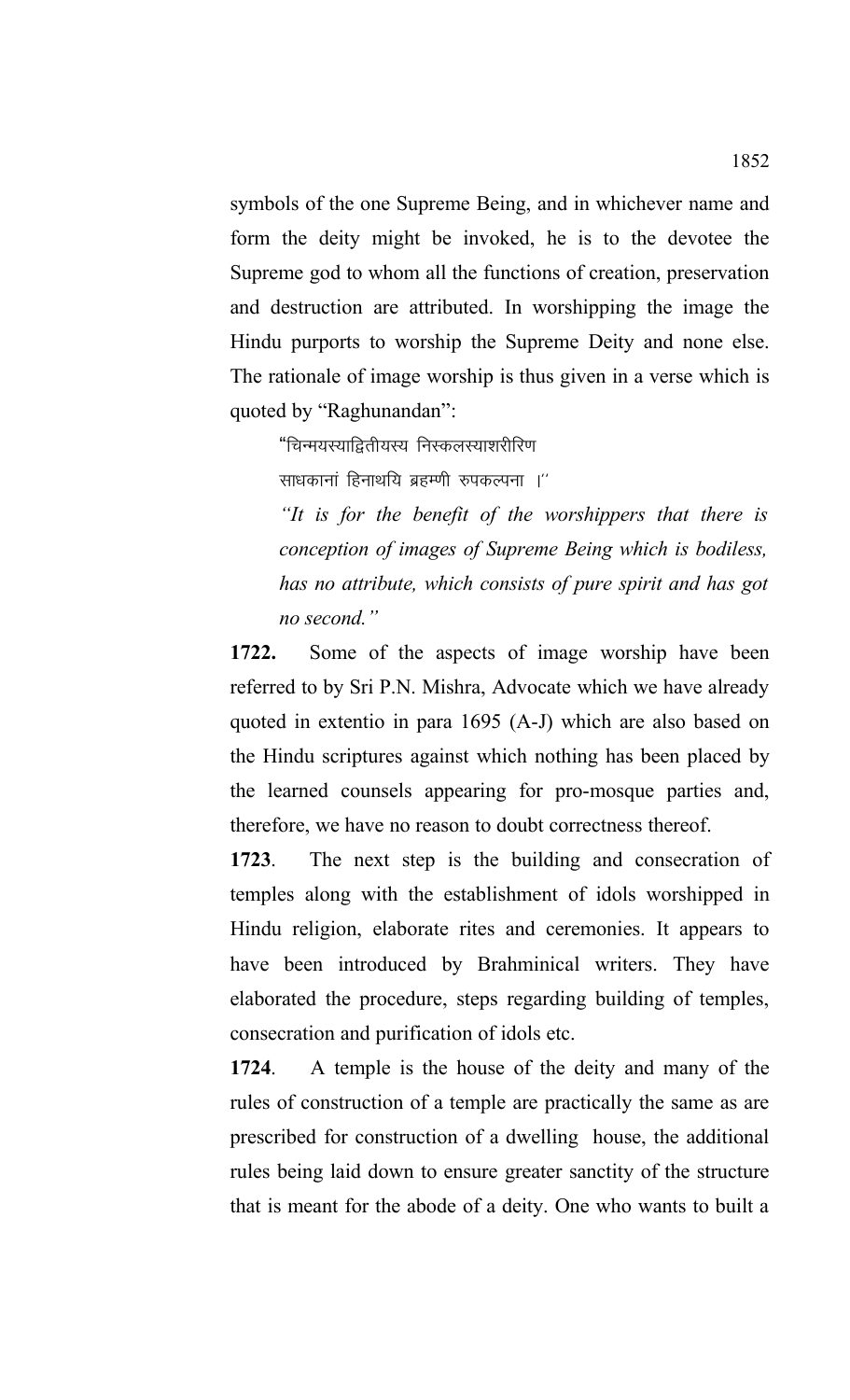temple has got to select proper time for building with reference to astrological calculations. There are detailed rules relating to selection of the site which include examination of the nature and colour of the soil, its odour, taste, solidity, etc. After the site is selected, it is ploughed up and seeds are sown in it. As soon as the seeds germinate, the crop is allowed to be grazed over by cows. The cardinal points are then to be ascertained for giving this structure an auspicious aspect and there are rules to be observed regarding the materials to be used and the location of doors, windows, etc. The important religious ceremony is the "Vastu Jaga" in honour of "Vastu Purusha" or "Vastu Debata" who presides over dwelling house, with oblation of milk, rice and sugar.

**1725**. A temple, in the original sense of the Latin word 'templum', meant a rectangular place marked out by the augur for the purpose of his observations which were taken within a rectangular tent and gave it meaning of a consecrated place or building of rectangular shape 'inaugurated' by an augur. It may be applied in this sense to the house of a God. In its primitive sense 'templum' means a place marked of as a road to God. In ancient Hindu Religious Texts, the word 'प्रासाद' has been taken to mean and denote 'temple'. In **Matsya Purana**, it is written:

 $^{\prime\prime}$ एवमेव पुराणेषु तडागविधिरूच्यते, कूपवापीस् सर्वास् तथा पुष्परिणीषु च। एषएव विधिदृष्टः प्रतिष्ठास् तथैव च,

मन्त्रतस्तु विशेषः स्यात प्रसादोद्यानभूमिषु ।।

*(The rules which are recognised for pratishtha and utsarga of tanks, water reservoirs, etc., should be observed in the case of garden and temples but with necessary variation in mantras.)*

**1726**. The foundation of temples and consecration of an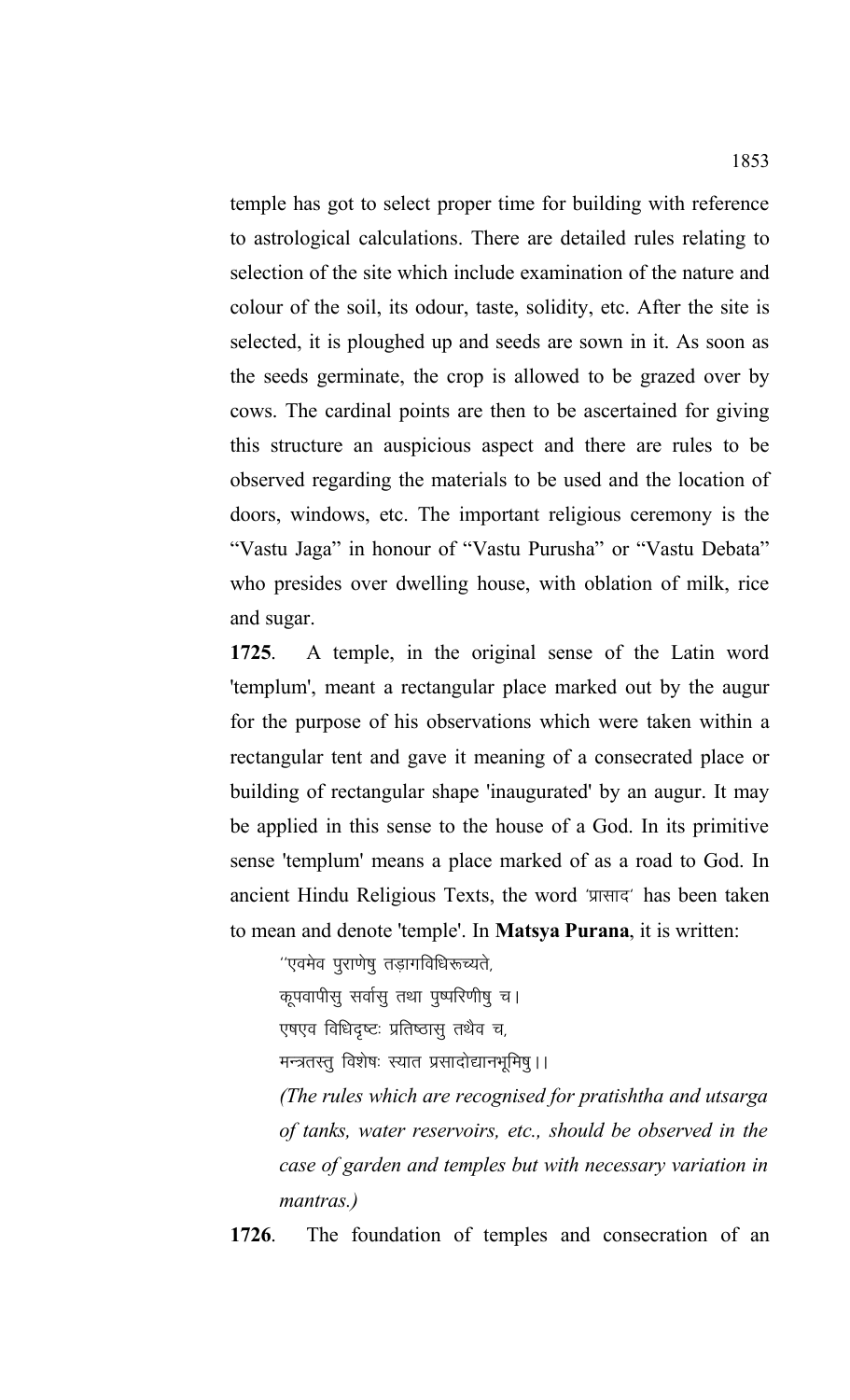image in the temple are two different subjects. In Hindu system of worship, temple is not merely a place of idol, but is also a place of worship. In **'Hindu temple'** by Cramerish, it is said :

*"The surface of the Earth, in traditional Indian Cosmology, is regarded as demarcated by sunrise and sunset, by the points where the sun apparently emerges above and sinks below the horizon; by the East and West and also by the North and South points. It is therefore, represented by the ideogram or mandala of a square (F.N. 44- The square does not refer to the outline of the Earth). It connects the four points established by the primary pairs of opposites, the apparent sunrise and sunset points East and West; South and North. The Earth is therefore called 'Caturbhrsti' four cornered (Rv. X. 58. 3) and is symbolically shown as Prithvi-Mandala, whereas considered in itself, the shape of the Earth is circular. (Rv. X. 89. 4; S.B. VII. I. I. 37). The identification of the square with the vedi is in shape only and not in size and belongs to the symbolism of the Hindu temple. The vedi represents and is levelled Earth, a place of sacrifice or worship: 'No part of the ground should rise above it: for it was from there that the God ascended to heaven' (S.B. III. I.I.I-2). The site, the Earth should be even and firm for it is the starting place of the ascent (S.B. VIII 5.2.16). The link between the Earth and the end of the ascent stretches upwards into space. The intermediate region (antriksa) from it also leads downward and rests on Earth. In it the temple has its elevation. The Vastupurusamandala, the temple diagram and metaphysical plan is laid out on the firm and level ground; it is the intellectual foundation of the building, a*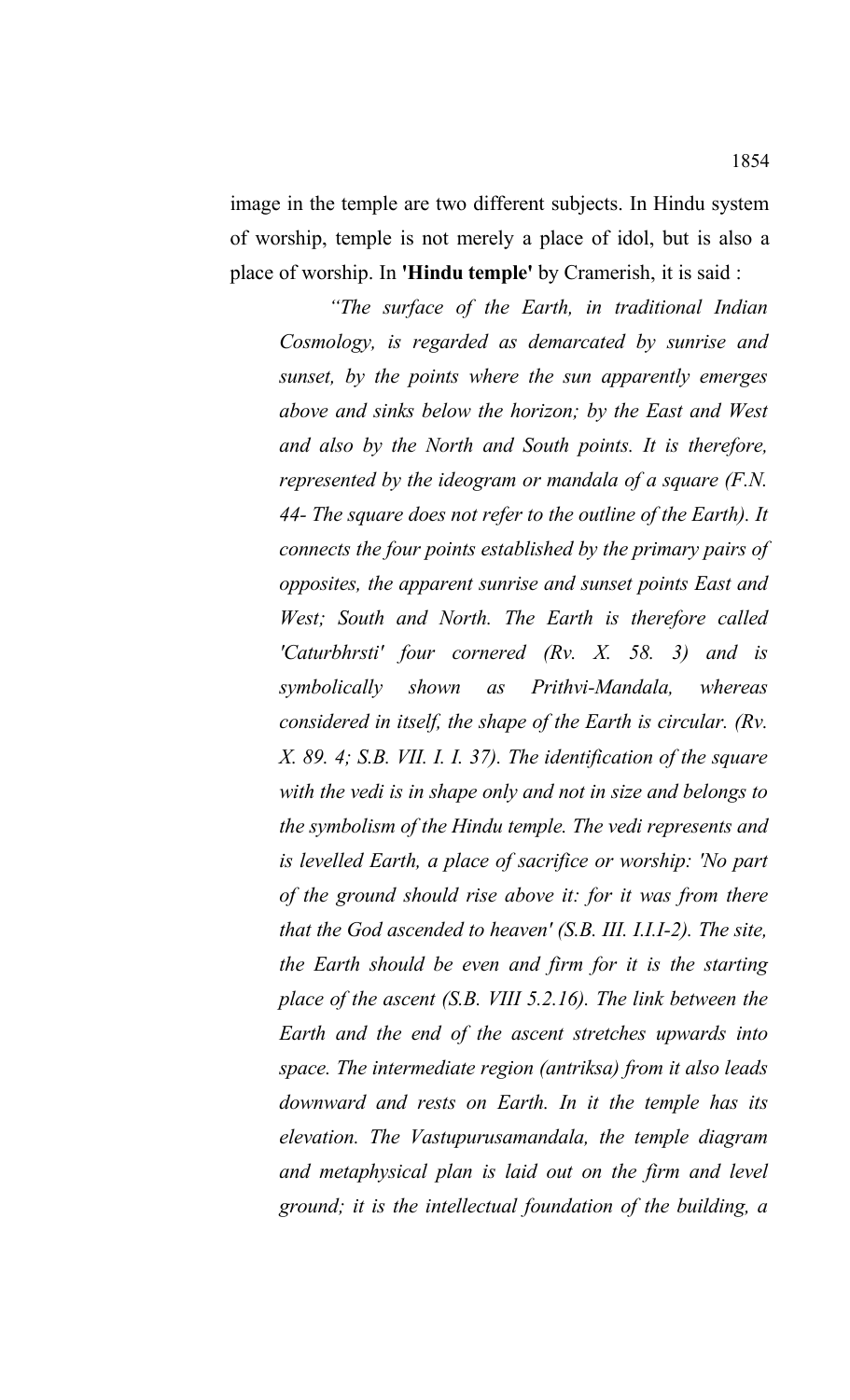*forecast of its ascent and its projection on Earth."*

- **1727**. About the construction of the temple, it has been said:  $^{\prime\prime}$ कृत्वा प्रभूवं सीललभराभन्विनिवेश्य च। देवातयतनं कुर्याद्यशेधर्माभिवृद्धये ।। इष्टापूर्तेन लभ्यन्तेये लोकास्तान् बुभूषता। देवानामालय कार्यो द्वयमप्यत्र दृश्यते ।। *(On the land where, sufficient source of water is available, beautiful gardens of flowers and fruits are also available only there a founder should build a temple for the sake of religion and fame. From building a temple one gets benefit of both ishta and purta.)*
- 1728. The Sanskrit word 'प्रासाद' 'Prasad's origin is said as: प्रकप्रेण सदनं सादनं वायस्मिन् सः प्रसादः

*(A building made of stones with mantras and other.)*

**1729**. It was the ancient Indian tradition that ordinary people's houses had no walls or pillars made of stones, or puckka bricks. It was said:

शिलाकुड् य शिला स्तम्भं नरावासेनयोजयेत नयोजयेत – (कामिकागम)

**1730**. Stone-made structures were reserved for worship and were known as mandir. With the lapse of time this restriction was given up. There is a separate branch of Temple Architecture for building temples. The shape of a temple must be like a man. It is said:

प्रसादं पुरुषं मत्वा पूजयेत मंत्रवित्तम।

**1731**. A Book said to have been written by Maharajadhiraj Bhoj Deo, i.e., **"Samrangan Sutradhar"** is considered to be classic book of architecture on temples. The **Mareechi Samhita** provides the Code for the construction of a temple:

*"The Garbagruha (Sanctum) is so constructed as to resemble a human body in its vertical form. The entire structure from the base to the top (called Vasstu Purusha)*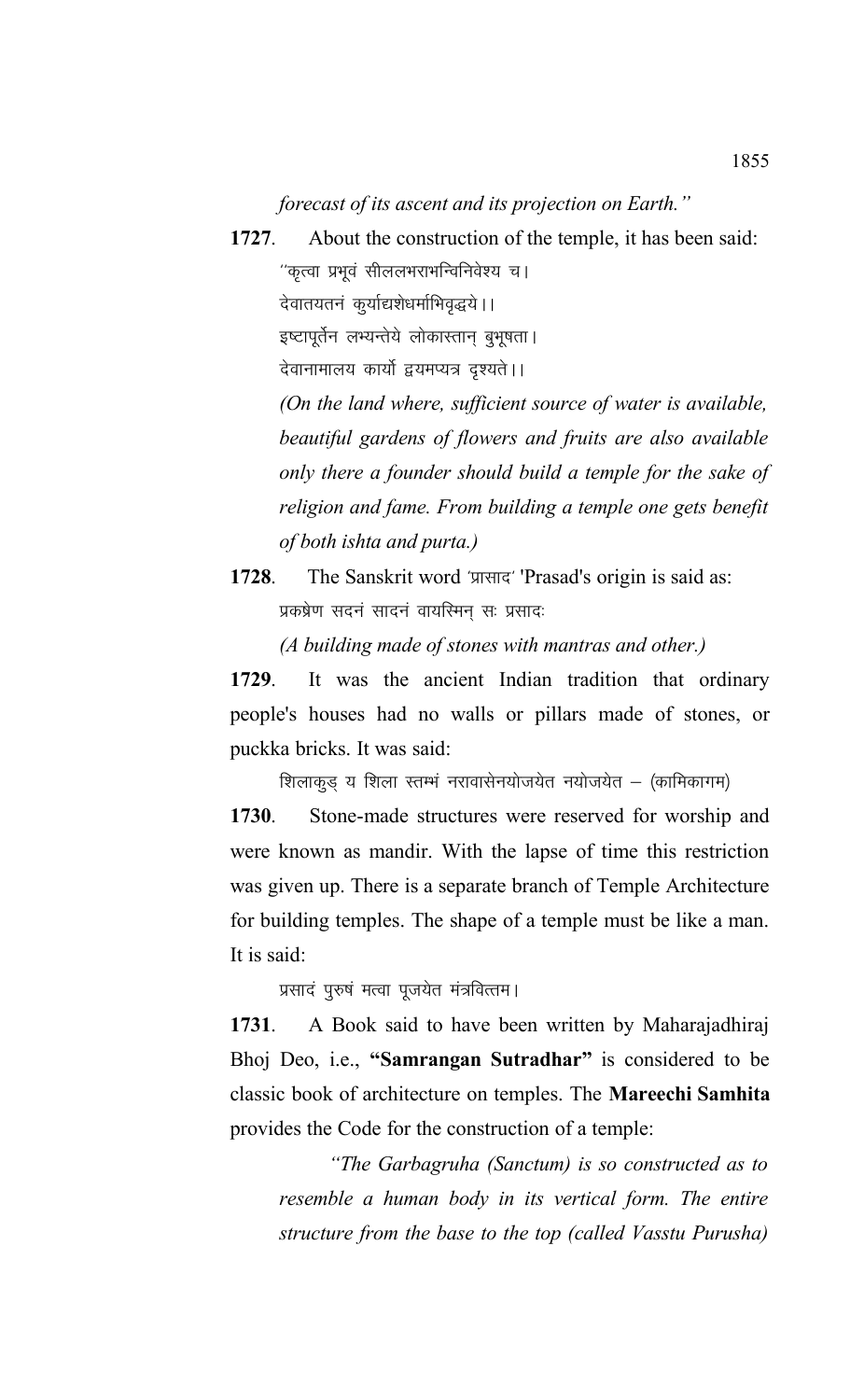*is divided into six units, corresponding to six parts to the human body. Mareechi Samhita classifies the types of vimanas according to rituals, forms and materials used. Interestingly, the ritual-classification is based on the builder's mental attitude, health, success (pushti, shanthi, jayadam, adbhutam).*

*There are four types of temple architecture, the Nagara (North Indian), the Dravida (South Indian), the Vesara (a combination of both) and Kadamba Nagara (Pattadakal temples . . . . . Chalukyan style). There is no difference between Saiva and Vaishnava temples either in style or plan or form. All temples consist of the following integral parts, arranged in various forms, depending upon the era to which they belong to.*

*The principal part, the actual temple, is called Vimana and it includes the shrine and the spire. The mantapas or porches precede the door leading to the inner shrine. Mahadwara or main gateway is the principal feature at he entrance to the quadrangular enclosures that surround the temples."*

**1732**. In **"Law of Hindu Religious Endowments"** by Ghosh, he stressed on the origin of temple:

*"He has stated that during the Vedic times, offering were made to various deities by placing them on the fire which was named Hutaraha or the conveyor of offerings. The Rig Veda speaks of the fire as carrying the Homa articles after making them fragrant to the Gods. He has also pointed out that this type of worship was common among Semitic races and also in Rome.*

*This was in the primitive stages of civilization. At*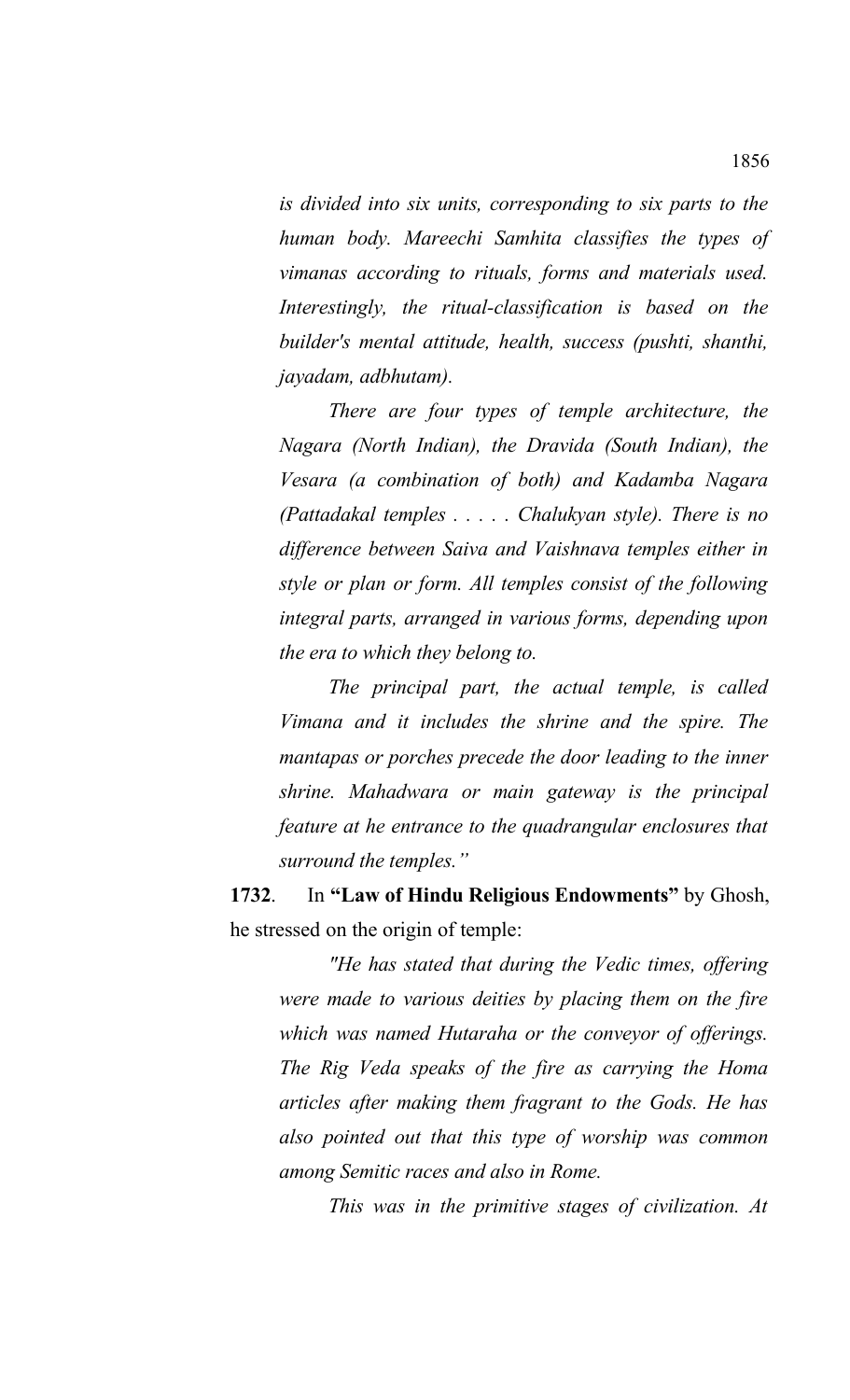*later stages elaborate and complicated divination, propitiation, sacrifice, prayer and other rites and ceremonies developed in Hinduism. This was not confined to Hinduism only. Parallel situations obtained in Shintoism, Confucianism, Roman, Greek slavic and German religions also. Different orders of priestly functionaries to perform different cultic acts came into existence. Words, formulae and rites had to be punctiliously pronounced and executed. Rituals in all their varieties and with all their paraphernalia had to be meticulously executed. The temple priests had to dedicate their lives to the service of God by solemn vows. This was the method of evolution of temple worship.*

*Out of the rituals for the establishment of endowments for Hindu temples, two stand out prominently. They are Pratishta and Sankalpa."*

**1733.** It has also been observed that the temples are also of two kinds. Ganapathi Iyer in his **"Law of Hindu Religious Endowments"** at page 214 said:

*"Temples being the chief examples of Hindu religious endowments, they are of two kinds. Svayambhua Sthalams are temples in which the idol or deity is said to have self-revealed, i.e. not established by man. The other is Pratishta Sthalams, namely, temples in which the deity is established newly by observing certain set of rules (page 206). The images are of kinds; Lekhya consisting of pictures, paintings on walls, canvas or vessels and (2) chiselled figures of wood or stone. Lepya may be of two kinds (1) moulded figures of clay, (2) metallic figures cast in moulds (page 210). The place in which temples have to*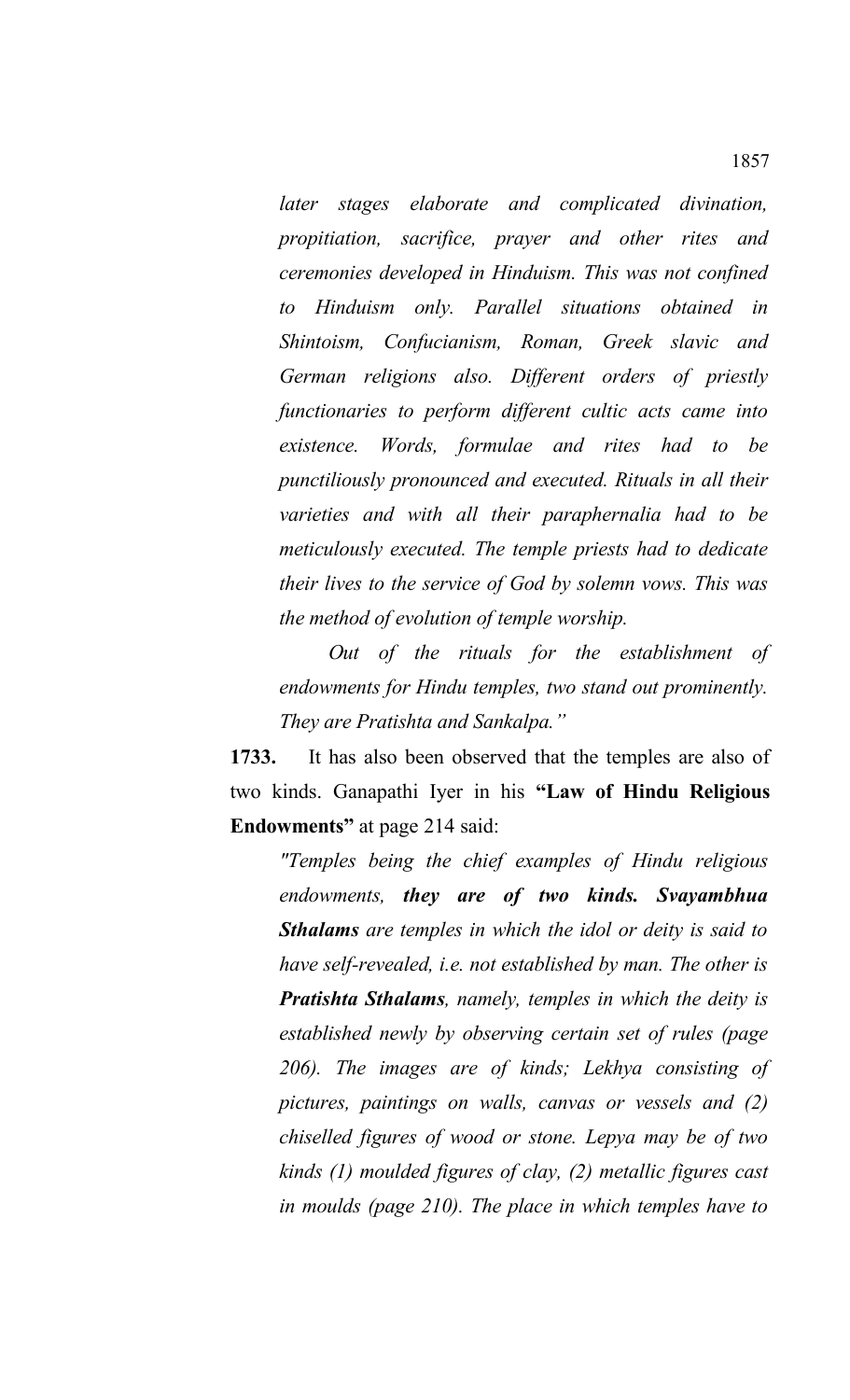*be built and the directions in which the images are to be placed are also mentioned in the book."* 

**1734**. About the description and kinds of images, **B.K. Mukherjea's Hindu Law of Religious and Charitable Trusts (supra), page 154 para 4.5** says:

*"4.5. Images-their descriptions.- Image, according to Hindu autho-rities, are of two kinds: the first is known as Sayambhu or self-existent or self-revealed, while the other is Pratisthita or established. The Padma Puran says :"The image of Hari (God) prepared of stone, earth, wood, metal or the like and established according to the rites laid down in the Vedas, Smritis and Tantras is called the established; ….......where the self possessed Vishnu has placed himself on earth in stone or wood for the benefit of mankind, that is styled the self-revealed." A Sayambhu or self-revealed image is a product of nature, it is Anadi or without any beginning and the worshippers simply discover its existence. Such image does not require consecration of Pratistha. All artificial or man-made images require consecration. An image according to matsya Purana may properly be made of gold, silver, copper, iron, brass or bell metal or any kind of gem, stone or wood, conch shell, crystal or even earth.*

*Some persons worship images painted on wall or canvas, says the Brihata Purana and some worship the spheroidical stones known as Salgram. Generally speaking, the Pouranic writers classify artificial images under two heads; viz. (1) Lepya and (2) Lekhya. Lepya images are moulded figures of metal or clay, while Lekhyas denote all kinds of pictorial images including chiselled figures of*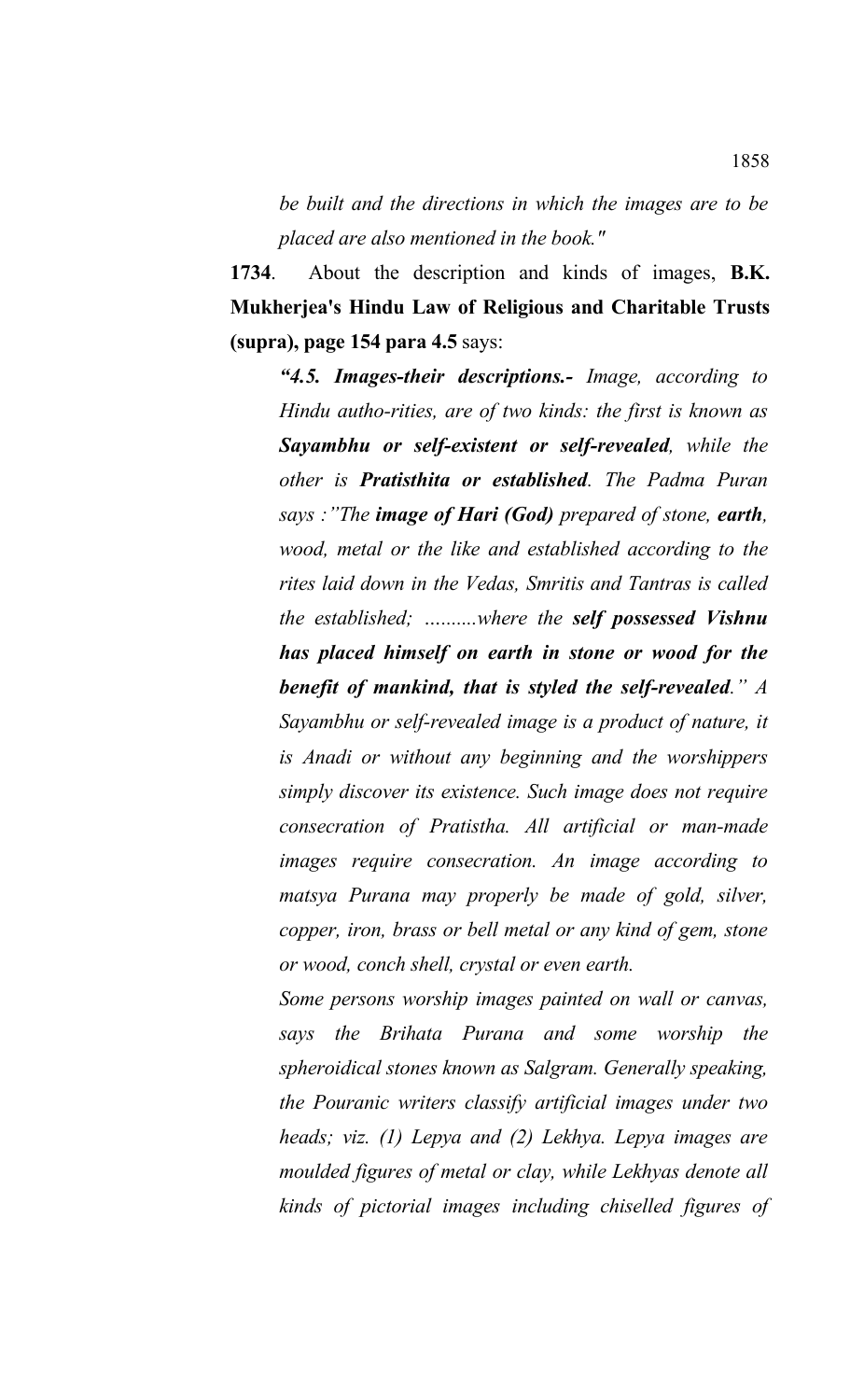*wood or stone not made by moulds. In the case of Goswami Geeridhariji v Ramanlalji which went up to the Privy Council, the subject matter of dispute was the pictorial image of the head of the Ballavacharya Sect and not of any deity. Images again may be permanent or temporary. Temporary images which are set up for periodical Pujas like Durga, Saraswati, etc. are generally made of clay and are immersed in a river or tank after the Puja is over."*

**1735**. Worship of idol i.e., the procedure aspect, has been discussed in para 4.7 (page 156) of B.K. Mukherjea's **Hindu Law of Religious and Charitable Trusts (supra)** as under :

*"4.7. Worship of the idol.- After a deity is installed, it should be worshipped daily according to Hindu Sastra. The person founding a deity becomes morally responsible for the worship of the deity even if no property is dedicated to it. This responsibility is always carried out by a pious Hindu ......... The daily worship of a consecrated image includes the sweeping of the temple, the process of smearing, the removal of the previous day's offerings of flowers, the presentation of fresh flowers, the respectful oblation of rice with sweets and water and other practices. "The deity in short is conceived of as a living being and is treated in the same way as the master of the house would be treated by his humble servant. The daily routine of life is gone through, with minute accuracy, the vivified image is regaled with necessaries and luxuries of life in due succession even to the changing of clothes, the offering of cooked and uncooked food and the retirement to rest."*

*(emphasis added)*

**1736**. Existence of idol is not a necessary condition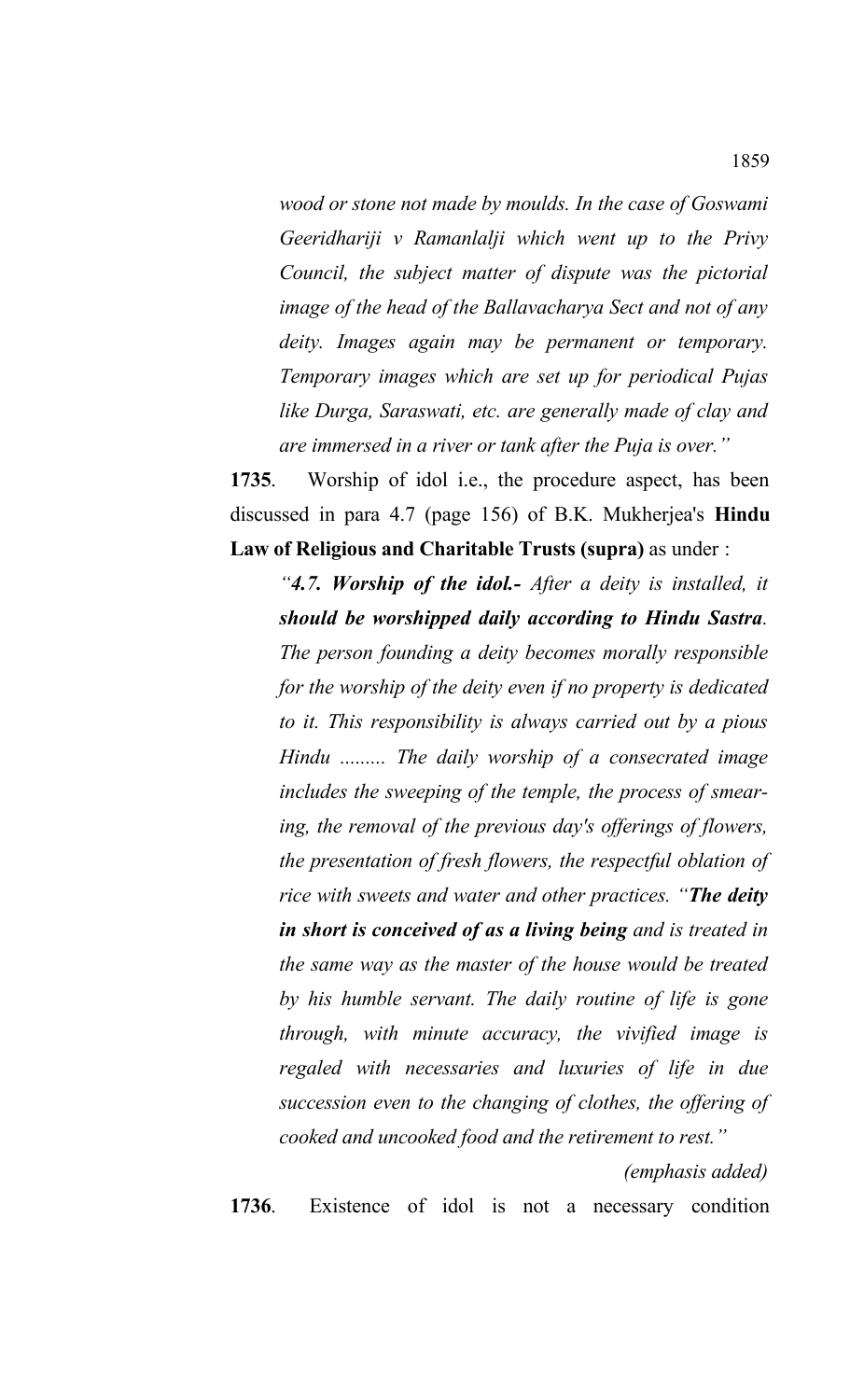precedent for a temple. Para 4.10A [page 158] of B.K. Mukherjea's **Hindu Law of Religious and Charitable Trusts (supra)** says:

*"While usually an idol is instituted in a temple, it does not appear to be an essential condition of a temple as such. In an Andhra case, it was held that to constitute a temple, it is enough if it is a place of public religious worship and if the people believe in its religious efficacy, irrespective of the fact whether there is an idol or a structure or other paraphernalia. It is enough if the devotees or the pilgrims feel that there is one superhuman power which they should worship and invoke its blessings. However, in almost all cases the temple does possess an idol."(emphasis added)* 

**1737**. We may notice at this stage that in **Mulla's Hindu** Law, 15<sup>th</sup> Edn., page 527, it is said that a temple is not a juridical person, so no suit relating to the temple property can be instituted in the name of the temple. It refers to a decision of Lahore High Court in **Thakardwara Sheru Mal Vs. Ishar Das AIR 1928 Lah. 375** questioning if the temple has no idol in whom the property shall vest.

**1738.** We, however, do not find that the above wide proposition can be said to be a correct law in presenti. A temple answering the requisites of Hindu religious endowment may be a juridical person and if that being so not only it can sue or being sued but is also entitled to hold property. It would be suffice to mention at this stage that a detailed discussion in the light of judicial precedents would follow hereafter and, therefore, we are not straightway giving any authority on this aspect just now as the matter would be clear from our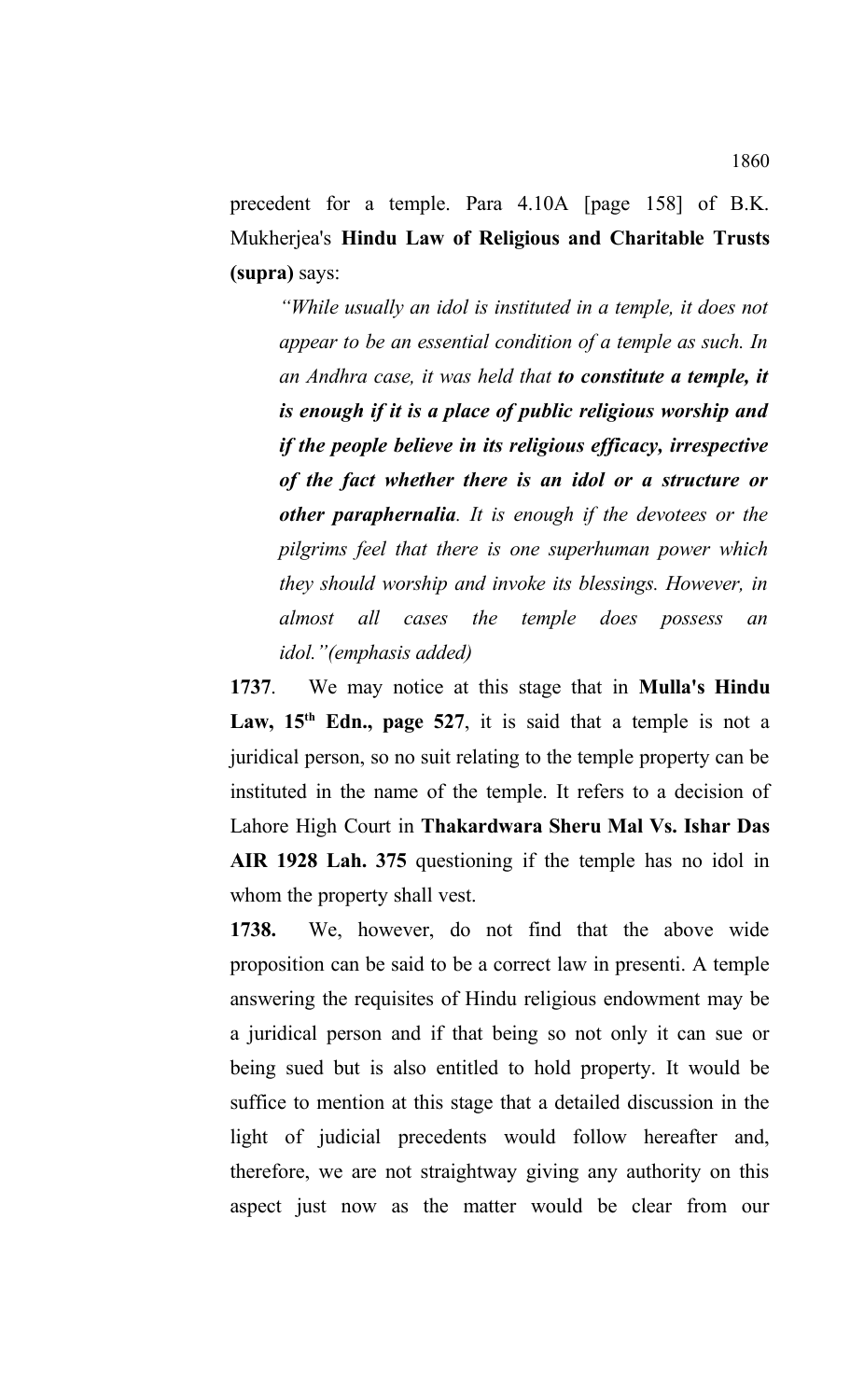subsequent discussion.

**1739.** The Apex Court in **Guruvayur Devasom Managing Committee Vs. C.K. Rajan (Supra)** in para 40 said, *"As a Hindu temple is a juristic person ....".* It also refers to Section 92 C.P.C. observing that it seeks to protect such juristic person and therefore power under Article 226 or 32 could also be taken recourse to.

**1740**. In **T.R.K. Ramaswami Servai Vs. H.R.E. Madras (supra)**, it was observed:

*"The presence of an idol though an invariable feature of Hindu temples is not a legal requisite. If the public or a section of the public consider that there is Divine presence in a particular place, they are likely to be recipients of the bounty or blessings of God, then they are essential features of a temple."*

**1741**. In **Venkataramana Moorthy Vs. Sri Rama Mandhiram (1964) 2 An.WR 457**, it was held that to constitute a temple, it is enough if it is a place of public religious worship and the people believe in its religious efficacy, irrespective of the fact there is no idol or structure or other paraphernalia. The Madras High Court reiterated the above view in **T.V. Durairajulu Naidu Vs. Commissioner (supra)** observing that for an institution to be a temple, it is not necessary that there should be *Dhwajasthambam, prakaram, hundi* or collection of *Kanikkai, utsava idols* and *utsavams*. A place which creates a sense of reverence in the belief that God resides there or an edifice devoted to divine worship is a temple. It was also held that the presence of idol is not a necessary ingredient to make an institution a temple.

**1742**. Relying upon several precedents, including a Supreme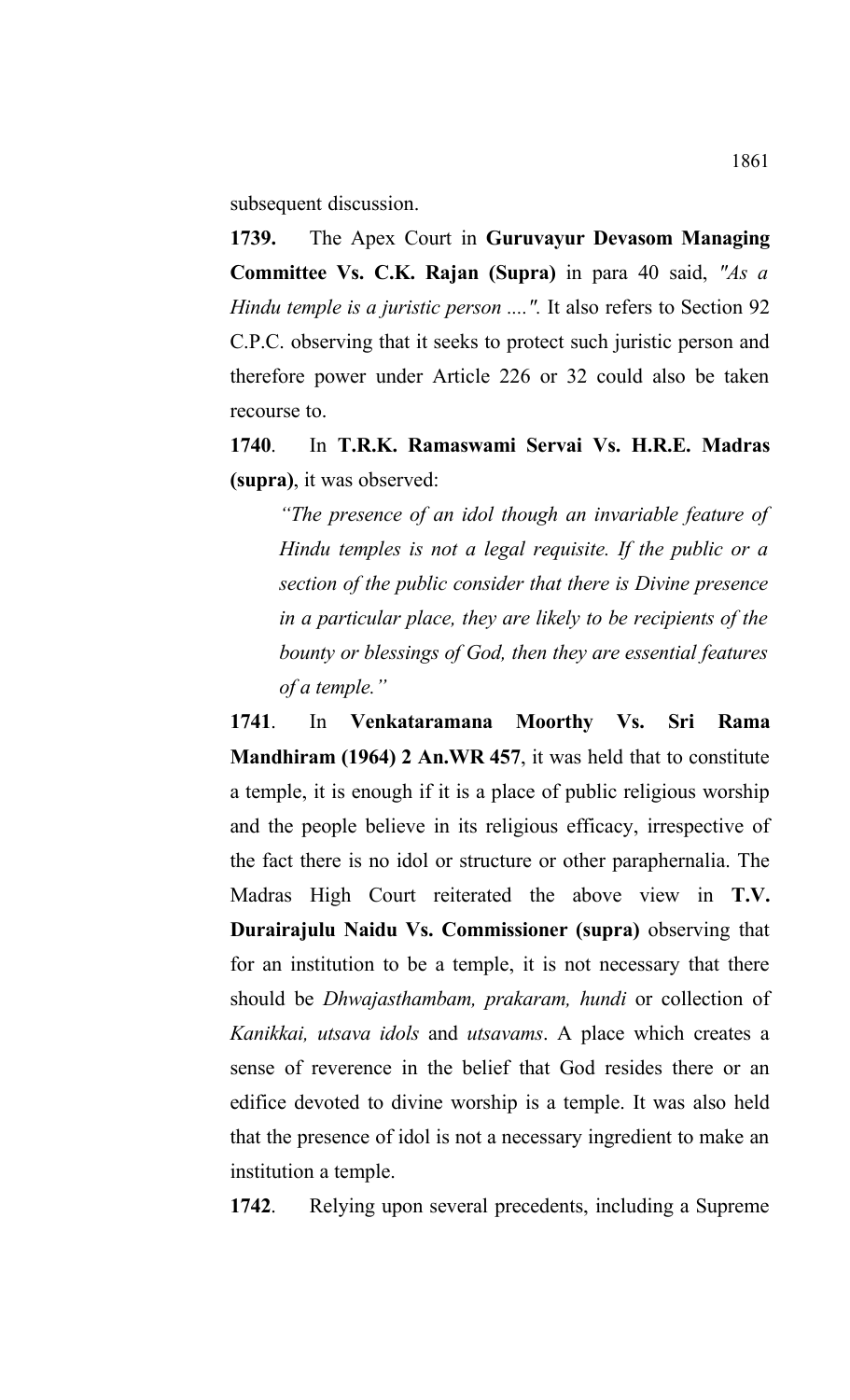Court decision, it has however been held in **Adangi Nageswara Rao Vs. Sri Ankamma Devatha Temple (supra)** in para 6: "To constitute a temple, it is enough if it is a place of public religious worship and if the people believe in its religious efficacy irrespective of the fact whether there is an Idol or a structure or other paraphernalia"; it was further observed in para 8 (last passage) that the fact that the temple has ceased to exist or ceased to be used as a place of religious worship either before or after the commencement of the Act under consideration, is absolutely of no consequence.

**1743**. Even when an image is broken or lost and is substituted by another, it is not a new personality but the same 'Deity' and in this regard reference may be had to page 162 which says :

*"the Smriti writers have laid down that if an image is broken or lost another may be substituted in its place; when so substituted it is not a new personality but the same deity, and properties vested in the lost or mutilated thakur become vested in the substituted thakur. Thus, a dedication to an idol is really a dedication to the deity who is everpresent and ever-existent, the idol being no more than the visible image through which the deity is supposed specially to manifest itself by reason of the ceremony of consecration."* 

**1744**. Then there are temporary images, i.e., the images and deities prepared and destroyed periodically after worship, for example, Ganesha's image is prepared during Ganesh Chaturthi and after the festivities are over, the image is drowned in a holy river or in places like Maharashtra (Bombay) in the sea. Similarly, the images of *Durga, Kali* and other *Devatas* are also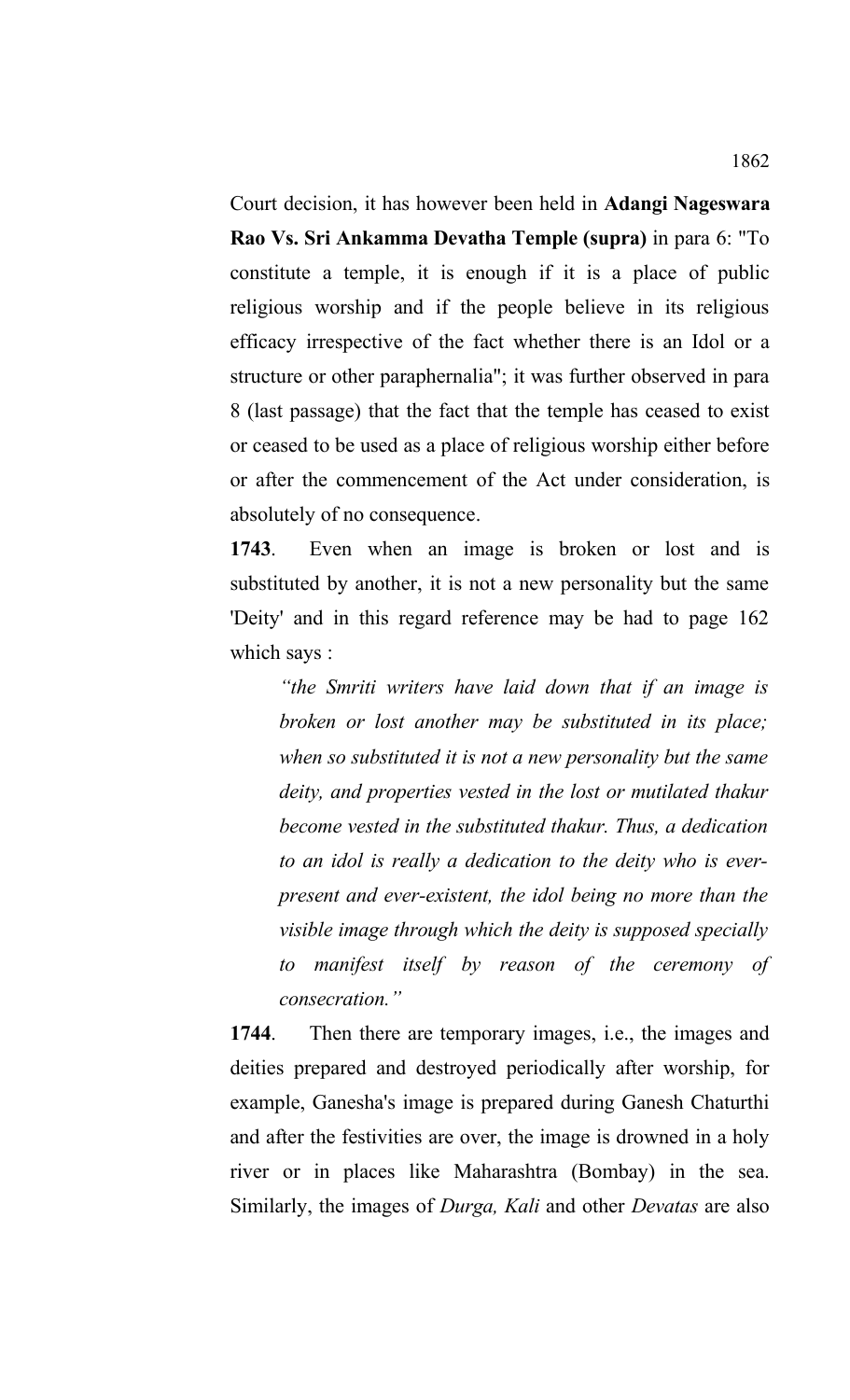worshipped as temporary images during certain periods.

**1745**. A question arose as to whether there can be dedication of property to such deity, an image whereof has been created temporarily. The Calcutta High Court in **Purnachandra Chakrabarty Vs. Kaliopada Roy AIR 1942 Cal. 386** and **Asita Mohan Vs. Nivode Mohan AIR 1917 Cal 292** held that bequest made for worship of a deity by the name of *Sarat Kali*, which is the name of Goddess *Durga* and worshipped only once in a year and for whom there is no permanent image was valid. In fact a Full Bench of Calcutta High Court earlier took the view in **Bhupati Nath Vs. Ram Lal (supra)** that if a gift in favour of the deity whose image has to be prepared and destroyed periodically is valid, there is no reason why a gift in favour of a deity whose image is to be prepared once for all, except for any reason for reconstruction coming to pass, should be invalid. According to Hindu scriptures, the God, by whatever name adored, is ever existent and whether a particular image did or not did not exist at a particular time was not material. Temporary images are normally not consecrated images though Ganapathi Iyer in his **"Hindu Law of Endowment"** has said that even in the case of temporary images, consecration is observed but normally consecration or *Pratishta* is done according to the texts only for images in temples. But that does not make the unconsecrated temporary images less sacred.

**1746**. There is another aspect. When there is a defilement, *Punah-pratishthan* (re-consecration of images in temples) has to be observed. The Brahmapurana says that "when a image is broken into two or is reduced to particles, is burnt, is removed from its pedestal, is insulted, had ceased to be worshipped, is touched by beasts like donkeys or falls on impure ground or is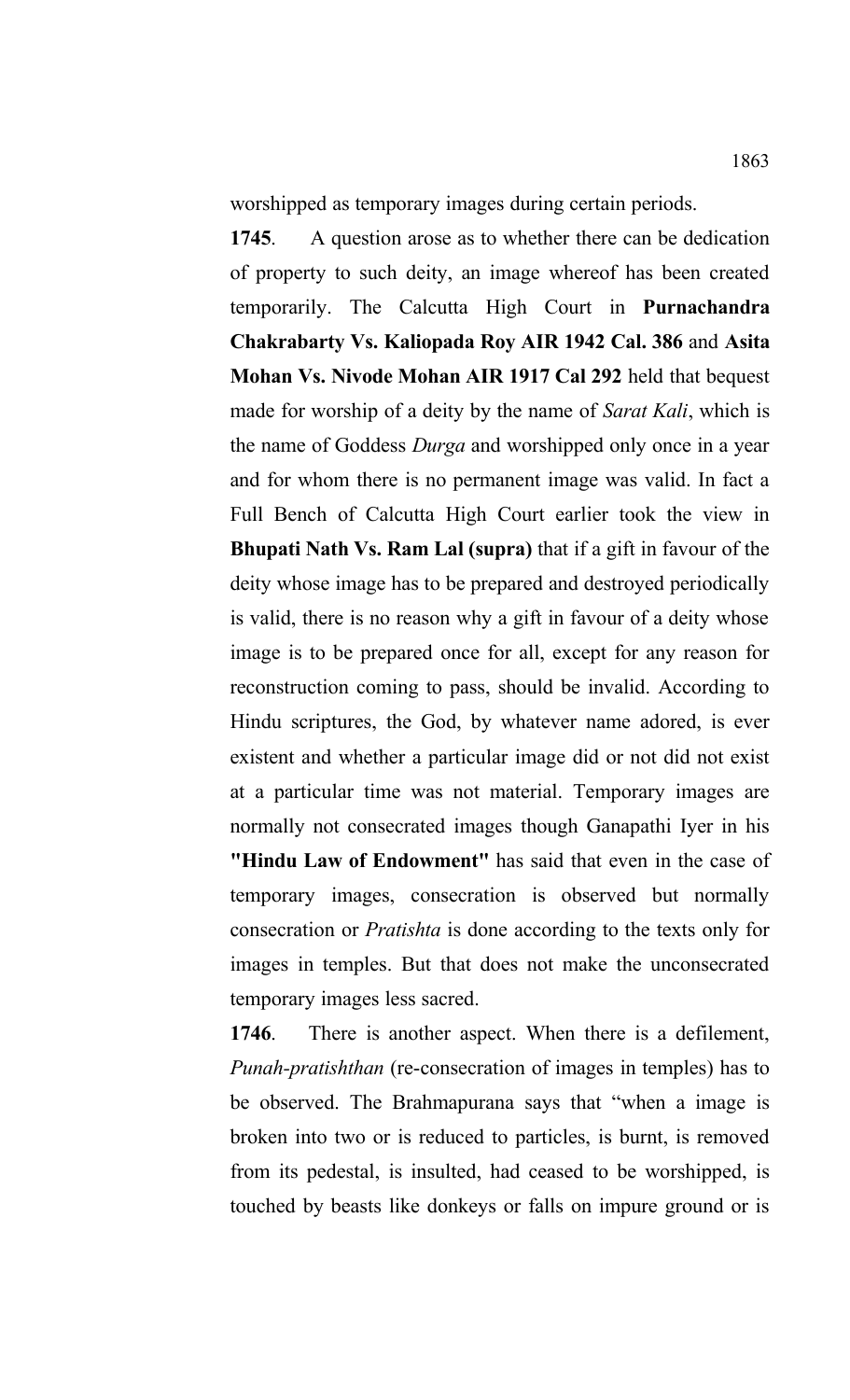worshipped with mantras of other deities or is rendered impure by the touch of outcasts and the like-in these then contingencies, God ceases to dwell therein.

**1747**. Then comes Chala and Sthira Vigrah. There are two forms of installation of idols in temples. The movable form is called Chala and the stationary form is called Sthira. In most of the consecrated temples, idols are found in both the forms. The Sthira idol should not be moved while Chala idol which is also called Utsava is to be taken out in procession etc. In the context of forms of idols besides the man made images which consist of pictures, paintings and chiselled figures of wood, stone etc., the another form of such idols, which is natural, are stones found in hills, river-beds or streams. One of such black stone is known as Saaligram and another as Lingam. They are not ordinary stones. The black Saaligraam stone symbolises Vishnu. Lingam represents Siva. There is another kind of Lingam, i.e., *Spatika Linga*, a white tiny crystal made of pure quartz. It is considered to be best representation of the Nirguna Brahman, attributeless all-pervading *Paramatma.* Then there are *Panchamukha Lingas* which are found in Nepal and Jambukeswaram in Tamil Nadu and Aihole in Western India. These stones etc. are a form of Chal Vigraha.

**1748**. In the context of the above, the concept of 'Deity' and 'juristic personality' in Hindu Law has to be considered to find out whether plaintiffs no.1 and 2 are "**juridical persons**".

**1749**. In legal terminology, the term 'person' normally signifies a human being. It is Human Being's personality which may possess the characteristics belong particularly to mankind, i.e., power of thought, speech and choice. In legal terminology, however, the concept of person or personality is not confined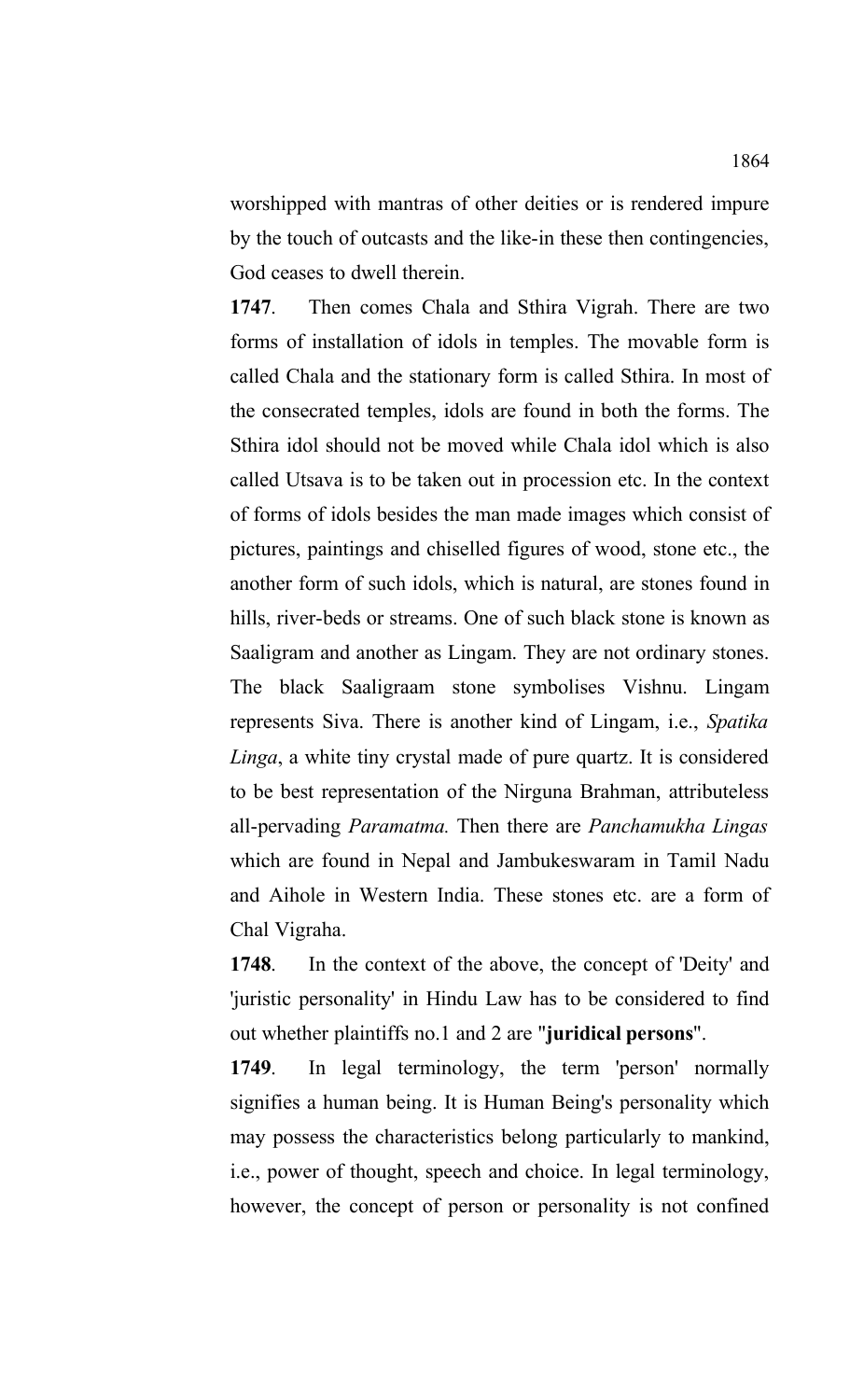with the ordinary concept. Law is concerned basically with rights and duties, both of which involve the notion of choice. They will naturally, under any system of law, be held to inhere primarily in those Being which enjoy the ability to choose, i.e., Human Beings. In law, the persons, who are not man are also sometimes treated as person. Well renowned Jurist 'Salmond' has sought to describe the word 'person' as: "persons are the substances of which rights and duties are the attributes.

**1750**. In legal theory a person is any Being whom law regards as capable of rights or duties. The persons, so defined, may be placed in two categories; (a) natural person, and (b) legal person. Obviously a natural person is a human being. Legal person means Beings, real or imaginary, who for the purpose of legal reasoning are treated in greater or lessor degree in the same way as Human Beings. Legal persons commonalty and loosely are also sometimes termed as fictitious person, juristic person, artificial person or moral person. In this category, we may place a joint stock company, a statutory or local body and in Hindu law, an 'Idol'.

**1751**. For our purposes, we need not to discuss in detail the concept of "natural person", but confine ourselves to the term "legal person". A legal person is any subject-matter other than a human being to which the law attributes personality. This extension, for good and sufficient reasons, of the conception of personality beyond the class of human being is one of the most noteworthy feat of the legal imagination. The law, in creating legal persons, always does so by personifying some real thing. The thing personified may be termed the corpus of the legal person so created, it is the body into which the law infuses the animus of a fictitious personality. **"Salmond on**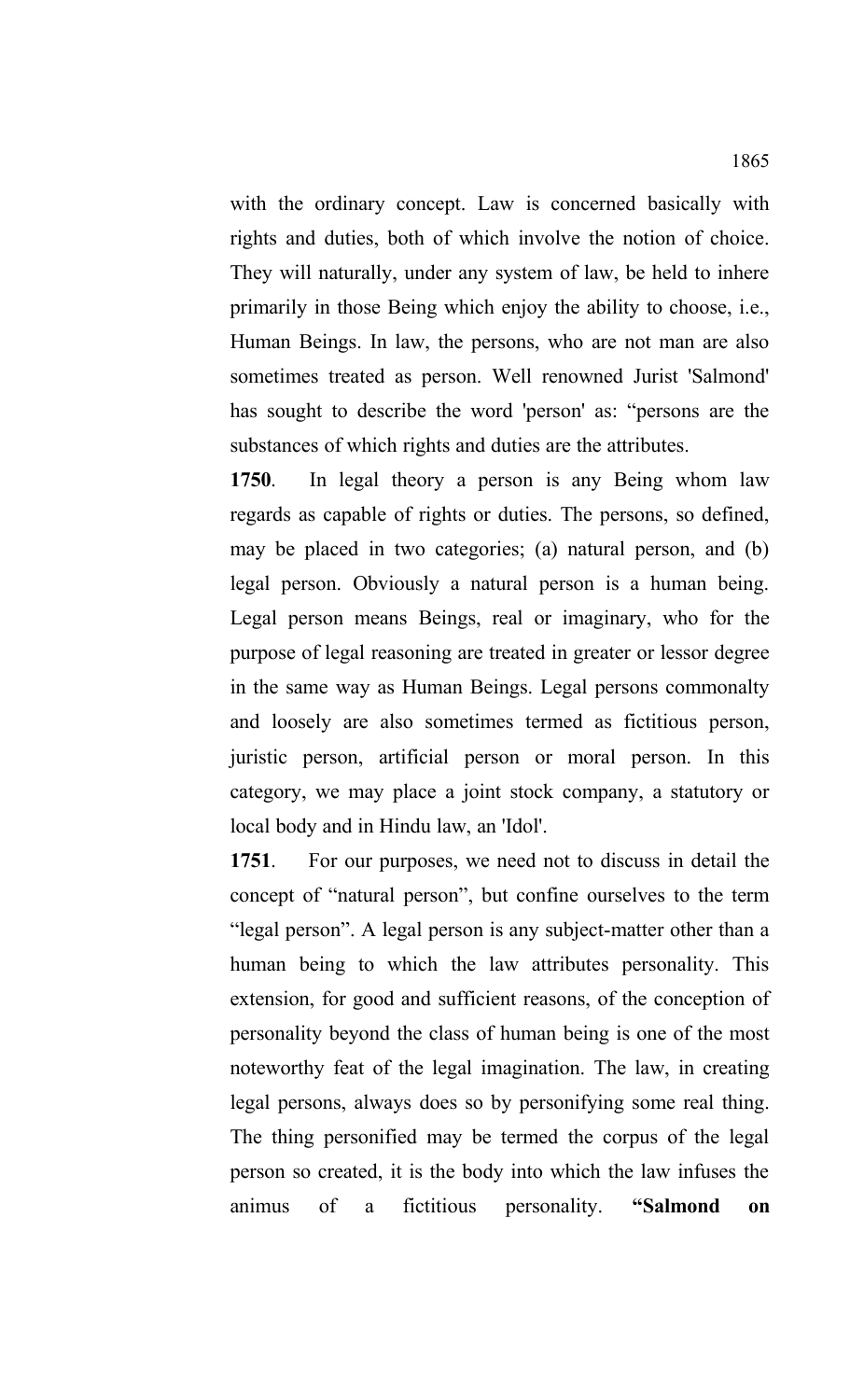**Jurisprudence"** Twelfth Edition by F.J. Fitzgerald, on page 306, says:

*"Although all legal personality involves personification, the converse is not true. Legal personality is a definite legal conception; personification, as such, is a mere artifice of speech devised for compendious expression."*

**1752**. Serious objection has been raised with the concept of juristic personality though not in the context of idol but in the context of place, inasmuch as, it is contended that everything, as believed by any person, may not be given a legal status in order to confer certain rights and privileges upon him. It is said that like a human being it is conceived in Hindu Shastras that a Deity shall be taken care of in the same manner as that a natural person, for example arrangement of food, cloth, sleep etc. As a matter of fact, however it does not actually and cannot actually happen for the reason that an idol, made of some kind of substance or material, cannot infuse life for all the said purpose. It is only the perception and religious belief. Like a natural person, a Deity cannot claim citizenship under the Constitution of India, cannot participate in election either by contesting or by exercising the right of vote and so on.

**1753**. The above concept obviously is well embedded in the concept of Hindu Dharma. The form of observance of Dharma vide Hindu scriptures also provides the procedure of worship in the form of Yagya. The Hindu scriptures also contain the procedure of worship in the form of "Yagya", sacrifices by chanting Mantras etc. and for the said purpose the existence of idol or temple may or may not be necessary.

**1754**. The Apex Court recognised the Hindu belief that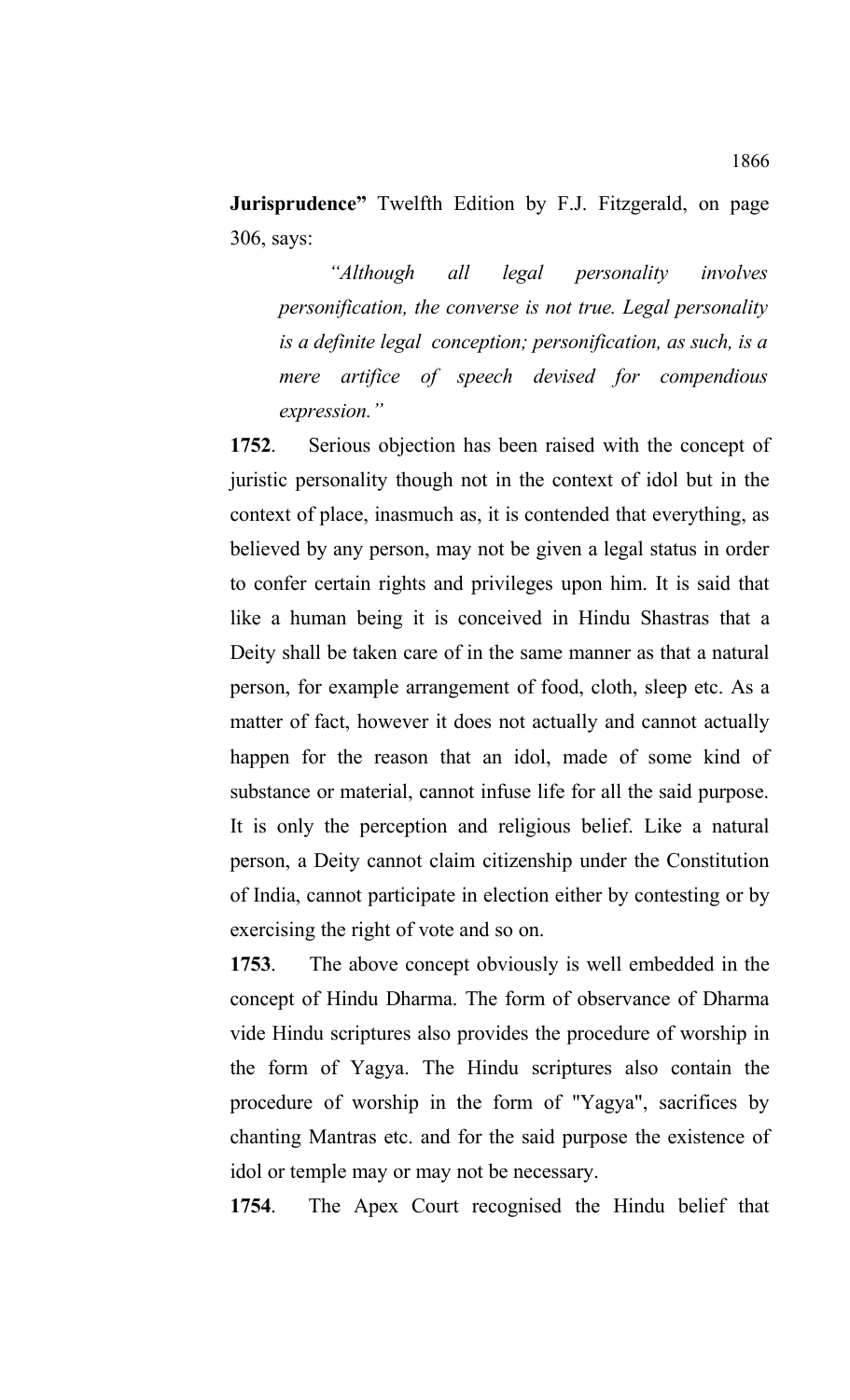worship consists of four forms of which idol worship is one such form. In **A.S. Narayana Deekshitulu Vs. State of Andhra Pradesh (supra)**, the Court observed that mode of worship varies among persons of different faith. It is an assimilation of the individual soul with the infinite. For its attainment diverse views and theories have been propounded and one of them is idol worship. In fact, the word "Dharma", which is normally read and misunderstood identifying the word "religion", has a different concept in Hindu vedic literature. According to **"Chhandogyopanishad"**:

 $^{\prime\prime}$ त्रयो धर्म स्कन्धायज्ञजध्ययनं दानमिति प्रथमस्तप एवेति द्वितीयों ब्रहमाचार्याचार्य कुलवासी तृतीयों त्यन्तमात्मामाचार्यकुलवसादयन् । सर्व एते पुण्यलोका भवन्ति ब्रह्मसंस्थो मतत्वमेति।"

*There are three branches of Dharma 1. Yagna, study and donation (गृहस्थधर्म) 2. Tapsaya (तापसधर्म) 3. Brihcharitya (living in the company of Acharya)."* 

However, according to **"Vaisheshik"**:

 $^{\prime\prime}$ अथातो धर्म व्याख्यास्मयामरू ।

यतोयुदयनिरू श्रेयरू ससिद्धिरू सधर्मरू ।।"

*(Dharma is that from which enjoyment (आनन्द) and Nishreyas is achieved.)* 

The **"Manusmriti"**, defines "Dharma" as under:

"वेदरू स्मृतिरू सदाचाररू स्वस्थ च प्रियमात्मनरू।

एतच्चतुर्विघं प्राह्रू साक्षद्धर्मस्य नक्षणम् ।।''

*(Shruti, Smriti, Sadachar and satisfaction of one's soul are the four features of Dharma.)*

**1755.** In **A. S. Narayana Deekshitulu (supra)**, the Apex Court observed that the basis of Hindu Dharma is two fold, first is the *Vedas* and the second are *Agamas*. *Vedas*, in turn, consist of four texts, namely, *Samhitas*, *Brahmanas*, *Aranyakas* and *Upanishads*. *Samhitas* are the collections of mantras. *Brahmans*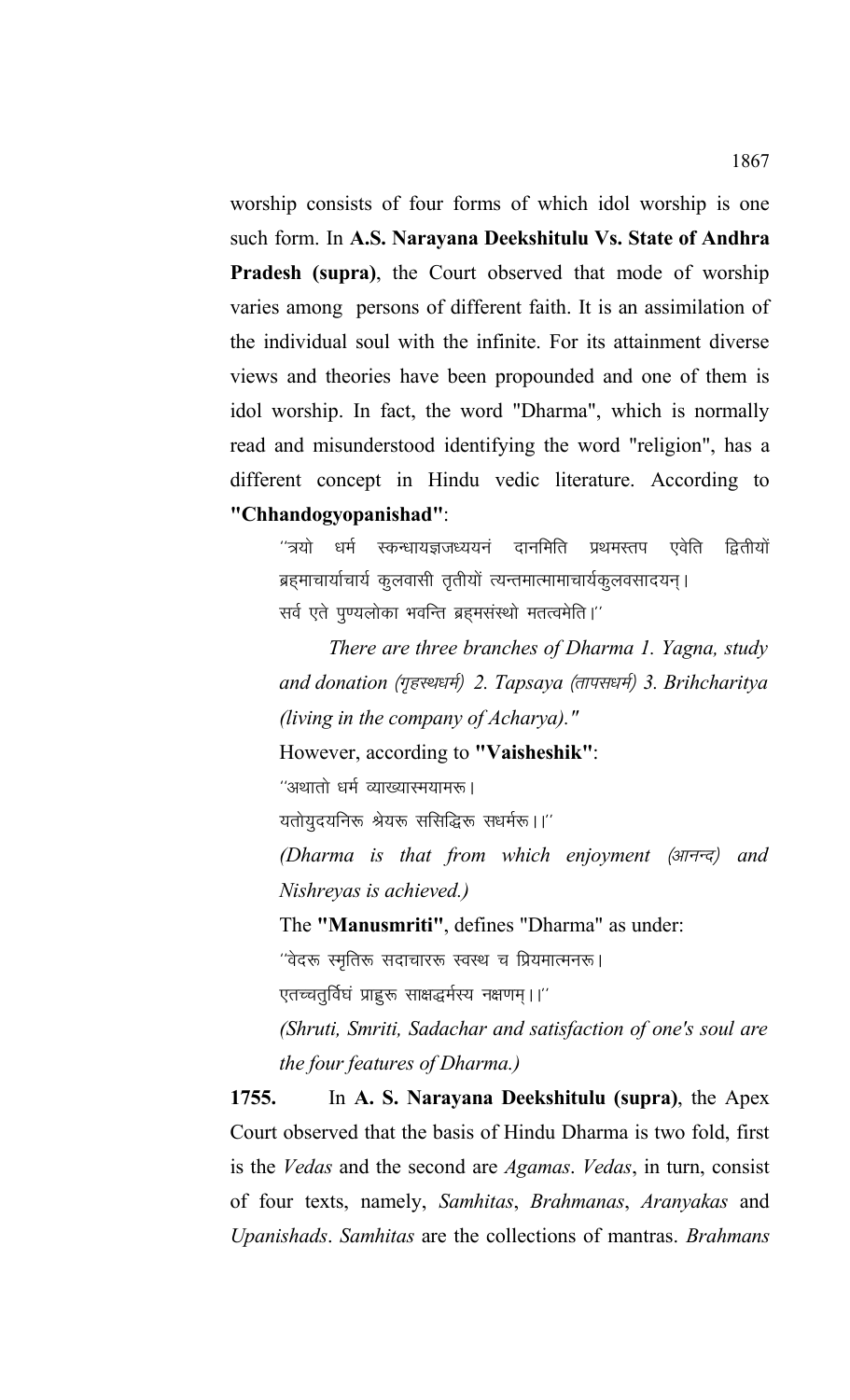explain the practical aspects of the rituals as well as their meanings. They explain the application of the mantras and the deeper meanings of the rituals. *Aranyakas* go deeper into the mystic meaning of the rituals, and *Upanishads* present the philosophy of Vedas. In paras 95 to 100 of the judgment the Court said:

*"95. The basis of Hindu Dharma is two-fold. The first is the Vedas and the second are the Agamas. Vedas, in turn, consist of four texts, namely Samhitas, Bramhanas, Aranyakas and Upnishads.*

*96. Samhitas are the collections of mantras, bramhans explain the practical aspects of the rituals as well as their meanings. They explain the application of the mantras and the deeper meanings of the rituals. Aranyakas go deeper into the mystic meanings of the rituals, and Upnishads present the philosophy of the Vedas.*

*97. From the point of view of content, they are viewed as Karma Kanda (sacrificial portion) and Jnana Kanda which explain in the philosophical portion. The major portion of the Vedic literature enunciates the Vedic sacrifices or the rituals which inevitably culminate in the philosophy of the Upanishads. That is why the Upanishads are called Vedantha or culmination of the Vedas.* 

*98. The essence of the Vedic religion lies in Vedic sacrifices which not only purify the mind and the heart of those participate in the sacrifices but also reveal the true and unfragmented nature of the Karman (Action). Erroneously, Western, scholars explained the Vedic sacrifice in terms of either sympathetic magic or an act of offering the fire to God emulating the mundane act of*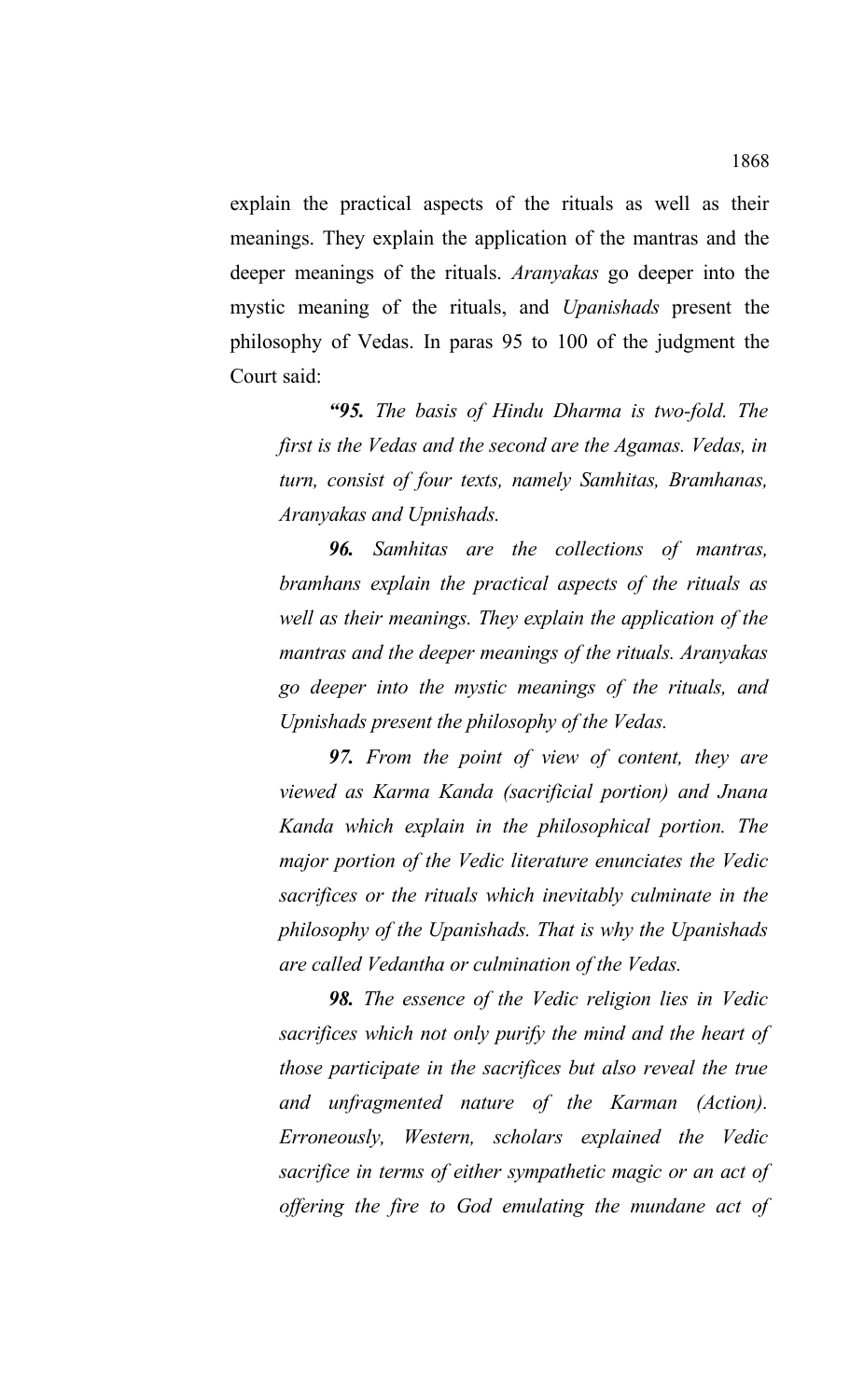*offering gifts. Thus, for them Vedic religion is a primitive religion and Vedic Gods are simply representing insentient departments of Nature; but it is not so. On the contrary, the term used for Vedic Gods is "Deva" which literally means "the shining ones." The adorable ones-bestowing grace on the worshippers. The root Div also means that Devas are the embodiment of unfragmented consciousness, which is ultimately one and non dual. Likewise, the Vedic sacrifice is an act of re-enactment of the cosmic creation; in our mundane life, our life of action is simply a life of fragmented acts. This is because of Raga Dvesha whereby the perception is limited. The fragmented acts emanate from our deep rooted attraction and hatefulness. The Vedic sacrifice moves towards "Poorna", i.e., plenitude and thus overcoming the problems of fragmented action in our lives. Onwards, the seeker moves towards the knowledge of self or the Brahaman. So many Upasanas are taught in the Vedas but not elaborated. The Agams have elaborated these Upasanas such as Madhu Vidya and Dahra Vidya.*

*99. Upanishads speak of Para Vidya and Apara Vidya. Apara Vidya deals with Jnana through various methods. Agams explain these Para Vidyas. The agamic texts contain four parts, namely, Vidya Pada, Kriya Pada, Charya Pada and Yoga Pada.*

*100. Each text of the Agams has the first portion, called 'Samhita' which contains the four parts namely the Vidya Pada, Kriya Pada, Charya Pada and Yoga Pada. Vidya Pada offers an elaborate enunciation of the philosophy, whereas Kriya Pada deals elaborately with act of worship. Worship is viewed as Samurta Archana. In*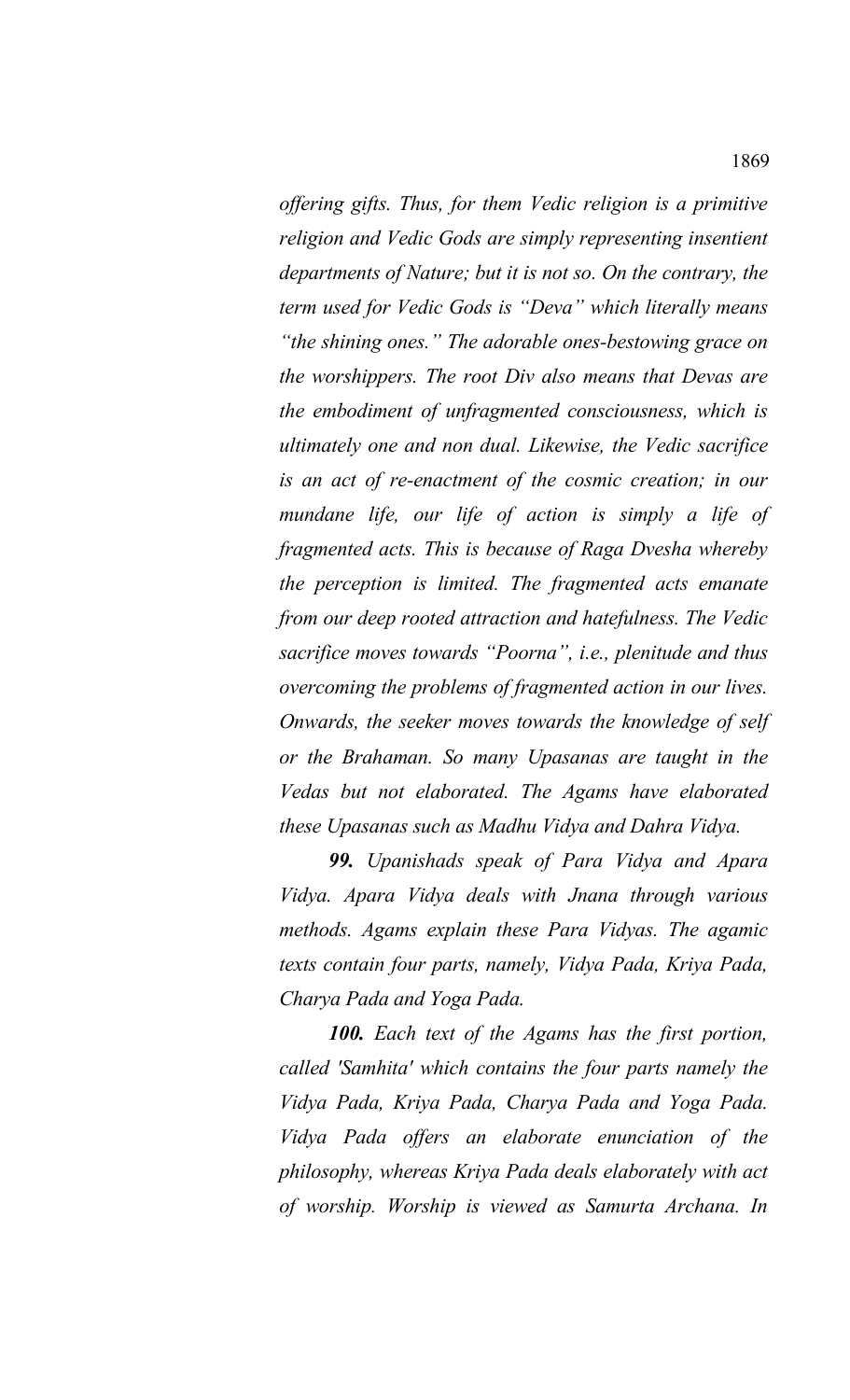*other words, the God are endowed with from and this form of worship culminates into Amurta or Nishkala Archana by which one worships and realises the formless. These are the steps to be treated upon one after another."*

**1756.** In **Acharya Jagadishwarananda Avadhuta Vs. Commissioner of Police AIR 1990 Cal. 336**, the Court observed that according to Hindu concept, the idea of religion is relating to God and form of His worship which in short is called as religion. Swami Vivekananda in **"Complete Works"**, Vol. 2, page 396 said:

*"Religion is realization; not talk, nor doctrine, nor theories... It is being and becoming, not hearing and acknowledging; it is the whole soul becoming changed into what it believes. That is religion."*

**1757**. Religion, therefore, is a process which has two sides; from one point of view, it is a state of belief and feeling, and in a word "spiritual disposition"; from another point of view it is an expression of the subjective disposition in appropriate acts. Both aspects are essential to the nature of religion and they act and react on one another in the process of spiritual experience. The expression of belief and faith forms the worship and for this purpose it may take several aspects. Idol, deity, temple, religious endowments etc. are some of those objects through which the divine presence is felt, experienced, believed and enjoyed for fulfilment of one's wishes.

**1758**. God is omnipotent and omniscient. His presence is felt not by reason of a particular form or image but by reason of the presence of the omnipotent. He is formless and shapeless. According to Hindu belief, it is for the benefit of the worshippers that there is manifestation in the images of the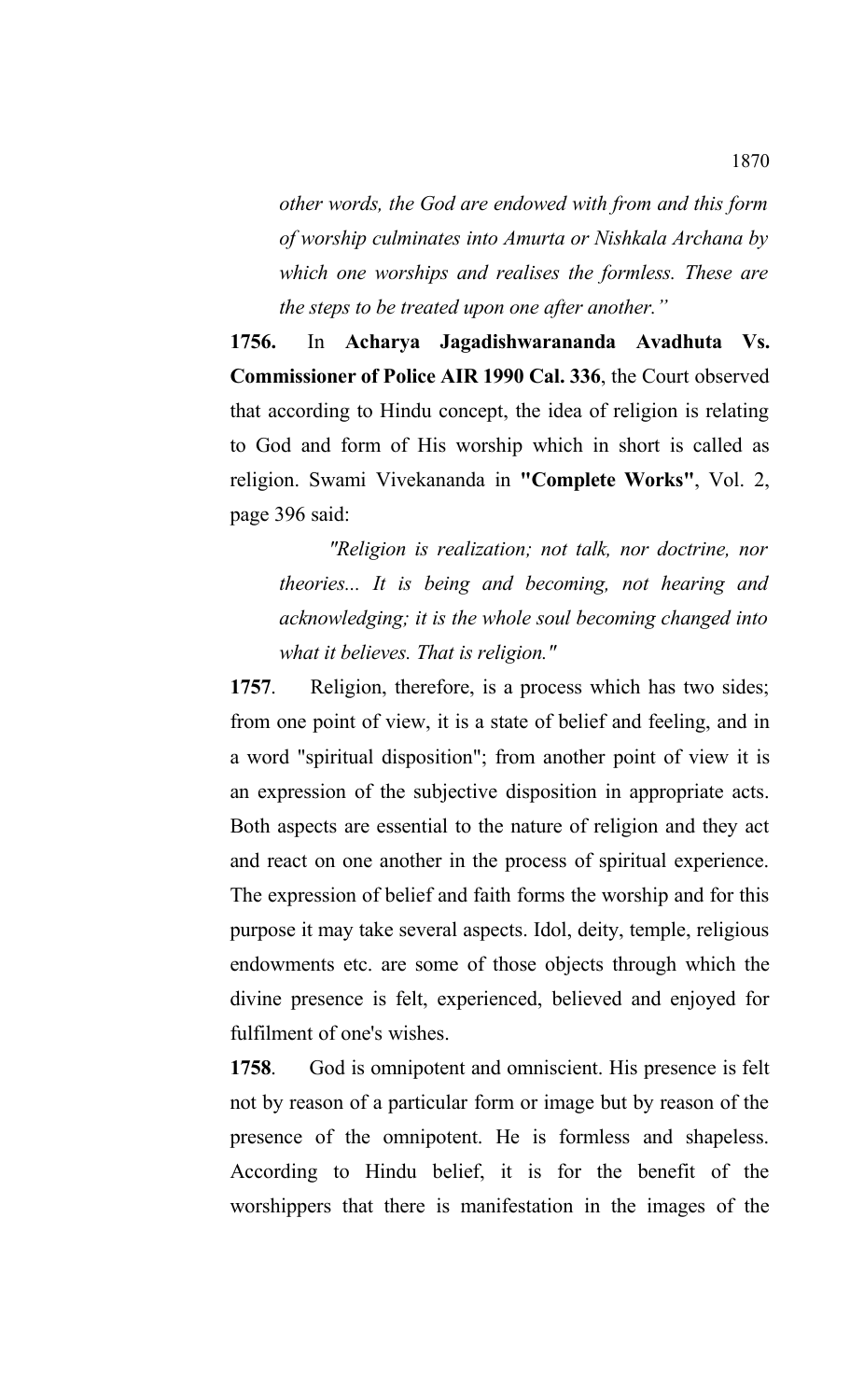Supreme Being. It is the human vision of the Lord of the Lords. One can say that it is the human concept of the Lord of Lords. That is how a image and idol comes into picture. It may be anything in the form of metal, like gold, silver, copper, etc. or a simple piece of wood or stone may or may not be given a shape by artisan so as to become an image or idol and divinity is attributed to it.

**1759**. There are two forms of idols, one "Svayambhu" and another "Pratishta". "Svayambhu" or self-revealed idol are referred in Padma Purana (Uttara Khand) where the self possessed Vishnu has placed himself on earth in stone or wood for the benefit of mankind, that is styled as self-revealed. A Svayambhu image does not require consecration. In this category comes Saaligraam, certain stone forming Lingam, Earth (places) etc. In respect to the idols, i.e., image formed of wood, stone, metal etc., a procedure of securing divine spirit in the image is normally followed as provided in the Hindu scriptures that is called "consecration".

**1760**. In **Ram Jankijee Deities (supra)**, the Court observed that it is customary that the image is first carried to the Snan Mandap and thereafter the founder utters the Sankalpa mantra and upon completion thereof the images is given a bath with holy water, ghee, dahi, honey and rose water. Thereafter, the oblation to the sacred fire by which the pran pratistha takes places and eternal spirit is infused in that particular idol and the image is then taken to the temple itself and the same is thereafter formally dedicated to the deity.

**1761**. In **Sri Venkataramana Devaru Vs. State of Mysore (supra)**, Agamas are described as the ceremonial law dealing with matters like construction of the temples, installation of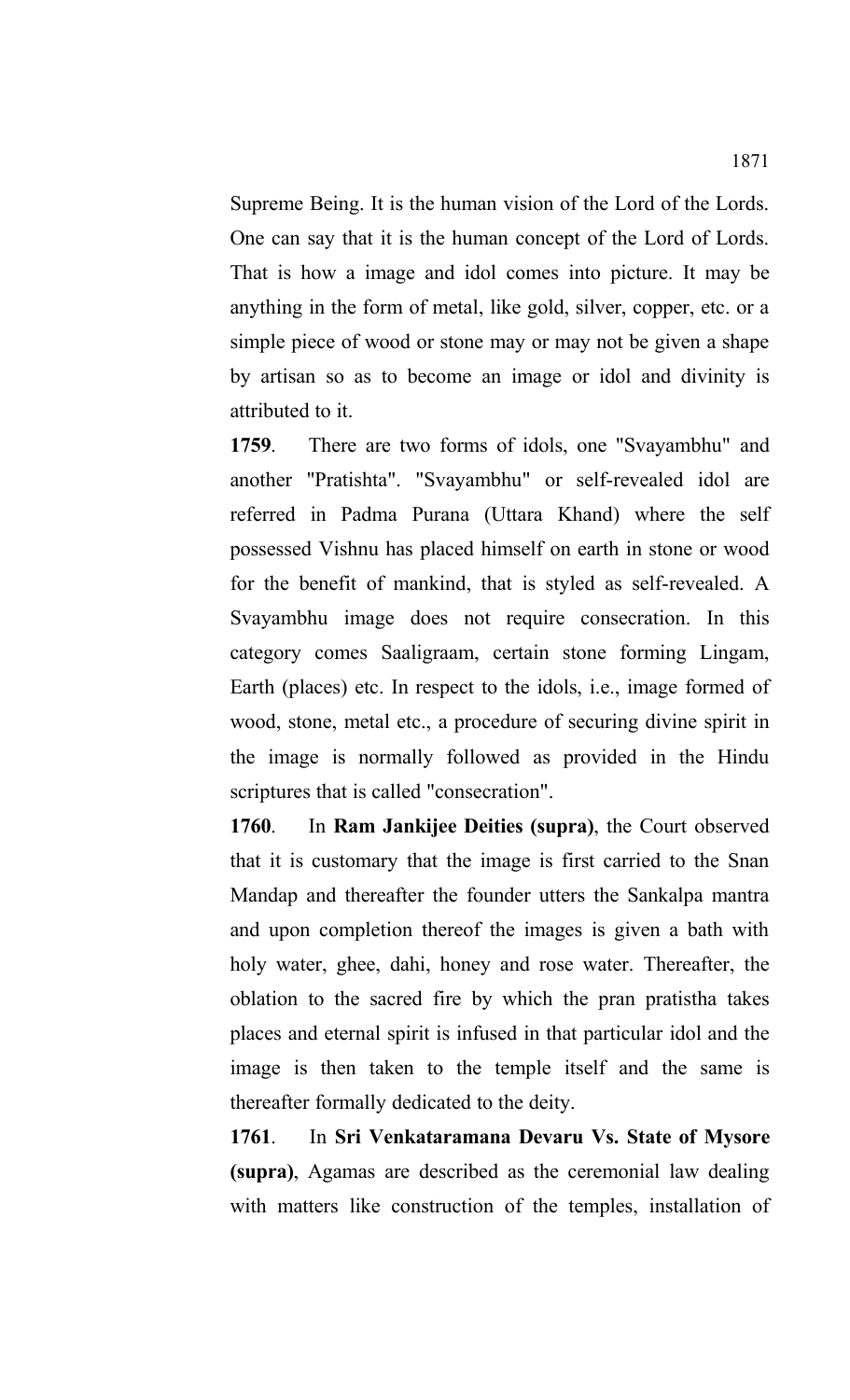idols and conduct of worship. There are separate *Agamas* for the *Saiva* temples and *Vaishanava* temples. The important *Saiva Agamas* are *Kamikagama*, *Karnagama* and *Suprabathagama*. The principal *Vaishanava Agamas* are *Vaikanasa* and *Pancharathra*. The purpose of this ritual came of be noticed by the Apex Court in **Seshammal Vs. State of T.N. AIR 1972 SC 1586**. It is said that the rituals have twofold object; one is to attract the lay worshippers to participate in the worship carried on by the Priest or *Archaka*. It is believed when a congregation of worshippers participate in the worship of a particular attitude, aspiration and devotion is developed and confers great spiritual merit. The second object is to preserve the image from pollution, defilement and desecration. Regarding a dispute arising as to whether *Prana Pratishta* of an idol installed in a temple was properly performed, the Court held that when an idol is installed, the presumption is that such ceremonies have properly been performed.

**1762**. In **Deoki Nandan (supra)**, the Court observed that no particular kind of ceremony and its performance is necessary to be shown to constitute or to demonstrate that there is a valid dedication or *Prana Pratishta*.

**1763**. The question of asking of evidence relating to *Prana Pratishta* ceremony is relevant only in the context of judging whether a temple is a public temple or a private temple. An idol gets conferred the spiritual and divine spirit if the believers or the worshippers visit for its *Darshan, Pooja* as a matter of right believing the existence of such divine presence and nothing more is required. Senior Sankaracharya of Kanchi Kamakoti Peeta in **"Aspects of our Religion, Bhavan's Book University"** has made observations on the manner and effect of the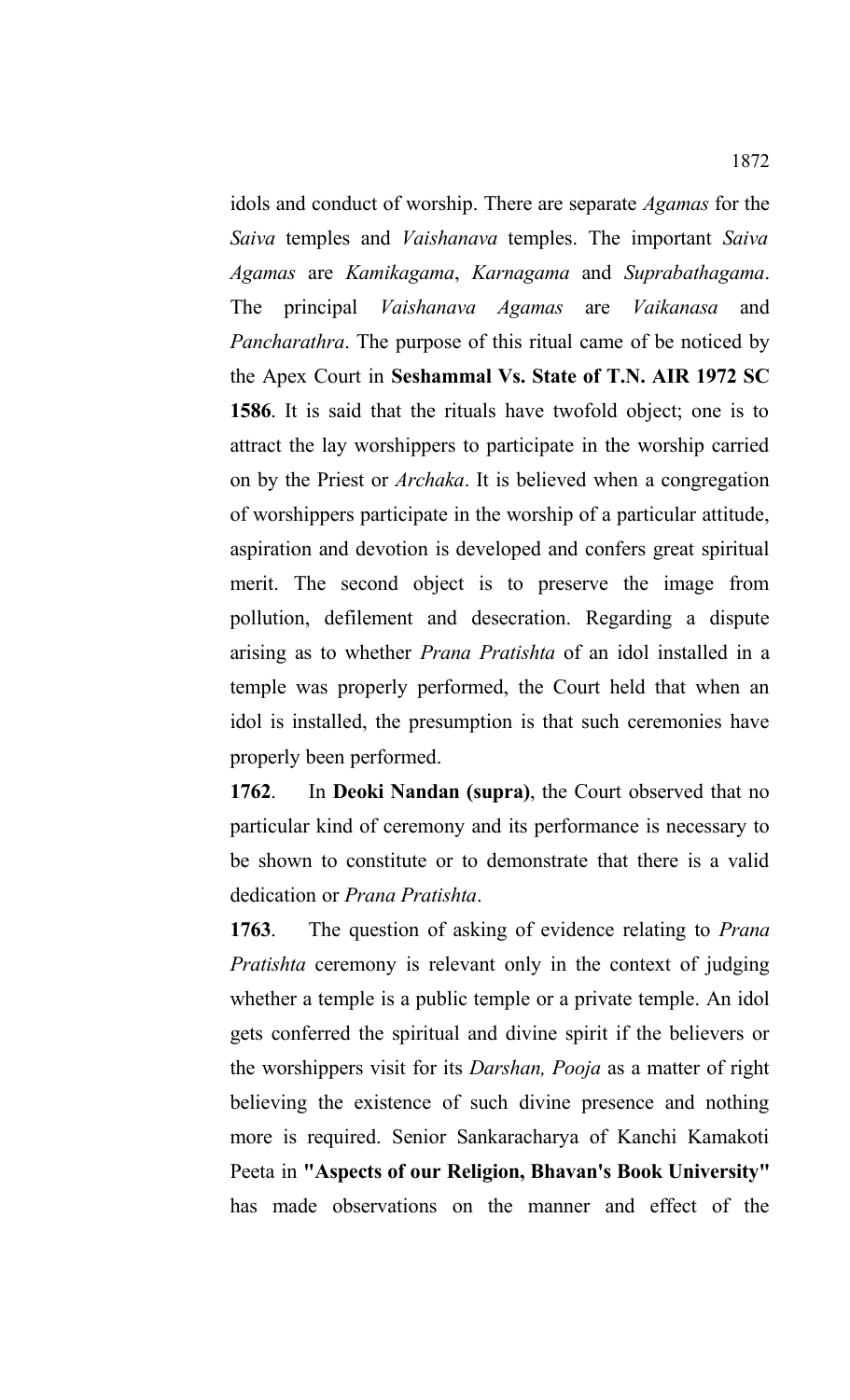consecration as follows:

*"Before an idol or image is worshipped, a process of divinising it is gone through. The image is made instinct with God. This is known as the process of Prana-pratishta. Every human being is a compendious expression of the cosmos. Man is a microcosm of the universe. He is made of the five physical elements, the pancha bhootas, which are also the substance of the universe. God in His cosmic form, inheres in the Pancha boothas, which are crystallised in the human body and expressed as the five sense organs each functioning in terms of those elements. Before an idol or image is worshipped, it has to be consecrated. The process of consecration is called as stated earlier Pranapratishta. The devotee first performs aatma pooja; that is, he meditates on his inner aatman encased in his body. By appropriate mantras he first purifies his body including his pranas and his sense organs. The vital airs and the organs of perception and activity animating him as the microcosm of the universe which is the macrocosm are transferred by gestures to the accompaniment of mantras on to the idol or the image wherein the manifestation of the Supreme (the ishta devata) is devoutly invoked. The following prayer is uttered before the prana pratishta:*

*svaatmasamsttham ajam suddham tvaamadya paramesvara aranyaamiva havyaasam moortau aavaahayaam-yaham*

*'O Lord of the Worlds, you are unborn and pure. You are in my heart. I invoke You in this moorti. Make yourself visible to me in my concentration even as the agni comes out by friction.'*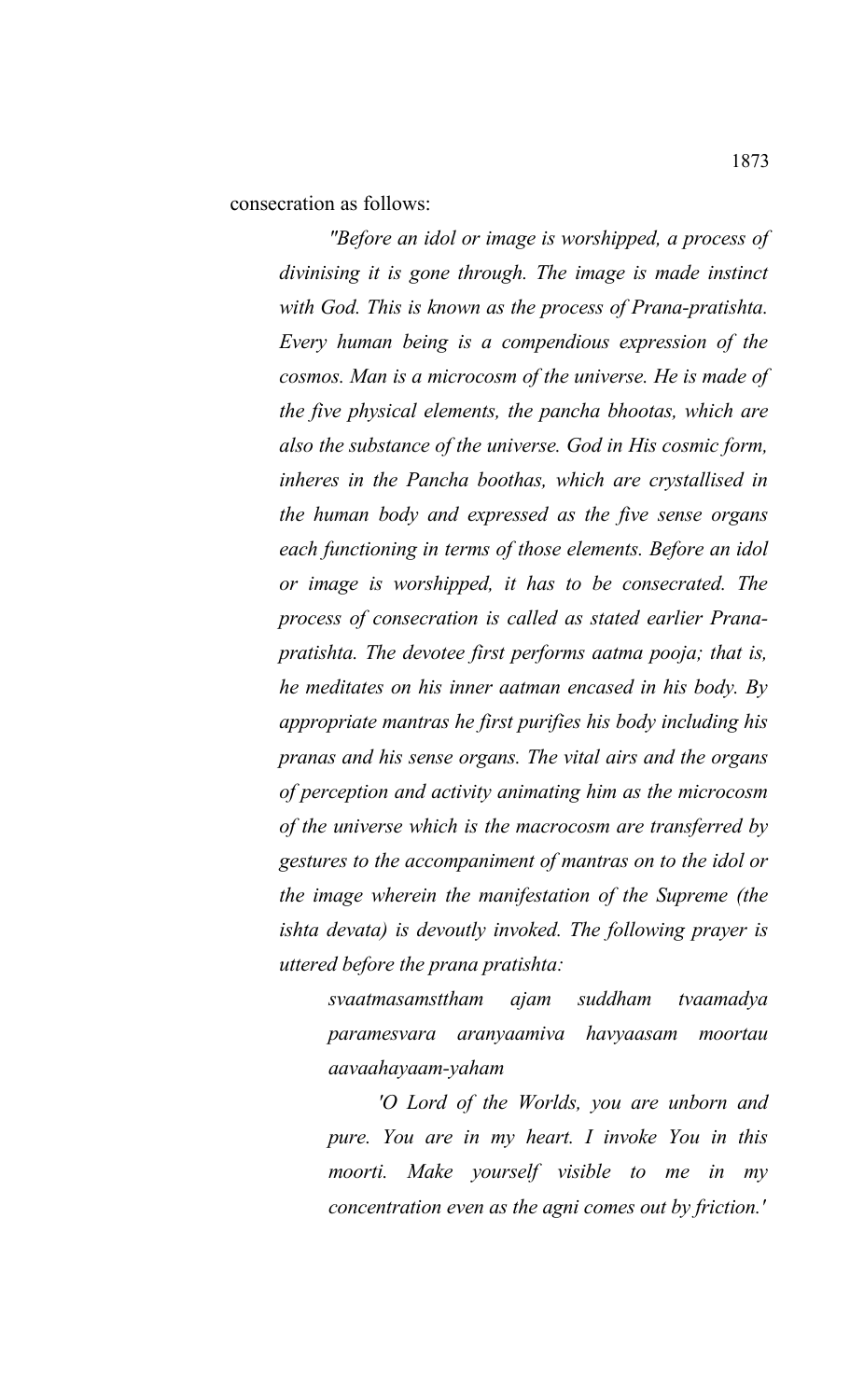*Thereupon it becomes instinct with divinity and becomes fit for worship. After this is done the worshipper does not consider it any longer as a material object. It becomes God Himself. Then follow the sixteen items of ritualistic worship which are offered with fervour and devotion."*

**1764**. **"Bhagavadgita"** says *"whatever may be the form in which each devotee seeks to worship with faith, I make their faith steadfast in that form alone."*

**1765**. It is believed by Hindus that worship consists of four forms of which idol worship is one of such form. Mode of worship varies amongst persons of different faith. It is an assimilation of the individual soul with the infinite. For its attainment diverse views and theories have been propounded and one of them is idol worship. Hindus believe that the Supreme Being manifests himself with three aspects as Brahma, the Creator, Vishnu, the Preserver and Shiva, the Destroyer. Those who believe and are devoted to the worship of Vishnu are called "Vaishnavas" and those who worship Shiva are called "Shaivites". Vaishnavas believe that God manifest himself in different incarnations. In other words, manifesting himself in the flesh which is also termed by Hindus as avatara, something which is expressive, absolute and immaculate. Vaishnavas believe in Deity 'Vishnu' who has manifested himself in 10 avatars. Further, according to Hindu belief, Vishnu as preserver exists in five forms, viz., Para, Vyuha, Vibhava, Arca and Antaryamin. Para is the transcendental form. Vibhav includes the ten divine descends (avatars) and also thirty nine forms which he takes from time to time. Arca represents God in the form of idol, which though formless, takes this finite form to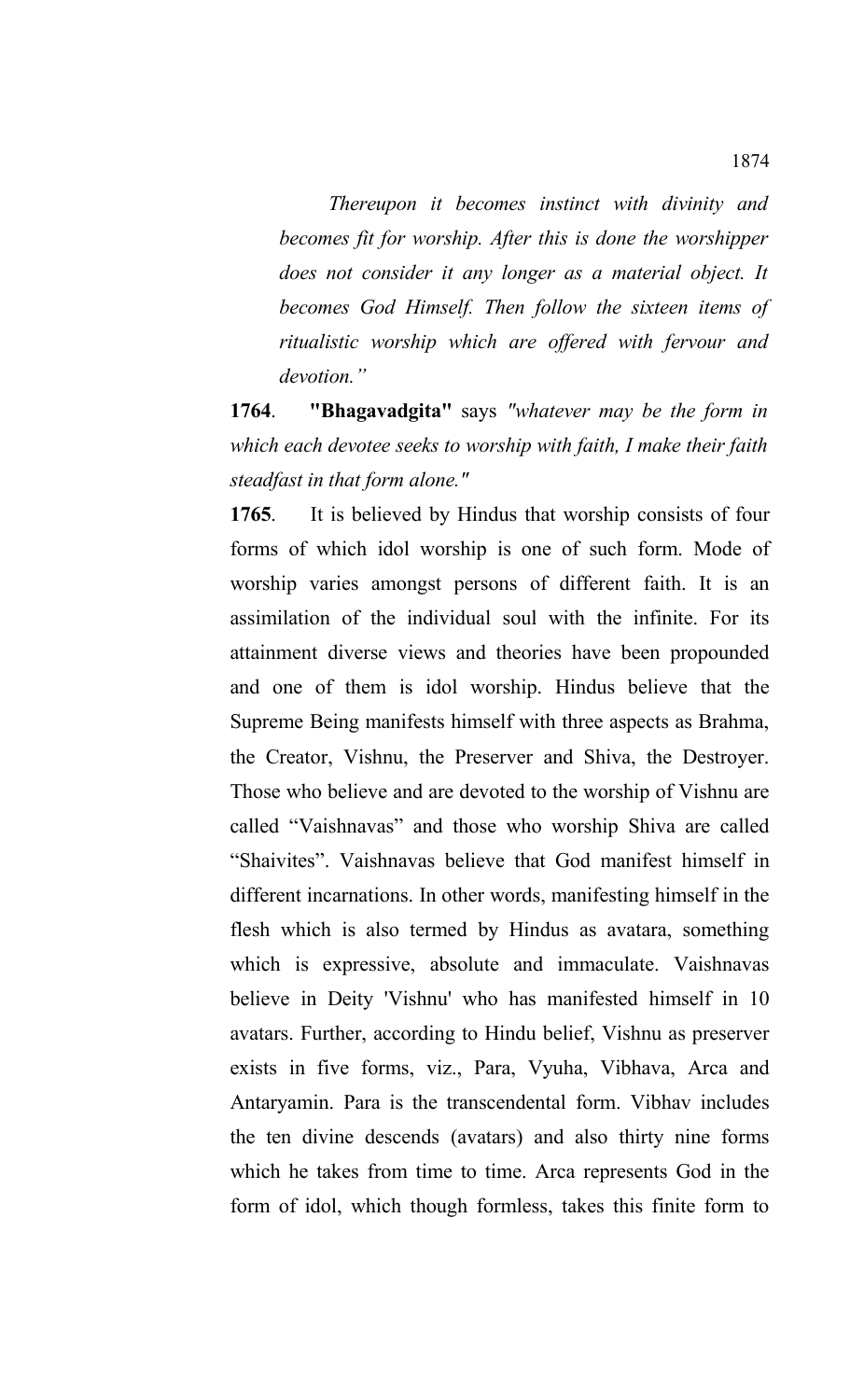show favour of His devotees. The form of Antaryamin is to remain within the self and control it by directing it to lead a virtuous way of life in accordance with the residues of the deeds done by it.

**1766**. The purpose of religious experience is to integrate human life, socially, materially and morally. Worship is certainly specifically religious and it is an attitude of mind which is not compatible with science. Science does not worship. It enquires, analyses, classifies and does sums. Religion is not merely worship of God but knowledge of God, for if it does not know its God then God is a figment of imagination and it worships it knows not what. All honest religions necessarily involve a strenuous effort to know the supreme reality and the knowledge of God must involve all knowledge in its scope. It can thus be said that religious experience is an internal experience and the deity in Temple is supposed to provoke the inner experience. Temple, therefore, forms an integral part of Hindu religion and idol installed therein forms the main symbol of religious worship manifesting the dignity of God. The Image of Lord in a Temple after *Pran Pratishtha* is a centre of reference, a symbol of the Great Consciousness whose attainment is ultimately the pinnacle of religious experiences. According to Hindu belief, worship of God is of four kinds, viz., Japa-chanting of Mantras; Home- giving oblation into fire; Archana-worship of God in form of idol in temple; and Dhyanaconcentration of God alone. Of these four, Archana gained an established form of worship in temple.

**1767**. The concept of conferring legal personality upon a Hindu idol/Deity has undoubtedly been developed and in fact established for the first time by the Courts of British India in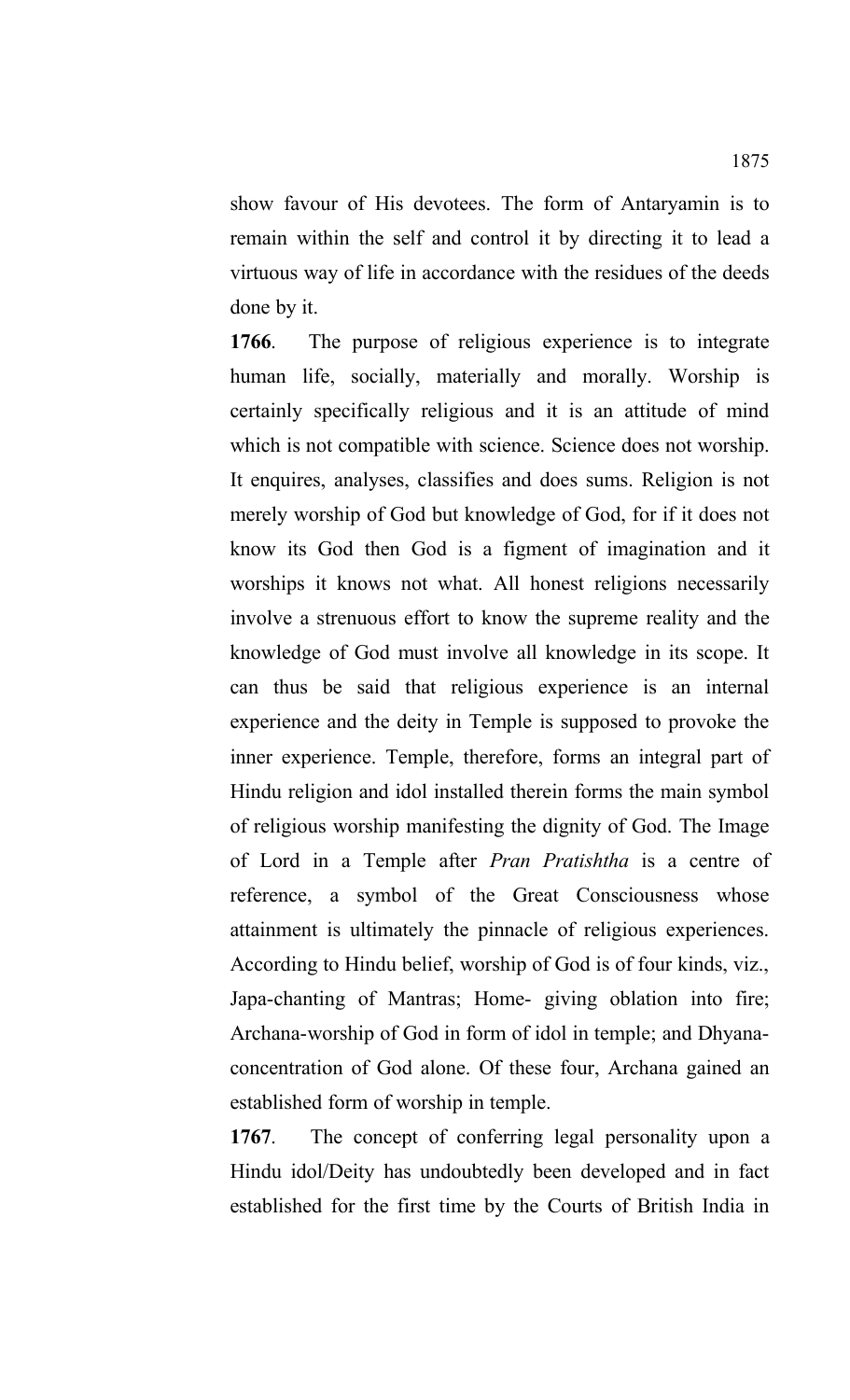19th Century. With the expansion of East India Company towards ruling this country, it followed the policy of noninterference with the personal laws of inhabitants and therefore the subject within the reigning territory of East India Company was allowed to be governed by their personal laws so long as the same were not inconsistent with the enacted statutes governing the East India Company and the subject under its reigning arena. The British Parliament also followed the same policy while enacting laws for Indian subcontinent under the reign of East India Company by laying down that a dispute between the parties belong to one particular religion may be decided according to their personal laws. For example where both the parties are Hindu, by the principles of Hindu Law and where both the parties are Muslim according to the principles of Muslim Law. No clear cut or uniform law was existing in a matter where both the parties belong to different religions and there the matter was left to be decided according to equity and good conscience by the concerned Courts. To the extent the matter was governed by statutory laws there was no problem as the same was followed over and above the personal laws. It is this policy which made it necessary for the judicial officers to learn the personal laws of the inhabitants i.e. Hindu Law and Muslim Law. No doubt, for better administration and to lay down their policies which may enable the Britishers to continue to rule for long, they studied and made several surveys etc. about the local administration, customs, traditions etc. but due to the requirement of knowledge of personal laws for deciding the disputes, it became utmost necessary for the Judges of the Courts to acquaint themselves with the two kinds of personal laws of this country. It is in this context we find the foremost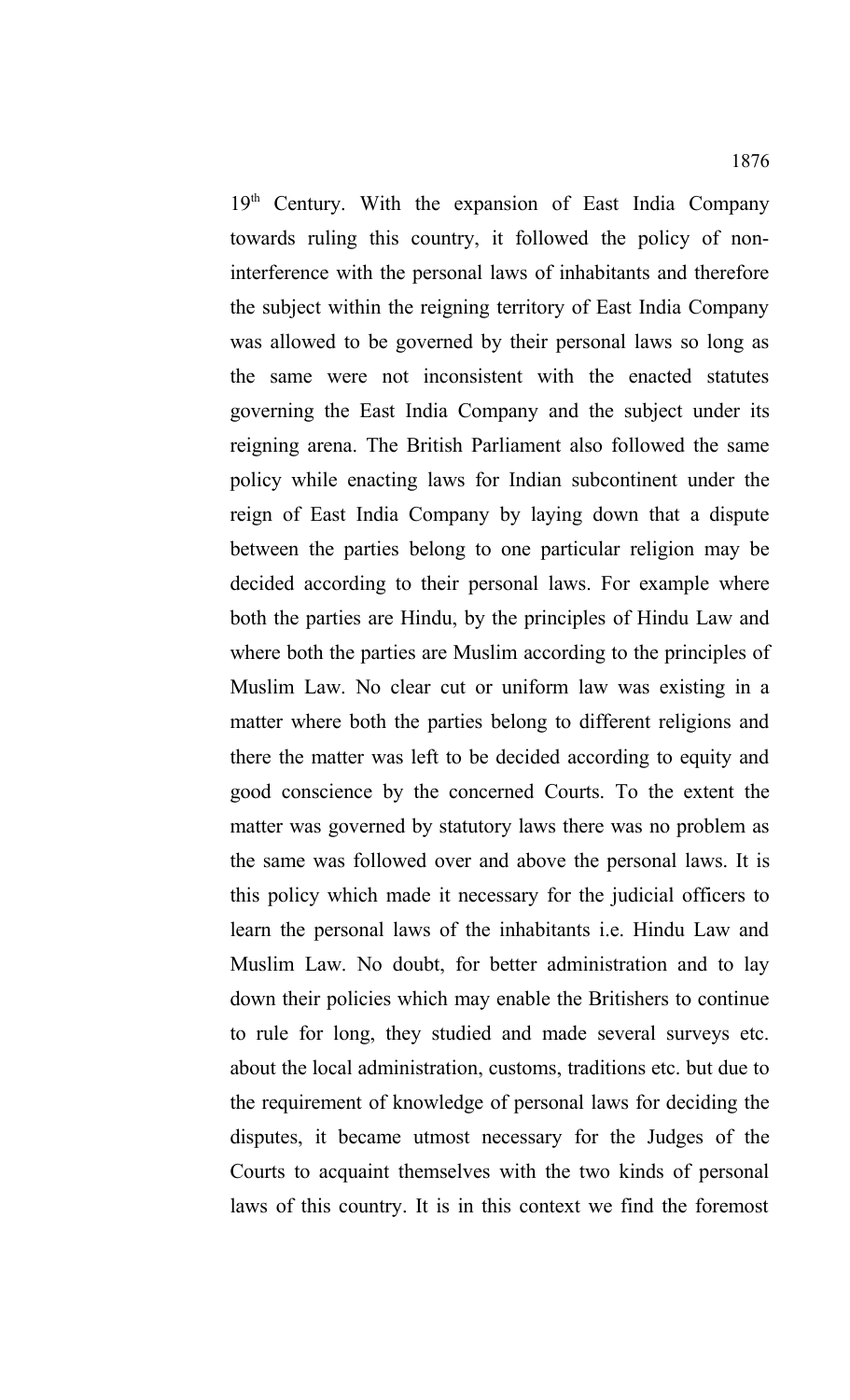name of Sir William Jones, the founder of Asiatic Society of Bengal who ventured in translation of several Hindu ancient scriptures written in Sanskrit, into English. He was a Judge appointed to the Supreme Court of Fort William, Calcutta and came to India in the later part of 18<sup>th</sup> Century. The another well known name in this regard is F.E.Pargitor who was also a Judge of Calcutta High Court.

**1768**. The Britishers knew well and were fond of the system of Roman Laws. According to them, Roman Law was the most ancient, well drafted and planned system of law and therefore, they could not conceive of existence of any earlier ancient culture with well planned system of law having its own separate identity and principles. With this frame of mind, they studied ancient Hindu Law comparing it with Roman Law on each and every aspect thereof, even if the two were distinct and dissimilar, wherever possible, they compared it with Christianity and the rules of Church followed in England. Some such work was done by Col. Brook, West and Buhler and Sir Henry Maine. One of such earliest identification of Hindu Religious Endowment i.e. temple and idols with the corporate bodies as known in England and the legal personality i.e. juridical persons was made by West and Buhlor in their work "Hindu Law".

**1769**. In **Vidyapurna Tirtha Swami Vs. Vidyanidhi Tirtha Swami and others (supra)** Honble Justice Subrahmania Ayyar of Madras High Court said:

*"It is to give due effect to such a sentiment, widespread and deep-rooted as it has always been, with reference to something not capable of holding property as a natural person, that the laws of most countries have sanctioned the creation of a fictitious person in the matter*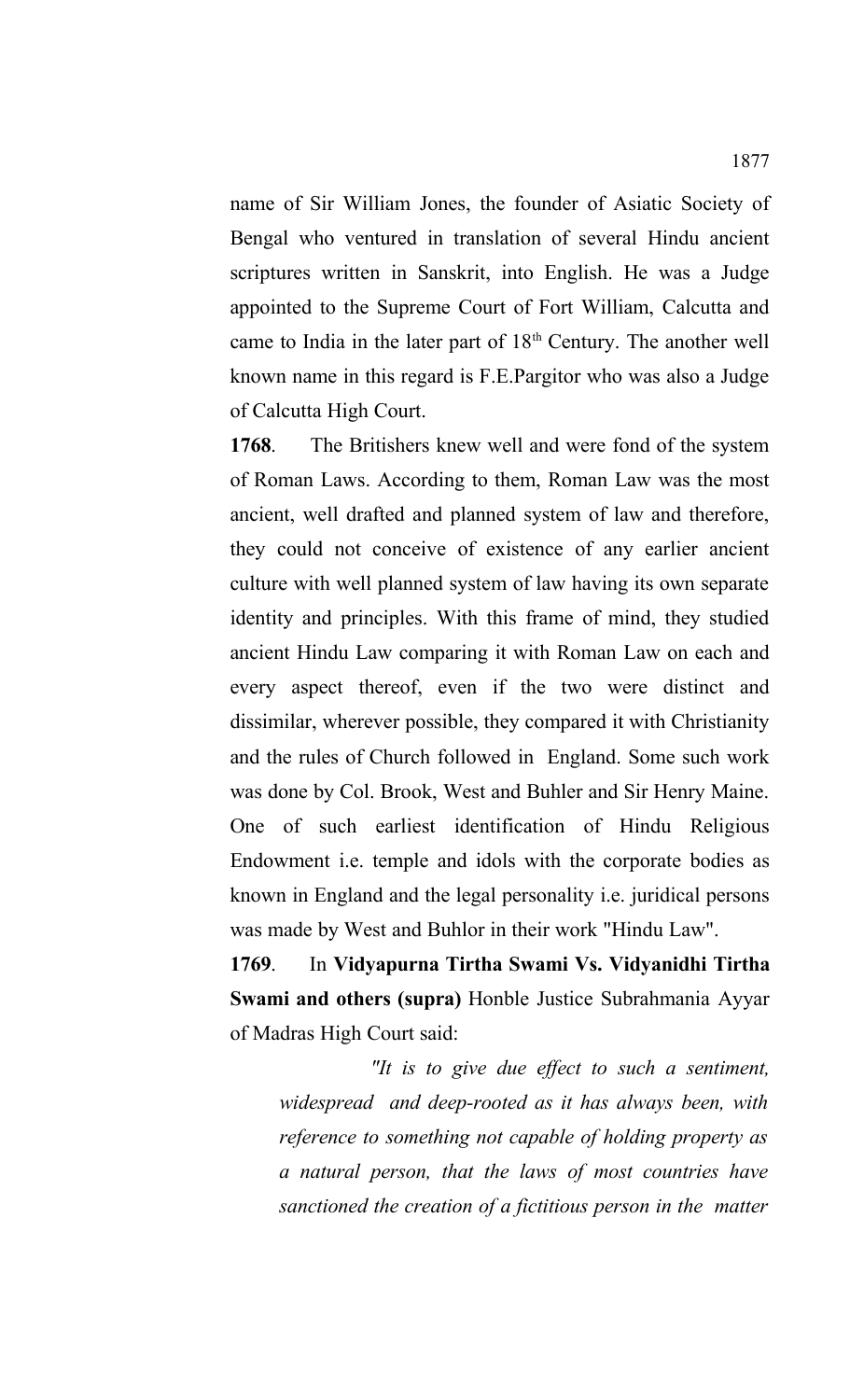*as is implied in the felicitous observation made in the work already cited "Perhaps the oldest of all juristic persons is the God, hero or the saint" (Pollock and Maitland's History of English Law, Volume 1, 481)."* 

**1770.** One of the earlier cases in this regard came before the Bombay High Court in **Manohar Ganesh Tambekar & Ors. Vs. Lakhmiram Govindram (supra)**. The question arose about the title and use of the offerings made at the shrine or the temple of Shri Ranchhod Raiji at Dakor. The defendants frequently acted in contravention of the rules, set up a proprietary title to the offerings made at the shrine, appropriated part of the offerings to their own use, and refused to render an account of the property held as trustee for the idol. The suit was filed with the consent of the Advocate General under Section 539 CPC (Act X of 1877). The High Court dealt with the relationship of idol with such trustees and on pages 263-265 held:

*"The Hindu law, like the roman law and those derived from it, recognizes, not only corporate bodies with rights of property vested in the corporation apart from its individual members, but also the juridical persons or subjects called foundations (West and Buhler, H.L.., 201, 185, 553, 555). A Hindu, who wishes to establish a religious or charitable institution, may, according to his law, express his purpose and endow it (West and Buhler, H.L., 99, 197, 216), and the ruler will give effect to the bounty, or at least protect it so far, at any rate, as it is consistent with his own dharma or conceptions of morality (West and Buhler, H.L., 33; Manu VIII, 41 ; Coleb, Dig., B.III, Ch. II, T.28). A trust is not required for this purpose: the necessity of a trust in such a case is indeed a*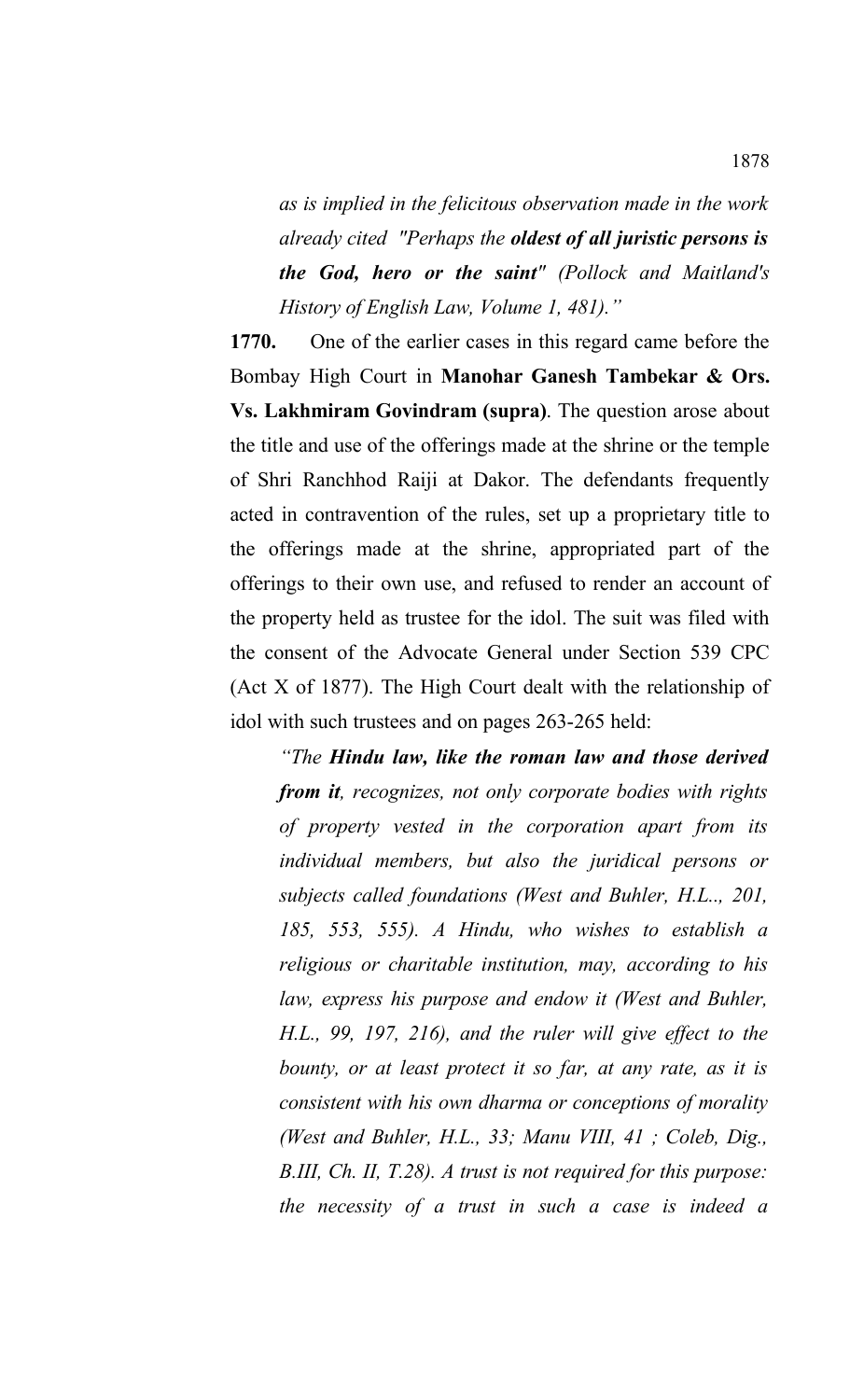*peculiarity and a modern peculiarity of the English law (Spence Eq. Juris., 440 ; Sav. Syst., s. 88). In early times a gift placed, as it was expressed, " on the altar of God" sufficed to convey to the church the lands thus dedicated (See Elton's Ten. of Kent, 17, 18). Under the Roman law of pre-Christian ages such dedications were allowed only to specified national deities [W. & B., H.L., 185 (b) ; Ulpain Fr. XXII, s. 6. They were thus placed extra commercium. Sav. Syst., sec. 88 (c c)]. After Christianity had become the religion of the empire, dedications to particular churches or for the foundation of churches and of religious and charitable institutions were much encouraged (Sav. Syst., sec. 88 ; comp. W. & B., 197). The officials of the church were empowered specially to watch over the administration of the funds and estates thus dedicated to pious uses (Sav. Syst., sec.88), but the immediate beneficiary was conceived as a personified realization of the church hospital or fund for ransoming prisoners from captivity (Sav. Syst., sec. 88). Such a practical realism is not confined to the sphere of law; it is made use of even by merchants in their accounts, and by furnishing an ideal centre for an institution to which the necessary human attributes are ascribed- Dhadphale v. Gurav (I.L.R., 6 Bom., 122)- it makes the application of the ordinary rules of law easy as in the case of an infant or a lunatic (Sav. Syst., sec. 90 ; comp. Kinlock v. Secretary of State for India in Council, L.R., 15 Ch. Div., at p. 8). Property dedicated to a pious purpose is, by the Hindu as by the Roman law, placed extra commercium, (W & B., H.L., 185, 197) with similar practical savings as to sales of superfluous articles*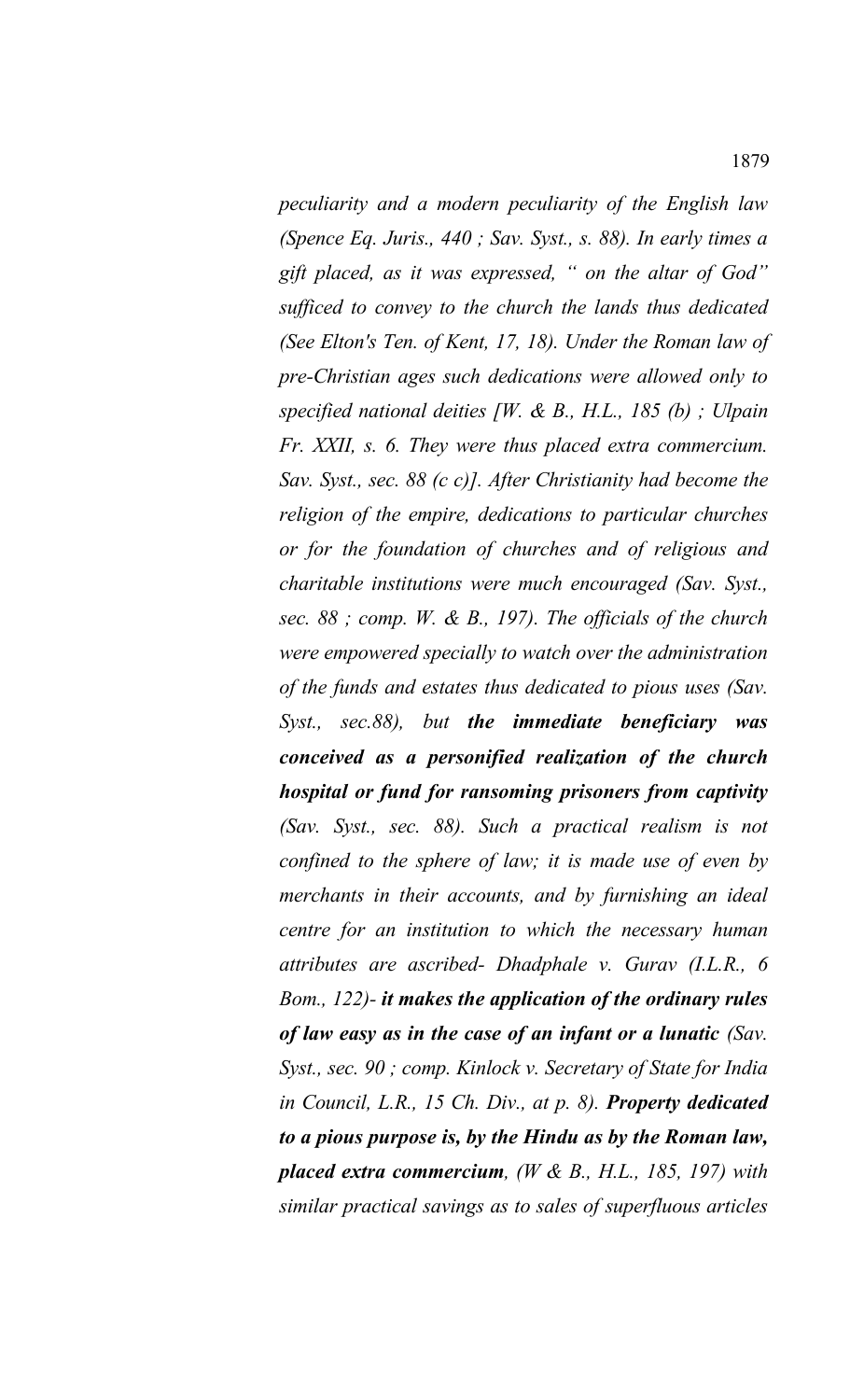*for the payment of debts and plainly necessary purposes (See Cod. Lib. I, Tit. 2, Fr. 21 ; W. & B., H.L., 555, 557. See also Rupa Jagset v. Krishnaji Govind, I.L.R., 9 Bom., p. 169). Mr. Macpherson admitted for the defendants in this case that they could not sell the lands bestowed on the idol Shri Ranchhod Raiji. This restriction is like the one by which the Emperor forbade the alienation of dedicated lands under any circumstances (Vyav. May., Chap. IV, S. VII, p.23 ; Nov. 120, cap., 10). It is consistent with the grants having been made to the juridical person symbolized or personified in the idol at Dakor. It is not consistent with this juridical person's being conceived as a mere slave or property of the shevaks whose very title implied not ownership, but service of the god. It is indeed a strange, if not wilful, confusion of thought by which the defendants set up the Shri Ranchhod Raiji as a deity for the purpose of inviting gifts and vouchsafing blessings, but, as a mere block of stone, their property for the purpose of their appropriating every gift laid at its feet. But if there is a juridical person, the ideal embodiment of a pious or benevolent idea as the centre of the foundation, this artificial subject of rights is as capable of taking offerings of cash and jewels as of land. Those who take physical possession of the one as of the other kind of property incur thereby a responsibility for its due application to the purposes of the foundation-compare Griffin v. Griffin (1 Such. & Lef., 352); Mulhallen v. Marum (3 Dr. & War., 317) ; Aberdeen Town Council v. Aberdeen University (L.R., 2 Ap. Cas., 544). They are answerable as trustees even though they have not*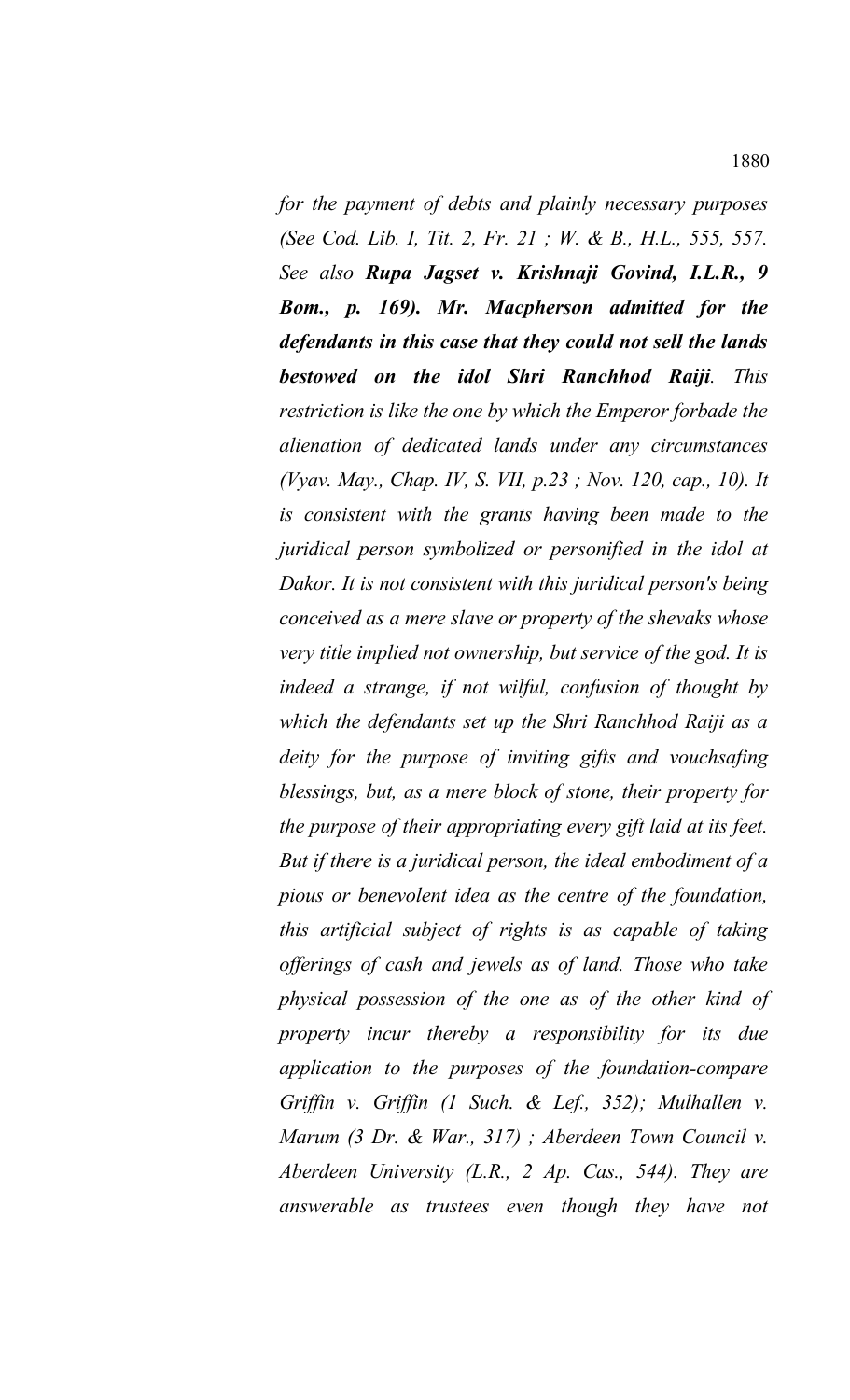*consciously accepted a trust, and a remedy may be sought against them for mal-administration (comp. Ind. Trusts Act II of 1882, ss. 88, 95) by a suit open to any one interested, as under the Roman system in a like case by means of a popularis actio." (emphasis added)*

**1771.** In J**ogendra Nath Naskar (supra)** the Apex Court referred to both the aforesaid judgements of Bombay and Madras High Court and also observed in para 6 that same view has been expressed by the judicial committee in **Maharanee Shibessoureea Debia Vs. Mathooranath Acharjo, 13 MIA 270** and **Prosanna Kumari Debya Vs. Golab Chand Baboo, LR 2 IA 145.** 

**1772.** In **Prosanna Kumari Debya (supra)** the judicial committee observed:

*"It is only in an ideal sense that property can be said to belong to an idol and the possession and management must in the nature of things be entrusted with some person as shebait or manager. It would seem to follow that the person so entrusted must of necessity be empowered to do whatever may be required for the service of the idol and for the benefit and preservation of its property at least to as great a degree as the manager of an infant heir"-words which seem to be almost on echo of what was said in relation to a church in a judgment of the days of Edward I: "A church is always under age and is to be treated as an infant and it is not according to law that infants should be disinherited by the negligence of their guardians or be barred of an action in case they would complain of things wrongfully done by their guardians while they are under age' (Pollock and Maitland's 'History of English Law',*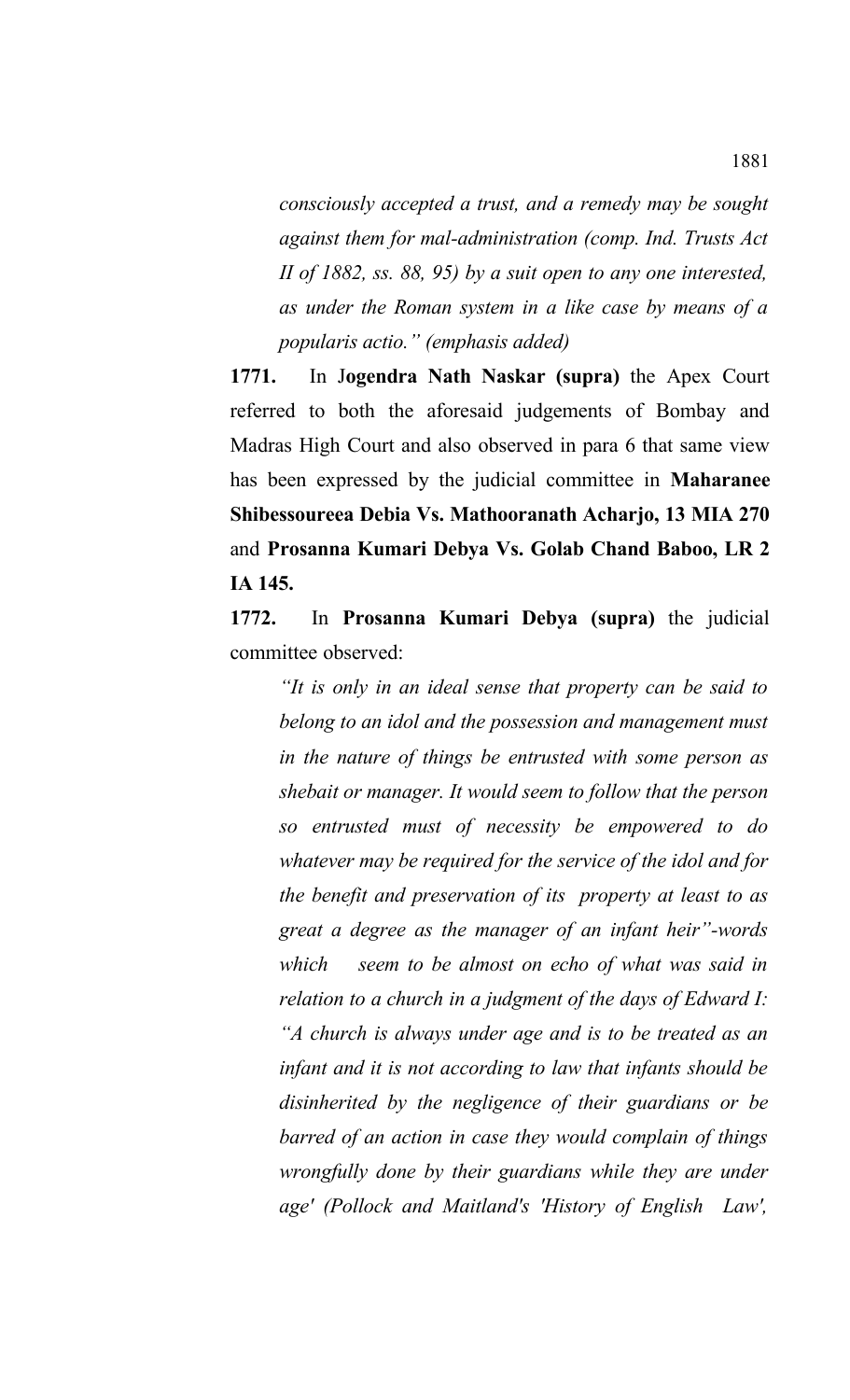*Volume 1, 483".*

**1773**. In **Khetter Chunder Ghose Vs. Hari Das Bundopadhya (supra)** it was found that *the household idol was made over to relatives, owing to the family, whose idol it was, being unable to carry on the worship on account of the paucity of profits of the endowed lands, and it was held that the transfer was justified in the interests of the idol. It was a proper and a pious act. The Shebait being charged fundamentally with the duty of seeing to the worship being carried on, and, having the concurrence of the entire family to the transaction, did have power to carry through the transaction "for the purpose of performing its worship regularly through generation to generation. The members of the family were thereby deprived of no right of worship. The interests of worshippers and idol were conserved. Their Lordships do not think that such cases form any ground for the proposition that Hindu family idols are property in the crude sense maintained, or that their destruction, degradation or injury are within the power of their custodian for the time being. Such ideas appear to be in violation of the sanctity attached to the idol, whose legal entity and rights as such the law of India has long recognised." (emphasis added)*

**1774**. In **Khetter Chunder Ghose (supra)** the Court also held that sale of an idol is prohibited in Hindu Law though in certain circumstances, gift of an idol is not prohibited. The Court on page 559 observed as under:

*"It is true that the Hindu law prohibits the sale of an idol (see the Padma Purana, Patalakhanda, Chapter 79), and also the partition of it (see Dayabhaga, Chapter VI, s. II, 26), though when there are several idols, partition is*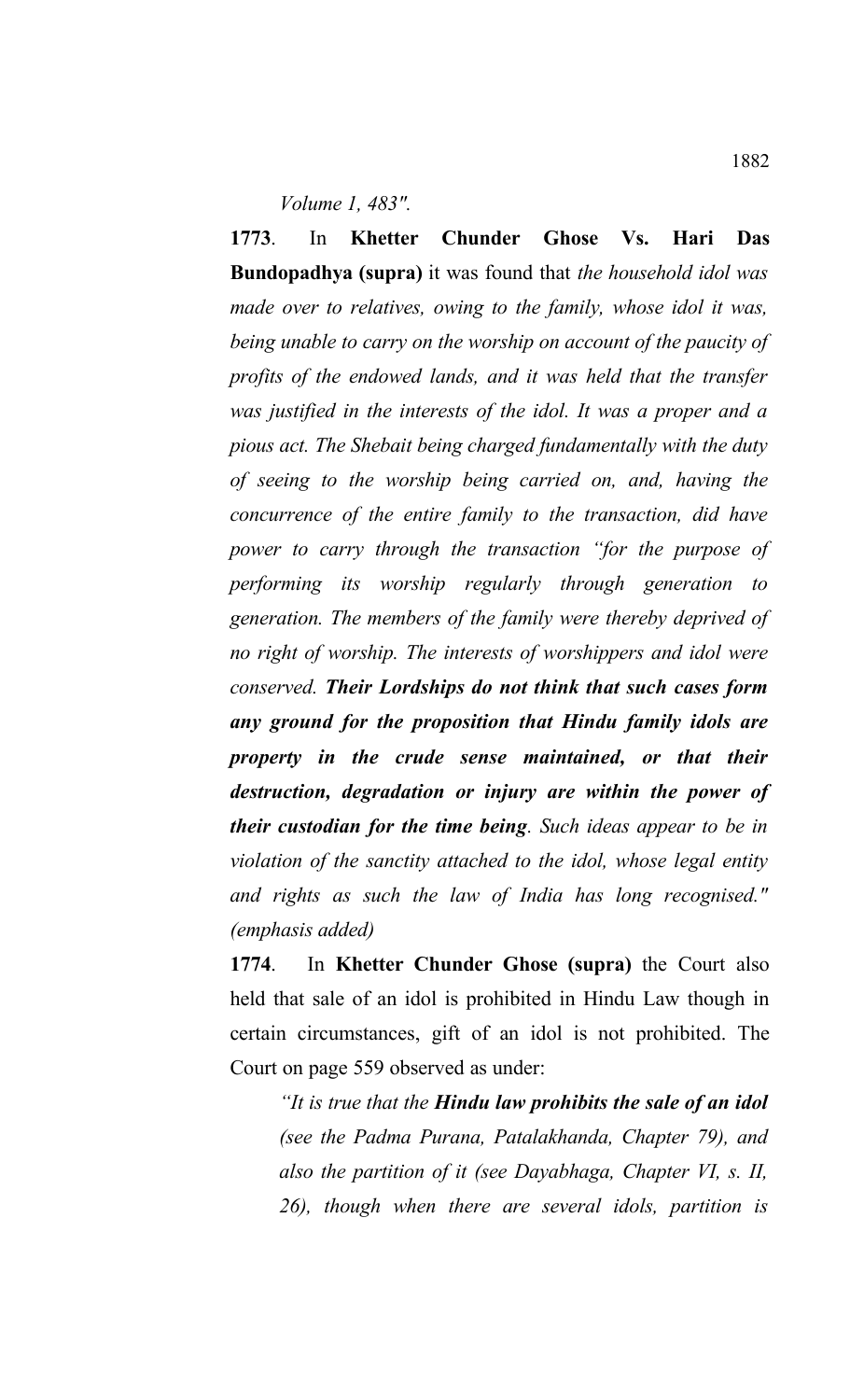*recognised by custom (see West and Buhler's Digest of Hindu Law, 2nd edition, page 396). But there is no absolute prohibition against the gift of an idol. An idol is not mentioned as an unfit subject of gift by Hindu lawyers in their enumeration of what are, and what are not, fit subjects of gift (see Colebrooke's Digest, Book II, Chapter IV); but on the contrary the gift of an idol under certain circumstances is considered a laudable act (see the Varaha Purana, Chapter 185; see also Hemadris, Chaturvarga Chintamani, Danakhanda, Chapter II).*

**1775**. In **Avadh Kishore Dass v. Ram Gopal (supra)**, Plaintiffs instituted a suit for replacement of the Mahants of a temple. The suit was contested by the then Mahants on the ground that the suit property was the personal property of the Mahants, and not that of the temple. The suit was decreed by the District Judge, and his decree was substantially affirmed by High Court. Supreme Court accepted the findings, on the basis of certain exhibits, that the suit property belonged to the temple as a juristic person:

*"Properly constructed, this Wajibularz shows that the entire revenue estate of village Bhawalpura vests in the Temple or the Math as a juristic person."; and "that the entire property in suit is the absolute property of the God, Thakurji as a juristic person"; and the result "No extract from the revenue records to show that Bhumidhari rights were granted not to the idol or the Temple as a juristic person, but to the appellant personally."* 

**1776**. The right of a Shebait to institute a suit in his own name to recover property belonging to the deity was recognised in **Jagadindra Nath Vs. Hemanta Kumari, 31 Ind App 203 at**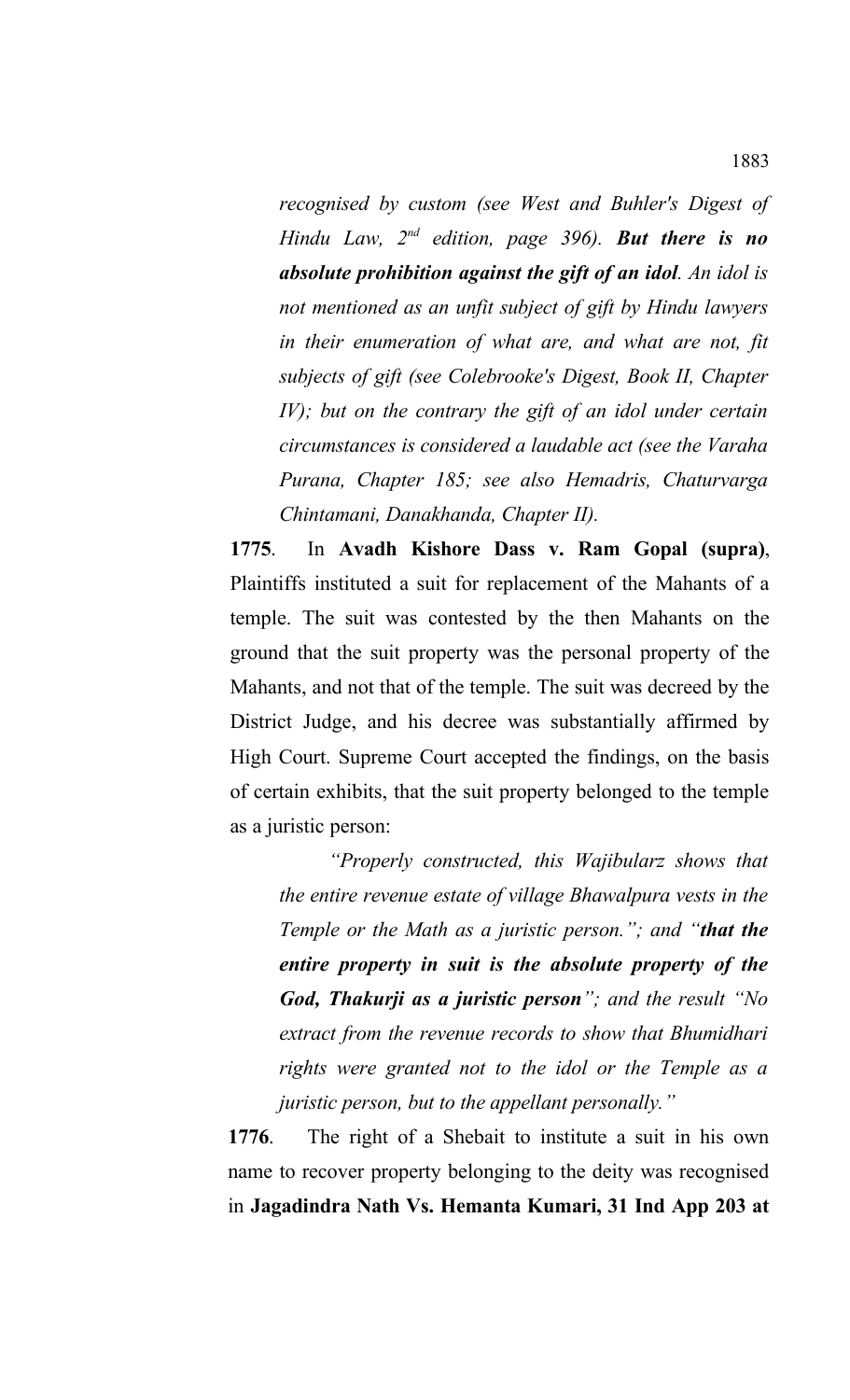**p.210.**

**1777**. In **Bhupati Nath Smrititir the Bhattacharjee (supra)** in concurring judgment of Full Bench, Justice Mookerjee observed that *"The Hindu Law recognises dedications for the establishment of the image of a deity and for the maintenance and worship thereof. The property so dedicated to a pious purpose is placed extra commercium …............It is immaterial that the image of the deity has not been established before the death of the testator or is periodically set up and destroyed in the course of the year."*

**1778**. Justice Chatterjee also in the concurring judgment (above) observed: *"Shastri's Hindu Law page 420 : shews the Hindu idea of the forms attributed to God for the convenience of worship : a particular image may be insentient until consecrated but the deity is not. If the image is broken or lost, another may be substituted in its place and when so substituted it is not a new personality but the same deity and properties previously vested in the lost or mutilated Thacoor become vested in the substituted Thacoor. A Hindu does not worship the "idol" or the material body made of clay or gold or other substance, as a mere glance at the mantras and prayers will show. They will have the eternal spirit of the deity or certain attributes of the same in a suggestive form which is used for the convenience of contemplation as a mere symbol or emblem. It is the incantation of the mantras peculiar to a particular deity that causes the manifestation or presence of the deity or, according to some, the gratification of the deity." (emphasis added)*

**1779**. However, we find from the judgment of Hon'ble Jenkins, C.J. in **Bhupati Nath (supra)** that he noticed a slightly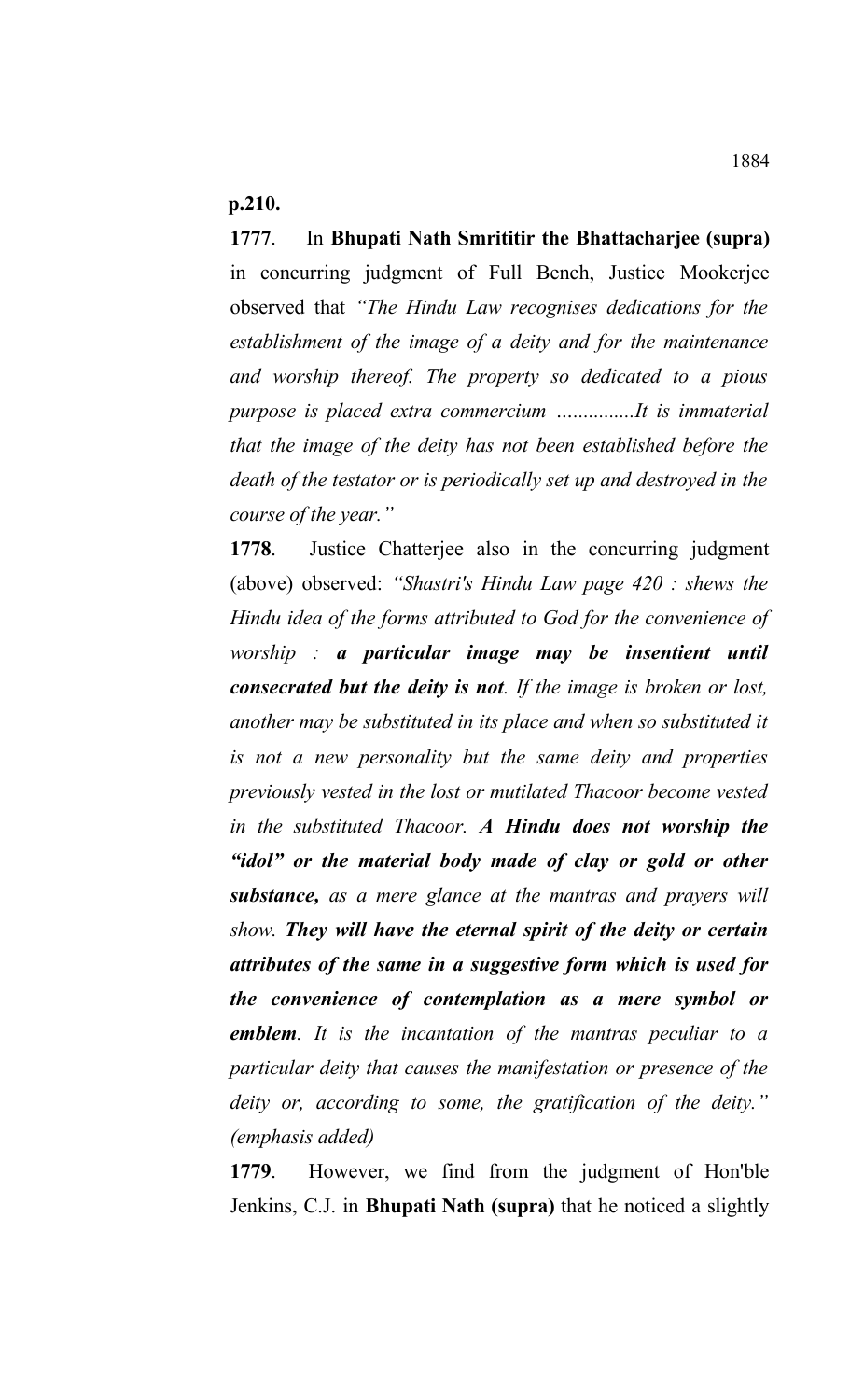different view based on **Saraswati's Hindu Law of Endowment** on page 647 of the report but His Lordship declined to make any final comment thereon. The report says :

*" In favour of this view we have the doctrine of Medhatithi cited to us in the course of the argument that the primary meaning of property and ownership is not applicable to God, and the train of reasoning that is suggested by the teaching of the Aditya Purana that the gods cease to reside in images which are multilated, broken, burnt and so forth (Sarswati's Hindu Law of Endowment, page 129).* 

*But whatever may be the true view on this obscure and complex question, this at least seems clear that the rule which requires relinquishment should be to a sentient person does not forbid the gift of property to trustees for a religious purpose though that purpose cannot in strictness be called a sentient person."*

**1780**. The real question considered by the Full Bench in **Bhupati Nath (supra)** and decided unanimously was as under:

*"The principle of Hindu Law, which invalidates a gift other than to a sentient being capable of accepting it, does not apply to a bequest to trustees for the establishment of an image and the worship of a Hindu deity after the testator's death, and does not make such a bequest void"*

**1781**. In **Rambrahma Chatterjee Vs. Kedar Nath Banerjee AIR 1923 Cal 60** it was observed that a Hindu deity is treated in many respects certainly individual.

**1782**. In **Ananda Chandra Chakrabarti vs. Broja Lal Singha and others 1923 Calcutta 142** it was held:

*" It is well-settled that dedication vests the property in the idol, only when the founder has title. The ceremony*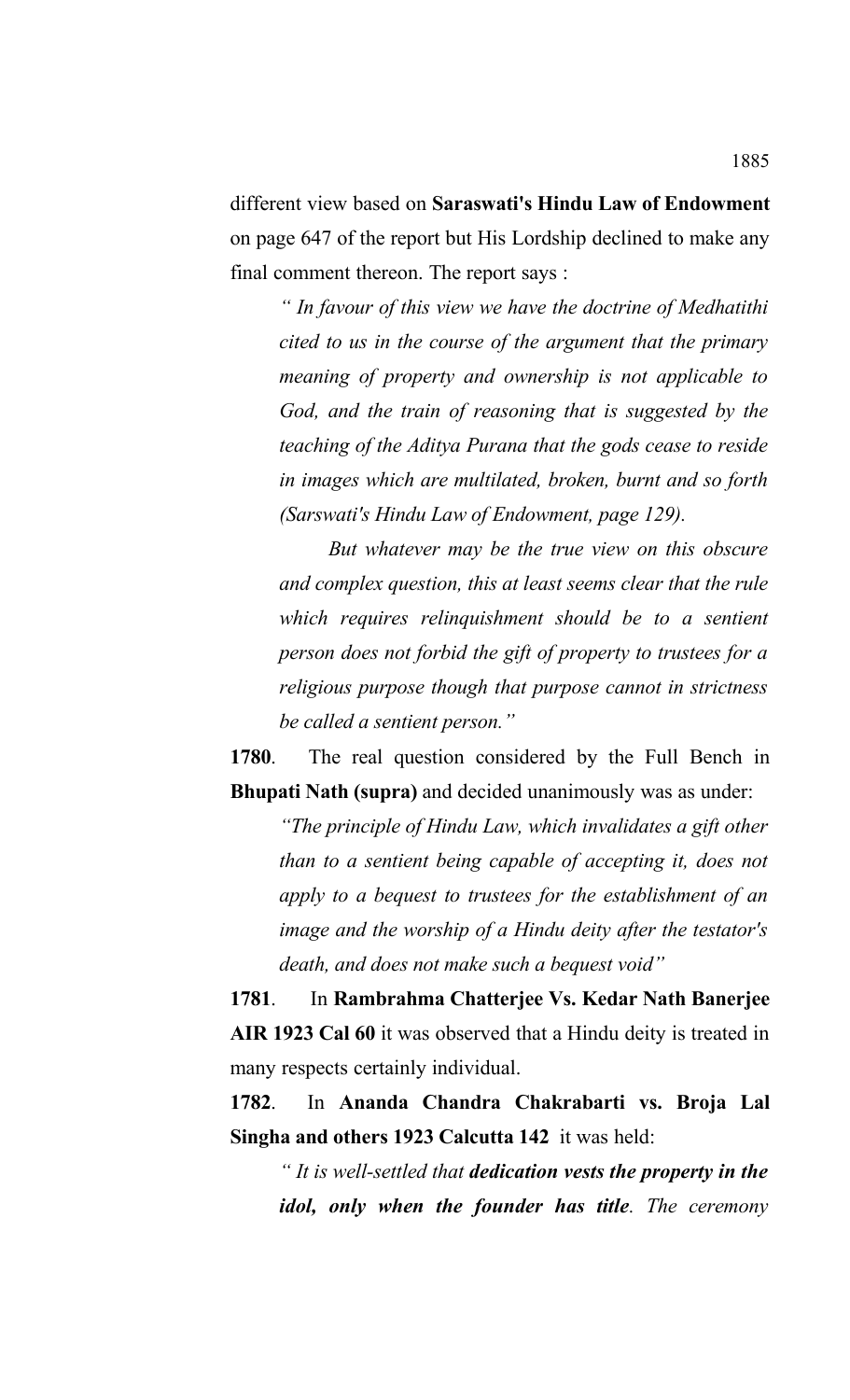*divests the proprietorship of the temple from the builder and vests it in the image, which by process of vivification has acquired existence as a juridical personage."* 

**1783.** Observing that Hindu deity is a living being and is treated in the same way in **Rambrahama Chatterji Vs. Kedar Nath Banerji (supra)** the Court said:

*"We need not describe here in detail the normal type of continued worship of a consecrated image—the sweeping of the temple, the process of smearing, the removal of the previous day's offering of flowers, the presentation of fresh flowers the respectful oblation of rice with flowers and water, and other like practices. It is sufficient to state that the deity is, in short, conceived as a living being and is treated in the same way as the master of the house would be treated by his humble servant. The daily routine of like is gone through with minute accuracy: the vivified image is regaled with the necessaries and luxuries of life in due succession even to the changing of clothes, the offering of cooked and uncooked food, and the retirement to rest."* 

**1784**. In **Pramath Nath Vs. Pradyumna Kumar (supra)** the above observation of Hon'ble Mukherji J in **Rambrahma Chatterjee (supra)** were approvingly quoted.

**1785**. In **Tarit Bhusan Vs. Sri Iswar Sridhar Salagram Shila Thakur AIR 1942 Cal 99** a Division Bench of Calcutta High Court said that a Hindu idol although a juristic person but this juristic person is of a peculiar type. It is conceived by Hindus as a living being with its own interests apart from the interests of its worshippers, and it is recognised as a juristic person capable of being the subject of legal rights and duties but only in an ideal sense. Pal J. at page 532 observed: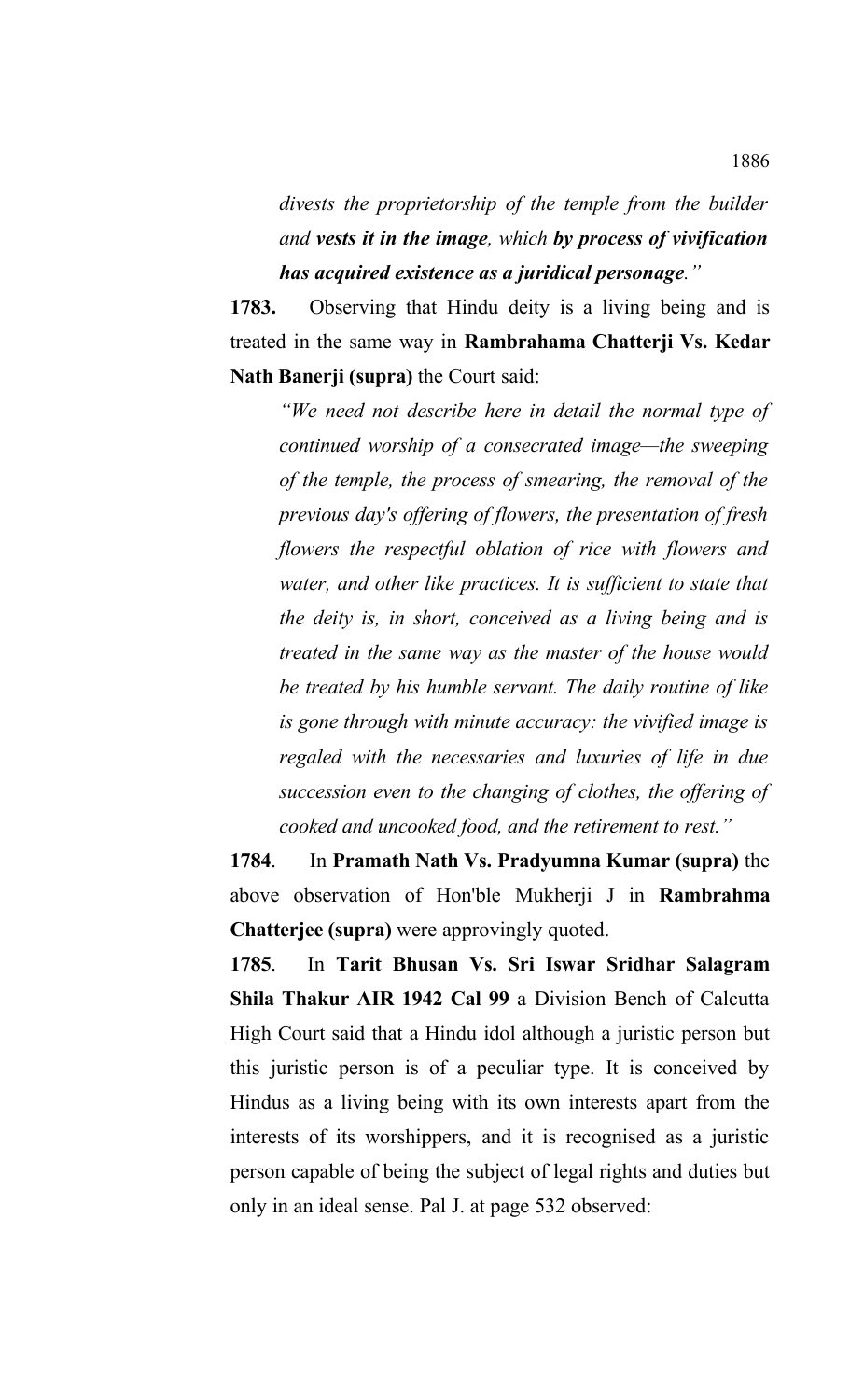*"Though an idol is thus recognised as a juristic person capable of suing and being sued, strictly speaking it has no material interest of its own. The efficient subject of the rights ascribed to an Idol must ultimately be some human beings. It must be they who enjoy such rights and, if law protects such rights, it is because of the existence of such ultimate human concern. The Idol, as the juridical person only affords the technical means of developing the juristic relations between those ultimately interested in the endowed property and the strangers. The so-called interest of the Idol is merely an ideal interest very different from the interest which an infant has in his property. The introduction of the Idol and its recognition as a juristic person are more a matter for the procedure and the procedure in India recognises the Idol as having a locus standi in judicio."*

**1786**. In **Parmanand Vs. Nihal Chand AIR 1938 PC 195** it was held that where a property is dedicated to an idol for the object of performing its puja and other necessary ceremonies the person managing such property is only a shebait, **idol being a juristic person** in Hindu Law **capable of holding such property**. This decision has been followed by the Apex Court in **The Bihar State Board of Religious Trust Vs. Mahanth Sri Biseshwar Das AIR 1971 SC 2057**.

**1787**. In **Mahant Ram Saroop Dasji Vs. S.P. Sahi (supra),** the effect of damage to the idol was considered and in para 10 of the judgment, the Court observed:

 *"Further, it is difficult to visualise that a Hindu private debutter will fail, for a deity is immortal. Even if the idol gets broken or is lost or stolen, another image may be*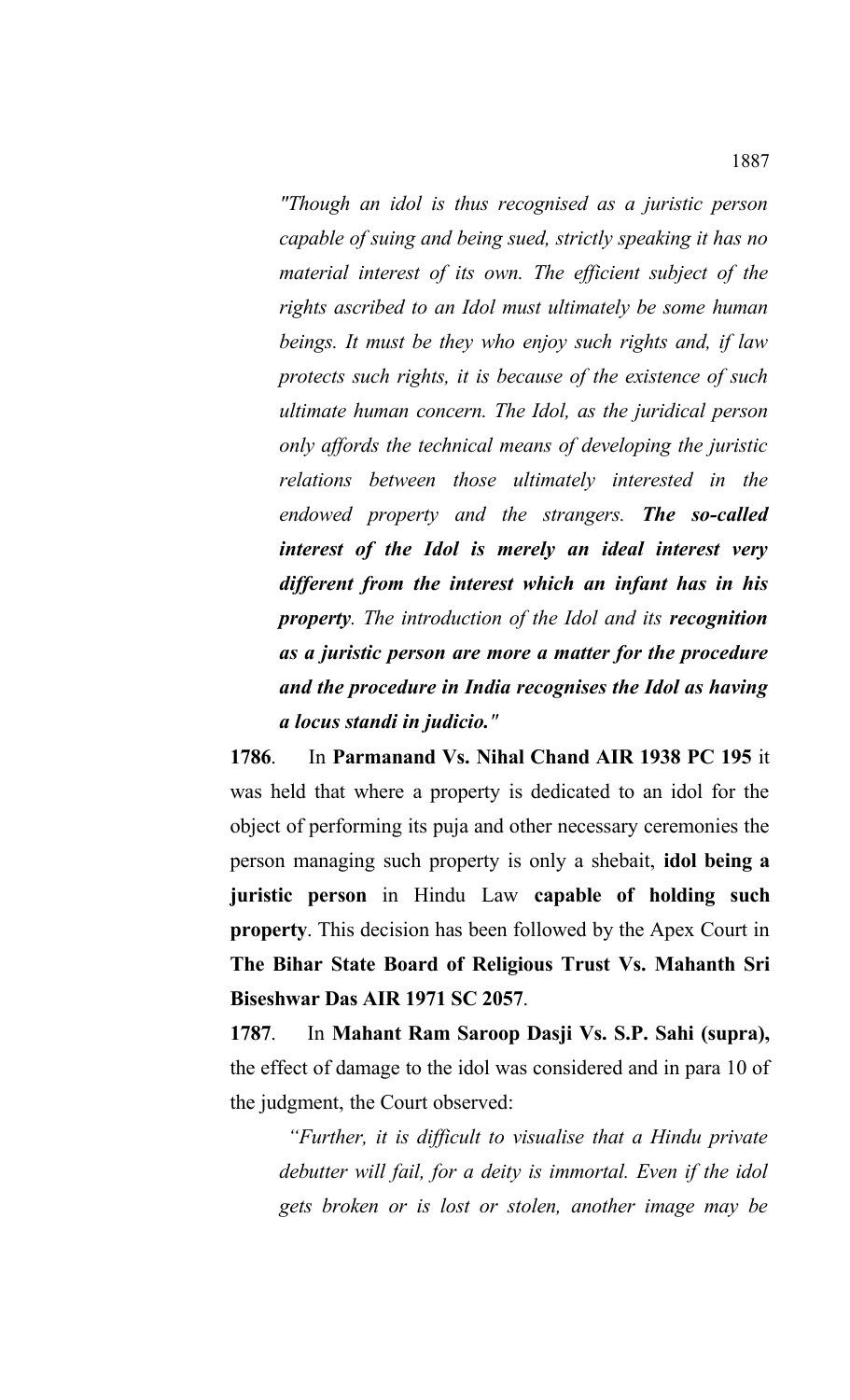*consecrated and it cannot be said that the original object has ceased to exist."* (Para 10)

**1788**. In **Narayan Bhagwantrao Gosavi Balajiwale (supra)** regarding the removal of the idol from one place to another, the Court held:

*"The case is an authority for the proposition that the idol cannot be removed permanently to another place, because that would be tantamount to establishing a new temple. However, if the public agreed to a temporary removal, it could be done for a valid reason."* (para 36)

**1789.** Holding Hindu idol as juristic entity the Apex Court in J**ogendra Nath Naskar (supra)** in para 5 the Court said:

*"5. It is well established by high authorities that a Hindu idol is a juristic person in whom the dedicated property vests."*

**1790.** In the context of above authorities the Apex Court in J**ogendra Nath Naskar (supra)** explained that any Hindu idol has a legal personality and is not the material image but it is like to be treated as a "natural person" and said:

*"Such ascription of legal personality to an idol must however be incomplete unless it be linked to a natural person with reference to the preservation and management of the property and the provision of human guardians for them variously designated in different parts of the country." (para 6)*

*"It should however be remembered that the juristic person in the idol is not the material image, and it is an exploded theory that the image itself develops into a legal person as soon as it is consecrated and vivified by the Pran Pratishta ceremony. It is not also correct that the supreme*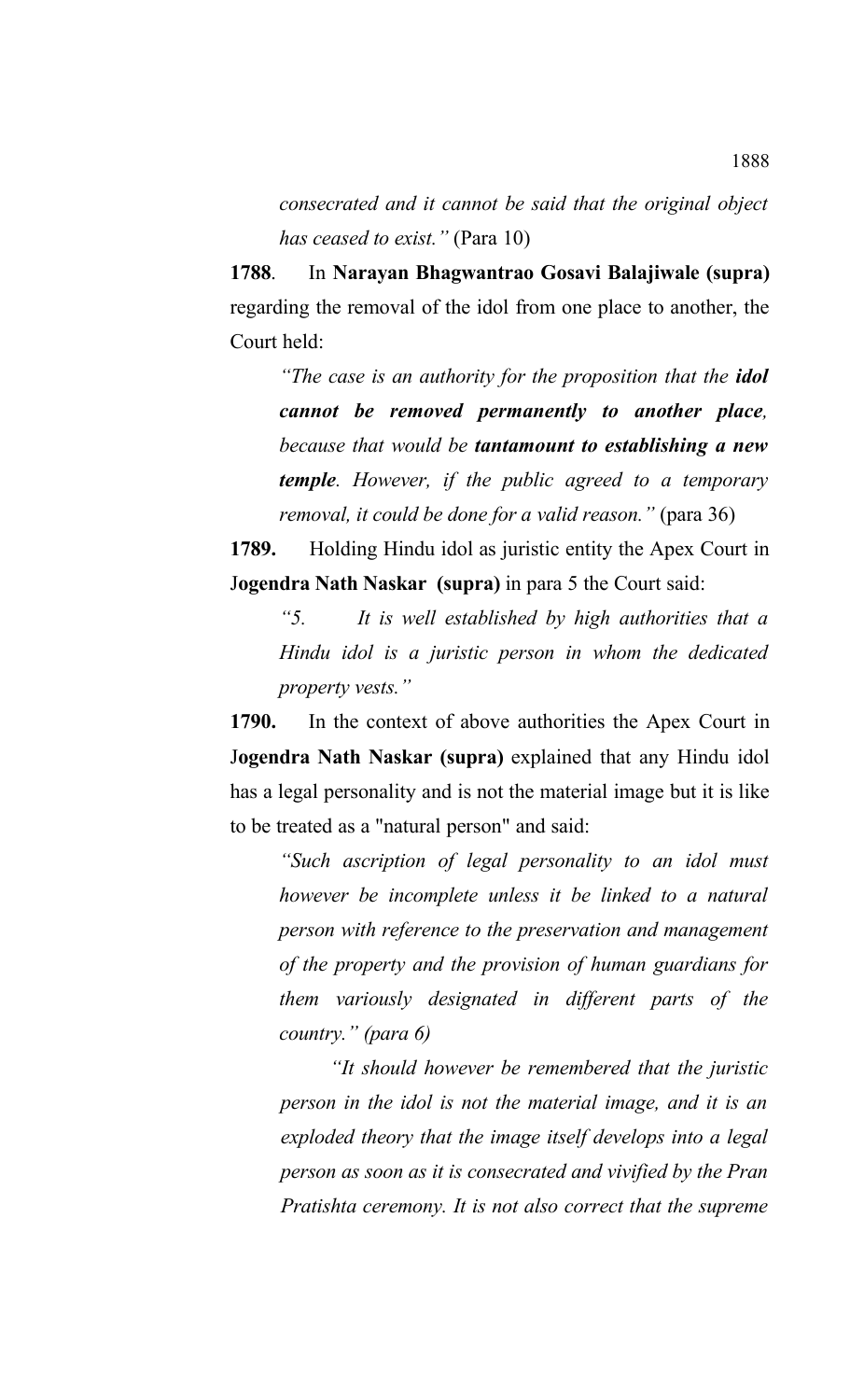*being of which the idol is A symbol or image is the recipient and owner of the dedicated property. This is clearly laid down in authoritative Sanskrit Texts. Thus, in his Bhashya on the Purva Mimamsa, Adhyaya 9, Pada 1, Sabara Swami states :*

''देवग्रामों, देवक्षेत्रमिति, उपचारमात्रम् । यो यदभिप्रेतं विनियोक्तर्महति,तत्त्तस्य स्वम् । न च ग्रामं क्षेत्रं वा यथाभिप्रायं विनियुक्तडे। तस्मान्न संप्रच्दातीति। देवपरिचार काणां तु ततो भूतिर्भवति, दवतामुदि्दश्प यत् त्यक्तम् ।''

*"Words such as 'Village of the Gods', 'land of the Gods' are used in a figurative sense. That is property which can be said to belong to a person, which he can make use of as he desires. God however, does not make use of the, village or lands, according to its desires". Likewise, Medhathithi in commenting on the expression 'Devaswam' in Manu, Chapter XI, Verse 26, writes:*

''देवानुछिश्य, यागादि क्रियार्थ धनं यदुत्सृश्टं, तछेवस्वम् <u>मुख्यस्य</u> स्वस्वामिसबंन्धस्य, देवाना असंभवात् ।"

*"Property of the Gods, Devaswam, means whatever is abandoned for Gods, for purposes of sacrifice and the like, because ownership in the primary sense, as showing the relationship between the owner and the property owned, is impossible of application, to Gods". Thus, according to the texts, the Gods have no beneficial enjoyment of the properties, and they can be described as their owners only in a figurative sense (Gaunartha). The correct legal position is that the idol as representing and embodying the spiritual purpose of the donor is the juristic person recognised by law and in this juristic person the dedicated property vests. As observed by Mr. Justice B. K. Mukherjea:*

*"With regard to Debutter, the position seems to*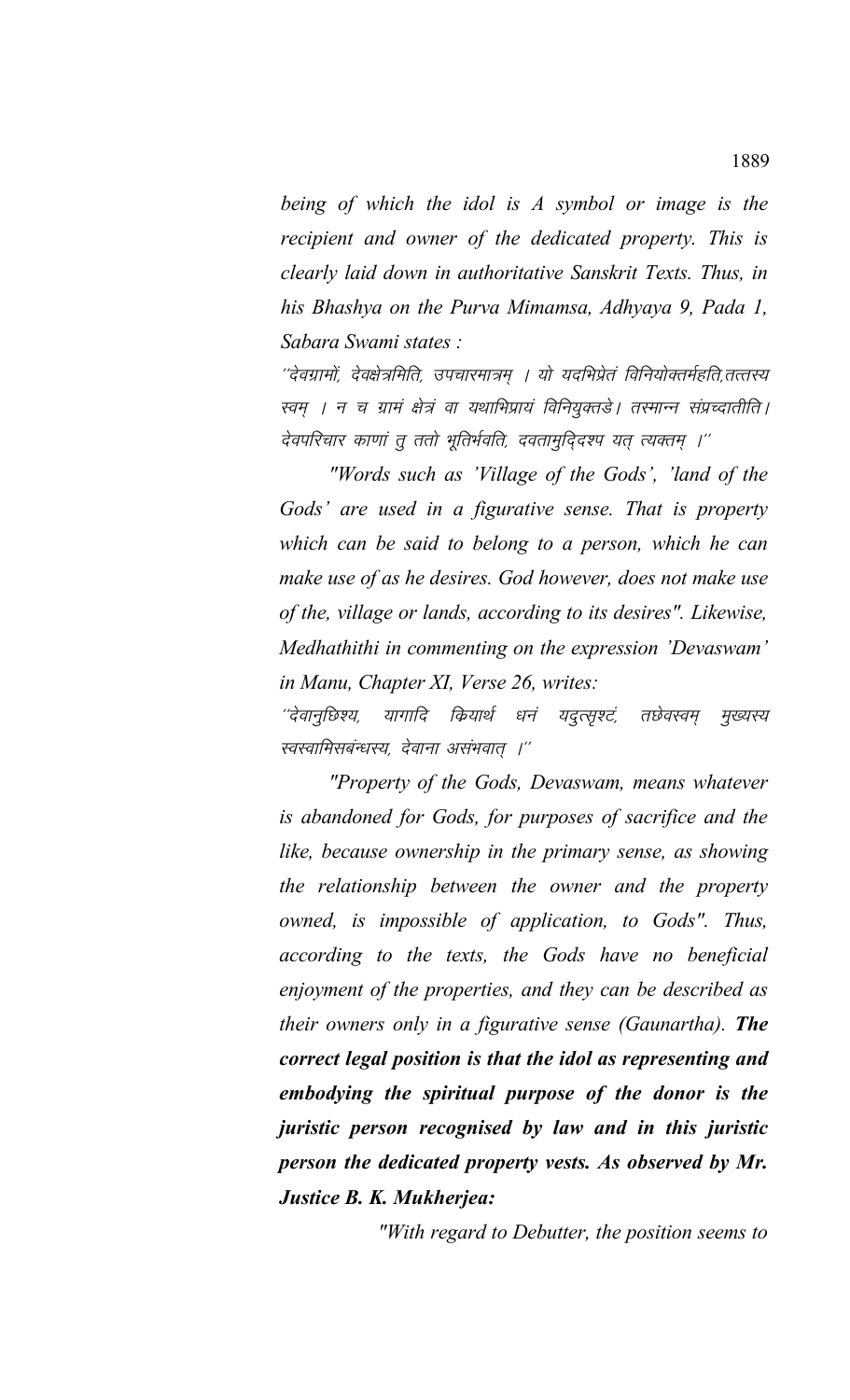*be somewhat different. What is personified here, is not the entire property which is dedicated to the deity but the deity itself which is the central part of the foundation and stands as the material symbol and embodiment of the pious purpose which the dedicator has in view. "The dedication to deity", said Sir Lawrence Jenkins in Bhupati v. Ramlal, 10 CLJ 355 at 369, "is nothing but a compendious expression of the pious purpose for which the dedication is designed". It is not only a compendious expression but a material embodiment of the pious purpose and though there is difficulty in holding that property can reside in the aim or purpose itself, it would be quite consistent with sound principles of Jurisprudence to say that a material object which represents or symbolises a particular purpose can be given the status of a legal person, and regarded as owner of the property which is dedicated to it."*

*The legal position is comparable in many respects to the, development in Roman Law. So far as charitable endowment is concerned Roman Law-as later developed recognised two kinds of juristic persons. One was a corporation or aggregate of persons which owed its juristic personality to State sanction. A private person might make over property by way of gift or legacy to a corporation already in existence and might at the same time prescribe the particular purpose for which the property was to be employed e.g. feeding the poor, or giving relief to the poor distressed. The recipient corporation would be in a position of a trustee and would be legally bound to spend*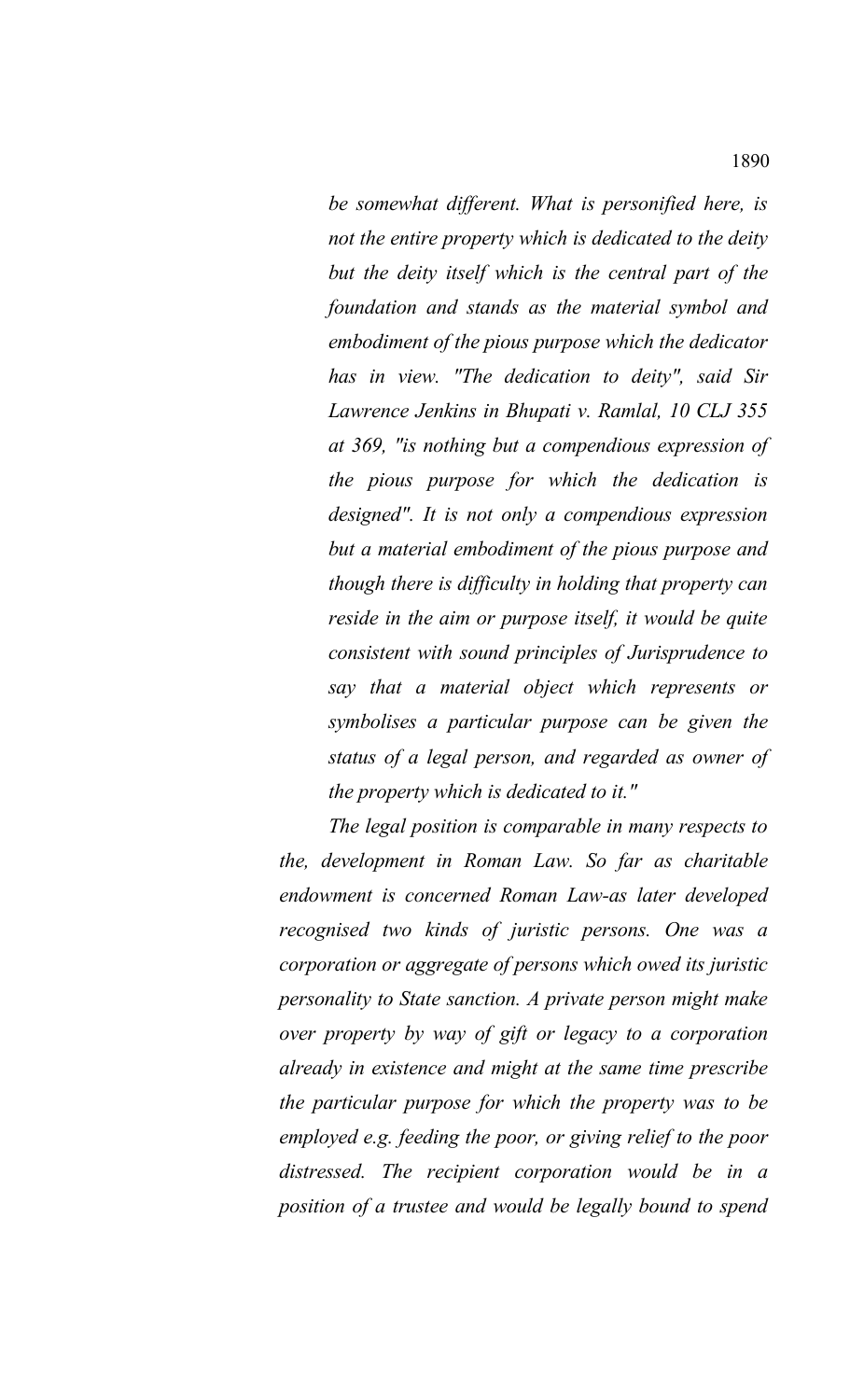*the funds for the particular purpose. The other alternative was for the donor to create an institution or foundation himself. This would be a new juristic person which depended for its origin upon nothing else but the will of the founder, provided it was directed to a charitable purpose. The foundation would be the owner of the dedicated property in the eye of law and the administrators would be in the position of trustees bound to carry out the object of the foundation. As observed by Sohm:*

*"During the later Empire--from the fifth century onwards-foundations created by private individuals came to be recognised as foundations in the true legal sense, but only if they took the form of a ipia cause' ('piumcorpus') i.e. were devoted to 'pious uses', only in short, if they were charitable institutions. Wherever a person dedicated propertywhether by gift inter vivos or by will--in favour of the poor, or the sick, or prisoners, orphans, or aged people, he thereby created ipso facto a new subject of legal rights-the poor-house, the hospital, and so forth-and the dedicated property became the sole property of this new subject; it became the sole property of the new juristic person whom the founder had called into being. Roman law, however, took the view that the endowments of charitable foundations were a species of Church property. Piae causas were subjected to the control of the Church, that is, of the bishop or the ecclesiastical administrator, as the case might be. A pia causa was regarded as an ecclesiastical, and consequently, as a public*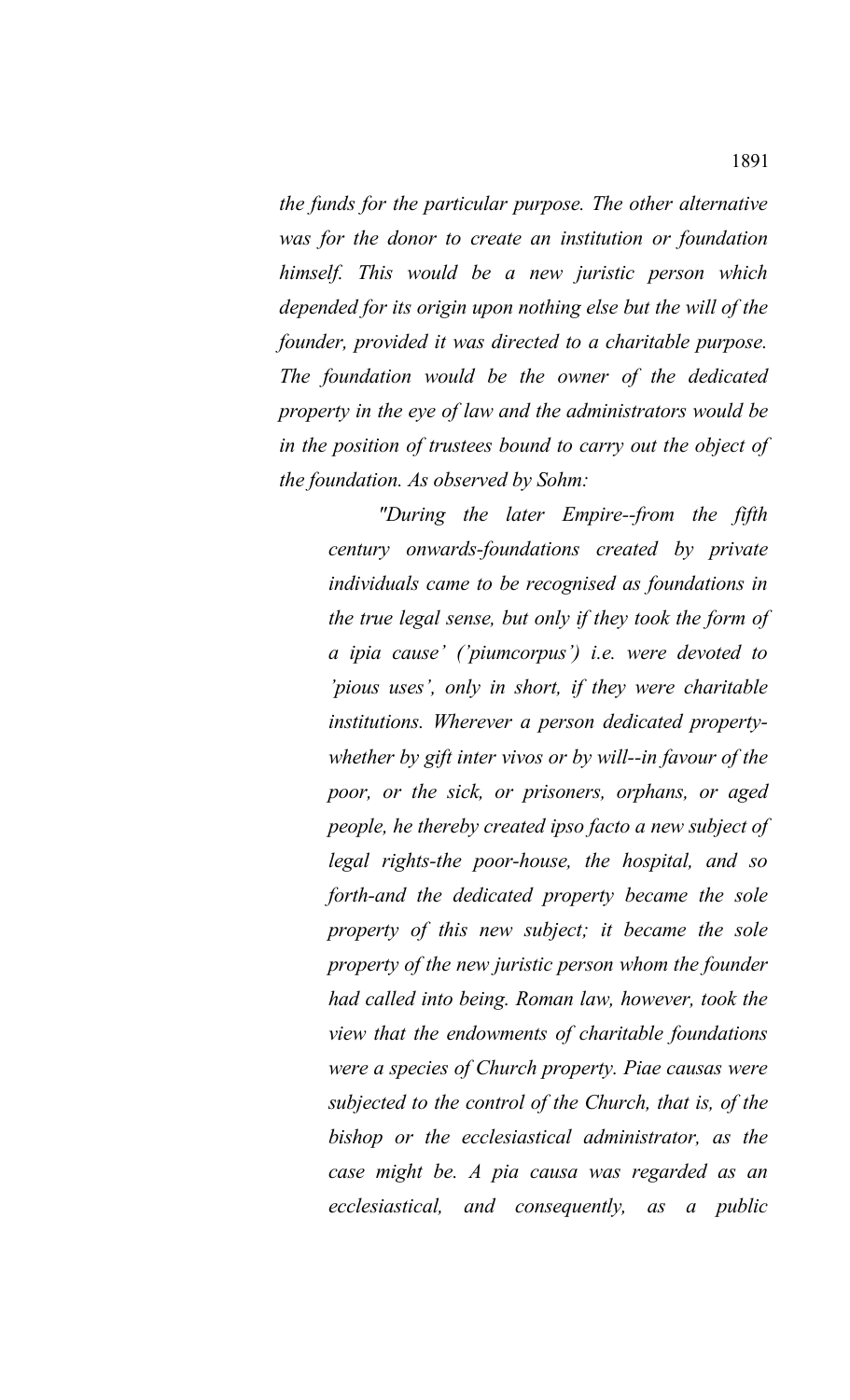*institution, and as such it shared that corporate capacity which belonged to all ecclesiastical institutions by virtue of a general rule of law. A pia causa did not require to have a juristic personality expressly conferred upon it. According to Roman law the act-whether a gift inter vivos or a testamentary disposition-whereby the founder dedicated property to charitable uses was sufficient, without more, to constitute the pia cause a foundation in the legal sense, to make it, in other words, a new subject of legal rights".*

*We should, in this context, make a distinction between the spiritual and the legal aspect of the Hindu idol which is installed and worshipped. From the spiritual standpoint the idol may be to the worshipper a symbol (pratika) of the Supreme God-head intended to invoke a sense of the vast and intimate reality, and suggesting the essential truth of the Real that is beyond all name or form. It is basic postulate of Hindu religion that different images do not represent different divinities, they are really symbols of One Supreme Spirit and in whichever name or form the deity is invoked, the Hindu worshipper purports to worship the Supreme Spirit and nothing else.* "इन्द्र मित्रं बरुणम् अग्निम् आहर्—

एकं सद् विप्रा वहुधा वदन्ति । " (Rig Veda I-164)

*(They have spoken of Him as Agni, Mitra, Varuna, Indra; the one Existence the sages speak of in many ways). The Bhagavad Gita echoes this verse when it says:* ''वायुर यमोअ ग्बिर वरुण: शशांक प्रजापतिस् त्वं प्रपितामहश्च।" (Chap. XI-39)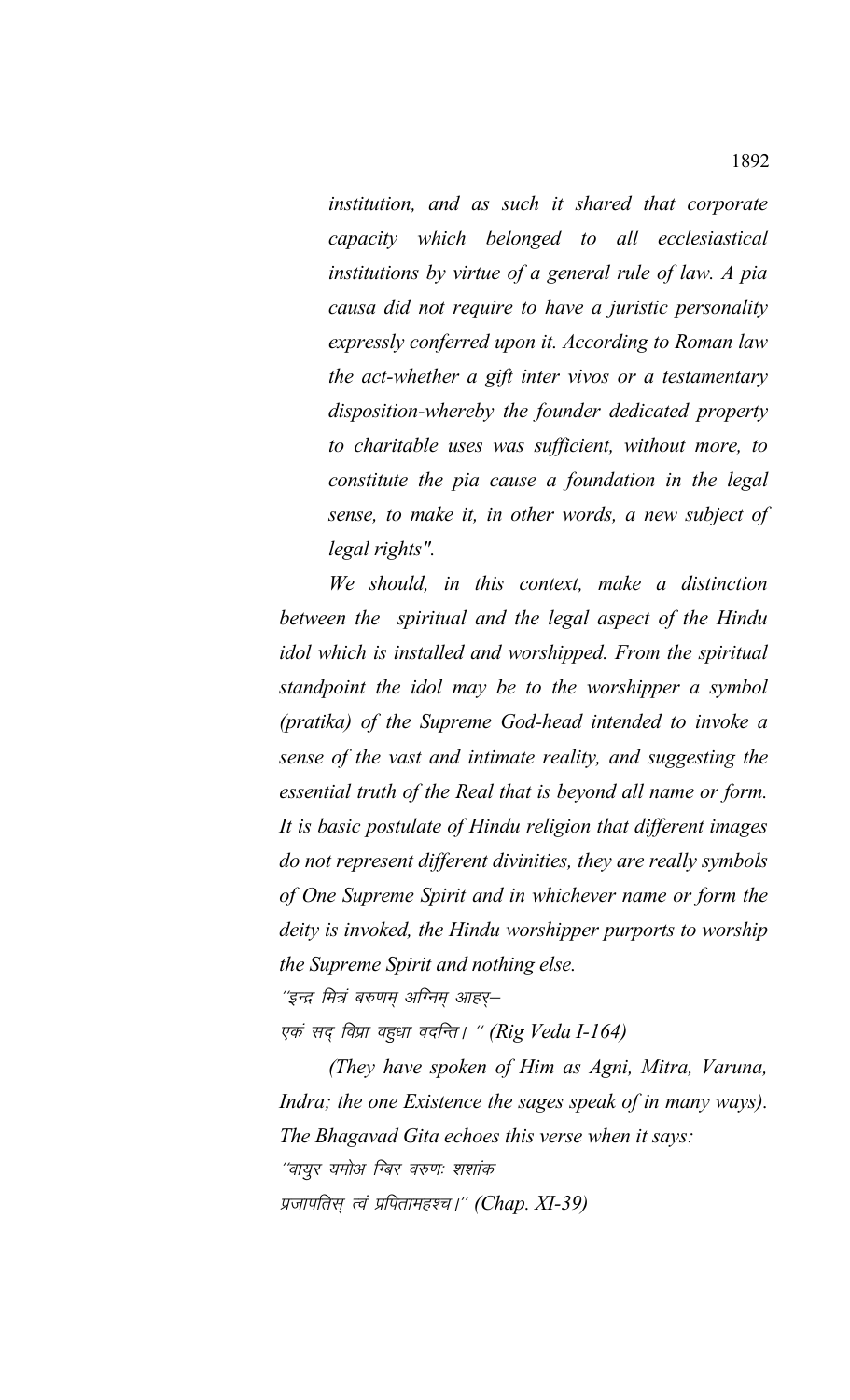*(Thou art Vayu and Yama, Agni, Varuna and Moon; Lord of creation art Thou, and Grandsire).*

*Samkara, the great philosopher, refers to the one Reality, who, owing to the diversity or intellects (matibheda) is conventionally spoken of (parikalpya) in various ways as Brahma, Visnu and Mahesvara. It is however possible that the founder of the endowment or the worshipper may not conceive on this highest spiritual plane but hold that the idol is the very embodiment of a personal God, but that is not a matter with which the law is concerned. Neither God nor any supernatural being could be a person in law. But so far as the deity stands as the representative and symbol of the particular purpose which is indicated by the donor, it can figure as a legal person. The true legal view is that in that capacity alone the dedicated property vests in it." (pages 558-560)*

**1791**. It is thus well established by high authorities that a Hindu idol is a "juristic person" in whom the dedicated property vests. In **Manohar Ganesh vs. Lakshmiram (supra)** called the Dakor temple case. West and Birdwood, JJ., state:

*"The Hindu Law, like the Roman Law and those derived from it, recognises not only incorporate bodies with rights of property vested in the corporation part form its individuals members but also juridical persons called foundations. A Hindu who wishes to establish a religious or charitable institution may according to his law express his purpose and endow it and the ruler will give effect to the bounty or at least, protect it so far at any rate as is consistent with his own Dharma or conception of morality. A trust is not required for the purpose; the necessity of a*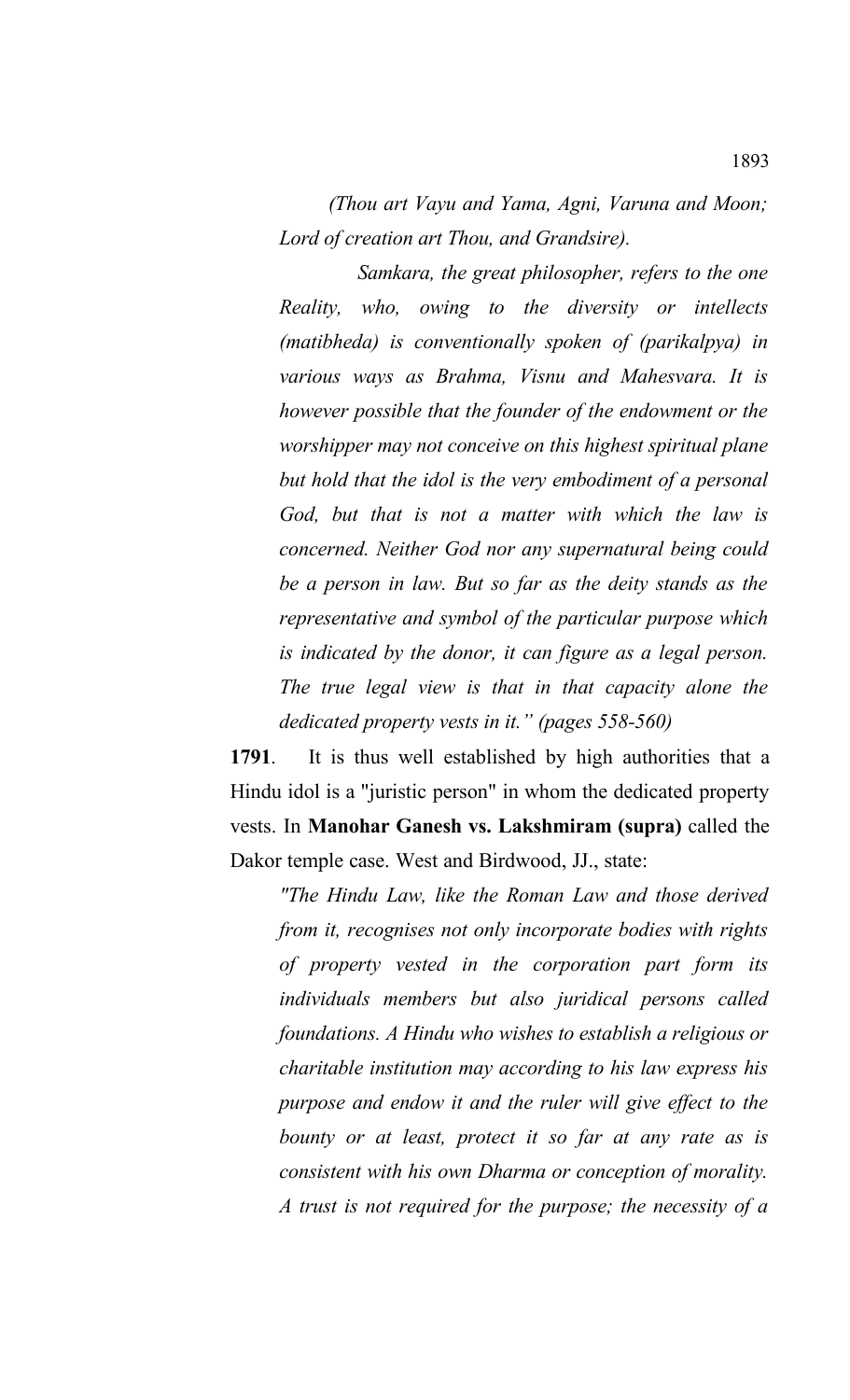*trust in such a case is indeed a peculiarity and a modern peculiarity of the English Law. In early law a gift placed as it was expressed on the alter of God, sufficed it to convey to the Church the lands thus dedicated. It is consistent with the grants having been made to the juridical person symbolised or personified in the idol". The same view has been expressed by the Madras High Court in Vidyapurna Tirtha Swami Vs. Vidyanidhi Tirtha Swami, (1904) ILR 27 Mad 435, in which Mr. Justice Subramania Ayyar stated.* 

*"It is to give due effect to such a sentiment, widespread and deep-rooted as it has always been with reference to something not capable of holding property as a natural person, that the laws of most countries have sanctioned the creation of a fictitious person in the matter, as is implied in the felicitous observation made in the work already cited "Perhaps the oldest of all juristic persons is the God, hero or the saint" (Pollock and Maitland's History of English Law, Volume I, p.481.)*

*That the consecrated idol in a Hindu temple is a juridical person has been expressly laid down in Manohar Ganesh's case (supra), Which Mr. Prannath Saraswati, the author of the Tagore Lectures on Endowments" rightly enough speaks of as one ranking as the leading case on the subject, and in which West J., discusses the whole matter with much erudition. And in more than one case, the decision of the Judicial Committee proceeds on precisely the same footing (Maharancee Shibessouree Debia vs. Mothooranath Acharjo, (1869-70) 13 Moo Ind App 270 (PC), and Prosunno Kumari Debya vs. Golab Chand Baboo, (1874-*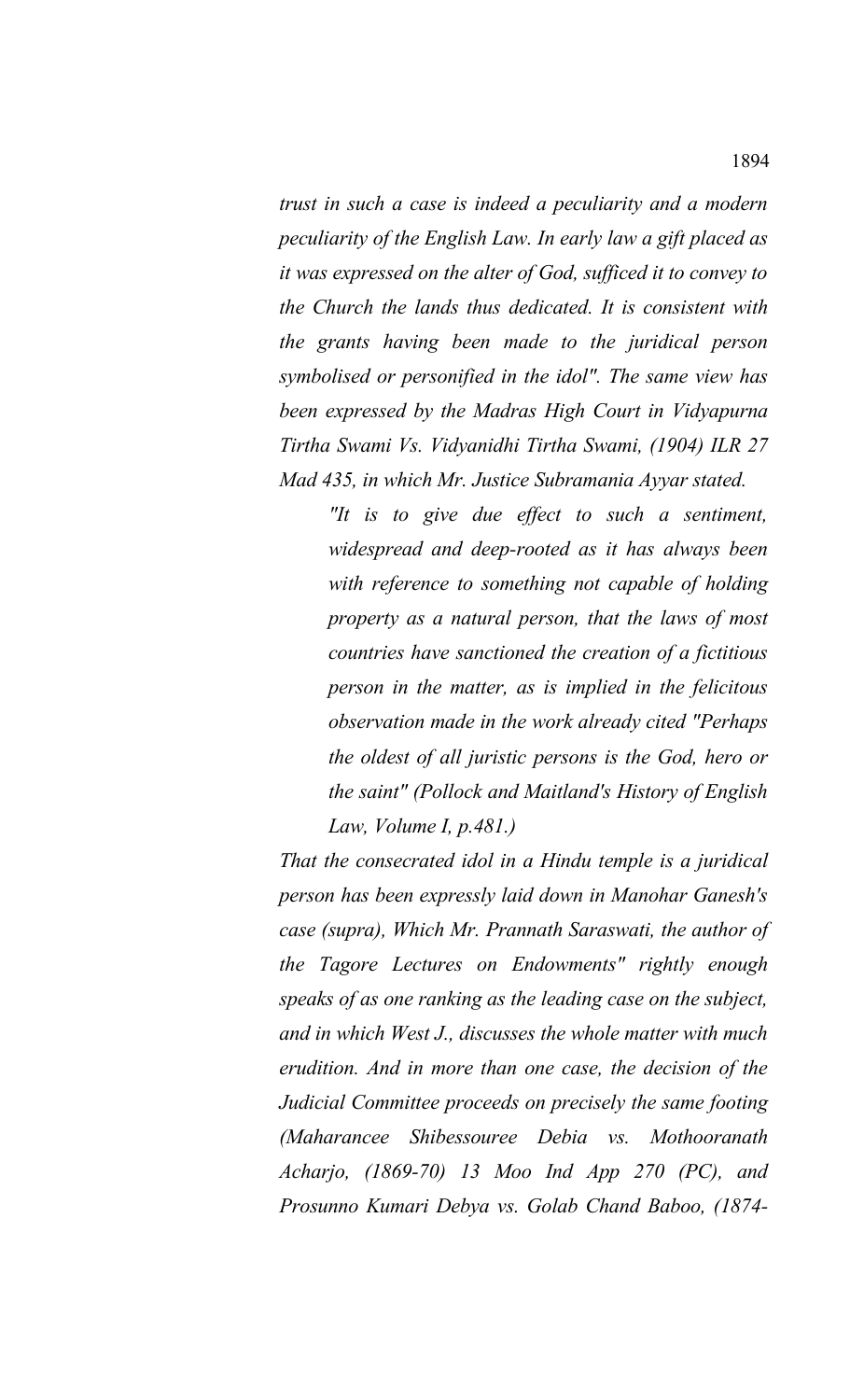*75) 2 Ind App 145 (PC). Such ascription of legal personality to an idol must however be incomplete unless it be liked to a natural person with references to the preservation and management of the property and the provision of human guardians for them variously designated in different parts of the country. In (1874-75) Ind App 145 (PC) the judicial Committee observed thus: "It is only in an ideal sense that property can e said to belong to an idol and the possession and management must in the nature of things be entrusted with some person as shebait or manger. It would seem to follow that the person so entrusted must of necessity be empowered to do whatever may be require for the service of the idol and for the benefit and preservation of its property at least to as great a degree as the manager of an infant heir" - words which seem to be almost on echo of what was said in relation to a church in a judgment of the days of Edward I: "A church is always under age and is to be treated as an infant and it is not according to law that infants should be disinherited by the negligence of their guardians or be barred of an action in case they would complain of things wrongfully done by their guardians while they are under age" (Pollock and Maitlands's 'History of English Law'. Volume I, p. 463)".* 

**1792**. It should however be remembered that the juristic person in the idol is not the material image, and it is an exploded theory that the image itself develops into a legal person as soon as it is consecrated and vivified by the Pran Pratishta ceremony. It is not also correct that the supreme being of which the idol is a symbol or image is the recipient and owner of the dedicated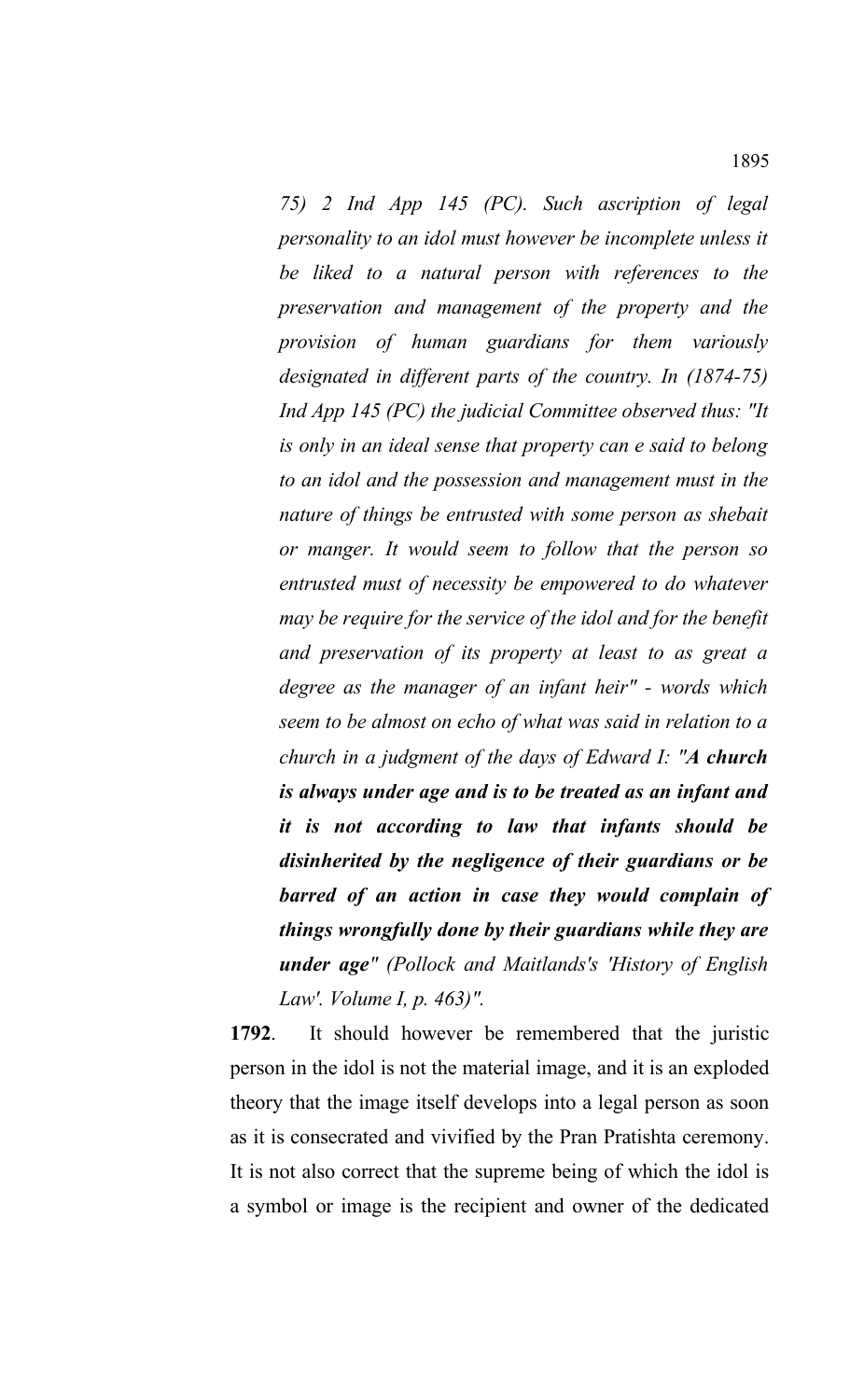property. This is clearly laid down in authoritative Sanskrit Texts. Thus, in his Bhashya on the Purva Mimamasa, Adhyaya 9, para 1, Sabara Swami states:

## दैवग्रामो, दैवक्षैत्रमिति, उपचारमित्रम्, यो पदमभिप्रैतम् विनयोक्तमहति, तत्रस्य स्वम् । न च ग्रामम् क्षत्रम् वा यथाभिप्रायम् विनियुक्त दैवता, तस्मान्न सम्प्र यच्छतोति । देवपरिचारकाणाम् त् ततो भतिर्भवति, देवताम् धिश्च यत्  $\overline{c}$ यक्तम् ।

*"Words such as 'village of the Gods,' 'land of the Gods' are used in a figurative sense. That is property which can be said to belong to a person, which he can make use of as he desires. God however does not make use of the village of lands, according to its desires".* 

**1793**. The legal position is comparable in many respects to the development in Roman Law. So far as charitable endowment is concerned, Roman Law, as later developed recognised two kinds of juristic persons. Once was a corporation or aggregate of persons which owed its juristic personality to State sanction. A private person might make over property by way of gift or legacy to a corporation already in existence and might at the same time prescribe the particular purpose for which the property was to be employed e.g. feeding the poor, or giving relief to the poor or distressed/. The recipient corporation would be in a position of a trustee and would be legally bound to spend the funds for the particular purpose. The other alternative was for the donor to create an institution or foundation himself. This would be a new juristic person which depended for its origin upon nothing else but the will of the founder provided it was directed to a charitable purpose. The foundation would be the owner of the dedicated property in the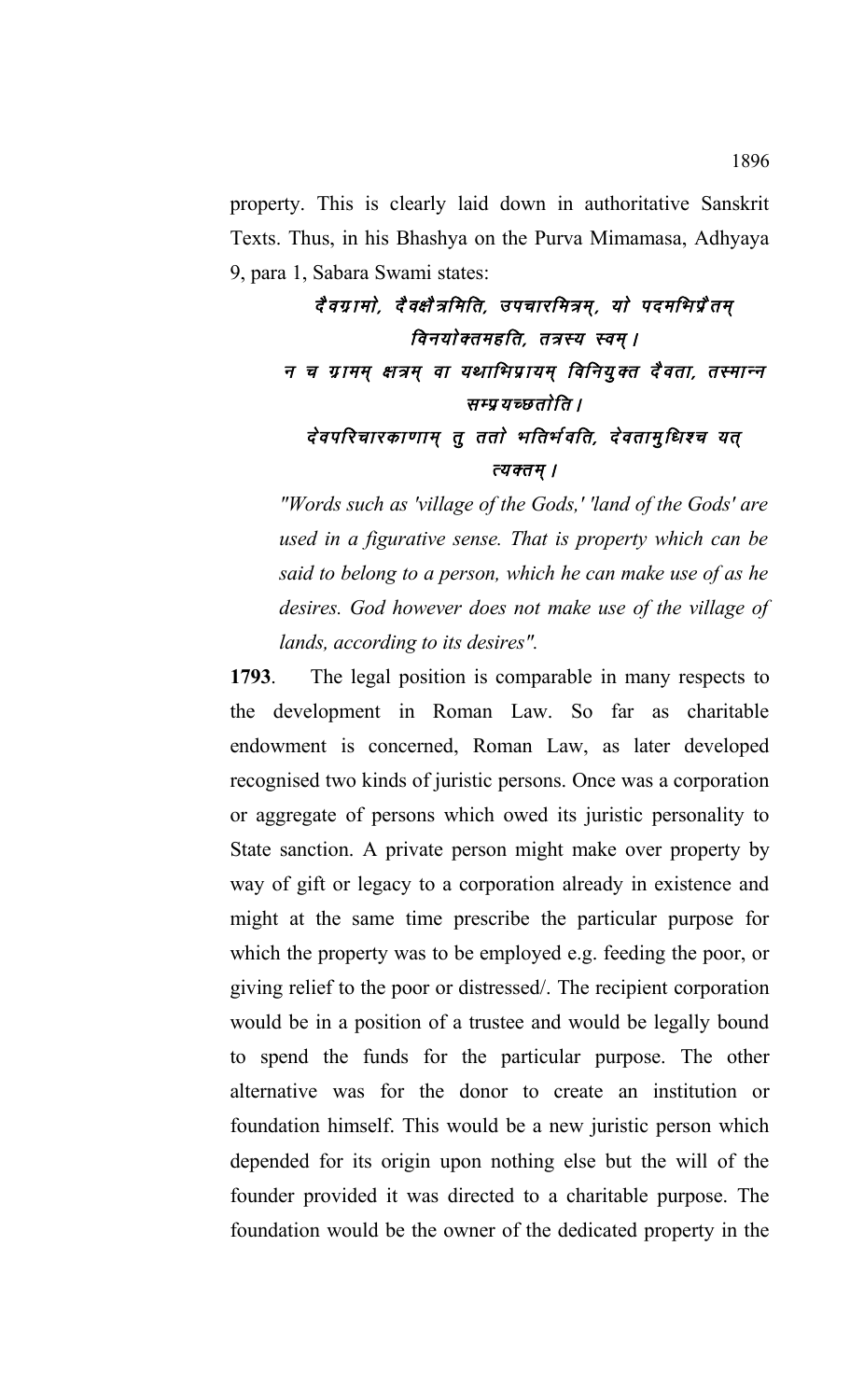eye of law and the administrators would be in the position of trustees bound to carry out the object of the foundation. As observed by Sohm:

*"During the later Empire - from the fifth centre onwards foundations created by private individuals came to be recognised as foundations in the true legal sense, but only if they took the form of a 'pia causa' ('Pium corpus') i.e., were devoted to 'pious uses', only in short, if they were charitable institutions. Wherever a person dedicated property - whether by gift inter vivos or by will - in favour of the poor, or the sick, or prisoners, orphans, or aged the dedicated property became the sole property of this new subject: it became the sole property of the new juristic person whom the founder had called into being. Roman law, however, took the view that the endowments of charitable foundations were a species of Church property, Piae causac were subjected to the control of the Church, that is, of the bishop or the ecclesiastical administrator, as the case might be. A poa causa was regarded as an ecclesiastical, and consequently, as a public institution, and as such it shared that corporate capacity which belonged to all ecclesiastical institutions by virtue of a general rule of law. A pia causa did not require to have a juristic personality expressly conferred upon it. According to Roman law the act - whether a gift inter vivos or a testamentary disposition - Whereby the founder dedicated property to charitable uses was sufficient, without more to constitute the pia causa a foundation in the legal sense, to make it, in other words, a new subject of legal rights"*

**1794**. We should in this context, make a distinction between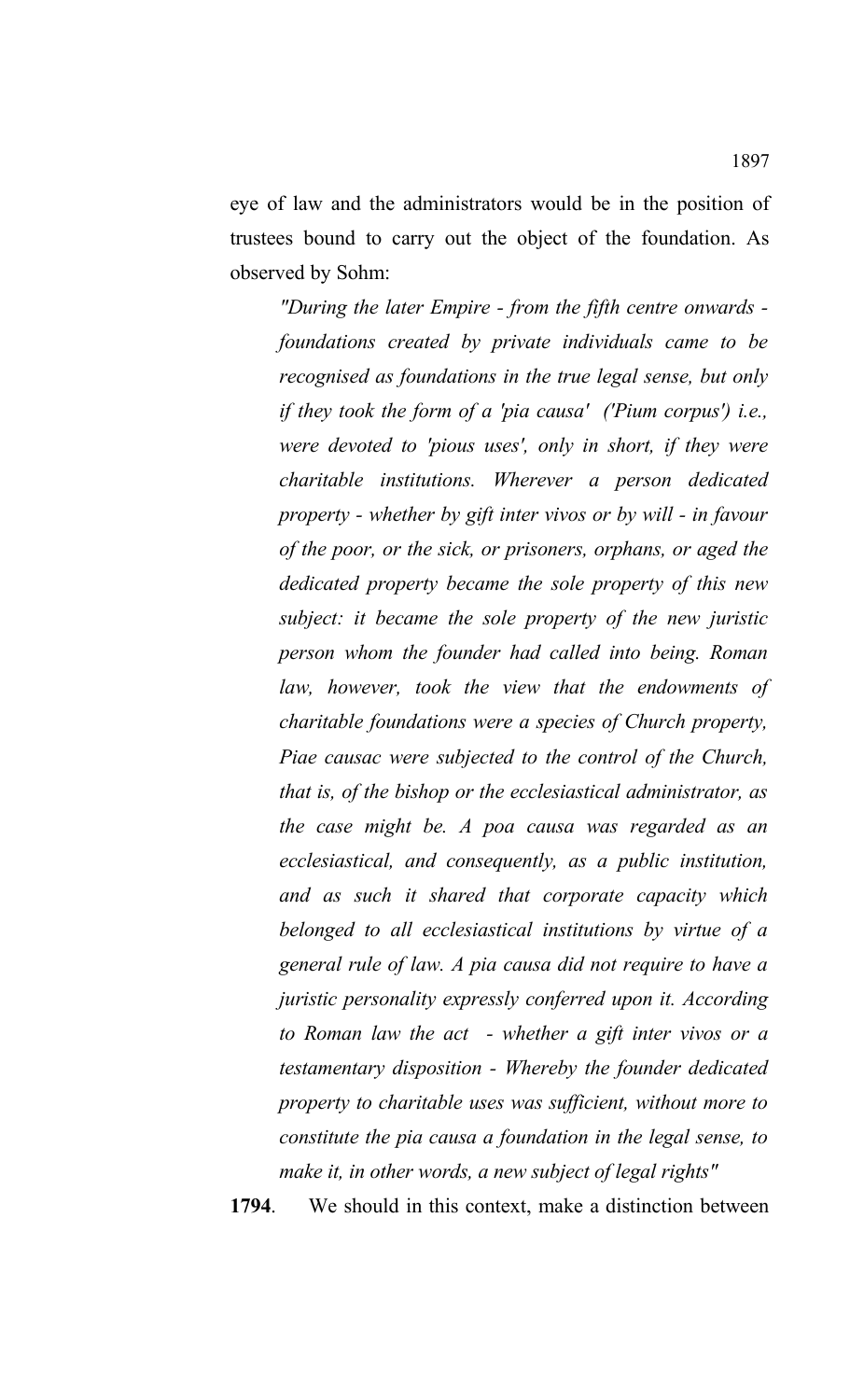the spiritual and the legal aspect of the Hindu idol which is installed and worshipped. From the spiritual stand point the idol may be to the worshipper a symbol (Pratika) of the Supreme God-head intended to invoke a sense of the vast and intimate reality and suggesting the essential truth of the Reaj that is beyond all name of form, It is a basic postulate of Hindu religion that different images do not represent different divinities, they are really symbols of One Supreme Spirit and in which ever name or from the deity is invoked, the Hindu worshipper purports to worship the Supreme Spirit and nothing else.

*(Rig Veda I. 164)*

*They have spoken of Him as Agni, Mitra, Varuna, Indra, the one Existence the sages speak of in many ways). The Bhagavad Gita echoes this verse when it says:*

*(Thou art Vayu and Yama, Agni, Varuna and Moon: Lord of Creation art Thou, and Grandsire). Sankara - the great philosopher – refers to the one Reality, who, owing to the diversity of intellects (Matibheda) is conventionally spoken of (Parikalpya) in various ways as Brahman, Visnu and Mahesvara. It is however possible that the founder of the endowment or the worshipper may not conceive on this highest spiritual plane but hold that the idol is the very embodiment of a personal God, but that is not a matter with which the law is concerned. Neither God nor any supernatural being could be a person in law. But so far as the deity stands as the representative and symbols of the particular purpose which is indicated by the*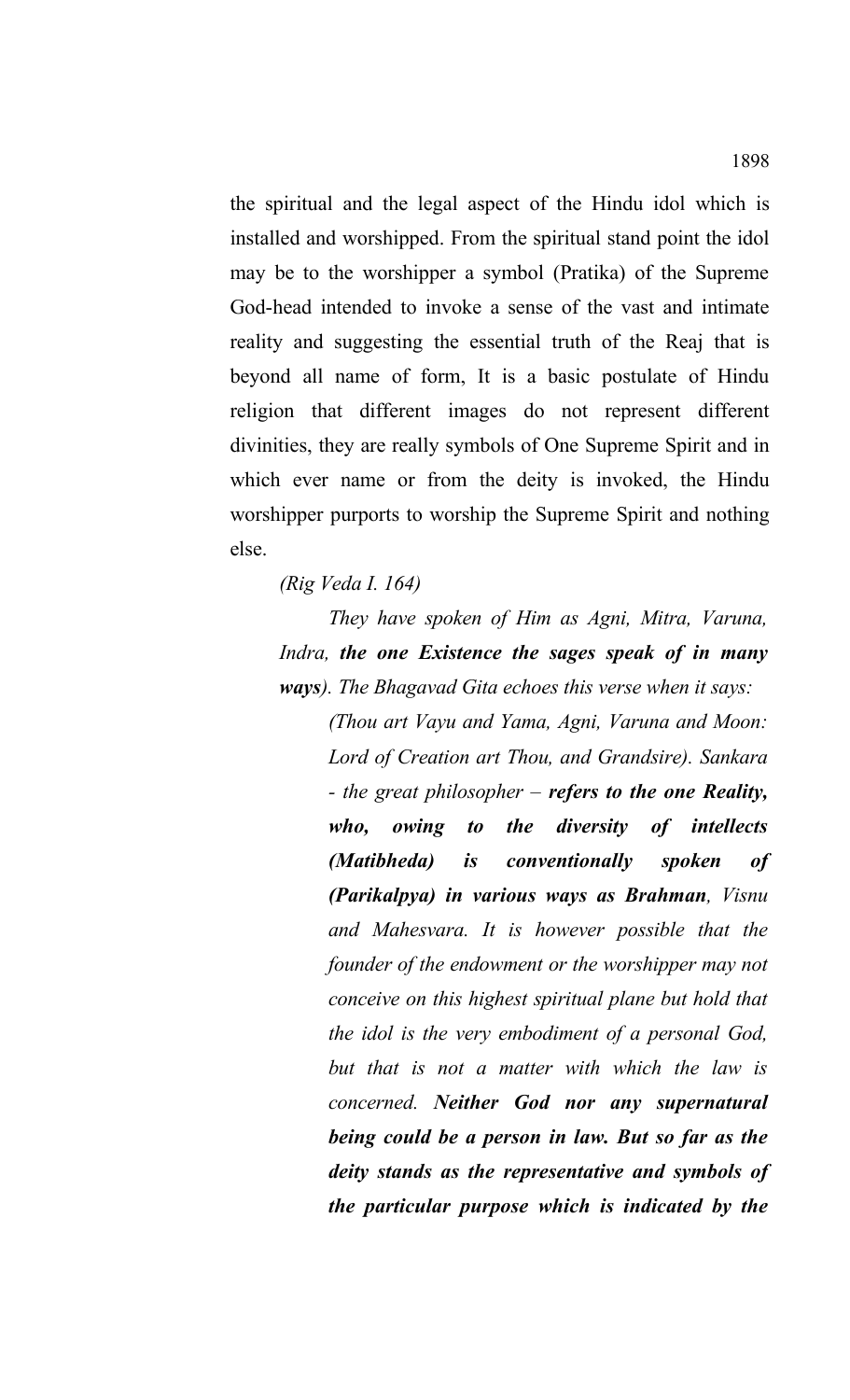*donor, it can figure as a legal person. The true legal view is that in that capacity alone the dedicated property vets in it. There is no principle why a deity as such a legal person should not be taxed if such a legal person is allowed in law to own property even though in the ideal sense and to sue for the property, to realise rent and to defend such property in a Court of law again in the ideal sense... Our conclusion is that the Hindu idol is a juristic entity.. capacity of holding property and of being taxed through its shebaits who are constructed with the possession and management of its property.*

**1795**. In **Kalanka Devi Sansthan (supra)** reiterating that a Hindu idol is a juristic person, with respect to the vesting of property, it held:

*"The distinction between a manager or a Shebait of an idol and a trustee where a trust has been created is well recognised. The properties of the trust in law vest in the trustee whereas in the case of an idol or a Sansthan they do not vest in the manager or the Shebait. It is the deity or the Sansthan which owns and holds the properties. It is only the possession and the management which vest in the manager"* (Para 5)

**1796**. When property is given absolutely for the worship of an idol it vests in the idol itself as a juristic person. However, the idol cannot take advantage of the provision contained in the Act by which possession can be claimed from the tenant on the ground **that it is required for personal cultivation. The position of idol is not the same as minor and the idol does not fall within Explanation 1 to S.2 (12).**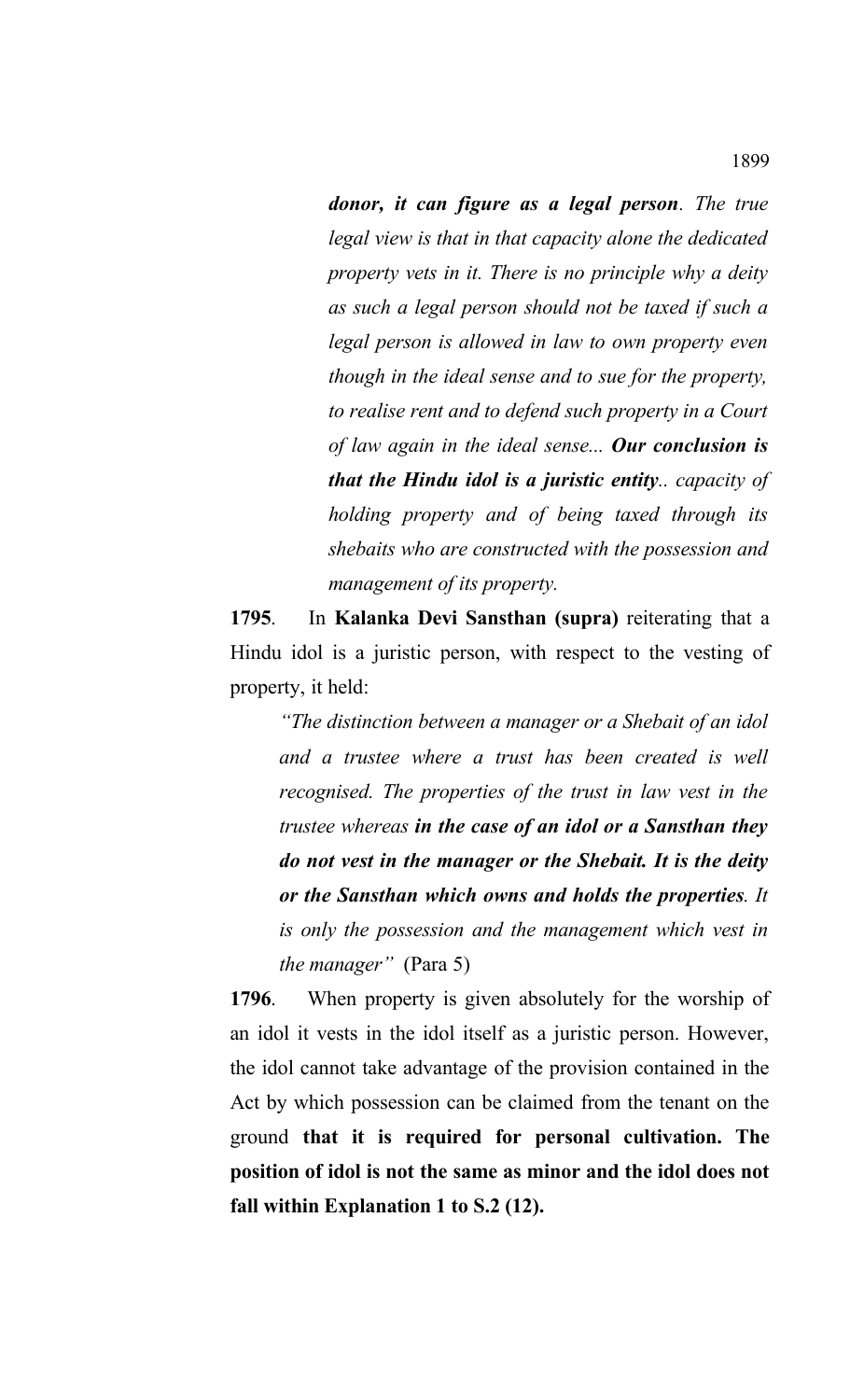**1797**. Physical or mental disability as defined by Section 2 (22) lays emphasis on the words "personal labour of supervision". The dominating idea of anything done personally or by a person is that the thing must be done by the person himself and not by or through some one else. It is true that the idol is capable of holding property in the same way as a natural person. It has a juridical status with the power of suing and being sued. Its interests are attended to by the person who has the deity in his charge and who is in law its manager with all the powers which would. In such circumstances, on analogy, be given to the manager of the estate of an infant heir. But the requirement of personal supervision under the third category of personal cultivation provided for in the definition under S. 2 (12) does not admit of an intermediary between the landlord and the laborers, who can act as agent of landlord, it cannot be said that it is possible in the case of another landlord merely because the landlord in the latter case is a juristic person. The cultivation of the land concerned must be by natural persons and not by legal persons. The provisions of the Berar Regulation of Agricultural Leases Act ( C.P. Act 2 of 1951) which is already repealed, are of no help in deciding whether idol can cultivate personally within meaning of Explanation 1 to Section 2 (12) of the Bombay Act.

**1798**. In **Official Trustee of West Bengal Vs. Commissioner of Income-tax (supra)** the Hon'ble Apex Court referring number of decisions reached to a conclusion that *"a Hindu Deity is a juristic person is a well-established proposition and has been so for a long time."*

**1799**. In **Smt. Panna Banerjee and Ors. Vs. Kali Kinkor Ganguli (supra)** the Court held against sale of deity and in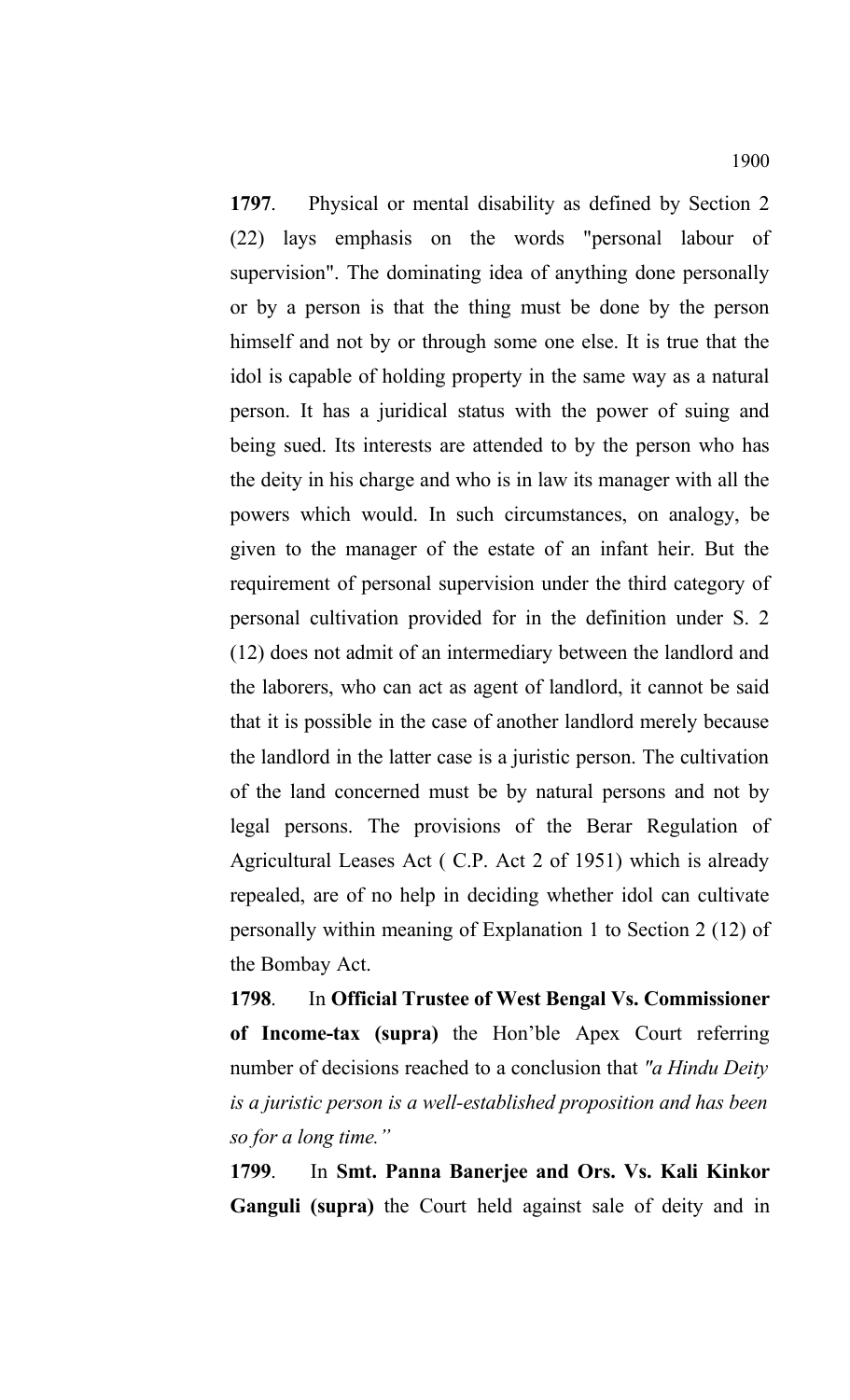paras 65 and 66 held:

*"65. Moreover the alleged custom, if any, as to the sale of these deities is wholly void. An idol can never be the subject matter of commerce. The sale of an idol is prohibited by Hindu Law, (See Khettar Chunder Ghose v. Haridas Bundopadhyay, (1890) I.L.R.17 Cal. 557 at p. 559). A deity is not a chattel but a juridical person. No custom can ever validate a sale of any deity. The legal necessity of the deity cannot destroy the very existence of the deity by selling it in the open market. The very thought of it is opposed to the fundamental concept of the Hindu Jurisprudence. It is against public policy. It is wholly unreasonable. It is absolutely repugnant to the Hindu Law. It is so repulsive to the judicial mind that every Court is bound to strike it down in limine.*

*66. No one has ever heard that a deity can be served or be sold by bits and bits. The deity is indivisible. It is the supreme Being. The deity is not a property and no one can be its owner not even its founder. The shebaits are the managers of the deities though in reality they are its glorified servants. No shebait can ever be the owner of any deity. He is the custodian of the idol but this custody does not nor can it ever confer any right on him to sell the deity." (emphasis added)*

**1800**. The Calcutta judgment went in appeal to the Apex Court. Affirming the judgment of the High Court, in **Kali Kinkor Ganguly Vs. Panna Banerjee (supra)***,* the Apex Court in paras 24 and 25 said:

*"24. Dr. B.K. Mukherjea in his Tagore Law Lectures has pointed out that the decision in Prasanna Kumari's case*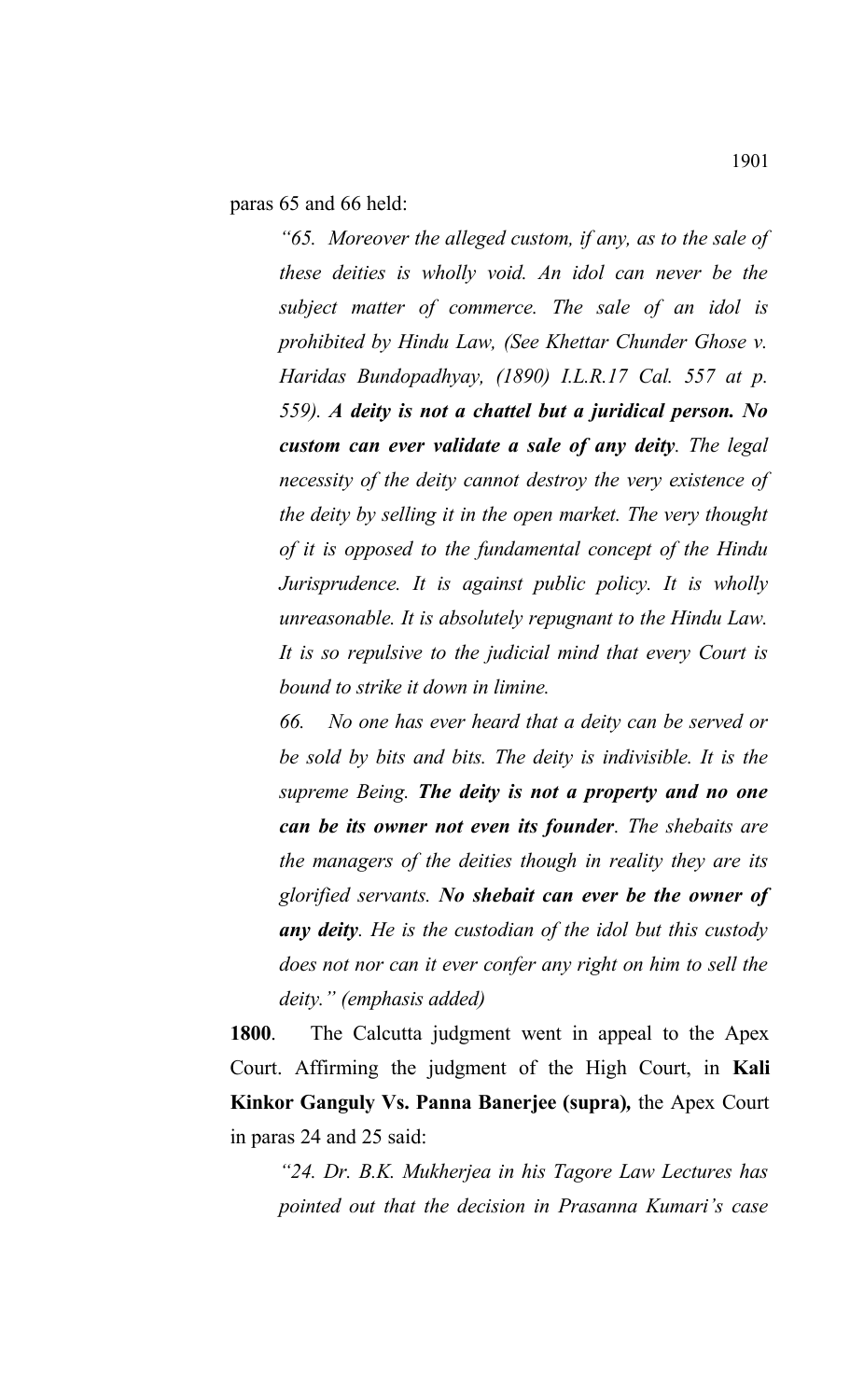*(supra) was that the rule of necessity extended only to an alienation of the temporality of the idol and it does not and cannot apply to alienation to the spiritual rights and duties. Dr. Mukherjea illustrated this with reference to the decision in Nagendra Nath v. Rabindra I.L.R. 53 Cal. 132=(AIR 1926 Cal 490) and an earlier decision in Rajeswar v. Gopeswar (supra). The doctrine of alienation of shebaitship on the ground of necessity or benefit to the deity is said by Dr. Mukherjea to be of doubtful authority and based upon a misconception of certain pronouncements of the Judicial Committee.*

*25. In the present case, the appellant cannot invoke the doctrine of transfer of shebaiti right for the benefit of the deity because the transfer by Pramila Debi to Upendra Nath Ganguli is illegal for the principal reason that neither the temple nor the deities nor the shebaiti right can be transferred by sale for pecuniary consideration. The transfer by sale is void in its inception." (emphasis added)*

The Apex Court, however, expressed its disagreement with the reasons contained in the concurring judgment of the High Court.

**1801**. In **Ram Jankijee Deities Vs. State of Bihar (supra)** the concept of "idol" or "deity" in Hindu Law was considered and in paras 11, 13 and 14 the Court observed :

*"11. "Hindu Law recognizes Hindu idol as a juridical subject being capable in law of holding property by reason of the Hindu Shastras following the status of a legal person in the same way as that of a natural person. It is not a particular image which is a juridical person but it is a*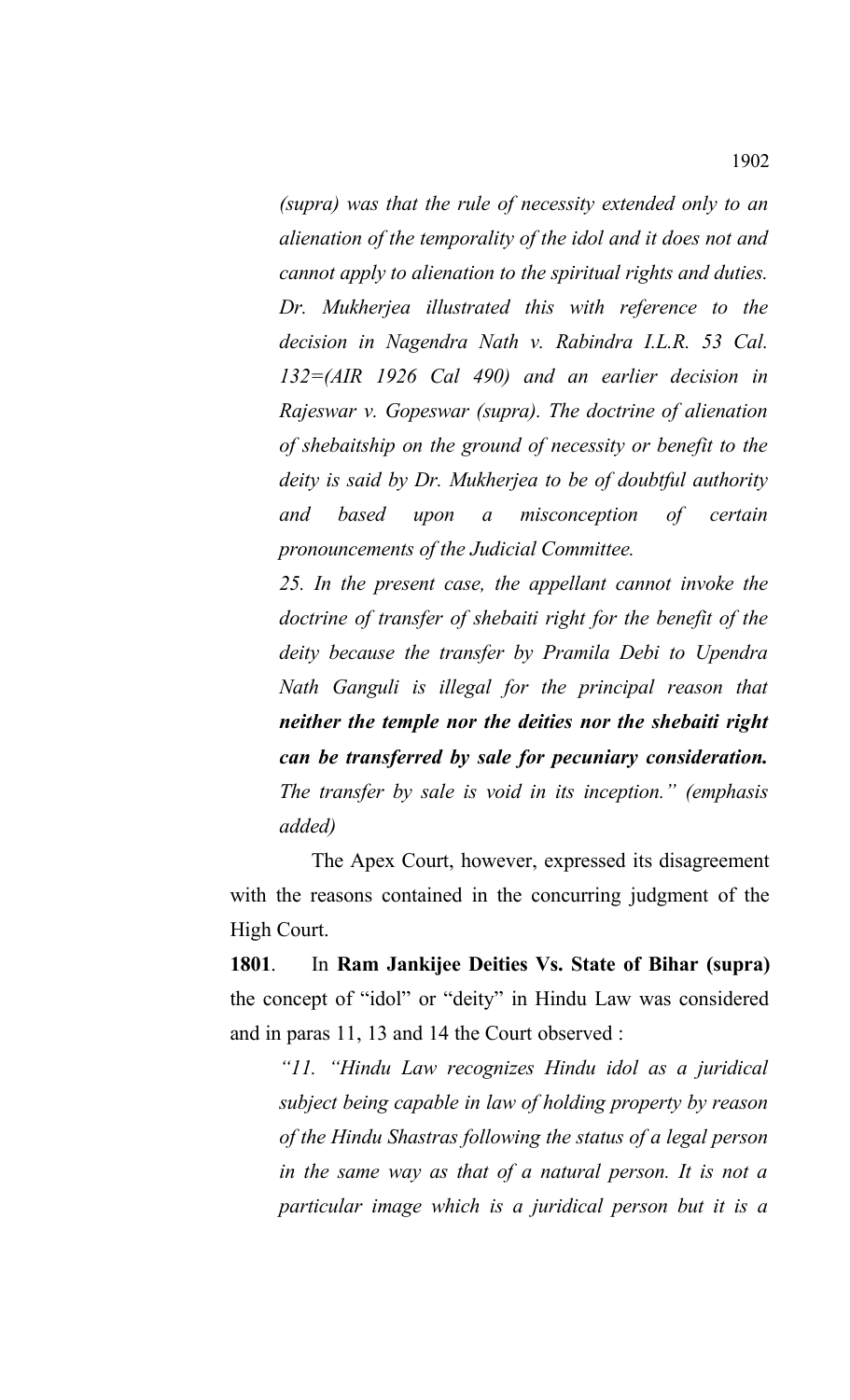*particular bent of mind which consecrate the image. How one sees the Deity : how one feels the deity and recognizes the deity and then establishes the same in the temple upon however performance of the consecration ceremony…"*

*13. Divergent are the views on the theme of images or idols in Hindu Law. One school propagates God having Swayambhu images or consecrated images: the other school lays down God as omnipotent and omniscient and the people only worship the eternal spirit of the deity and it is only the manifestation or the presence of the deity by reason of the charm of the mantras.*

*14. Images according to Hindu authorities, are of two kinds: the first is known as Swayambhu or self-existent or self-revealed, while the other is Pratisthita or established. The Padma Purana says: "the image of Hari (God) prepared of stone earth, wood, metal or the like and established according to the rites laid down in the Vedas, Smritis and Tantras is called the established images.....where the self- possessed Vishnu has placed himself on earth in stone or wood for the benefit of mankind, that is styled the self-revealed." (B.K. Mukherjea - Hindu Law of Religious and Charitable Trusts: 5th Edn.) A Swayambhu or self-revealed image is a product of nature and it is Anadi or without any beginning and the worshippers simply discover its existence and such images do not require consecration or Pratistha but a manmade image requires consecration. This manmade image may be painted on a wall or canvas. The Salgram Shila depicts Narayana being the Lord of the Lords and represents Vishnu Bhagwan. It is a Shila - the shalagram form*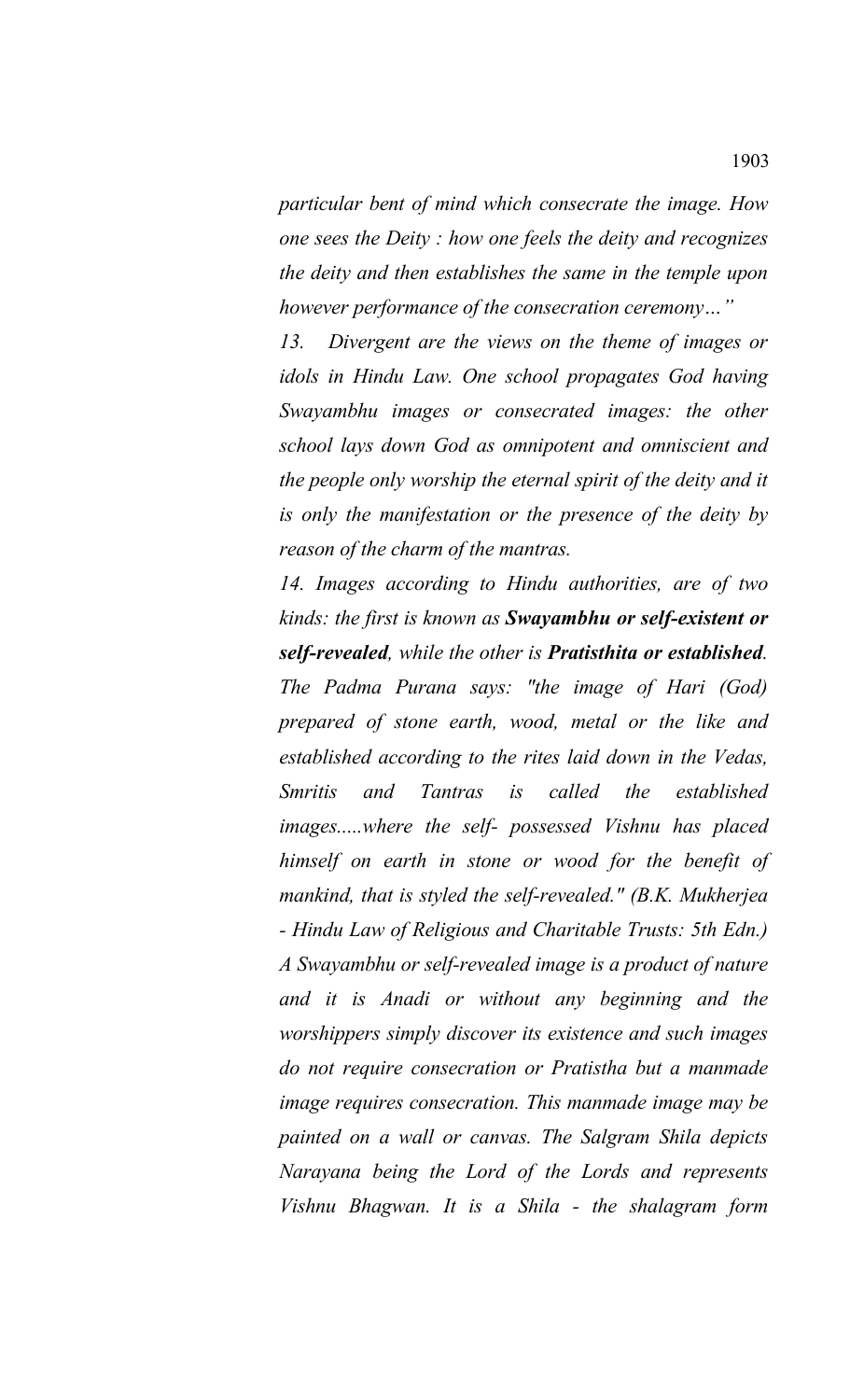*partaking the form of Lord of the Lords Narayana and Vishnu." (emphasis added)*

**1802***.* The concept of image and deity in Hindu Law has been told in para 16 to 19 of **Ram Jankijee Deities (supra)**:

*"16. The observations of the Division Bench has been in our view true to the Shastras and we do lend our concurrence to the same. If the people believe in the temples' religious efficacy no other requirement exists as regards other areas and the learned Judge it seems has completely overlooked this aspect of Hindu Shastras-In any event, Hindus have in Shastras "Agni" Devta; "Vayu" Devta-these deities are shapeless and formless but for every ritual Hindus offer their oblations before the deity. The Ahuti to the deity is the ultimate - the learned Single Judge however was pleased not to put any reliance thereon. It is not a particular image which is a juridical person but it is a particular bent of mind which consecrate the image.*

*17.One cardinal principle underlying idol worship ought to be borne in mind:*

*"that whichever god the devotee might choose for purposes of worship and whatever image he might set up and consecrate with that object, the image represents the Supreme God and none else. There is no superiority or inferiority amongst the different gods. Siva, Vishnu, Ganapati or Surya is extolled, each in its turn as the creator, preserver and supreme lord of the universe. The image simply gives a name and form to the formless God and the orthodox Hindu idea is that conception of form is*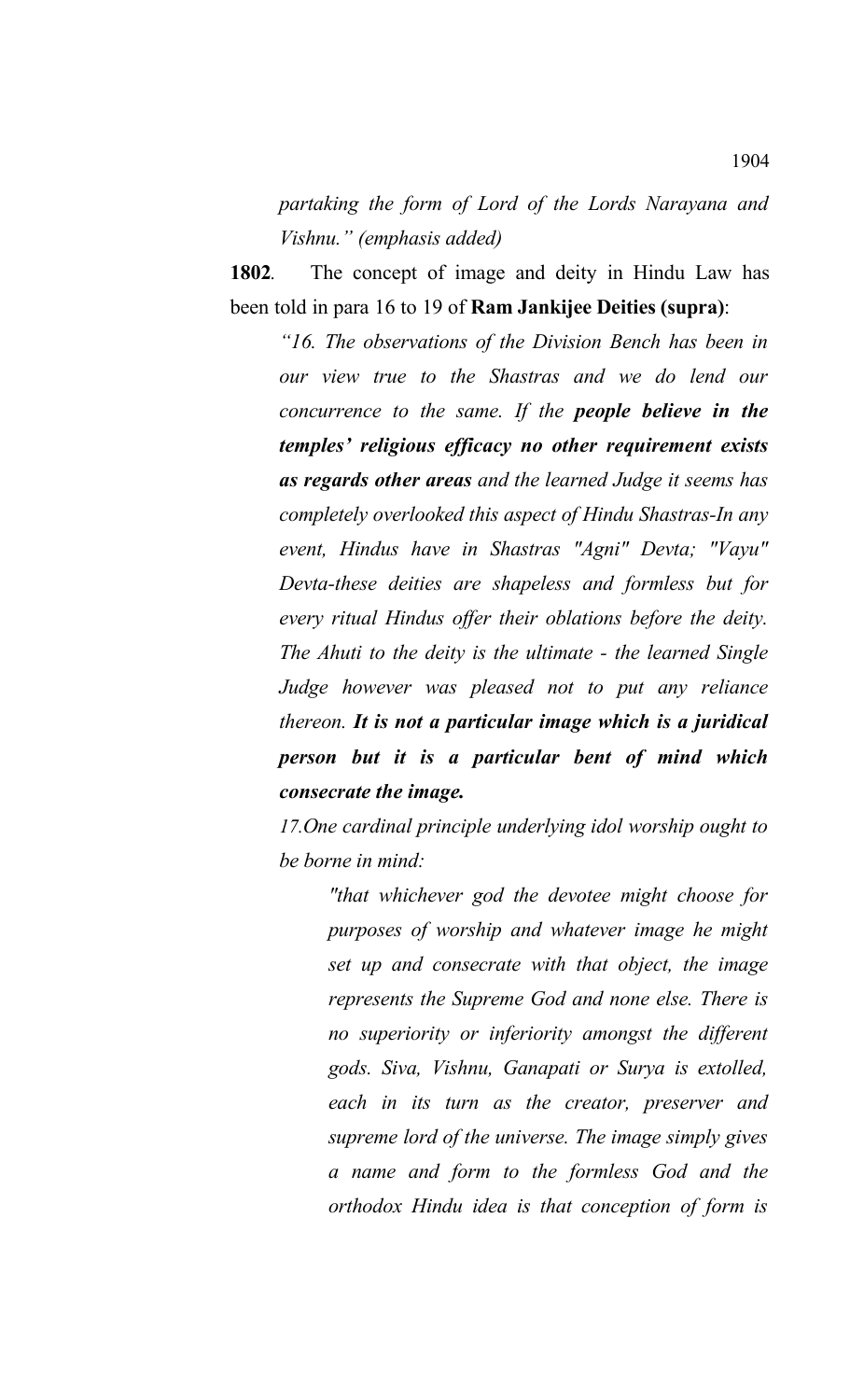*only for the benefit of the worshipper and nothing else." (B.K. Mukherjea - on Hindu Law of Religious and Charitable Trusts-5th Edn.).*

*18. In this context reference may also be made to an earlier decision of the Calcutta High Court in the case of Bhupati Nath Smrititirtha v. Ram Lal Maitra, wherein Chatterjee, J. (at page 167) observed:-* 

*"A Hindu does not worship the "idol" or the material body made of clay or gold or other substance, as a mere glance at the mantras and prayers will show. They worship the eternal spirit of the deity or certain attributes of the same, in a suggestive form, which is used for the convenience of contemplation as a mere symbol or emblem. It is the incantation of the mantras peculiar to a particular deity that causes the manifestation or presence of the deity or according to some, the gratification of the deity." (emphasis added)*

*"19. God is Omnipotent and Omniscient and its presence is felt not by reason of a particular form or image but by reason of the presence of the omnipotent: It is formless, it is shapeless and it is for the benefit of the worshippers that there is manifestation in images of the Supreme Being. 'The Supreme Being has no attribute, which consists of pure spirit and which is without a second being, i.e. God is the only Being existing in reality, there is no other being in real existence excepting Him - (see in this context Golap Chandra Sarkar, Sastri's Hindu Law: 8th Edn.). It is the human concept of the Lord of the Lords - it is the human vision of the Lord of the Lords: How one sees the deity:*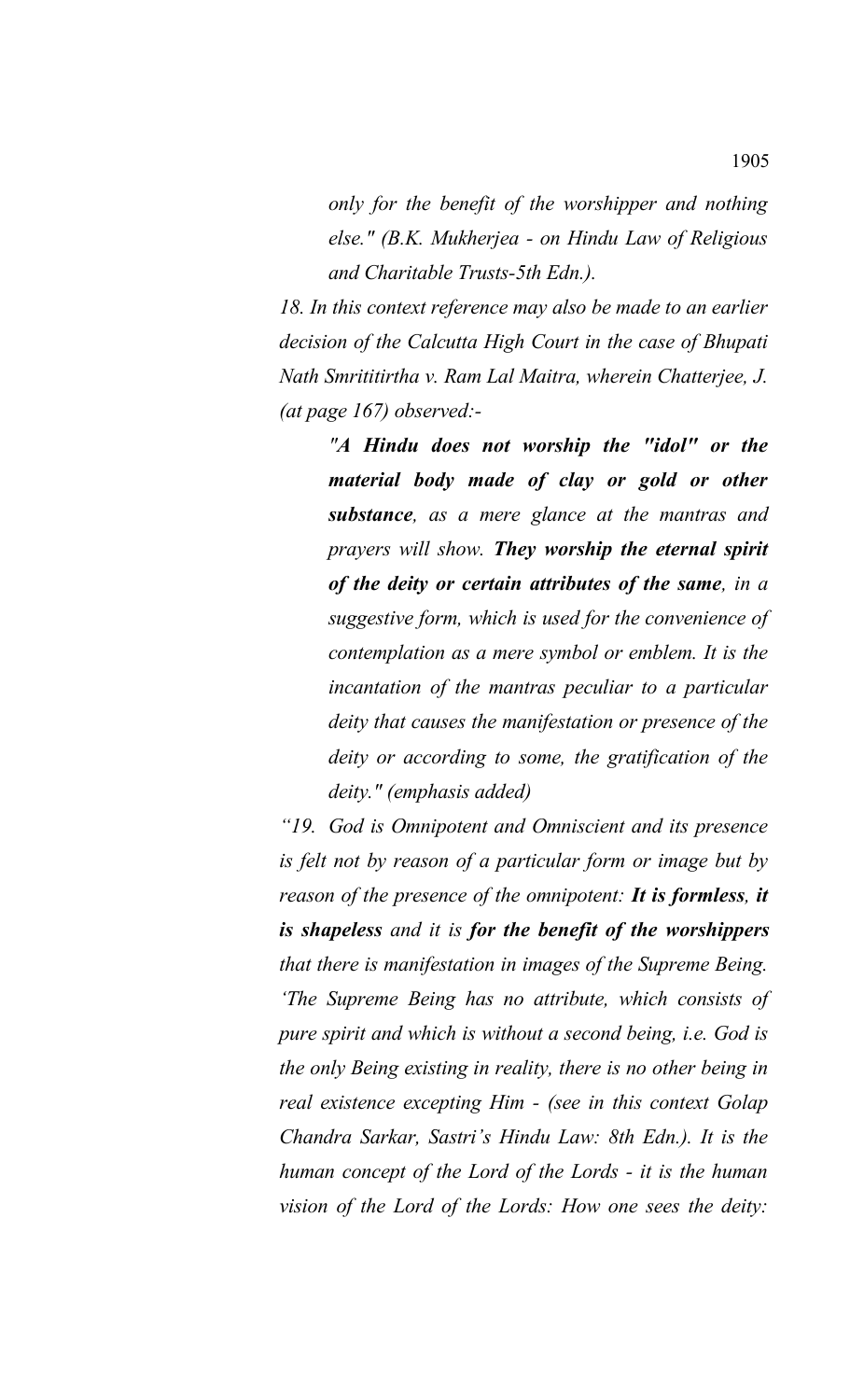*how one feels the deity and recognises the deity and then establishes the same in the temple (sic depends) upon however performance of the consecration ceremony. The Shastras do provide as to how to consecrate and the usual ceremonies of Sankalpa and Utsarga shall have to be performed for proper and effective dedication of the property to a deity and in order to be termed as a juristic person. In the conception of Debutter, two essential ideas are required to be performed: In the first place, the property which is dedicated to the deity vests in an ideal sense in the deity itself as a juristic person and in the second place, the personality of the idol being linked up with natural personality of the shebait, being the manager or being the Dharam karta and who is entrusted with the custody of the idol and who is responsible otherwise for preservation of the property of the idol. The Deva Pratistha Tatwa of Raghunandan and Matsya and Devi Puranas though may not be uniform in their description as to how Pratistha or consecration of image does take place but it is customary that the image is first carried to the Snan Mandap and thereafter the founder utters the Sankalpa Mantra and upon completion thereof, the image is given bath with Holy water, Ghee, Dahi, Honey and Rose water and thereafter the oblation to the sacred fire by which the Pran Pratistha takes place and the eternal spirit is infused in that particular idol and the image is then taken to the temple itself and the same is thereafter formally dedicated to the deity. A simple piece of wood or stone may become the image or idol and divinity is attributed to the same. As noticed above, it is formless, shapeless but it is the human*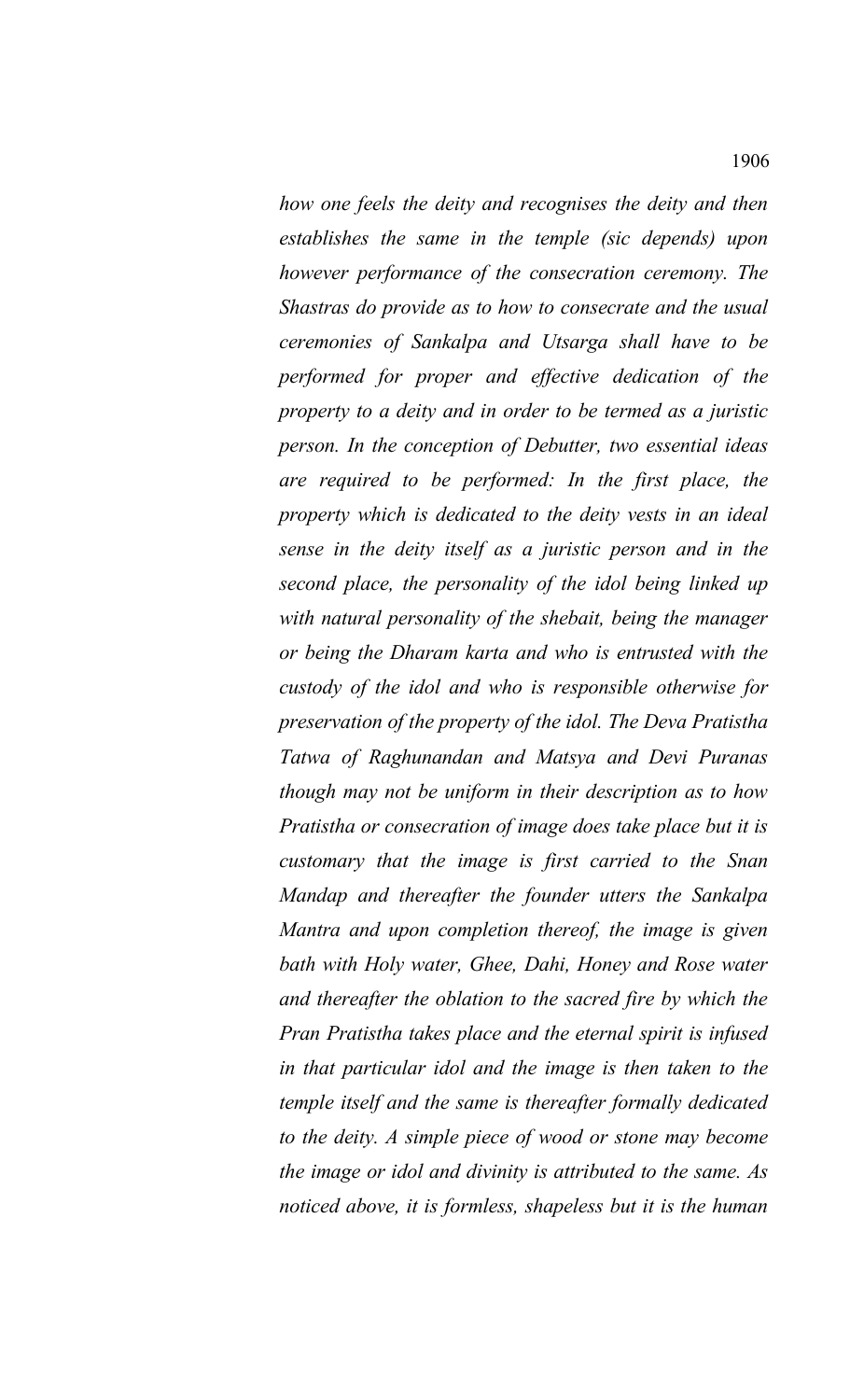*concept of a particular divine existence which gives it the shape, the size and the colour. While it is true that the learned Single Judge has quoted some eminent authors but in our view the same does not however, lend any assistance to the matter in issue and the Principles of Hindu Law seems to have been totally misread by the learned Single Judge." (emphasis added)* 

**1803**. In **Shiromani Gurudwara Prabandhak Committee Amritsar Vs. Shri Som Nath Dass (supra)**, the question before the Hon'ble Apex Court was whether Guru Granth Sahib was a juristic person or not. While dealing with the issue, the Court observed that certain places of worship which were endowed and recognized by public, like a Gurudwara, a church etc. can also be juristic persons:

*"Thus, it is well settled and confirmed by the authorities on jurisprudence and Courts of various countries that for a bigger thrust of socio-political-scientific development evolution of a fictional personality to be a juristic person became inevitable. This may be any entity, living, inanimate, objects or things. It may be a religious institution or any such useful unit which may impel the Courts to recognise it. .... Similarly, where there is any endowment for charitable purpose it can create institutions like a church, hospital, gurudwara, etc. The entrustment of an endowed fund for a purpose can only be used by the person so entrusted for that purpose in as much as he receives it for that purpose alone in trust. When the donor endows for an idol or for a mosque or for any institution, it necessitates the creation of a juristic person. The law also circumscribes the rights of any person receiving such*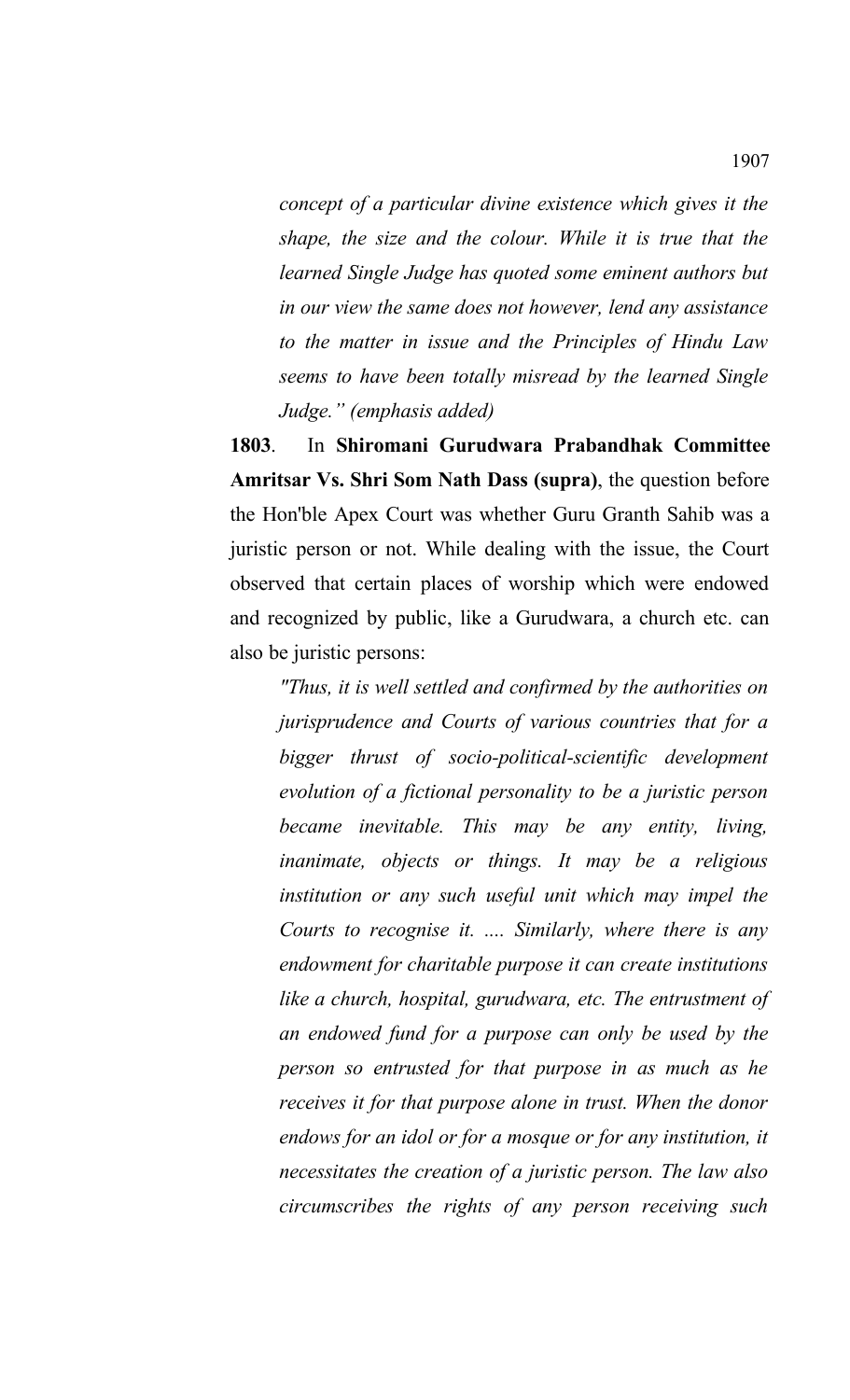*entrustment to use it only for the purpose of such a juristic person. The endowment may be given for various purposes, may be for a church, idol, gurdwara or such other things that the human faculty may conceive of, out of faith and conscience but it gains the status of juristic person when it is recognised by the society as such."* 

**1804**. In the above case the Apex Court in para 30 and 35, also held:

*"30. An idol is a "juristic person" because it is adored after its consecration, in a temple. The offering are made to an idol. The followers recognise an idol to be symbol for God. Without the idol, the temple is only a building of mortar, cement and bricks which has no sacredness or sanctity for adoration. Once recognised as a "juristic person", the idol can hold property and gainfully enlarge its coffers to maintain itself and use it for the benefit of its followers. On the other hand in the case of mosque there can be no idol or any images of worship, yet the mosque itself is conferred with the same sacredness as temples with idol, based on faith and belief of its followers. Thus the case of a temple without idol may be only brick, mortar and cement but not the mosque. Similar is the case with the church. As we have said, each religion have different nuclei, as per their faith and belief for treating any entity as a unit."* (Para 30)

*"In our view, no endowment or a juristic person depends on the appointment of a manager. It may be proper or advisable to appoint such a manager while making any endowment but in its absence, it may be done either by the trustees or courts in accordance with law. Mere absence of*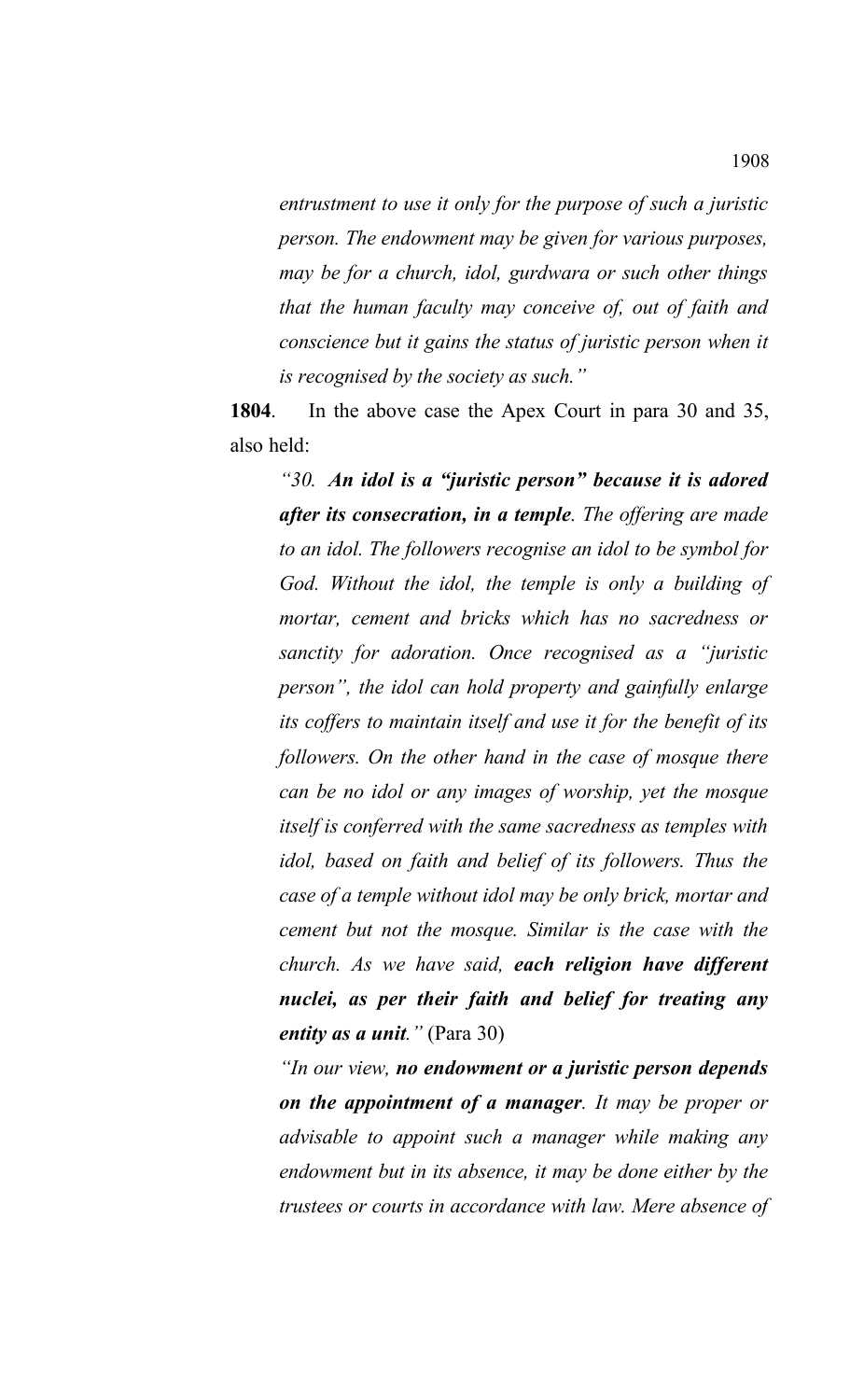*a manager (sic. does not) negative the existence of a juristic person. As pointed out in Manohar Ganesh Vs. Lakhmiram (approved in Jogendra Nath Naskars case) referred to above, if no manager is appointed by the founder, the ruler would give effect to the bounty.* (Para 35)

**1805**. The Court in **Shiromani Gurdwara Prabandhak Committee, Amritsar Vs. Som Nath Dass & Ors. (supra)** held ultimately Guru Granth Sahib a legal person and rules that a juristic person may be entity, living being, object or thing.

**1806**. The status of Hindu idol, therefore, as juridical person cannot be disputed in view of the aforementioned authority/ pronouncement on this aspect. It is true that the initial verdict of Privy Council in **Vidya Varuthi Thirtha Vs. Baluswami Ayyar (supra)** and **Pramatha Nath Mullick (supra)** did attract some otherwise opinion from certain jurist like Dr.S.C. Bagchi in his Ashutosh Mookerjee Lectures, 1931 on Juristic Personality of Hindu Deities, has illustrated in Lecture III, pp. 51-78 and Sir Frederick Pollock in 41 Law Quarterly Review at page 421 but it is too late in the day. Now answer to admit of any exception in the matter in the case of an idol, therefore, is quite easy though in the context of requirement of consecration, as argued by the learned counsels for Muslim parties, it is yet to be seen as to when and in what circumstances an idol can be said to be a Deity having conferred with the juridical personality. It is no doubt true that every idol is not treated to be a Deity. Some Shastric procedure is provided for the said purpose but what is that procedure, how it is to be observed and in what manner the rules travel in much wider plane.

**1807**. In **Damodar Das Vs. Adhikari Lakhan Das (1909-10) 37 IA 147,** debuttar property vested in an idol and managed by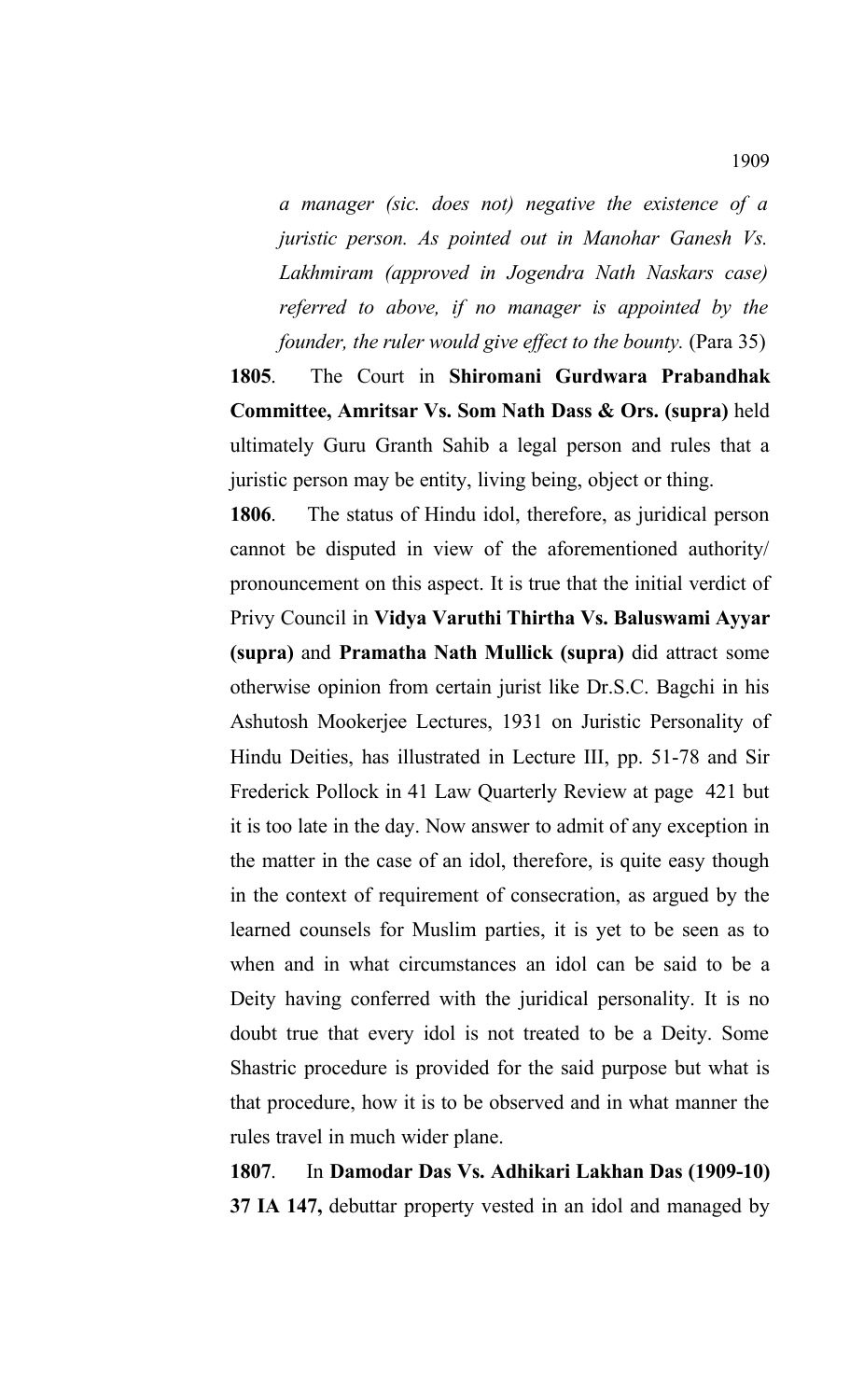Mahant. On his death, his two Chelas, represented by plaintiff and defendant settled a disputed right to succession by an ikrarnama in 1874 under which each chela obtained possession of the share of debottar properties allotted to him. The suit brought in 1901 to eject the defendant from the property allotted to him was held barred by limitation, treating his possession adverse to the idol and also to the plaintiff. It is a short judgment. The report of the judgment shows that it was not contested by the respondents before the Judicial Committee. The Privy Council though held that the property prior to the execution of Ikrarnama vested in idol, the legal entity and Mahant was only his representative and manager but then proceeded to hold that on execution of Ikrarnama the possession of junior Chela pursuant to the Ikrarnama became adverse to the right of the idol and of the senior chela, representing that idol and therefore, the suit was barred by limitation. (Subsequently the Apex Court in **Bishwanath Vs. Sri Thakur Radha Ballabhi (supra)** has held that an idol is a minor and that being so, it could not have filed a suit by itself.) In a case where two Chelas executed Ikrarnama themselves, it was unexpected that one of them would have filed suit for restoration of the possession of the property of the idol. Moreover, if both the chelas could have been treated to be co-shebaits of the idol's property, the possession of the property would be permissive and in case there was any trespass, the property being that of minor, the question of adverse possession would not come. The limitation would not commence as held subsequently by the Apex Court. It is well settled now that the judgments of the Privy Council are binding on the High Courts only if there is no otherwise judgments or authority of the Apex Court but where there is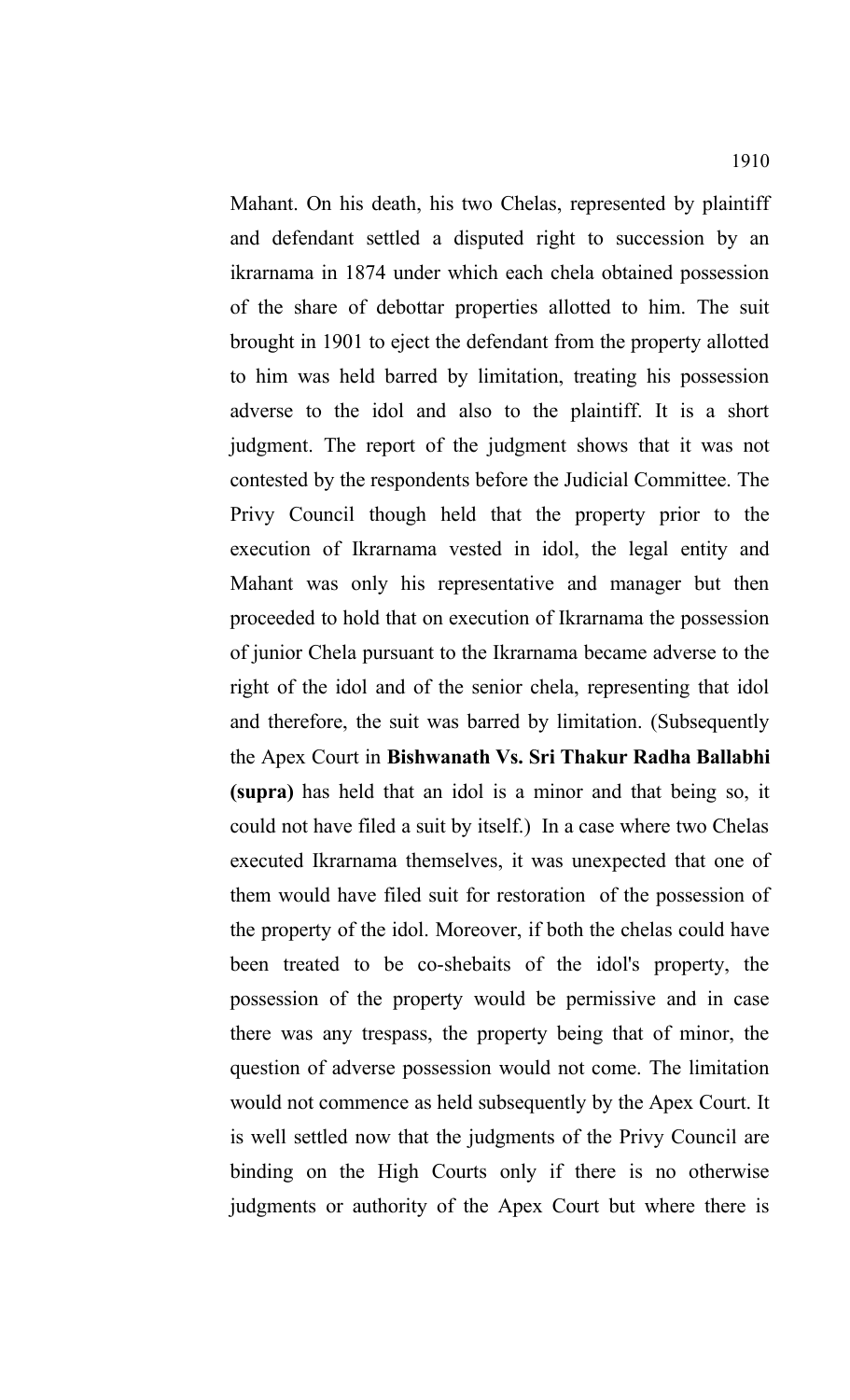authority of the Apex Court otherwise, it being the law of the land under the Constitution of India, the judgment of the Privy Council has not a binding precedent.

**1808.** A Full Bench of Bombay High Court in **State of Bombay Vs. Chhaganlal Gangaram Lavar, AIR 1955 Bom. 1** considered the question of binding nature of decisions of the Privy Council after independence and enforcement of Constitution on 26.01.1950 and held:

*"So long as the Supreme Court does not take a different view from the view taken by the Privy Council, the decisions of the Privy Council are still binding upon us, and when we say that the decisions of the Privy Council are binding upon us, what is binding is not merely the point actually decided but an opinion expressed by the Privy Council, which opinion is expressed after careful consideration of all the arguments and which is deliberately and advisedly given."*

**1809.** This decision has been referred to with approval by the Apex Court in **Pandurang Kalu Patil and another Vs. State of Maharashtra, AIR 2002 SC 733.** It is thus clear that it is only an opinion expressed by the Privy Council after careful consideration of all the arguments which is deliberated and advisedly given, which is binding and not merely a point actually decided. We, however, propose to consider the above judgment in **Damodar Das Vs. Adhikari Lakhan Das (supra)** in detail to show as to what actually was held therein while discussing issue no. 13 pertaining to limitation in Suit-5 and leave this as it is at this stage.

**1810**. A Full Bench in **Jodhi Rai Vs. Basdeo Prasad, 8 ALJ 817=(1911) ILR 33 Allahabad 735** held that a suit on behalf of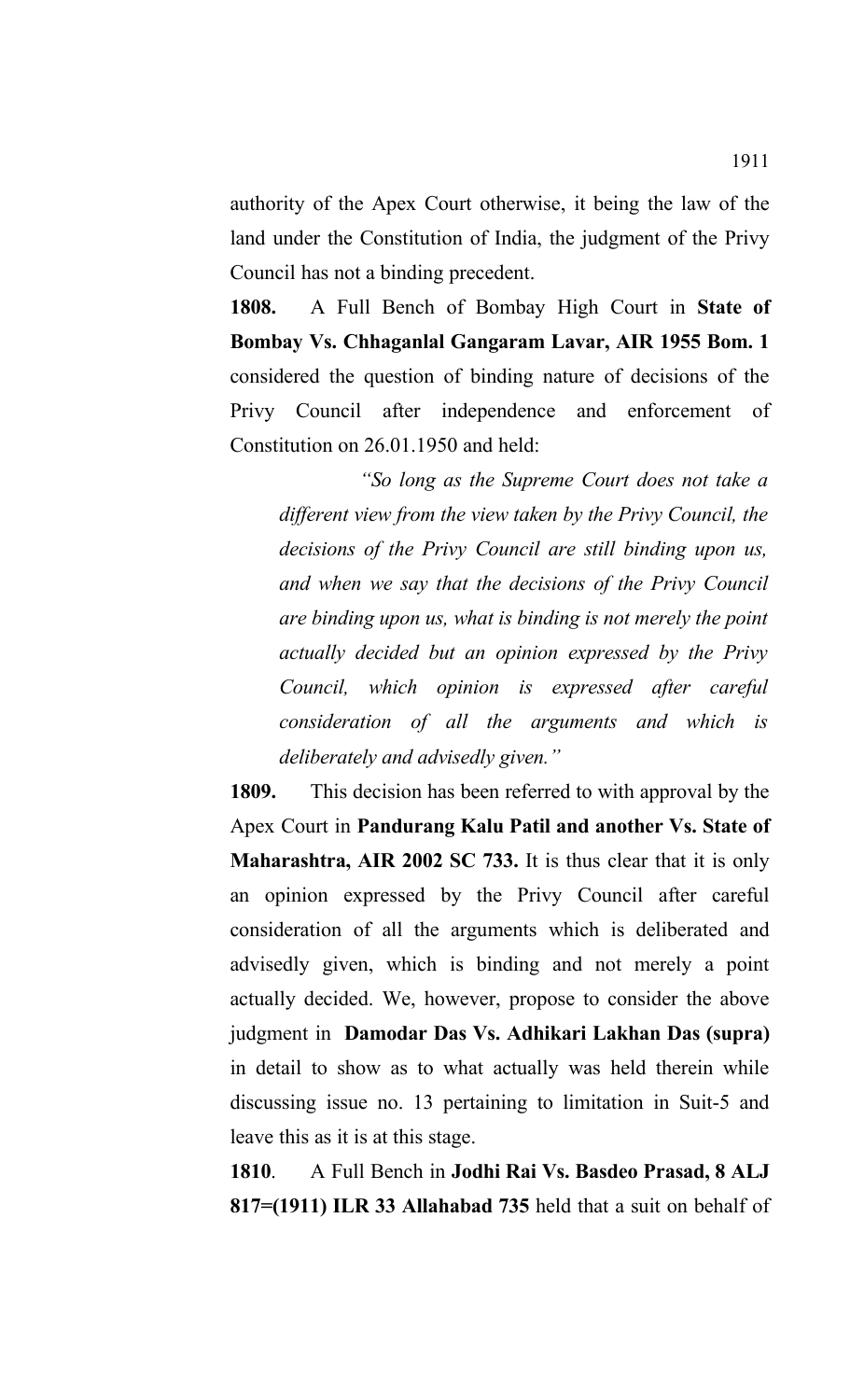an idol must be carried on by some person who represents the idol usually as manager of the temple, in which the idol is installed.

**1811**. In **Darshan Lal and others Vs. Shibji Maharaj Birajman, AIR 1923 All. 120,** the question arose as to whether Swami Lachhmi Nand, priest of the temple was entitled to file a suit as a next friend of the idol. He said that he looked after the management of the temple which the Court understood as if he conducted the worship and dispensed such charities, if any, as were customary at the said shrine and held that Sri Lachhmi Nand was entitled to bring suit as a next friend of the idol. It said:

*" The fact that he is not the manager or trustee under the particular deed of endowment which he desires to set up for the benefit of the aforesaid idol would not prevent him from having a right to act on behalf of the idol in this litigation, if he occupied a position of manager or trustee qua the performance of these ceremonies of worship or charities for the benefit of which the trust monies were directed to be applied."* 

**1812**. However, the Court further held that a person claiming a mere benevolent interest in the fortunes of an idol cannot be permitted to sue in the name and as next friend of the idol.

**1813**. In **Sheo Ramji Vs. Ridhnath Mahadeo Ji AIR 1923 All. 160** the Court permitted a suit brought by the idol through Sri Vivekanand as next friend to recover possession of the property said to be wrongly sold by a relative of one Ajudhia Puri who was the original manager of the temple property. The Court found that Ajudhia Puri was the original manager of the temple property and had died. His Chela and successor was a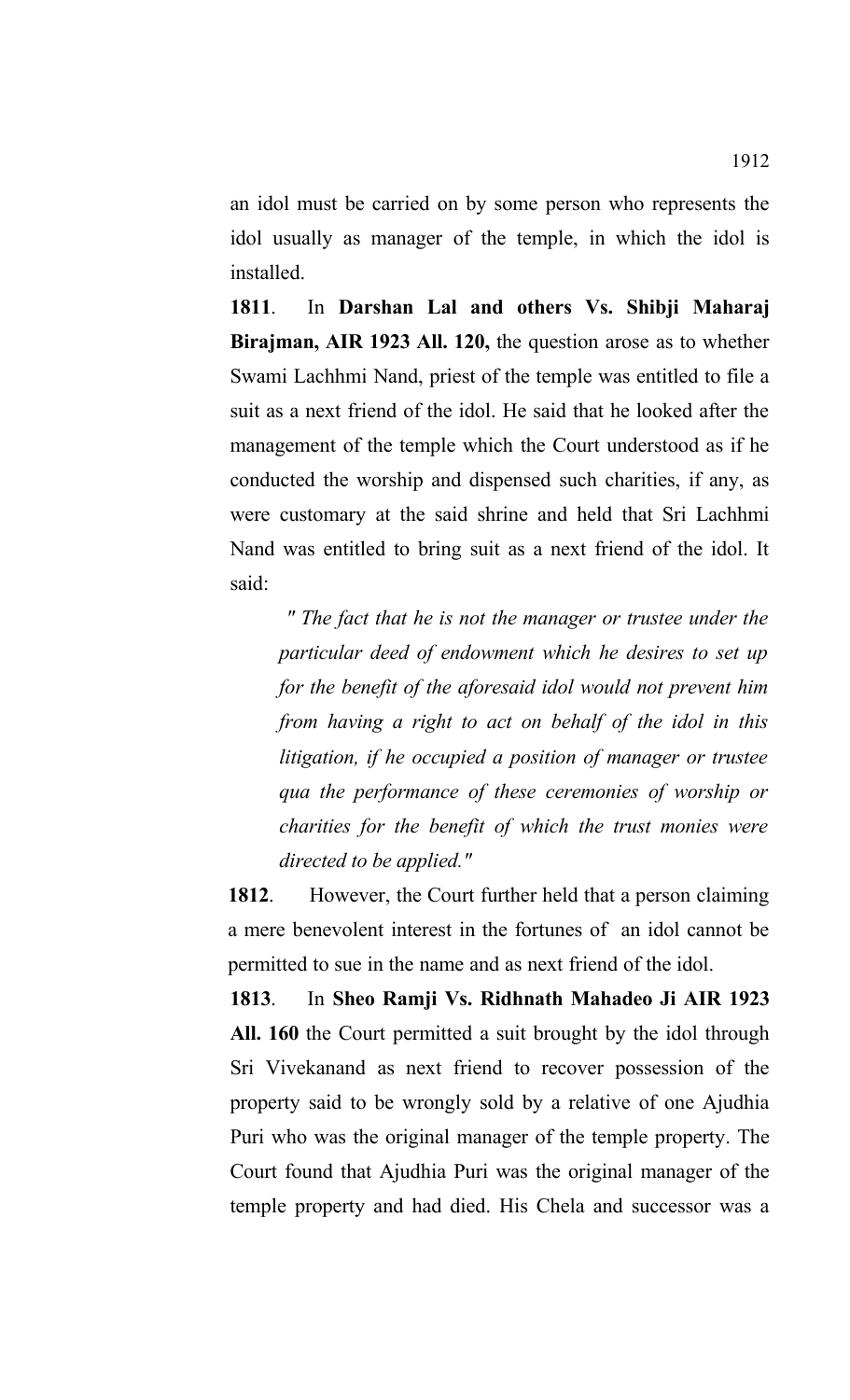minor. Amongst others one Ram Kishna Das was appointed to supervise the management who in his turn appointed one Sri Vivekanand as guardian of the property of the idol on behalf of the minor. Some property of the idol was sold by a relative of Ajudhia Puri and to recover its possession Vivekanand filed the suit. The Court held that Vivekanand had sufficient interest in the subject matter of the suit to bring the same in the name and on behalf of the idol.

**1814**. In **Pramatha Nath Mullick (surpa)***,* on page 143, held that an idol is a juristic person and the Shebait is its representative. It is not movable property and cannot be willed away by the Shebait and observed:

*"There may be, in the nature of things, difficulties in adjusting the legal status of the idol to the circumstances and requirements of its protection and location and there may no doubt also be a variety of other contracts of such a persona with mundane ideas. But an argument which would reduce a family idol to the position of a mere moveable chattel is one to which the Board can give no support. They think that such an argument is neither in accord with a true conception of the authorities, nor with principle. The Board does not find itself at variance with the views upon this subject taken in the Appellate Court or with the analysis of the authorities there contained.*

**1815**. In **Pramatha Nath Mullick vs. Pradyumna Kumar Mullick (supra)** the Could also said that an idol may appear by its interested next friend. The Judicial Committee observed:

*"One of the questions emerging at this point, is as to the nature of such an idol and the services due thereto. A*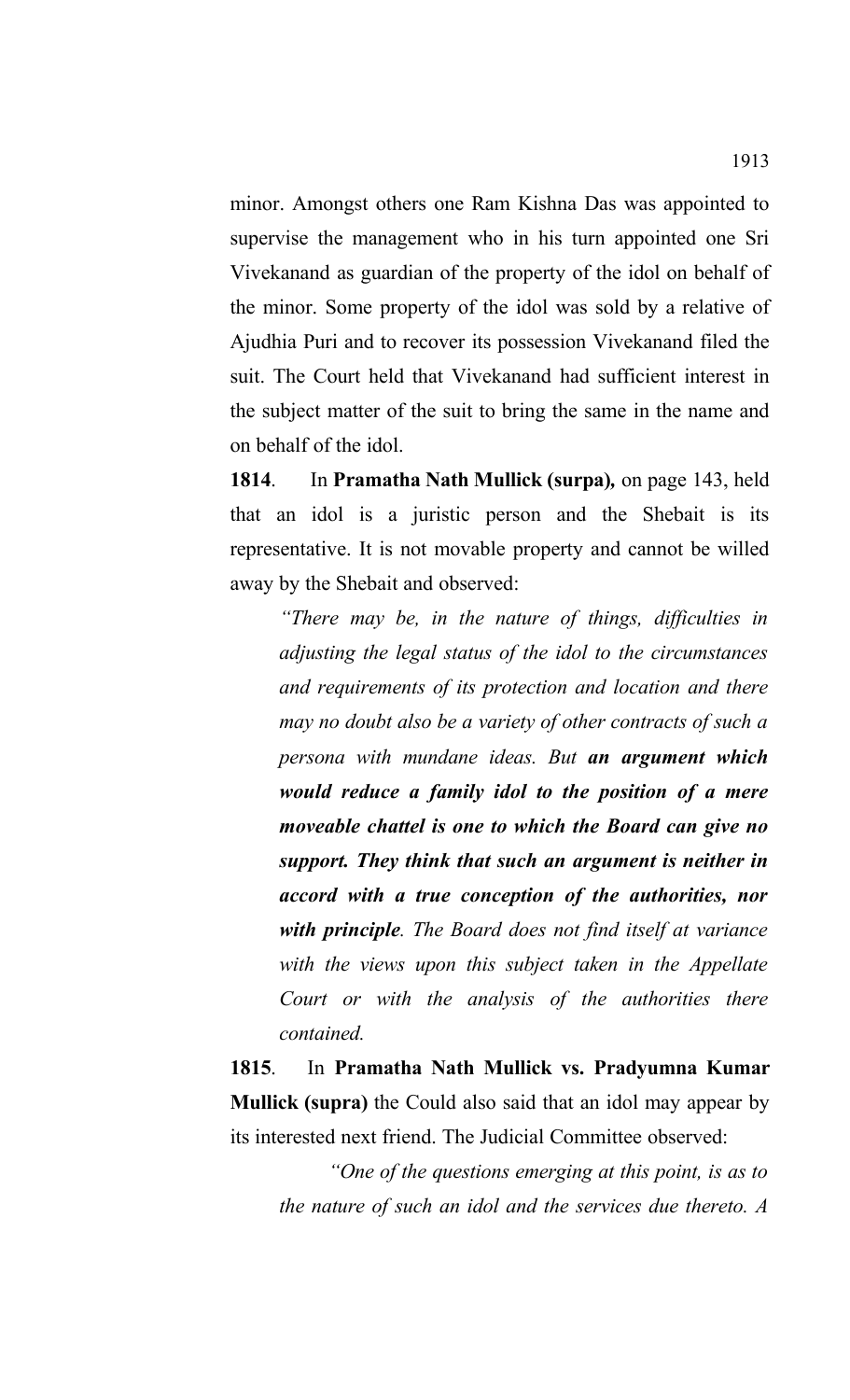*Hindu idol is, according to long established authority, founded upon the religious customs of the Hindus, and the recognition thereof by Courts of Law, a "juristic entity." It has a juridical status with the power of suing and being sued. Its into rests are attended to by the person who has the deity in his charge and who is in law its manager with all the powers which would, in such circumstances, on analogy, be given to the manager of the estate of an infant heir. It is unnecessary to quote the authorities; for this doctrine, thus simply stated, is firmly established." (page 140)* 

*"The person founding a deity and becoming responsible for those duties is de facto and in common parlance called shebait. This responsibility is, of course, maintained by a pious Hindu, either by the personal performance of the religious rites or—as in the case of Sudras, to which caste the parties belonged—by the employment of a Brahmin priest to do so on his behalf. Or the founder, any time before his death or his successor likewise may confer the office of shebait on another." (page 141)* 

*"It must be remembered in regard to this branch of the law that the duties of piety from the time of the consecration of the idol are duties to something existing which, though symbolising the Divinity, has in the eye of the law a status as a separate persona. The position and rights of the deity must in order to work this out both in regard to its preservation, its maintenance and the services to be performed, be in the charge of a human being." (page 141)*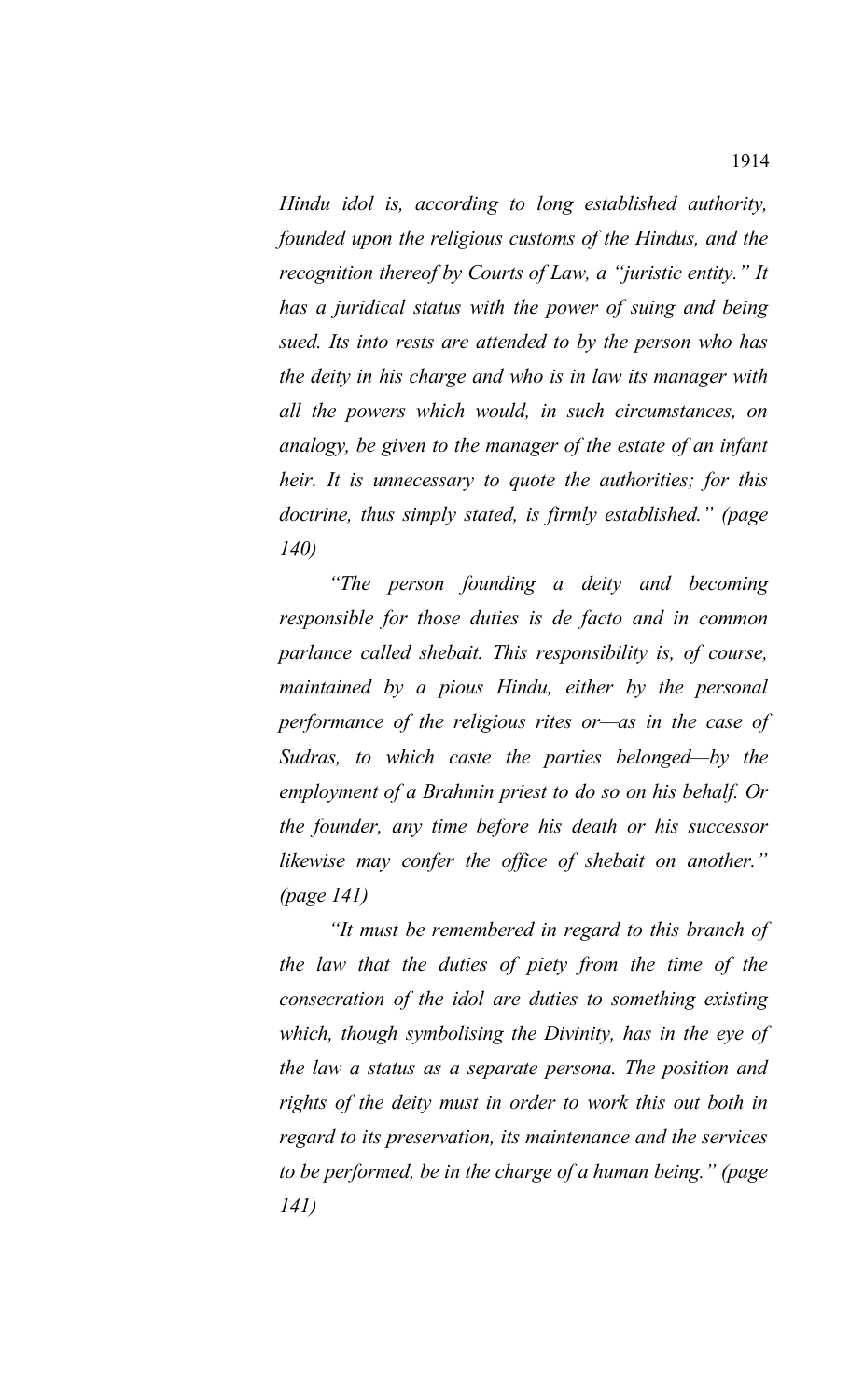*9. "A fortiori it is open to an idol acting through his guardian the Shebait to conduct its own worship in its own way at its own place always on the assumption that the acts of the Shebait expressing its will are not inconsistent with the reverent and proper conduct of its worship by those members of the family who render service and pay homage to it." (page 145)*

**1816**. It shows that a Hindu deity though treated as an individual but not an ordinary individual in all sense in all respects. A Deity is not only an individual but individual plus something else.

**1817**. In **Administrator General of Bengal Vs. Balkissen, ILR 51 Cal 953=AIR 1925 Cal 140** the Court held that after the appointment of Shebait the right to sue for possession of the property with which the idol is endowed, belongs to the Shebait and not to the idol. With great respect, we find that the observation that the right to sue belongs to Shebait and not the idol has to be read in the context of the dispute before the Court. It cannot be read that even though the property is debutter property, that belong to an idol yet idol itself has no right to sue or being sued but this would belong to Shebait. Such an understanding and interpretation of the judgement would reduce the status of idol qua Shebait who otherwise is not held to be the owner of the debutter property since idol being a juristic person is the owner. As usually happen, since a juristic person cannot act on its own, for the purpose of procedure the action on behalf of juristic person is initiated and taken by its manager, and, in the case of an idol by the Shebait, if any, otherwise the next friend but that does not mean that the idol itself is denuded of its right to protect its property by filing a suit at all.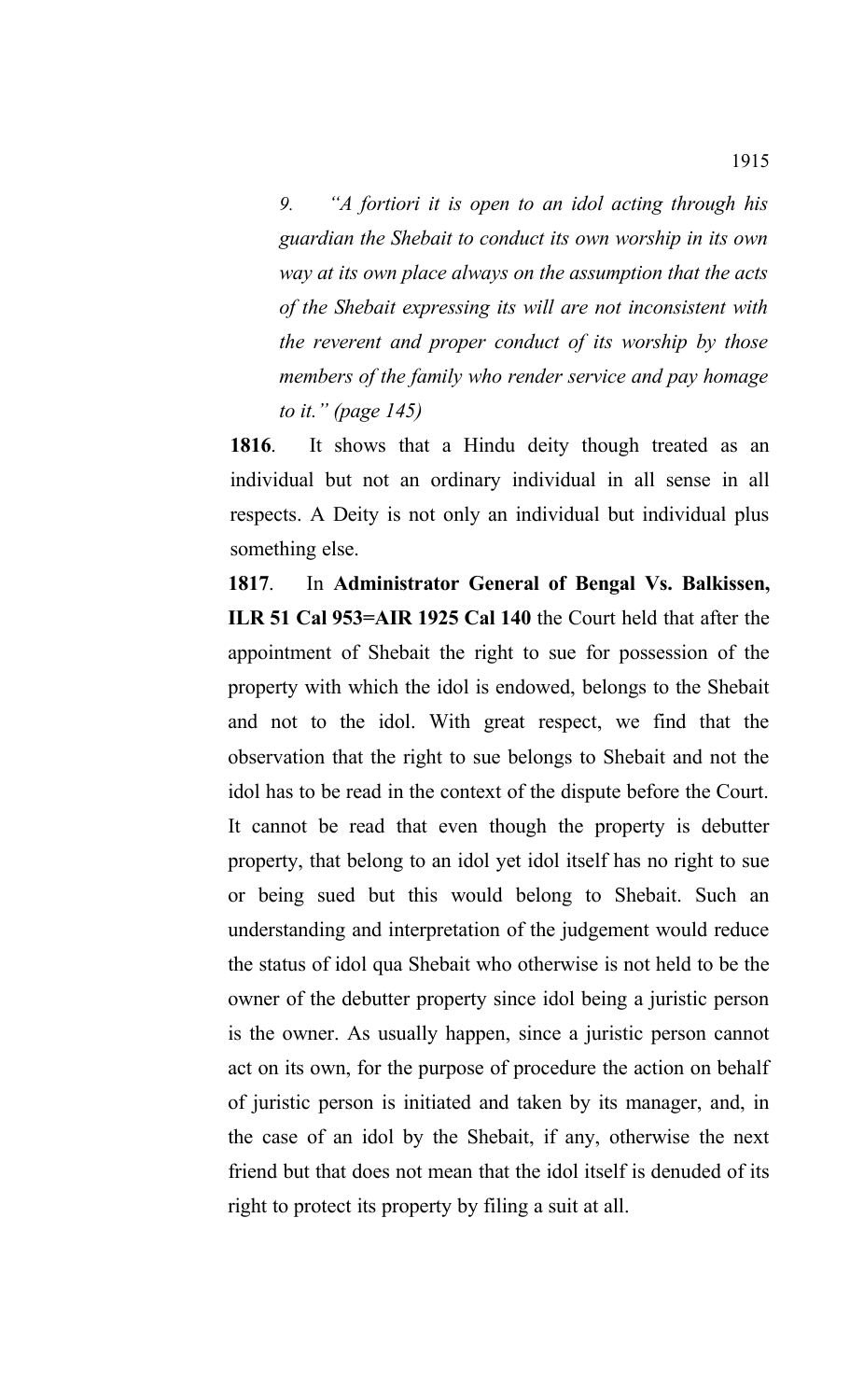**1818**. The case of **Gopalji Maharaj Vs. Krishna Sunder Nath Kaviraj AIR 1929 All. 887** was decided by an Hon'ble Single Judge of this Court in the peculiar facts of that case. A suit was filed by Sri Swami Keshwanandji in the name of Sri Gopalji Maharaj, an idol of a Hindu temple claiming himself as a Manager of the shrine. As a matter of fact, the Court found that the shrine was founded by one Jagdish Pandit and successors to him in his family were Madho Sudan Das Goswami, Narhari Das Goswami, Naudip Chand Goswami and then Brij Gopal Goswami. Shebaitship or Mutwalliship vests in the family of Jagdish Pandit the founder and Sri Brij Gopal Goswami, the sole surviving member of the founder's family and Swami Keshwanand had no right in the matter. He claimed himself to be the manager of the plaintiff idol through one Mt. Basant Kumari and the Court found that she had no right to appoint Swami Keshwanand as manager of the shrine. In these circumstances, the question arose whether the suit was properly framed having been filed on behalf of the plaintiff idol by a person who was neither Mutwalli nor Shebait of the temple nor was appointed Shebait or manager of the temple by or on behalf of Brij Gopal Goswami who was the sole surviving member of the founder's family. This question was answered against Swami Keshwanand and the suit was held not maintainable. This Court recorded a finding of fact that it was not shown what interest Swami Keshwanand had in the idol or in the property belonging to the idol.

## **1819**. In **Manohar Mukherji Vs. Bhupendra Nath AIR 1932 Cal 791** a Full Bench observed:

*"But this analogy of a human transfer need not be carried too far, for the deity is not in need of property, nor*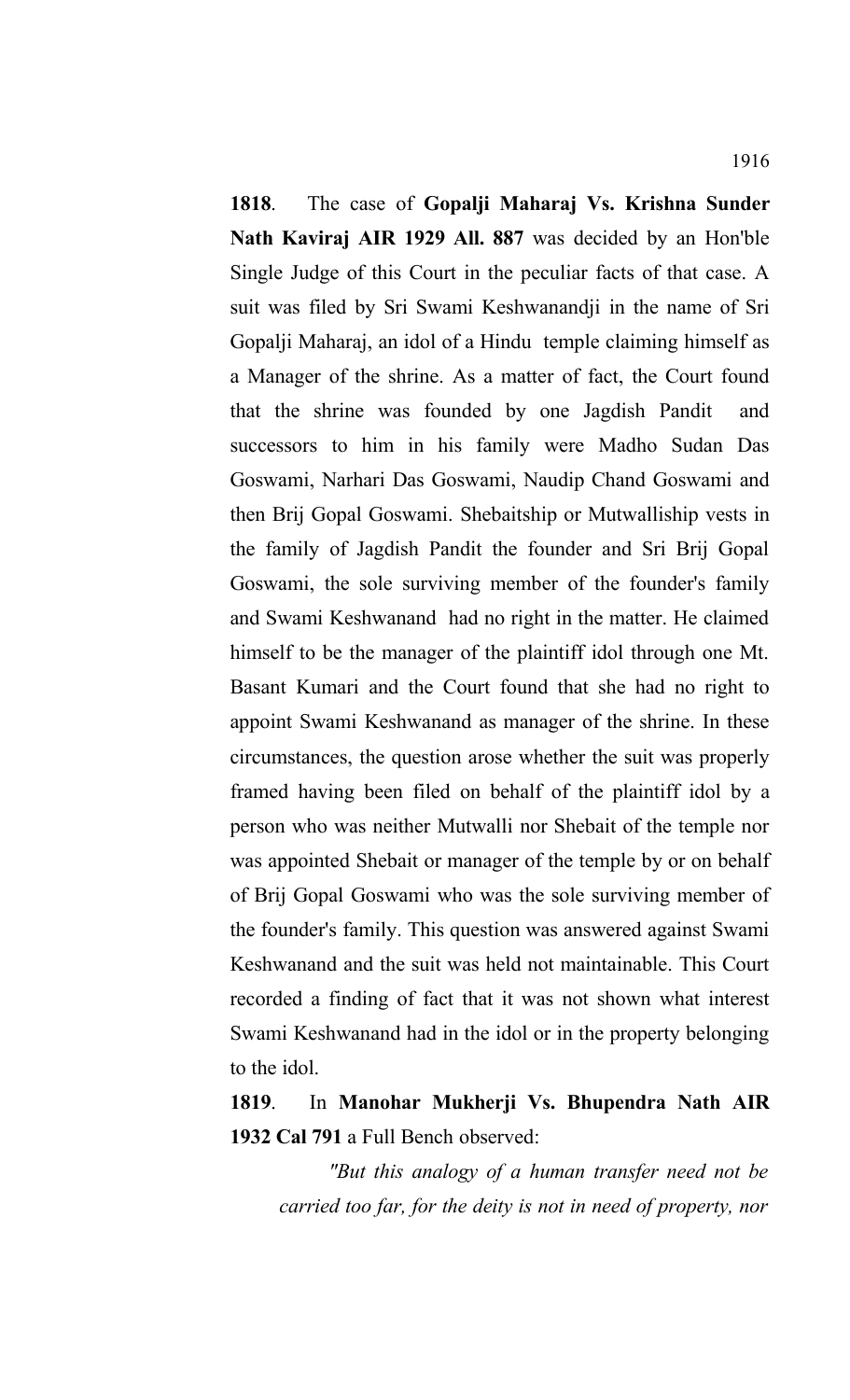*does it hold any; what is given to the deity becomes available to all.*

*The deity is the recipient of the gift only in an ideal sense; the dedicated property belongs to the deity in a similar sense; in reality the property dedicated is in the nature of an ownerless thing. In ancient times, except in cases of property dedicated to a brotherhood of sanyasis, all endowments ordinarily were administered by the founder himself and after him his heirs. The idea of appointing a shebait is of more modern growth. When a Hindu creats an endowment, its management is primarily in him and his heirs,and unless he appoints a shebait he himself fills that office and in him rests that limited ownership, - notwithstanding that, on the one hand, he is the donor and, on the other, the recipient on behalf of the deity, the juridical person, - which has to be exercised until the property offered to the deity has been suitably disposed of. The true principle of Hindu Law is what is mentioned in the Chhandogya Upanishada, namely, that the offerings to the gods are offerings for the benefit of all beings (Chap. 5, p. 24 K. 2-5). And Raghunandan has quoted a text of Matsya Sukta which says:*

*Having made offerings to a God, the sacrificial fee also should be given to the God. The whole of that should be given to a Brahmin otherwise it is fruitless."*

**1820**. In **Deoki Nandan Vs. Murlidhar (supra)** the Apex Court considered the question as to who are beneficiaries when the temple is built and idol installed therein and the property endowed therefor. In paragraph no.6 of the judgment the Court held that under the Hindu law an idol is a juristic person capable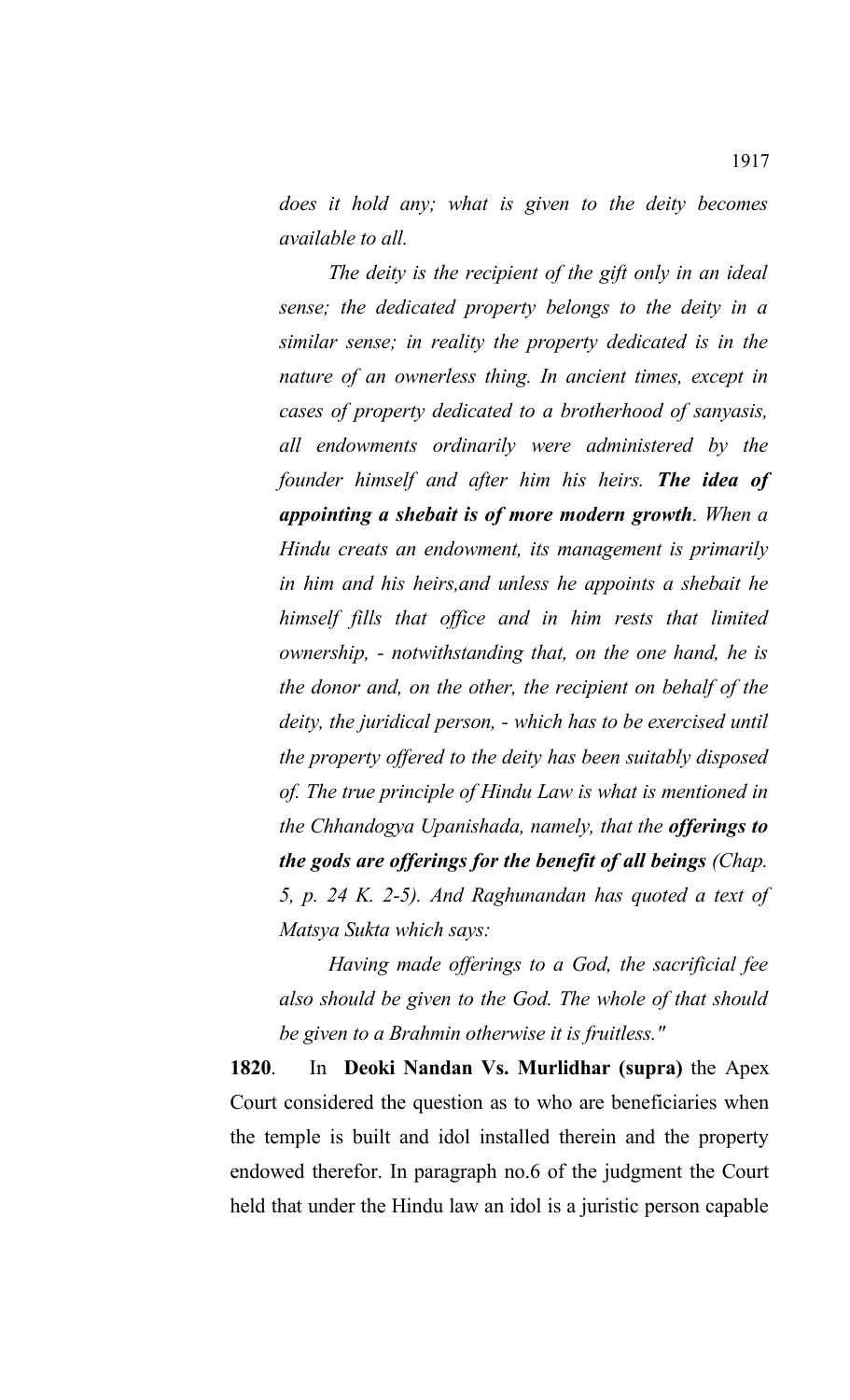of holding property and the property endowed for the institution vests in it but it is only in an ideal sense that the idol is the owner of the endowed property and it cannot itself make use of them; it cannot enjoy them or dispose of them, or even protect them. In short, the idol can have no beneficial interest in the endowment. In para 7 the Court held that the true beneficiaries of religious endowments are not the idols but the worshippers, and that the purpose of the endowment is the maintenance of that worship for the benefit of the worshippers. It held:

*"(7) When once it is understood that the true beneficiaries of religious endowments are not the idols but the worshipers, and that the purpose of the endowment is the maintenance of that worship for the benefit of the worshipers, the question whether an endowment is private or public presents no difficulty. The cardinal point to be decided is whether it was the intention of the founder that specified individuals are to have the right of worship at the shrine, or the general public or any specified portion thereof. In accordance with this theory, it has been held that when property is dedicated for the worship of a family idol, it is a private and not a public endowment, as the persons who are entitled to worship at the shrine of the deity can only be the members of the family, and that is an ascertained group of individuals. But where the beneficiaries are not members of a family or a specified individual, then the endowment can only be regarded as public, intended to benefit the general body of worshippers."*

**1821**. In **Angurbala Mullick v. Debabrata Mullick (supra)**, while examining the nature of Sevayatship as a property,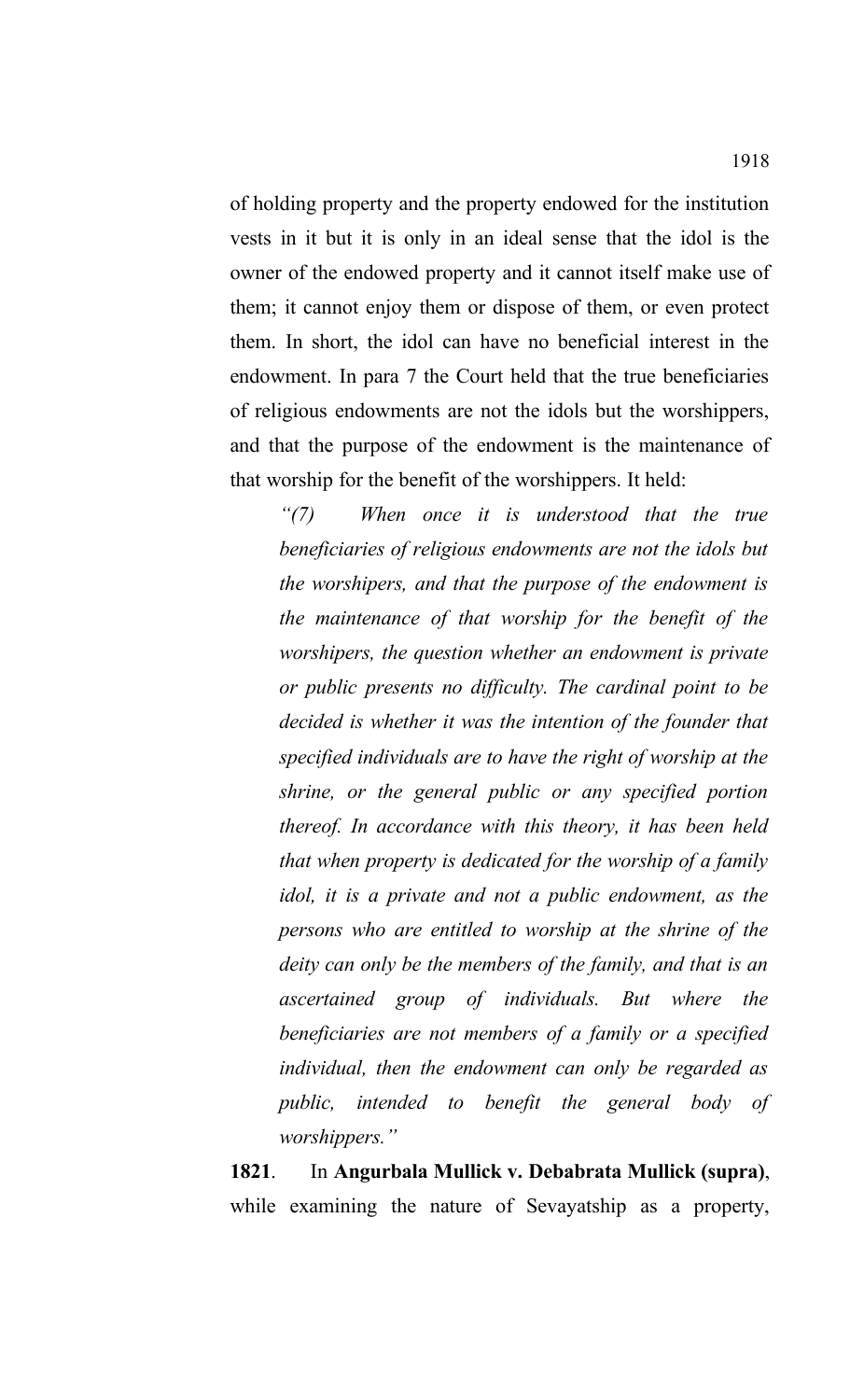Hon'ble Supreme Court distinguished between the English trust and Hindu religious endowment as:

*"It is settled by the pronouncement of the Judicial Committee in Vidya Varuti v. Balusami, 48 I.A. 302 that the relation of a Shebait in regard to debutter property is not that of a trustee to trust property under the English law. In English law the legal estate in the trust property vests in the trustee who holds it for the benefit of cestui que trust. In a Hindu religious endowment on the other hand the entire ownership of the dedicated property is transferred to the deity or the institution itself as a juristic person and the Shebait or Mahant is a mere manager."* 

**1822.** Distinction between right of the idol to file a suit itself or a suit filed by Shebait for the benefit of an idol has been noticed by a Division Bench of Bombay High Court in **Shree Mahadoba Devasthan Vs. Mahadba Romaji Bidkar & Others AIR 1953 Bombay 38.** There **Jagadindra Nath Vs. Hemanta Kumar Devi (supra)** was relied on to argue that the right to sue vested in the Shebait and not in the idol. This aspect has been dealt with in a lucid manner in paras 2 and 3 of the judgment, which says:

*"2. ...The contention, however, which was urged by the defendants and which found favour with the learned trial Judge was that even though the image of Shree Mahadoba was a juridical person the whole management of the properties belonging to the image could be and was carried on by its shebait or its vahivatdar and the right to sue for the protection of the properties belonging to the image of Shree Mahadoba was vested in the shebait and not in the image or the idol. Reliance was placed in support*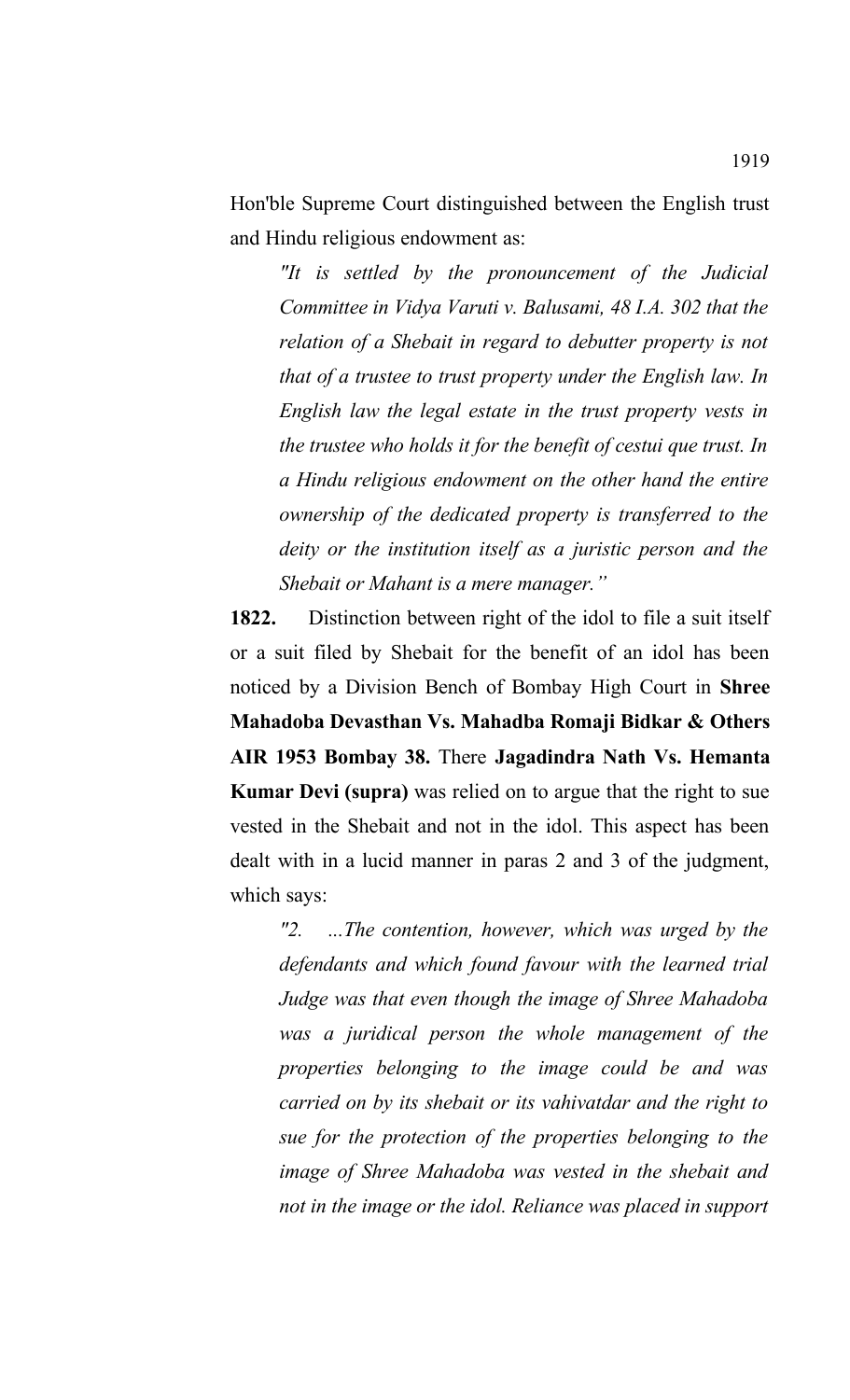*of this contention on the observations of their Lordships of the Privy Council in Jagadindra Nath v. Hemanta Kumari Debi, 32 cal. 129 P.C. where Sir Arthur Wilson observed (p. 141) :*

*"But assuming the religions dedications to have been of the strictest character, it still remains that the possession and management of the dedicated property belongs to the shebait. And this carries with it the right to bring whatever suits are necessary for the protection of the property. Every such right of suit is vested in the shebait, not in the idol, and in the present case the right to sue accrued to the plaintiff when he was under age. The case therefore falls within the clear language of S.7, Limitation Act..."*

*These observations were particularly relied on for the purpose of shewing that the suit for setting aside the alienations complained of could not be filed in the name of Shree Mahadoba Devasthhan at all but could only be filed in the name of the shebait for the time being who was Waman Chimnaji Waghule, original defendant 3. These observations of their Lordships of the Privy Council were, however, made in a suit which was a suit for recovering possession of the property belonging to the idol against the persons who had dispossessed the idol of the same. The shebait of the idol was then a minor. The idol was no doubt a juridical person and capable of suing or being sued, but even there the suit could be brought in the name of the idol by the shebait and the shebait was a minor with the result that their Lordships of the Privy Council held that the right of possession and management of the dedicated property*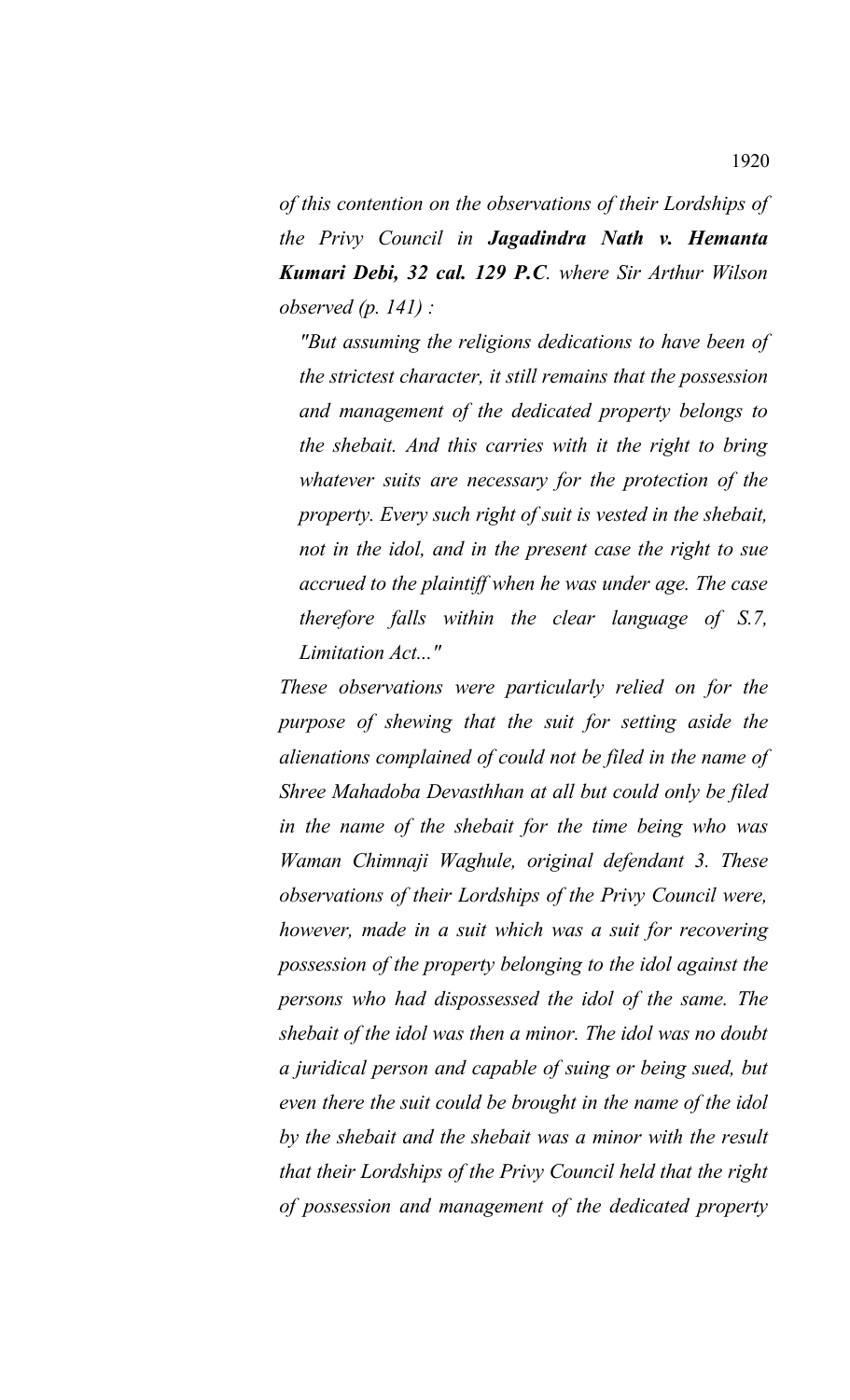*having belonged to the shebait whatever suits were necessary for the protection of the property could also be brought by the shebait. There is no doubt that the words "not in the idol" are a part of the sentence which was used by their Lordships: "Every such right is vested in the shebait, not in the idol." Their Lordships of the Privy Council were, however, concerned with a case where even if the idol being a juridical person capable of holding the property could have filed the suit for recovering possession of the property of which it was dispossessed, that suit could only have been filed though in the name of the idol by its shebait and the shebait being a minor, they had got to consider what the position would be if the shebait was the person who could and should have filed the suit in the name of the idol for recovering possession of the property. We are of the opinion that their Lordships had not their attention focussed on this aspect of the question, namely, whether a suit could have been filed in the name of the idol by the shebait apart from the shebait vindicating his right of possession and management of the dedicated property and filing a suit for the protection of the same. This dictum of their Lordships of the Privy Council was considered by a Division Bench of the Calcutta High Court in the case of Jyoti Prosad v. Jahor Lal, AIR 1945 Cal 268. In the course of the judgment Biswas J. observed as follows (p. 277) :*

*"On the first point, the appellants' sheet anchor is the dictum of Sir Arthur Wilson in the Privy Council case in Jagadindra Nath Soy v. Hemanta Kumari Debi, 81*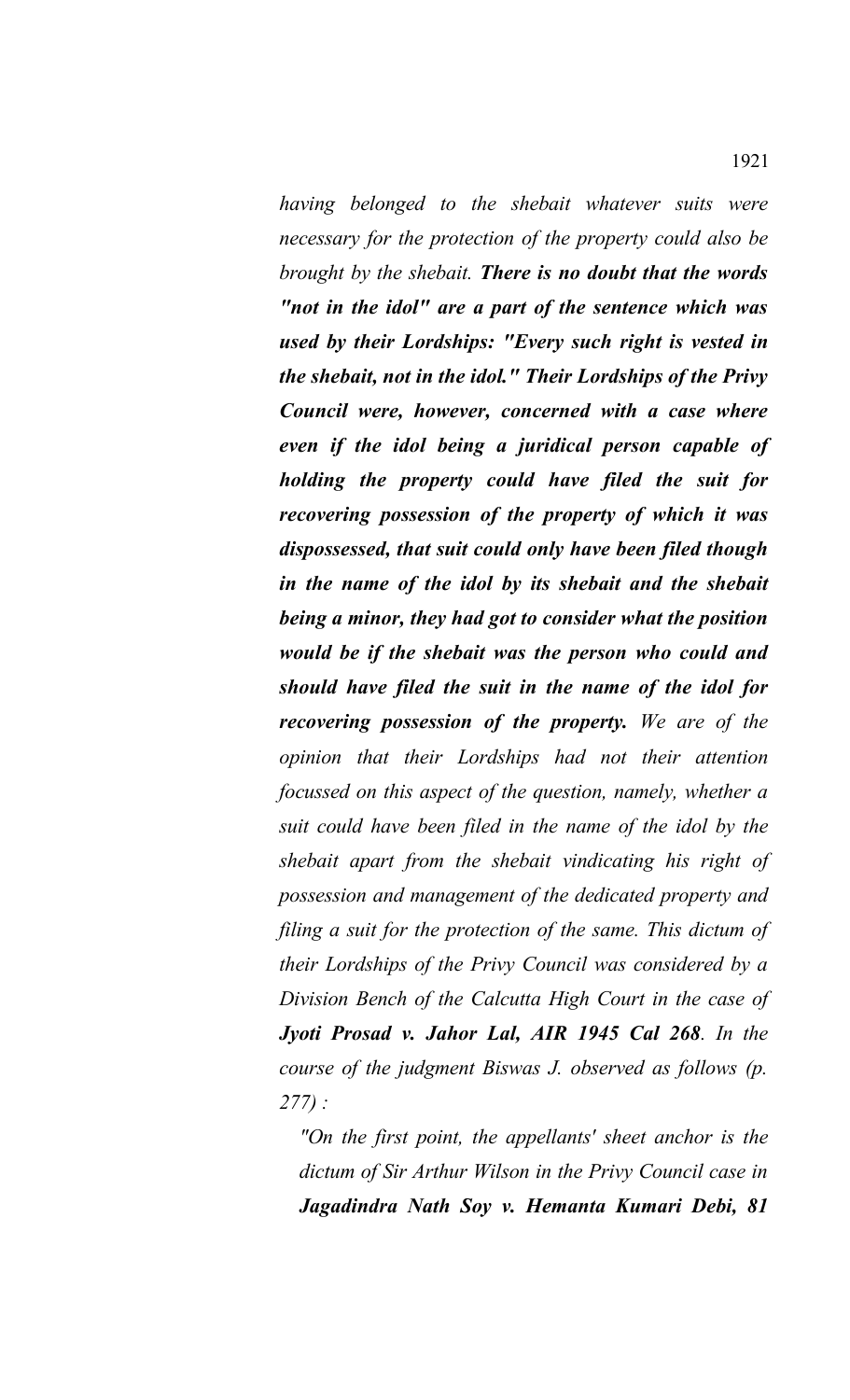*Ind. App. 203, that the right of suit is vested in the shebait, and not in the idol, but as has been explained in various decisions this does not and cannot mean that a Hindu idol is incapable of suing. The power of suing (as also being sued) undoubtedly resides in the idol, though ex necessitate rei the power must be exercised by and through a sentient being representing the idol. As was pointed out by Pal J. In. Tarit Bhusan v. Sri Iswaar Sridhar Salagram Shila Thakur, I.L.R. (1941) 2 Cal. 477 at page 531 where this question is discussed, the suit in Jagadindra Nath Roy v. Hemanta Kumari Debi, 31 Ind. App. 203 (P.C.), was not by the idol represented by its shebait but by the shebait himself as such to enforce the proprietary right of the idol in certain properties. The High Court had dismissed the suit as barred by limitation on the ground that as the interest was admitted to be in the idol, there was nothing to prevent a suit being brought on behalf of the idol by the plaintiff's mother during his minority, but the Judicial Committee reversed the decision, holding that as the possession and management of the dedicated property belonged to the shebait and this carried with it the right to bring whatever suits were necessary for the protection of the property, the right to sue accrued to the plaintiff, and as he was a minor at the time, he could bring the suit within three years after he attained majority under Section 7 of Act 15 of 1877 (corresponding to S. 6 of the present Limitation Act). It is in this connection that Sir Arthur Wilson made the observation on which the appellants rely."*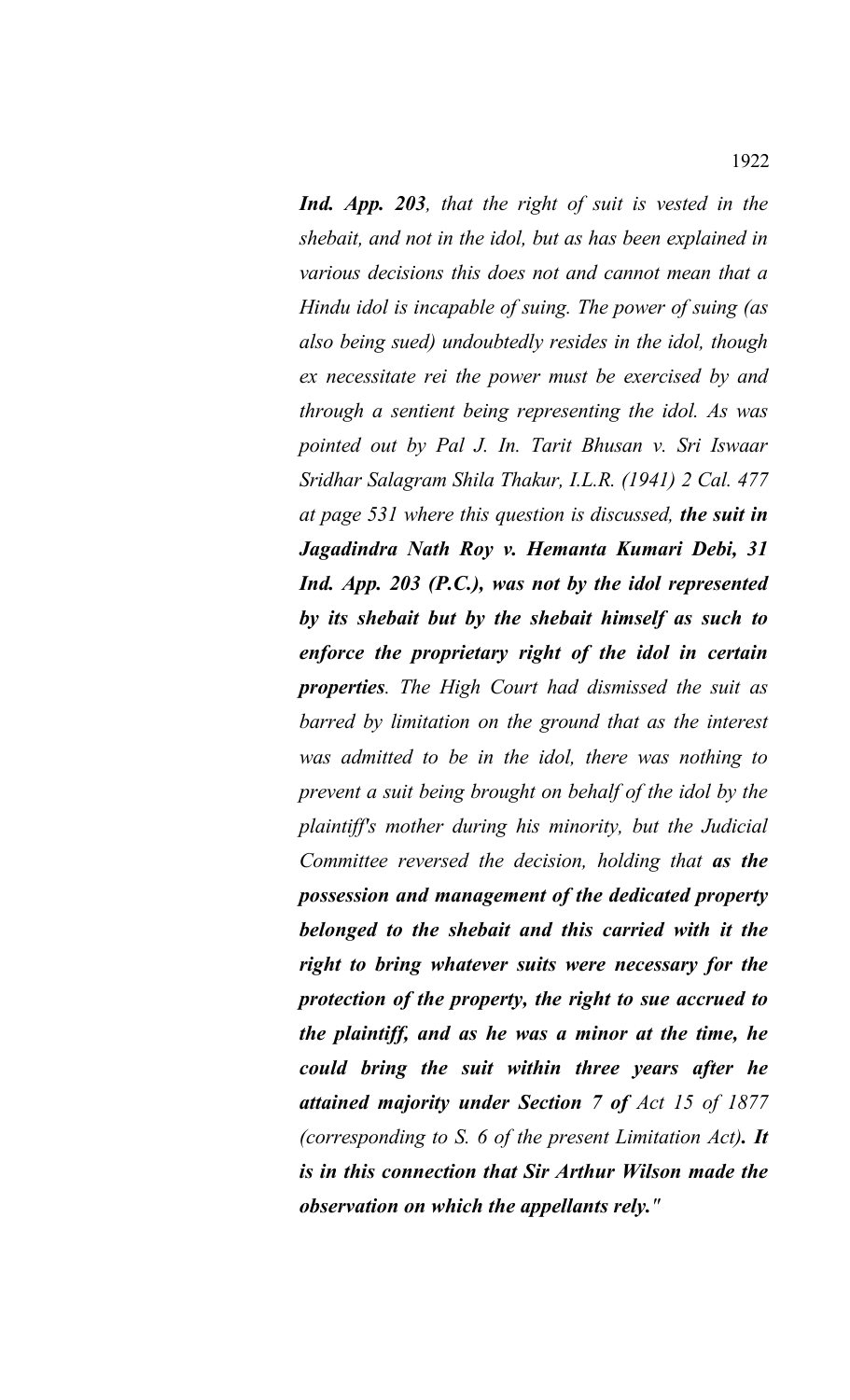*The learned Judge then proceeded to quote the observations of Lord Shaw in Pramatha Nath Mullick v. Pradhyumna Kumar Mullick, 52 Ind. App. 245 where their Lordships of the Privy Council dwelling on the nature of a Hindu idol expressly recognised it as a juristic entity and observed that it has a juridical status with the power of suing and being sued; and also the observations of the Judicial Committee in Radha Benode Mandal v. Gopal Jiu Thakur, 54 Ind. App. 238 P.C., where a clear distinction was drawn between a suit in which the idol itself was the plaintiff and the suit in which the plaintiffs wore shebaits of the idol. The learned Judge then observed (p. 277):*

*"It is quite true that a Hindu idol is a juridical person capable of holding legal rights only in an ideal sense, and it may also be, as was indicated by Sir George Rankin in the Privy Council decision in Masjid Shahid Ganj v. Shiromani Gurudwira Parbandhak Committee, Amritsar, 67 Ind. App. 251 at p.264 (P.C.), that the procedure of our Courts only allows for a suit in the name of an idol, but nevertheless the position remains incontestable that a Hindu idol may be a competent plaintiff in a suit in respect of property held or claimed by it, and that this is a right quite distinct from that which belongs to its shebait or shebaits to sue on its behalf."*

*(3) Normally speaking, a manager or an agent would not be competent to file a suit in his own name in regard to the affairs of his principal and such a suit even if brought by the manager would have to be in the name of the principal.*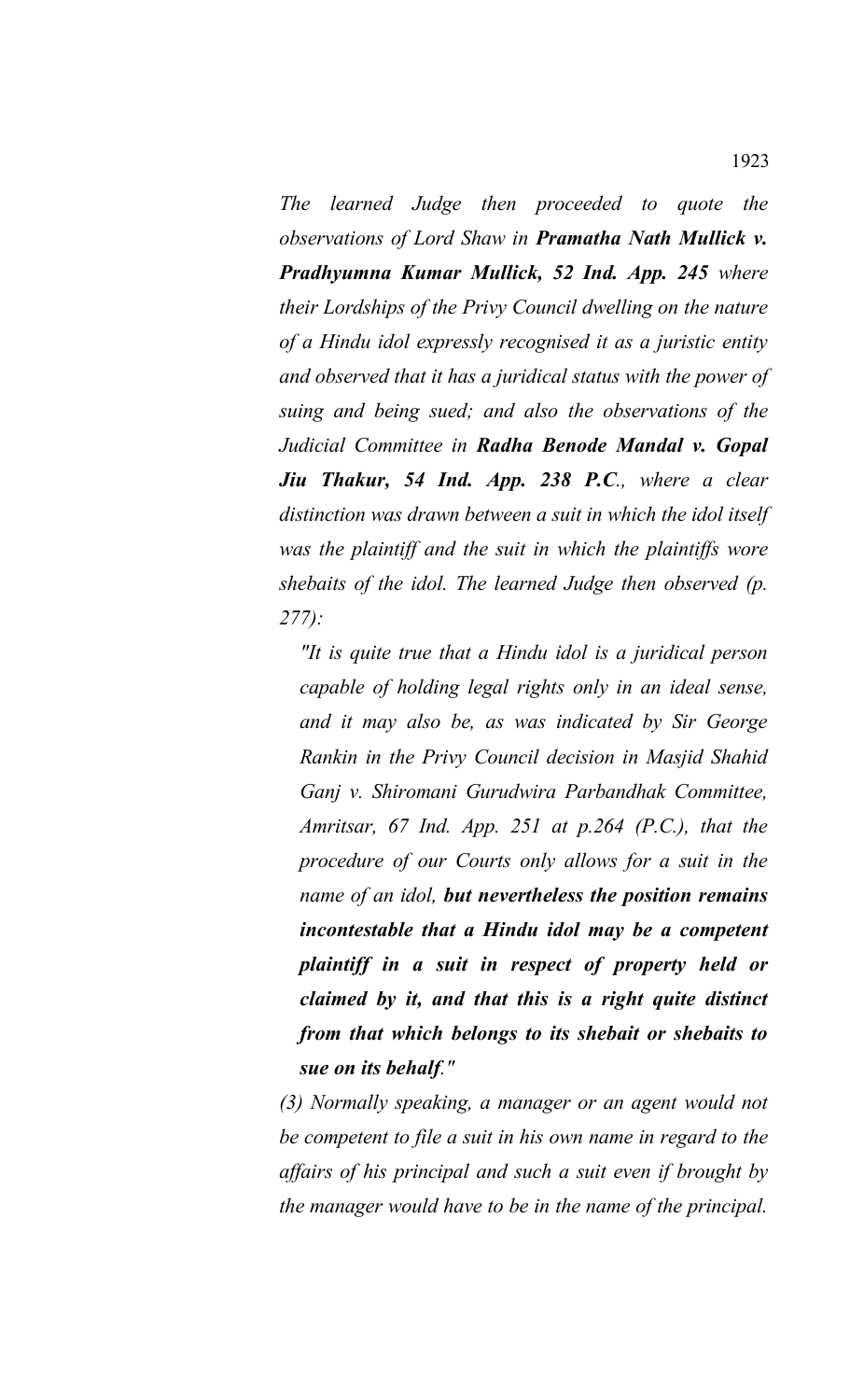*The principal in the case of an image or idol is not an entity capable of acting on its own, with the result that it has of necessity got to act through its manager or an accredited agent, who under the circumstances is the only person capable of performing these functions in the name of the idol, The shebait is in possession and management of the property belonging to the image or idol, and laving such possession and management vested in him, it is only an extension of the principle of responsibility from the image or idol to the manager, or to use the other words, from the principal to the agent to vest the right of protection of the property which is incidental to the right of possession and management thereof by way of filing a suit in connection with the same, in the shebait. The extension of the right in the shebait however does not mean that the right which the image or the idol as a juridical person has by virtue of its holding the property to file a suit in regard thereto is by any process eliminated. Both these rights can exist simultaneously, so that if the suit is filed in the name of the image or idol, the image or the idol would be a proper plaintiff, though, as observed before, of necessity it would have to be represented in the suit by its manager or shebait. If the manager or the shebait on the other hand chooses in vindication of his right to sue for the protection of the properties to file a suit in his own name, he may just as well do so. But that would be no bar to the right of the image or the idol to file such a suit if it had chosen to do so. Of course these rights either by the image or the idol or by the manager or by the shebait could be exercised only by the one or the other and not by both; so that if the cause*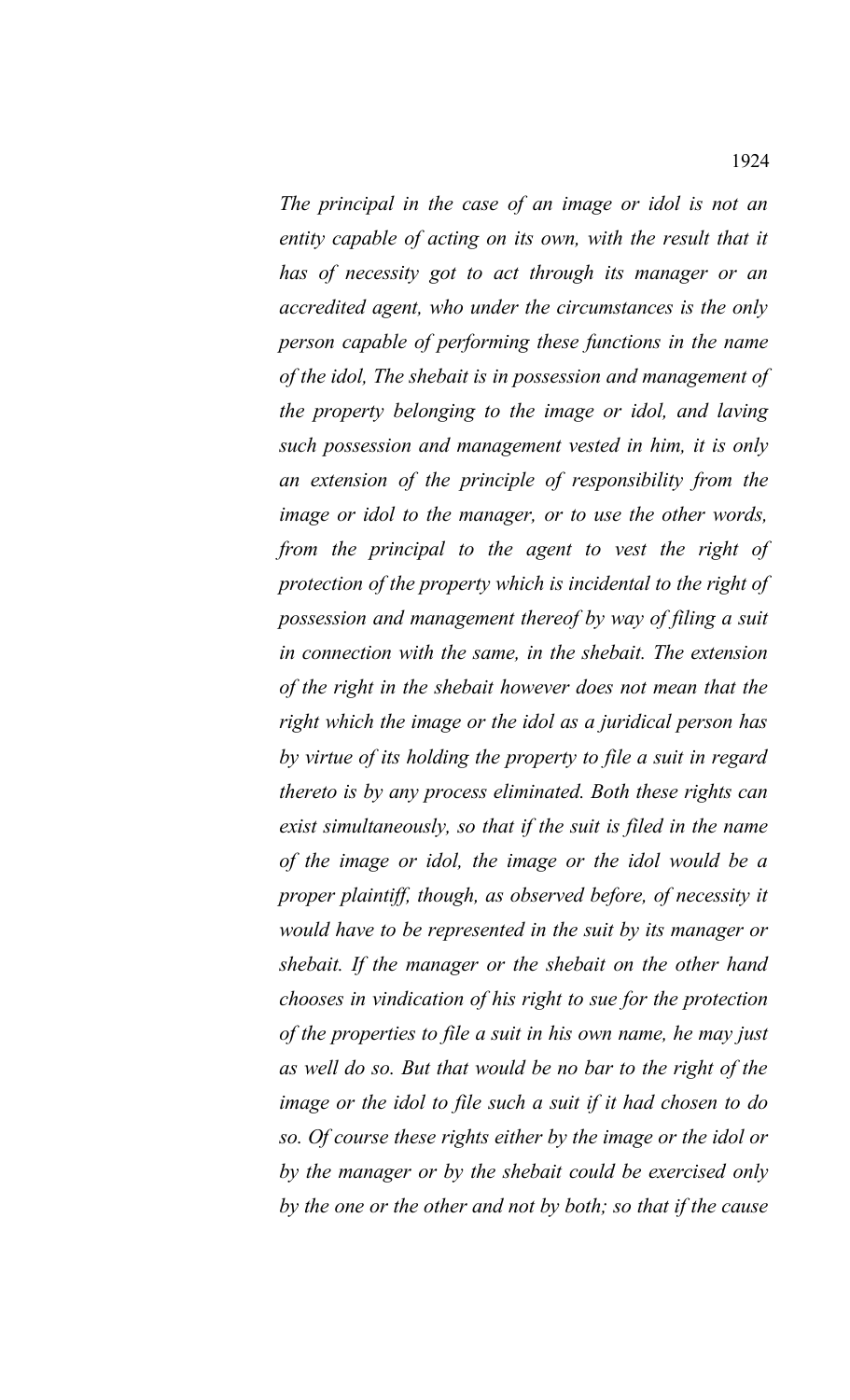*of action was prosecuted to judgment, it would be merged in a decree properly passed in favour of the plaintiff and the defendant could not be proceeded against any more in respect of that very cause of action." (emphasis supplied)*

**1823**. In **Sri Iswar Radha Kanta Jew Thakur and others** V. **Gopinath Das and others AIR 1960 Cal. 741** Hon'ble P.C. Mallick, J. in para 18 said:

*" .....................According to Hindu Law, sebait represents the deity and he alone is competent to institute a suit in the name of the deity. In exceptional circumstances, however, where the sebait does not, or by his own act deprives himself of the power of representing the deity, a third party is competent to institute a suit in the name of the deity to protect the debutter property. Dr. Das contends that such a party must be a member of the family or a worshipper and that a total stranger, in law, is not competent to institute a suit in the name of the deity. I do not, however, consider this to be the correct view in law. A worshipper or a member of the family has no doubt his own right to institute a suit to protect his right to worship and for that purpose to protect the debutter property. That is, however, a suit by the member of the family or worshipper in his personal capacity and not a suit by the deity. The deity has also a right of its own to have a suit instituted by a next friend. As I understand the law, the person entitled to act as next friend is not limited to the members of the family or worshipper. Anybody can act as such next friend, but the law requires that anybody other than sebait instituting a suit in the name of the deity must be appointed as such by an order of the Court."*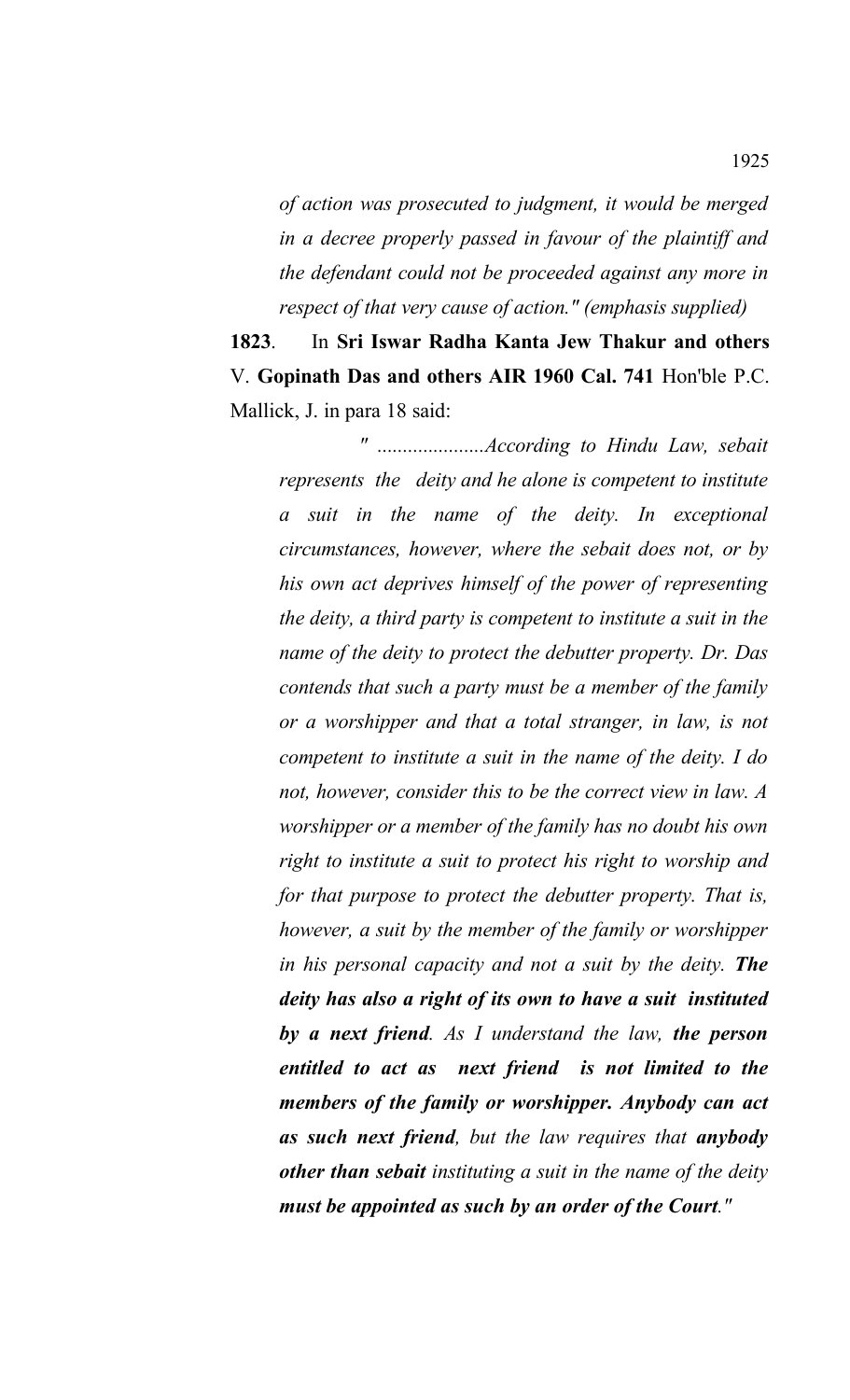1926

**1824**. In **Bishwanath & others Vs. Sri Thakur Radha Ballabhi (supra)** the Apex Court upheld the right of a deity to file a suit for declaration of its title and possession thereof. It also held that an idol of Hindu temple is a juridical person and when Shebait acts adversely to its interest, the idol being in the position of a minor, any person interested in the worship of idol can represent as its next friend to file a suit. The Court said :

*"(9) Three legal concepts are well settled: (1) An idol of a Hindu temple is a juridical person; (2) when there is a Shebait, ordinarily no person other than Shebait can represent the idol; and (3) worshippers of an idol are its beneficiaries, though only in a spiritual sense....."*

*"An idol is in the position of a minor and when the person representing it leaves it in a lurch, a person interested in the worship of the idol can certainly be clothed with an ad hoc power of representation to protect its interest. It is a pragmatic, yet a legal solution to a difficult situation. Should it be held that a Shebait, who transferred the property, can only bring a suit for recovery, in most of the cases it will be an indirect approval of the dereliction of the Shebait's duty, for more often than not he will not admit his default and take steps to recover the property, apart from other technical pleas that may be open to the transfer in a suit.......That is why decisions have permitted a worshipper in such circumstances to represent the idol and to recover the property for the idol." (Para 10)*

**1825**. A Single Judge in **Kishore Joo Vs. Guman Behari Joo Deo, AIR 1978 All.-1** also followed the ratio and in para 9 of the judgment observed: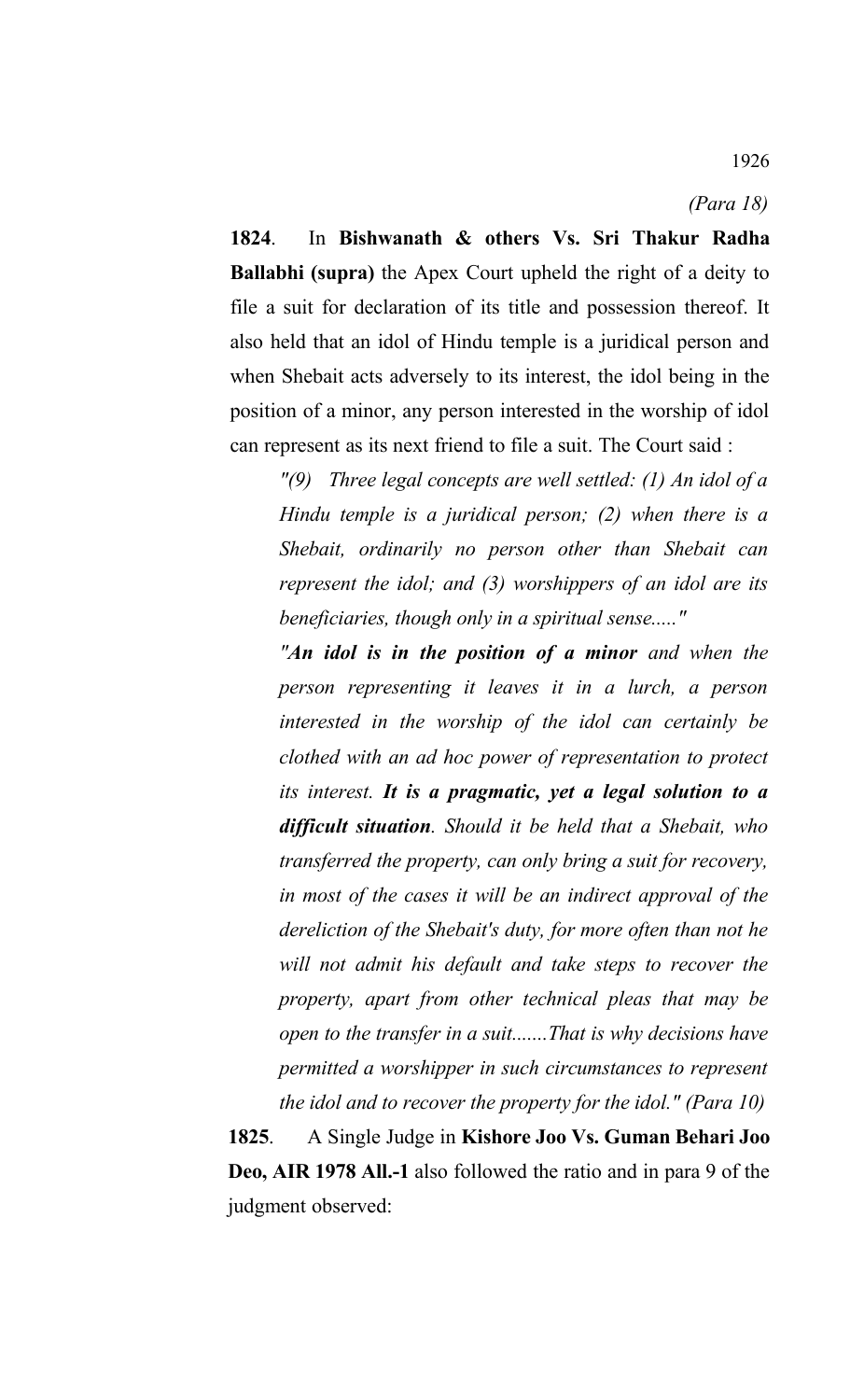*"It is settled law that normally it is the Shebait alone who can file a suit on behalf of the Idol, but it is also equally well settled that in exceptional circumstances persons other than a Shebait can institute a suit on behalf of an Idol."*

**1826.** Now we come to some precedents about temple. In **N.C. Ramanatha Iyer Vs. Board of Commissioners for Hindu Religious Endowments, Madras AIR 1954 Madras 492** the Court observed:

*"...The essential requirements of a temple are that it should be a place dedicated to, or founded for, the benefit of the Hindu community, or a section of it, and should be used as a place of worship. ..."*

**1827**. The Apex Court in **Poohari Fakir Sadavarthy Vs. Commissioner (supra)** has laid down the requisite conditions for a religious institution to be a "temple" and observed as under:

*"A religious institution will be a temple if two conditions are satisfied. One is that it is a place of public religious worship and the other is that it is dedicated to or is for the benefit of, or is used as of right by the Hindu Community, or any section thereof, as a place of religious worship."* 

*To constitute a temple it is enough if it is a place of public religious worship and if the people believe in its religious efficacy irrespective of the fact whether there is an idol or a structure or other paraphernalia. It is enough if the devotees or the pilgrims feel that there is some super human power which they should worship and invoke its blessings." (Para 15) (emphasis added)*

**1828**. In the above case the Court also considered Clause 12,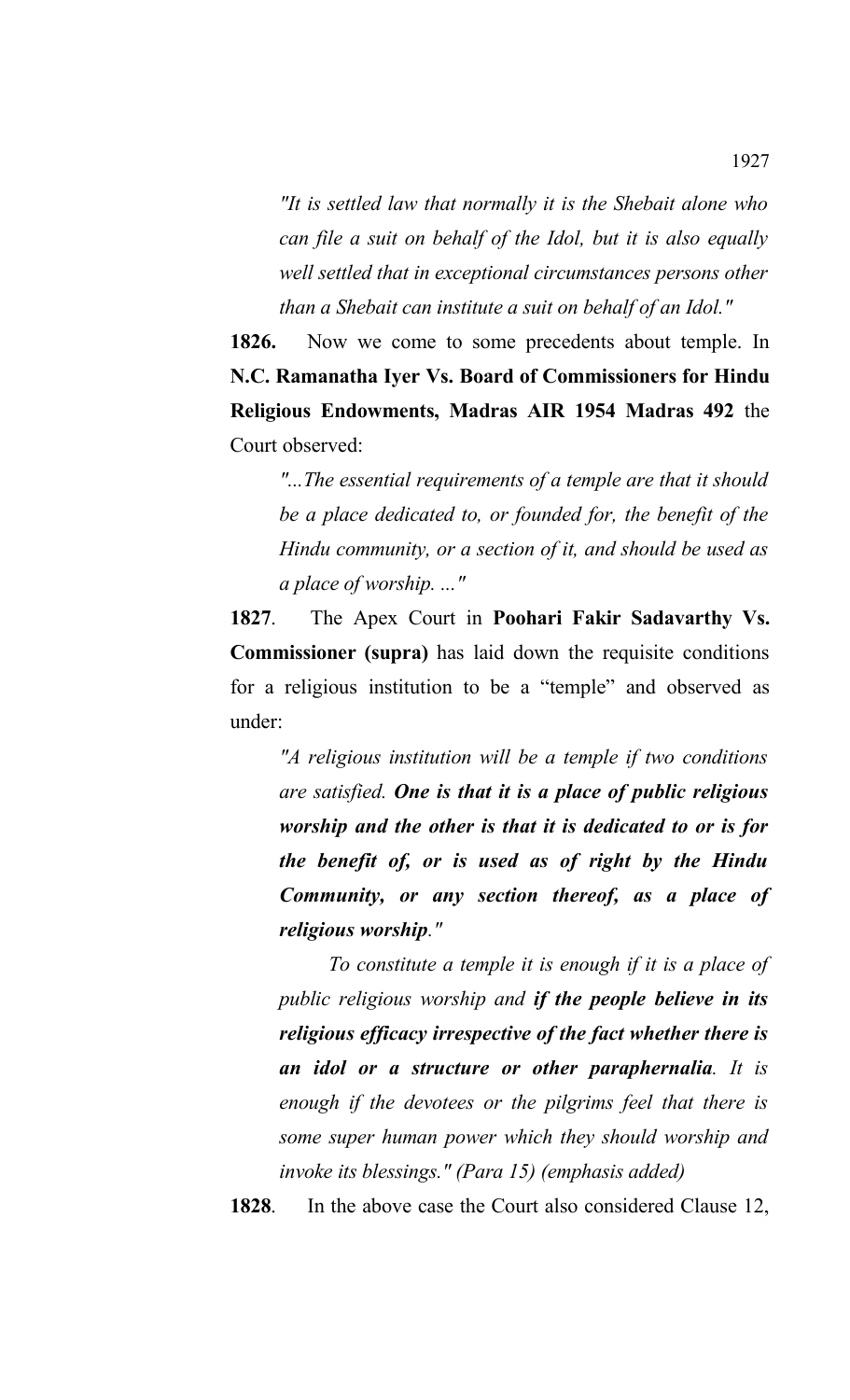Section 9 of Madras Hindu Religious Endowments Act, 1927 which defines 'temple' and held:

*"The institution in suit will be a temple if two conditions are satisfied. One is that is a place of public religious worship and the other is that it is dedicated to or is for the benefit of, or is used as of right by, the Hindu community, or any section thereof, as a place of religious worship. We are of opinion that the oral and documentary evidence fully establish the appellants' case that it is not a temple as defined in the Act." (Para 8)*

**1829**. In **Tilkayat Shri Govindlalji Maharaj Vs. State of Rajasthan AIR 1963 SC 1638** the question when the existence of a public temple can be conceived, was considered and in para 23, it says:

*"23. . . . Where evidence in regard to the foundation of the temple is not clearly available, sometimes, judicial decisions rely on certain other facts which are treated as relevant. Is the temple built in such an imposing manner that it may prima facie appear to be a public temple? The appearance of the temple of course cannot be a decisive factor; at best it may be a relevant factor. Are the members of the public entitled to an entry in the temple? Are they entitled to take part in offering service and taking Darshan in the temple,? Are the members of the public entitled to the take part in the festivals and ceremonies arranged in the temple? Are their offerings accepted as a matter of right? The participation of the member of the public in the Darshan in the temple and in the daily acts of worship or in the celebrations of festival occasions. may be a very important factor to consider in determining, the character*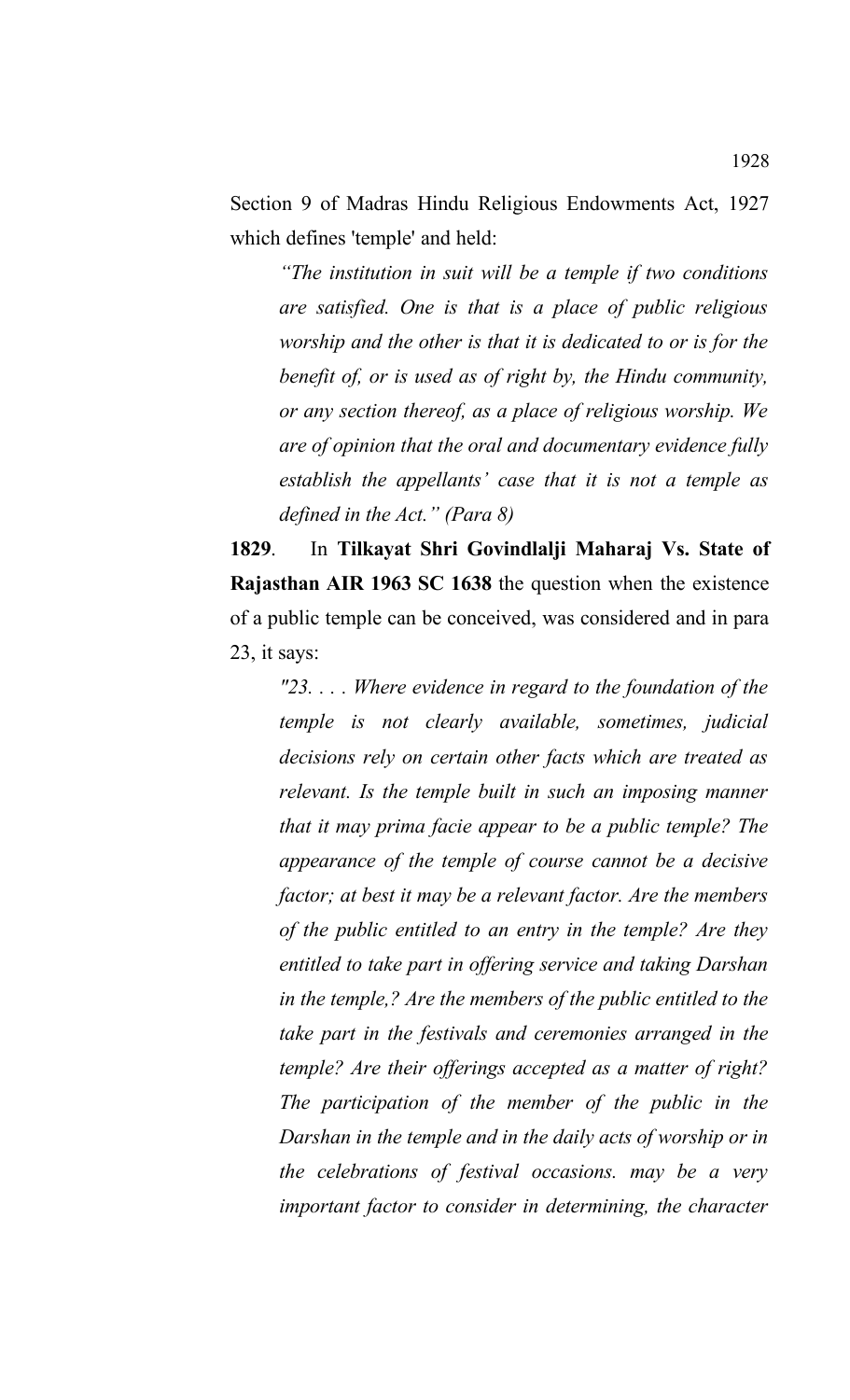*of the temple."*

**1830**. Various authorities have held that public institutions can be treated as juristic person. Relationship between a temple and an institution was discussed in **Commissioner for Hindu Religious and Charitable Endowments, Mysore v. Ratnavarma Heggade (supra)**, wherein the Hon'ble Supreme Court was to decide whether the temple in dispute was a "temple" as well as a "religious endowment" under the T.N. Hindu Religious Endowments Act, 1927. While deciding the matter, Hon'ble Court observed in paragraph 45:

*"If the temple as a place of worship, is an integral part of an Institution, so that it is not separable as an institution, in itself ... In such a case the "institution" is not the temple, although a temple can, by itself, be an institution."*

**1831**. Construing the definition of "temple" under Section 6(20) of Tamil Nadu Hindu Religious and Charitable Endowments Act, 1959, Hon'ble Mohan, J. (as his Lordship then was) in **T.V. Durairajulu Naidu Vs. Commissioner, (supra),** in para 18 of the judgment, observed:

*"18. . . . If a sense of reverence is created by the place in the belief that God resides there or if an edifice devoted to divine worship, that would be enough to attract the definition of "Temple" under S. 6(20) of the Act. In other words, it is a sense of reverence that is very important. …........Nowhere the requirements as are ordinarily expected of a temple are insisted upon. It is a faith that it is the abode of God that matters. It is that compelling faith, that by offering prayers, one will be the object of bounty, that is important." (emphasis added)* 

**1832**. In **Bala Shankar Maha Shankar Bhattjee and others**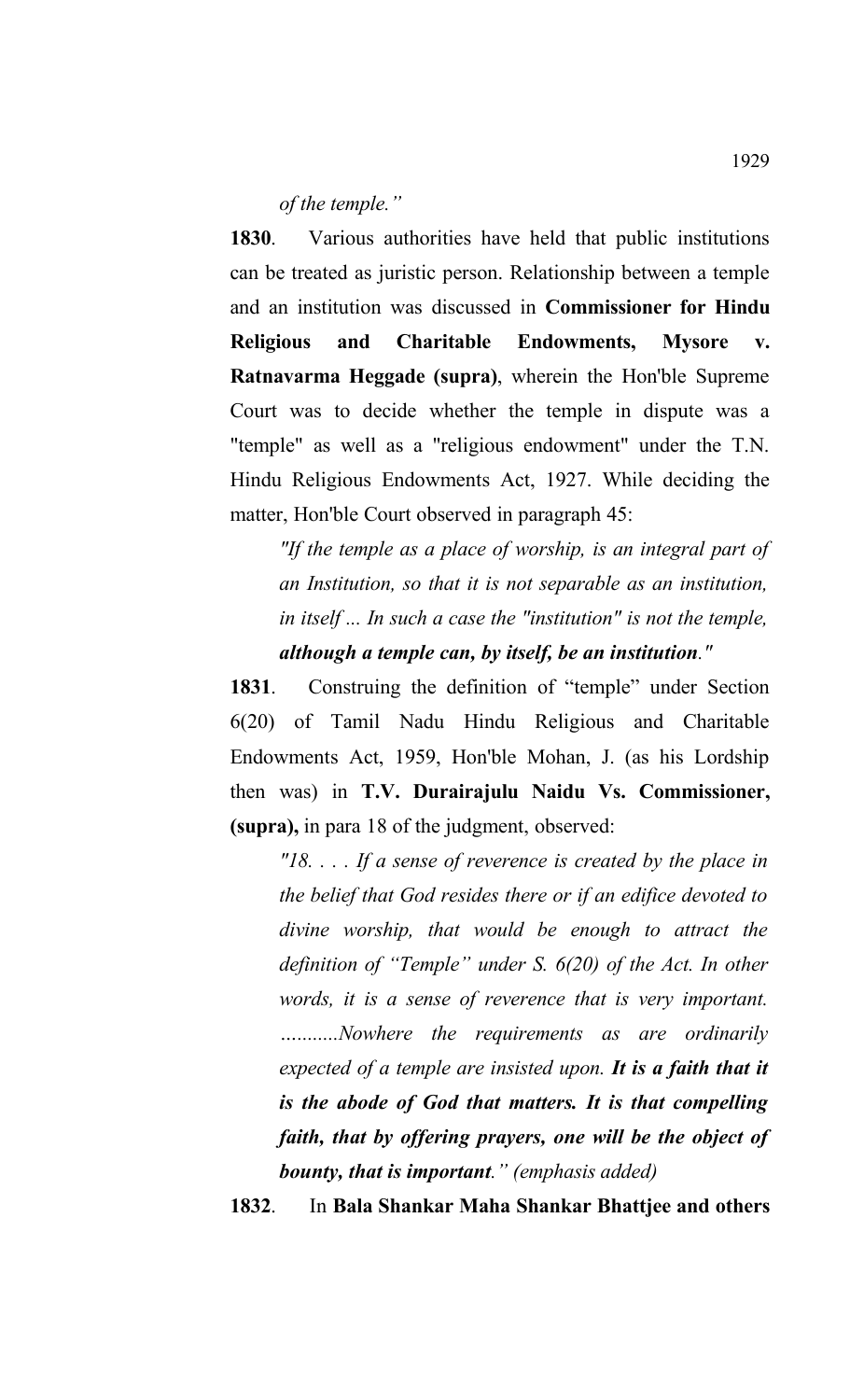**Vs. Charity Commissioner 1995 Suppl. (1) SCC 485** while laying down certain principles of law, after considering the earlier decision in respect to private and public temple, it was held as under:

"*18. From the aforesaid discussion the following principles of law would emerge.*

*19. A place in order to be a temple, must be a place for public religious worship used as such place and must be either dedicated to the Community at large or any section thereof as a place of public religious worship. The distinction between a private temple and public temple is now well settled. In the case of former the beneficiaries are specific individuals; in the latter they are indeterminate or fluctuating general public or a class thereof. Burden of proof would mean that a party has to prove an allegation before he is entitled to a judgment in his favour. The one or the other of the contending parties has to introduce evidence on a contested issue. The question of onus is material only where the party on which it is placed would eventually lose if he failed to discharge the same. Where, however, parties joined the issue, led evidence, such evidence can be weighed in order to determine the issue. The question of burden becomes academic.*

*20. An idol is a jurisitic person capable of holding property. The property endowed to it vests in it but the idol has no beneficial interest in the endowment. The beneficiaries are the worshippers. Dedication may be made orally or can be inferred from the conduct or from a given set of facts and circumstances. There need not be a document to evidence dedication to the public. The*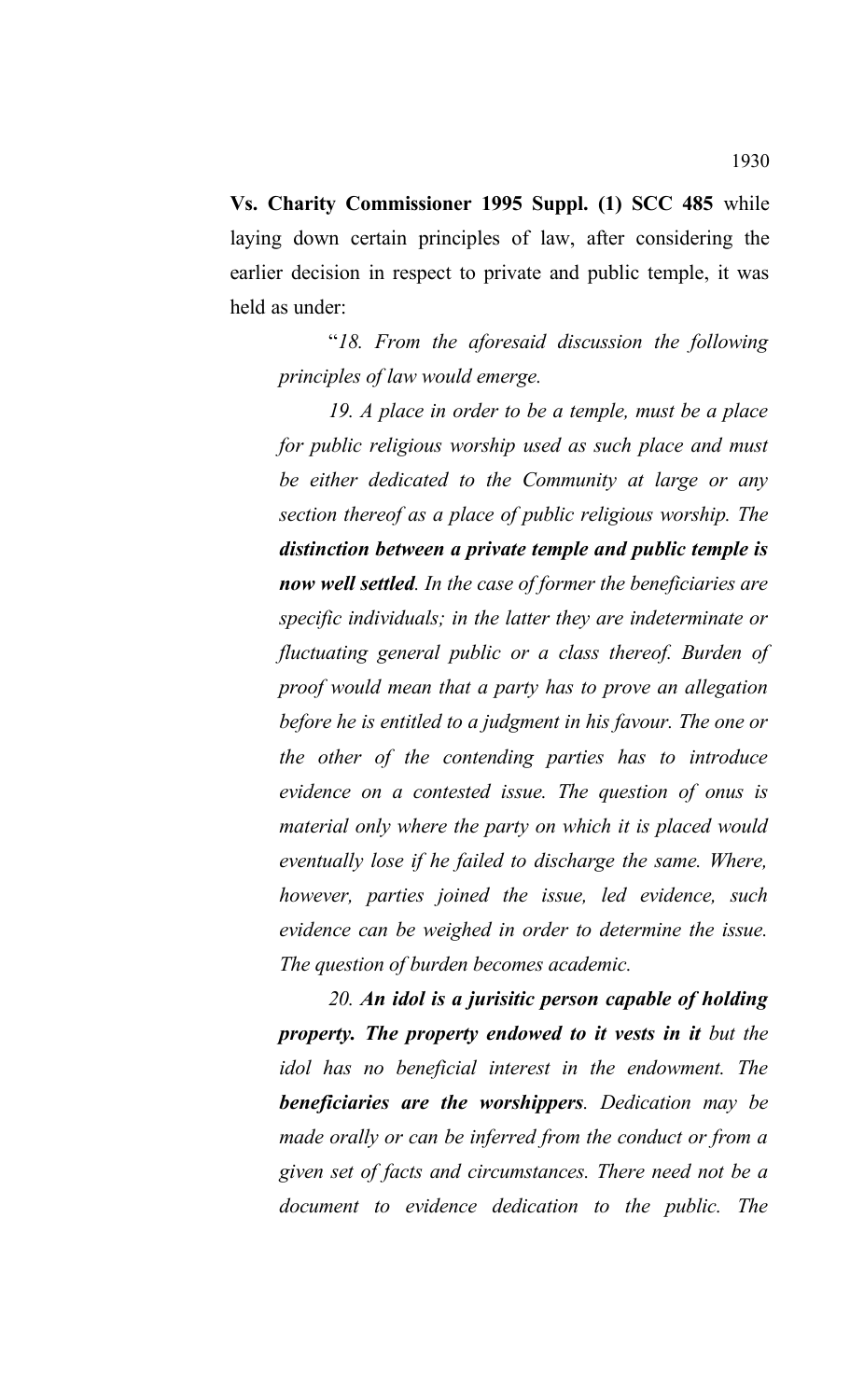*consciousness of the manager of the temple or the devotees as to the public character of the temple; gift of properties by the public or grant by the ruler or Govt.; and long use by the public as of right to worship in the temple are relevant facts drawing a presumption strongly in favour of the view that the temple is a public temple. The true character of the temple may be decided by taking into consideration diverse circumstances. Though the management of a temple by the members of the family for a long time, is a factor in favour of the view that the temple is a private temple it is not conclusive. It requires to be considered in the light of other facts or circumstances. Internal management of the temple is a mode of orderly discipline or the devotees are allowed to enter into the temple to worship at particular time or after some duration or after the head man leaves, the temple are not conclusive. The nature of the temple and its location are also relevant facts. The right of the public to worship in the temple is a matter of inference.*

*21. Dedication to the public may be proved by evidence or by circumstances obtainable in given facts and circumstances. In given set of facts, it is not possible to prove actual dedication which may be inferred on the proved facts that place of public religious worship has been used as of right by the general public or a section thereof as such place without let or hindrance. In a public debutter or endowment, the dedication is for the use or benefit of the public. But in a private endowment when property is set apart for the worship of the family idol, the public are not interested. The mere fact that the*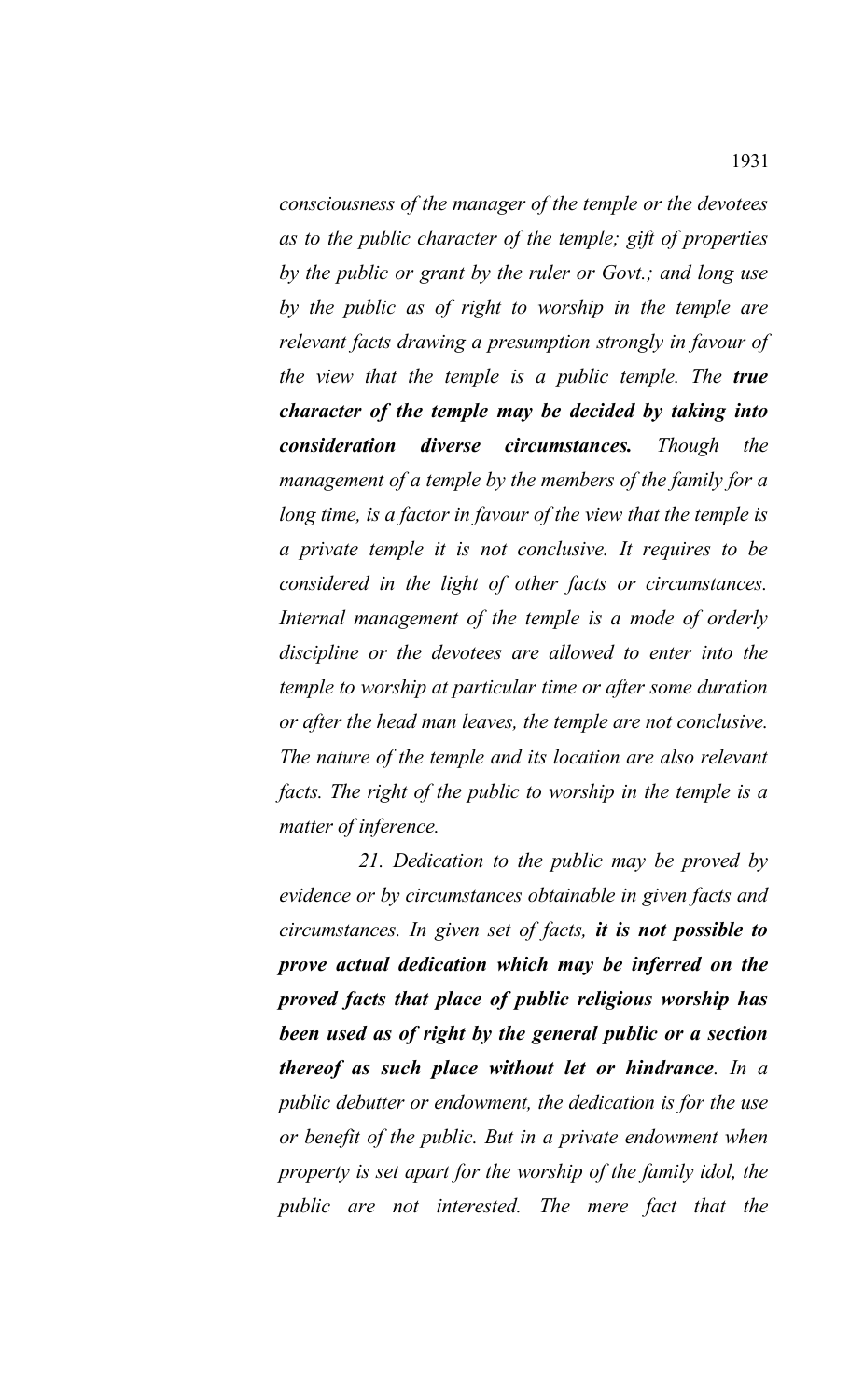*management has been in the hands of the members of the family itself is not a circumstance to a conclude that the temple is a private trust. In a given case management by the members of the family may give rise to an inference that the temple is impressed with the character of a private temple and assumes importance in the absence of an express dedication through a document. As stated earlier, consciousness of the manager or the devotees in the user by the public must be as of right. If the general public have always made use of the temple for the public worship and devotion in the same way as they do in other temples, it is a strong circumstance in favour of the conclusiveness of public temple. The origin of the temple, when lost in antiquity it is difficult to prove dedication to public worship. It must be inferred only from the proved facts and circumstances of a given case. No set of general principles could be laid."*

**1833.** In **A.S. Narayana (supra)**, dealing this aspect the Court has observed:

*"101. The temples are taken to be sanctified space where entire unfragmented Space and Time, in other words, the entire 'Universe' are deposited and the image of the Deity is worshipped symbolising the "Supreme." Although the Deities appear to be many, each and every Deity is again viewed as the Supreme One and, therefore, the Supreme Reality is one and non-dual. The multiplicity of the Gods has been effected in order to offer the paths which are required according to the entitlement and evolution of each and everyone."*

*"108. Temple has become the most important*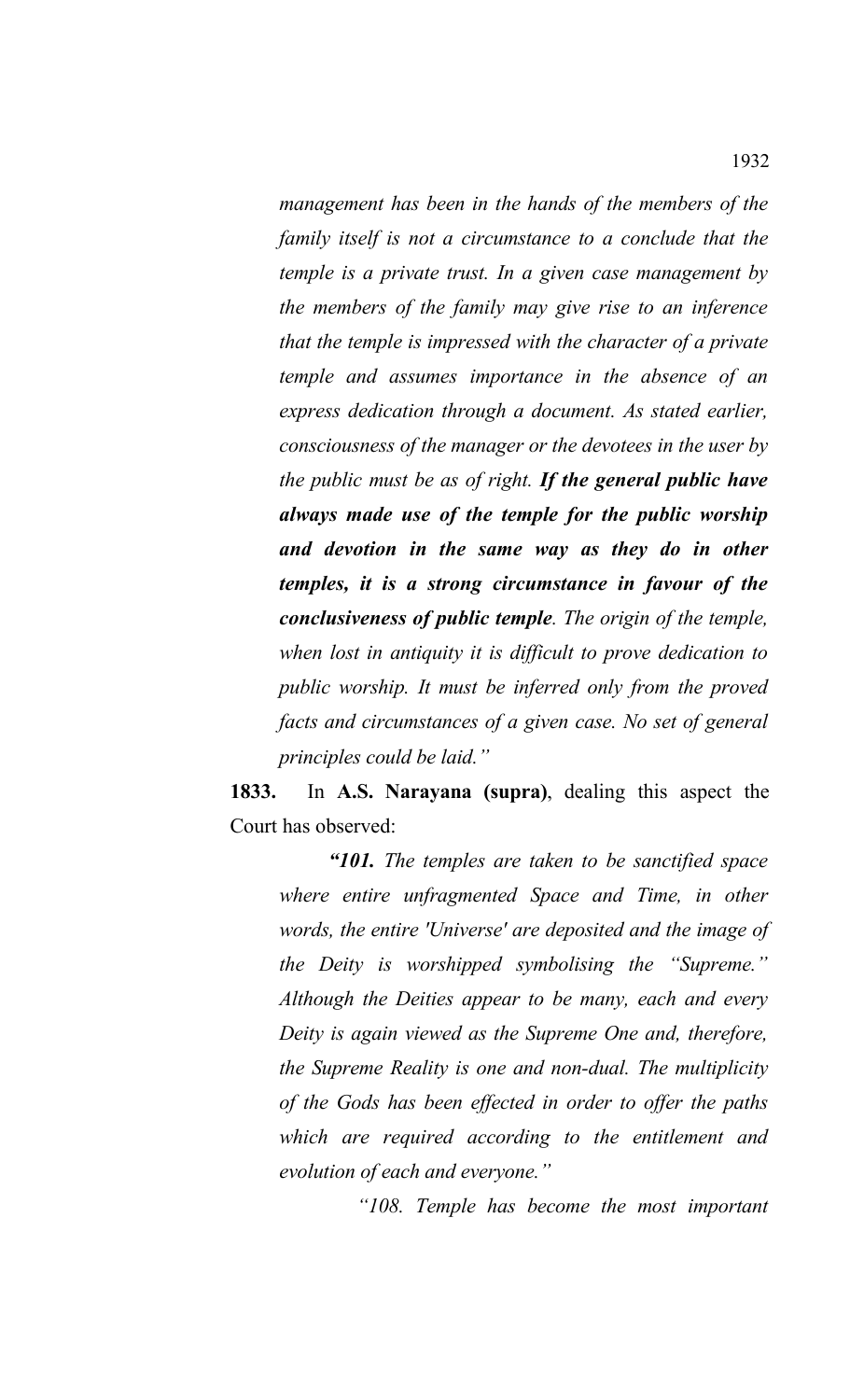*centre of activities-religious, cultural and social-among the people, in particular rural India. Temple is conceived in the likeness of human body. Parts of the temple are named accordingly, by which the organic unity of the temple is emphasised. Obviously, therefore, religious people endow their property for upkeep of temples or propagation of religion. Majority people in India are dedicated to Vishnu, Shiva, Shakti, Ganpathi and Hanuman of Hindu Gods. The cardinal principle underlying idol worship is for one of four modes for self-realisation. Daily routine life in performing rituals to Deity will be gone through with minute accuracy of Abishek (bathing), changing of clothes, offerings of food and the retirement (rest). Religion, therefore, has occupied a significant place and role in the public life in our country. Hindus, therefore, believe that religion is an essential and powerful factor in raising humanity to higher level of thought and being. The priest (archaka or by whatever name called) would conduct rituals to the Deity as per prescribed Agamas, forms, practices and sampradayams."*

**1834.** In **Pritam Dass Mahant Vs. Shiromani Gurdwara Prabandhak Committee, AIR 1984 SC 858** the distinction between temple of Hindus and that of Sikhs came to be considered and the Apex Court held that temples are found almost in every religion but there are some differences between the sikh temples and those of other religions. The Apex Court thereafter pin pointed the distinctive features of Sikh Gurdwaras qua Hindu temples and held:

*"(1) Sikh temples are not the place of idol worship as the Hindu temples are. There is no place for idol worship in a*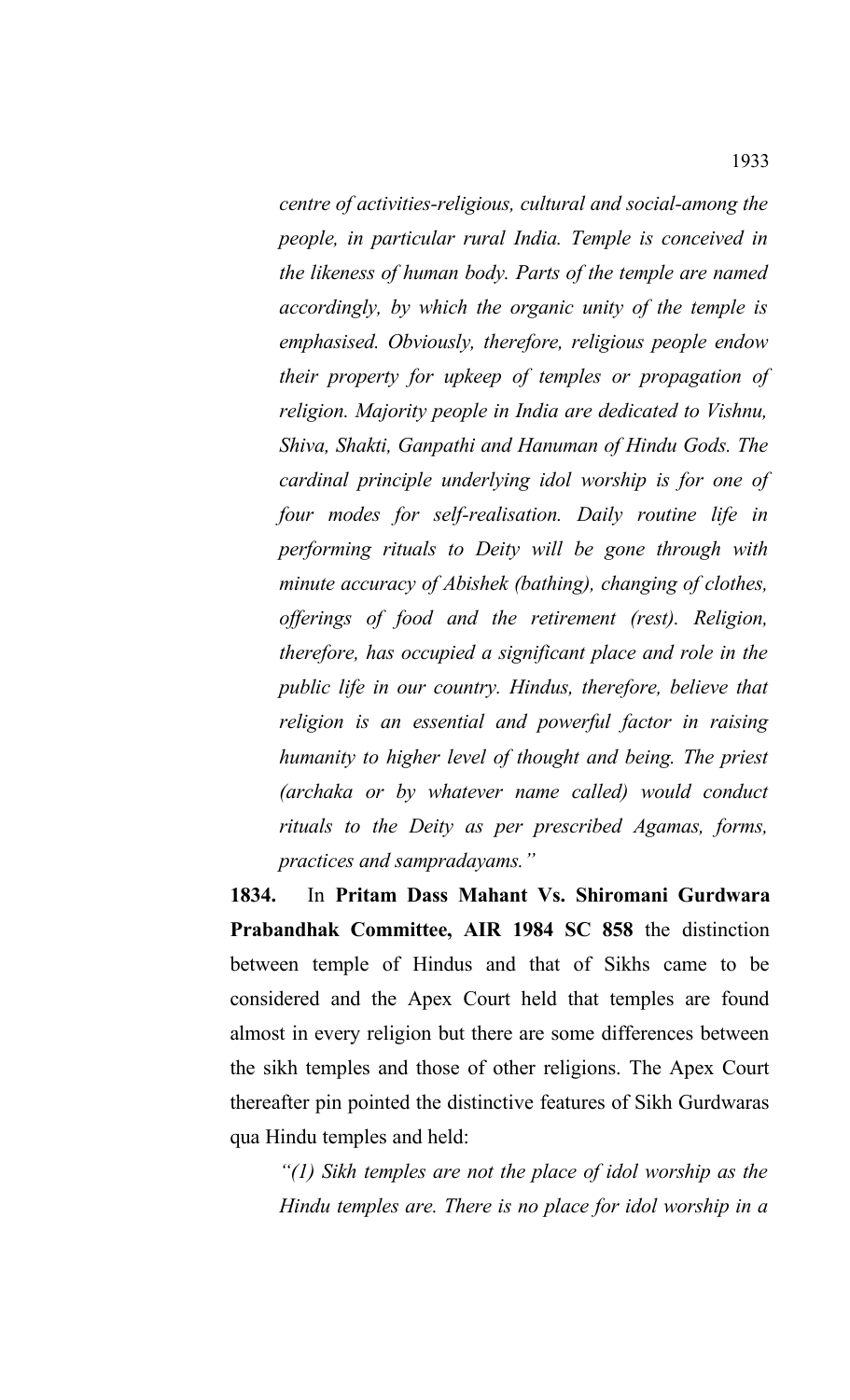*Gurdwara. The central object of worship in a Gurdwara is Sri Guru Granth Sahib, the holy book. The pattern of worship consists of two main items: reading of the holy hymns followed by their explanation by some learned man, not necessarily a particular Granthi and then singing of some passages from the Holy Granth. The former is called Katha and the second is called Kirtan. A Sikh thus worships the Holy Words that are written in the Granth Sahib, the Words or Shabada about the Eternal Truth of God. No idol or painting of any Guru can be worshipped. (2) Sikh worship in the Gurdwara is a congregational worship, whereas Hindu temples are meant for individual worship. A Sikh does the individual worship at home when he recites Gurbani daily. Some scriptures meant for this purpose are Japji, Jaap, Rahras, Kirtan Sohila. Sangat is the collective body of Sikhs who meet very day in the Gurdwara."*

**1835**. The above dictum was followed in **Shiromani Gurdwara Parbandhak Committee Vs. Mahant Harnam Singh and others (supra) (**para 13 of the judgement) and after referring to the above mentioned observations in para 14 the Court said:

*"14. The sine qua non for an institution, to be treated as Sikh Gurdwara, as observed in the said case, is that there should be established Guru Granth Sahib, and the worship of the same by congregation, and a Nishan Sahib. There may be other rooms of the institution made for other purposes but the crucial test is the existence of Guru Granth Sahib and the worshippers thereof by the congregation and Nishan Sahib."*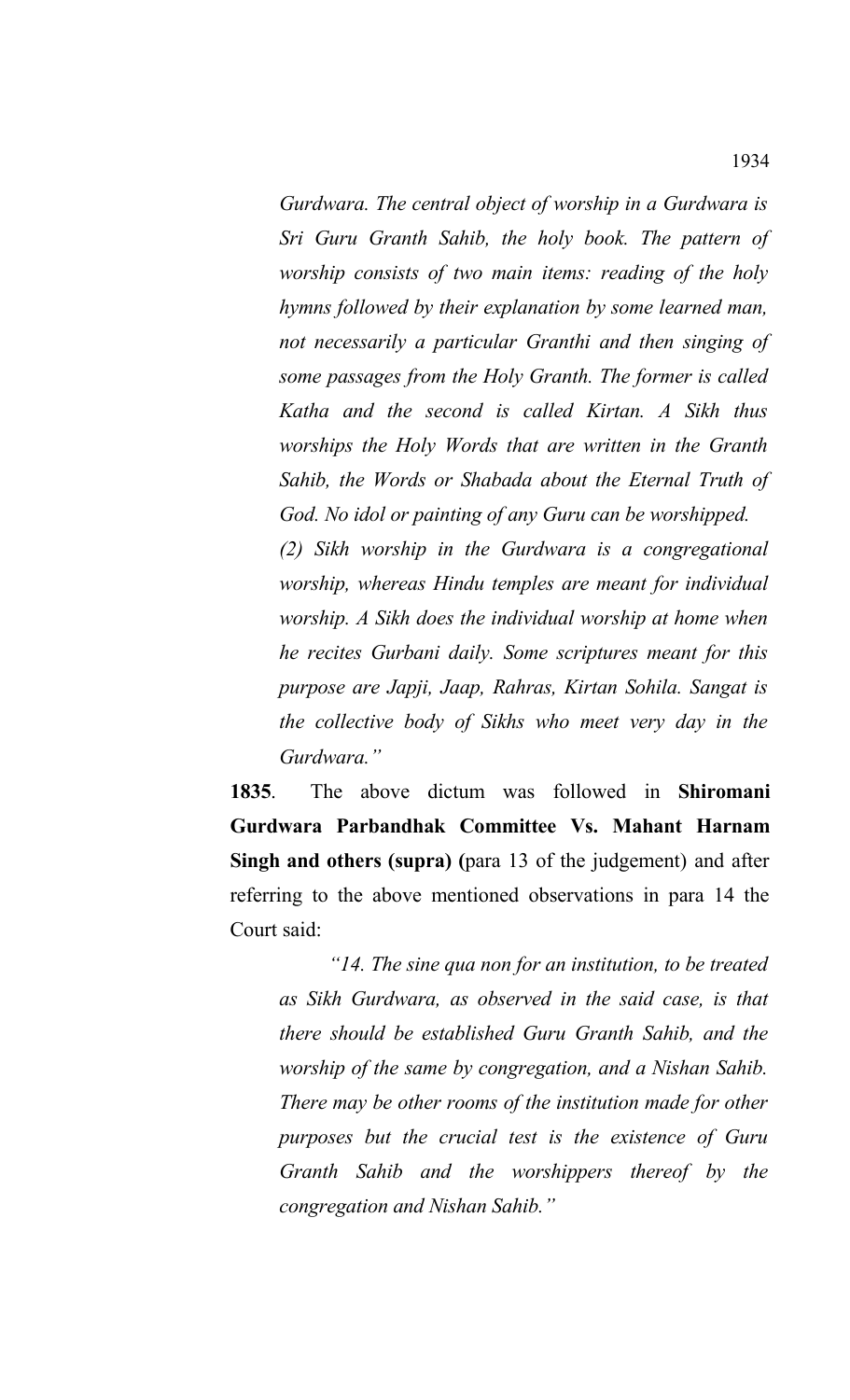**1836**. In **Mukundji Mahraj Vs. Persotam Lalji Mahraj (supra),** holding that alienation of temple is not permissible, a Division Bench of High Court held in para 28 as under:

*"28. Whatever may be said about a permanent alienation of endowed property other than a temple, in the very nature of things, having regard to the duties of a Manager or a Shebhait towards the idol or institution, there can be no necessity of alienating the temple or any portion of it in which the idol is installed. The maintenance of the entire building is the prime concern of the Manager or the Shebait.*

*The temple has a special sanctity distinct from other endowed property. To alienate the temple itself is to cut at the root of the very existence of the idol in the habitation intended by the founder Hindu Sentiment views the alienation of a temple as a sacrilege. Not until the idol has been removed from the temple in accordance with shastric rites and has assumed a new habitation and the temple abandoned as a place of worship may the temple be alienated or sold in execution of a decree."*

**1837**. On pointing out to Sri Ravi Shankar that in some of the judgments like that of Madras High Court, the observations are with reference to the particular statute and the definition of temple therein, Sri Prasad replied that the definition of temple in the above Acts has to be read in the light of Shastric Laws of Hindus and if any other view is taken or the definition of temple is taken otherwise then it would be illegal, ultra vires and violative of Article 25 of the Constitution which confers fundamental right of religious customs etc. according to the religious scriptures.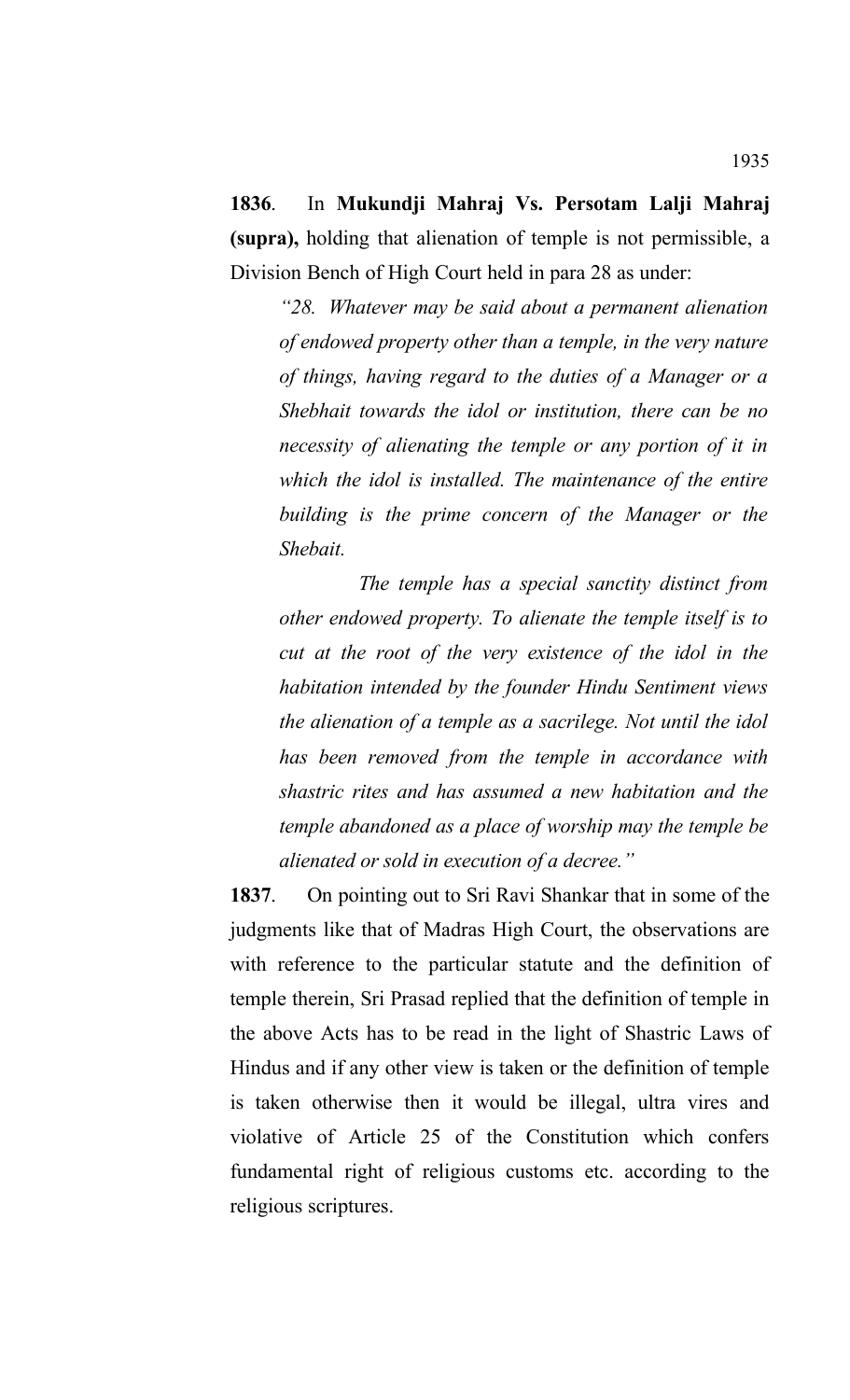**1838**. In **Kasi Mangalath Illath Vishnu Nambudiri (supra)** the Court held that a public temple is "res extra commercium" and says :

*".....Being a public temple and therefore res extra commercium it is not open to a private individual to acquire by prescription any private ownership in regard thereto. The character of the temple as a public temple cannot be taken away by any assertion of private right ......"*

**1839.** In **Hari Raghunath Patvardhan Vs. Antaji Bhikaji Patvardhan & Others 1919 (XLIV) ILR Bombay 466** a dispute arose about removal of image from its position and to install it in a new building. The Court said :

*"Taking the most liberal view of the powers of the manager, I do not think that as the manager of a public temple he can do what he claims the power to do, viz., to remove the image from its present position and to instal it in the new building. The image is consecrated in its present position for a number of years and there is the existing temple. To remove the image from that temple and to instal it in another building would be practically putting up a new temple in place of the existing temple. Whatever may be the occasions on which the installation of a new image as a substitute for the old may be allowable according to the Hindu law, it is not shown on behalf of the defendant that the ruinous condition of the existing building is a ground for practically removing the image from its present place to a new place permanently. We are not concerned in this suit with the question of the temporary removal which may be necessary when the*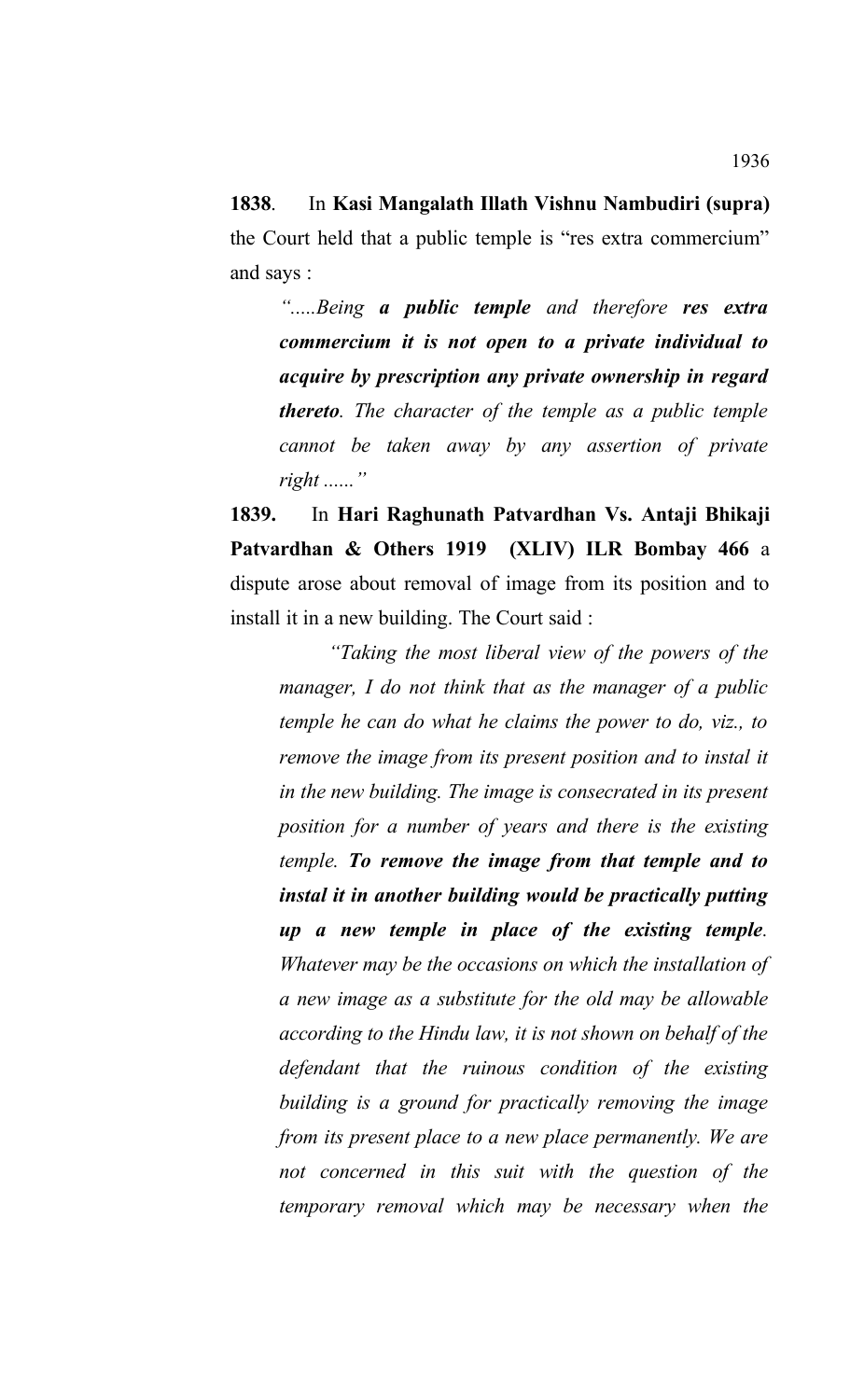*existing building is repaired. The defendant claims the right to instal it in the new building permanently, and I do not think that as a manager he could do so, particularly when he is not supported by all the worshippers of the temple in taking that step"*

**1840.** In **Kalikanta Chatterjee & Ors. Vs. Surendra Nath Chakravarty & Ors. AIR 1925 Calcutta 648** an interesting question came to be considered. There was an old temple having the image of deity Tara. The image was broken about 40 years ago by some ruffians, fragments of which were subsequently recovered from a tank. The temple also fell down at that time. Thereafter the worship of the deity was carried out with a ghot (earthen pot) on an an adjoining piece of land. With the passage of time, the shrine lost its popularity. The defendant no.2 thereafter with an idea of restoring the glory of shrine, made efforts, as a result whereof a new temple was erected, and a new image was brought and installed therein. A question was raised whether there is restoration of old image by substituting a new one. The Calcutta High Court referred to a passage in a Nirnaya Sindhu and also said:

*"With regard to the second contention viz., that there could be no restoration of the old image in the present case according to the Shastras, it is urged that the image is admitted in the plaint to be (Self-revealed) and reliance is placed upon a passage in the Nirnaya Sindhu (see also Dharma Sindhu) which runs as follows:*

> अथ जीर्णोद्धारः। स च लिंगादौ दग्धे भग्रे अलिते वा कायर्यः । अयञ्च अनादिसिद्ध प्रतिष्ठित लिंगादौ भंगादिद्घ्टेपिन

कायर्यः तत्रत् महाभिषेकं कुयुर्यदिति विविकमः ।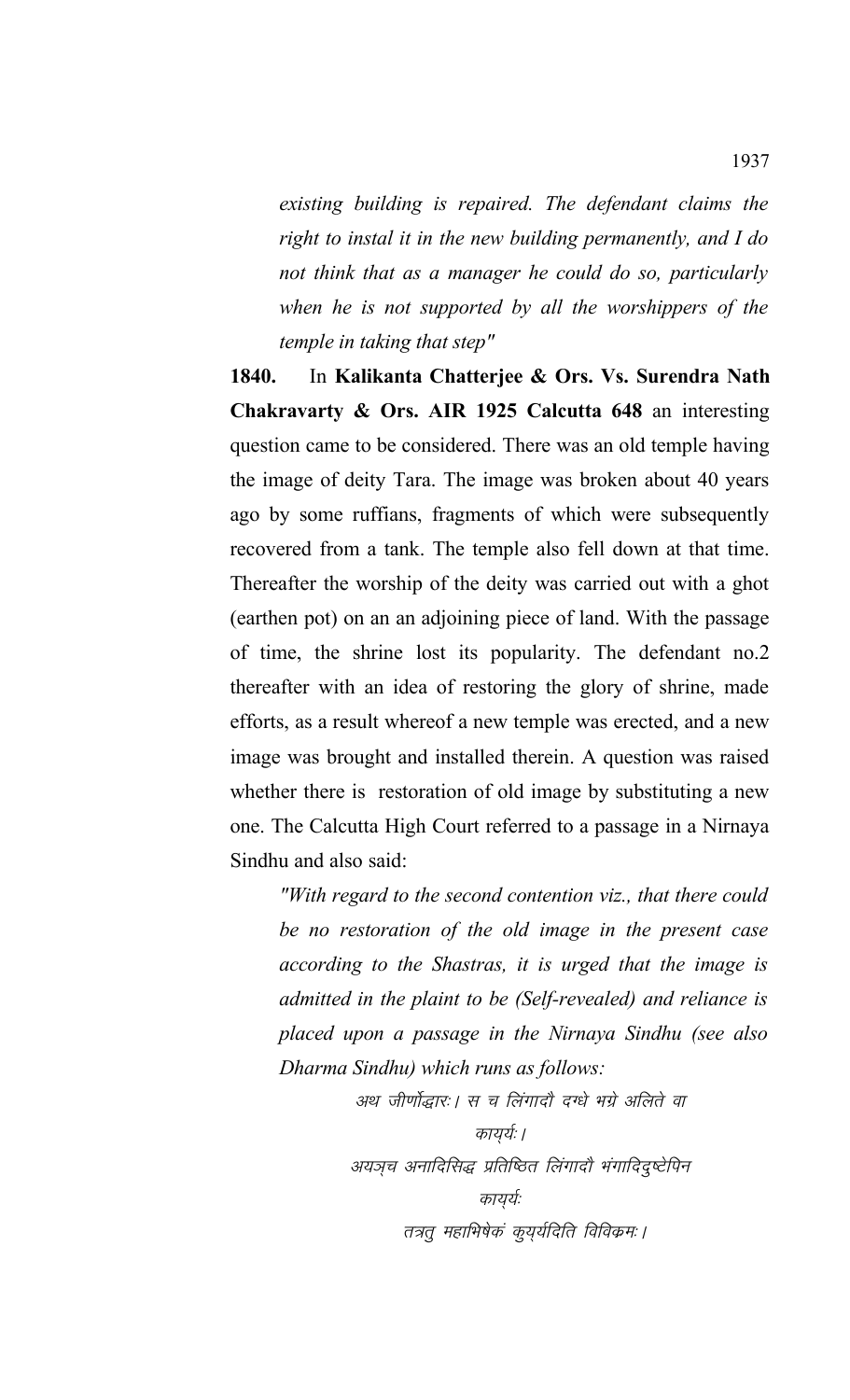*10. Now renewal of Decayed (Image is considered) that is to be performed when a Linga and the like are burnt or broken removed (from its proper place). But this is not to be performed with respect to a Linga or like which is established by a Sadhu or one who has become successful in the highest religious practices, or which is Anadi i.e., of which the commencement is not known or which has no commencement. But there Mahabhishika or the ceremony of great appointment should be performed. This is said by Tre-Vikrama:-Nirnaya Sindhu of Kamala-kara Bhatta, Bombay Edition of 1900, age 264 (See Golap Chandra sarkar's Hindu Law, 4th Edition 473). But according to the plaintiff the image was installed by some remote ancestor of his, while according to the defendants it was installed by one Jantridhar. The image therefore does not appear to be Anadi. It is then urged even if the image bad a commencement, the restoration had not been made within the time prescribed. But the text from Haya Sirsha upon which reliance is placed, while laying down that the restoration after the prescribed period is blameworthy does not say that it is altogether invalid."*

**1841.** The Court also held that it should be seen as to how the people concerned treat and if they believe and proceed that it is a restoration of old image and continue with the worship, nothing more is required.

**1842.** In **Purna Chandra Bysack Vs. Gopal Lal Sett & Ors. 1908 (VIII) Calcutta Law Journal 369**, Special bench of Calcutta High Court observed:

*"The image or idol is merely the symbol of the Deity, and the object of worship is not the image but the*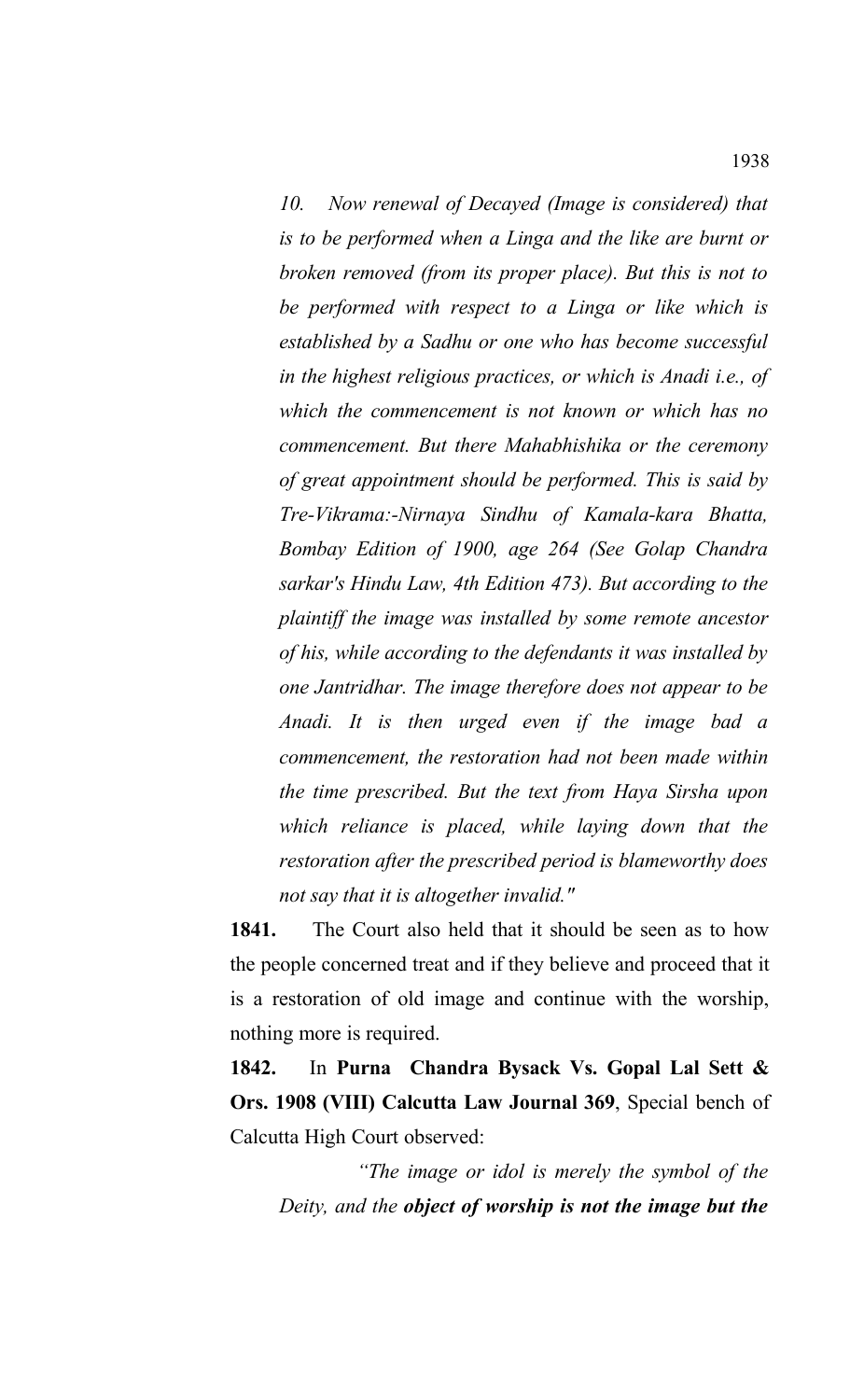*God believed to be manifest in the image for the benefit of the worshipper who cannot conceive or think of the Deity without the aid of a perceptible form on which he may fix his mind and concentrate his attention for the purpose of meditation. If the image be cracked, broken, mutilated or lost, it may be substituted by a new one duly consecrated."*

**1843**. In **Idol of Thakurji Shri Govind Deoji Maharaj, Jaipur (supra)** the Apex Court observed in para 6 as under:

*"It is obvious that in the case of a grant to the Idol or temple as such there would be no question about the death of the grantee and, therefore, no question about its successor. An Idol which is a juridical person is not subject to death, because the Hindu concept is that the Idol lives for ever, and so, it is plainly impossible to predicate about the Idol which is the grantee in the present case that it has died at a certain time and the claims of a successor fall to be determined."* (Para 6)

**1844**. In para 15 of the judgment in **Ram Jankijee Deities (supra)** it was held, while usually an idol is consecrated in a temple, it does not appear to be an essential condition. The Apex Court affirmed the Division Bench decision of Madras High Court in **Board of Commissioners for H.R.E. Vs. Pidugu Narasimham (supra)** and **T.R.K. Ramaswami Servai (supra)** reiterated:

*"The test is not whether it conforms to any particular school of Agama Shastras. The question must be decided with reference to the view of the class of people who take part in the worship. If they believe in its religious efficacy, in the sense that by such worship they are making*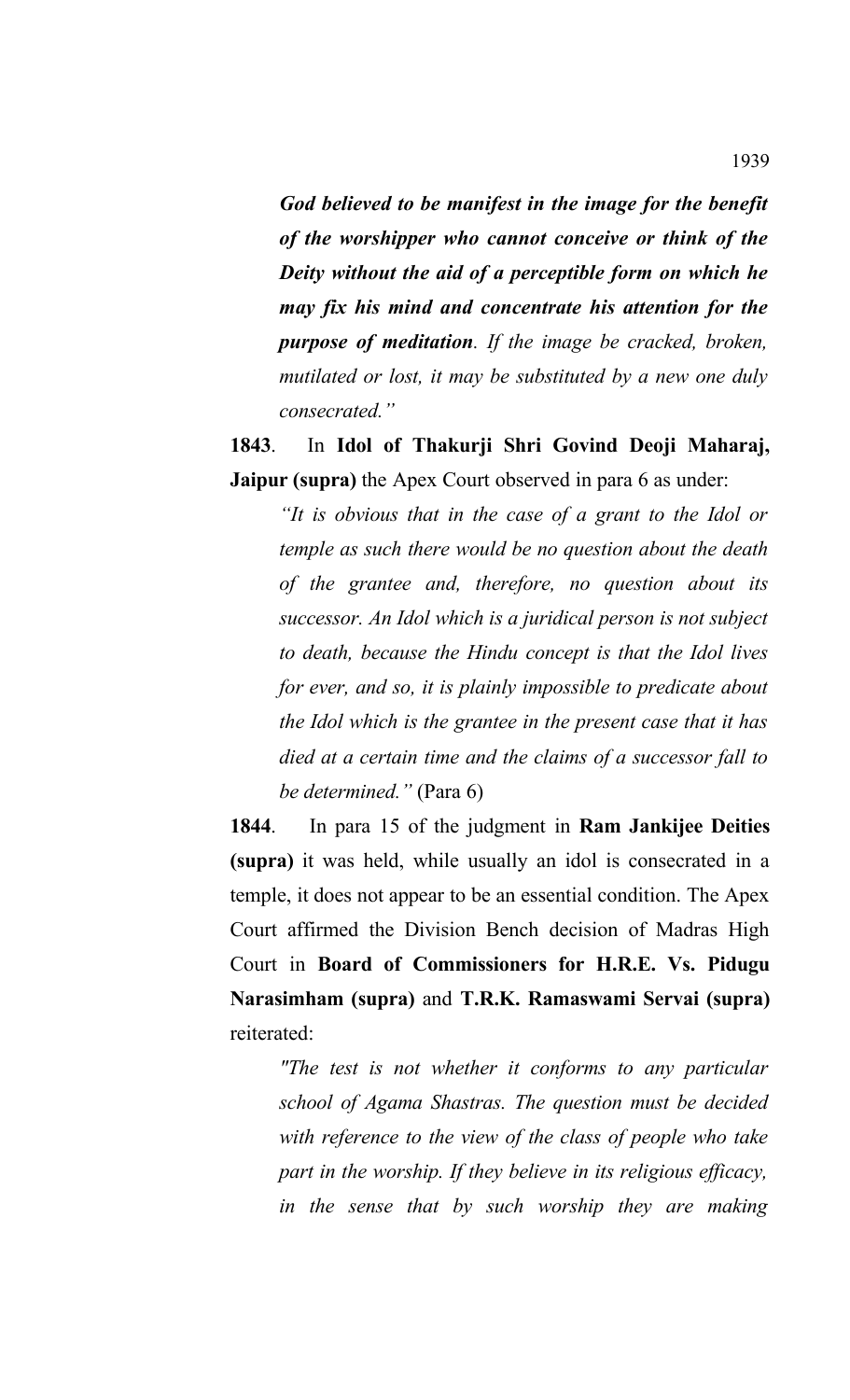*themselves the object of the bounty of some super-human power, it must be regarded as "religious worship"..... If the public or that section of the public who go for worship consider that there is a divine presence in a particular place and that by offering worship there they are likely to be the recipients of the blessings of God, then we have the essential features of a temple as defined in the Act." (Para 15)* 

**1845**. A Division Bench of Andhra Pradesh High Court in **Venkataramana Murthi Vs. Sri Rama Mandhiram (supra)** observed that the existence of an idol and a dhwajasthambham are not absolutely essential for making an institution a temple and so long as the test of public religious worship at that place is satisfied, it answers the definition of a temple. This decision is also referred and approved in **Ram Jankijee Deities (supra)**.

**1846**. A Division Bench of Madras High Court in **Board of Commissioners for H.R.E. Vs. Pidugu Narasimham (supra)** on page 135 held :

*"we think that the question must be decided with reference to the view of the class of people who take part in the worship. If they believe in its religious efficacy, in the sense that by such worship they are making themselves the object of the bounty of some super-human power, it must be regarded as "religious worship."* (Page135)

**1847**. In **T.R.K. Ramaswami Servai Vs. Board of Commissioners (supra)** with reference to Section 9 (12) of Madras Hindu Religious Endowments Act, 1927, the Court in para 47 observed as under:

*"Consecration, according to the ceremonial rites prescribed by the Agama Sastras, is not a legal requisite,*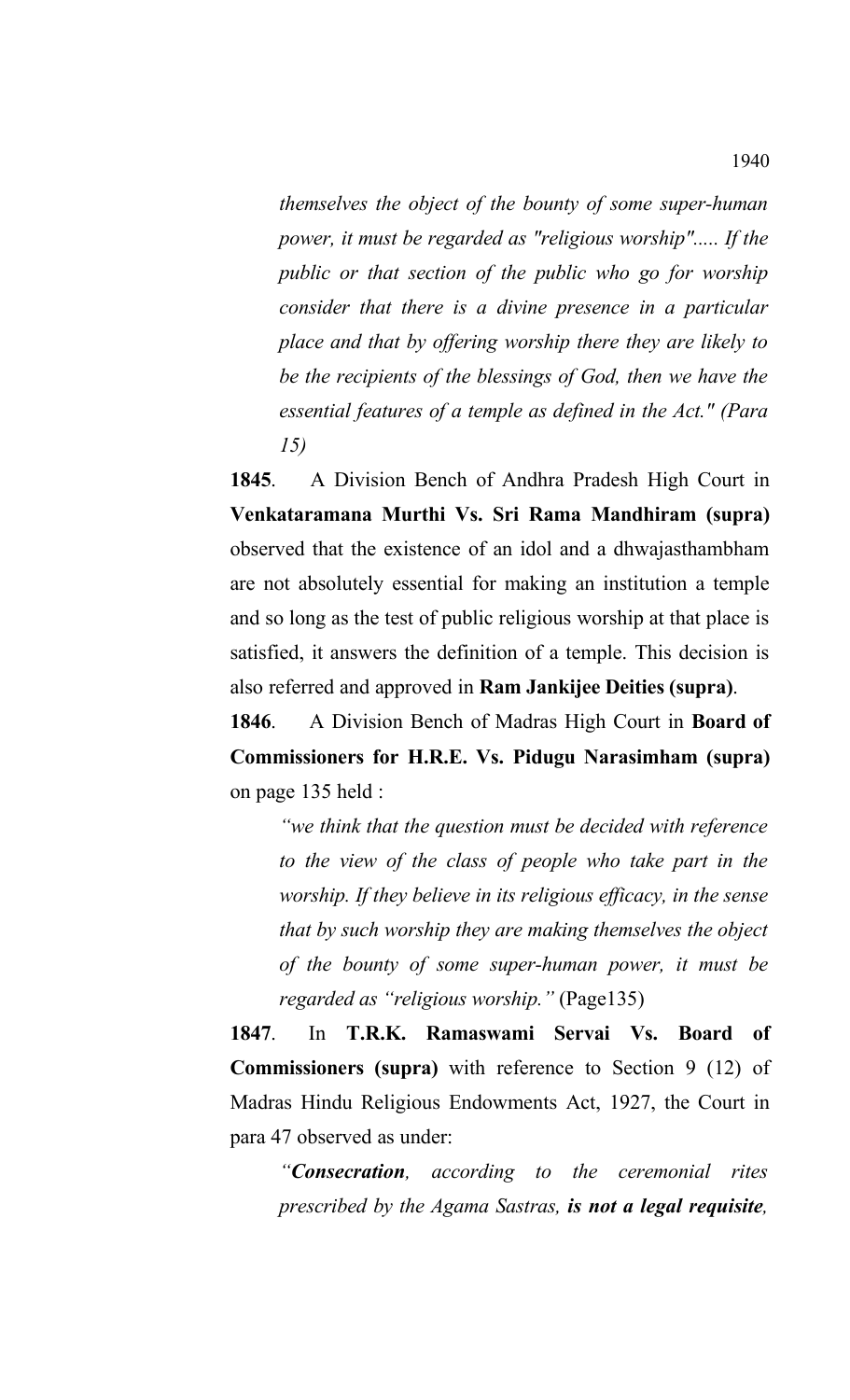*though it is a sacredotal necessity according to the views of the orthodox. The test is not whether the installation of an idol and the mode of its worship conform to any particular school of Agama Sastras. If the public or that section of the public who go for worship consider that there is a divine presence in a particular place and by offering worship at that place, they are likely to be the recipients of the bounty or blessings of God, then, you have got the essential features of a temple as defined in S. 9, cl. (12) of the Act. The presence of an idol, though an invariable feature of Hindu temples, is not a legal requisite under the definition of a temple in S. 9, cl. (12) of the Act. The word "institution" which is used in S. 84(1) of the Act is a term of very wide import, capable of different meanings according to the context in which it is used. It means, among other things, a foundation, a system, a constitution, an establishment, or organisation, a place designed for the promotion of some religious, charitable or other object of public utility and so on." (para 47) (emphasis added)*

**1848**. In **Saraswathi Ammal Vs. Rajagopal Ammal (supra),** the Court while holding that, a "religious purpose" under Hindu Law must be determined according to Hindu notions, observed:

*"(6) It was held in the Madras decisions above noticed that the building of a samadhi or a tomb over the remains of a person and the making of provision for the purpose of Gurupooja and other ceremonies in connection with the same cannot be recognised as charitable or religious purpose according to Hindu law. This is not on the ground that such a dedication is for a superstitious use and hence invalid. Indeed the law of superstitious uses as such has no*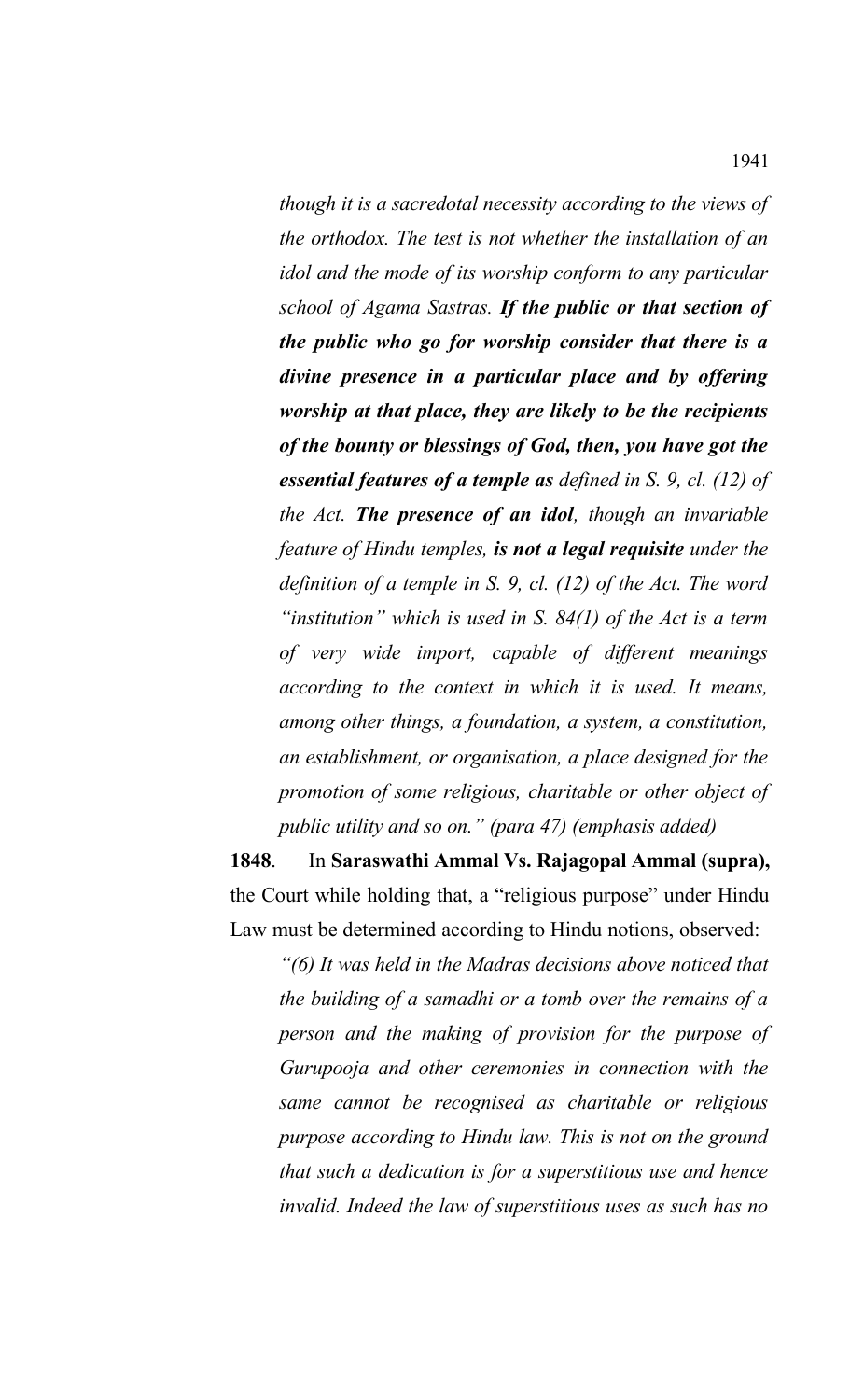*application to India. The ground of the Madras decisions is that a trust of the kind can claim exemption from the rule against perpetuity only if it is for a religious and charitable purpose recognised as such by Hindu law and that Hindu law does not recognise dedication for a tomb as a religious or charitable purpose. It is, however, strenuously argued by the learned counsel for the appellants that the perpetual dedication of property in the present case, as in the Madras cases above referred to, must be taken to have been made under the belief that it is productive of spiritual benefit to the deceased and as being some what analogous to worship of ancestors at a sradh.* 

*It is urged, therefore, that they are for religious purposes and hence valid. The following passage in Mayne's Hindu Law, 11th Edition, at page 192, is relied on to show that*

> *"What are purely religious purposes and what religious purposes will be charitable must be entirely decided according to Hindu law and Hindu notions."*

*It is urged that whether or not such worship was originally part of Hindu religion, this practice has now grown up and with it the belief in the spiritual efficacy thereof and that courts cannot refuse to accord recognition to the same or embark on an enquiry as to the truth of any such religious belief, provided it is not contrary to law or morality. It is further urged that unlike in English law, the element of actual or assumed public benefit is not the determining factor as to what is a religious purpose under the Hindu law.*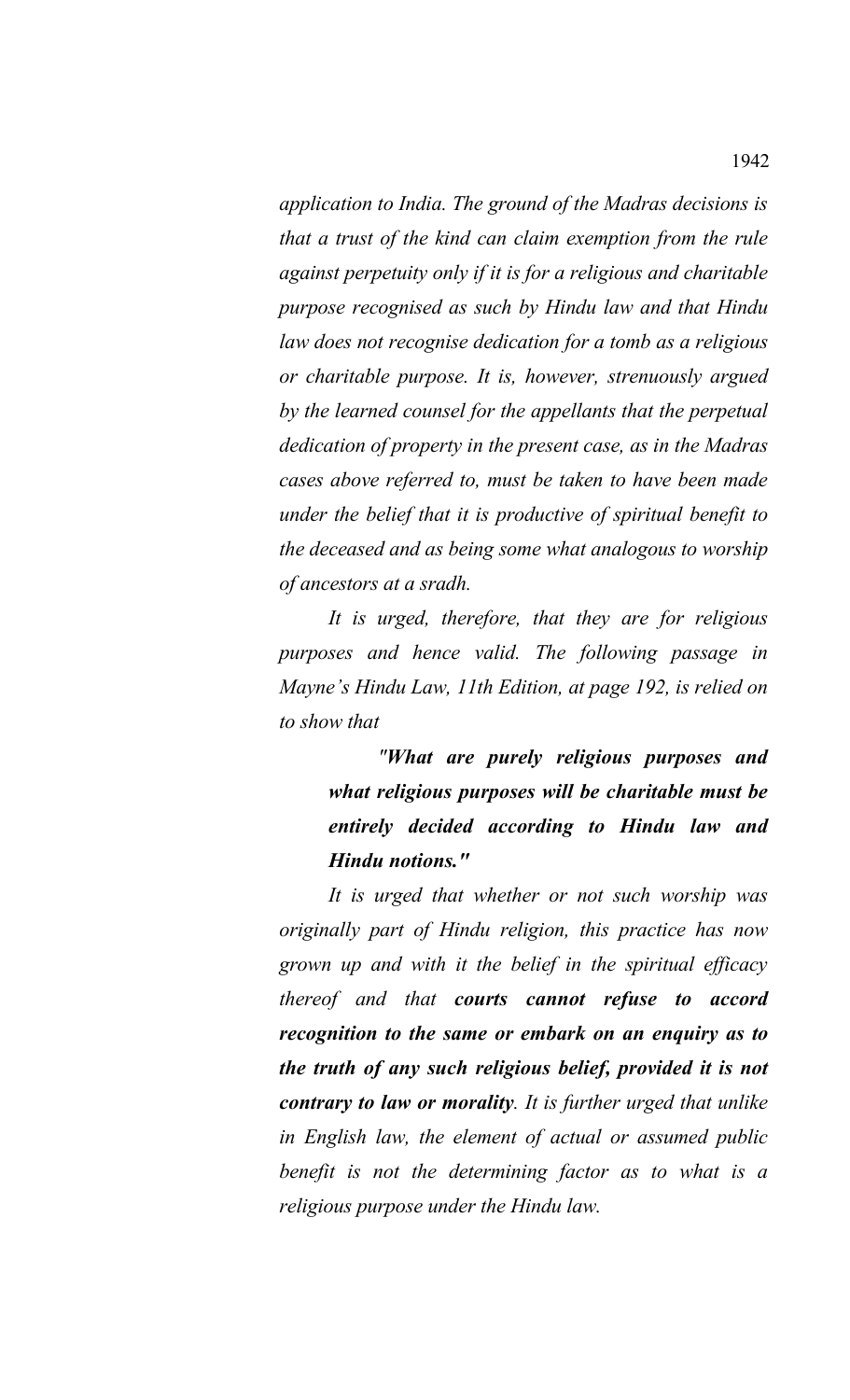*Now, it is correct to say that what is a religious purpose under the Hindu law must be determined according to Hindu notions. This has been recognised by courts from very early times. Vide- 'Fatma Bibi v. Advocate-General of Bombay' , 6 Bom 42 (D). It cannot also be disputed that under the Hindu law religious or charitable purposes are not confined to purposes which are productive of actual or assumed public benefit. The acquisition of religious merit is also an important criterion. This is illustrated by the series of cases which recognise the validity of perpetual endowment for the maintenance and worship of family idols or for the continued performance of annual sradhs of an individual and his ancestors. See- 'Dwarkanath Bysack v. Burroda Persaud Bysack', 4 Cal 443 (E) and 'Rupa Jagashet v. Krishnaji', 9 Bom 169 (F). So far as the textual Hindu law is concerned what acts conduce to religious merit and justify a perpetual dedication of property therefor is fairly definite. As stated by the learned author Prananath Saraswathi on the Hindu Law of Endowments at page 18-*

> *"From very ancient times the sacred writings of the Hindus divided work productive of religious merit into two divisions named 'ishta' and 'purtta', a classification which has come down to our own times. So much so that the entire object of Hindu endowments will be found included within the enumeration of 'ishta' and 'purtta'."*

*The learned author enumerates what are 'ishta' works at pages 20 and 21 and what are 'purtta' works at page 27. This has been adopted, by later learned authors*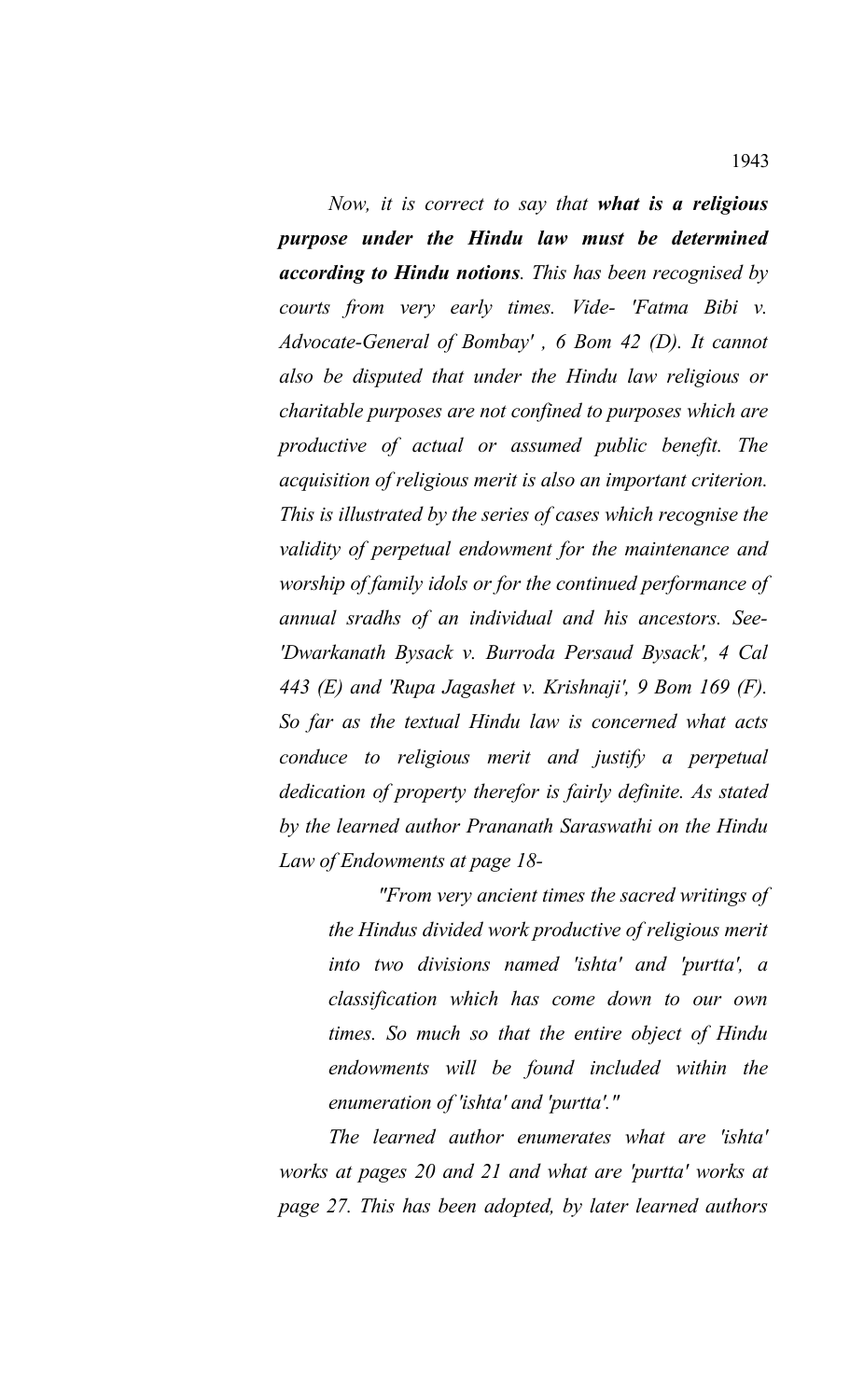*on the law of Hindu Religious Endowments and accepted by Subrahmania Ayyar J., in his judgment in- 'Parthasarthy Pillai v. Thiruvengada Pillai'. 30 Mad 340 at p. 342 (G). These lists are no doubt not exhaustive but they indicate that what conduces to religious merit in Hindu law is primarily a matter of Shastraic injunction. To the extent, therefore, that any purpose is claimed to be a valid one for perpetual dedication on the ground of religious merit though lacking in public benefit,it must be shown to have a Shastraic basis so far as Hindus are concerned. No doubt since then other religious practices and beliefs may have grown up and obtained recognition from certain classes, as constituting purposes Conducive to religious merit. If such beliefs are to be accepted by courts as being sufficient for valid perpetual dedication of property therefore without the element of actual or presumed public benefit it must at least be shown that they have obtained wide recognition and constitute the religious practice of a substantial and large class of persons. That is a question which does not arise for direct decision in this case. But it cannot be maintained that the belief in this behalf of one or more individuals is sufficient to enable them to make a valid settlement permanently tying up property. The heads of religious purposes determined by belief in acquisition of religious merit cannot be allowed to be widely enlarged consistently with public policy and needs of modern society."* 

**1849.** The concept of idol, juristic personality and its corelation with consecration came to be considered before a Division Bench of this Court in **Gokul Nathji Maharaj and**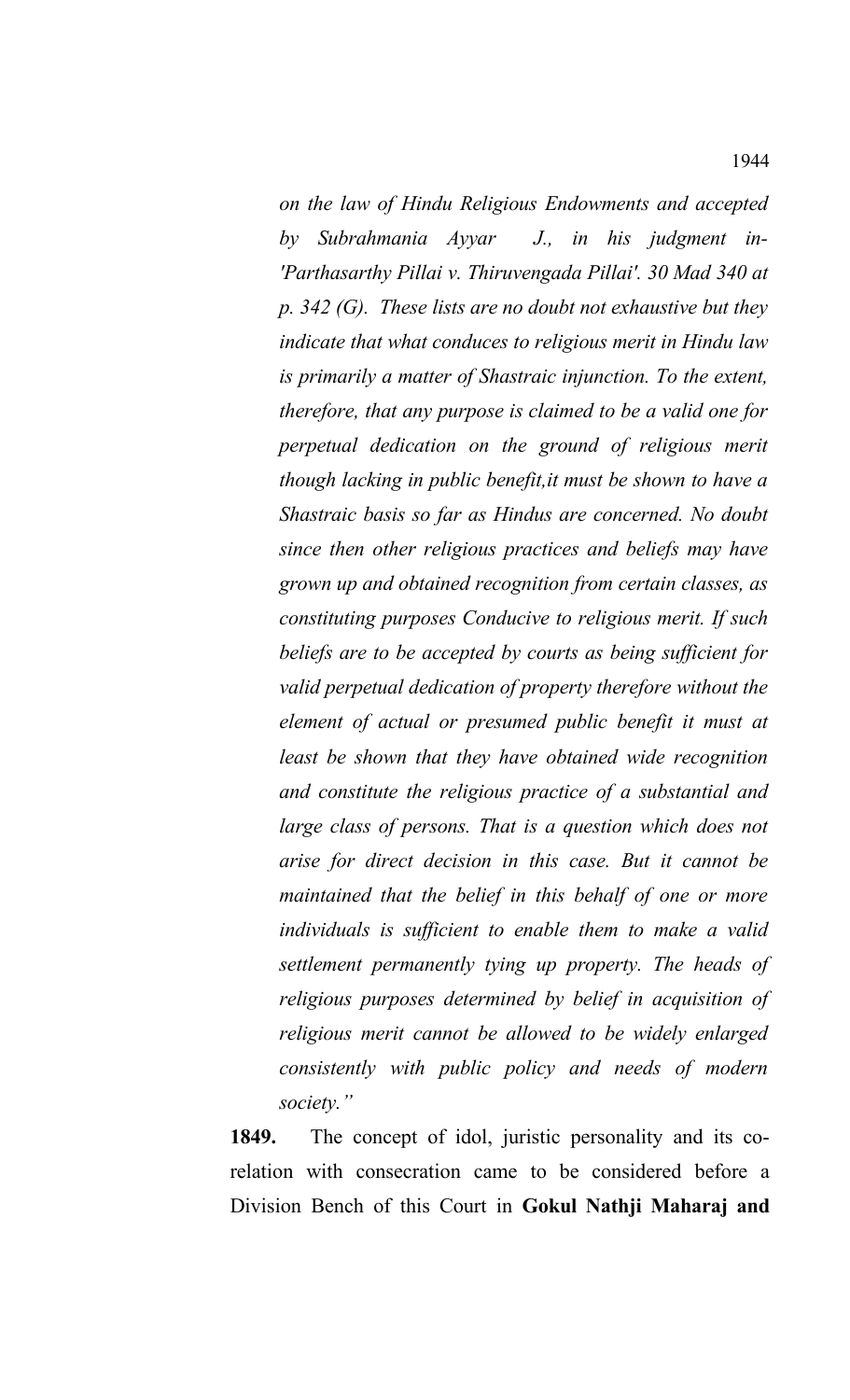**another Vs. Nathji Bhogi Lal (supra).** The Court observed in para 4 of the judgement:

*"According to the traditions these idols that were handed over by Ballabhacharyaji to his seven grandsons were self-revealed idols of Lord Krishna and it is on that account that the learned Judge came to the conclusion that there could not have been due consecration according to law and it could not be said that the spirit of God ever came to reside in them. As it was pointed out by the learned Munsif in his very careful judgment that according to true Hindu belief the idol is not worshipped as such but it is the God behind the idol which is the object or worship.* 

*The learned Munsif has pointed out that there are elaborate provisions in Hindu Law which enable a stone image or an image made of wood to be changed and replaced by another. It cannot be said that the stone image or image made of wood or of gold or other materials is the real object of worship or the real person owning the property. The real owner of the property is deemed to be God Himself represented through a particular idol or deity which is merely a symbol.* 

*From the evidence it is clear that plaintiff 1 as such a symbol has been the object of worship by a large sect of people known as 'Nimar Yas' for over three hundred years and extensive properties are owned by and are in the possession of the said idol. In the circumstances, we think it was unreasonable for the learned Judge to expect that there would be any direct evidence of consecration, nor is it reasonable after such a length of time to require the plaintiffs to prove affirmatively that such ceremonies were*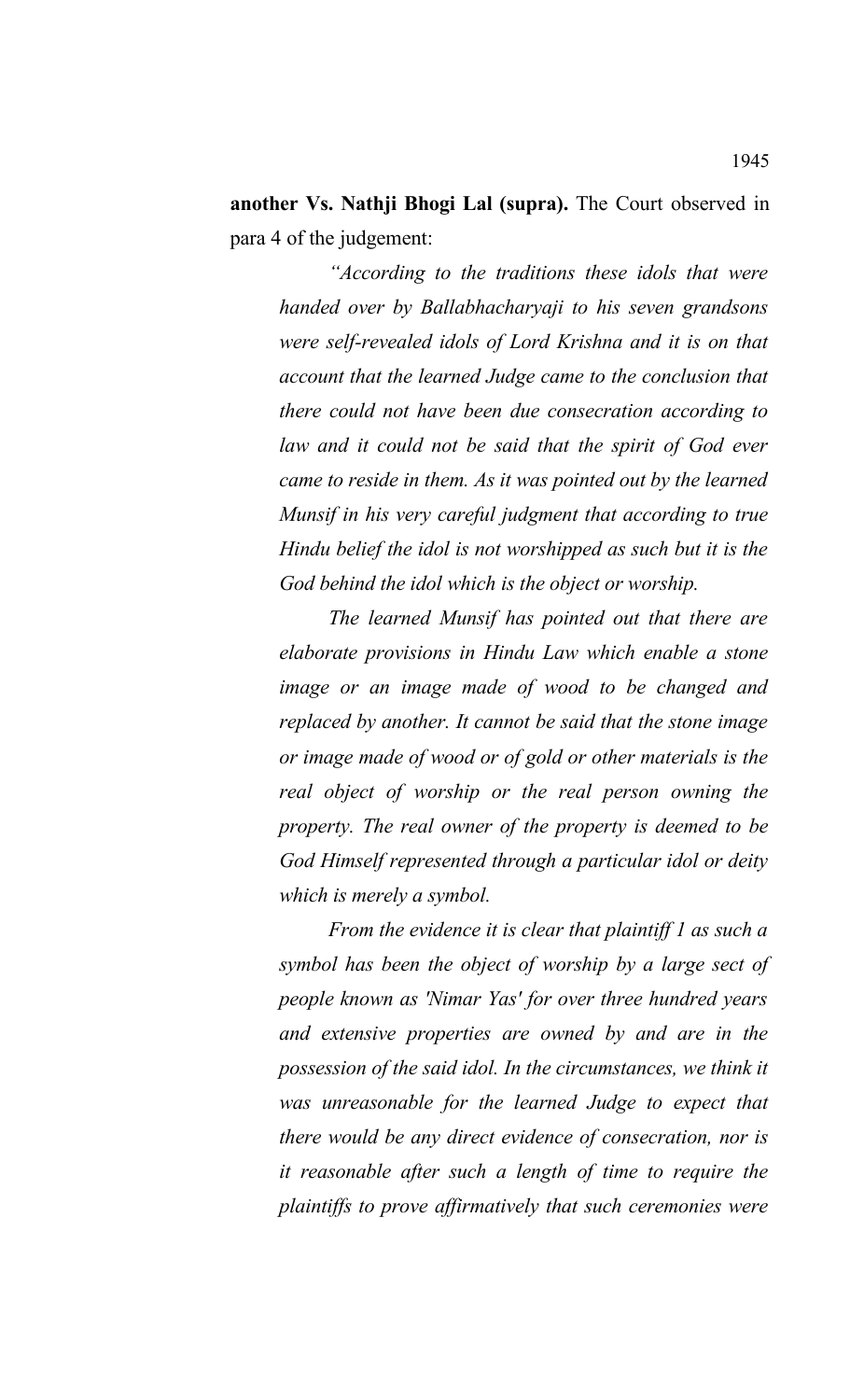*performed as would entitle the plaintiff to claim to be a juristic personality." (para 4)*

**1850.** Further with respect to consecration the Court said:

*"5. From the fact that the idol was said to be selfrevealed that learned Judge assumed that there could have been no consecration of it. It is impossible after this length of time to prove by affirmative evidence whether there was or there was no consecration and we have not been referred to any book of authority or any evidence which would go to show that in the cases of idols which were deemed by their followers to be self-revealed no consecration takes place. From the fact and circumstances, however, it is abundantly clear that the idol was duly recognised by all those who believed in it as an idol of Lord Krishna and was worshipped as such. Properties were dedicated to it and properties have been brought to its use through centuries that it has existed.* 

*After all the question whether a particular idol is or is not duly consecrated must depend upon the religious faith and belief of its followers and we have no doubt that all that was necessary to deify it must have been done by those who believed in the said idol."*

**1851**. In **Ganpat Vs. Returning Officer (1975) 1 SCC 589**, the Court noticed varied religious practices of Hindus and observed that Hindu is inclined to believe the divine in every manifestation, whatever it may be, and is doctrinally tolerant. The Hindu is deposed to think synthetically. To regard other forms of worship of strange Gods and divergent doctrines as inadequate rather than wrong or objectionable; he (Hindu) tends to believe that the highest divine powers co-complement each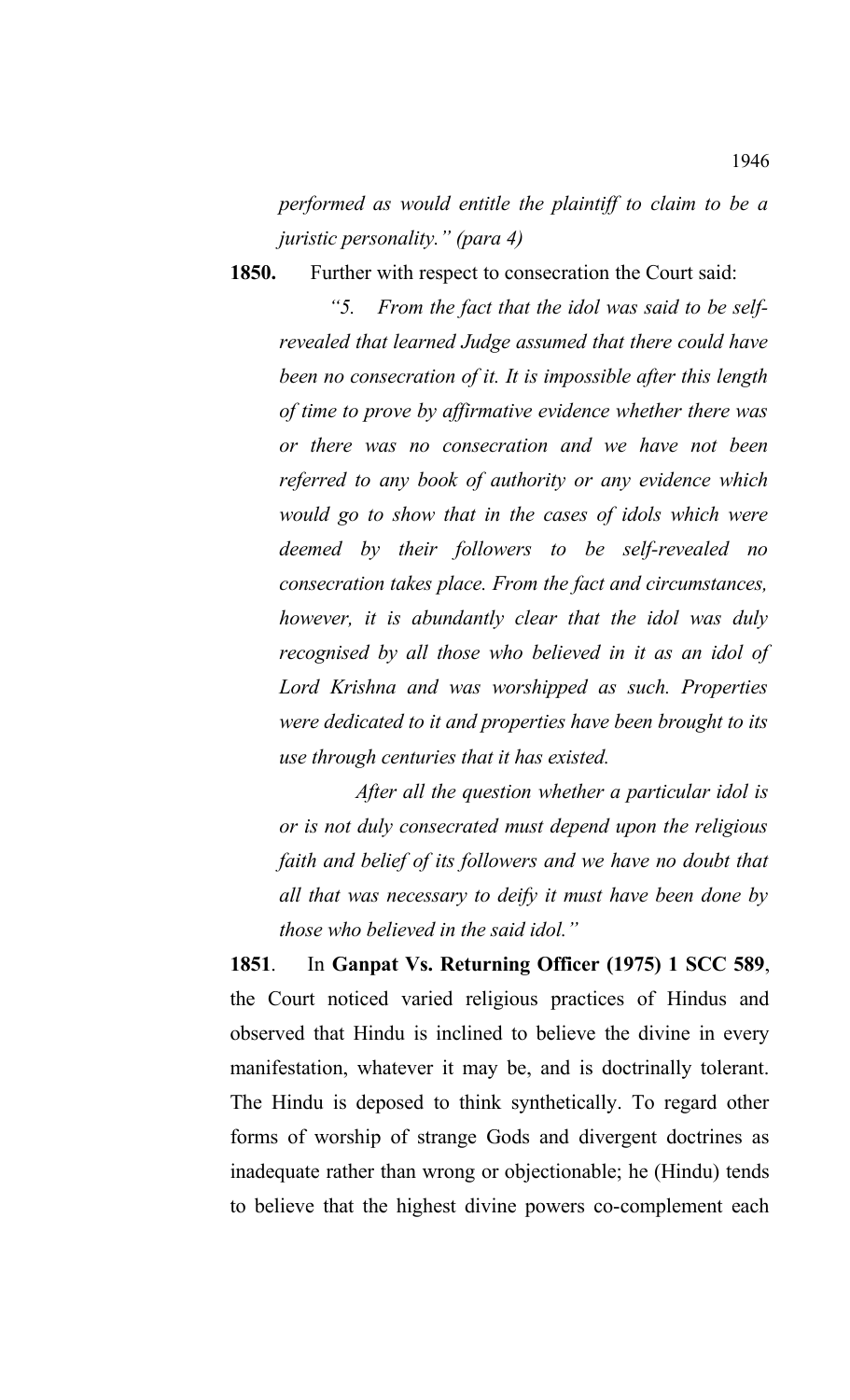other for the well-being of the world and mankind. Religion, therefore, is one of the personal beliefs, is more a cultural attitude towards a physical thinking in that way of life and is worship of the image of God in different manifestation.

**1852**. In **Sri Adi Visheshwara of Kashi Vishwanath Temple, Varanasi (supra),** in para 30 of the judgment, it was held:

*"30. Hinduism cannot be defined in terms of Polytheism or Henotheism or Monotheism. The nature of Hindu religion ultimately is Monism/Advaita. This is in contradistinction to Monotheism which means only one God to the exclusion of all others, Polytheism is a belief of multiplicity of Gods: On the contrary, Monism is a spiritual belief of one Ultimate Supreme and manifests Himself as many. This multiplicity is not contrary to on-dualism. This is the reason why Hindus stall adoring any Deity either handed down by tradition or brought by a Guru or Swambhuru and seek to attain the Ultimate Supreme."*

 *(emphasis added)* 

**1853**. In **Shastri Yagnapurushdasji & others Vs. Muldas Bhundardas Vaishya and another AIR 1966 SC 1119**, the Court considered the question as to whether Swaminarayan sect is a religion distinct and separate from Hindu religion or not:

*"26. That takes us to the main controversy between the parties. Are the appellants justified in contending that the Swaminarayan sect is a religion distinct and separate from the Hindu religion, and consequently, the temples belonging to the said sect do no fall within the ambit of s. 3 of the Act ? In attempting to answer this question, we must inevitably enquire what are the distinctive features of*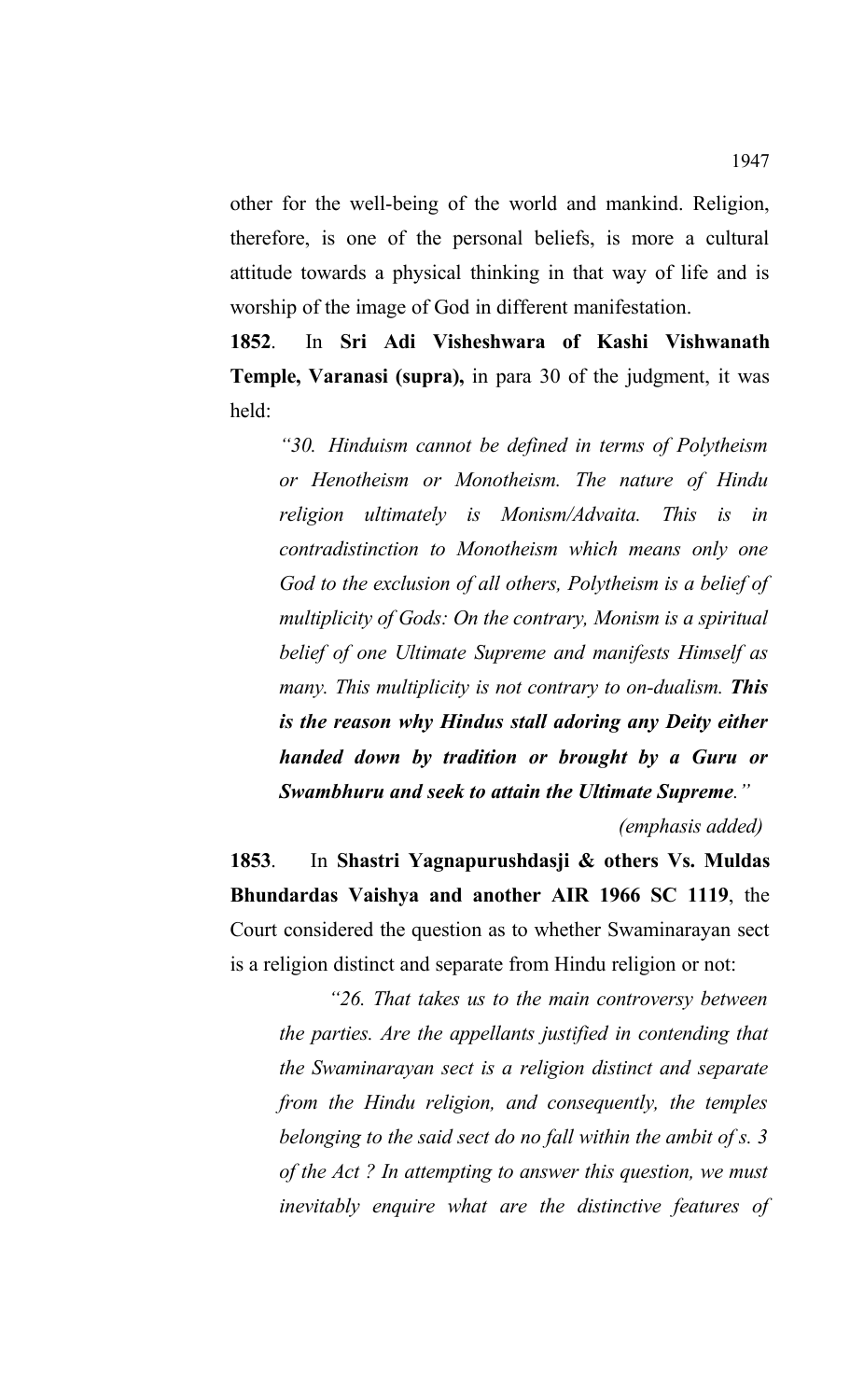*Hindu religion? The consideration of this question, prima facie, appears to be somewhat inappropriate within the limits of judicial enquiry in a court of law. It is true that the appellants seek for reliefs in the present litigation on the ground that their civil rights to manage their temples according to their religious tenets are contravened; and so, the Court is bound to deal with the controversy as best as it can. The issue raised between the parties is undoubtedly justiciable and has to be considered as such; but in doing so, we cannot ignore the fact that the problem posed by the issue, though secular in character, is very complex to determine; its decision would depend on social, sociological, historical, religious and philosophical considerations; and when it is remembered that the development and growth of Hindu religion spreads over a large period nearly 4,000 years, the complexity of the problem would at once become patent.* 

*27. Who are Hindus and what are the broad features of Hindu religion, that must be the first part of our enquiry in dealing with the present controversy between the parties. The historical and etymological genesis of the word "Hindu" has given rise to a controversy amongst indologists; but the view generally accepted by scholars appears to be that the word "Hindu" is derived from the river Sindhu otherwise known as Indus which flows from the Punjab. "That part of the great Aryan race", says Monier Williams, "which immigrated from Central Asia, through the mountain passes into India, settled first in the districts near the river Sindhu (now called the Indus). The Persians pronounced this word Hindu and named their*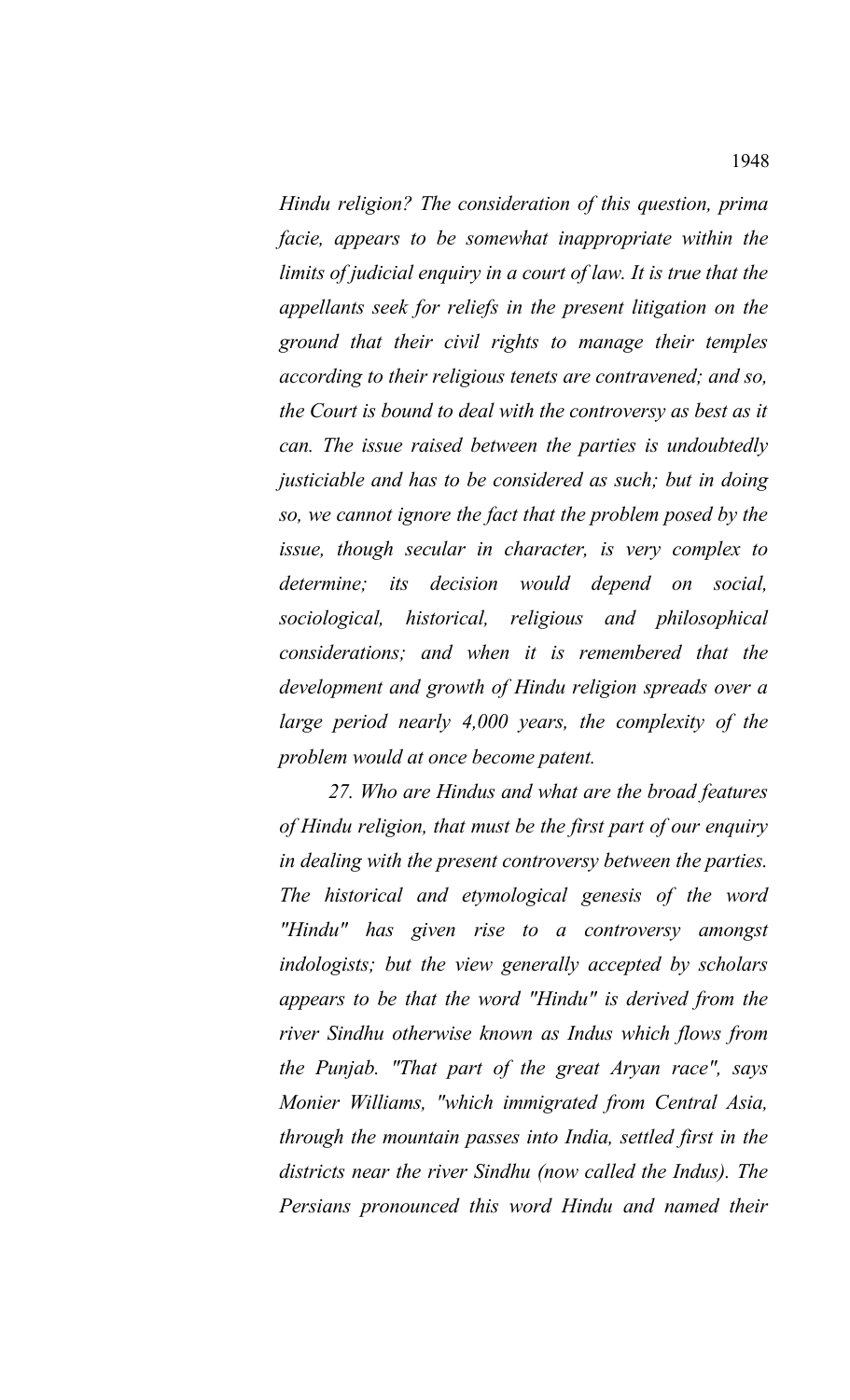*Aryan brethren Hindus. The Greeks, who probably gained their first ideas of India from the Persians, dropped the hard aspirate, and called the Hindus "Indoi". ("Hinduism" by Monier Williams, p.1.)"* 

*28. The Encyclopaedia of Religion and Ethics, Vol. VI, has described "Hinduism" as the title applied to that form of religion which prevails among the vast majority of the present population of the Indian Empire (p. 686). As Dr. Radhakrishnan has observed; "The Hindu civilization is so called, since its original founders or earliest followers occupied the territory drained by the Sindhu (the Indus) river system corresponding to the North-West Frontier Province and the Punjab. This is recorded in the Rig Veda, the oldest of the Vedas, the Hindu scriptures which give their name to this period of Indian history. The people on the Indian side of the Sindhu were called Hindu by the Persian and the later western invaders". ("The Hindu View of Life" by Dr. Radhakrishnan, p. 12.) That is the genesis of the word "Hindu".* 

*29. When we think of the Hindu religion, we find it difficult, if not impossible, to define Hindu religion or even adequately describe it. Unlike other religions in the world, the Hindu religion does not claim any one prophet; it does not worship any one God; it does not subscribe to any one dogma; it does not believe in any one philosophic concept; it does not follow any one set of religious rites or performances; in fact, it does not appear to satisfy the narrow traditional features of any religion or creed. It may broadly be described as a way of life and nothing more.* 

*30. Confronted by this difficulty, Dr. Radhakrishnan*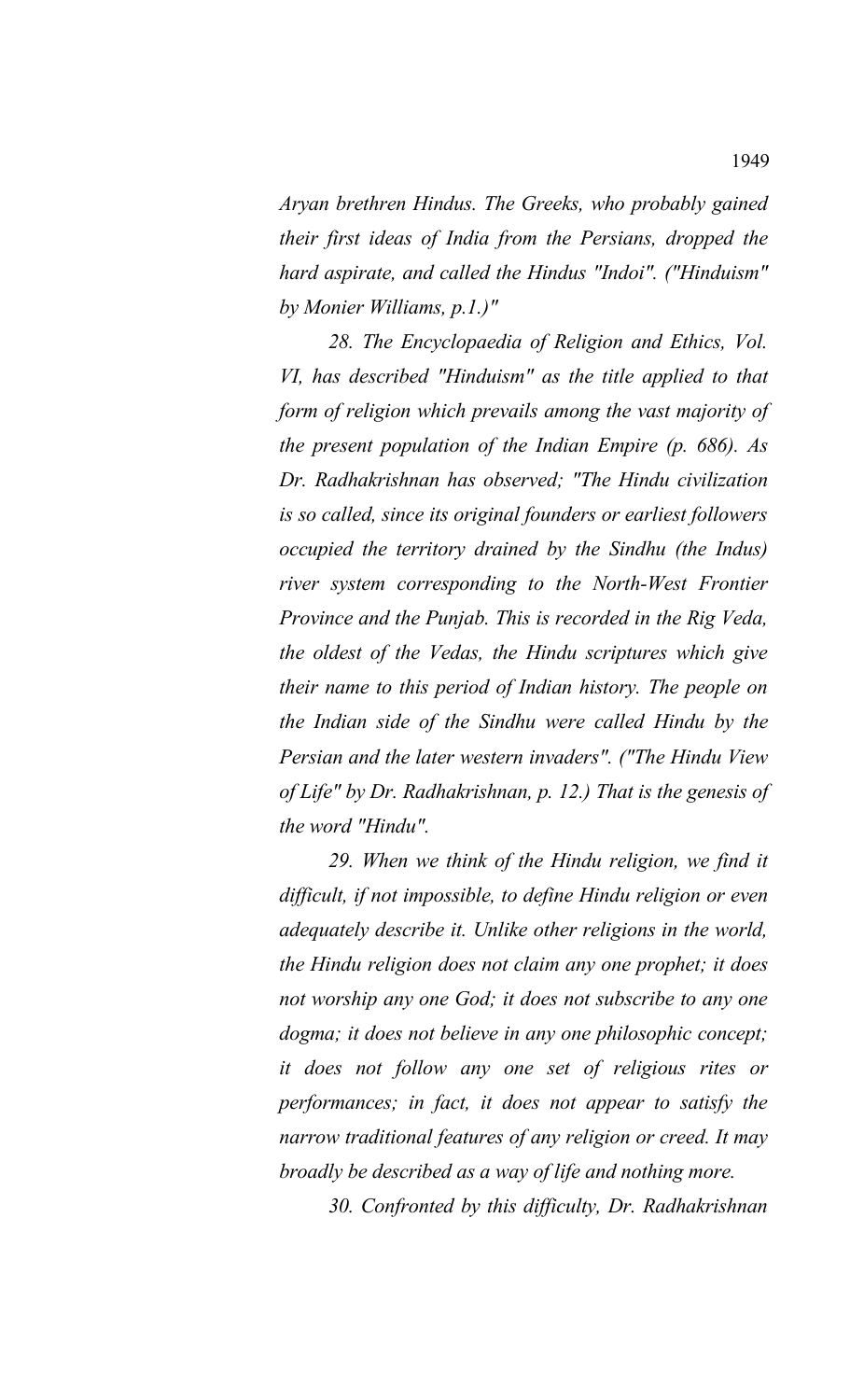*realised that "to many Hinduism seems to be a name without any content. Is it a museum of beliefs, a medley of rites, or a mere map, a geographical expression?" ("The Hindu View of Life" by Dr. Radhakrishnan, p. 11.) Having posed these questions which disturbed foreigners when they think of Hinduism, Dr. Radhakrishnan has explained how Hinduism has steadily absorbed the customs and ideas of peoples with whom it has come into contact and has thus been able to maintain its supremacy and its youth. The term 'Hindu', according to Dr. Radhakrishnan, had originally a territorial and not a credal significance. It implied residence in a well-defined geographical area. Aboriginal tribes, savage and half-civilized people, the cultured Dravidians and the Vedic Aryans were all Hindus as they were the sons of the same mother. The Hindu thinkers reckoned with the striking fact that the men and women dwelling in India belonged to different communities, worshipped different gods, and practiced different rites ("The Hindu View of Life" by Dr. Radhakrishnan, p. 12) (Kurma Purana)* 

*31. Monier Williams has observed that "it must be borne in mind that Hinduism is far more than a mere form of theism resting on Brahmanism. It presents for our investigation a complex congeries of creeds and doctrines which in its gradual accumulation may be compared to the gathering together of the mighty volume of the Ganges, swollen by a continual influx of tributary rivers and rivulets, spreading itself over an ever-increasing area of country and finally resolving itself into an intricate Delta of tortuous steams and jungly marshes ..... The Hindu*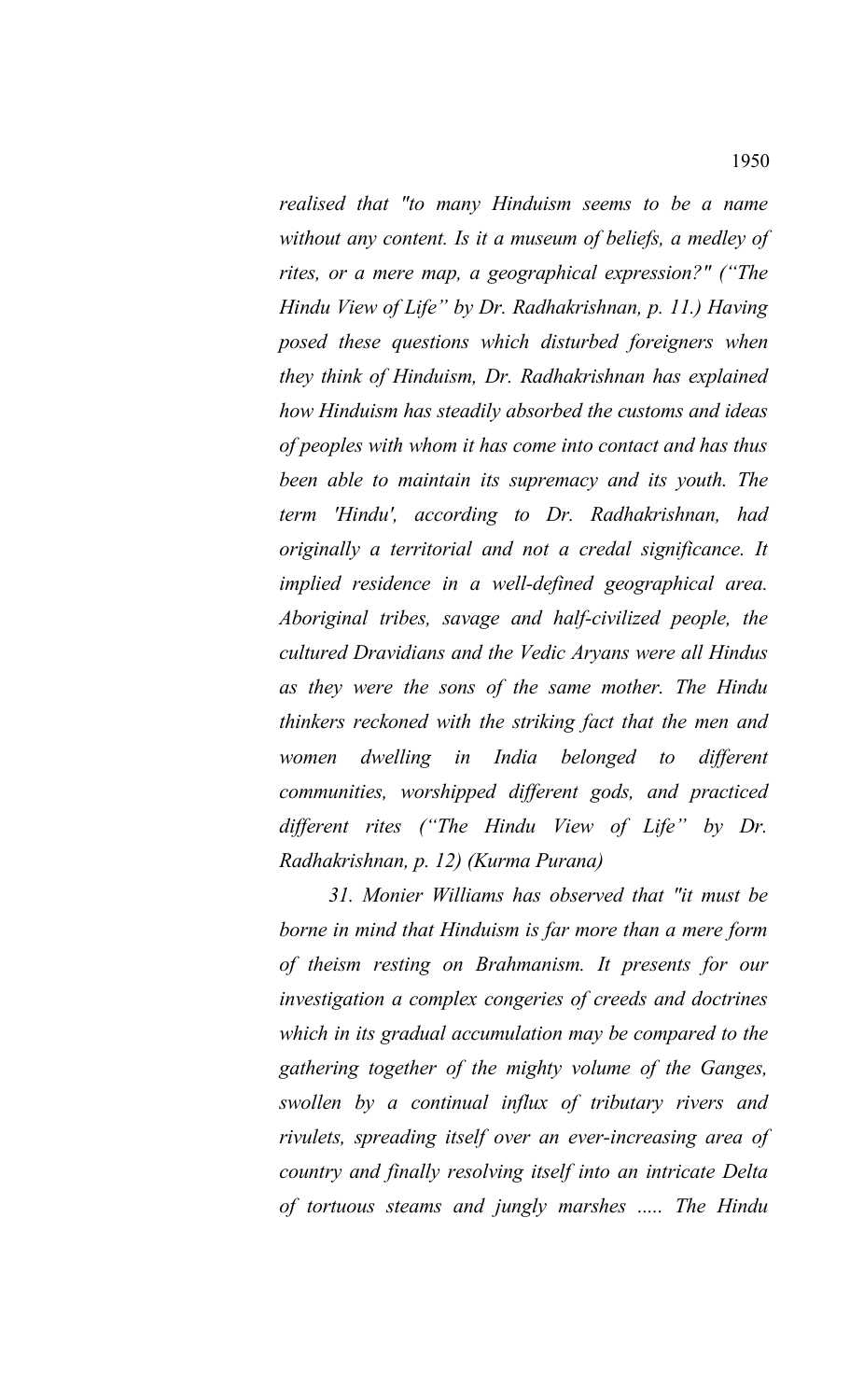*religion is a reflection of the composite character of the Hindus, who are not one people but many. It is based on the idea of universal receptivity. It has ever aimed at accommodating itself to circumstances, and has carried on the process of adaptation through more than three thousand years. It has first borne with and then, so to speak, swallowed, digested, and assimilated something from all creeds." ("Religious Thought & Life in India" by Monier Williams, P. 57.)* 

*32. We have already indicated that the usual tests which can be applied in relation to any recognised religion or religious creed in the world turn out to be inadequate in dealing with the problem of Hindu religion. Normally, any recognised religion or religious creed subscribes to a body of set philosophic concepts and theological beliefs. Does this test apply to the Hindu religion? In answering this question, we would base ourselves mainly on the exposition of the problem by Dr. Radhakrishnan in his work on Indian Philosophy. ("Indian Philosophy" by Dr. Radhakrishnan, Vol. I, pp. 22-23.) Unlike other countries, India can claim that philosophy in ancient India was not an auxiliary to any other science or art, but always held a prominent position of independence. The Mundaka Upanisad speaks of Brahma-vidya or the science of the eternal as the basis of all sciences, 'sarva-vidya -pratishtha'. According to Kautilya, "Philosophy" is the lamp of all the sciences, the means of performing all the works, and the support of all the duties. "In all the fleeting centuries of history", says Dr. Radhakrishnan, "in all the vicissitudes through which India has passed, a certain marked identity is visible. It has held*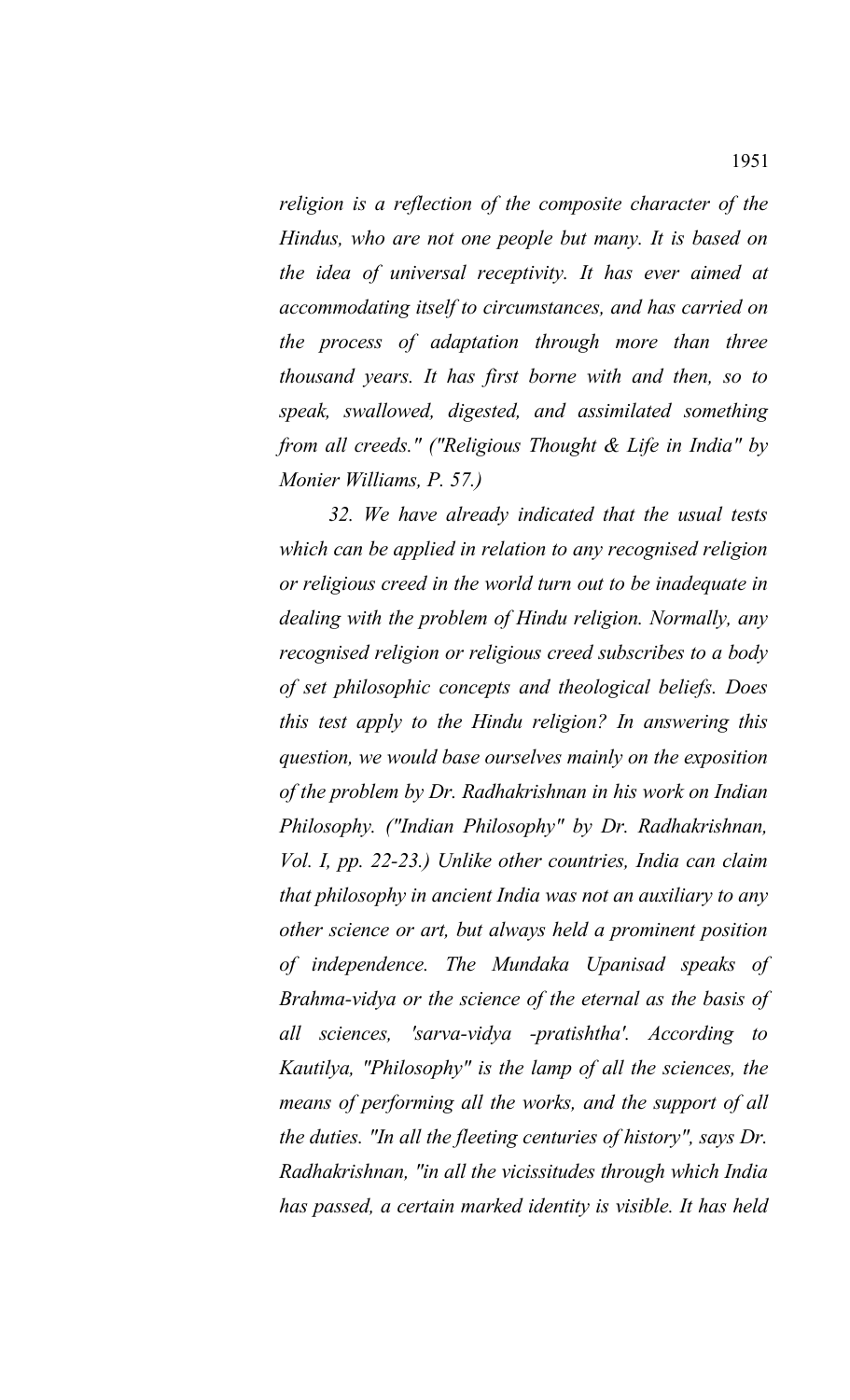*fast to certain psychological traits which constitute its special heritage, and they will be the characteristic marks of the Indian people so long as they are privileged to have a separate existence." The history of Indian thought emphatically brings out the fact that the development of Hindu religion has always been inspired by an endless quest of the mind for truth based on the consciousness that truth has many facets. Truth is one, but wise men describe it differently. The Indian mind has, consistently through the ages, been exercised over the problem of the nature of godhead the problem that faces the spirit at the end of life, and the inter-relation between the individual an the universal soul. "If we can abstract from the variety of opinion", says Dr. Radhakrishnan, "and observe the general spirit of Indian thought, we shall find that it has a disposition to interpret life and nature in the way of monistic idealism, though this tendency is so plastic, living and manifold that it takes many forms and expresses itself in even mutually hostile teachings". (Ibid, p.32.)* 

*33. The monistic idealism which can be said to be the general distinguishing feature of Hindu Philosophy has been expressed in four different forms : (1) Non-dualism or Advitism; (2) Pure monism; (3) Modified monism; and (4) Implicit monism. It is remarkable that these different forms of monistic idealism purport to derive support from the same vedic and Upanishadic texts. Shankar, Ramanuja, Vallabha and Madhva all based their philosophic concepts on what they regarded to be the synthesis between the Upanishads, the Brahmasutras and the Bhagavad Gita. Though philosophic concepts and principles evolved by*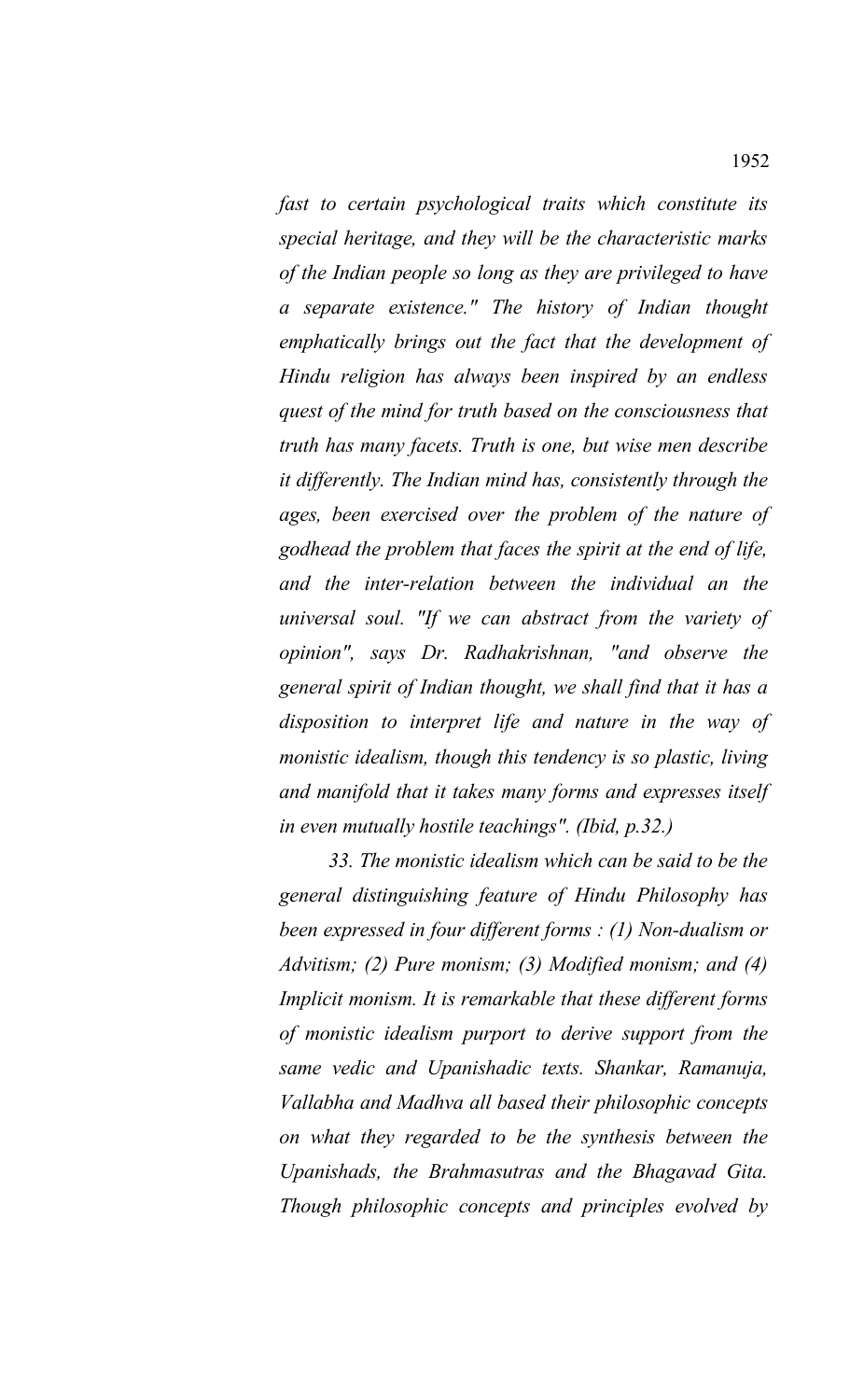*different Hindu thinkers and philosophers varied in many ways and even appeared to conflict with each other in some particulars, they all had reverence for the past and accepted the Vedas as the sole foundation of the Hindu philosophy. Naturally enough, it was realised by Hindu religion from the very beginning of its career that truth was many-sided and different views contained different aspects of truth which no one could fully express. This knowledge inevitably bred a spirit of tolerance and willingness to understand and appreciate the opponents point of view. That is how "the several views set forth in India in regard to the vital philosophic concepts are considered to be the branches of the self-same tree. The short cuts and blind alleys are somehow reconciled with the main road of advance to the truth." (Ibid p. 48.) When we consider this broad sweep of the Hindu philosophic concepts, it would be realised that under Hindu philosophy, there is no scope for ex-communicating any notion or principle as heretical and rejecting it as such.* 

*34. Max Muller who was a great oriental scholar of his time was impressed by this comprehensive and allpervasive aspect of the sweep of Hindu philosophy. Referring to the six systems known to Hindu philosophy, Max Muller observed : "The longer I have studied the various systems, the more have I become impressed with the truth of the view taken by Vijnanabhiksu and others that there is behind the variety of the six systems a common fund of what may be called national or popular philosophy, a large manasa (lake) of philosophical thought and language far away in the distant North and in the distant*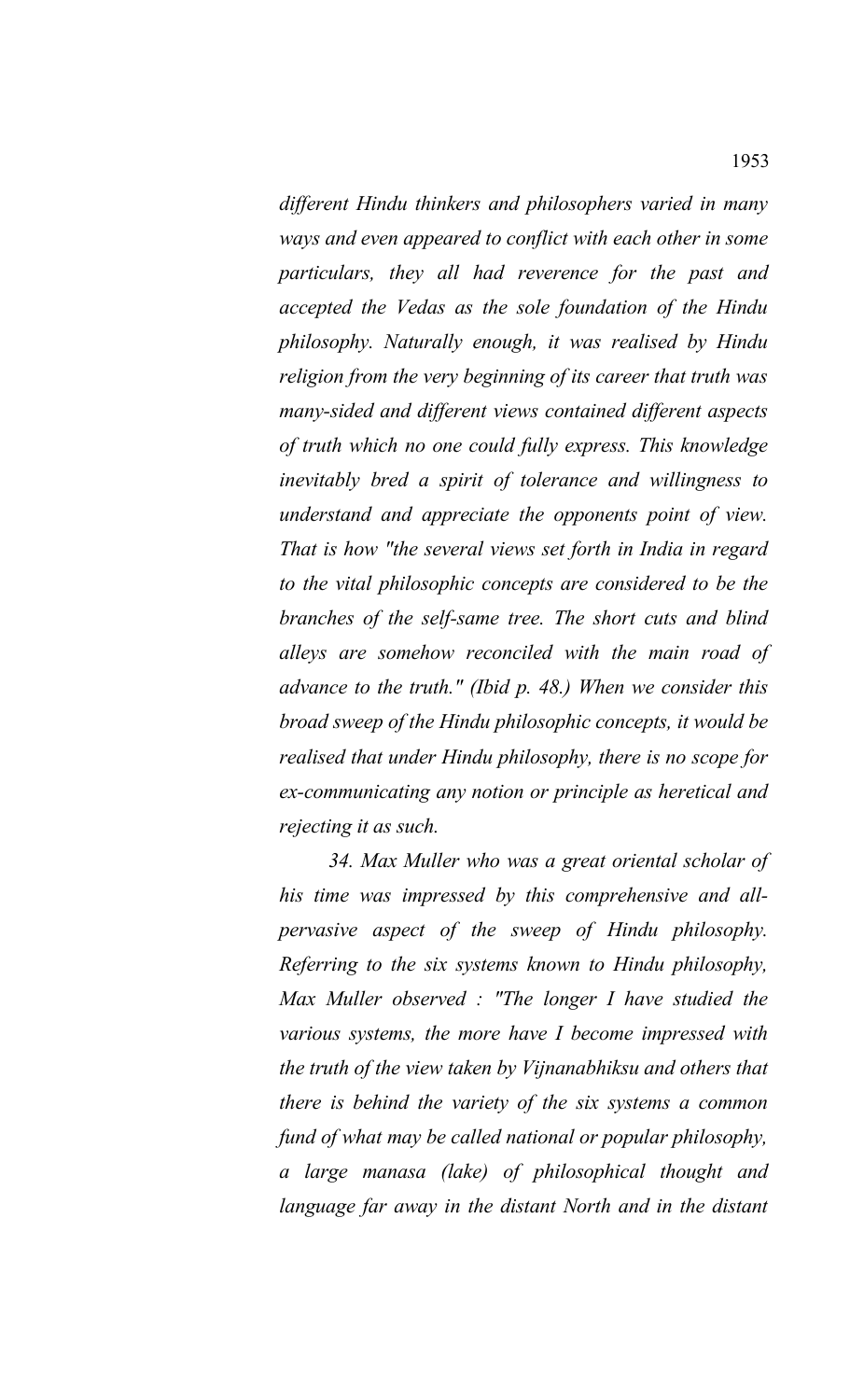*past, from which each thinker was allowed to draw for his own purposes". ("Six Systems of Indian Philosophy" by Max Muller, p. xvii.)* 

*35. Beneath the diversity of philosophic thoughts, concepts and ideas expressed by Hindu philosophers who started different philosophic schools, lie certain broad concepts which can be treated as basic. The first amongst these basic concepts is the acceptance of the Veda as the highest authority in religious and philosophic matters. This concept necessarily implies that all the systems claimed to have drawn their principles from a common reservoir of thought enshrined in the Veda. The Hindu teachers were thus obliged to use the heritage they received from the past in order to make their views readily understood. The other basic concept which is common to the six systems of Hindu philosophy is that "all of them accept the view of the great world rhythm. Vast periods of creation, maintenance and dissolution follow each other in endless succession. This theory is not inconsistent with belief in progress; for it is not a question of the movement of the world reaching its goal times without number, and being again forced back to its starting point........ It means that the race of man enters upon and retravals its ascending path of realisation. This interminable succession of world ages has no beginning". ("Indian Philosophy" by Dr. Radhakrishnan, Vol. II., p. 26) It may also be said that all the systems of Hindu philosophy believe in rebirth and pre-existence. "Our life is a step on a road, the direction and goal of which are lost in the infinite. On this road, death is never an end of an obstacle but at most the beginning of new steps". ("Indian*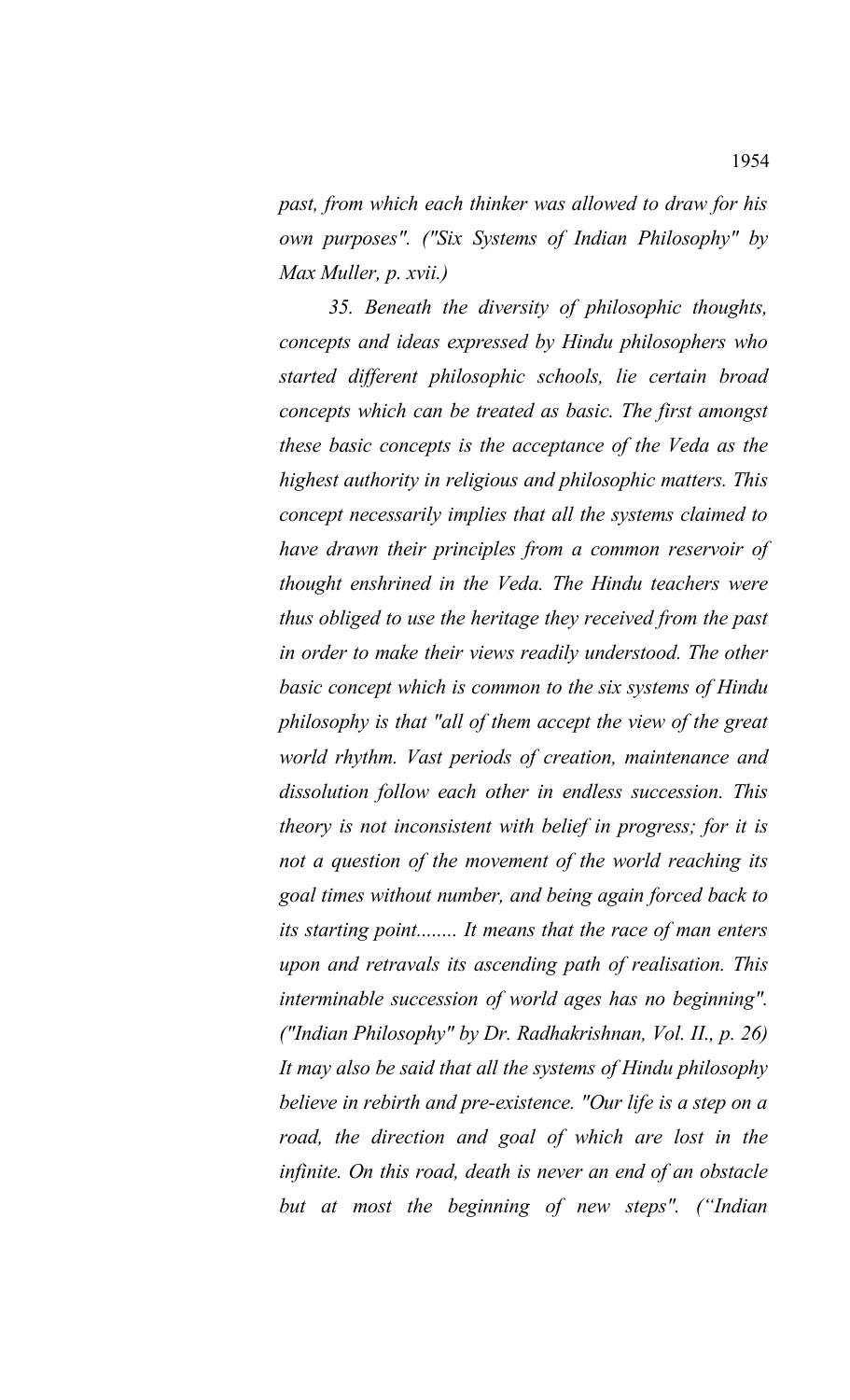*Philosophy by Dr. Radhakrishnan, Vol. II, p. 27) Thus, it is clear that unlike other religions and religious creeds, Hindu religion is not tied to any definite set of philosophic concepts as such.* 

*36. Do the Hindus worship at their temples the same set or number of gods ? That is another question which can be asked in this connection; and the answer to this question again has to be in the negative. Indeed, there are certain sections of the Hindu community which do not believe in the worship of idols; and as regards those sections of the Hindu community which believe in the worship of idols their idols differ from community to community and it cannot be said that one definite idol or a definite number of idols are worshipped by all the Hindus in general. In the Hindu Pantheon the first goods that were worshipped in Vedic times were mainly Indra, Varuna, Vayu and Agni. Later, Brahma, Vishnu and Mahesh came to be worshipped. In course of time, Rama and Krishna secured a place of pride in the Hindu Pantheon, and gradually as different philosophic concepts held sway in different sects and in different sections of the Hindu community, a large number of gods were added, with the result that today, the Hindu Pantheon presents the spectacle of a very large number of gods who ar worshipped by different sections of the Hindus.* 

*37. The development of Hindu religion and philosophy shows that from time to time saints and religious reformers attempted to remove from the Hindu thought and practices elements of corruption and superstition and that led to the formation of different sects.*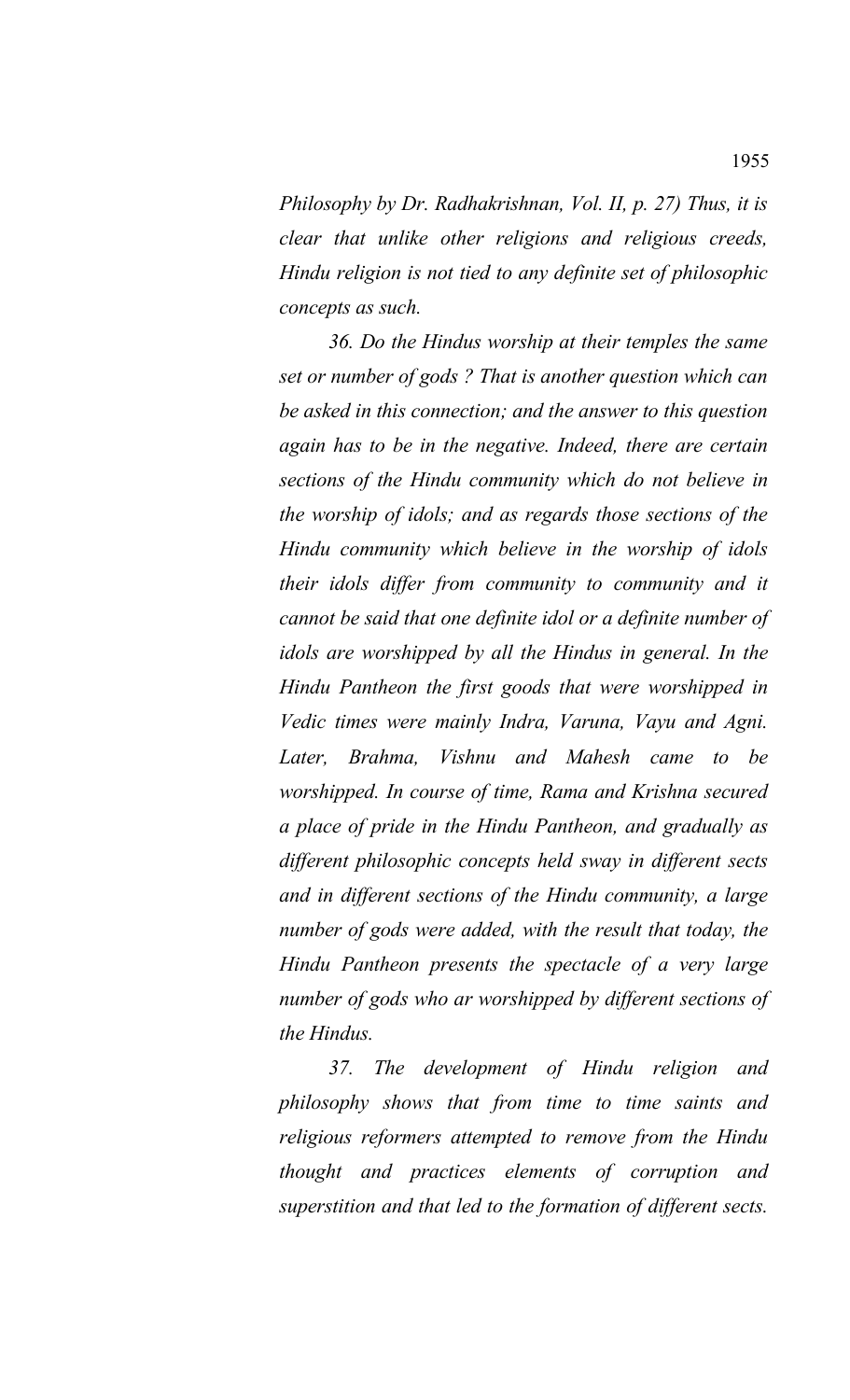*Buddha started Buddhism; Mahavir founded Jainism; Basava became the founder of Lingayat religion, Dnyaneshwar and Tukaram initiated the Varakari cult; Guru Nanak inspired Sikhism; Dayananda founded Arya Samaj, and Chaitanya began Bhakti cult; and as a result of the teachings of Ramakrishna and Vivekananda, Hindu religion flowered into its most attractive, progressive and dynamic form. If we study the teachings of these saints and religious reformers, we would notice an amount of divergence in their respective views; but underneath that divergence, there is a kind of subtle indescribable unity which keeps them within the sweep of the broad and progressive Hindu religion.* 

*38. There are some remarkable features of the teachings of these saints and religious reformers. All of them revolted against the dominance of rituals and the power of the priestly class with which it came to be associated; and all of them proclaimed their teachings not in Sanskrit which was the monopoly of the priestly class, but in the languages spoken by the ordinary mass of people in their respective regions."*

**1854**. Thereafter, the Court considered the teachings and followings of the Swaminarayan sect and upheld the decision of the High Court that it is not a sect distinct and separate from Hindu religion.

**1855**. Construing the right protected under Articles 25 and 26 of the Constitution, the Apex Court in para 31 **Sri Adi Visheshwara of Kashi Vishwanath Temple (supra)** said*:*

*31. The protection of Articles 25 and 26 of the Constitution is not limited to matters of doctrine. They*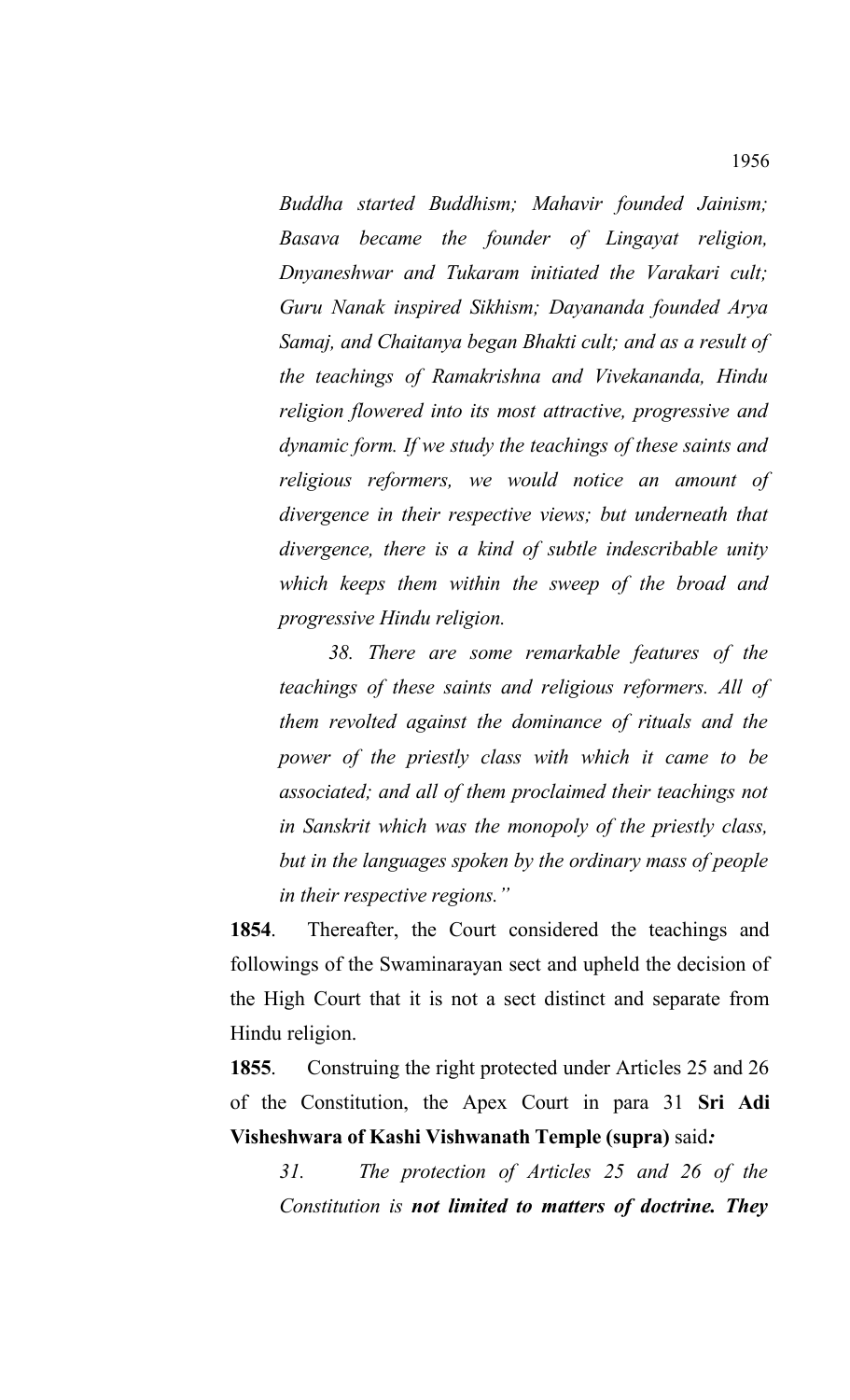*extend also to acts done in furtherance of religion and, therefore, they contain a guarantee for rituals and observances, ceremonies and modes of worship which are integral parts of the religion. . . . Religion undoubtedly has its basis in a system of beliefs which are regarded by those who profess religion to be conducive to the future well-being. It is not merely a doctrine. It has outward expression in acts as well. It is not every aspect of the religion that requires protection of Articles 25 and 26 nor has the Constitution provided that every religious activity would not be interfered with. Every mundane and human activity is not intended to be protected under the Constitution in the grab of religion. Articles 25 and 26 must be viewed with pragmatism. ......... The right to observe and practice rituals and right to manage in matters of religion are protected under these Articles. But right to manage the Temple or endowment is not integral to religion or religious practice or religion as such which is amenable to statutory control. These secular activities are subject to State regulation but the religion and religious practices which are integral part of religion are protected. It is well settled law that administration, management and governance of the religious institution or endowment are secular activities and the State could regulate them by appropriate legislation. . . ."* 

**1856.** In **Sri Venkataramana Devaru Vs. State of Mysore (supra)** in reference to Article 26 (b) the Court said that practices which are regarded by the community as part of its religion and under the ceremonial law pertaining to temples, who are entitled to enter into them for worship and were they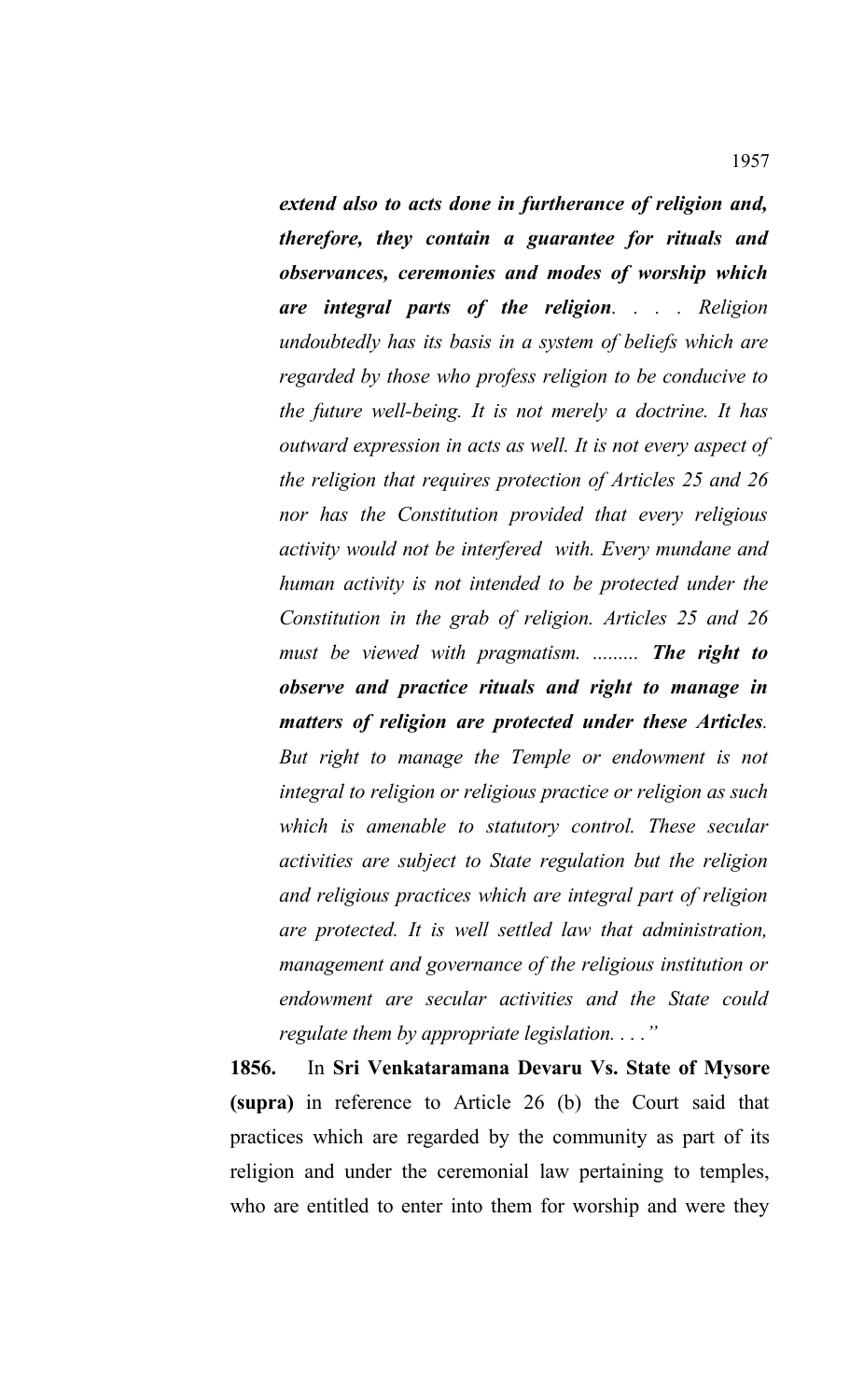are entitled to stand for worship and how the worship is to be conducted are all matter of religion.

**1857**. Construing the scope of Article 25 and 26 insofar as it confers fundamental right protecting religious freedom, the Apex Court in **A.S. Narayana (supra)** said that religion as used in these Articles must be construed in its strict and etymological sense. Religion is that which binds a man with his Cosmos, his creator or super force. It is different and rather impossible to define or delimit the expressions "religion" or "matters of religion" used in Article 25 and 26. Essentially, religion is a matter of personal faith and belief of personal relations of an individual with what he regards as Cosmos, his Maker or his Creator which, he believes, regulates the existence of insentient beings and the forces of the universe. Religion is not necessarily theistic and in fact there are well-known religions in India itself like Budhism and Jainism which do not believe in the existence of God. In India. Muslims believe in Allah and have faith in Islam; Christians in Christ and Christianity; Parsis in Zorastianism; Sikhs in Gurugranth Sahib and teachings of Gurunanak Devji, its founder, which is a facet of Hinduism like Brahamos, Aryasamaj etc. The Court in para 89 of the judgment further observed :

*"89. A religion undoubtedly has its basis in a system of beliefs and doctrine which are regarded by those who profess religion to be conducive to their spiritual wellbeing. A religion is not merely an opinion, doctrine or belief. It has outward expression in acts as well. It is not every aspect of religion that has been safeguarded by Articles 25 and 26 nor has the Constitution provided that every religious activity cannot be interfered with. Religion,*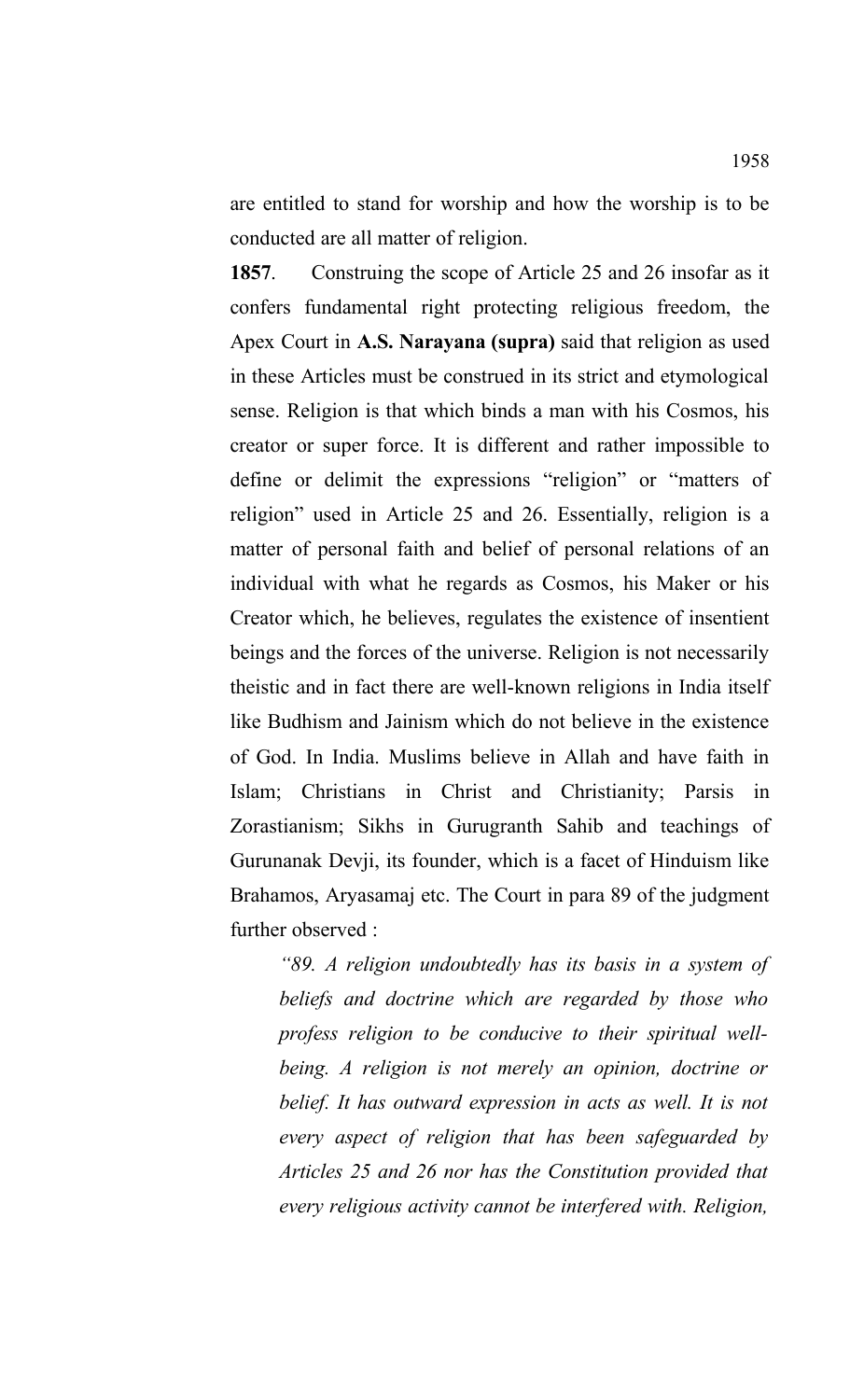*therefore, be construed in the context of Articles 25 and 26 in its strict and etymological sense. Every religion must believe in a conscience and ethical and moral precepts. Therefore, whatever binds a man to his own conscience and whatever moral or ethical principle regulate the lives of men believing in that theistic, conscience or religious belief that alone can constitute religion as understood in the Constitution which fosters feeling of brotherhood, amenity, fraternity and equality of all persons which find their foot-hold in secular aspect of the Constitution. Secular activities and aspects do not constitute religion which brings under its own cloak every human activity. There is nothing which a man can do. Whether in the way of wearing clothes or food or drink, which is not considered a religious activity. Every mundane or human activity was not intended to be protected by the Constitution under the guise of religion. The approach to construe the protection of religion or matters of religion or religious practices guaranteed by Articles 25 and 26 must be viewed with pragmatism since by the very nature of things, it would be extremely difficult, if not impossible to define the expression religion of matters or religion or religious belief or practice."*

**1858**. Again in para 90, the Court observed :

*"Therefore, the right to religion guaranteed under Article 25 or 26 is not an absolute or unfettered right to propagating religion which is subject to legislation by the State limiting or regulating any activity-economic, financial, political or secular which are associated with religious belief, faith, practice or custom. They are subject*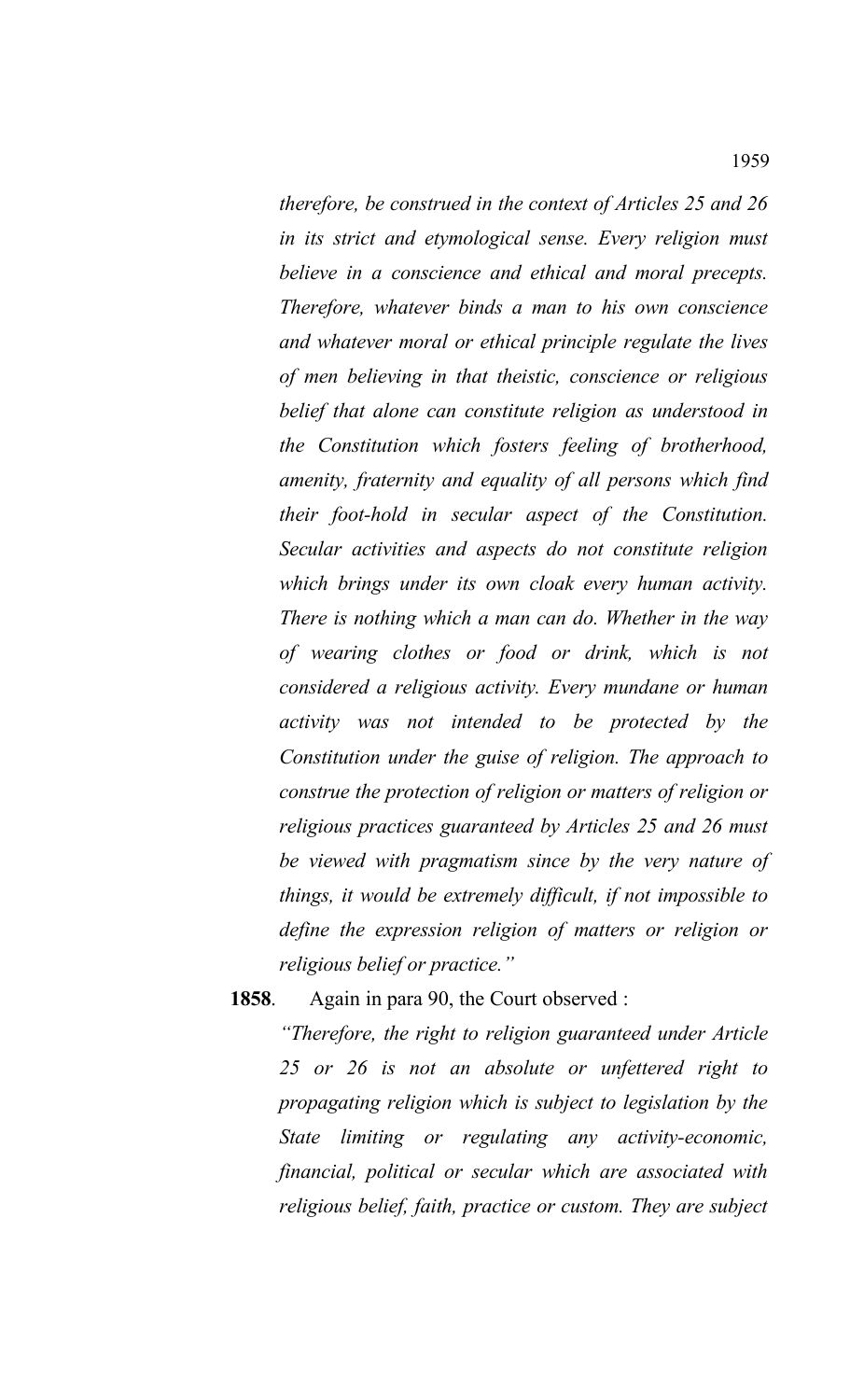*to reform on social welfare by appropriate legislation by the State. Though religious practices and performances of acts pursuance of religious belief are as much a part of religion as faith or belief in a particular doctrine, that by itself is not conclusive or decisive. What are essential parts of religion or religious belief or matters of religion and religious practice is essentially a question of fact to be considered in the context in which the question has arisen and the evidence- factual or legislative or historicpresented in that context is required to be considered and a decision reached."*

**1859**. It would also be useful to refer the observations made in para 91 of the judgment :

*"91. The Court, therefore, while interpreting Articles 25 and 26 strikes a careful balance between the freedom of the individual or the group in regard to religion, matters of religion, religious belief, faith or worship, religious practice or custom which are essential and integral part and those which are not essential and integral and the need for the State to regulate or control in the interest of the community."*

**1860**. In **Durgah Committee, Ajmer Vs. Syed Hussain Ali AIR 1961 SC 1402**, the Constitution Bench said :

*"While we are dealing with this point it may not be out of place incidentally to strike a note of caution and observe that in order that the practices in question should be treated as a part of religion they must be regarded by the said religion as its essential and integral part; otherwise even purely secular practices which are not an essential or an integral part of religion are apt to be*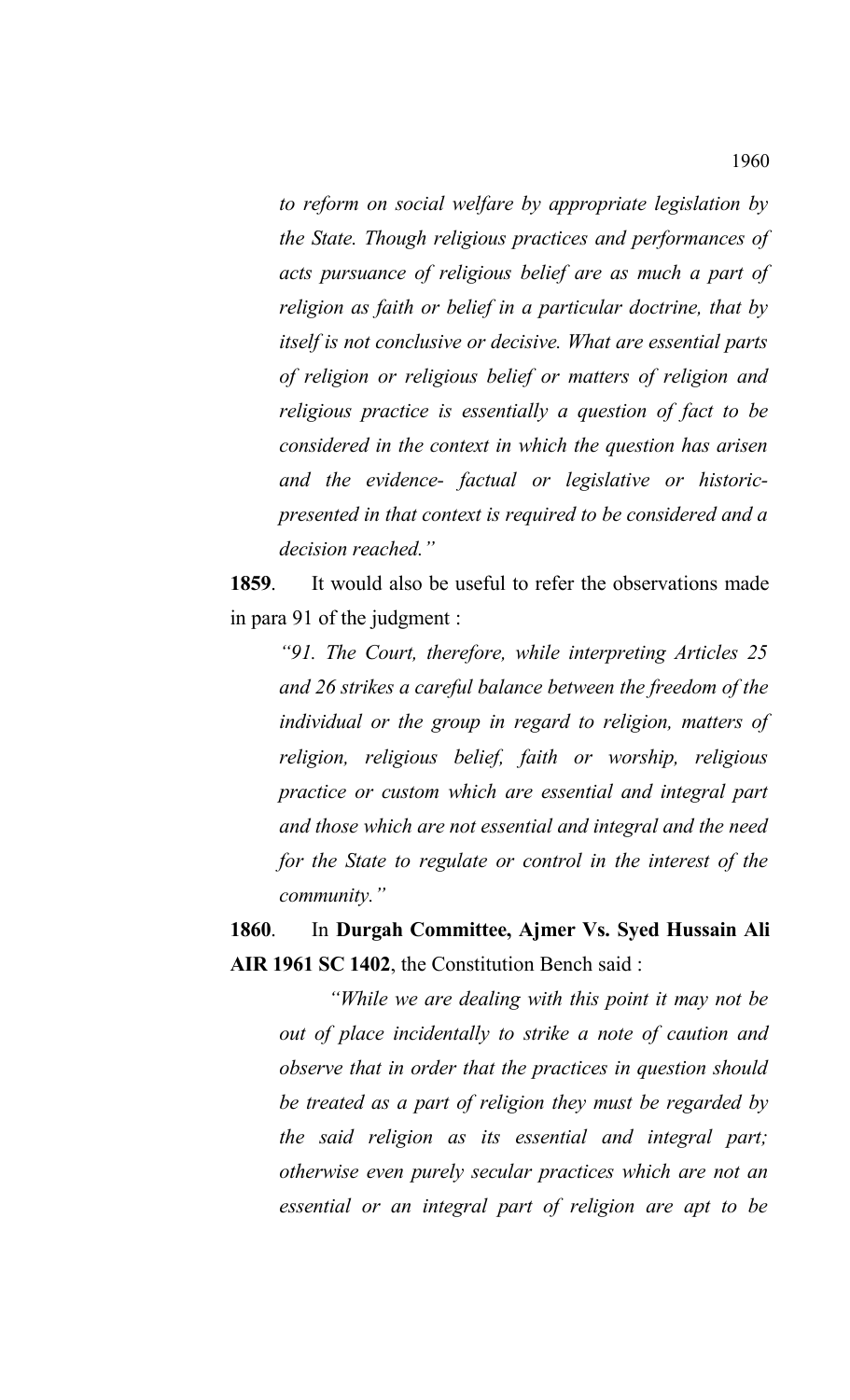*clothed with a religious form and may make a claim for being treated as religious practices within the meaning of Art. 26. Similarly, even practices though religious may have sprung from merely superstitious beliefs and may in that sense be extraneous and unessential accretions to religion itself. Unless such practices are found to constitute an essential and integral part of a religion their claim for the protection under Art. 26 may have to be carefully scrutinised; in other words, the protection must be confined to such religious practices as are an essential and an integral part of it and no other."*

**1861**. In the above judgement, the Court also held:

*"If the right to administer the properties never vested in the denomination or had been validly surrendered by it or has otherwise been effectively and irretrievably lost to it, Art. 26 cannot be successfully invoked."*

## **1862**. The Court further held:

*"It is obvious that Art. 26 (c) and (d) do not create rights in any denomination or its section which it never had; they merely safeguard and guarantee the continuance of rights which such denomination or its section had. In other words, if the denomination never had the right to manage the, properties endowed in favour of a denominational institution as for instance by reason of the terms on which the endowment was created it cannot be heard to say that it has acquired the, said rights as a result of Art. 26(c) and (d), and that the practice and custom prevailing in that behalf which obviously is consistent with the terms of the endowment should be ignored or treated as invalid and the administration and management should now be given*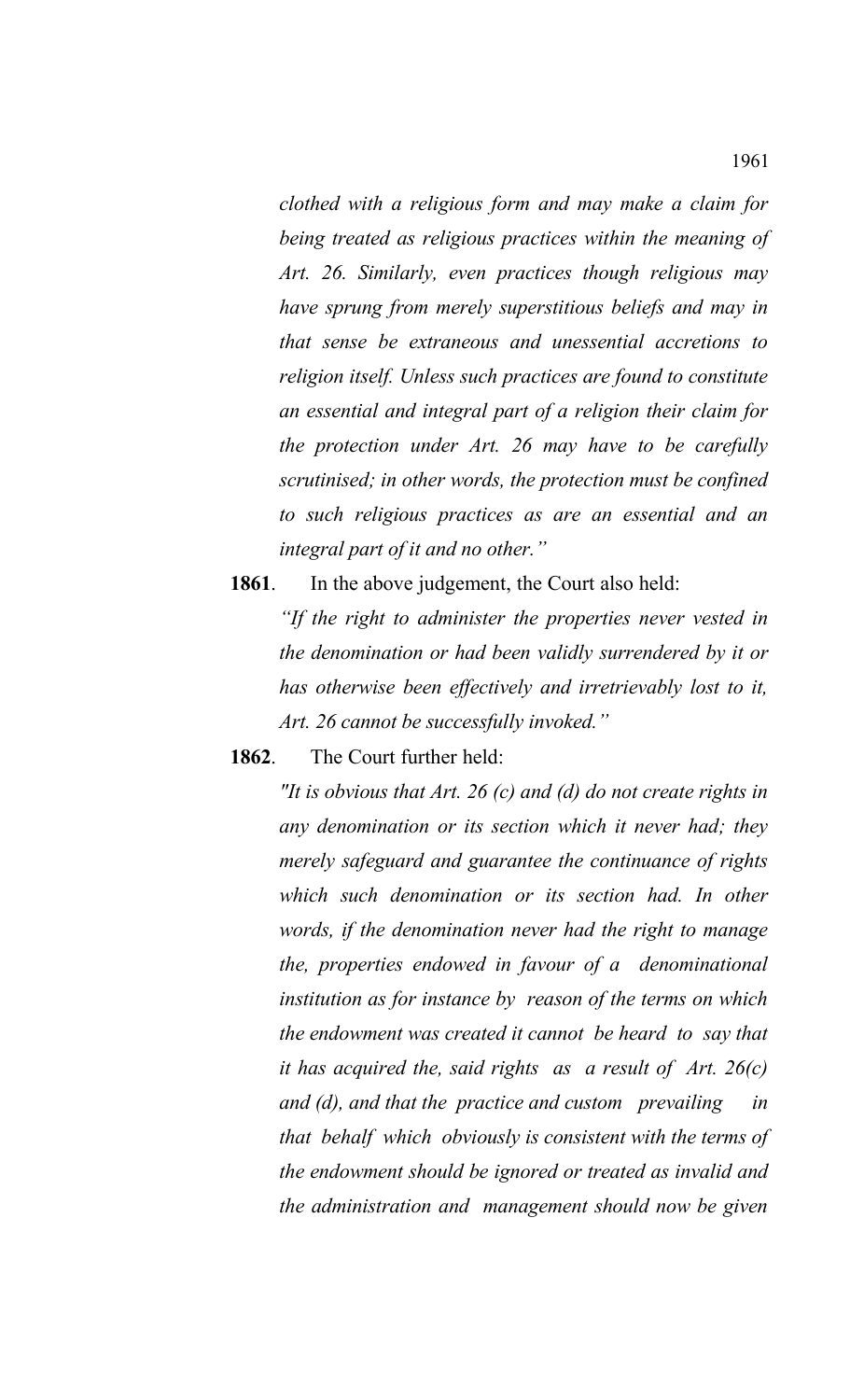*to the denomination. Such a claim is plainly inconsistent with the provisions of Art. 26."* 

*"If the practice in question is purely secular or the affairs which is controlled by the statute is essentially and absolutely secular in Character, it cannot be urged that Art. 25(1) or Art. 26(b) has been contravened. The protection is given to the practice of religion and to* the *denomination's right to manage its own affairs in matters of religion."* 

*"Art. 26(b) relates to affairs 754 in matters of religion such as the performance of the religious rites or ceremonies or the observance of religious festivals and the like; it does not refer to the administration of the property at all. Article 26(d), therefore, justifies the enactment of a law to regulate the administration of the denomination's property and that is precisely what the Act has purported to do in the present case. If the clause "affairs in matters of religion" were to include affairs in regard to all matters, whether religious or not the provisions under Art. 26(d) for legislative regulation of the administration of the denomination's property would be rendered illusory."*

**1863**. Following the above decision in **State of Rajasthan Vs. Sajjanlal Panjawat and others, 1974 SCC (1) 500** the Court held:

"*Bearing in mind the scope of clauses (b) and (d) of Art. 26 as expounded in the decisions of this Court, if, as we have held, the right of management of Rikhabdevji temple is lost as it is vested in the State. The respondents cannot complain of any infringement of their fundamental rights to manage and administer its affairs, and as such the High*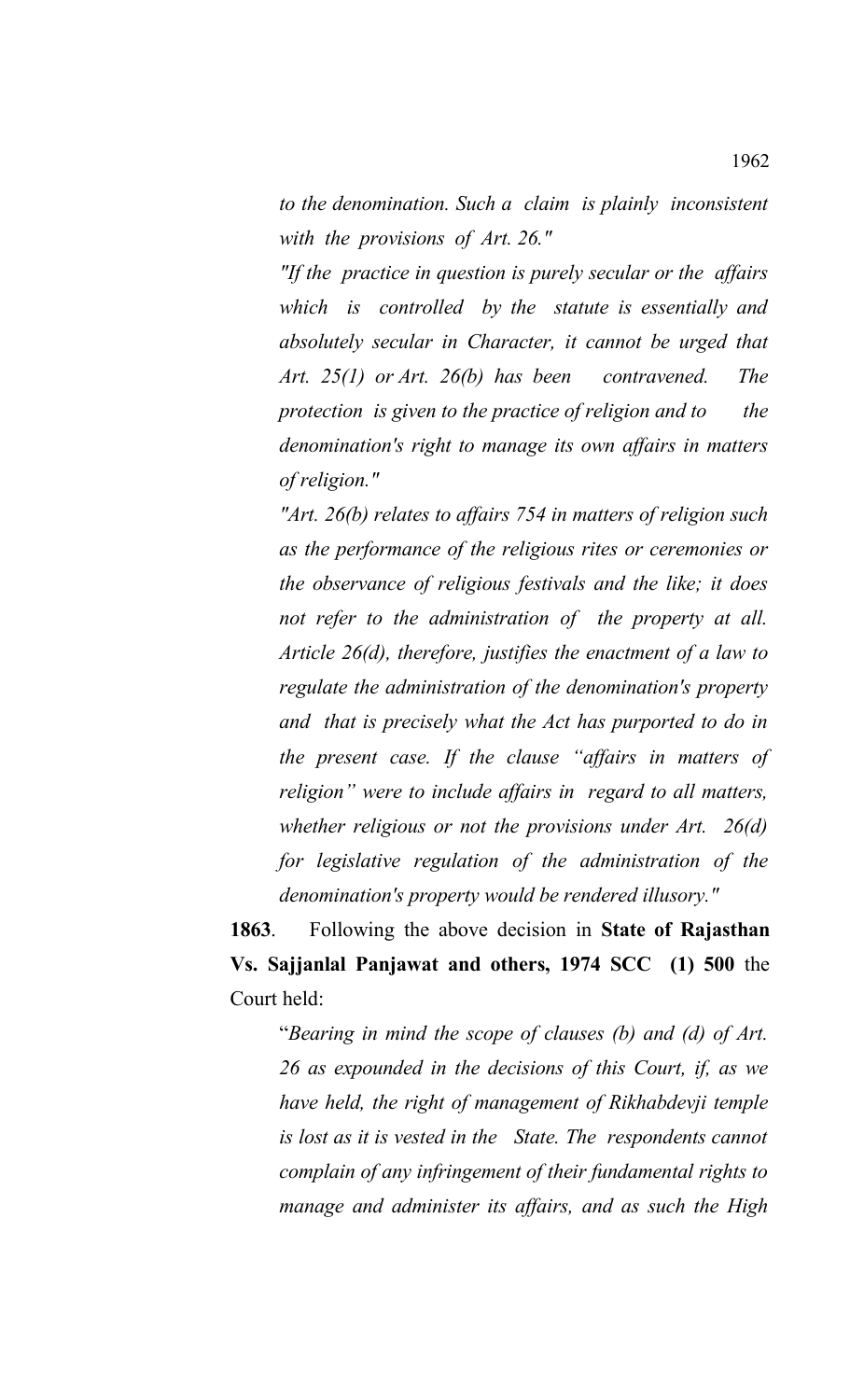*Court was in error in giving the impugned directions."* 

**1864**. Considering as to what "practices" would constitute part of "religion" in **Durgah Committee, Ajmer Vs. Syed Hussain Ali (supra)** a Constitution Bench of the Apex Court in para 33 of the judgment held:

*" …....in order that the practices in question should be treated as a part of religion they must be regarded by the said religion as its essential and integral part; otherwise even purely secular practices which are not an essential or an integral part of religion are apt to be clothed with a religious form and may make a claim for being treated as religious practices within the meaning of Art. 26. Similarly, even practices though religious may have sprung from merely superstitious beliefs and may in that sense be extraneous and unessential accretions to religion itself. Unless such practices are found to constitute an essential and integral part of a religion their claim for the protection under Art. 26 may have to be carefully scrutinised; in other words, the protection must be confined to such religious practices as are an essential and an integral part of it and no other."*

**1865**. In para 37 with reference to the scope of Article 26 (c) and (d), the Court said:

*"It is obvious that Art. 26(c) and (d) do not create rights in any denomination or its section which it never had; they merely safeguard and guarantee the continuance of rights which such denomination or its section had. In other words, if the denomination never had the right to manage the properties endowed in favour of a denominational institution as for instance by reason of the terms on which*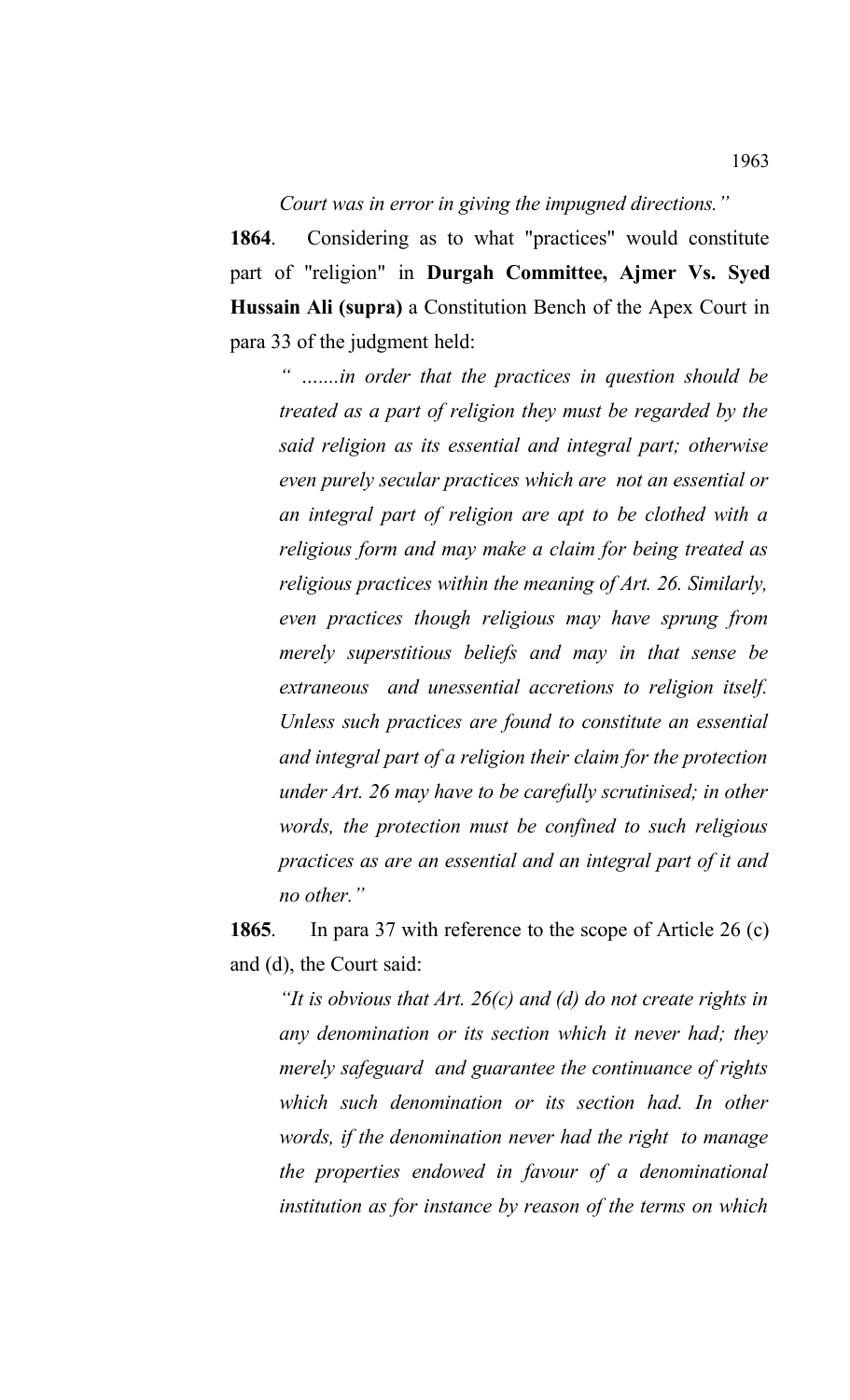*the endowment was created it cannot be heard to say that it has acquired the said rights as a result of Art. 26(c) and (d), and that the practice and custom prevailing in that behalf which obviously is consistent with the terms of the endowment should be ignored or treated as invalid and the administration and management should now be given to the denomination. Such a claim is plainly inconsistent with the provisions of Art. 26. If the right to administer the properties never vested in the denomination or had been validly surrendered by it or has otherwise been effectively and irretrievably lost to it Art. 26 cannot be successfully invoked.*

**1866**. Next comes **Gedela Satchidananda Murthy (supra)** where the Court reproduced the quotation from Madras High Court's judgment in **Pidugu Narasimham (supra)** in para 16. Further in para 17, the Apex Court held:

*"Religious practices vary from State to State, region to region, place to place and sect to sect. When the legislature makes a legislation, the existing state of affairs and the basis on which such legislation has been made would be presumed to have been known to it. Whereas the property for construction of a samadhi or tomb by itself may not amount to a permanent dedication involving public character of such institution, a distinction must be borne in mind about a tomb constructed on the samadhi of an ordinary man and a saintly person. In a case falling within the latter category, the answer to the question, in our opinion, should be rendered in the affirmative."*

**1867**. In **Raja Muttu Ramalinga Setupati Vs. Perianayagum Pillai, 1 IA 209** (p. 234) the Privy Council held: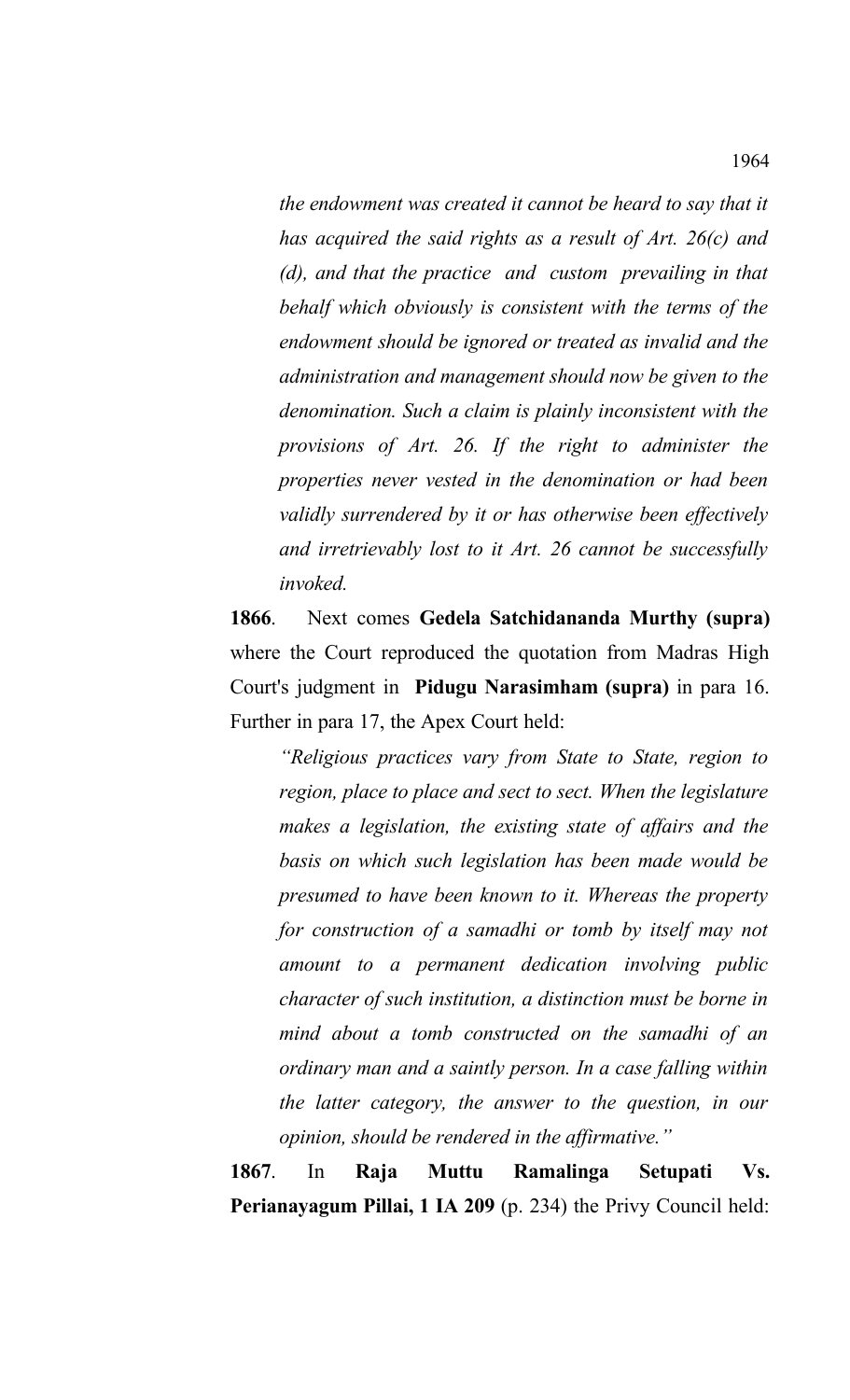"*The important principle to be observed by Courts in dealing with constitution and rules of religious brotherhoods attached to Hindu Temples is to ascertain, if possible, the special laws and usages governing the particular community whose affairs have become subject of litigation*."

**1868**. It further observed: *"The subject of devastanum lands is of a great importance to the happiness of the people, and the attention paid to the interest of the pagodas …….. has been attended with most beneficial consequences to the people in different parts of peninsula"* (i.e India).

**1869**. In **Sarangadeva Periya Matam v. Ramaswami Goundar (supra)**, relying on **Pramatha Nath Mullick v. Pradhyumna Kumar Mullick (supra)**, Counsel for the Respondents therein submitted that a math, like an idol, has a juridical status with the power of suing and being sued. Hon'ble Supreme Court accepted this contention and held:

*"Like an idol, the math is a juristic person having the power of acquiring, owning and possessing properties and having the capacity of suing and being sued. Being an ideal person, it must of necessity act in relation to its temporal affairs through human agency." See Babajirao v. Luxmandas, (1904) ILR 28 Bom 215 (223). It may acquire property by prescription and may likewise lose property by adverse possession."* 

**1870**. In **Kamaraju Venkata Krishna Rao (supra)**, the controversy before the Hon'ble Apex Court was whether a tank can be considered as a charitable institution under Section 2 (E) of the Andhra Inams (Abolition and Conversion into Ryotwari Act) 1956. Hon'ble Court quoted from a DB judgment of the Mysore High Court, **V. Mariyappa Vs. B.K. Puttaramayya,**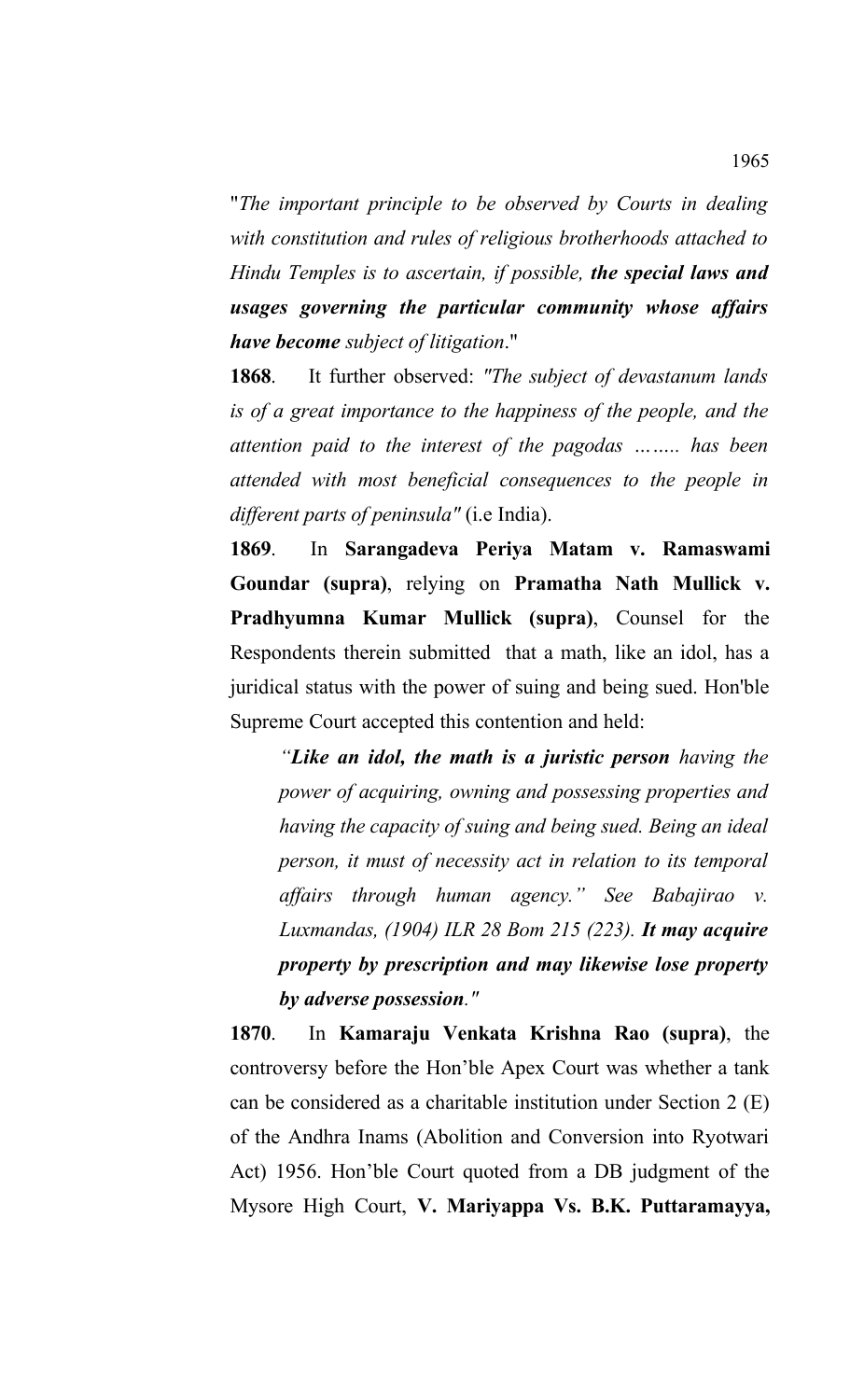## **ILR (1957) Mys 291:AIR 1958 Mys 93**:

*"The maintenance of Sadavartas, tanks, seats of learning and homes for the disabled or the destitute and similar institutions is recognized by and well known to Hindu Law, and when maintained as public institutions they must be taken to have a legal personality as a Matha or the deity in a temple has, and the persons in charge of the Management would occupy a position of trust."* 

**1871**. There Court also held, when maintained as public institutions, then, not only temples and mutts, but also sadavartas and tanks etc take up a legal personality. An excerpt:

*"It has been held that though Mutts and temples are the most common forms of Hindu religious institutions, dedication for religious or charitable purposes need not necessarily take one of these forms and that the maintenance of Sadavartas, tanks, seats of learning and homes for the disabled or the destitutes and similar institutions are recognised by and well known to Hindu Law and when maintained as public institutions, they must be taken to have a legal personality as a Matha or the deity in a temple has, and the persons in charge of the management would occupy a position of trust."* 

**1872**. In the above holding, there is a presumption that Mutts and temples, when maintained as public institutions, take up a legal personality - and this proposition is extended to the case of sadavartas and tanks etc.

**1873**. In **Pooranchand Vs. The Idol Shri Radhakrishnaji & another AIR 1979 MP 10**, a Division Bench considered and explained meaning of the term "religious endowment" and said that dedication of the property for religious purposes such as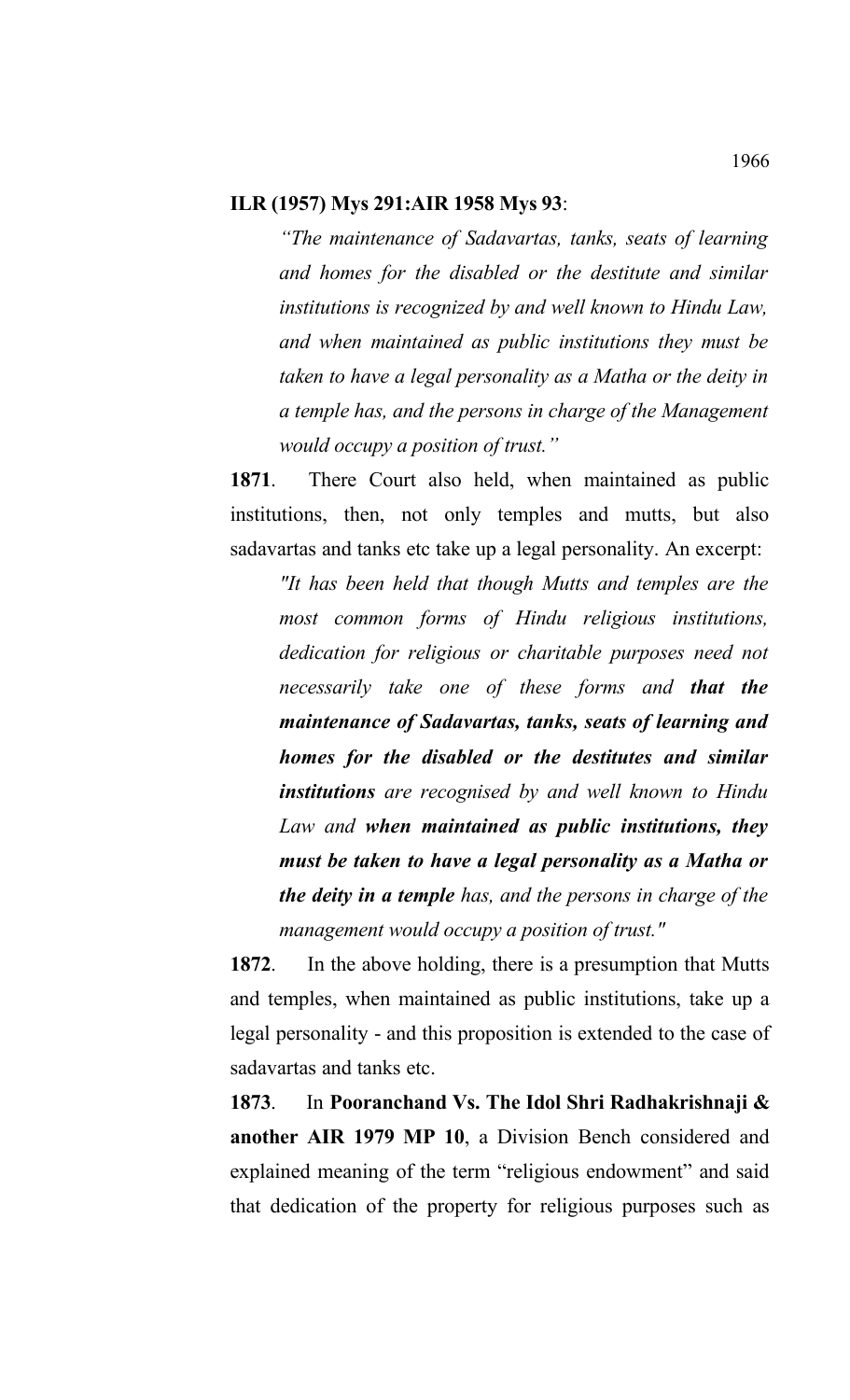establishment and worship of an idol is a religious endowment and consequently a trust. Regarding the capacity of filing suit by an idol through a next friend, it observed in para 8 of the judgment:

*"In our opinion, the proposition, that an idol or deity is a juristic person and can sue as such admits of no doubt, as it has been established by a series of authorities that an idol as a juristic person, can sue through a next friend."*

**1874**. Considering the nature of property dedicated for use as "Dharamchatra", resting place for the travellers and pilgrims, in **Thayarammal Vs. Kanakammal (supra)***,* the Court in para 16 of the judgment said:

*"16. A religious endowment does not create title in respect of the property dedicated in anybody's favour. A property dedicated for religious or charitable purpose for which the owner of the property or the donor has indicated no administrator or manager becomes res nullius which the learned author in the book (supra) explains as property belonging to nobody. Such a property dedicated for general public use is itself raised to the category of a juristic person. Learned author at p. 35 of his commentary explains how such a property vests in the property itself as a juristic persons. In Manohar Ganesh Tambekar v. Lakhmiram Govindram it is held that: (ILR p. 263)*

*"The Hindu law, like the roman law and those derived from it, recognises, not only corporate bodies with rights of property vested in the corporation apart from its individual members, but also the juridical persons or subjects called foundations."*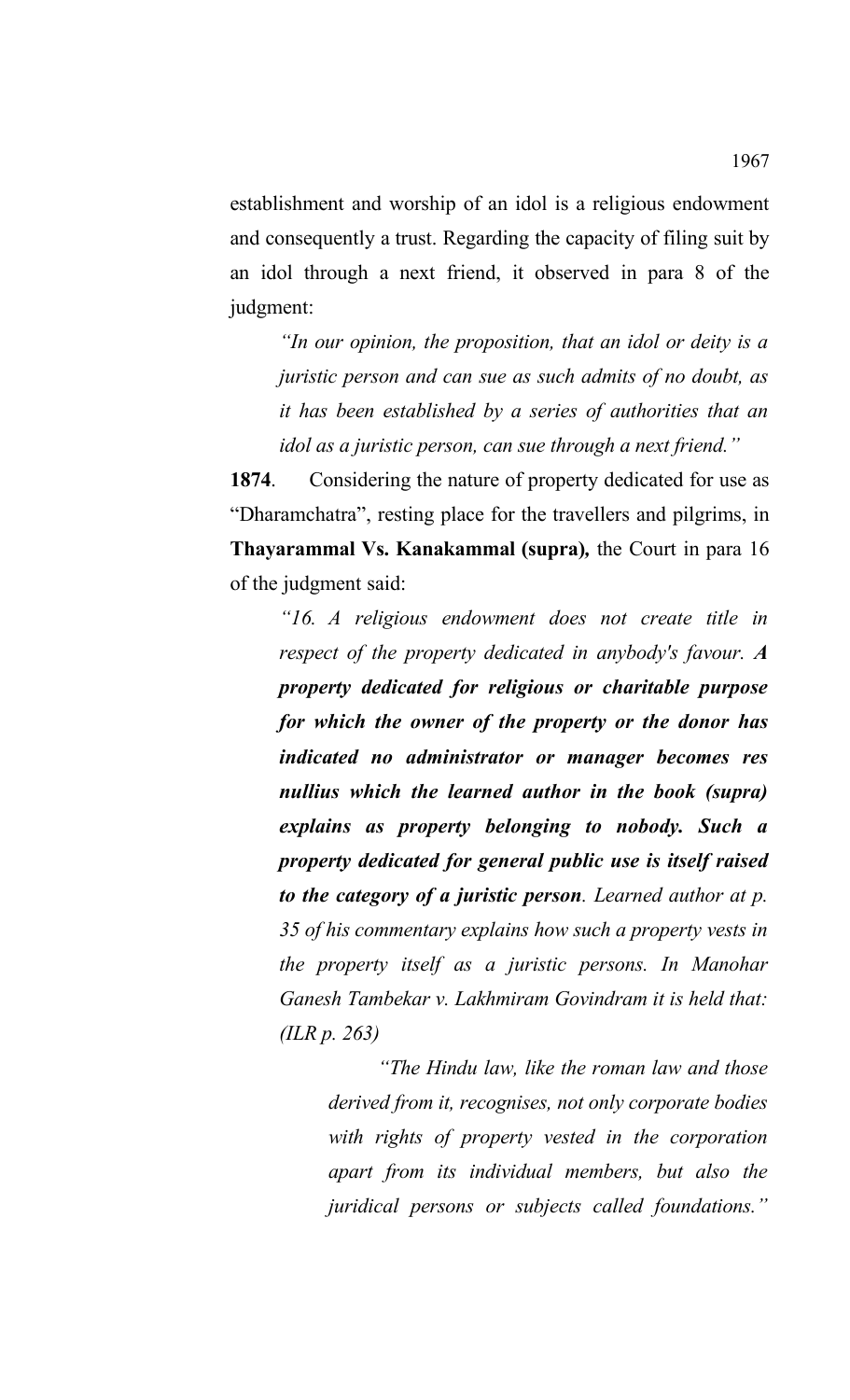*The religious institutions like mutts and other establishments obviously answer to the description of foundations in Roman law. The idea is the same, namely, when property is dedicated for a particular purpose, the property itself upon which the purpose is impressed, is raised to the category of a juristic persons so that the property which is dedicated would vest in the persons so created. And so it has been held in Krishna Singh v. Mathura Ahir that a mutt is under the Hindu law a juristic person in the same manner as a temple where an idol is installed." (emphasis added)*

**1875**. In **Sri Iswar Dashabhuja Thakurani & others Vs. Sm. Kanchanbala Dutta & others AIR 1977 Cal. 473**, a Single Judge of Calcutta High Court in para 17 and 18 held:

*"17. A Hindu deity is a juristic person and has the right to sue or be sued. There are preponderance of decisions to the effect that a shebait has a right on his own to institute and proceed with the suit on behalf of the deities making other shebaits as parties to the suit. On the death of Hari Mohan Roy, Rash Behari Roy became one of the shebaits jointly with other defendants. So on his own right Rash Behari Roy can, not only bring a suit but also proceed with the suit on behalf of the plaintiff deities as a prospective shebait in case of family endowment even though not appointed by Court as guardian, can maintain a suit on behalf of the deity. This is more so when a prospective shebait brings a suit on behalf of the idol making all other shebaits as parties to the suit. (AIR 1966 Pat 235, Ram Ratanlal v. Kashinath Tewari). In a case*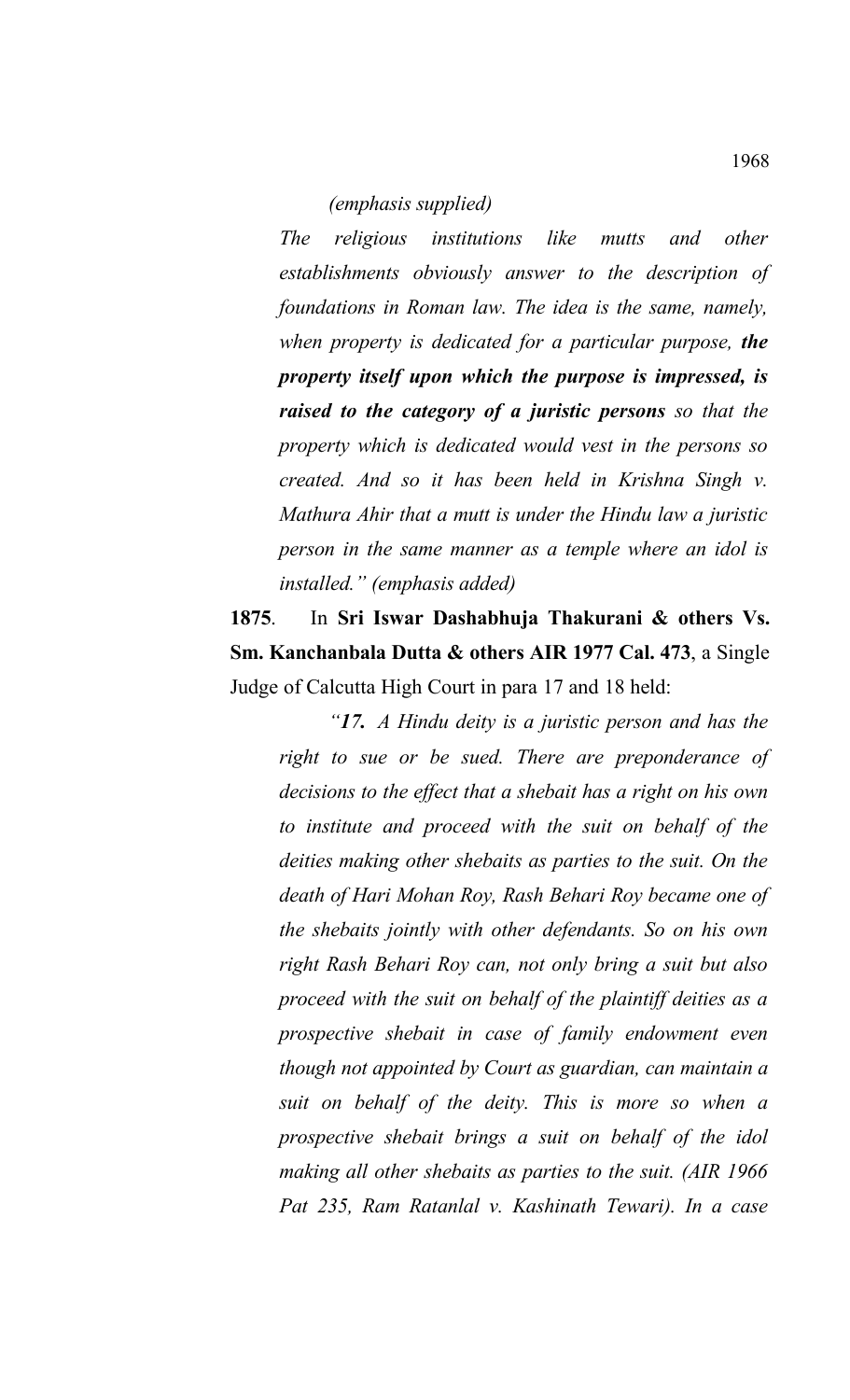*reported in AIR 1931 Cal 776 (Girih Chandra v. Upendra Nath) it has been held that a person interested in a private trust as a member of the family and who has further the prospect of holding the office of shebait, can maintain a suit challenging the alienation of debutter properties by a shebait. A future shebait can maintain a suit to have it declared that alienation made by a shebait is unauthorised and does not affect the deity.* 

*18. Rash Behari Roy is not only a shebait but also a member of the settlor's family. In Nirmal Chandra v. Jyoti Prosad reported in 45 Cal WN 709: (AIR 1941 Cal 562) it has been held that a shebait as a party interested in the endowment can bring an action. In the first place a coshebait can bring a suit on the principle that a suit on behalf of the deity can be brought by some of the coshebaits that the rest are unwilling to join the plaintiff or have done acts precluding them from doing so. In the second place it can be justified on the ground that the deity can sue through a next friend who has no interest adverse to it and it is immaterial that such next friend happens to be one of the shebaits.*

*"In respect of a debutter in this country a founder or his heirs may invoke the assistance of a judicial Tribunal for the proper administration thereof on the allegation that the Trusts are not properly performed."* 

**1876**. In **Profulla Chorone Requitte Vs. Satya Choron Requitte AIR 1979 SC 1682** the Court said :

*"Property dedicated to an idol vests in it in an ideal sense only; ex necessitas, the possession and management has to be entrusted to some human agent. Such an agent of*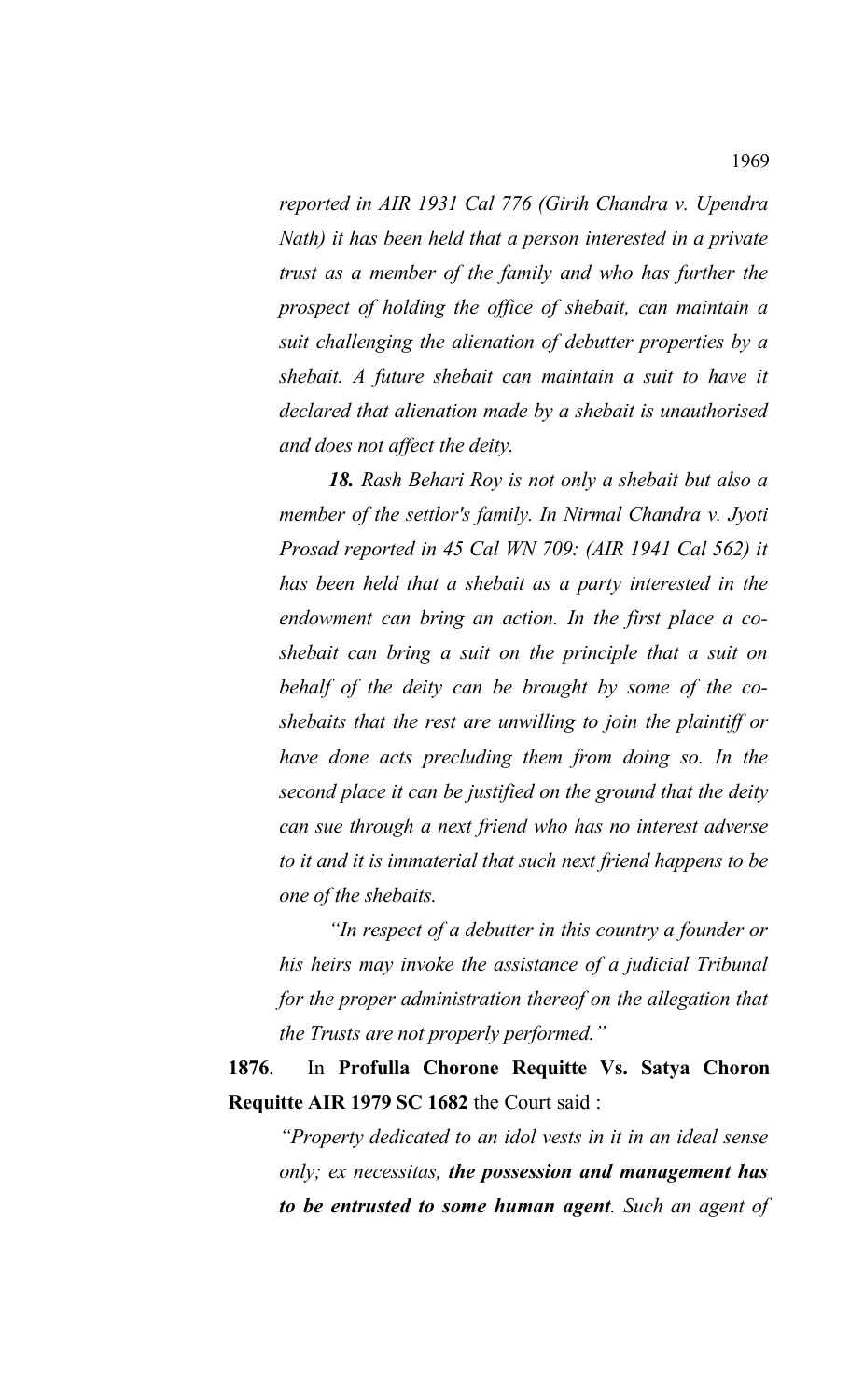*the idol is known as Shebait in Northern India. The legal character of a Shebait cannot be defined with precision and exactitude. Broadly described, he is the human ministrant and custodian of the idol, its earthly spokesman, its authorised representative entitled to deal with all its temporal affairs and to manage its property."*

**1877**. Hon'ble Bose J in **State of West Bengal Vs. Anwar Ali Sarkar (supra),** about development of Hindu Law, observed in para 84:

"*Much of the existing Hindu law has grown up in that way from instance to instance, the threads being gathered now from the rishis, now from custom, now from tradition. In the same way, the laws of liberty, of freedom and of protection under the Constitution will also slowly assume recognisable shape as decision is added to decision. They cannot, in my judgment, be enunciated in static form by hidebound rules and arbitrarily applied standards or tests."* (para 84)

**1878**. It was also observed that dedication in Hindu Law does not require acceptance of property dedicated for a religious or a public purpose.

**1879.** Learned counsels for the Muslim parties, however, submit that in view of plethora of legal authorities it is now beyond doubt that a Hindu idol, duly consecrated is a legal person, but they further submit that same thing would not apply to a place which has no such definite concept. The question raised obviously is not only interesting but important and has far reaching consequences. It has to be considered very cautiously and carefully.

**1880**. So the question now is, whether a place can be a Deity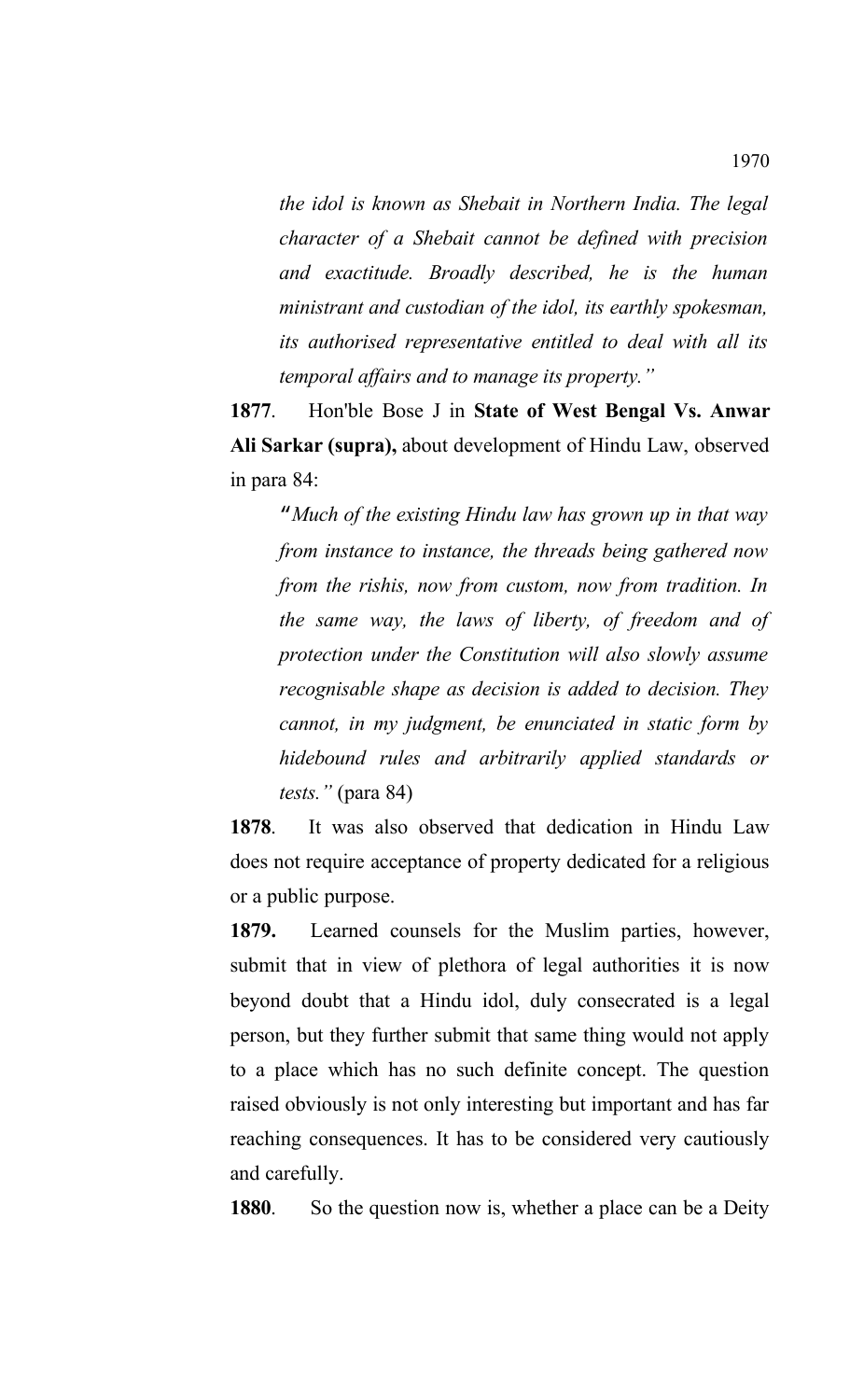or not. Some of the authorities already referred, in our view, answer this question. In **Ram Jankijee Deities & Ors. (supra)** the Apex Court in para 14 of the judgment referred to Padam Puran and observed that a *Swayambhu* or self-revealed image is a product of nature and it is Anadi or without any beginning and the worshippers simply discover its existence and it does not require consecration or Pratistha.

**1881**. Sri R.L.Verma, learned counsel for the defendant no.3 however submitted that a *Swayambhu* Deity is only one i.e. the Salgram Shila which depicts Lord Narayana i.e. Vishnu Bhagwan and nonelse. He could not dispute that Hindu worship several places like Kedarnath (State of Uttarakhand); Vishnupad temple at Gaya; rivers like "Sangam" at Allahabad (U.P.); natural formation of snow as "Linga" at Amarnath (State of Jammu and Kashmir); Fire Hills (Jawala Ji) in Himachal Pradesh Goverdhan (Mathura (U.P.); etc. as Swayambhu Deity.

**1882.** How and in what manner the people should believe a place or an image having supreme power to cherish the wishes of worshipper has to be considered from the belief of the worshippers and cannot be placed in a straight jacket formula. In para 15 of the judgment in **Ram Jankijee Deities & Ors. (supra),** the Apex Court said that the question must be decided with reference to the view of the class of people who take part in the worship. If they believe in its religious efficacy, in the sense that by such worship they are making themselves the object of the bounty of some super-human power, it must be regarded as "religious worship". It further says that if the public or that section of the public who go for worship consider that there is a divine presence in a particular place and that by offering worship there, they are likely to be recipients of the blessings of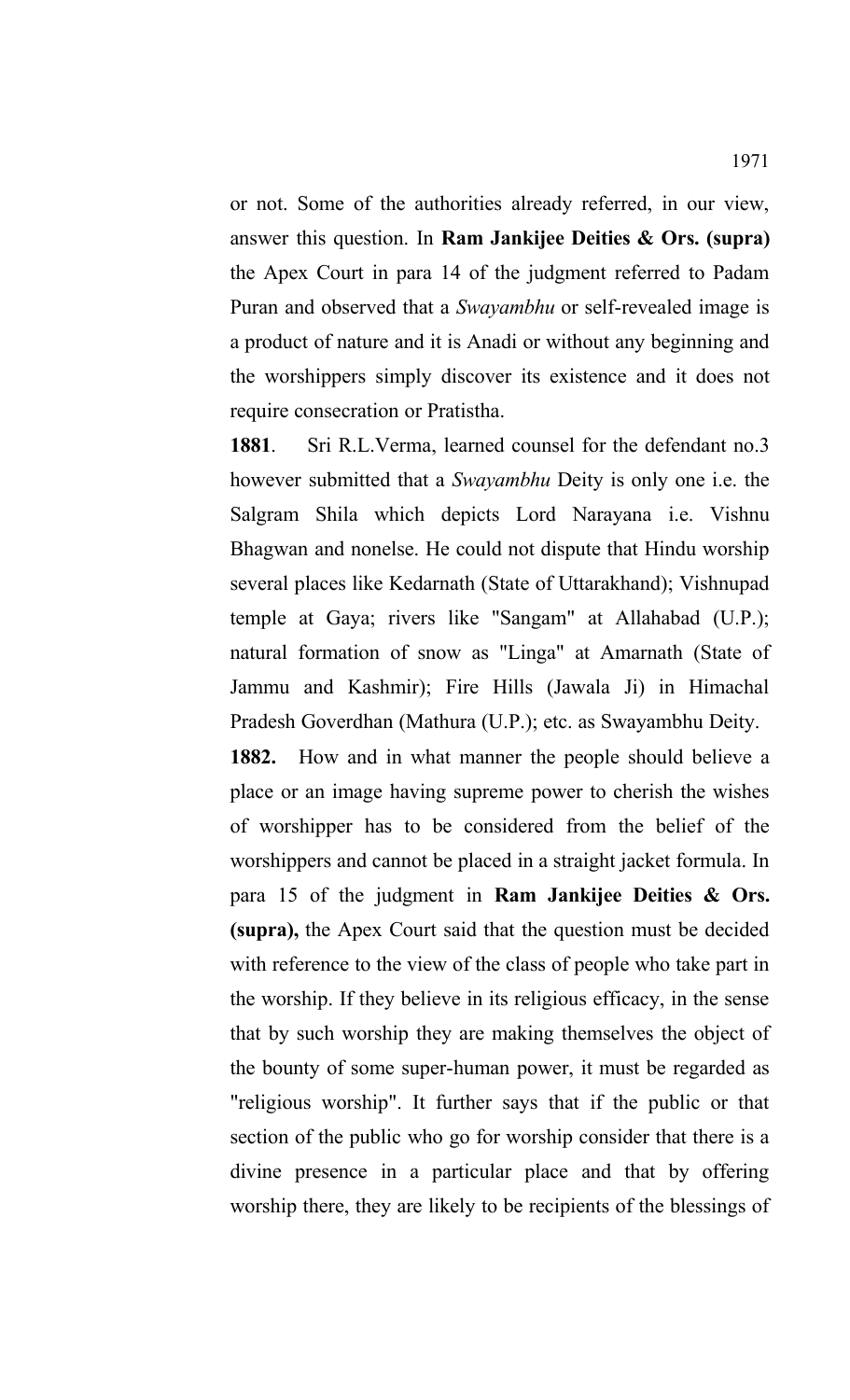God, it has the essential features of a temple. In para 16 of the judgment the Apex Court further observed that if the people believe in the temples' religious efficacy no other requirement exists as regards other aspects. The Court observed that it is not a particular image which is a juridical person but it is a particular bent of mind which consecrate the image. There is no apparent reason to deny the status of Deity to a place which is worshipped by a large section of people as sacred and pious being the birthplace or the place of manifestation which normally is the term used when according to Hindu belief the Lord of Universe takes natural form i.e. human being or otherwise for the benefit of the people at large. It is in this context ten incarnations of Lord Vishnu are treated.

**1883**. The above discussion and the authorities show the concept of idol, Deity, religious endowment, their legal status, manner in which they are worshipped as also the concept of temple etc., as it is written, preached and practised by Hindus as per their ancient scriptures, and also as considered and simplified by various Courts from time to time. This is how plethora of authorities are there, some of which, on various aspects, we have referred hereinabove. Various terms like "idol", "deity", "temples", "Math", "religious endowments" etc., though in one or the other manner have interconnection and sometimes integrally woven also but still they have different context, concept, meaning etc. altogether. Hindu law comprehends various notions of all the above concepts and much more. There are several shades and nuances of these terms. They are not mere terms of art but are living concept and a huge mass actually live and virtually has merged and absorbed itself therein. These terms are their identity, perception, source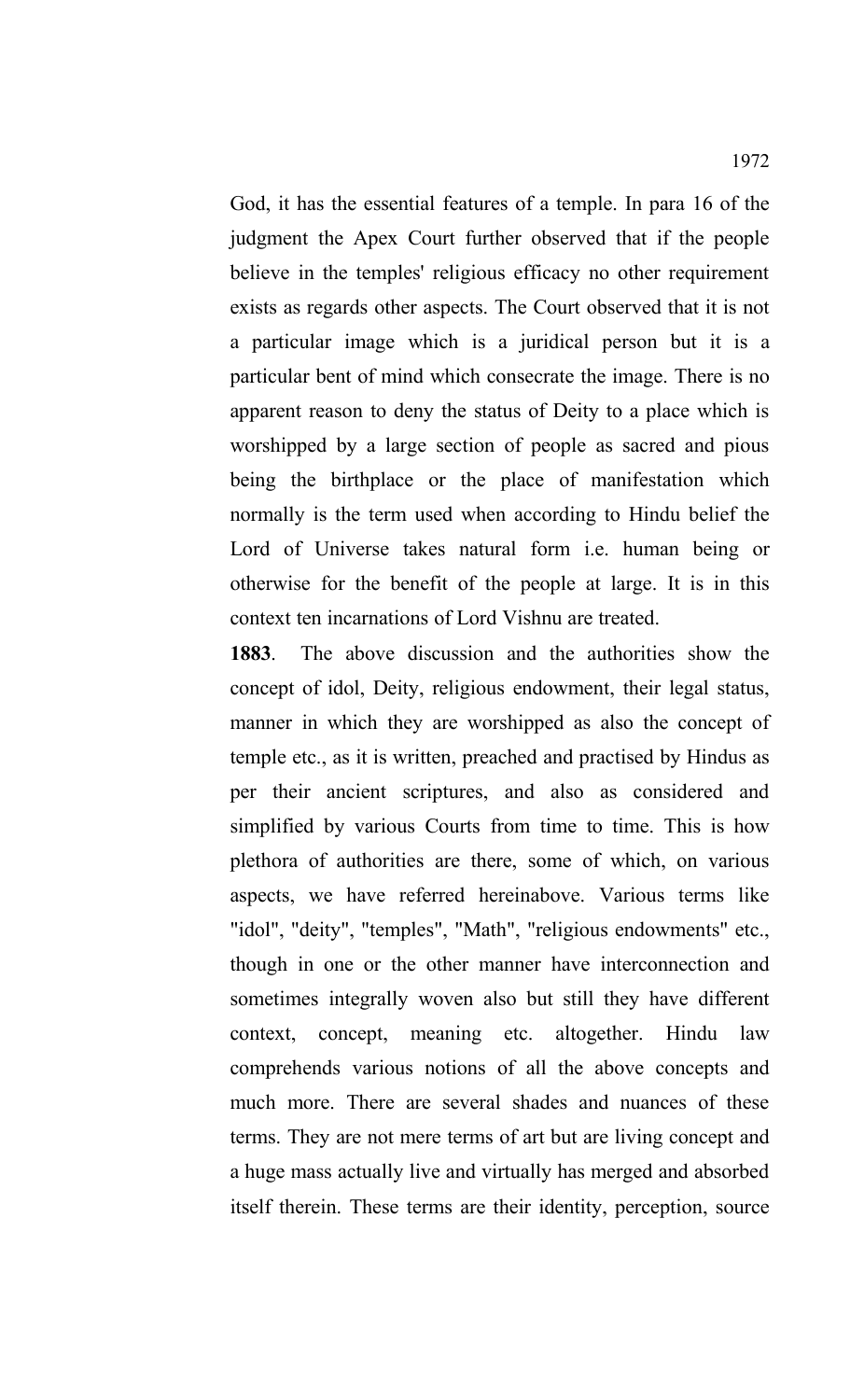of life, inspiration and zeal to live and what not. It is really very difficult to concise them in a few words or norms. While discussing Issue No. 17 (Suit-3), we have already dealt with the terms "religion" and "Math" but to some extent, it is true that confining the word "religion" in a definition is one of the most arduous and complicated task.

**1884**. One of the basic thing in religious experience is a unique feeling, a solemn reverend attitude. It denotes the insight conviction of human being that there is something entirely transcending everything human. Core of the religion is "belief", and, the manner of expressing that belief, i.e. overt performances, sometimes called "acts of worship". The acts of worship do vary. This variance is denoted sometimes in terms of different religions or faith like Hindu, Muslim, Christian etc. and sometimes different sects within the same group of religion.

**1885**. There is no certainty in the ancient Hindu scriptures as to whether the concept of worship in the religion commenced with the natural forces, like sun, air, water, sky etc. or it was contemporary with the image worship. One of the set of scholars believe that there was no idol worship in Vedic days, but there is another set of scholars who have their own reservations about the said opinion. We have referred to certain Brahmin literature which contain references of idols and temples even in Vedic days. This, however, is a tentative opinion and need not be taken as a final adjudication. We leave it for further research by scholars and geniuses to go in further details and find out correct version. For the present case, we do not find that this aspect will make any impact on issues concerned. For our purpose suffice it to hold that image (idol) worship exist since before Christ and sufficient evidence exist therefor.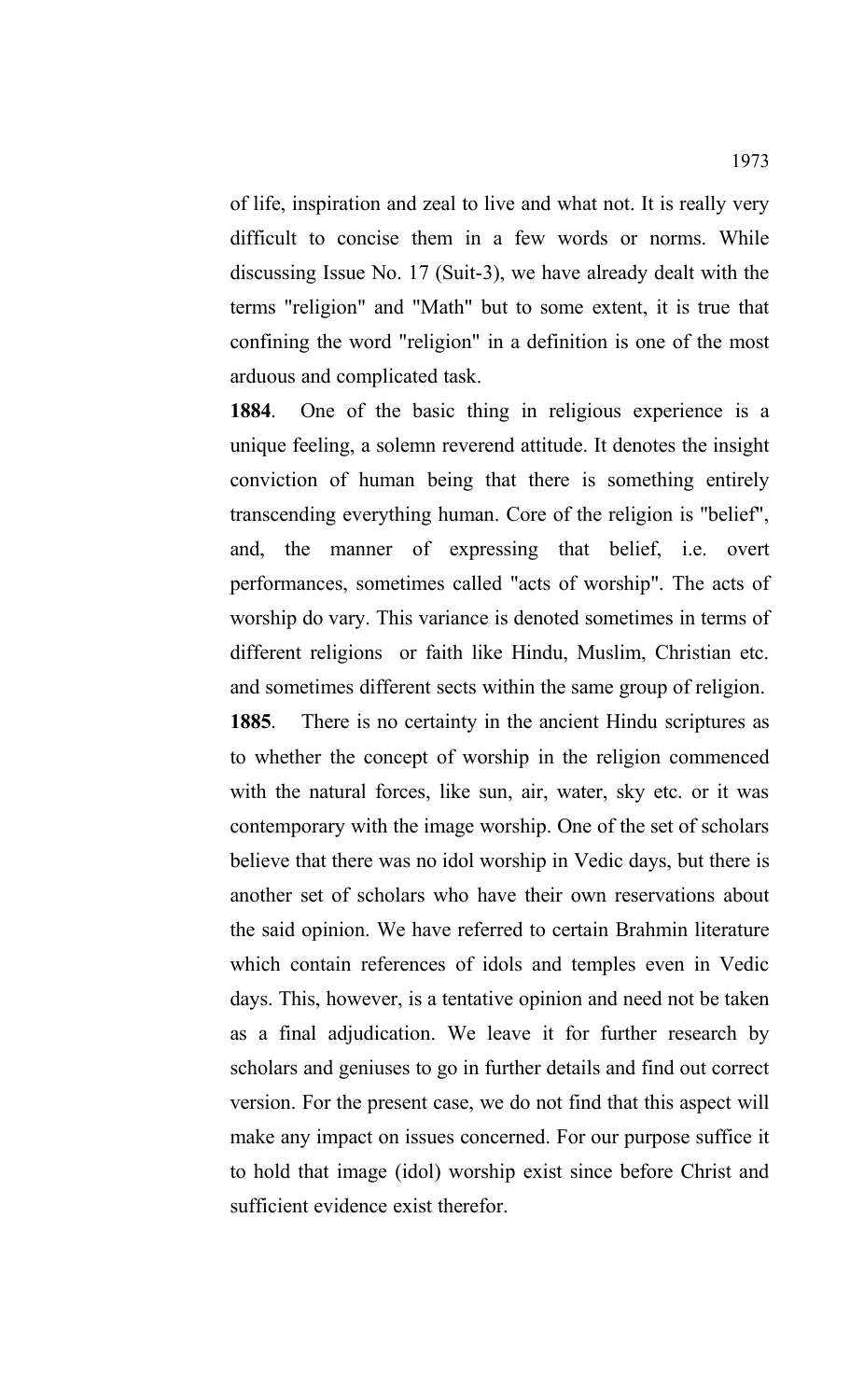**1886**. We do not find any parallel to the dispute before us where a particular 'Place' is claimed to be a deity, a juridical personality in the shape of an undefined idol, by itself a temple, for the reason of belief of Hindu public that Lord Rama, incarnation of Lord Vishnu, was born thereat and this divine manifestation of the Supreme Lord at a particular place make it sacred and due to belief of Hindu people that God resides there and the 'Place' possesses all such divine and supreme power so as to cherish the wishes of the people and salvation to those who come to worship and *Darshan* of such place. It is stressed that this itself is sufficient to make the 'Place' a deity and satisfy the requirement of the legal personality. The proposition appears to be quite simple but if we put on tests with the precedents, religious and legal, it become difficult to be answered simplicitor.

**1887**. What would be the meaning of word "Place" and what shall be its extent? Whether it would be a small place which normally is required for birth of a human being or whether it will cover an area of the entire room, house, locality, city or sometimes one can say even more than that. We know that Hindus worship rivers and lakes like, Ganga, Yamuna, Narmada, Mansarovar etc. They are very sacred and pious. At several places a number of temples etc. on the bank or near the said rivers have been constructed. The very origin of such sacred rivers is also a place of worship for Hindus like, Gangotri, Yamunotri (State of Uttaranchal) and Amarkantak (for river Narmada). Can it be said that the entire length these rivers cover would constitute and satisfy the requirement of a "juristic personality". It is not out of place that at several places, the temples of Ganga, Narmada, Yamuna etc. have been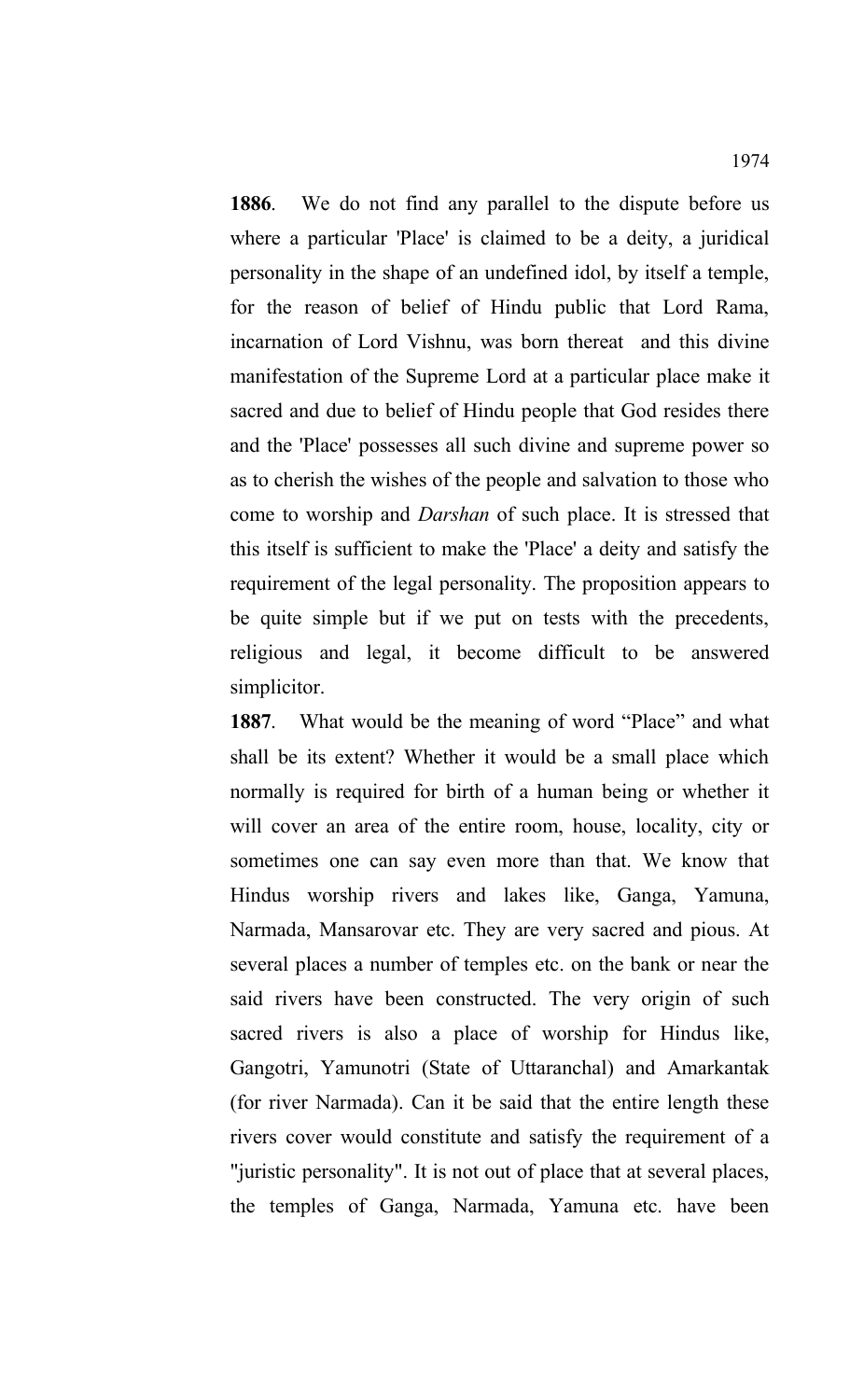constructed and they are religious endowments in their own rights, enjoy all such legal rights and obligations etc. as are available to such Endowments. Similarly certain hills or mountain or hilly terrains as such are treated to be the places of worship like, Kailash, Gobardhan, Kamathgiri etc.

**1888**. When asked theses questions, learned counsels for Hindu parties also felt difficult to reply. Sri M.M.Pandey submitted that in the present dispute, it is the belief of the Hindu people that the fort of King Dashrath situated at Ayodhya included the part of the building wherein Lord Rama was born according to Hindu belief and the disputed area covered that house. It is believed that it is this place which is so pious and sacred for Hindu people being the birthplace of Lord Rama and, therefore, in this particular case, it is not necessary to go into larger question since it is not the claim of the Hindu parties that the entire city of Ayodhya or the entire locality is birthplace of Lord Rama. He was born at Ayodhya is a well known fact. In Ayodhya, it is the disputed place where the Lord of Lords was manifested in the form of natural person and, therefore, it is believed to be the birthplace of Lord Rama by Hindus for time immemorial and they visit it to worship and Darshan. This satisfies the requirement of a "deity". He submits that "deity" in the name of birthplace of Lord Rama is a legal person considering the concept of legal personality of Hindu deity as discussed above. It is evident that it is a place where the public visit it as a matter of right, offer *Darshan, Pooja* etc. continuously and from time immemorial.

**1889**. The submission is not wholly without substance. The relevant evidence need be analyzed in the light of the principles in general which discern from the discussions above, which in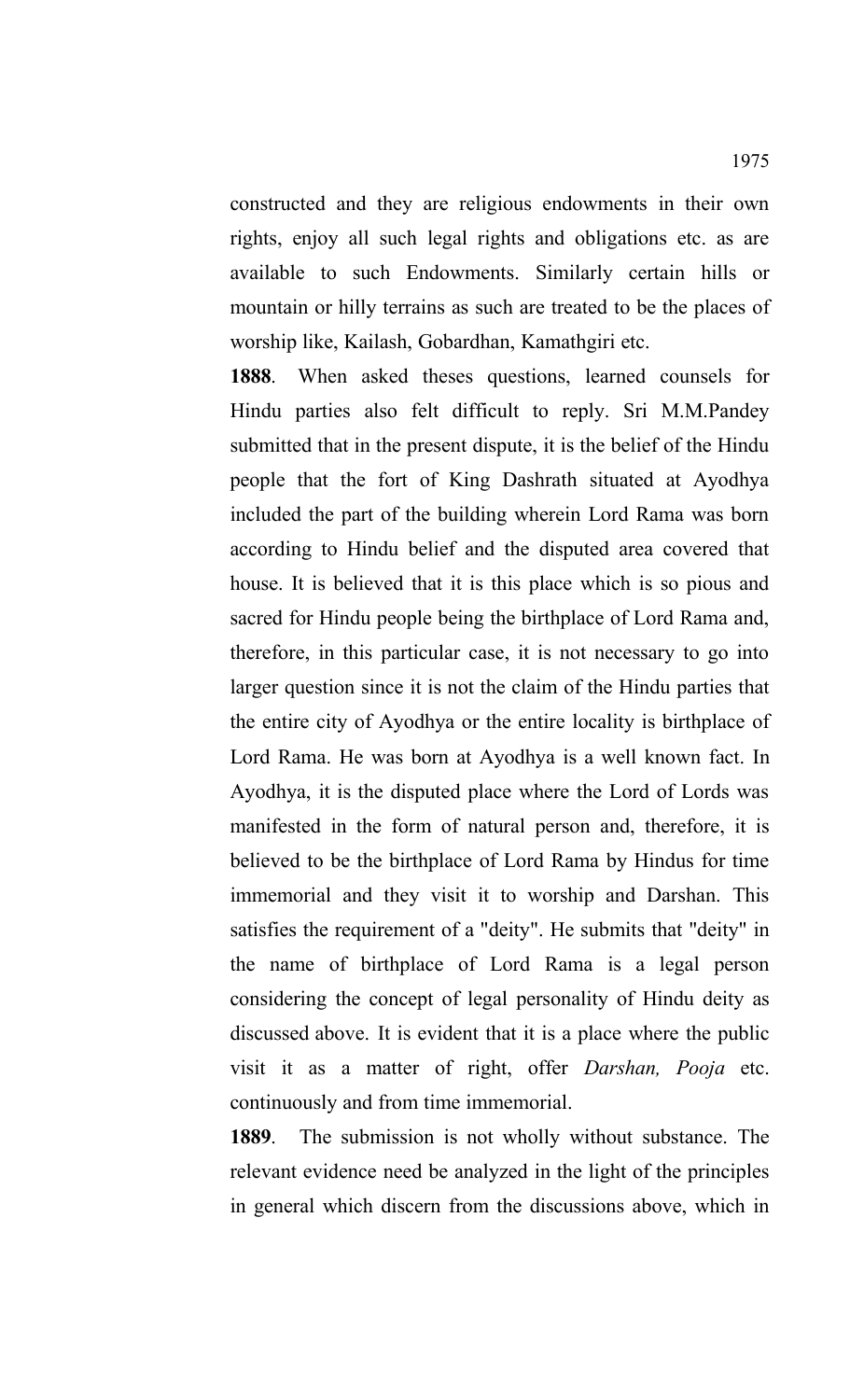brief may be culled out as follows.

**1890**. There exist a Supreme Being which controls everything and fulfills the wishes and salvation to the human beings. Hindus believe that the Supreme Being manifests himself in human form (incarnation) with all the powers of Supreme Being subject to self imposed human limitations. This reincarnation or manifestation is known as "Swayambhu". The place of reincarnation is treated sacred. This kind of belief that the place becomes sacred which relates to birth or some other activities of a Holy sole is common in other religions also like, Mekka in Islam, Bethlehem/Jerusalem in Christianity.

**1891**. The concept of deity is deeply embedded amongst Hindus. The Hindu Dharma has elevated the concept of sacredness into an object of divinity fit for worship. However, this is only symbolic. A Hindu does not worship the idol or the material body but it is the eternal spirit of the deity and the image is a mere symbol. The incarnation of Mantras peculiar to a particular deity causes manifestation of a deity. The idols or images which are man made are consecrated with the spirit of Supreme Being through Vedic rights. The process is known as "Pran Pratistha". The Supreme Being is bodyless, shapeless and, therefore, through the concept of images it is visualized and worshipped.

**1892**. The deity, i.e., the consecrated image or the Swayambhu deity has a juridical status. Law recognises its power of suing and being sued. This power can be exercised by the person who is entrusted with its care and management normally called "Shebait". In the context of Shebait the deity is treated to be an "infant heir" or "with the status of a minor" since it cannot act on its own.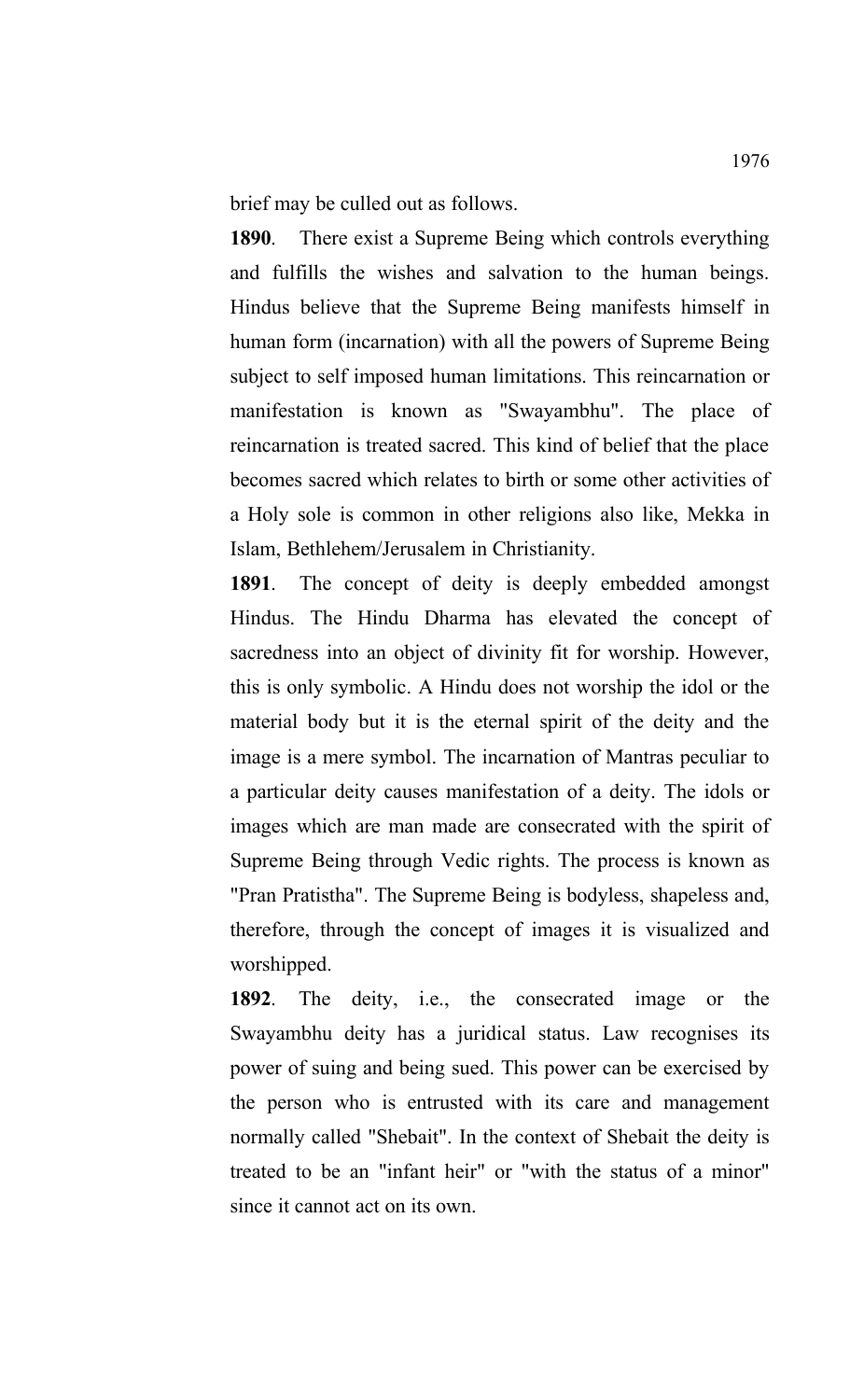**1893**. The deity is a class by itself conceived of a living being and is treated like a master of the house. The property dedicated to a deity belongs to it and not to Shebait though is managed by Shebait as a trustee or its manager who has no otherwise right into property except that it can be managed for the benefit of the deity.

**1894**. A temple is the house of the deity. Even if the image is broken or otherwise get damaged, the Supreme Being continued to exist and by replacement of the image that continuity is maintained symbolically. A temple and deity is res extra commercium. Presence of idol is not decisive to ascertain the status of a temple.

**1895**. The worshippers are the beneficiaries though in a spiritual sense.

**1896**. If the public goes for worship considering that there is a divine presence and offer worship thereat believing that they are likely to be the recipient of the bounty of God then it satisfies the test of a temple. Installation of an idol or the mode of worship are not the relevant and conclusive test.

**1897**. It leaves no doubt in our mind that according to the well recognised and accepted concepts of Hindu Law in regard to deity and idol, it cannot be disputed now that an idol is a juridical person, can sue and be sued, can acquire property and deal with it in a manner it likes though obviously this user is through a Shebait or the person who takes care of the idol since it cannot act on its own not being a natural person.

**1898**. Besides, to constitute an idol, a deity, the concept of Pran Pratishtha and that too in a particular manner is not always conclusive and is not the only test. In the case of a "Swayambhu deity", the Shastrik procedure of Pran Pratishtha as such is not at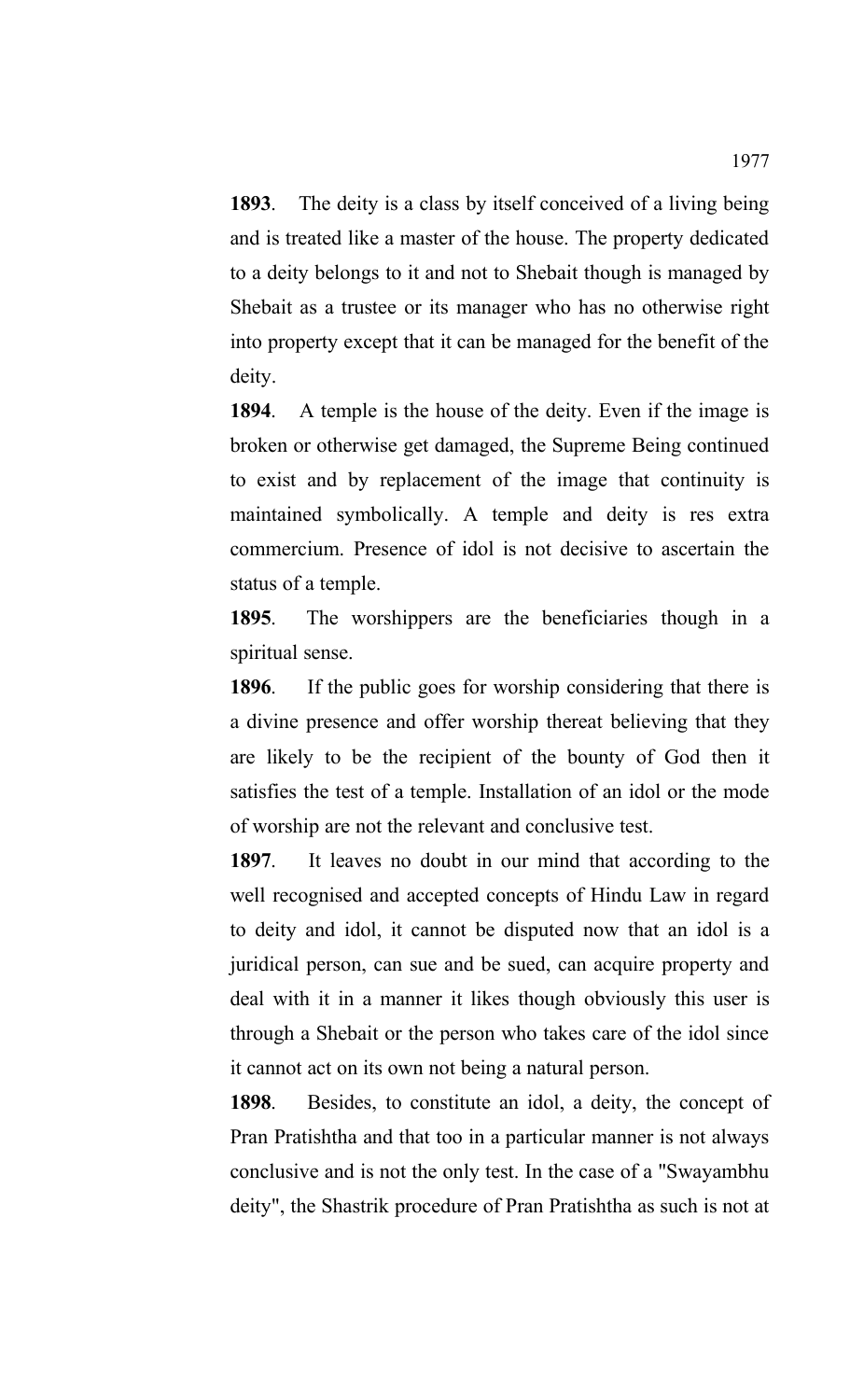all required. A deity can be in the form of an idol or even in natural form like stone, wood, earth, river, mountain etc. The only requirement in our view would be that in case of place, it must be ascertainable as to what place is believed to be sacred and pious by the worshippers.

**1899.** The pivotal requirement is that the Hindus must believe the existence of supreme power therein, must be worshipping it with the belief of getting attainment and fulfillment of wishes due to the divine powers existing thereat and this belief must have continued for time immemorial and may be in the form of a continued custom, tradition etc.

**1900**. The learned counsels appearing for various Hindu parties unanimously contended that the place in dispute has always been believed to be the birthplace of Lord Rama where Lord Vishnu manifested himself in human form as incarnation and, therefore, it is a place which possesses the supreme and divine powers capable of fulfilling wishes of the worshippers by mere Darshan thereof and visit the place. They submit that since the place being the birthplace of Lord Rama is most pious and with full of divinities to Hindus, this has always been visited by Hindus for Darshan and worship as such, hence the requirement of any idol etc. thereat of Lord Rama cannot be insisted upon. Mere placement of an idol thereat is nothing but a symbolic act of Hindus to provide more concentration for worship etc. but the absence of an idol shall not destroy the status of deity to the "Place" being divine and holy to Hindus. The Place is a deity and it does not require observance of Shastrik procedure of 'Pran Pratishtha' since this divinity of 'Place' makes it a "Swayambhu deity" capable of worship by the believers. This status is non destructible, permanent, and can neither be altered nor otherwise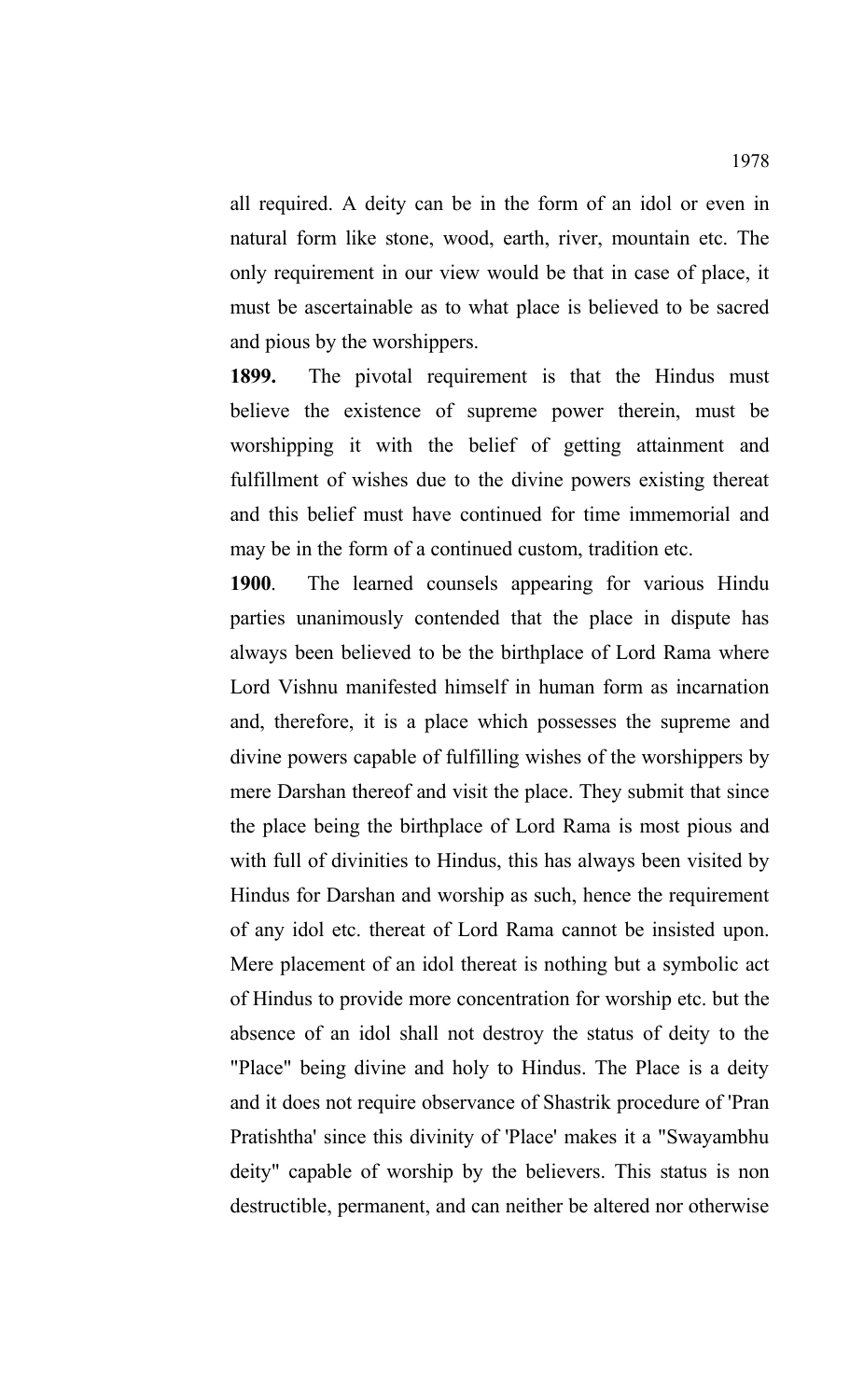be damaged or diminished or extinguished by an act of human being. It is a perennial and continued status of the Place concerned.

**1901**. The evidence to show that the Hindu people used to visit the fort of Lord Rama and its nearby area believing it to be the birthplace of Lord Rama finds mention in a number of books of authorities, some of which we have already discussed in the course of discussing issues pertaining to "date of construction" etc. Much more we shall discuss while considering issue pertaining to birth place, existence of temple etc. But here some evidence necessary for the issues in question has to be seen.

**1902**. Goswami Tulsi Das in his "Ramcharitmanas" has referred the observance of a grand festival on the day of birth of Lord Rama at Ayodhya. The worship by Hindus in the place called fort of Lord Rama has been referred in the Travellers Account of William Finch.

**1903.** Tieffinthaler has specifically observed the manner in which the Hindu people used to worship at the place in dispute, i.e., by laying prostrate and making 'Parikrama' (circumambulation) around the building. This is a unique feature of this case. At the time of Tieffinthaler admittedly the disputed building had come into existence and was standing thereat. It was known as a mosque having been built by a muslim ruler. Tieffinthaler has termed it as "a muslim temple with triple domes". However, there existed a Bedi, i.e., the cradle for which the Hindus' believe that there was a house where Lord Vishnu manifested and reincarnated in the form of Ramlala. Then he mentioned, *"however, there still exists some superstitious cult in some place or other. For example, in the place where the native house of Ram existed, they go around 3 times and prostrate on*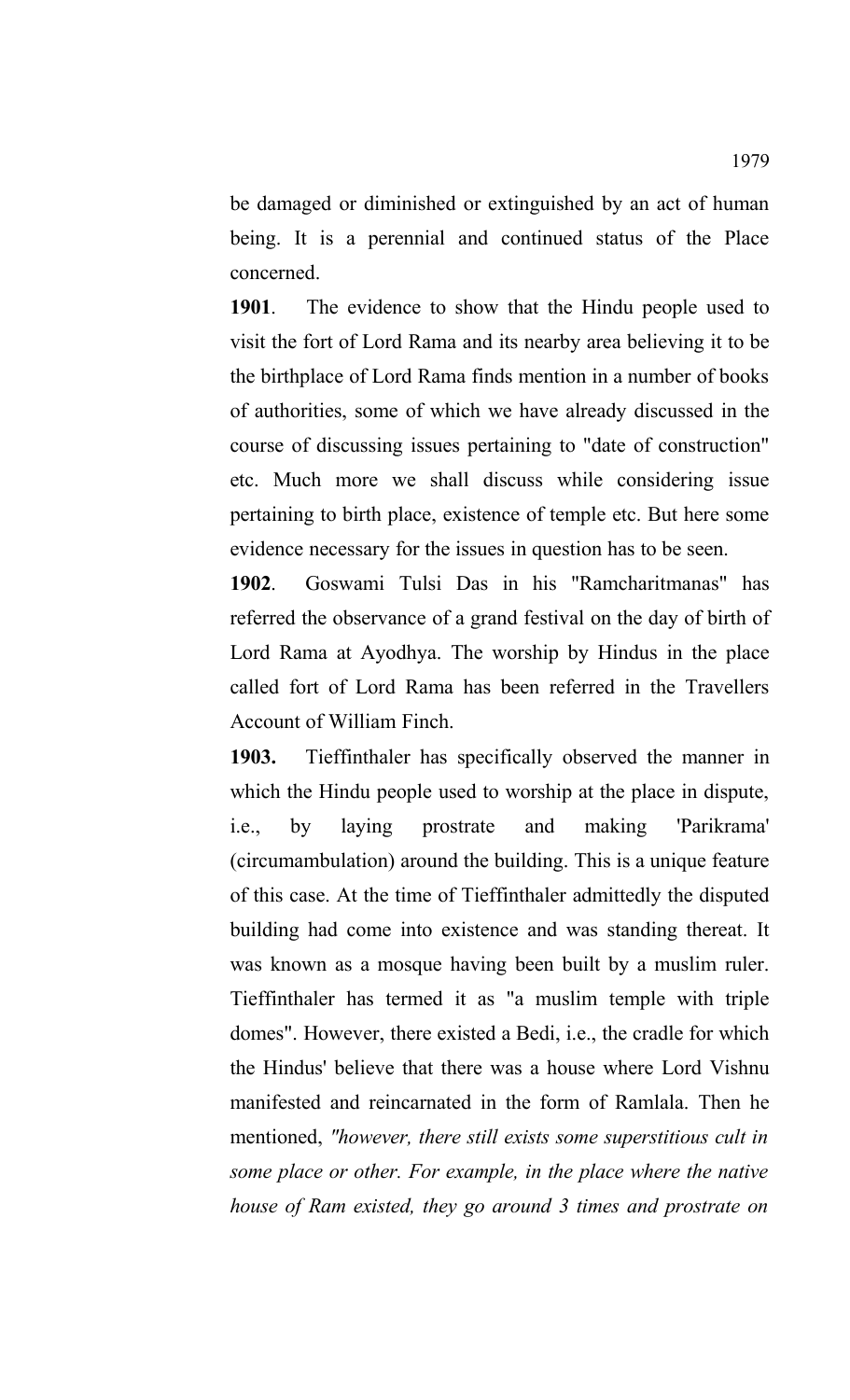*the floor."* After about hundred years by which time the premises in dispute was divided by an iron grilled wall with an indication that the muslims may worship in the inner courtyard and the Hindus may continue to worship in the outer courtyard, in actuality the Hindus continue with their practice of entering the inner courtyard and worshipping thereat in one or the other manner. This is evident from some documents which we are discussing hereinbelow. There is no evidence on record to show that from 1856 to 1949, at any point of time there was a restriction effected in such a manner that only the people of one faith would enter the inner courtyard and not all. It is the admitted case of muslims and their several witnesses had also admitted that till 22nd December, 1949 the doors of the iron grilled dividing wall were never locked. There is nothing on record to show that by posting a guard or otherwise the entry of Hindus was restricted in the inner courtyard. Even with respect to the contention of offering of Namaz, the evidence, which we will be discussing later on, will show that from 1855 till 1934 atleast there is no evidence whatsoever that Namaz was actually offered in the inner courtyard of the disputed site. So far as the outer courtyard is concerned, it is virtually admitted by the muslim parties that there existed atleast three non Islamic structures which were visited by Hindus and they also offered worship thereat. Tieffinthaler has specifically referred to the place in dispute observing the visit of Hindus thereat. Various gazetteers, survey reports etc. which we have referred earlier while discussing the issues pertaining to date of construction also are similarly worded.

**1904**. Let us proceed to ponder over some other evidence. One of the document is an application dated 30.11.1858, Exhibit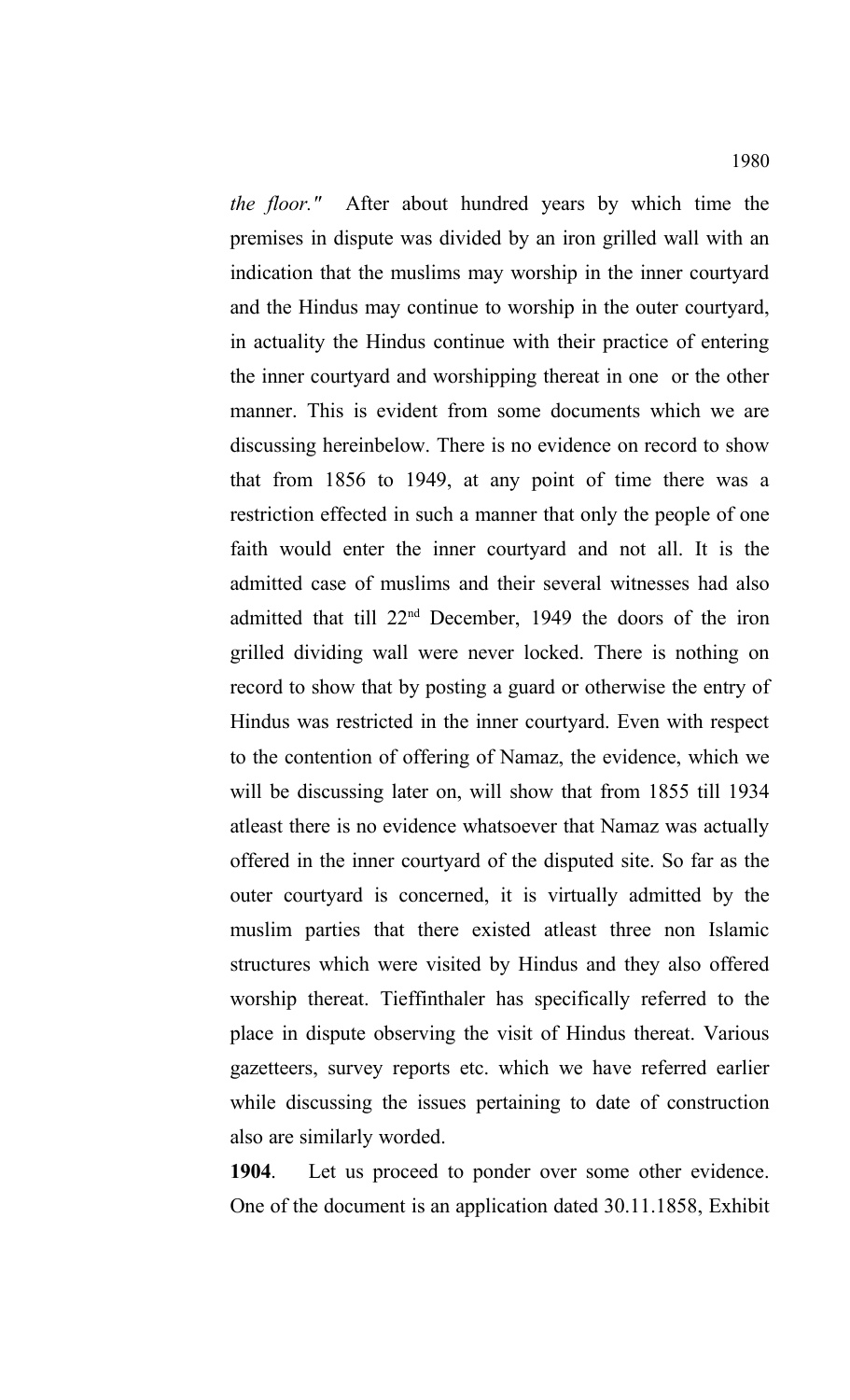20 (Suit-1), submitted by Syed Mohammad, claiming himself to be Khatib of Janamsthan mosque, i.e., the disputed building. It says as under:

بمقام جنم استھان کا صدہا برس کے نشان پڑا رہتا تھا و اہل

ہنود پوجا کرتے تھے

''मुक़ाम जनम स्थान का सदहा बरस के निशान पड़ा रहता था व अहले इनूद पूजा करते थे" (Hindi Transliteration by the *Parties)*

*"Previously the symbol of Janam had been there for hundreds of years and Hindus did puja." (E.T.C)*

**1905**. This document refers the above creation in the premises inside the dividing wall. The existence of divided premises is clearly mentioned and one Chabutara in outer Courtyard was already there. The context shows that it talks of creation of a Chabutra under/near the dome structure and open land in its front. This document is admitted to plaintiffs (Suit-4) also. This is the oldest individual and private document which throws light on the spot situation as prevailed in November 1858 and prior thereto of the disputed site and building. There is nothing to contradict it. It is thus clear that even the inner courtyard had some Hindu religious signs/symbols therein and used to be worshipped by Hindus for last several hundreds years.

**1906**. As already said, P.Carnegy in his report published in 1870 has observed that both worshipped in the disputed building. This also fortify the fact that Hindus not only used to go inside but were also worshipping in the disputed premises.

**1907**. The dispute pertaining to this place amongst the two communities is centuries old. Record, prior to 1860 AD, atleast fortify, continuance of such dispute. In fact, it could not have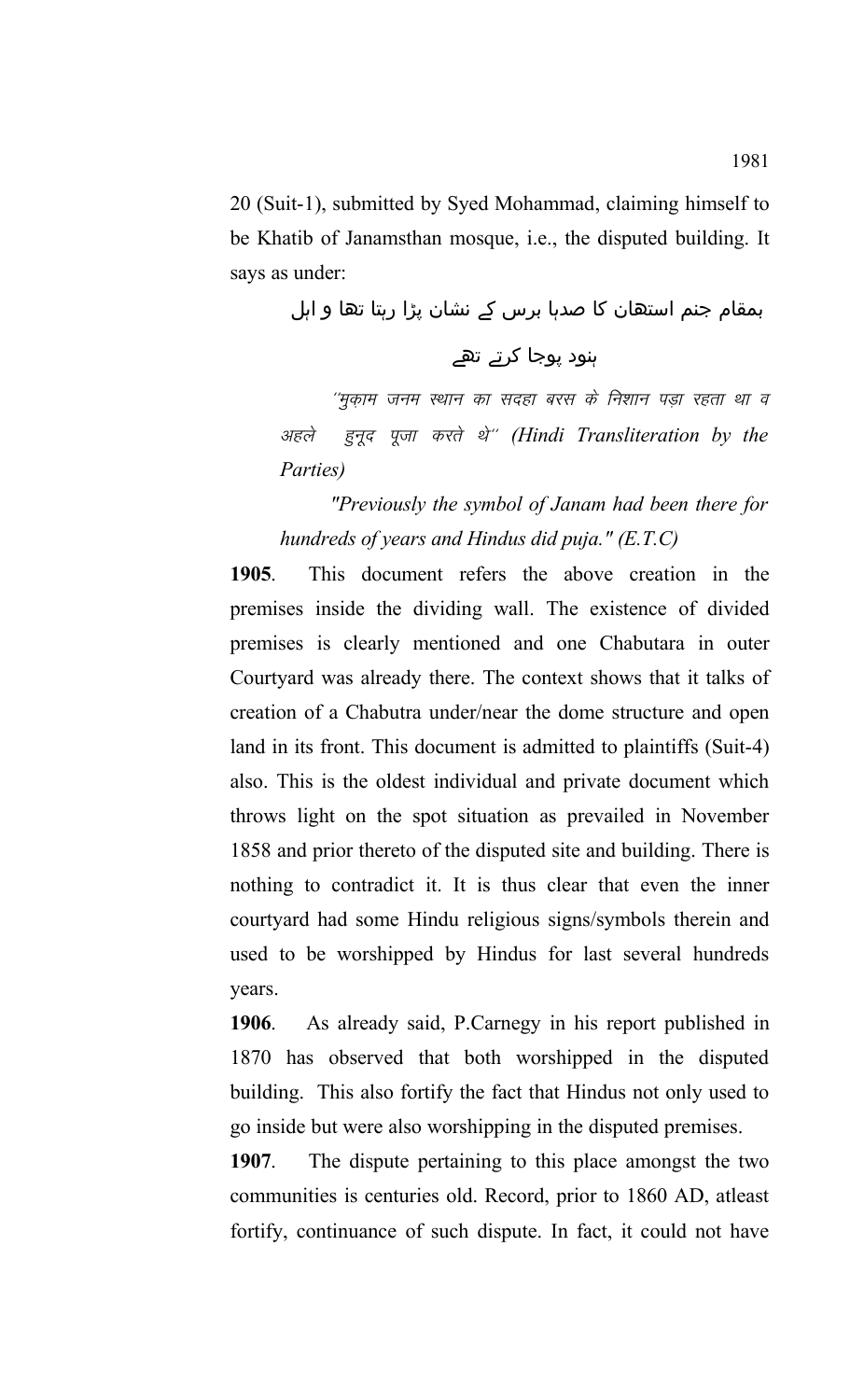been disputed. Several witnesses of the plaintiffs (Suit-4) had admitted that the Hindus used to come to the disputed place for worship believing it the birthplace of Lord Rama.

**1908**. Record of Suit-1885 shows that the defendant no. 2 therein, i.e., Mohd. Asghar, who contested the said suit in his capacity as Mutawalli of the disputed building (alleged waqf), in his own written statement admitted that the Chabutara constructed in the outer courtyard on south east side of the disputed building was used to be attended by Hindus for worshipping, believing it to be the birthplace of Lord Rama. No doubt, he also pleaded simultaneously that the said construction was unauthorised and impermissible but the fact remains that existence of Chabutara, according to the pleadings, had continued at least since about 1855 and this position remained undisturbed till  $6<sup>th</sup>$  December, 1992. The premises of Mosque, as depicted by letters ABCD in Suit-4, thus had a structure, non-Islamic which has been worshipped by Hindus for the last atleast one and half century.

**1909**. A place if identified by a name given to the deity by its worshippers/believers and if it can be shown that it relates to a divine or otherwise important phenomena related with religious matters making it a pious and important religious place, it can be held 'deity' and thereby satisfy the requirements of being a 'juridical person'. Whether such a place reflected by the known name of the deity is smaller one or larger one, or, what is its extent, is a different matter but a deity can be known by its name which its followers/worshippers have given to it. In the present case the plaintiff no. 2 (Suit-5) is known as "Asthan Sri Rama Janam Bhumi, Ayodhya". The Hindu believers and worshippers who go and worship the said place identify it by the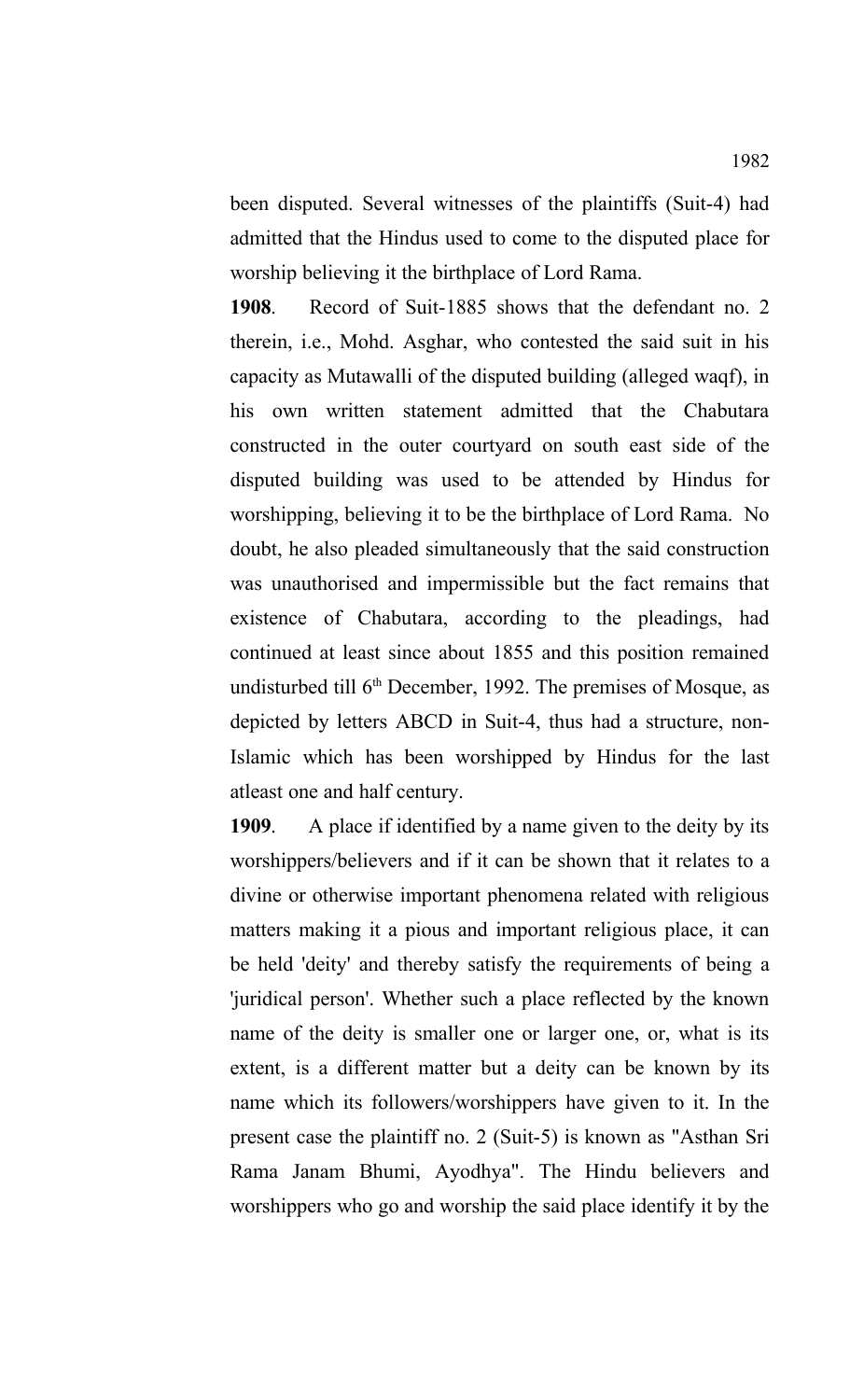name of Lord Rama's birthplace and this identity ascertain and admits no doubt in the mind of those who believe, follow and worship. That being so, we find no reason in denying the status of deity to the said place and the consequential juridical personality upon it. It cannot be disputed that property can be dedicated in the name of the plaintiff no. 2 which can be utilized for the benefit of the said deity. This of course is subject to the issues decided in favour of Hindu parties which pertain to the site in dispute whether is or believed to be the birthplace of Lord Ram for time immemorial and is being worshipped accordingly.

**1910**. Whether the idol or deity, worshipped by Hindus, was consecrated or not, has to be seen from the point of view and belief of those who worship the idol and not others who had no such belief. If an idol is faithfully recognised by all those who believe the idol of a particular deity, it is a deity. In the present case idol of Lord Rama, and its worship as such satisfy the requirement of a validly consecrated deity. No further inquiry need be gone into. We agree with the views expressed by the Division Bench in **Gokul Nath Ji Maharaj (supra)** that the question whether a particular idol is or is not duly consecrated must depend upon the religious faith and belief of its followers. We are also fortified in taking the above view from the Apex Court's decision in **Ram Jankijee Deities (supra)** where in para 15 it has observed, while quoting and approving the two decisions of Madras High Court, that the test is not whether it conforms to any particular school of Agama Shastras. The question must be decided with reference to the view of the class of people who take part in the worship. If they believe in its religious efficacy, in the sense that by such worship they are making themselves the object of the bounty of some super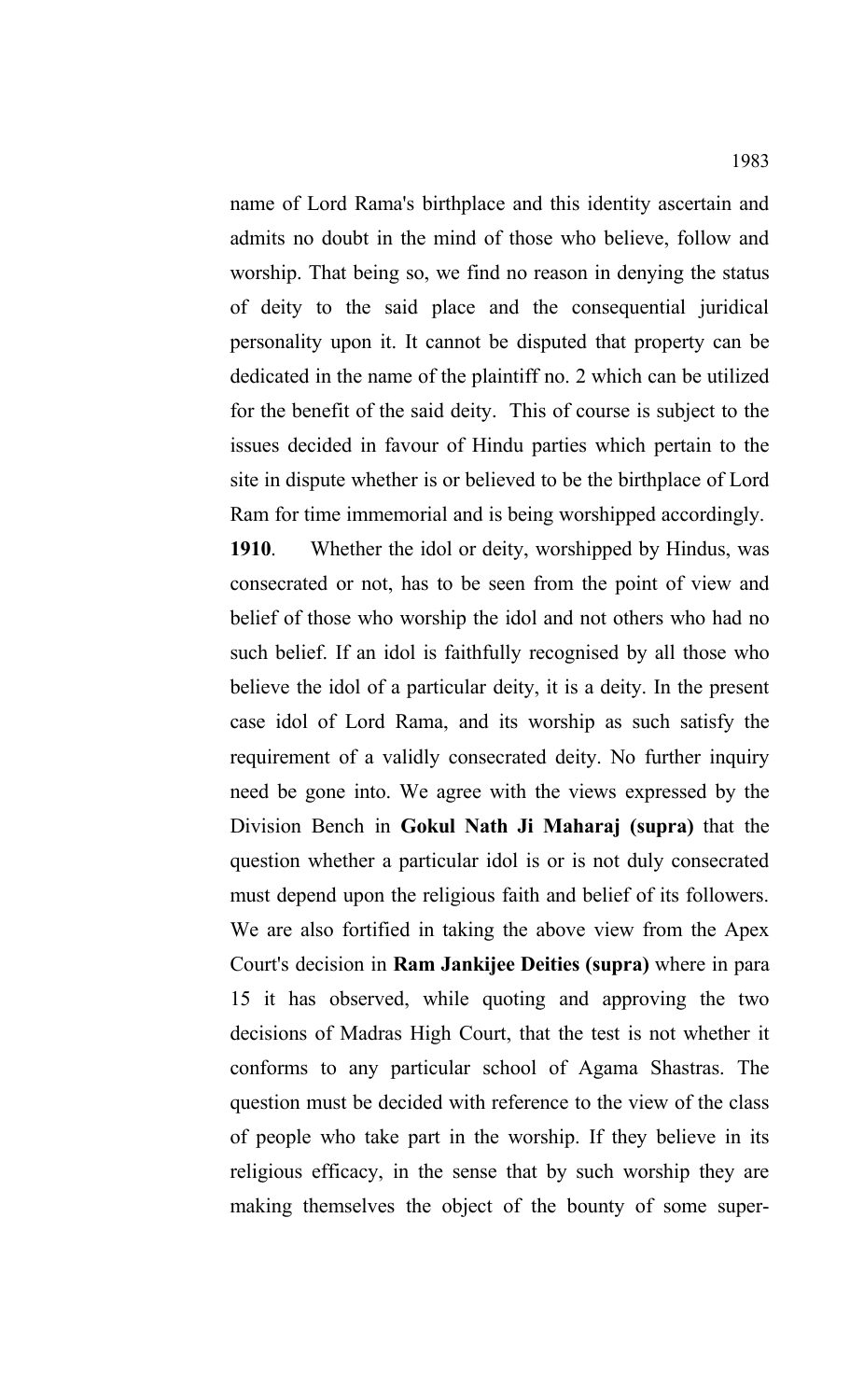human power, it fulfill the requirement. If the public or that section of the public who go for worship consider that there is a divine presence in a particular place and that by offering worship thereat they are likely to be the recipients of the blessings of God, it satisfy the requirement of a deity. In fact the Apex Court in para 16 of the judgment in **Ram Jankijee Deities (supra)** went to observe that the people, if believe in the religious efficacy, no other requirement exists as regards other areas. It is not a particular image which is a juridical person but it is a particular bent of mind which consecrate the image.

**1911.** In **Shiromani Gurdwara Prabandhak Committee, Amritsar Vs. Som Nath Dass (supra)** the Court virtually set out easier guidelines as to how an untangible image or institution or otherwise can be decided whether it is a juristic person or not particularly in religious matters. The Court observed that the very words "juristic person" cannot get recognition of an entity to be in law a person which otherwise it is not. In other words it is not an individual natural person but an artificially created person which is to be recognised to be in law as such. When a person is ordinarily understood to be a natural person, it only means a human person. Essentially every human person is a person but in the history of the world the concept of different notions had different times. In sub-countries even human beings were not treated person in law. Under the Ancient Roman Law a slave was not a person. He had no right to a family. He was treated like an animal or chattel. In French colonies also, before slavery was abolished, the slaves were not treated to be legal persons. They were later given recognition as legal persons. The recognition was given later on through an statute. In United States also African-Americans had no legal rights though they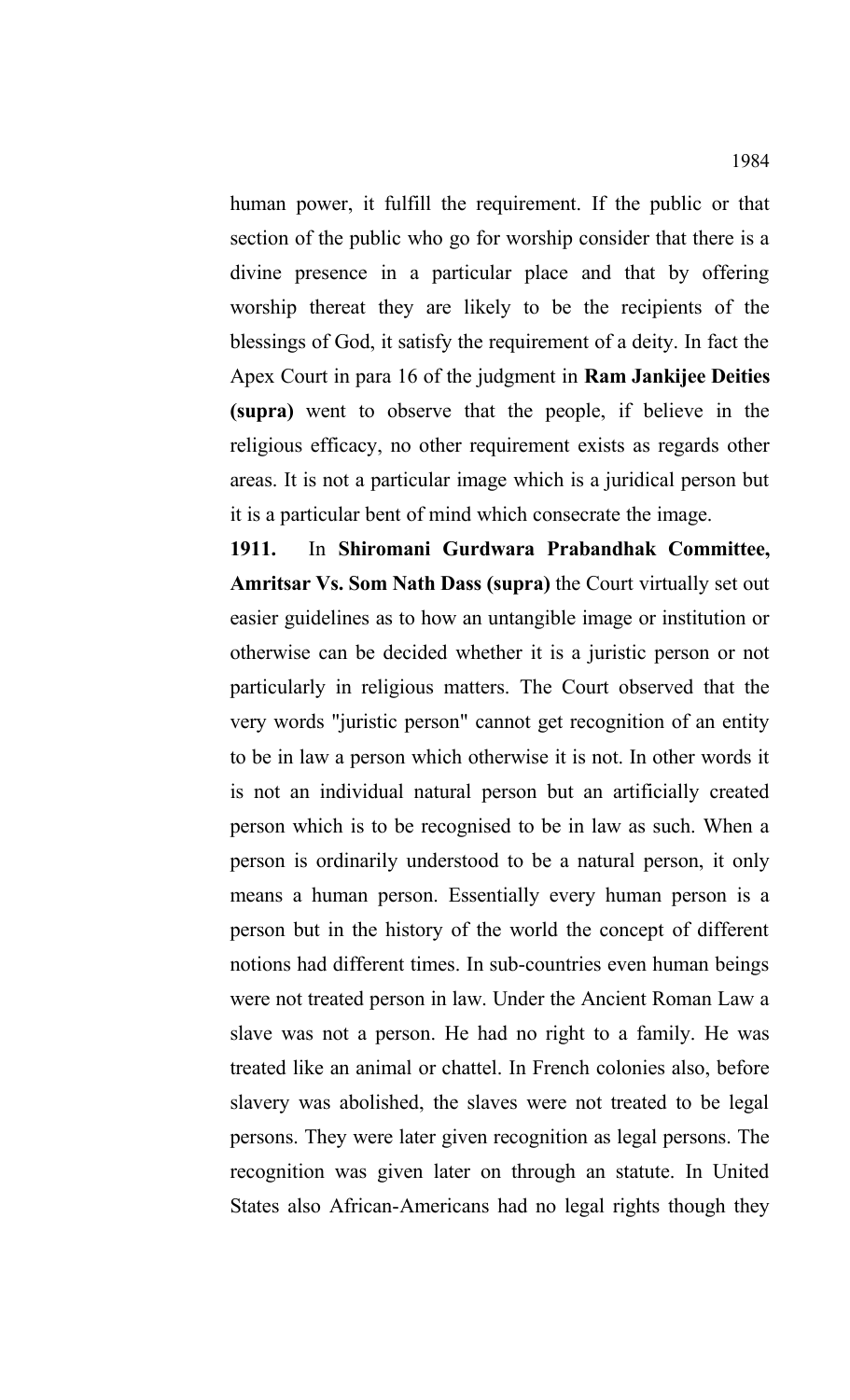were not treated as chattel. The Court also quoted the following passage from **Roscoe Pounde's Jurisprudence, Part, IV, 1959 Edition**, page 192-93:

*"In civilized lands even in the modern world it has happened that all human beings were not legal persons. In Roman law down to the constitution of Antoninus Pius the slave was not a person. 'He enjoyed neither rights of family nor rights of patrimony. He was a thing, and as such like animals, could be the object of rights of property.' ... In the French colonies, before slavery was there abolished, slaves were 'put in the class of legal persons by the statute of April 23, 1833' and obtained a 'somewhat extended juridical capacity' by a statute of 1845. In the United States down to the Civil War, the free Negroes in many of the States were free human beings with no legal rights."* 

**1912.** The evolutionary development of a socio-politicalscientific system made it necessary to consider certain nonhuman beings as person which were termed as legal person or juristic person etc. Having said so, the Apex Court in above case further observed that a juristic person like any other natural person is in law also conferred with rights and obligations and is dealt with in accordance with law. The entity acts like a natural person but only through a designated person, whose acts are processed within the ambit of law. When an idol was recognised as a juristic person it was known that by itself it cannot act. Like the case of a minor where a guardian has been appointed, so in the case of an idol, a Shebait or manager is appointed to act on its behalf. In that sense, relation between an idol and Shebait is akin to that of a minor and a guardian. As a minor cannot express himself, so the idol, but like a guardian, the Shebait and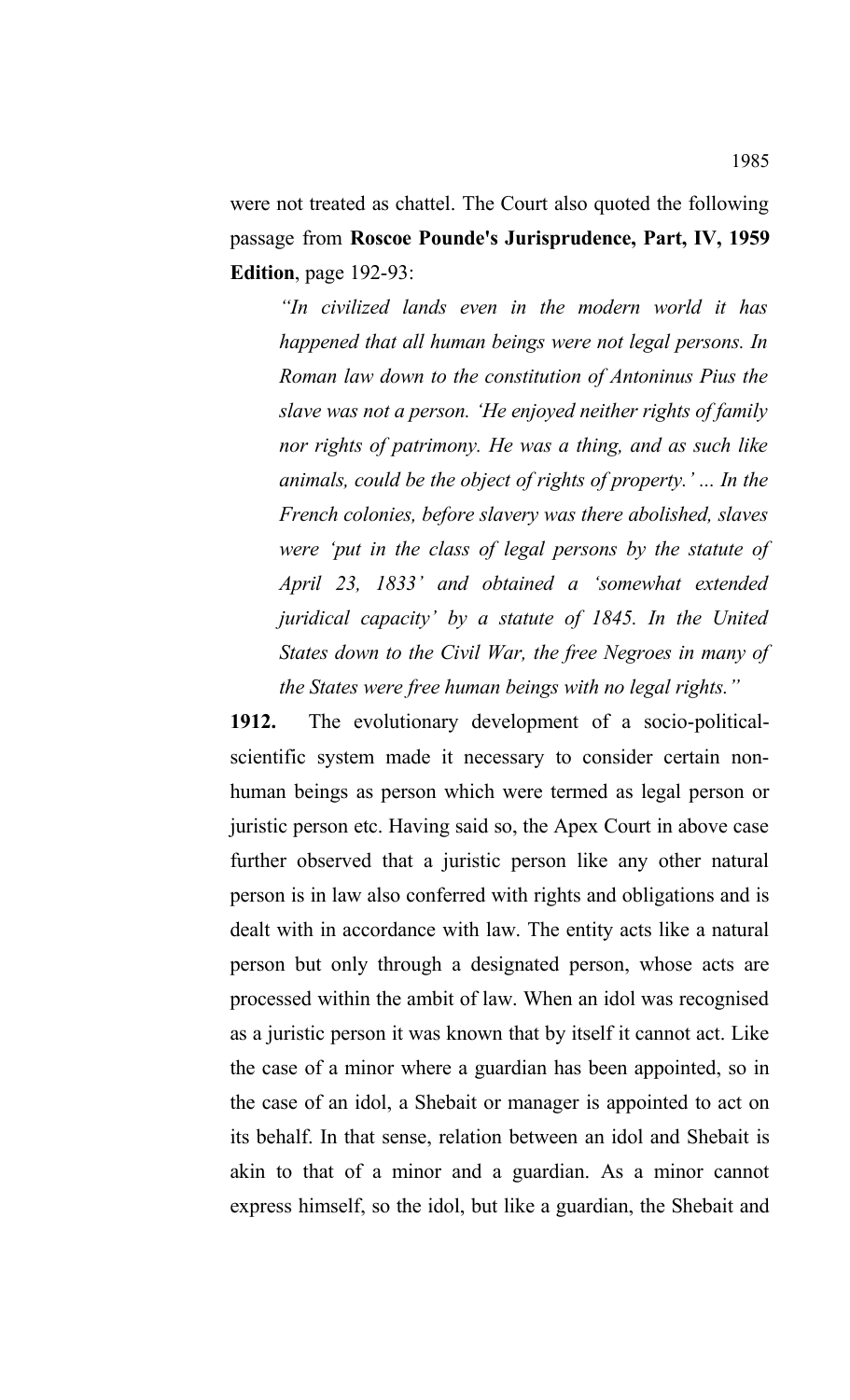manager have limitations under which they have to act. The Court observed that an idol is a juristic person because it is adored after its consecration in a temple. The offerings are made to an idol. The followers recognised an idol to be symbol of God. Without the idol the temple is only a building of mortar, cement and bricks which had no sacredness or sanctity for adoration.

**1913.** Let us apply these tests in respect to the plaintiffs 1 and 2 in the case in hand. Sri Ramjanambhumi, the place in dispute is visited by Hindus under the faith and belief that Lord of Universe Sri Vishnu appeared in his Chaturbhuj Roop before Queen Kaushalya one of the wife of King Dashratha at a particular date and time mentioned in **Balmiki Ramayan** as well as **Ramcharitmanas of Goswami Tulsi Das**. On the prayer made by Kaushalyaji Sri Vishnu took the form of Sri Ramlala and manifested himself in human form. The place, therefore, bears the spirit and power of Lord of Lords and it is believed that by visiting the place having its Darshan, i.e., adoration and worship one will get all happiness and fulfilment of his wishes. It will confer upon him all merits as well as salvation. The visit to birthplace itself has been said to be sufficient to confer all the merits and salvation upon the believer. It is with this faith and belief it is said that the Hindus are visiting the birthplace of Lord Rama at Ayodhya since time immemorial and despite several adverse situation the belief and worship has continued unrelented.

**1914.** It is well settled that faith and belief cannot be judged through any judicial scrutiny, it is a fact accomplished and accepted by its followers. In fact this faith necessitated the creation of a unique to be recognised as a juristic person. The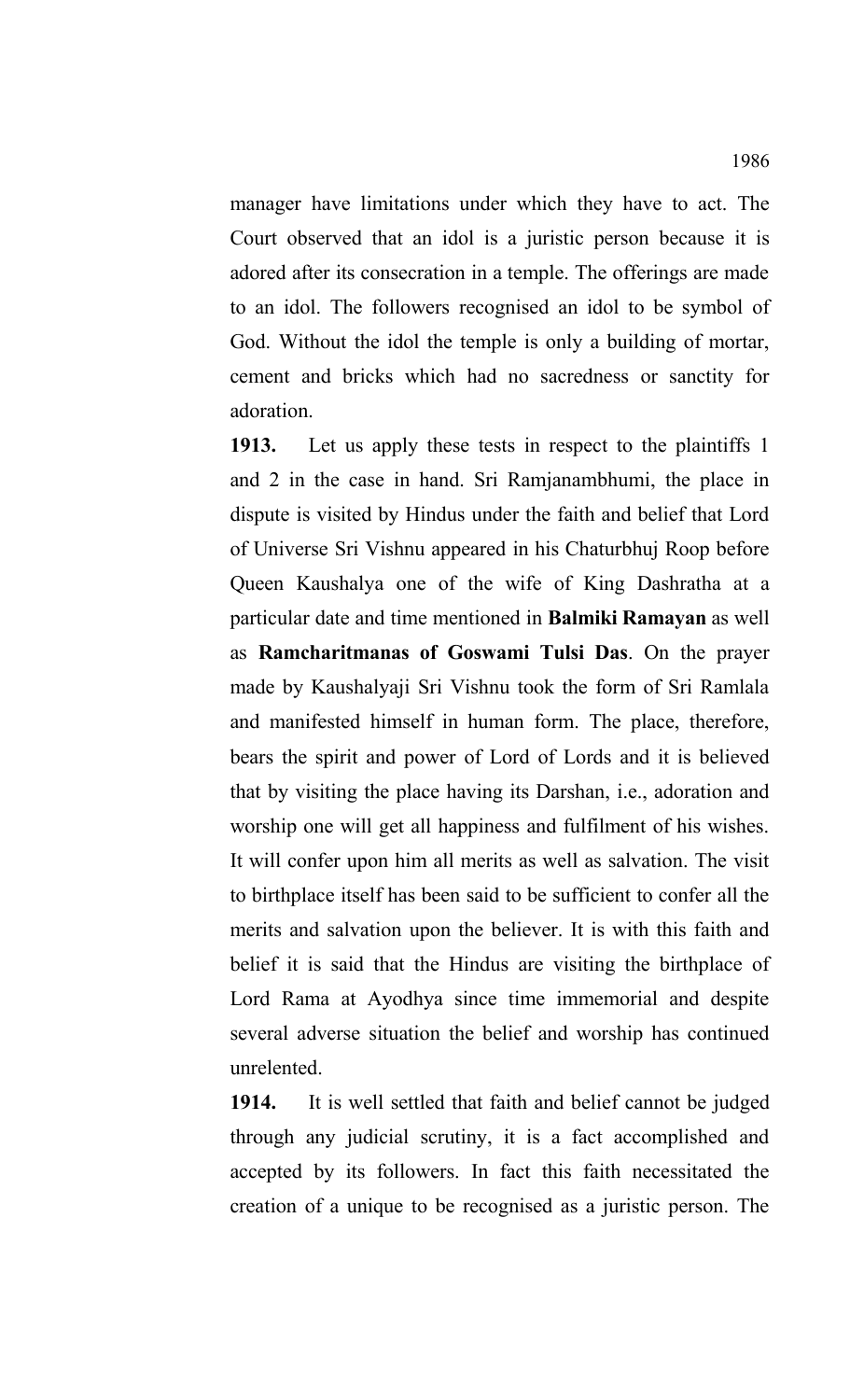juristic person, in view of the above discussion, it is evident, cannot be roped in a defined circle. With the changing thoughts, changing needs of the society fresh juristic personalties were/are created from time to time. In the context of Guru Granth Sahib whether it is a juristic person or not an argument was raised though an idol can be recognised to be a juristic person but not a temple and on the same parity neither a Gurudwara can be treated to be a juristic person nor Guru Granth Sahib which is only a sacred book. Repelling this argument the Apex Court in **Shiromani Gurdwara Prabandhak Committee, Amritsar Vs. Som Nath Dass (supra)** said that Gurudwara or Guru Granth Sahib cannot be equated with an idol. Sikhism does not believe in worshipping any idol but that does not mean that Guru Granth Sahib in order to treat to be a juristic person should be equated with an idol. When belief and faith of two different religions are different there is no question of equating one with the other. If Guru Granth Sahib by itself could stand the test of its being declared as such, it can be declared to be so. The Court peeped into the fundamentals of Sikh religion though as a matter of caution observed that to comprehend any religion fully may indeed be beyond the comprehension of anyone and also beyond any judicial scrutiny for it has its own limitations. But then it is added with that silver lining could easily be picked up from the tenets and dictates of the concerned religion. In the Sikh religion the Guru is revered as the highest reverential person. The first of such most revered Guru was Guru Nanak Dev followed by the succeeding Gurus and the  $10<sup>th</sup>$  being the last living Guru Gobind Singh Ji. It is believed that Adi Granth or Guru Granth Sahib was compiled by the fifth Guru Arjun and it is this book that is worshipped in all the Gurudwaras. Besides being read, people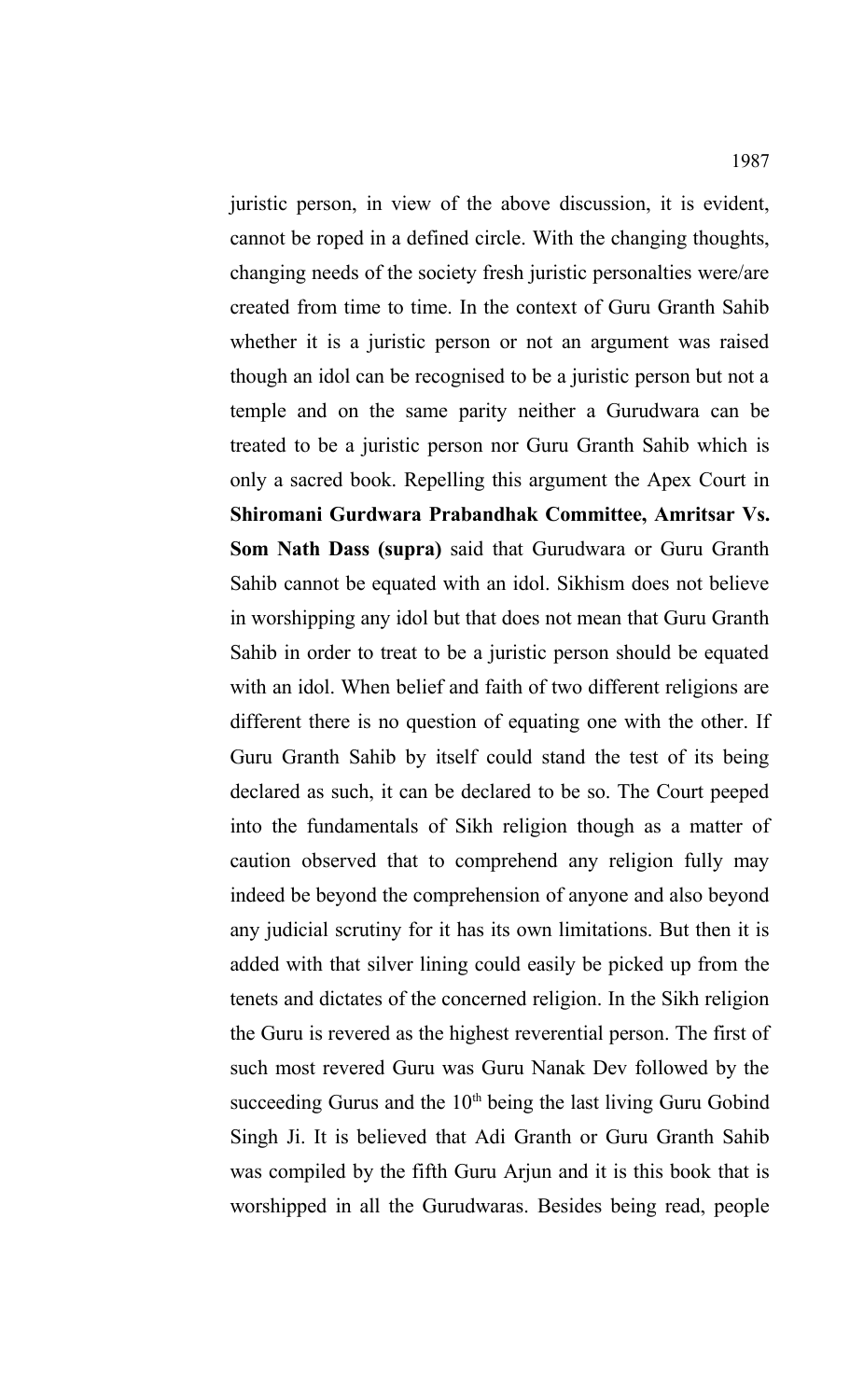go down on their knees to make reverential obeisance and place their offerings of cash and kind on it, as it is treated and equated to a living Guru. The composition of Gurus were always considered sacred by their followers. Guru Nanak said that in his hymns the true Guru manifested himself, because they were composed at His orders and heard by Him. The fourth Guru, Ram Das said, "look upon the words of the true Gurus as the supreme truth, for God and the Creator hath made him utter the words." When Guru Arjun formally installed the Granth in the Hari Mandir, he ordered his followers to treat it with the same reverence as they treated their Gurus. By the time of Guru Gobind Singh, copies of the Granth had been installed in most gurdwaras. He asked his followers to turn to the Granth for guidance and look upon it as the symbolic representation of the ten Gurus. The Granth Sahib is the central object of worship in all gurdwaras. It is with this faith that it is worshipped like a living Guru. This faith and conviction results, when installed in a Gurudwara to turn in a sacred place of worship. Sacredness of Gurudwara is only because of placement of Guru Grath Sahib in it. It also held that a restrictive meaning to the words juristic person ought not be given otherwise it would erase the very jurisprudence which gave birth to it.

**1915.** Applying all these observations to the two plaintiffs we find no hesitation to observe that every condition or ingredient is fully satisfied so as to confer legal personality upon the two. In respect to the plaintiff no. 1 the defendants, promosque parties, have no dispute that an idol duly consecrated would constitute a legal person and, therefore, their only objection is that the idol in question being not consecrated in accordance with the Shastrik laws is not a deity constituting a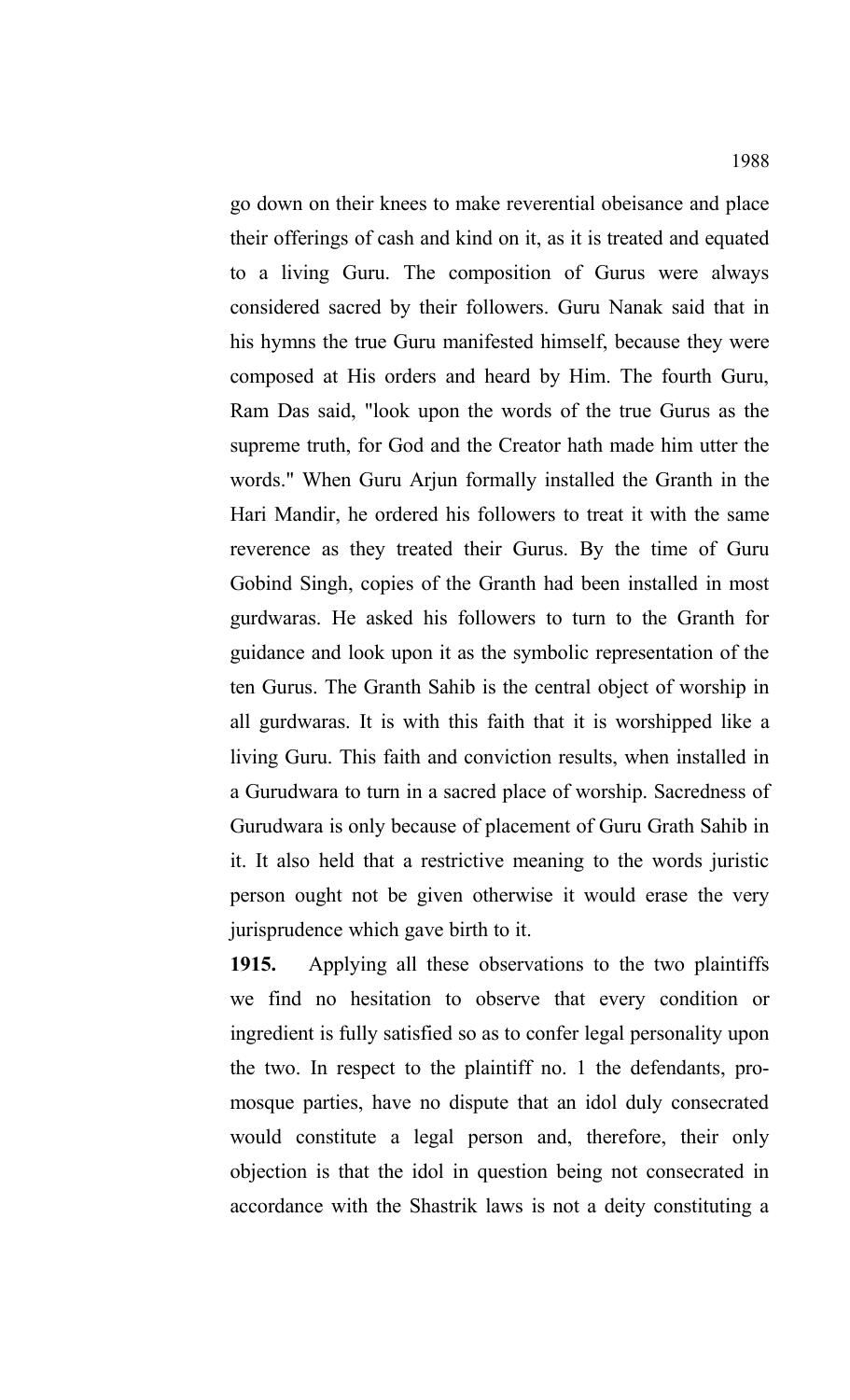legal person. With respect to the plaintiff no. 2 their objection is much stronger and virtually travels on the same causes as were argued in **Shiromani Gurdwara Prabandhak Committee, Amritsar Vs. Som Nath Dass (supra)** to outclass Guru Granth Sahib from the status of juristic person. We have already observed much with respect to the plaintiff no. 1 which in our view suffice to constitute it a legal person capable of maintaining a suit through a Shebait or a next friend as the case may be. The procedure of filing the suit we shall discuss later on in detail. So far as the place is concerned, it is almost admitted by most of the witnesses of pro-mosque parties, i.e., of plaintiff (Suit-4) that Hindus regularly visit Ayodhya for worshipping the birthplace of Lord Rama and several fairs are also held thereat periodically wherein a very large number of people across the country and even abroad come and participate. It is also admitted by some of the pro-mosque parties witnesses that the disputed place was used to be visited by Hindus believing it to be the birthplace of Lord Rama. The manner of worship and Darshan has been explained by the witnesses produced by Nirmohi Akhara as well as the plaintiff (Suit-5) in one or the other ways. It is true that most of the part of the evidence of most of the witnesses is either irrelevant hence inadmissible or otherwise is not creditworthy which we have pointed out or shall be referring later as the case may be but that does not mean that the entire statement of a witness for this reason can be rejected. It is always permissible to a Court to take out the part of the statement of a witness which is believable and also sometimes when the statement amounts to an admission on behalf of party who has produced that witness, i.e., the part of the evidence of a witness which is against the party in whose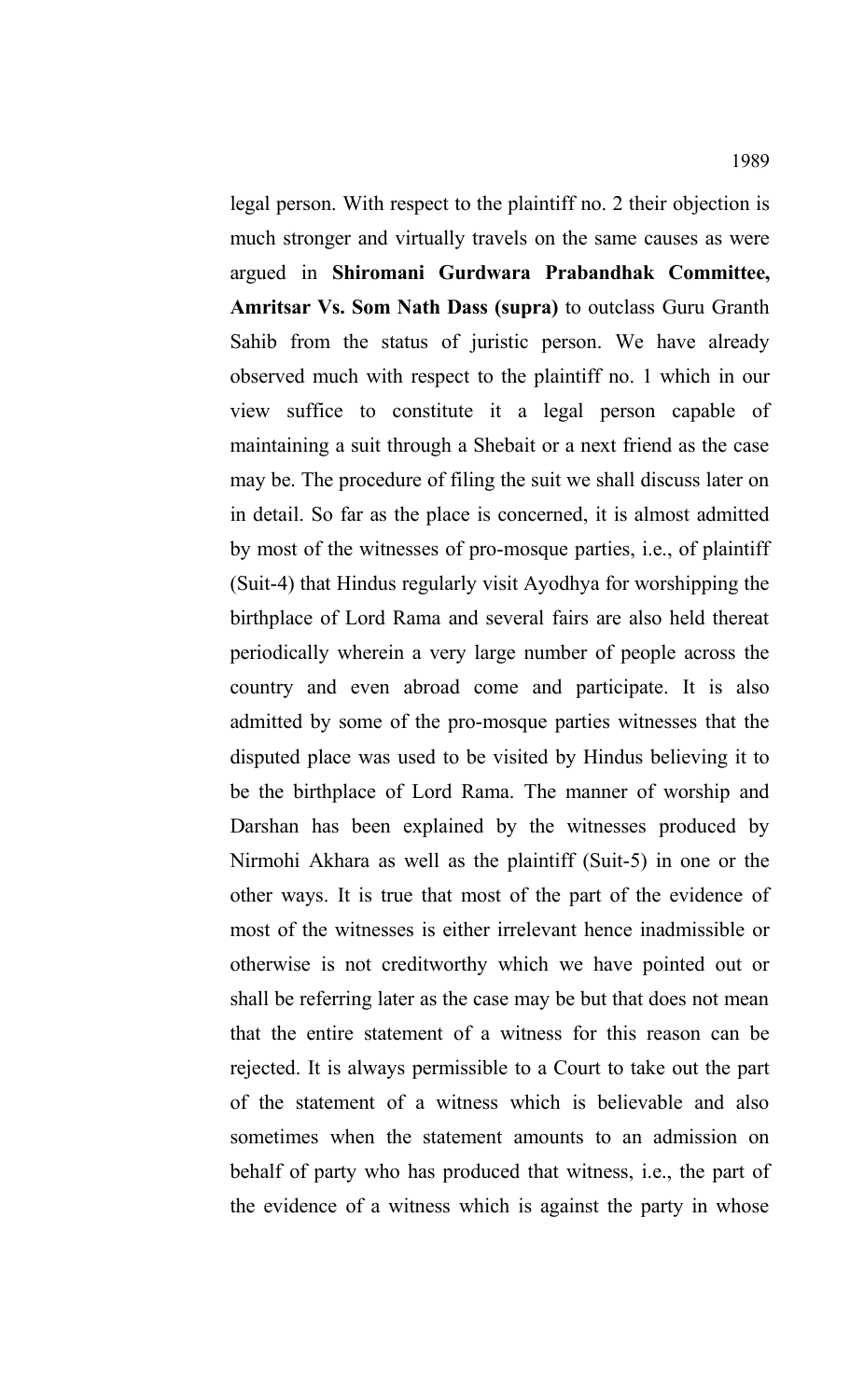favour the witness is deposing.

### **PW-1, Mohd. Hashim**

"22 / 23 दिसम्बर, 1949 को जिस स्थान की कुर्की हुई हिन्दू लोग उसे राम जन्म भूमि कहते थे और मुसलमान बाबरी मस्जिद कहते हें।'' (पेज 40)

*"The Hindus called the place attached on 22nd - 23rd December, 1949, Ram Janam Bhumi and the Muslims call it Babri mosque." (E.T.C.)*

´´जैसे मक्का मुसलमानों के लिए अहमियत रखता है उसी तरह अयोध्या भगवान राम को लेकर हिन्दुओं के लिए महत्व रखता हैं।''(पेज 44)

*"As Mecca holds importance for Muslims, similarly Ayodhya holds importance for Hindus because of Lord Rama."(E.T.C.)*

''हिन्दुस्तान से बाहर के देशों के लिए लोग भी अयोध्या में दर्शन के लिए आते हैं।''(पेज 73)

*"People from abroad also come to have darshan at Ayodhya." (E.T.C.)*

''यह ठीक है कि अयोध्या हिन्दुओं का एक तीर्थ स्थल है। . . . . .यह ठीक है कि 22 दिसम्बर 1949 से इस भूमि पर जो मुकदमा में मुतदाविया है, हिन्दू लोग देश–विदेश से दर्शन करने के आते हैं।''

(पेज 120)

*"It is true that Ayodhya is a place of pilgrimage for Hindus. . . . . . . . . . It is true that from 22nd December, 1949, Hindus come from within the country and from abroad to have darshan on this land, which is disputed in litigation."(E.T.C.)*

^हिन्दू लोग हिन्दुस्तान के हर कोने में रहते हैं उनके लिए अयोध्या मुतबर्रिक है।''(पेज 128)

*"Hindus live in every corner of Hindustan. Ayodhya is a holy place for them."(E.T.C.)*

''यह भी ठीक है कि इस परिकमा को हिन्दू लोग कई सौ सालों से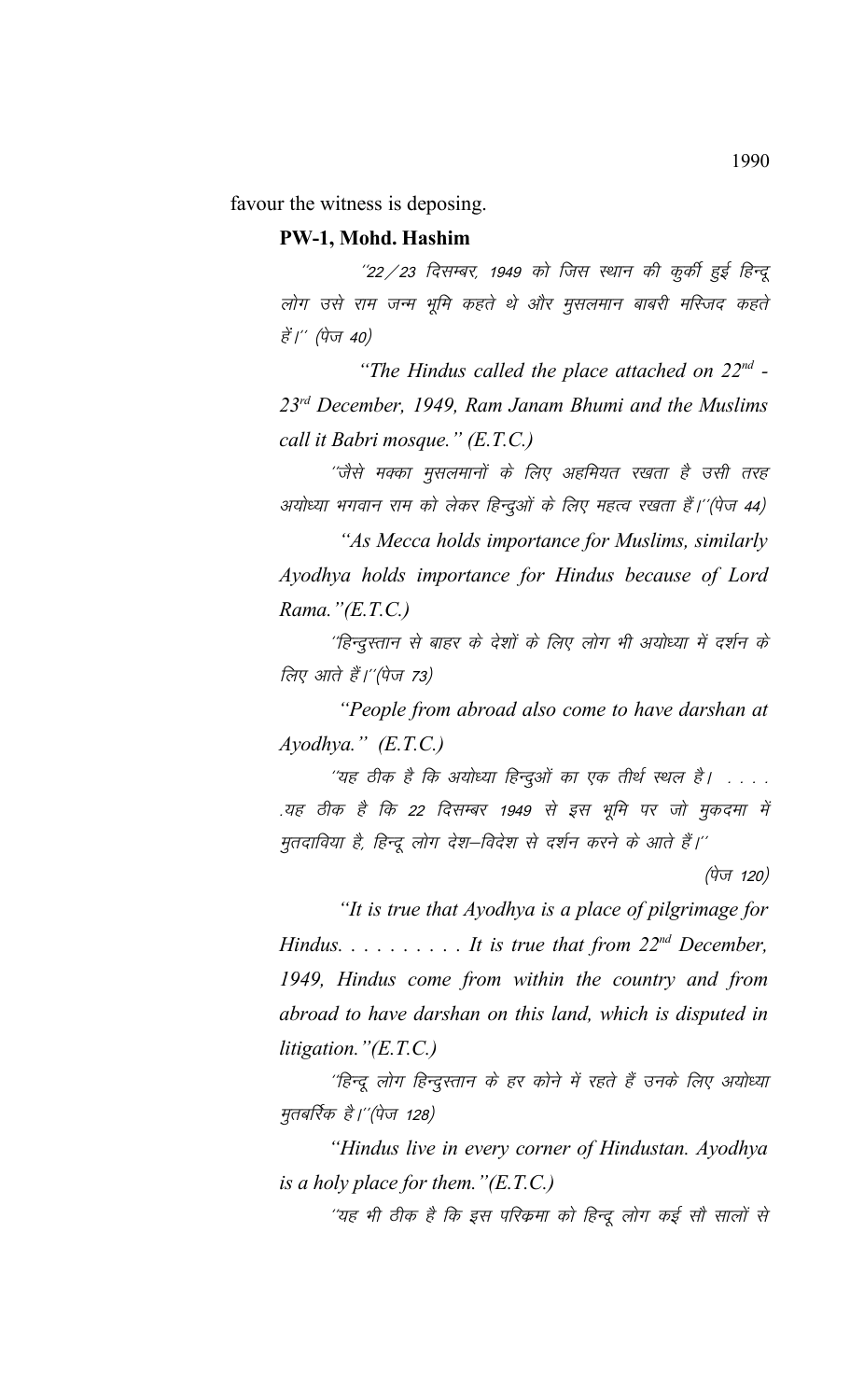कर रहे हैं एक परिक्रमा चौदह कोशी भी है। एक चौदह कोसी परिक्रमा भी है, जिसको लेने में यह पॉच कोसी परिक्रमा भी शामिल हो जाती है। ये दानों परिक्रमायें दो–तीन दिन के फर्क में होती हैं. . . . . यह परिक्रमायें सिर्फ हिन्द लोग करते हैं यह उनकी अपनी समझ है कि वह इसे राम जन्म भूमि समझकर करते हैं या किसी और वजह से करते है। यह भी ठीक है कि इन मौकों पर हिन्दू लोग कल्पवास भी करते हैं । साधू–सन्त, वृद्ध आदि लोग कल्पवास करते हैं यह त्योहार कार्तिक के महीने में आता है।''  $(\vec{q}_{\sqrt{112}} 141)$ 

*"It is also true that Hindus have been doing this parikrama (circumambulation) for hundreds of years. There is also a parikrama known as 'chaudah kosi'. There is also a 'chaudah kosi' parikrama in doing which this 'paanch kosi' parikrama also gets done. These two parikramas are done on the interval of two- three days. . . . . . . . . . . . Only Hindus do these parikramas. It is their understanding whether they do so considering it to be Ram Janam Bhumi or due to any other reason. It is also true that Hindus also observe 'kalpvaas' on these occasions. Saints, seers, elderly persons and others observe 'kalpvaas'. This festival is celebrated in the month of Kartik." (E.T.C.)*

### **PW-2, Haji Mahboob Ahmad**

''यह ठीक है कि रामचन्द्र जी की पैदाइश अयोध्या की है। जब से यह तुफान उठा है तब से देश के कोने कोने से हिन्दू लोग विवादित परिसर को उनकी जन्मभूमि कहते हैं और पूजते हैं वरना उनकी सारी अयोध्या है। पहले कनक भवन और जन्म स्थान को उनकी जन्मभूमि कहते थे। यह बताया गया जन्म स्थान मस्जिद से अलग दूसरी जगह पर है।'' (पेज 90)

*"It is true that Ram Chandra's birthplace is Ayodhya. From when this turmoil has erupted, the Hindus from nooks and corners of the country call and worship the*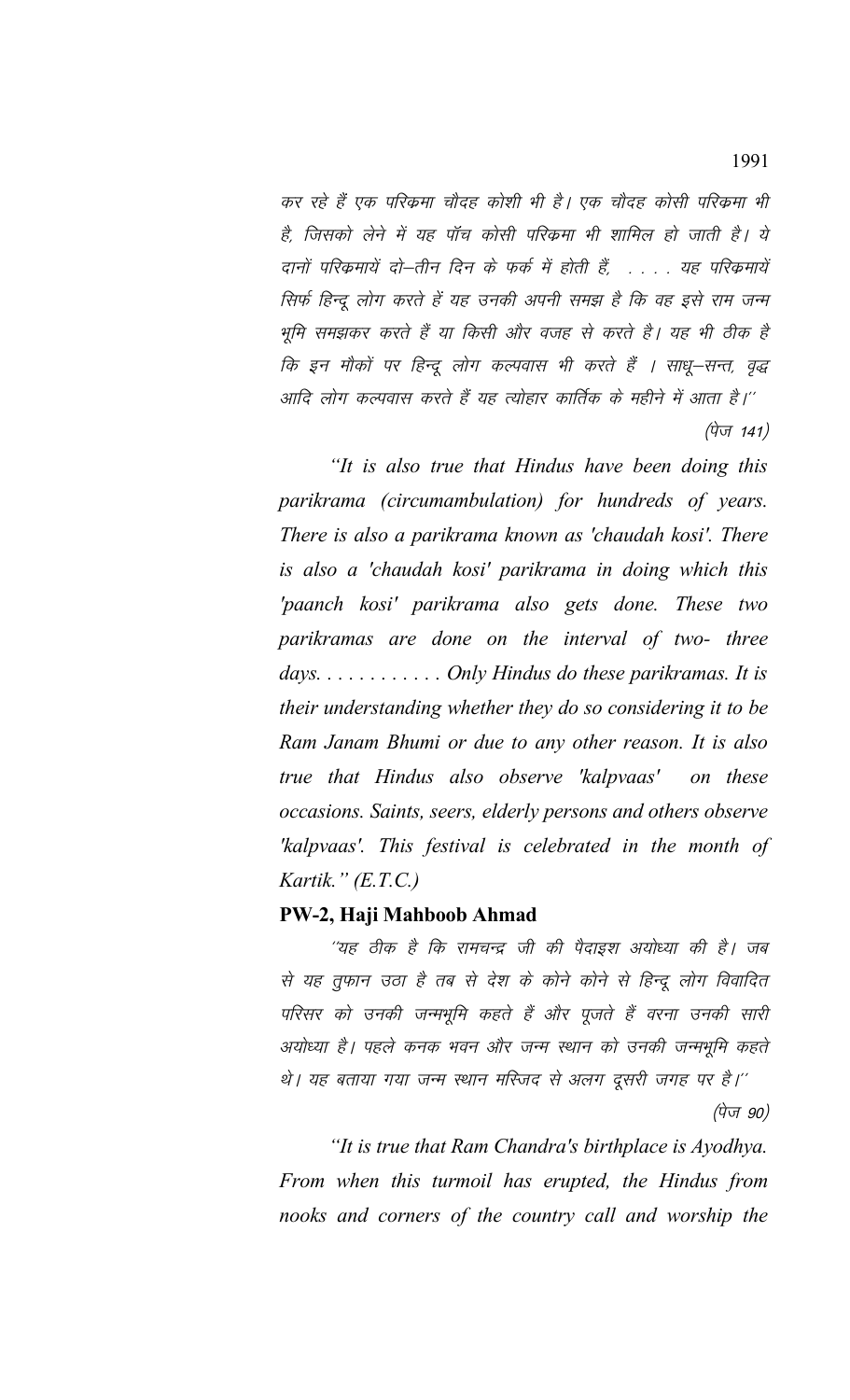*disputed premises as his Janam Bhumi. Otherwise, the whole of Ayodhya is theirs. Earlier, they called the Kanak Bhawan and the Janam Sthan as his birth-land. It was told that Janam Sthan is at another place, separately from the mosque." (E.T.C.)*

''पंचकोसी परिकमा पूरे अयोध्या में है . . . . . .आम तौर से सर्दियों में होती हैं। परिक्रमा पर भीड़ होती है काफी लोग बाहर से आते हैं काफी लोग शहर के होते हैं।'' (पेज 101)

*"Panchkosi Parikrama covers the whole of Ayodhya. . . . . . . . It usually takes place in winters. The Parikrama attracts a crowd. A number of people come from outside. A number of people hail from the city." (E.T.C.)*

## **PW-3, Farooq Ahmad**

''अयोध्या में हिन्दू मेले होते हैं जैसे कि रामनवमी, परिक्रमा मेला और सावन मेला, इन मेलों पर हिन्दू लोग इकट्ठा होते हैं ये लोग मस्जिद भी देखने आया करते हैं। इस चबूतरे को देखने की गरज से बहुत से हिन्दू और मुस्लिम लोग सभी जाते हैं। ........... मेले के वक्त भी हर मजहब के लोग चबूतरा देखने आते थे।" (पेज 29)

*"Hindu fairs are held at Ayodhya such as Ramnavami, Parikrama Mela and Sawan Mela. Hindus gather in these fairs. They also come over to see the mosque. Many Hindus and Muslims used to come over to see this platform (Chabutara). .......... Even on occasion of the fairs, people of all religions used to come to see the platform (Chabutara)." (E.T.C)* 

# **PW-4, Mohd. Yaseen**

''वह हिन्दू लोग अपने ख्याल के मुताबिक इस जगह के दर्षन भगवान राम के जन्म स्थान के तौर पर करते होगें।'' ( पेज 70 )

*"In my view, the Hindus must have had the darshan of this place as birthplace of Lord Rama."(E.T.C)*

´उनका यह अकीदा है कि यह श्री राम का जन्म स्थान है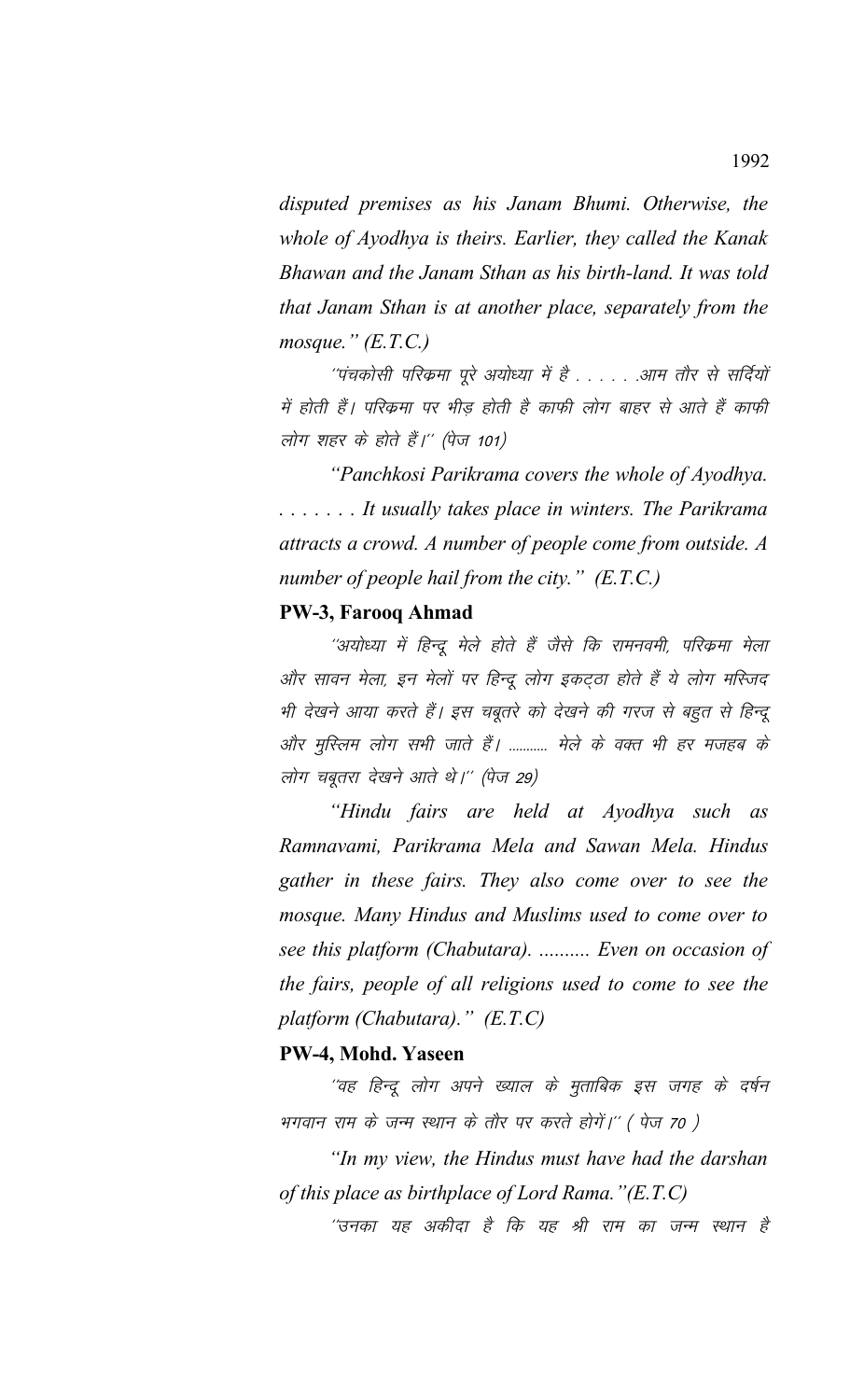(अजखुद कहा कि उनका अकीदा उनके साथ है) हिन्दू लोग इस जगह को पाक और पवित्र समझ कर इसकी पूजा करते हैं।'' ( पेज 71)

*"It is their belief that it is the birthplace of Sri Rama (stated on his own that their belief lies with them). The Hindus revere this place as sacred and pious."(E.T.C)*

### **PW-7, Hasmat Ulla Asnsari**

''मैं अयोध्या का मूल निवासी हूं। वहाँ पर सावन का मेला होता है एक मणि पर्वत का मेला होता है वशिष्ठ कृण्ड पर भी मेला लगता है चैत के महीने में रामनवमी का मेला भी होता है। यही कहते हैं कि रामनवमी का मेला भगवान राम के जन्म दिन के उपलक्ष्य में मनाया जाता है। उस मौके पर बाहर के लोग भी अयोध्या में आते हैं। . . . . . वहाँ परिक्रमा भी होती हैं। दो परिक्रमायें हैं एक पंचकोशी और एक चौदह कोशी। जगह जगह से हिन्दू लोग आते हैं और इस मौके पर परिक्रमायें भी करते हैं।'' (पेज 73)

*"I am a native of Ayodhya. Sawan Mela takes place there and so does Mani Parvat fair. A fair is also organised at Vashishtha Kund. Ram Navami fair too takes place in the month of Chaitra. It is said that Ram Navami fair is organised to commemorate the birth anniversary of Lord Rama. People even from outside come to Ayodhya on that occasion. . . . . . . . . Circumambulation also takes place there. There are two circumambulations, one is called Panchkoshi and the other Chaudahkoshi. Hindus come from different places and also do circumambulations on this occasion." (E.T.C.)*

## **PW-8, Abdul Ajij**

''यह ठीक है कि अयोध्या हिन्दुओं की एक तीर्थस्थली है। बहुत दूर-दूर से हिन्दू लोग वहाँ आते हैं।'' (पेज 33)

*"It is true that Ayodhya is a pilgrimage of Hindus. Hindus come here from far off places." (E.T.C)*

**PW-9, Syed Akhlak Ahmad**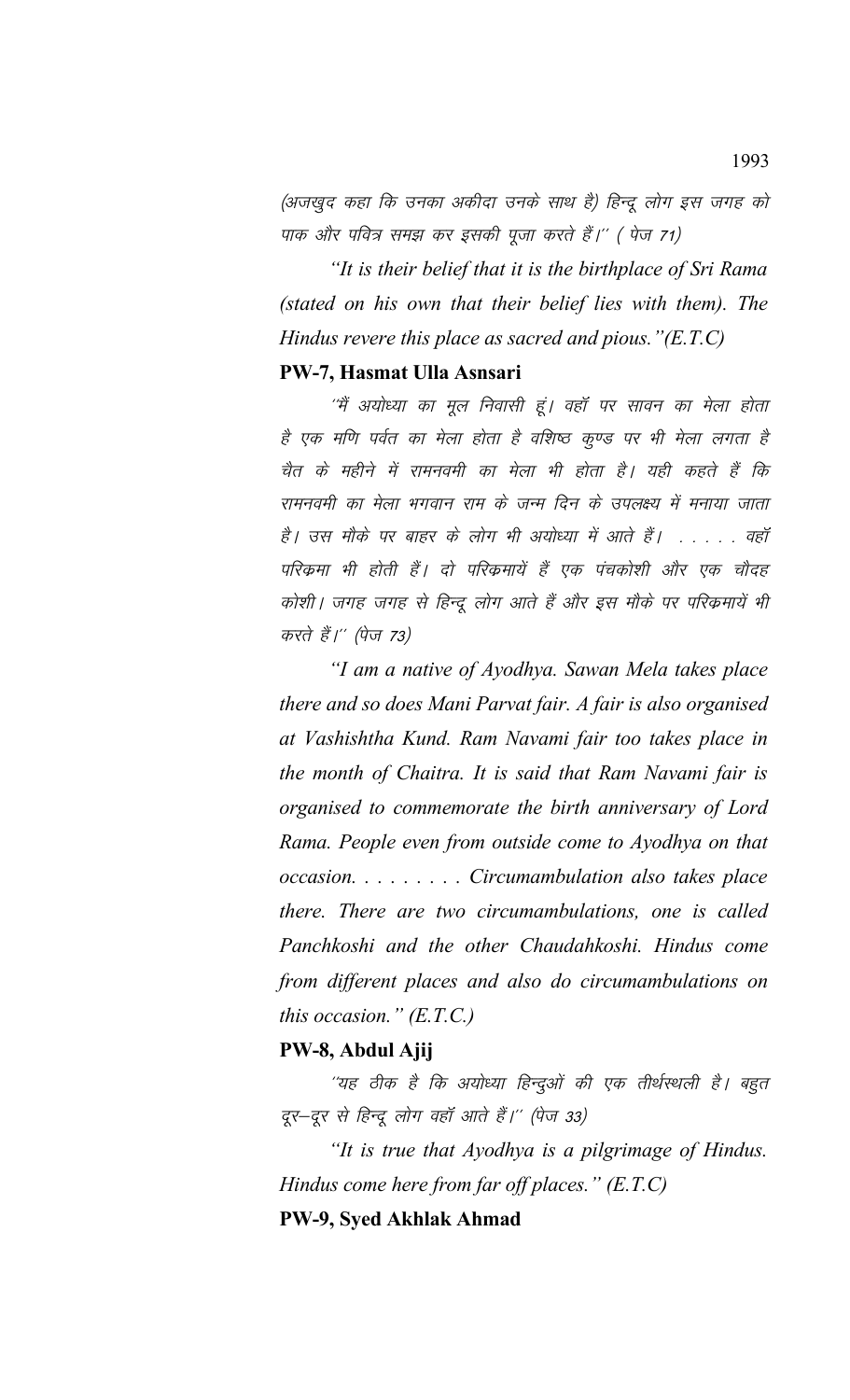''यह ठीक है कि अयोध्या हिन्दुओं का तीर्थ स्थल करके मशहूर है अयोध्या में हजारों मंदिर तो जरूर हैं।'' (पेज 3)

*"It is true that Ayodhya is famous as pilgrimage of Hindus. There are certainly thousands of temples in Ayodhya." (E.T.C.)*

''मैं सुनता हूँ कि हिन्दू हजरात यह यकीदा रखते हैं कि अयोध्या उनका जन्म स्थान है अयोध्या में श्रीराम जन्मभूमि को वो उनका जन्मस्थान मानते हैं।'' (पेज 42)

*"I hear that Hindus have the belief that Ayodhya is his birthplace. They believe Sri Ramjanmbhumi at Ayodhya to be his birthplace." (E.T.C)*

''अयोध्या में हर साल चौदहकोसी और पंचकोसी परिक्रमाएं होती है। यह ठीक है कि इनमें लाखों हिन्दू नंगे पांव भाग लेते हैं। स्थानीय लोग भी होते हैं और देश के दूसरे हिस्सों से भी काफी लोग आते हैं।

अयोध्या में रामनवमी का मेला होता है। लाखों में तीर्थ यात्री अयोध्या आते हैं और भगवान श्री राम का जन्म मनाते हैं और मंदिरों को भी सजाया जाता है। सावन के महीने में झूला मेला भी होता है। यह भी एक बड़ा मेला है। लाखों में हिन्दू लोग बाहर से आते हैं। इनके अलावा भी तकरीबन हर रोज ही साधारण तौर पर भी बाहर से काफी हिन्दू यात्री तीर्थ के लिए आते जाते रहते हैं।'' (पेज 94)

*"'Chaudahkosi' (fourteen kose, one kose being equal to two miles) and 'Panchkosi' (five kose) circumambulations are performed every year in Ayodhya. It is true that lakhs of Hindus participate in them, barefoot. (They) include local people as well as people coming over from other parts of the country.*

*Ramnavami fair is held at Ayodhya. Lakhs of pilgrims come to Ayodhya and celebrate the birth of Lord Sri Rama and the temples are also decorated. The 'Jhula' fair is also held in the month of Shravana. It is also a big fair. Lakhs of Hindus come from outside. Besides these,*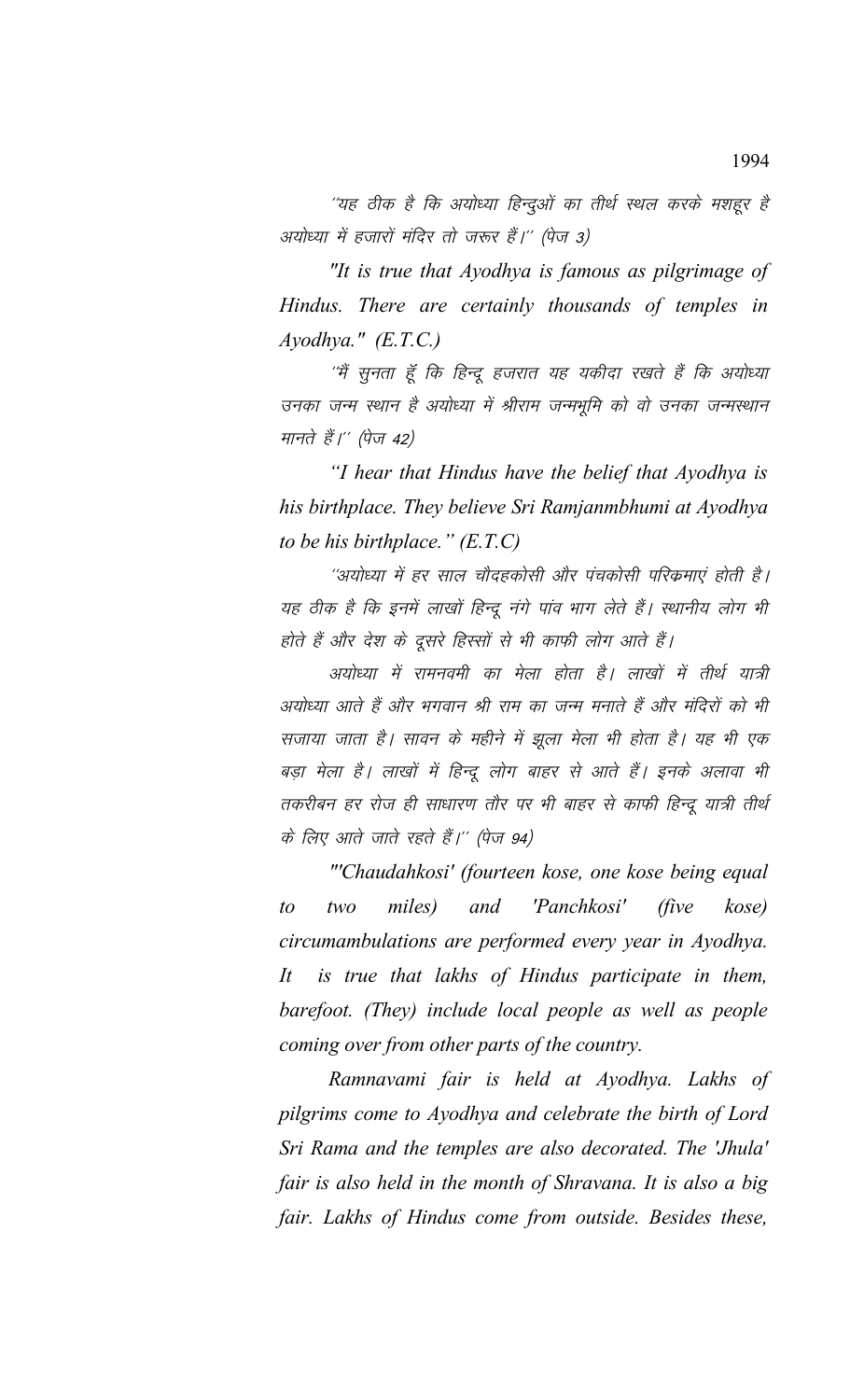*usually almost everyday many Hindu travelers keep coming from outside for pilgrimage." (E.T.C)*

''मैंने सूना है कि हिन्दू लोग इस बीच वाले हिस्सों को भगवान राम का जन्म स्थान और गर्भगृह मानते हैं।'' (पेज 130)

*"I have heard that the Hindus consider this central part to be the birthplace of Lord Rama & sanctum sanctorum." (E.T.C)*

## **PW-12, Ram Shankar Upadhyay**

"भगवान राम को हम भगवान विष्णु का साक्षात अवतार मानते है।"

 $(\vec{q}_{\overline{df}-6})$ 

*"We regard Lord Rama as a manifest incarnation of Lord Vishnu." (E.T.C.)*

"लेकिन वास्तविकता यह जरूर है कि आयोध्या एक तीर्थ है।"

*(पेज–7)* 

*"But it is certainly a reality that Ayodhya is a site of pilgrimage." (E.T.C.)*

"क्योंकि हम सनातनी है। मैने भगवान राम का दर्शन किया।"

 $(\vec{q}$  $\vec{q}$  $-17)$ 

*"Since I am a Sanatani ( orthodox Hindu), I had a sight of Lord Rama." (E.T.C.)*

"मेरी जानकारी में विवादित स्थल और ऊपर बताये गये राम जन्म स्थान के अलावा अयोध्या में कोई और मंदिर या जगह राम जन्म भूमि के नाम से नहीं है*।*" (पेज–52)

*"To my knowledge, except for the disputed site and Rama Janam sthan mentioned above, there is no temple or place in Ayodhya in the name of Ram Janam Bhumi."* 

*(E.T.C.)*

"भगवान राम का जन्म चैत की राम नवमी को <u>हु</u>आ था इसलिए उनका जन्म दिन मनाने के लिए यह मेला होता है।" (पेज–52)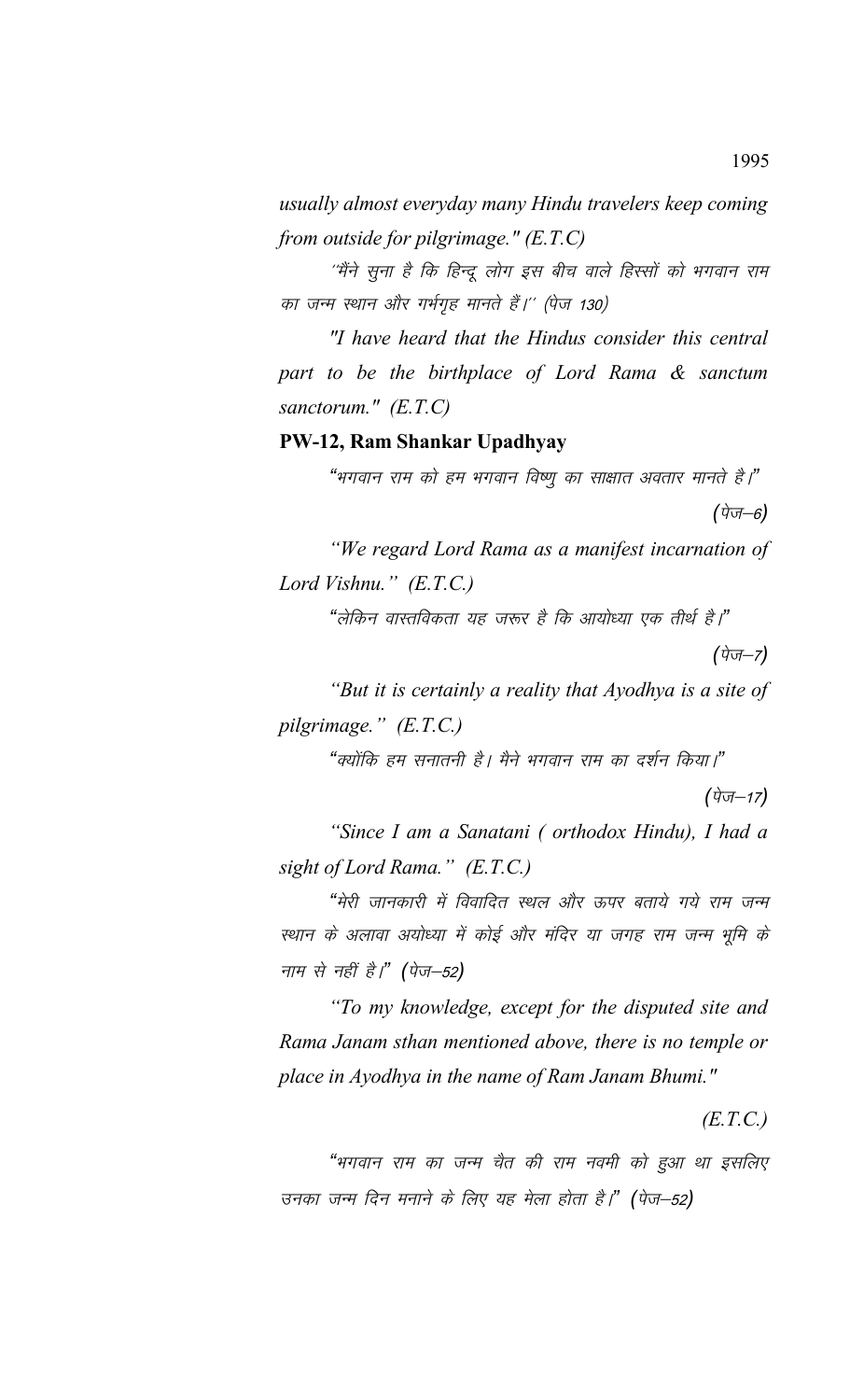*"Lord Rama was born on Ramnavami of Chaitra; so, this fair is held to celebrate his birth anniversary."(E.T.C.)* "यह ठीक है कि अयोध्या का महत्व इसलिए है कि वहां मर्यादा iq:"kk sRre Jh jke dk tUe gqvk FkkA*" (*ist&53*)*

*"It is correct that Ayodhya holds importance because Maryada Purushottam Sri Rama( Supreme Being Sri Rama epitomizing dignified behaviour) was born there."* 

*(E.T.C.)*

"यह ठीक है कि विवादित स्थल मोहल्ला रामकोट में स्थित था ......... कोट का अर्थ किला होते है। मोहल्ले का नाम रामकोट है उसका शब्दार्थ रामजी का किला हो सकता है .......... मेरे इल्म से तो इस मोहल्ले *को रामकोट के नाम से ही जाना जाता है।*" (पेज–58)

*"It is correct that the disputed site was situated in Ramkot Mohalla. ........ Kot means fort. The name of the Mohalla is Ramkot. It may literally mean the fort of Ramji ........ To my knowledge, this Mohalla is known only by the name of Ramkot." (E.T.C.)*

## **PW-13, Suresh Chandra Misra**

''ग्रन्थों के आधार पर यह तथ्य आता है कि श्री राम का जन्म अयोध्या में हुआ।" (पेज 36)

*"On the basis of treatises it comes to knowledge that Sri Rama was born in Ayodhya." (E.T.C.)*

''मुझे यह जिज्ञासा थी और यह जानने का प्रयास भी किया कि श्रीराम किस स्थान पर पैदा हुए थे। लोगों ने मुझे यह बताया कि अमुक स्थान पर यानी विवादित स्थान पर श्री राम का जन्म हुआ था।''

(पेज 146)

*"I had a curiosity and also tried to know at which place Sri Rama was born. People told me that Sri Rama was born on a particular place, that is, the disputed site."* 

1996

*(E.T.C.)*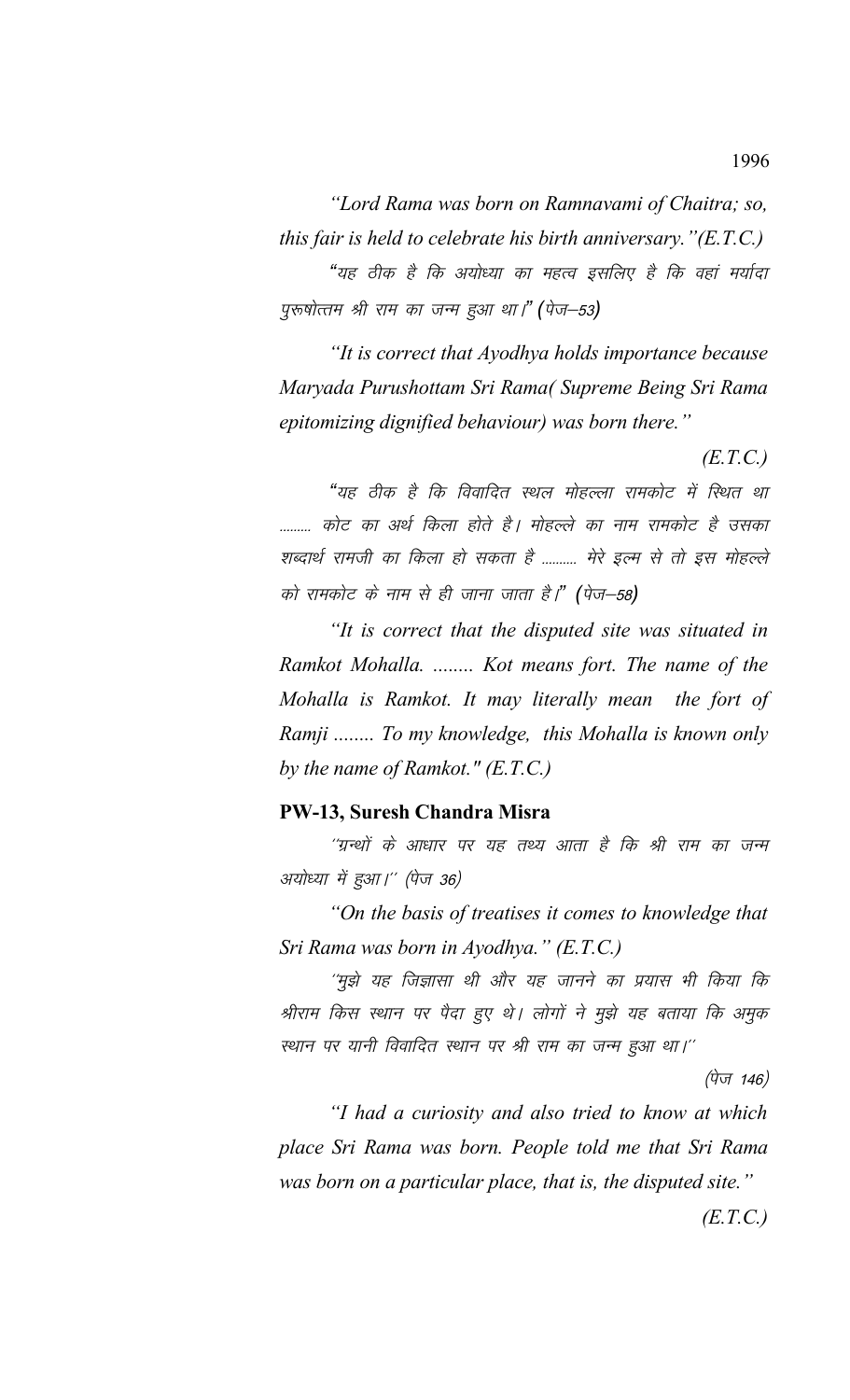''प्रश्न– जो लोग भगवान श्रीराम की आराधना करते हैं वे लोग अयोध्या को <u>उनकी जन्मस्थली मानते हैं?</u>

उत्तर– यह ठीक है।'' (पेज 177)

*"Question:- Do those worshipping Lord Sri Rama regard Ayodhya as his birth-place? Answer:- It is true." (E.T.C.)*

### **PW-23, Mohd. Qasim Ansari**

''यह ठीक है कि खिलजी एवं लोधी वंश की हुकूमत के दौरान और उससे पहले भी बहुत से सूफी भारतवर्ष आये। ख्वाजा मोइनुद्दीन चिश्ती, चिस्त एक जगह है, वहाँ के रहने वाले थे। यह शायद सेन्टल एशिया में है।'' (पेज 19)

*"It is true that many Sufis came to India during the reign of Khilji and Lodhi dynasties and even earlier. Khwaja Moinuddin Chisti was a resident of a place called Chist. It is perhaps in Central Asia."(E.T.C.)*

''पंचकोसी परिक्रमा साल में एक बार होती है यह शायद परिक्रमा कार्तिक माह मे होती है शायद कार्तिक मेले के आस पास होती है यह कहना सही है कि इस मौके पर अयोध्या में भारी मेला लगता है। यह कहना सही है कि लाखों की तादाद में तीर्थ यात्री दर्शन करने को आते हैं। . . . . . .लाखों लोग पंचकोसी मार्ग पर परिकमा करते हैं। यह कहना सही है कि जो तीर्थ यात्री परिकमा करते हैं वे हनुमानगढ़ी, कनक भवन और रामजन्मभूमि का दर्शन भी करते हैं। . . . . . . मैं चौदह कोसी परिक्रमा के बारे में भी जानता हूँ।। इस चौदह कोसी परिक्रमा मार्ग में अयोध्या और फैजाबाद आते हैं यह कहना भी सही है कि चौदह कोसी परिक्रमा भी कार्तिक के माह में होती है। यह कहना भी सही है कि इस परिकमा में भी लाखों की संख्या में तीर्थ यात्री और भक्तगण शिरकत करते हैं।'' (पेज 34)

*"The 'Panchkosi' (distance of five kose, one kose being equal to two miles) circumambulation is performed annually, possibly in the 'Kartika' month, possibly around the Kartika fair. It is true that a very big fair is held at Ayodhya on this occasion. It is true that lakhs of pilgrims*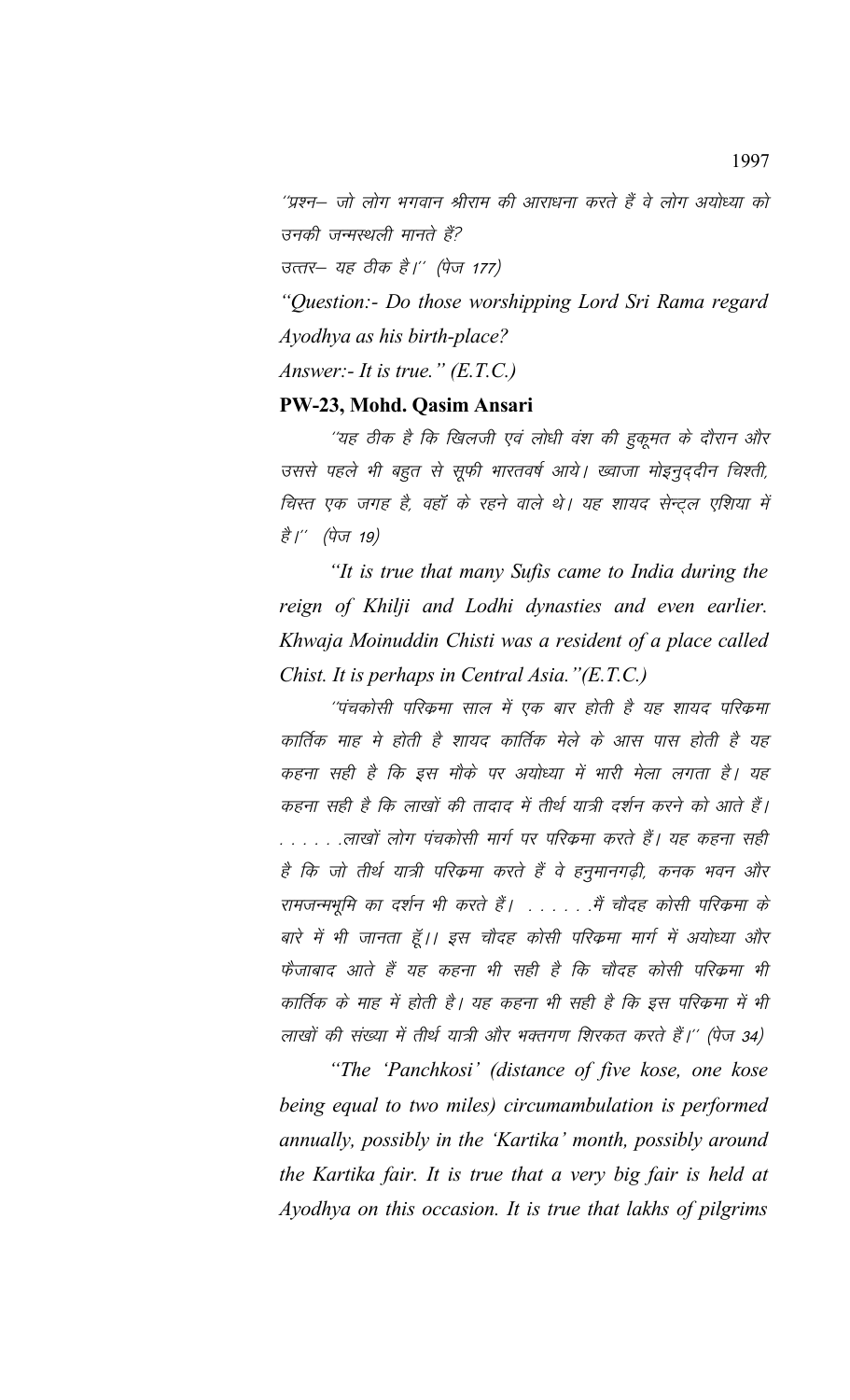*come to have darshan. . . . . . . Lakhs of people perform circumambulation on the 'Panchkosi' path. It is true that such pilgrims, who perform circumambulation, also have darshan of Hanumangarhi, Kanak Bhawan and Ramjanmbhumi . . . . . . . . . . I also know about 'Chaudahkosi' (distance of fourteen kose) circumambulation. Ayodhya and Faizabad fall in this 'Chaudahkosi' circumambulation path. It is also true that the 'Chaudahkosi' circumambulation also commences in the month of 'Kartika'. It is also true that lakhs of pilgrims and devotees participate in this circumambulation as well." (E.T.C)*

''यह ठीक है कि हिन्दू लोग जिसे मैं बाबरी मस्जिद कहता हूँ उसे जन्मभूमि कहते हैं।'' (पेज 36)

*"It is true that what is termed as Babri mosque by me, is called Janmbhumi by Hindus." (E.T.C)*

''यह ठीक है कि चैत में भी राम नवमी का मेला होता है। यह भी ठीक है कि उस मेले में लोग लाखों की संख्या में आते हैं और काफी भीड़ भाड़ होती है।'' (पेज 39)

*"It is true that the Ramnavami fair is also held during 'Chaitra'. It is also true that lakhs of people come in that fair and a huge gathering takes place." (E.T.C)*

''सावन मेला भी अयोध्या में बहुत धूमधाम से होता है।'' (पेज 39)

*"Sharavana fair is also held with great pomp and show at Ayodhya." (E.T.C)*

''यह ठीक है कि इस मेले में जो आते हैं, सरयू में स्नान करते हैं, कनक भवन मंदिर, जन्मस्थान मंदिर और जन्मभूमि का दर्शन करते हैं।''  $(\dot{q}_{\overline{y}}, 39)$ 

*"It is true that the visitors of this fair, take a holy dip in the Saryu and have darshan of Kanak Bhawan temple, Janmsthan temple and Janmbhumi." (E.T.C)*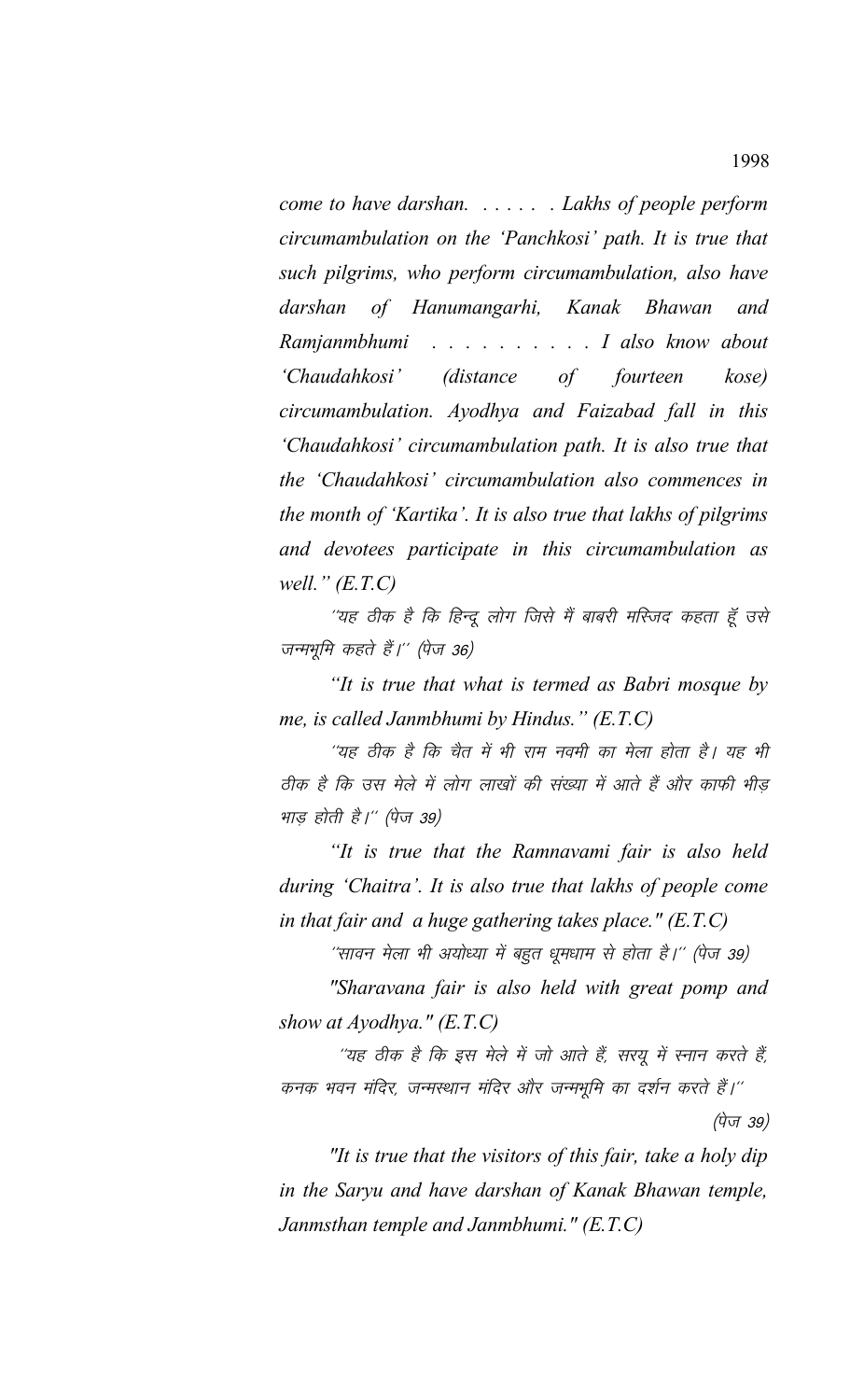´'यह कहना ठीक है कि उपरोक्त तीनों मेले मैं अपनी याददाश्त से देखता चला आ रहा हूं। यह कहना सही है कि यह तीनों मेले में लाखों की संख्या में श्रद्धालू आते हैं कुछ रेल से आते हैं, कुछ बस से आते हैं और कुछ अपनी गाड़ी से आते हैं पहले कुछ लोग बैलगाड़ी और घोड़ो से भी आते थे। . . . . . .यह ठीक है कि जो विवादित जगह है उसे हिन्दू लोग जन्म भूमि कहकर अपना हक जता रहे हैं। . . . . . . .यह कहना ठीक है कि उपरोक्त मेले के दिनों में हिन्दू और मुसलमानों के बीच भेदभाव खत्म हो जाता है और लोग प्यार से रहते थे।'' (पेज 39–40)

*"It is true that I have seen these three fairs since my memory. It is true that lakhs of devotees visit on occasion of these three fairs, some come by train, some by bus and some by their private vehicles. Earlier some people used to come by bullock-carts and horses as well . . . . . . . . .It is true that by terming the disputed site as Janmbhumi, the Hindus are staking their right over the same . . . . . . . . . It is true that the mutual differences between Hindus and Muslims stood extinguished during the aforesaid fairs and people used to live in harmony." (E.T.C)*

''यह ठीक है कि अयोध्या को हिन्दुओं का एक तीर्थ स्थल माना जाता है।" (पेज 41)

*"It is true that Ayodhya is considered a pilgrimage of the Hindus." (E.T.C)*

''तीर्थ स्थान पहले भी था ........ यह ठीक है कि हिन्दु लोग भगवान राम को अपना देवता मानते हैं। यह कहना सही है कि हिन्दुओं का ऐसा विश्वास है कि भगवान राम अयोध्या में पैदा हुए थे। यह भी कहना ठीक है कि अयोध्या में भगवान राम से सम्बन्धित कई कूण्ड और स्थान हैं।''

 $(\dot{\vec{q}}\vec{\sigma}$  42)

*It was a pilgrimage in past as well ....... It is true that Hindus consider Lord Rama, their God. It is true that it is the belief of Hindus that Lord Rama was born in Ayodhya. It is also true that there are many 'Kundas' and*